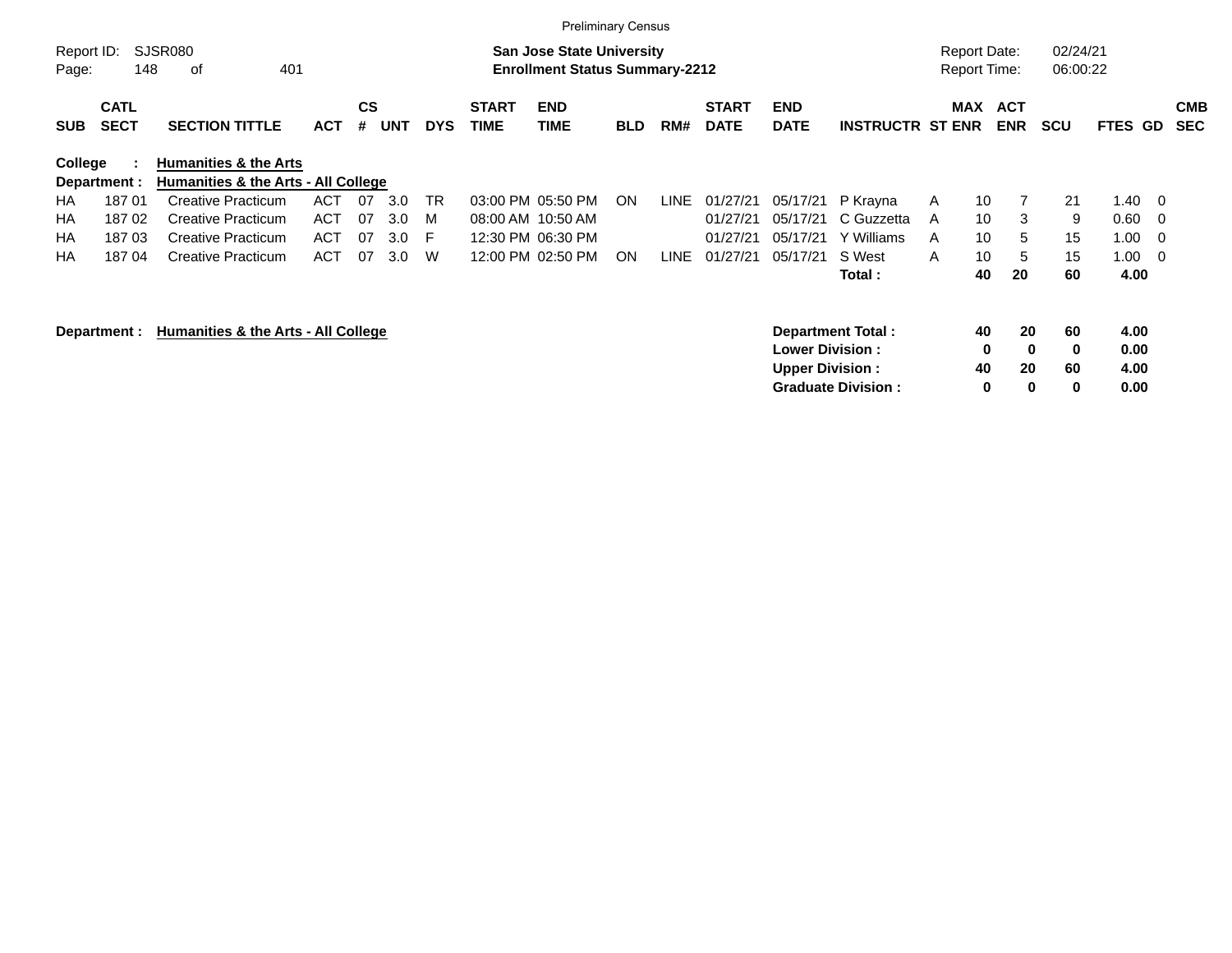|                     |                            |                                                                |            |                    |            |            |                             |                                                                    | <b>Preliminary Census</b> |             |                             |                           |                                     |   |             |                                     |                      |                         |                          |                          |
|---------------------|----------------------------|----------------------------------------------------------------|------------|--------------------|------------|------------|-----------------------------|--------------------------------------------------------------------|---------------------------|-------------|-----------------------------|---------------------------|-------------------------------------|---|-------------|-------------------------------------|----------------------|-------------------------|--------------------------|--------------------------|
| Report ID:<br>Page: | 149                        | <b>SJSR080</b><br>401<br>οf                                    |            |                    |            |            |                             | San Jose State University<br><b>Enrollment Status Summary-2212</b> |                           |             |                             |                           |                                     |   |             | <b>Report Date:</b><br>Report Time: | 02/24/21<br>06:00:22 |                         |                          |                          |
| <b>SUB</b>          | <b>CATL</b><br><b>SECT</b> | <b>SECTION TITTLE</b>                                          | <b>ACT</b> | $\mathsf{cs}$<br># | <b>UNT</b> | <b>DYS</b> | <b>START</b><br><b>TIME</b> | <b>END</b><br><b>TIME</b>                                          | BLD                       | RM#         | <b>START</b><br><b>DATE</b> | <b>END</b><br><b>DATE</b> | <b>INSTRUCTR ST ENR</b>             |   |             | MAX ACT<br>ENR                      | <b>SCU</b>           | <b>FTES GD</b>          |                          | <b>CMB</b><br><b>SEC</b> |
| College             | Department :               | <b>Humanities &amp; the Arts</b><br><b>Art and Art History</b> |            |                    |            |            |                             |                                                                    |                           |             |                             |                           |                                     |   |             |                                     |                      |                         |                          |                          |
|                     | ARED 150 01                | <b>Field Experiences</b>                                       | <b>SEM</b> | 05                 | 3.0        | M          |                             | 12:00 PM 02:45 PM                                                  | ON                        | LINE        | 01/27/21                    | 05/17/21                  | S Trimingham A                      |   | 20          | 11                                  | 33                   | 2.20                    | $0\,C$                   |                          |
| CА                  | 150 01                     | <b>Field Experiences</b>                                       | <b>SEM</b> | 05                 | 3.0        | M          |                             | 12:00 PM 02:45 PM                                                  | <b>ON</b>                 |             | LINE 01/27/21               | 05/17/21                  | S Trimingham A                      |   | $\mathbf 0$ | $\mathbf{1}$                        | 3                    | 0.20                    | $0\,C$                   |                          |
|                     |                            |                                                                |            |                    |            |            |                             |                                                                    |                           |             |                             |                           | Total:                              |   | 20          | 12                                  | 36                   | 2.40                    |                          |                          |
|                     |                            | ARED 184Y 01 Stdt Tchg II                                      | <b>SUP</b> | 25                 | 4.0        | TBA        |                             |                                                                    | <b>ON</b>                 |             | LINE 01/27/21 05/17/21      |                           | J Roark                             | Α | 5           | 4                                   | 16                   | $1.07 \t 0$             |                          |                          |
|                     |                            |                                                                |            |                    |            |            |                             |                                                                    |                           |             |                             |                           | Total:                              |   | 5           | 4                                   | 16                   | 1.07                    |                          |                          |
|                     |                            | ARED 184Z 01 Stdt Tchg III                                     | <b>SUP</b> | 25                 | 4.0        | <b>TBA</b> |                             |                                                                    | <b>ON</b>                 |             | LINE 01/27/21 05/17/21      |                           | J Roark                             | Α | 5           | 4                                   | 16                   | $1.07 \t 0$             |                          |                          |
|                     |                            |                                                                |            |                    |            |            |                             |                                                                    |                           |             |                             |                           | Total:                              |   | 5           | 4                                   | 16                   | 1.07                    |                          |                          |
|                     | ARED 365 01                | Field Exp Seminar                                              | SEM        | 05                 | 1.0        | M          |                             | 04:00 PM 05:30 PM                                                  | <b>ON</b>                 |             | LINE 01/27/21 05/17/21      |                           | <b>B</b> Hughes                     | Α | 10          | 4                                   | 4                    | $0.27$ 0                |                          |                          |
|                     |                            |                                                                |            |                    |            |            |                             |                                                                    |                           |             |                             |                           | Total:                              |   | 10          | 4                                   | 4                    | 0.27                    |                          |                          |
| <b>ART</b>          | 1 0 1                      | Prof Prep in Art                                               | <b>LEC</b> | 01                 | 1.0        | T          |                             | 06:30 PM 07:20 PM                                                  | ON                        | LINE        | 01/27/21                    | 05/17/21                  | J Fung                              | A | 70          | 69                                  | 69                   | $4.60$ 0                |                          |                          |
| <b>ART</b>          | 1 0 2                      | Prof Prep in Art                                               | <b>LEC</b> | 01                 | 1.0        | R          |                             | 06:30 PM 07:20 PM                                                  | <b>ON</b>                 | LINE        | 01/27/21                    | 05/17/21                  | J Fung                              | A | 70          | 51                                  | 51                   | $3.40 \ 0$              |                          |                          |
|                     |                            |                                                                |            |                    |            |            |                             |                                                                    |                           |             |                             |                           | Total:                              |   | 140         | 120                                 | 120                  | 8.00                    |                          |                          |
| <b>ART</b>          | 201                        | Artist in Culture                                              | SEM        | 05                 | 3.0        | МW         |                             | 09:00 AM 10:15 AM                                                  | <b>ON</b>                 | <b>LINE</b> | 01/27/21                    | 05/17/21                  | M Wilson                            | A | 24          | 23                                  | 69                   | $4.60$ 0                |                          |                          |
| ART                 | 202                        | <b>Artist in Culture</b>                                       | SEM        | 05                 | 3.0        | МW         |                             | 10:30 AM 11:45 AM                                                  | ON                        | <b>LINE</b> | 01/27/21                    | 05/17/21                  | M Wilson                            | A | 24          | 25                                  | 75                   | $5.00 \t 0$             |                          |                          |
| ART                 | 203                        | <b>Artist in Culture</b>                                       | SEM        | 05                 | 3.0        | Τ          |                             | 03:00 PM 05:45 PM                                                  | ON                        | LINE        | 01/27/21                    | 05/17/21                  | L Guyer                             | A | 24          | 21                                  | 63                   | 4.20                    | 0                        |                          |
| ART                 | 2 0 4                      | Artist in Culture                                              | <b>SEM</b> | 05                 | 3.0        | R          |                             | 03:00 PM 05:45 PM                                                  | <b>ON</b>                 |             | LINE 01/27/21               | 05/17/21                  | L Guyer<br>Total:                   | A | 24<br>96    | 22<br>91                            | 66<br>273            | $4.40 \quad 0$<br>18.20 |                          |                          |
|                     |                            |                                                                |            |                    |            |            |                             |                                                                    |                           |             |                             |                           |                                     |   |             |                                     |                      |                         |                          |                          |
| <b>ART</b>          | 301                        | Medium and Message SEM                                         |            | 05                 | 3.0        | MW         |                             | 09:00 AM 10:15 AM                                                  | <b>ON</b>                 | <b>LINE</b> | 01/27/21                    | 05/17/21                  | R Holberton A                       |   | 24          | 23                                  | 69                   | $4.60 \quad 0$          |                          |                          |
| ART                 | 302                        | Medium and Message SEM                                         |            | 05                 | 3.0        | MW         |                             | 10:30 AM 11:45 AM                                                  | <b>ON</b>                 | <b>LINE</b> | 01/27/21                    | 05/17/21                  | P Jayavant                          | A | 24          | 15                                  | 45                   | 3.00                    | $\overline{\phantom{0}}$ |                          |
| ART                 | 303                        | Medium and Message SEM                                         |            | 05                 | 3.0        | <b>TR</b>  |                             | 09:00 AM 10:15 AM                                                  | <b>ON</b>                 | LINE        | 01/27/21                    | 05/17/21                  | I Carvajal                          | A | 24          | 11                                  | 33                   | 2.20                    | 0                        |                          |
| ART                 | 304                        | Medium and Message SEM                                         |            | 05                 | 3.0        | <b>TR</b>  |                             | 10:30 AM 11:45 AM                                                  | ON                        | LINE        | 01/27/21                    | 05/17/21                  | L Fung                              | A | 24          | 24                                  | 72                   | 4.80                    | $\overline{\phantom{0}}$ |                          |
|                     |                            |                                                                |            |                    |            |            |                             |                                                                    |                           |             |                             |                           | Total:                              |   | 96          | 73                                  | 219                  | 14.60                   |                          |                          |
| ART                 | 1201                       | 2-D Des and Color Co ACT                                       |            |                    | 07 3.0     | MW         |                             | 12:00 PM 02:50 PM                                                  | ON                        |             |                             |                           | LINE 01/27/21 05/17/21 E Friedman A |   | 24          | 25                                  | 75                   | $5.00 \t 0$             |                          |                          |
| ART                 | 12 02                      | 2-D Des and Color Co ACT 07 3.0                                |            |                    |            | TR         |                             | 08:00 AM 10:50 AM                                                  | <b>ON</b>                 |             | LINE 01/27/21 05/17/21      |                           | E Harris Sin A                      |   | 24          | 21                                  | 63                   | $4.20 \ 0$              |                          |                          |
|                     |                            |                                                                |            |                    |            |            |                             |                                                                    |                           |             |                             |                           | Total:                              |   | 48          | 46                                  | 138                  | 9.20                    |                          |                          |
| ART                 | 1301                       | 3-D Concepts                                                   | ACT        |                    | 07 3.0     | MW         |                             | 09:00 AM 11:50 AM                                                  | ON                        |             | LINE 01/27/21 05/17/21      |                           | J Cannon                            | Α | 24          | 19                                  | 57                   | 3.80 0                  |                          |                          |
| ART                 | 1302                       | 3-D Concepts                                                   | <b>ACT</b> |                    | 07 3.0     | MW         |                             | 12:00 PM 02:50 PM                                                  | ON                        |             | LINE 01/27/21               | 05/17/21                  | C Straubing                         | A | 24          | 13                                  | 39                   | $2.60 \t 0$             |                          |                          |
| ART                 | 1303                       | 3-D Concepts                                                   | <b>ACT</b> |                    | 07 3.0     | TR.        |                             | 12:00 PM 02:50 PM                                                  | <b>ON</b>                 |             | LINE 01/27/21 05/17/21      |                           | S Wright                            | Α | 24          | 25                                  | 75                   | $5.00 \t 0$             |                          |                          |
|                     |                            |                                                                |            |                    |            |            |                             |                                                                    |                           |             |                             |                           | Total:                              |   | 72          | 57                                  | 171                  | 11.40                   |                          |                          |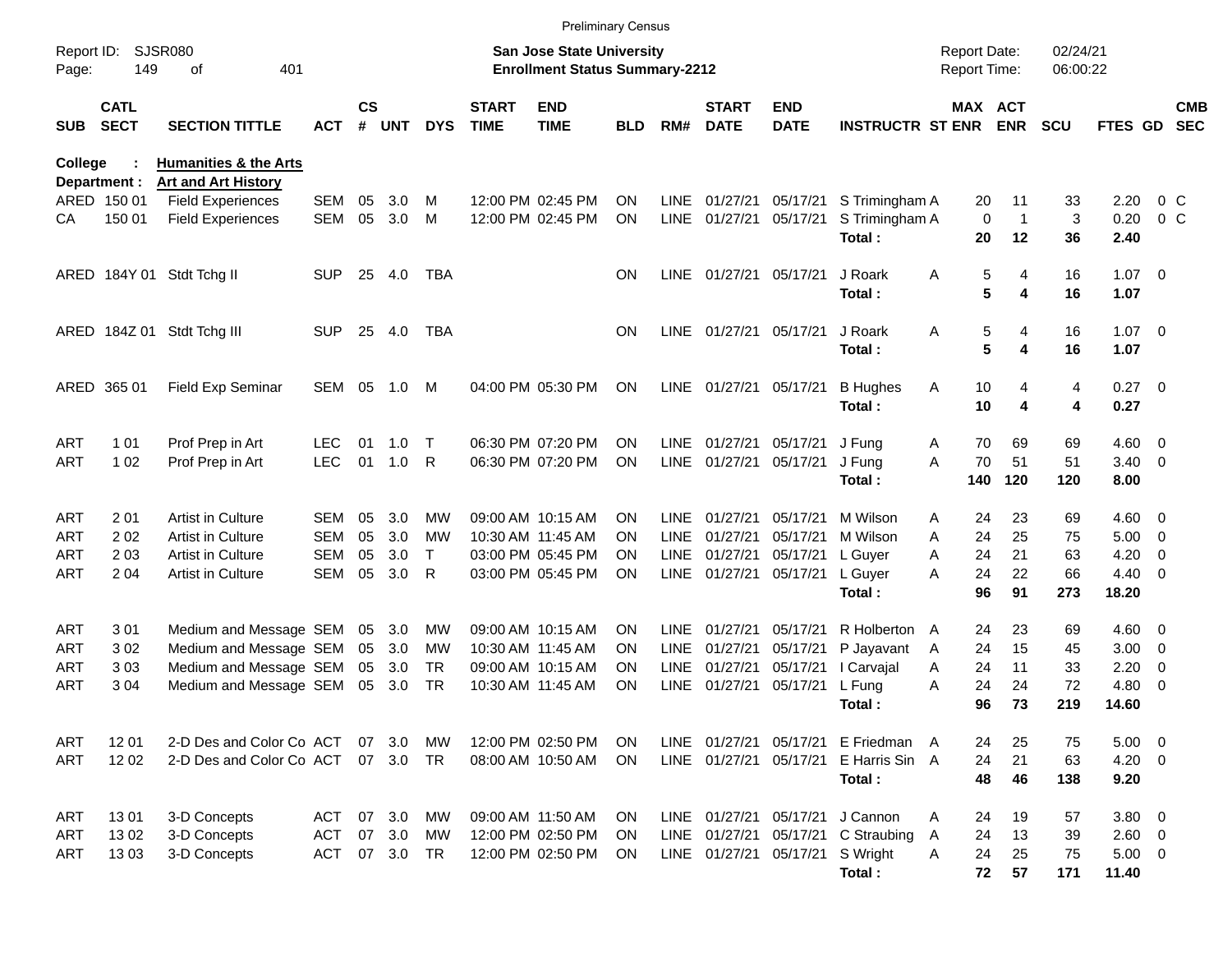|                     |                            |                             |            |                    |               |            |                             |                                                                           | <b>Preliminary Census</b> |             |                             |                                 |                               |                                     |             |                      |                        |                          |                          |
|---------------------|----------------------------|-----------------------------|------------|--------------------|---------------|------------|-----------------------------|---------------------------------------------------------------------------|---------------------------|-------------|-----------------------------|---------------------------------|-------------------------------|-------------------------------------|-------------|----------------------|------------------------|--------------------------|--------------------------|
| Report ID:<br>Page: | 150                        | <b>SJSR080</b><br>401<br>of |            |                    |               |            |                             | <b>San Jose State University</b><br><b>Enrollment Status Summary-2212</b> |                           |             |                             |                                 |                               | <b>Report Date:</b><br>Report Time: |             | 02/24/21<br>06:00:22 |                        |                          |                          |
| <b>SUB</b>          | <b>CATL</b><br><b>SECT</b> | <b>SECTION TITTLE</b>       | <b>ACT</b> | $\mathsf{cs}$<br># | <b>UNT</b>    | <b>DYS</b> | <b>START</b><br><b>TIME</b> | <b>END</b><br><b>TIME</b>                                                 | <b>BLD</b>                | RM#         | <b>START</b><br><b>DATE</b> | <b>END</b><br><b>DATE</b>       | <b>INSTRUCTR ST ENR</b>       | MAX ACT                             | <b>ENR</b>  | <b>SCU</b>           | FTES GD                |                          | <b>CMB</b><br><b>SEC</b> |
| <b>ART</b>          | 24 01                      | Drawing I                   | <b>ACT</b> |                    | 3.0           |            |                             |                                                                           |                           |             |                             |                                 |                               | 0<br>X                              | 0           | 0                    | $0.00 \t 0$            |                          |                          |
| ART                 | 24 02                      | Drawing I                   | <b>ACT</b> |                    | 3.0           |            |                             |                                                                           |                           |             |                             |                                 |                               | X<br>$\mathbf 0$                    | $\Omega$    | 0                    | 0.00                   | - 0                      |                          |
| ART                 | 24 03                      | Drawing I                   | <b>ACT</b> | 07                 | 3.0           | MW         |                             | 03:00 PM 05:50 PM                                                         | ΟN                        | <b>LINE</b> | 01/27/21                    | 05/17/21                        | D Feasel                      | A<br>24                             | 23          | 69                   | 4.60                   | $\overline{\phantom{0}}$ |                          |
| ART                 | 24 04                      | Drawing I                   | <b>ACT</b> | 07                 | 3.0           | <b>TR</b>  |                             | 12:00 PM 02:50 PM                                                         | ΟN                        | <b>LINE</b> | 01/27/21                    | 05/17/21                        | E Friedman                    | 24<br>Α                             | 24          | 72                   | 4.80                   | $\overline{\phantom{0}}$ |                          |
| ART                 | 24 05                      | Drawing I                   | ACT        | 07                 | 3.0           | <b>TR</b>  |                             | 12:00 PM 02:50 PM                                                         | ΟN                        | LINE        | 01/27/21                    | 05/17/21                        | E Harris Sin                  | 24<br>A                             | 21          | 63                   | $4.20 \ 0$             |                          |                          |
|                     |                            |                             |            |                    |               |            |                             |                                                                           |                           |             |                             |                                 | Total:                        | 72                                  | 68          | 204                  | 13.60                  |                          |                          |
| <b>ART</b>          | 25 01                      | <b>Expressive Drawing</b>   | ACT        | 07                 | 3.0           | TR         |                             | 03:00 PM 05:50 PM                                                         | ON                        | LINE        | 01/27/21                    | 05/17/21                        | M Taylor<br>Total:            | Α<br>24<br>24                       | 18<br>18    | 54<br>54             | $3.60 \ 0$<br>3.60     |                          |                          |
| <b>ART</b>          | 26 01                      | Drawing II                  | ACT        | 07                 | 3.0           | TR.        |                             | 03:00 PM 05:50 PM                                                         | ON                        | LINE        | 01/27/21                    | 05/17/21                        | E Friedman<br>Total:          | 24<br>A<br>24                       | 19<br>19    | 57<br>57             | $3.80\ 0$<br>3.80      |                          |                          |
| <b>ART</b>          | 39 01                      | Multi Arts/Children         | LAB        | 07                 | 3.0           | TR.        |                             | 12:00 PM 02:50 PM                                                         | ON                        | <b>LINE</b> | 01/27/21                    | 05/17/21                        | S Trimingham A<br>Total:      | 15<br>15                            | 15<br>15    | 45<br>45             | $3.00 \ 0$<br>3.00     |                          |                          |
| <b>ART</b>          | 46 01                      | Intro to Ceramics           | ACT        | 07                 | 3.0           | <b>MW</b>  |                             | 12:00 PM 02:50 PM                                                         |                           |             | 01/27/21                    | 05/17/21                        | M Van Den DoA                 | 25                                  | 20          | 60                   | $4.00 \ 0$             |                          |                          |
| ART                 | 46 02                      | Intro to Ceramics           | <b>ACT</b> | 07                 | 3.0           | <b>MW</b>  |                             | 03:00 PM 05:50 PM                                                         |                           |             | 01/27/21                    | 05/17/21                        | M Van Den DoA                 | 25                                  | 13          | 39                   | 2.60 0                 |                          |                          |
| ART                 | 46 03                      | Intro to Ceramics           | <b>ACT</b> | 07                 | 3.0           | <b>TR</b>  |                             | 12:00 PM 02:50 PM                                                         |                           |             | 01/27/21                    | 05/17/21                        | M Van Den DoA                 | 25                                  | 16          | 48                   | 3.20                   | - 0                      |                          |
| ART                 | 46 04                      | Intro to Ceramics           | <b>ACT</b> |                    | 3.0           |            |                             |                                                                           |                           |             |                             |                                 |                               | $\mathbf 0$<br>X                    | $\mathbf 0$ | 0                    | $0.00 \t 0$            |                          |                          |
|                     |                            |                             |            |                    |               |            |                             |                                                                           |                           |             |                             |                                 | Total:                        | 75                                  | 49          | 147                  | 9.80                   |                          |                          |
| <b>ART</b>          | 47 01                      | Intro Metal Smithing        | ACT        | 07                 | 3.0           | <b>TR</b>  |                             | 09:00 AM 11:50 AM                                                         |                           |             | 01/27/21                    | 05/17/21                        | Y Escalante                   | 24<br>A                             | 17          | 51                   | $3.40 \ 0$             |                          |                          |
| ART                 | 4702                       | Intro Metal Smithing        | <b>ACT</b> |                    | 3.0           |            |                             |                                                                           |                           |             |                             |                                 |                               | X<br>$\mathbf 0$                    | $\mathbf 0$ | 0                    | $0.00 \t 0$            |                          |                          |
|                     |                            |                             |            |                    |               |            |                             |                                                                           |                           |             |                             |                                 | Total:                        | 24                                  | 17          | 51                   | 3.40                   |                          |                          |
| <b>ART</b>          | 61 01                      | <b>Beginning Painting</b>   | ACT        | 07                 | 3.0           | МW         |                             | 12:00 PM 02:50 PM                                                         | ON                        | LINE        | 01/27/21                    | 05/17/21                        | D Feasel<br>Total:            | Α<br>24<br>24                       | 18<br>18    | 54<br>54             | $3.60 \quad 0$<br>3.60 |                          |                          |
| <b>ART</b>          | 68 01                      | Beg. Sculpture              | ACT        | 07                 | 3.0           | MW         | 09:00 AM 11:50 AM           |                                                                           |                           |             |                             | 01/27/21 05/17/21 LDau          |                               | 24<br>Α                             | 23          | 69                   | 4.60                   | $\overline{\phantom{0}}$ |                          |
| <b>ART</b>          | 68 02                      | Beg. Sculpture              |            |                    | ACT 07 3.0 TR |            |                             | 09:00 AM 11:50 AM                                                         |                           |             |                             | 01/27/21 05/17/21 LDau          |                               | 24<br>Α                             | 19          | 57                   | $3.80\ 0$              |                          |                          |
|                     |                            |                             |            |                    |               |            |                             |                                                                           |                           |             |                             |                                 | Total:                        | 48                                  | 42          | 126                  | 8.40                   |                          |                          |
| ART                 | 74 01                      | Intro to Digital Med        | ACT        |                    | 07 3.0        | МW         |                             | 09:00 AM 11:50 AM                                                         | <b>ON</b>                 |             |                             | LINE 01/27/21 05/17/21 Y Harris |                               | 24<br>Α                             | 18          | 54                   | 3.60 0                 |                          |                          |
| ART                 | 74 02                      | Intro to Digital Med        | ACT        |                    | 07 3.0        | МW         |                             | 12:00 PM 02:50 PM                                                         | ON                        |             | LINE 01/27/21               | 05/17/21 L Nein                 |                               | 24<br>Α                             | 17          | 51                   | $3.40 \ 0$             |                          |                          |
| ART                 | 74 03                      | Intro to Digital Med        | <b>ACT</b> |                    | 07 3.0        | МW         |                             | 03:00 PM 05:50 PM                                                         | ON                        |             | LINE 01/27/21               |                                 | 05/17/21 J Morgan             | 24<br>Α                             | 23          | 69                   | $4.60$ 0               |                          |                          |
| ART                 | 74 04                      | Intro to Digital Med        |            |                    | ACT 07 3.0 TR |            |                             | 09:00 AM 11:50 AM                                                         | ON                        |             | LINE 01/27/21               |                                 | 05/17/21 T Stannard<br>Total: | A<br>24<br>96                       | 21<br>79    | 63<br>237            | $4.20 \ 0$<br>15.80    |                          |                          |
|                     |                            |                             |            |                    |               |            |                             |                                                                           |                           |             |                             |                                 |                               |                                     |             |                      |                        |                          |                          |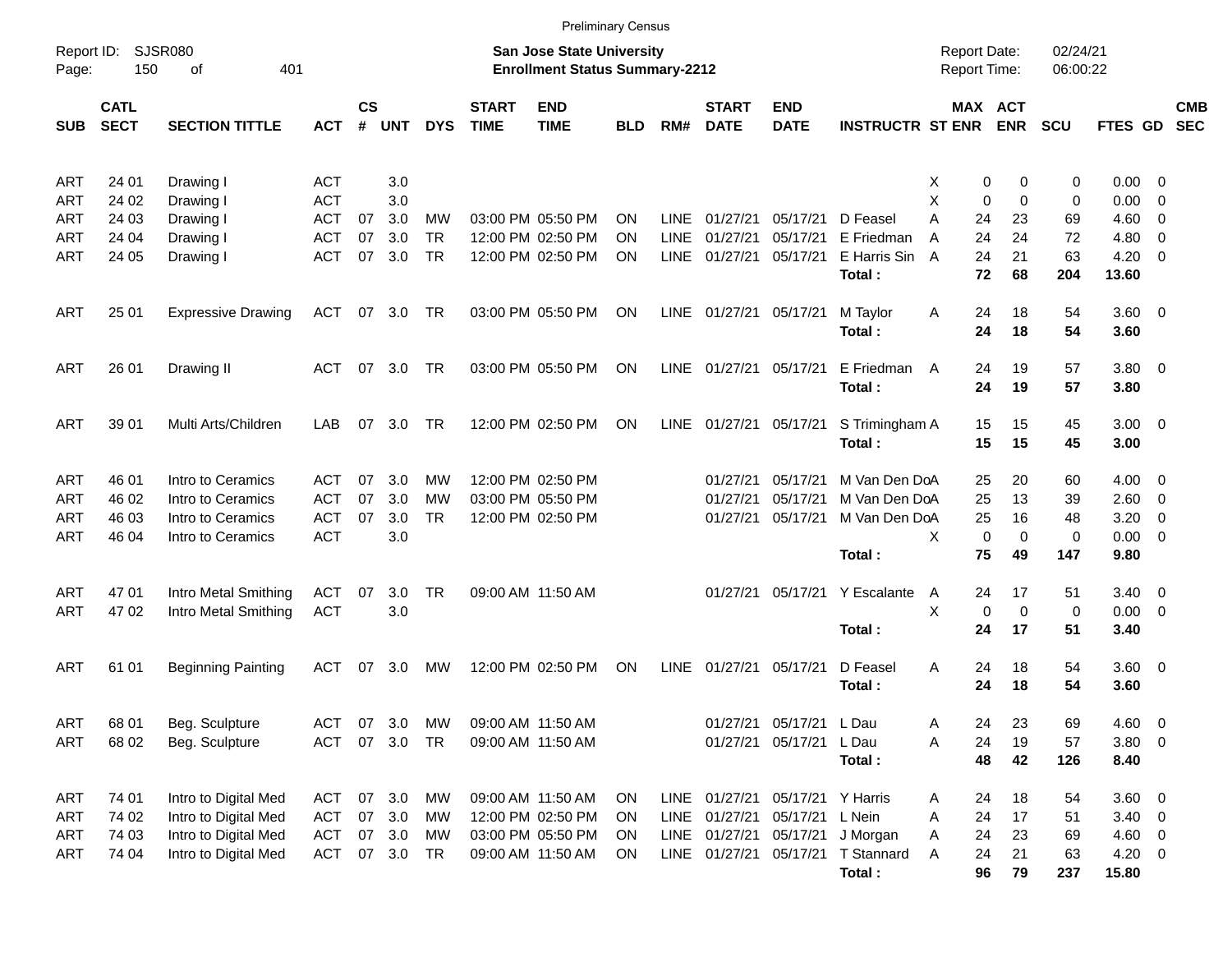|                          |                                      |                                                                                                              |                                                      |                       |                             |                                                |                             | <b>Preliminary Census</b>                                                        |                                    |                                                   |                                              |                                                            |                                                      |                  |                                     |                                     |                             |                                                  |                                                                                                           |                          |
|--------------------------|--------------------------------------|--------------------------------------------------------------------------------------------------------------|------------------------------------------------------|-----------------------|-----------------------------|------------------------------------------------|-----------------------------|----------------------------------------------------------------------------------|------------------------------------|---------------------------------------------------|----------------------------------------------|------------------------------------------------------------|------------------------------------------------------|------------------|-------------------------------------|-------------------------------------|-----------------------------|--------------------------------------------------|-----------------------------------------------------------------------------------------------------------|--------------------------|
| Report ID:<br>Page:      | <b>SJSR080</b><br>151                | 401<br>оf                                                                                                    |                                                      |                       |                             |                                                |                             | <b>San Jose State University</b><br><b>Enrollment Status Summary-2212</b>        |                                    |                                                   |                                              |                                                            |                                                      |                  | <b>Report Date:</b><br>Report Time: |                                     | 02/24/21<br>06:00:22        |                                                  |                                                                                                           |                          |
| <b>SUB</b>               | <b>CATL</b><br><b>SECT</b>           | <b>SECTION TITTLE</b>                                                                                        | <b>ACT</b>                                           | $\mathsf{cs}$<br>$\#$ | <b>UNT</b>                  | <b>DYS</b>                                     | <b>START</b><br><b>TIME</b> | <b>END</b><br><b>TIME</b>                                                        | <b>BLD</b>                         | RM#                                               | <b>START</b><br><b>DATE</b>                  | <b>END</b><br><b>DATE</b>                                  | <b>INSTRUCTR ST ENR</b>                              |                  | MAX ACT                             | <b>ENR</b>                          | <b>SCU</b>                  | FTES GD                                          |                                                                                                           | <b>CMB</b><br><b>SEC</b> |
| ART<br>ART               | 75 01<br>75 02                       | Intro Digital Video<br>Intro Digital Video                                                                   | ACT<br><b>ACT</b>                                    | 07<br>07              | 3.0<br>3.0                  | МW<br><b>TR</b>                                |                             | 06:00 PM 08:50 PM<br>09:00 AM 11:50 AM                                           | ΟN<br>ΟN                           | LINE<br><b>LINE</b>                               | 01/27/21<br>01/27/21                         | 05/17/21<br>05/17/21                                       | K Wu<br>Y Harris<br>Total:                           | Α<br>Α           | 24<br>24<br>48                      | 24<br>24<br>48                      | 72<br>72<br>144             | $4.80\ 0$<br>$4.80$ 0<br>9.60                    |                                                                                                           |                          |
| ART<br>ART<br>ART<br>ART |                                      | 100W 01 Writng Wrkshp FA<br>100W 02 Writng Wrkshp FA<br>100W 03 Writng Wrkshp FA<br>100W 04 Writng Wrkshp FA | SEM<br><b>SEM</b><br><b>SEM</b><br><b>SEM</b>        | 04<br>04<br>04<br>04  | 3.0<br>3.0<br>3.0<br>3.0    | MW<br><b>TR</b><br><b>TR</b><br><b>TR</b>      |                             | 12:00 PM 01:15 PM<br>10:30 AM 11:45 AM<br>12:00 PM 01:15 PM<br>10:30 AM 11:45 AM | ON<br>ON<br>ON<br>ON               | LINE<br><b>LINE</b><br><b>LINE</b><br><b>LINE</b> | 01/27/21<br>01/27/21<br>01/27/21<br>01/27/21 | 05/17/21<br>05/17/21<br>05/17/21<br>05/17/21               | J Reznick<br>J Silk<br>J Silk<br>M Salzman<br>Total: | Α<br>Α<br>Α<br>A | 25<br>25<br>25<br>25<br>100         | 26<br>25<br>25<br>16<br>92          | 78<br>75<br>75<br>48<br>276 | 5.20<br>5.00<br>5.00<br>3.20<br>18.40            | $\overline{\phantom{0}}$<br>$\overline{\mathbf{0}}$<br>$\overline{\mathbf{0}}$<br>$\overline{\mathbf{0}}$ |                          |
| ART<br>ART<br>ART<br>ART | 101 01<br>101 02<br>101 03<br>101 04 | Digital Media Art<br>Digital Media Art<br>Digital Media Art<br>Digital Media Art                             | ACT<br><b>ACT</b><br><b>ACT</b><br><b>ACT</b>        | 07<br>07<br>07        | 3.0<br>3.0<br>3.0<br>3.0    | MW<br><b>MW</b><br><b>TR</b>                   |                             | 12:00 PM 02:50 PM<br>03:00 PM 05:50 PM<br>12:00 PM 02:50 PM                      | ON<br>ON<br>ON                     | <b>LINE</b><br>LINE<br><b>LINE</b>                | 01/27/21<br>01/27/21<br>01/27/21             | 05/17/21<br>05/17/21<br>05/17/21                           | S Durie<br>C Thompto<br>A Blanton<br>Total:          | Α<br>A<br>X<br>A | 24<br>24<br>$\mathbf 0$<br>24<br>72 | 23<br>21<br>$\mathbf 0$<br>24<br>68 | 69<br>63<br>0<br>72<br>204  | $4.60 \ 0$<br>4.20<br>0.00<br>$4.80\ 0$<br>13.60 | $\overline{\mathbf{0}}$<br>$\overline{\mathbf{0}}$                                                        |                          |
| ART                      | 102 01                               | 3D Model and Print                                                                                           | ACT                                                  | 07                    | 3.0                         | TR                                             |                             | 03:00 PM 05:50 PM                                                                | ON                                 | LINE                                              | 01/27/21 05/17/21                            |                                                            | D Bayus<br>Total:                                    | Α                | 24<br>24                            | 26<br>26                            | 78<br>78                    | 5.25<br>5.25                                     | $\overline{\phantom{1}}$                                                                                  |                          |
| ART                      | 103 01                               | Art as System                                                                                                | ACT                                                  | 13                    | 3.0                         | МW                                             |                             | 03:00 PM 05:50 PM                                                                |                                    |                                                   | 01/27/21                                     | 05/17/21                                                   | S Durie<br>Total:                                    | Α                | 24<br>24                            | 24<br>24                            | 72<br>72                    | $4.80\ 0$<br>4.80                                |                                                                                                           |                          |
| ART                      | 104 01                               | Interdisc Sem Dig Me SEM 05 3.0 T                                                                            |                                                      |                       |                             |                                                |                             | 03:00 PM 05:45 PM                                                                | ON                                 | LINE                                              | 01/27/21                                     | 05/17/21                                                   | Y Harris<br>Total:                                   | A                | 24<br>24                            | 24<br>24                            | 72<br>72                    | $4.80\ 0$<br>4.80                                |                                                                                                           |                          |
| ART                      | 105 01                               | Advanced Digit Video ACT 07 3.0 TR                                                                           |                                                      |                       |                             |                                                |                             | 12:00 PM 02:50 PM                                                                | ON                                 | LINE                                              | 01/27/21                                     | 05/17/21                                                   | D Bayus<br>Total:                                    | Α                | 24<br>24                            | 24<br>24                            | 72<br>72                    | 4.90 2<br>4.90                                   |                                                                                                           |                          |
| ART                      | 106 01                               | Tpcs:Human/Mach In LAB                                                                                       |                                                      |                       | 13 3.0 TR                   |                                                |                             | 03:00 PM 05:50 PM                                                                |                                    |                                                   |                                              | 01/27/21 05/17/21 S Durie                                  | Total:                                               | Α                | 24<br>24                            | 19<br>19                            | 57<br>57                    | 3.80 0<br>3.80                                   |                                                                                                           |                          |
| ART                      | 107 01                               | Proj Digital Media                                                                                           |                                                      |                       | ACT 07 3.0 TR               |                                                |                             | 12:00 PM 02:50 PM                                                                | ON                                 |                                                   |                                              | LINE 01/27/21 05/17/21                                     | G Hobbs<br>Total:                                    | Α                | 24<br>24                            | 25<br>25                            | 75<br>75                    | 5.10 2<br>5.10                                   |                                                                                                           |                          |
| ART<br>CS<br>ART<br>CS   | 108 01<br>108 01<br>108 02<br>108 02 | Intro Game Studies<br>Intro Game Studies<br>Intro Game Studies<br>Intro Game Studies                         | <b>LEC</b><br><b>LEC</b><br><b>LEC</b><br><b>LEC</b> | 01<br>01<br>01        | 3.0<br>3.0<br>3.0<br>01 3.0 | MW<br><b>MW</b><br>$\mathsf F$<br>$\mathsf{F}$ |                             | 06:00 PM 07:15 PM<br>06:00 PM 07:15 PM<br>12:30 PM 03:15 PM<br>12:30 PM 03:15 PM | ON<br><b>ON</b><br><b>ON</b><br>ON | LINE                                              | LINE 01/27/21<br>LINE 01/27/21<br>01/27/21   | 05/17/21<br>05/17/21<br>05/17/21<br>LINE 01/27/21 05/17/21 | J Morgan<br>J Morgan<br>J Morgan<br>J Morgan         | Α<br>Α<br>Α<br>Α | 30<br>0<br>30<br>0                  | 15<br>23<br>33<br>$\overline{2}$    | 45<br>69<br>99<br>6         | 3.05<br>4.60 0 C<br>6.65 1 C<br>0.40 0 C         | 1 C                                                                                                       |                          |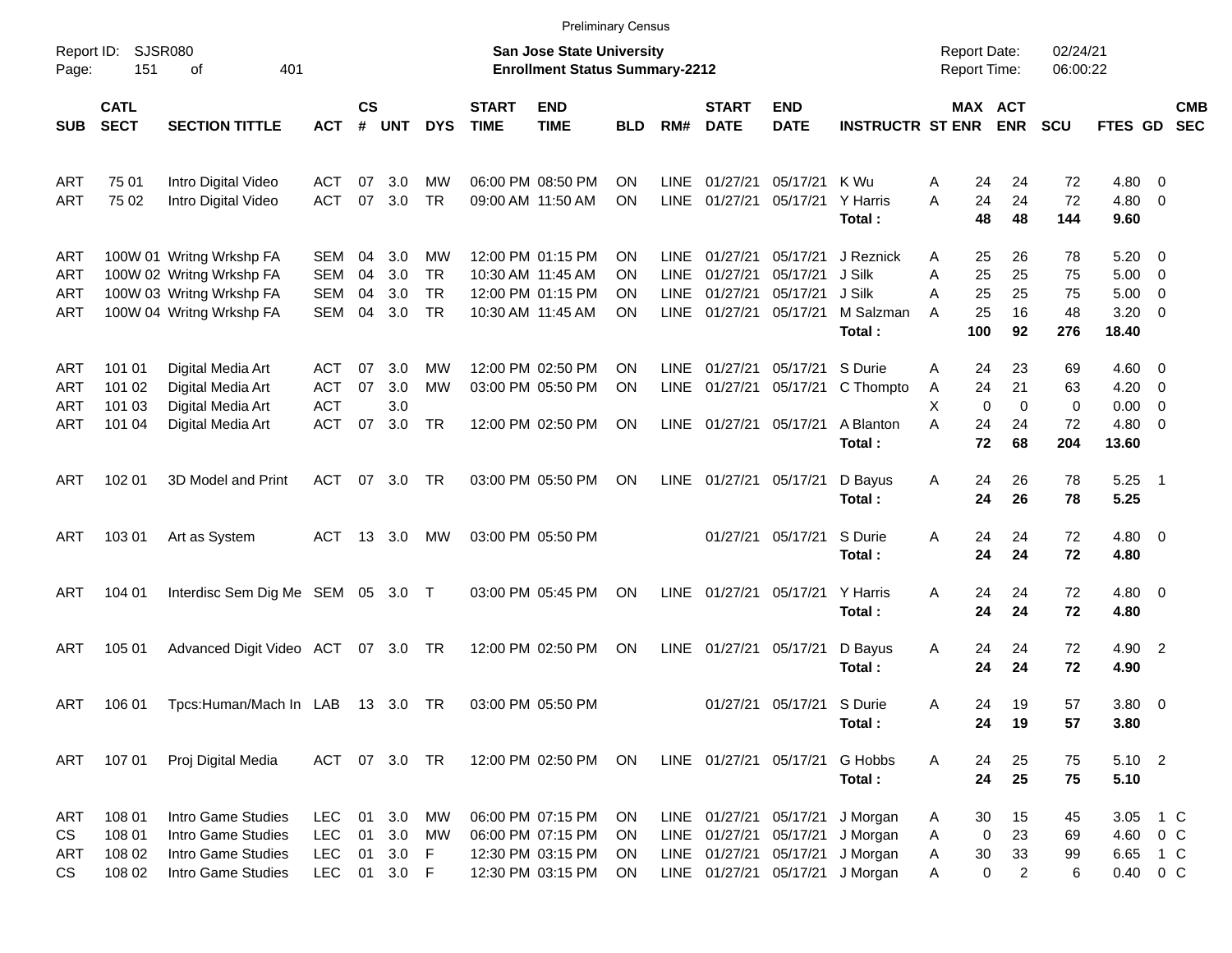|            |                            |                                                          |                   |                    |               |                        |                                                                    | <b>Preliminary Census</b>                                          |                        |                     |                             |                                |                                            |               |                               |               |                        |                          |
|------------|----------------------------|----------------------------------------------------------|-------------------|--------------------|---------------|------------------------|--------------------------------------------------------------------|--------------------------------------------------------------------|------------------------|---------------------|-----------------------------|--------------------------------|--------------------------------------------|---------------|-------------------------------|---------------|------------------------|--------------------------|
| Page:      | Report ID: SJSR080<br>152  |                                                          |                   |                    |               |                        | San Jose State University<br><b>Enrollment Status Summary-2212</b> |                                                                    |                        |                     |                             |                                | <b>Report Date:</b><br><b>Report Time:</b> |               | 02/24/21<br>06:00:22          |               |                        |                          |
| <b>SUB</b> | <b>CATL</b><br><b>SECT</b> | <b>SECTION TITTLE</b>                                    | <b>ACT</b>        | $\mathsf{cs}$<br># | <b>UNT</b>    | <b>DYS</b>             | <b>START</b><br><b>TIME</b>                                        | <b>END</b><br><b>TIME</b>                                          | <b>BLD</b>             | RM#                 | <b>START</b><br><b>DATE</b> | <b>END</b><br><b>DATE</b>      | <b>INSTRUCTR ST ENR</b>                    |               | MAX ACT<br><b>ENR</b>         | <b>SCU</b>    | FTES GD                | <b>CMB</b><br><b>SEC</b> |
|            |                            |                                                          |                   |                    |               |                        |                                                                    |                                                                    |                        |                     |                             |                                | Total:                                     | 60            | 73                            | 219           | 14.70                  |                          |
| ART        | 109 01                     | Web Development                                          | ACT               | 07                 | 3.0           | МW                     |                                                                    | 12:00 PM 02:50 PM                                                  | ON                     | LINE                | 01/27/21 05/17/21           |                                | C Thompto<br>Total:                        | 24<br>A<br>24 | 24<br>24                      | 72<br>72      | $4.85$ 1<br>4.85       |                          |
| ART        | 133 01                     | Tpcs:Ceramic Sculptu ACT 07 3.0 TR                       |                   |                    |               |                        |                                                                    | 03:00 PM 05:50 PM                                                  |                        |                     | 01/27/21                    | 05/17/21                       | M Van Den DoA<br>Total:                    | 18<br>18      | 14<br>14                      | 42<br>42      | $2.90$ 2<br>2.90       |                          |
| ART        | 134 01                     | Tpcs:Advanced CeramiACT 13 3.0 TR                        |                   |                    |               |                        |                                                                    | 03:00 PM 05:50 PM                                                  |                        |                     | 01/27/21                    | 05/17/21                       | M Van Den DoA<br>Total:                    |               | 5<br>7<br>5<br>$\overline{7}$ | 15<br>15      | $1.00 \t 0$<br>1.00    |                          |
| ART        | 135 01                     | Moldmaking                                               | ACT               |                    | 07 3.0        | TR                     |                                                                    | 12:00 PM 02:50 PM                                                  |                        |                     | 01/27/21                    | 05/17/21                       | Y Escalante<br>Total:                      | 24<br>A<br>24 | 13<br>13                      | 39<br>39      | $3.05$ 9<br>3.05       |                          |
| ART        | 138 01                     | Elem Art Methods                                         | ACT               | 07                 | 3.0           | <b>TR</b>              |                                                                    | 04:30 PM 07:20 PM                                                  | ON                     | LINE                | 01/27/21                    | 05/17/21                       | <b>B</b> Hughes<br>Total:                  | 25<br>Α<br>25 | 22<br>22                      | 66<br>66      | $4.40 \quad 0$<br>4.40 |                          |
| ART<br>СA  | 139 01<br>139 01           | <b>Teach Diversity Art</b><br><b>Teach Diversity Art</b> | ACT<br><b>ACT</b> | 07                 | 3.0<br>07 3.0 | <b>TR</b><br><b>TR</b> |                                                                    | 12:00 PM 02:50 PM<br>12:00 PM 02:50 PM                             | <b>ON</b><br><b>ON</b> | <b>LINE</b><br>LINE | 01/27/21<br>01/27/21        | 05/17/21<br>05/17/21           | S Trimingham A<br>S Trimingham A<br>Total: | 10<br>10      | 7<br>0<br>$\mathbf{1}$<br>8   | 21<br>3<br>24 | 1.45<br>0.20<br>1.65   | 1 C<br>$0\,C$            |
| ART        | 140 01                     | Glass                                                    | ACT               |                    | 07 3.0        | МW                     |                                                                    | 09:00 AM 11:50 AM                                                  |                        |                     | 01/27/21                    | 05/17/21                       | C Straubing A<br>Total:                    | 20<br>20      | 8<br>8                        | 24<br>24      | 1.702<br>1.70          |                          |
| ART        | 150 01                     | <b>Topics Printmaking</b>                                | ACT               |                    | 07 3.0 TR     |                        |                                                                    | 12:00 PM 02:50 PM                                                  |                        |                     | 01/27/21                    | 05/17/21                       | I Carvajal<br>Total:                       | Α<br>24<br>24 | 22<br>22                      | 66<br>66      | 4.55 3<br>4.55         |                          |
| ART        | 151 01                     | Screen-Printing                                          | ACT               |                    | 07 3.0        | TR                     |                                                                    | 03:00 PM 05:50 PM                                                  |                        |                     | 01/27/21                    | 05/17/21                       | I Carvajal<br>Total:                       | Α<br>24<br>24 | 21<br>21                      | 63<br>63      | $4.20 \ 0$<br>4.20     |                          |
|            |                            | ART 152 01 Tpcs in Lithography ACT                       |                   |                    | 3.0           |                        |                                                                    |                                                                    |                        |                     |                             |                                | Total:                                     | х             | 0<br>0<br>0<br>0              | 0<br>0        | $0.00 \t 0$<br>0.00    |                          |
|            |                            | ART 158 01 Tpcs: Adv Drawing                             |                   |                    |               |                        |                                                                    | ACT 07 3.0 TR 03:00 PM 05:50 PM ON                                 |                        |                     |                             | LINE 01/27/21 05/17/21 SO'Dell | Total:                                     | 24<br>Α<br>24 | 11<br>11                      | 33<br>33      | $2.35 \quad 3$<br>2.35 |                          |
| ART        | 162 01                     | Watercolor                                               |                   |                    |               |                        |                                                                    | ACT 07 3.0 MW 12:00 PM 02:50 PM ON LINE 01/27/21 05/17/21 T Powers |                        |                     |                             |                                | Total:                                     | Α<br>24       | 23<br>24<br>23                | 69<br>69      | 4.70 2<br>4.70         |                          |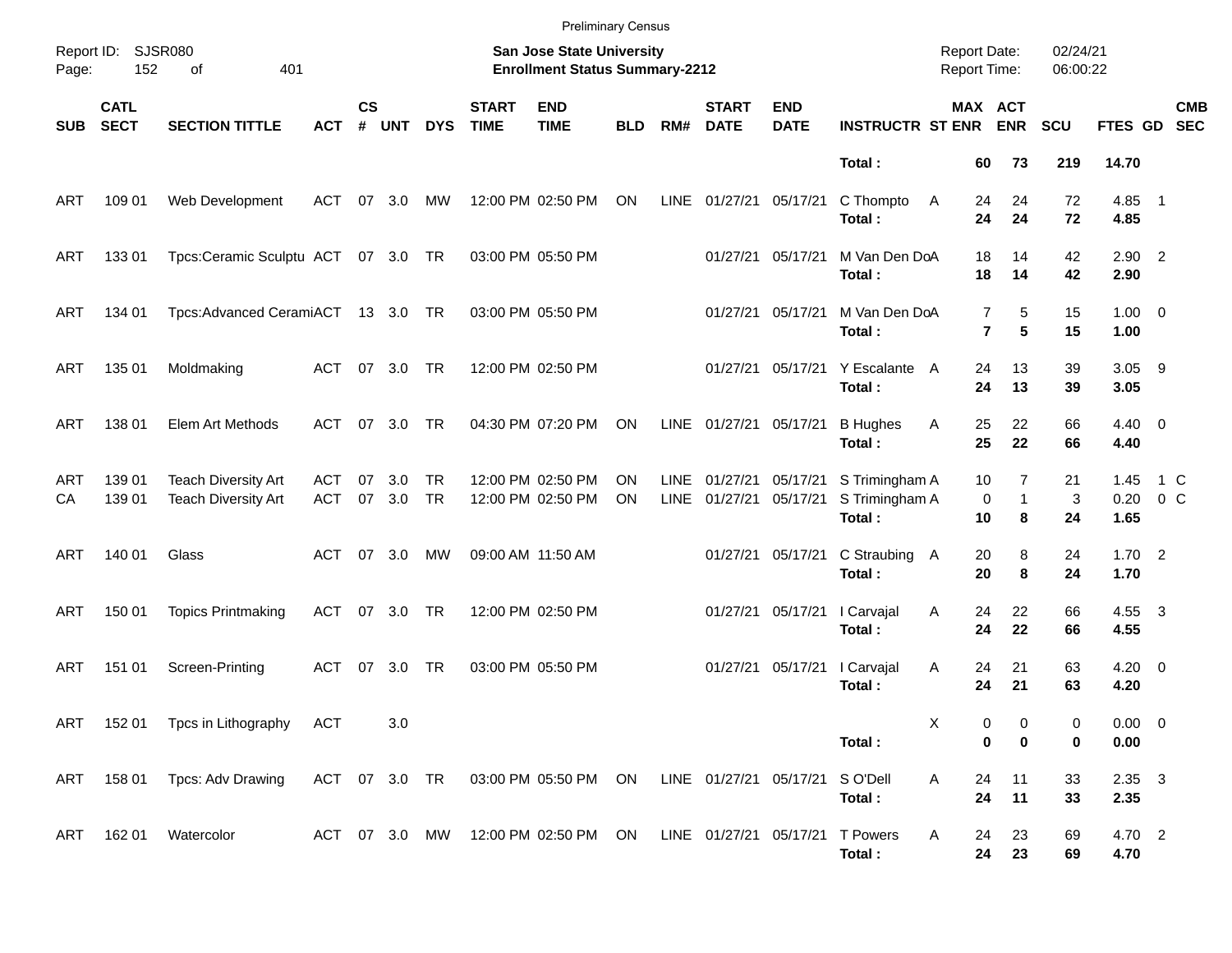|            |                            |                                        |                   |                    |                |            |                             | <b>Preliminary Census</b>                                          |            |     |                             |                              |                                 |                                            |                                  |                      |                       |            |
|------------|----------------------------|----------------------------------------|-------------------|--------------------|----------------|------------|-----------------------------|--------------------------------------------------------------------|------------|-----|-----------------------------|------------------------------|---------------------------------|--------------------------------------------|----------------------------------|----------------------|-----------------------|------------|
| Page:      | Report ID: SJSR080<br>153  | 401<br>of                              |                   |                    |                |            |                             | San Jose State University<br><b>Enrollment Status Summary-2212</b> |            |     |                             |                              |                                 | <b>Report Date:</b><br><b>Report Time:</b> |                                  | 02/24/21<br>06:00:22 |                       |            |
| SUB        | <b>CATL</b><br><b>SECT</b> | <b>SECTION TITTLE</b>                  | <b>ACT</b>        | $\mathsf{cs}$<br># | <b>UNT</b>     | <b>DYS</b> | <b>START</b><br><b>TIME</b> | <b>END</b><br><b>TIME</b>                                          | <b>BLD</b> | RM# | <b>START</b><br><b>DATE</b> | <b>END</b><br><b>DATE</b>    | <b>INSTRUCTR ST ENR</b>         | MAX ACT                                    | <b>ENR</b>                       | <b>SCU</b>           | FTES GD SEC           | <b>CMB</b> |
| ART        |                            | 164B 01 Int. Painting II               | ACT 07 3.0        |                    |                | TR         |                             | 03:00 PM 05:50 PM                                                  | ON         |     | LINE 01/27/21               | 05/17/21                     | D Feasel<br>Total:              | 24<br>Α<br>24                              | 13<br>13                         | 39<br>39             | $2.65$ 1<br>2.65      |            |
| ART        | 16501                      | Tpcs: Figure Paintin                   | ACT 07 3.0 TR     |                    |                |            |                             | 12:00 PM 02:50 PM                                                  | ON         |     | LINE 01/27/21               | 05/17/21                     | M Taylor<br>Total:              | Α<br>24<br>24                              | 17<br>17                         | 51<br>51             | $3.50$ 2<br>3.50      |            |
| ART        | 166 01                     | Tpcs: Advanced Painti LAB              |                   |                    | 15 3.0 MW      |            |                             | 03:00 PM 05:50 PM                                                  |            |     | 01/27/21                    | 05/17/21                     | <b>T</b> Powers<br>Total:       | 24<br>Α<br>24                              | 14<br>14                         | 42<br>42             | 3.004<br>3.00         |            |
| ART        | 170 01                     | Tpcs:Fabricated Scul ACT               |                   |                    | 3.0            |            |                             |                                                                    |            |     |                             |                              | Total:                          | X<br>0<br>$\bf{0}$                         | 0<br>$\bf{0}$                    | 0<br>0               | $0.00 \t 0$<br>0.00   |            |
| ART        | 17301                      | Tpcs:InstallArt                        |                   |                    | ACT 13 3.0 F   |            |                             | 09:30 AM 03:30 PM                                                  | ON         |     | LINE 01/27/21 05/17/21      |                              | S Wright<br>Total:              | Α<br>24<br>24                              | 24<br>24                         | 72<br>72             | $5.25$ 9<br>5.25      |            |
| ART<br>ART | 175 01<br>175 02           | Sp Top Studio Art<br>Sp Top Studio Art | ACT<br><b>ACT</b> | 07                 | 3.0<br>3.0     | <b>TR</b>  |                             | 12:00 PM 02:45 PM                                                  | ON         |     |                             | LINE 01/27/21 05/17/21       | L Fung                          | 24<br>A<br>X<br>0                          | 23<br>$\mathbf 0$                | 69<br>0              | 4.75 3<br>$0.00 \t 0$ |            |
| ART        | 17701                      | <b>Prof Practices</b>                  | <b>LEC</b>        |                    | 04 3.0 T       |            |                             | 03:00 PM 05:45 PM                                                  | ON         |     | LINE 01/27/21               | 05/17/21                     | Total:<br>L Fung                | 24<br>24<br>Α                              | 23<br>23                         | 69<br>69             | 4.75<br>$4.60 \ 0$    |            |
|            |                            |                                        |                   |                    |                |            |                             |                                                                    |            |     |                             |                              | Total:                          | 24                                         | 23                               | 69                   | 4.60                  |            |
| ART        | 178 01                     | Art Field Work                         | <b>SUP</b>        |                    | 78 3.0         | TBA        |                             |                                                                    |            |     |                             | 01/27/21 05/17/21            | A Raynsford A<br>Total:         | 10<br>10                                   | $\overline{7}$<br>$\overline{7}$ | 21<br>21             | $1.40 \ 0$<br>1.40    |            |
| ART        | 179 01                     | Spec Prob in Art                       | <b>SUP</b>        |                    | 78 3.0         | TBA        |                             |                                                                    |            |     |                             | 01/27/21 05/17/21            | A Raynsford A<br>Total:         | 5<br>5                                     | 1<br>1                           | 3<br>3               | $0.20 \ 0$<br>0.20    |            |
| ART        | 180 01                     | <b>Indiv Studies</b>                   | <b>SUP</b>        | 78                 | 1.0            | <b>TBA</b> |                             |                                                                    |            |     | 01/27/21                    | 05/17/21                     | A Raynsford A                   | 10                                         | 5                                | 5                    | 0.33 0                |            |
| ART        | 180 02                     | <b>Indiv Studies</b>                   | <b>SUP</b>        |                    | 78 2.0         | <b>TBA</b> |                             |                                                                    |            |     | 01/27/21                    |                              | 05/17/21 A Raynsford A          | 10                                         | $\mathbf{1}$                     | $\overline{c}$       | $0.13 \ 0$            |            |
| <b>ART</b> | 180 03                     | <b>Indiv Studies</b>                   |                   |                    | SUP 78 3.0 TBA |            |                             |                                                                    |            |     |                             |                              | 01/27/21 05/17/21 A Raynsford A | 10                                         | 5                                | 15                   | $1.00 \t 0$           |            |
|            |                            |                                        |                   |                    |                |            |                             |                                                                    |            |     |                             |                              | Total:                          | 30                                         | 11                               | 22                   | 1.47                  |            |
| ART        | 195 01                     | <b>BFA Exhibition</b>                  |                   |                    | ACT 20 3.0 T   |            |                             | 03:00 PM 05:50 PM                                                  | ON         |     |                             | LINE 01/27/21 05/17/21       | G Hobbs                         | 15<br>A                                    | 12                               | 36                   | $2.40 \ 0$            |            |
| ART        | 195 02                     | <b>BFA Exhibition</b>                  | <b>ACT</b>        |                    | 3.0            |            |                             |                                                                    |            |     |                             |                              |                                 | X<br>0                                     | 0                                | 0                    | $0.00 \t 0$           |            |
| ART        | 195 03                     | <b>BFA Exhibition</b>                  |                   |                    | ACT 20 3.0 W   |            |                             | 03:00 PM 05:50 PM                                                  | ON         |     | LINE 01/27/21 05/17/21      |                              | R Holberton                     | 15<br>A                                    | 14                               | 42                   | $2.80 \t 0$           |            |
|            |                            |                                        |                   |                    |                |            |                             |                                                                    |            |     |                             |                              | Total:                          | 30                                         | 26                               | 78                   | 5.20                  |            |
| ART        | 19701                      | <b>BA Senior Project</b>               | LAB 78 3.0 T      |                    |                |            |                             | 06:00 PM 08:45 PM ON                                               |            |     |                             | LINE 01/27/21 05/17/21 M Day |                                 | 24<br>A                                    | 16                               | 48                   | $3.20 \ 0$            |            |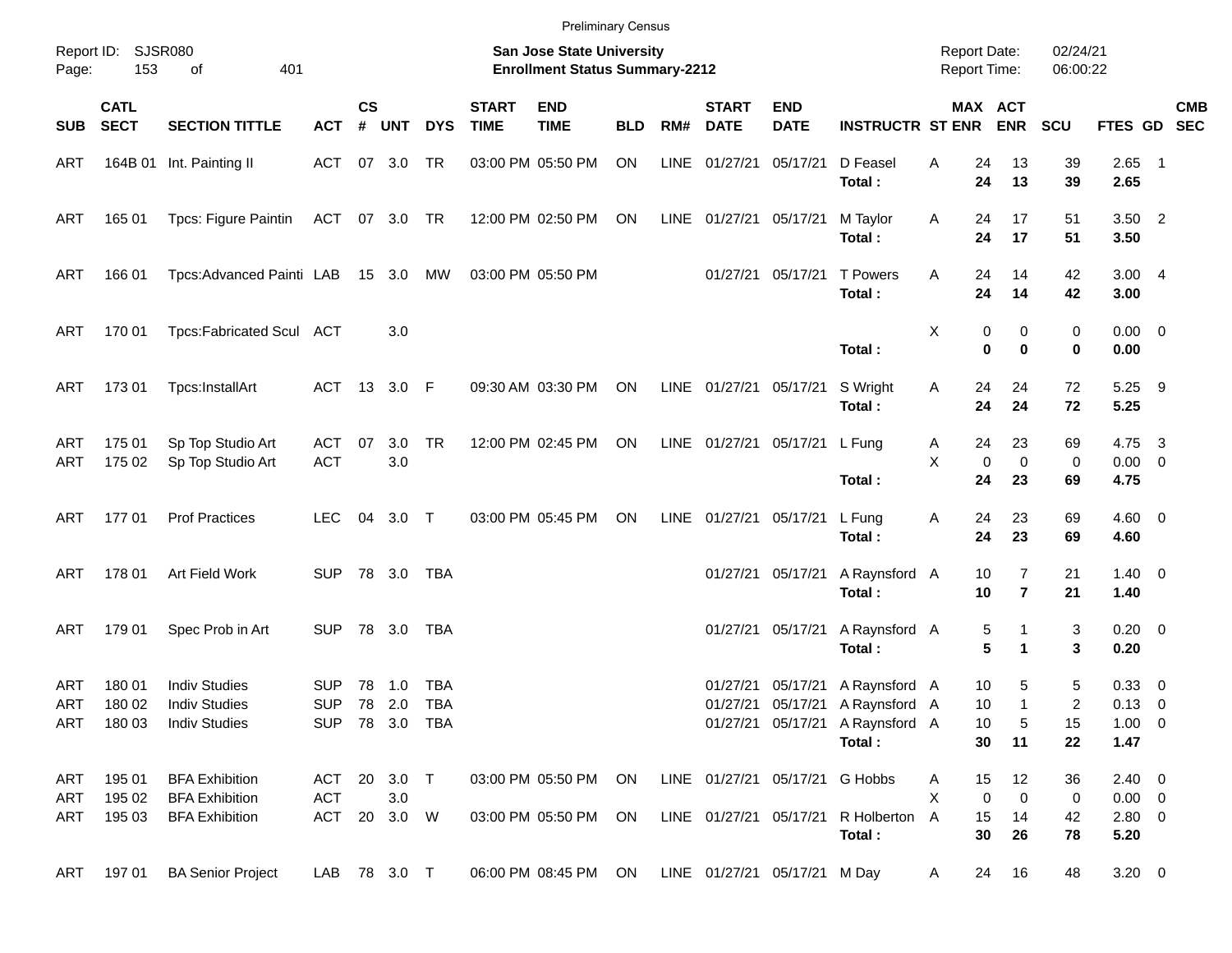|            |                            |                                  |                   |                    |              |            |                             | <b>Preliminary Census</b>                                          |            |     |                             |                           |                             |                                     |                              |                      |                           |            |
|------------|----------------------------|----------------------------------|-------------------|--------------------|--------------|------------|-----------------------------|--------------------------------------------------------------------|------------|-----|-----------------------------|---------------------------|-----------------------------|-------------------------------------|------------------------------|----------------------|---------------------------|------------|
| Page:      | Report ID: SJSR080<br>154  | 401<br>οf                        |                   |                    |              |            |                             | San Jose State University<br><b>Enrollment Status Summary-2212</b> |            |     |                             |                           |                             | <b>Report Date:</b><br>Report Time: |                              | 02/24/21<br>06:00:22 |                           |            |
| <b>SUB</b> | <b>CATL</b><br><b>SECT</b> | <b>SECTION TITTLE</b>            | <b>ACT</b>        | $\mathsf{cs}$<br># | <b>UNT</b>   | <b>DYS</b> | <b>START</b><br><b>TIME</b> | <b>END</b><br><b>TIME</b>                                          | <b>BLD</b> | RM# | <b>START</b><br><b>DATE</b> | <b>END</b><br><b>DATE</b> | <b>INSTRUCTR ST ENR ENR</b> |                                     | MAX ACT                      | <b>SCU</b>           | FTES GD SEC               | <b>CMB</b> |
|            |                            |                                  |                   |                    |              |            |                             |                                                                    |            |     |                             |                           | Total:                      | 24                                  | 16                           | 48                   | 3.20                      |            |
| ART<br>ART | 198 01<br>198 02           | B.F.A. Seminar<br>B.F.A. Seminar | SEM<br><b>SEM</b> | 05                 | 3.0<br>3.0   | $\top$     |                             | 12:00 PM 02:45 PM                                                  | ON         |     | LINE 01/27/21 05/17/21      |                           | V Mendoza                   | 24<br>A<br>X                        | 26<br>$\Omega$<br>$\Omega$   | 78<br>0              | $5.20 \ 0$<br>$0.00 \t 0$ |            |
| ART        | 198 03                     | B.F.A. Seminar                   | SEM               | 05                 | 3.0          | $\top$     |                             | 12:00 PM 02:45 PM                                                  | ON         |     | LINE 01/27/21 05/17/21      |                           | S O'Dell<br>Total:          | A<br>24<br>48                       | 16<br>42                     | 48<br>126            | $3.20 \ 0$<br>8.40        |            |
| ART        | 199 01                     | <b>BFA Project</b>               | <b>SUP</b>        |                    | 78 3.0       | TBA        |                             |                                                                    |            |     |                             | 01/27/21 05/17/21         | A Raynsford A<br>Total:     | 45<br>45                            | 16<br>16                     | 48<br>48             | $3.20 \ 0$<br>3.20        |            |
| ART        | 208 01                     | <b>Grad Photo Crit</b>           | LAB               |                    | 15 3.0 T     |            |                             | 06:00 PM 08:50 PM                                                  | ON         |     | LINE 01/27/21 05/17/21      |                           | R Lasser<br>Total:          | 15<br>A<br>15                       | 11<br>11                     | 33<br>33             | 2.60 8<br>2.60            |            |
| ART        | 210 01                     | Sem Digital Media                |                   |                    | SEM 05 3.0 R |            |                             | 03:00 PM 05:45 PM                                                  | ON         |     | LINE 01/27/21 05/17/21      |                           | A Blanton<br>Total:         | 15<br>A<br>15                       | 10<br>10                     | 30<br>30             | $2.15 \quad 3$<br>2.15    |            |
| ART        | 21701                      | <b>Tutrls Pictorial</b>          | LAB               |                    | 78 3.0       | TBA        |                             |                                                                    |            |     |                             | 01/27/21 05/17/21         | A Raynsford A<br>Total:     |                                     | 5<br>6<br>5<br>6             | 15<br>15             | $1.25 - 5$<br>1.25        |            |
| ART        | 21901                      | <b>Tutrls Spatial Art</b>        | LAB               |                    | 78 3.0       | TBA        |                             |                                                                    |            |     |                             | 01/27/21 05/17/21         | A Raynsford A<br>Total:     |                                     | 2<br>6<br>6<br>$\mathbf{2}$  | 6<br>6               | $0.50$ 2<br>0.50          |            |
| ART        | 220 01                     | <b>Tutrls Digital Art</b>        | LAB               |                    | 78 3.0 TBA   |            |                             |                                                                    |            |     |                             | 01/27/21 05/17/21         | A Raynsford A<br>Total:     |                                     | 6<br>6<br>1                  | 3<br>3               | $0.25$ 1<br>0.25          |            |
| ART        | 222 01                     | <b>Grad Tutrls Photog</b>        | LAB               |                    | 78 3.0       | TBA        |                             |                                                                    |            |     |                             | 01/27/21 05/17/21         | A Raynsford A<br>Total:     |                                     | 3<br>6<br>6<br>3             | 9<br>9               | $0.75$ 3<br>0.75          |            |
| <b>ART</b> | 260 01                     | Spec Tutrls in Art               | LAB               |                    | 78 3.0       | TBA        |                             |                                                                    |            |     |                             | 01/27/21 05/17/21         | A Raynsford A<br>Total:     | 10<br>10                            | 8<br>8                       | 24<br>24             | 2.00 8<br>2.00            |            |
|            | ART 276 01                 | Artists Teach Art                | SEM 05 3.0 R      |                    |              |            |                             | 06:00 PM 08:45 PM ON                                               |            |     |                             | LINE 01/27/21 05/17/21    | <b>B</b> Danh<br>Total:     | 15<br>A<br>15                       | 13<br>13                     | 39<br>39             | 3.25 13<br>3.25           |            |
| ART        | 281 01                     | Interdis Critique                | SEM 05 3.0 T      |                    |              |            |                             | 06:00 PM 08:45 PM ON                                               |            |     | LINE 01/27/21 05/17/21      |                           | A Blanton<br>Total:         | Α<br>15<br>15                       | 7<br>$\overline{\mathbf{r}}$ | 21<br>21             | $1.75$ 7<br>1.75          |            |
| ART        |                            | 282B 01 Sem Cont Art             | SEM 05 3.0 R      |                    |              |            |                             | 03:00 PM 05:45 PM ON                                               |            |     | LINE 01/27/21 05/17/21      |                           | J Silk<br>Total:            | 25<br>A<br>25                       | 15<br>15                     | 45<br>45             | 3.75 15<br>3.75           |            |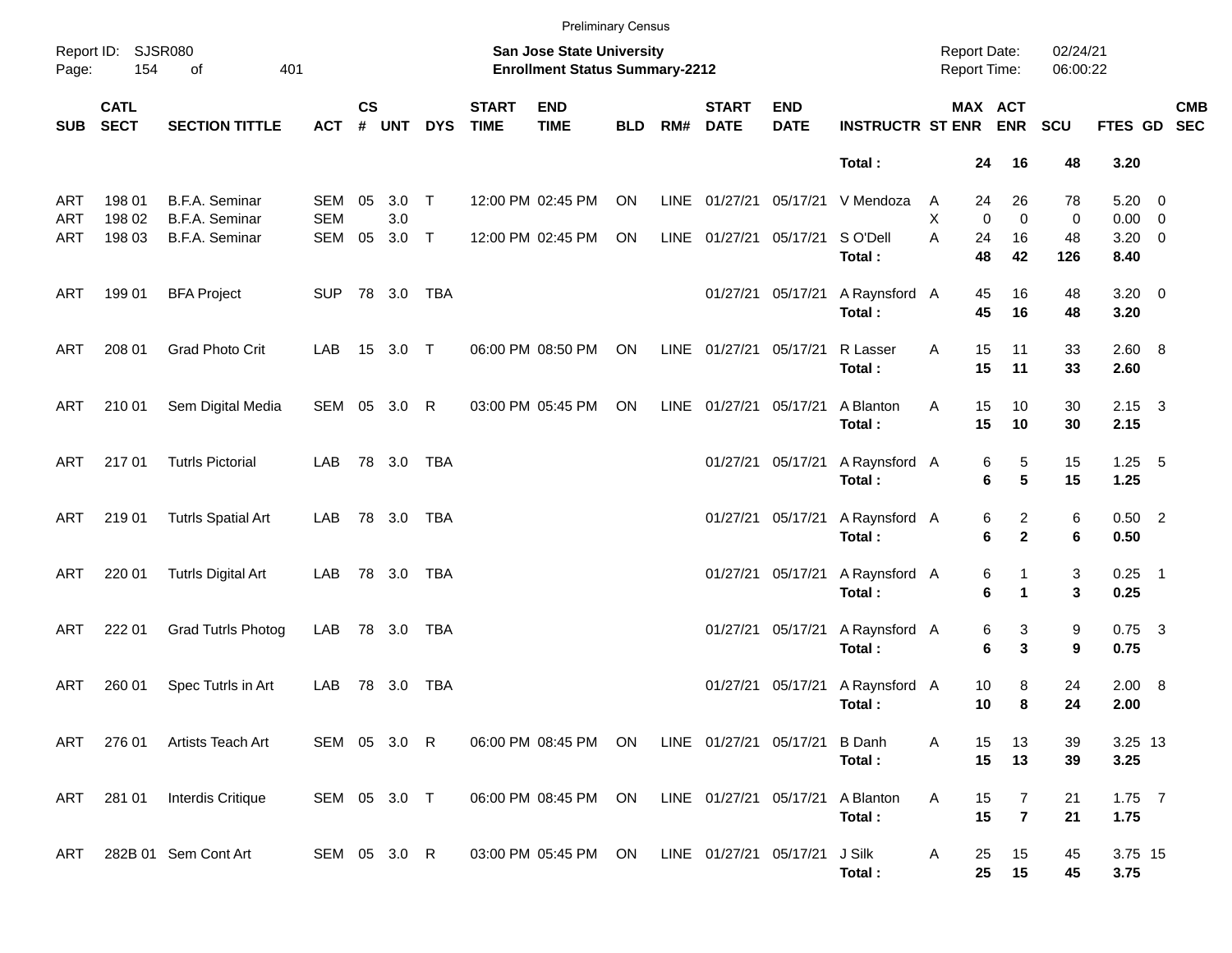|              |                                     |                                                                                           |                                  |                    |                   |                 |                             |                                                                           | <b>Preliminary Census</b> |             |                                                  |                           |                             |                                            |                                           |                         |                                 |                                   |            |
|--------------|-------------------------------------|-------------------------------------------------------------------------------------------|----------------------------------|--------------------|-------------------|-----------------|-----------------------------|---------------------------------------------------------------------------|---------------------------|-------------|--------------------------------------------------|---------------------------|-----------------------------|--------------------------------------------|-------------------------------------------|-------------------------|---------------------------------|-----------------------------------|------------|
| Page:        | Report ID: SJSR080<br>155           | 401<br>of                                                                                 |                                  |                    |                   |                 |                             | <b>San Jose State University</b><br><b>Enrollment Status Summary-2212</b> |                           |             |                                                  |                           |                             | <b>Report Date:</b><br><b>Report Time:</b> |                                           | 02/24/21<br>06:00:22    |                                 |                                   |            |
| SUB          | <b>CATL</b><br><b>SECT</b>          | <b>SECTION TITTLE</b>                                                                     | <b>ACT</b>                       | $\mathsf{cs}$<br># | <b>UNT</b>        | <b>DYS</b>      | <b>START</b><br><b>TIME</b> | <b>END</b><br><b>TIME</b>                                                 | <b>BLD</b>                | RM#         | <b>START</b><br><b>DATE</b>                      | <b>END</b><br><b>DATE</b> | <b>INSTRUCTR ST ENR ENR</b> |                                            | MAX ACT                                   | <b>SCU</b>              | FTES GD SEC                     |                                   | <b>CMB</b> |
| ART          |                                     | 297A 01 MA Special Study                                                                  | <b>SUP</b>                       |                    | 78 3.0            | TBA             |                             |                                                                           |                           |             |                                                  | 01/27/21 05/17/21         | A Raynsford A<br>Total:     |                                            | 6<br>0<br>6<br>0                          | 0<br>$\bf{0}$           | $0.00 \t 0$<br>0.00             |                                   |            |
| ART          |                                     | 297B 01 Masters Project                                                                   | <b>SUP</b>                       |                    | 78 3.0            | TBA             |                             |                                                                           |                           |             |                                                  | 01/27/21 05/17/21         | A Raynsford A<br>Total:     |                                            | 6<br>0<br>6<br>0                          | 0<br>$\bf{0}$           | $0.00 \t 0$<br>0.00             |                                   |            |
| ART          |                                     | 298A 01 MFA Special Study                                                                 | <b>SUP</b>                       |                    | 78 3.0            | TBA             |                             |                                                                           |                           |             |                                                  | 01/27/21 05/17/21         | A Raynsford A<br>Total:     | 10<br>10                                   | 7<br>$\overline{7}$                       | 21<br>21                | $1.75$ 7<br>1.75                |                                   |            |
| ART          |                                     | 298B 01 MFA Project                                                                       | <b>SUP</b>                       |                    | 78 3.0            | TBA             |                             |                                                                           |                           |             |                                                  | 01/27/21 05/17/21         | A Raynsford A<br>Total:     | 10<br>10                                   | 7<br>$\overline{7}$                       | 21<br>21                | $1.75$ 7<br>1.75                |                                   |            |
| ART          | 299 01                              | Master's Thesis                                                                           | <b>SUP</b>                       |                    | 78 3.0            | TBA             |                             |                                                                           |                           |             |                                                  | 01/27/21 05/17/21         | A Raynsford A<br>Total:     |                                            | 5<br>5<br>$\blacktriangleleft$            | 3<br>3                  | $0.25$ 1<br>0.25                |                                   |            |
|              | ARTH 1501<br>ARTH 1502<br>ARTH 1503 | <b>Visual Culture</b><br><b>Visual Culture</b><br><b>Visual Culture</b>                   | LEC.<br><b>LEC</b><br><b>LEC</b> | 02<br>02           | 3.0<br>3.0<br>3.0 | МW<br><b>MW</b> |                             | 09:00 AM 10:15 AM<br>10:30 AM 11:45 AM                                    | <b>ON</b><br>ON           | <b>LINE</b> | 01/27/21<br>LINE 01/27/21                        | 05/17/21<br>05/17/21      | I Pafford<br>I Pafford      | A<br>50<br>Α<br>X                          | 50<br>51<br>52<br>$\mathbf 0$<br>$\Omega$ | 153<br>156<br>0         | 10.20<br>10.40<br>0.00          | 0<br>0<br>$\overline{\mathbf{0}}$ |            |
|              |                                     |                                                                                           |                                  |                    |                   |                 |                             |                                                                           |                           |             |                                                  |                           | Total:                      | 100                                        | 103                                       | 309                     | 20.60                           |                                   |            |
|              | ARTH 70A 01                         | Art Hist Prehis-Med                                                                       | <b>LEC</b>                       |                    | 02 3.0            | <b>MW</b>       |                             | 03:00 PM 04:15 PM                                                         | ON                        |             | LINE 01/27/21 05/17/21                           |                           | I Pafford<br>Total:         | A<br>50<br>50                              | 66<br>66                                  | 198<br>198              | 13.20 0<br>13.20                |                                   |            |
| ARTH<br>ARTH | 70B 01<br>70B 02                    | Art Hist Ren-Mod<br>Art Hist Ren-Mod                                                      | <b>LEC</b><br><b>LEC</b>         | 02                 | 3.0<br>3.0        | <b>TR</b>       |                             | 12:00 PM 01:15 PM                                                         | ON                        |             | LINE 01/27/21                                    | 05/17/21                  | E Consavari A               | X                                          | 70<br>70<br>$\mathbf 0$<br>$\mathbf 0$    | 210<br>0                | 14.00 0<br>0.00                 | $\overline{0}$                    |            |
| ARTH         | 70B 03                              | Art Hist Ren-Mod                                                                          | <b>LEC</b>                       | 02                 | 3.0               | MW              |                             | 03:00 PM 04:15 PM                                                         | ON                        |             | LINE 01/27/21 05/17/21                           |                           | M Hankwitz<br>Total:        | 50<br>A<br>120                             | 31<br>101                                 | 93<br>303               | 6.20<br>20.20                   | $\overline{0}$                    |            |
|              | ARTH 72 01<br>ARTH 72 02            | Design in Society<br>Design in Society                                                    | <b>LEC</b><br>LEC                | 01<br>01           | 3.0<br>3.0        | MW<br>TR        |                             | 12:00 PM 01:15 PM<br>09:00 AM 10:15 AM                                    | ON<br>ON                  |             | LINE 01/27/21 05/17/21<br>LINE 01/27/21 05/17/21 |                           | E Consavari A<br>M Hankwitz | 70<br>A                                    | 69<br>70<br>69                            | 207<br>207              | 13.80 0<br>13.80 0              |                                   |            |
|              | ARTH 72 03<br>ARTH 72 04            | Design in Society<br>Design in Society                                                    | <b>LEC</b><br><b>LEC</b>         | 01                 | 3.0<br>3.0        | TR              |                             | 01:30 PM 02:45 PM                                                         | ON                        |             | LINE 01/27/21 05/17/21                           |                           | M Hankwitz<br>Total:        | Α<br>70<br>X<br>210                        | 70<br>0<br>$\mathbf 0$<br>208             | 210<br>$\pmb{0}$<br>624 | 14.00 0<br>$0.00 \t 0$<br>41.60 |                                   |            |
|              | ARTH 101 01                         | Intro to Art History                                                                      | <b>SEM</b>                       |                    | $3.0\,$           |                 |                             |                                                                           |                           |             |                                                  |                           | Total:                      | X                                          | 0<br>0<br>$\pmb{0}$<br>$\mathbf 0$        | 0<br>0                  | $0.00 \t 0$<br>0.00             |                                   |            |
|              | ARTH 110 01                         | Hst/Thry New Media LEC 01 3.0 TR 10:30 AM 11:45 AM ON LINE 01/27/21 05/17/21 M Hankwitz A |                                  |                    |                   |                 |                             |                                                                           |                           |             |                                                  |                           |                             |                                            | 26<br>50                                  | 78                      | 5.20 0 C                        |                                   |            |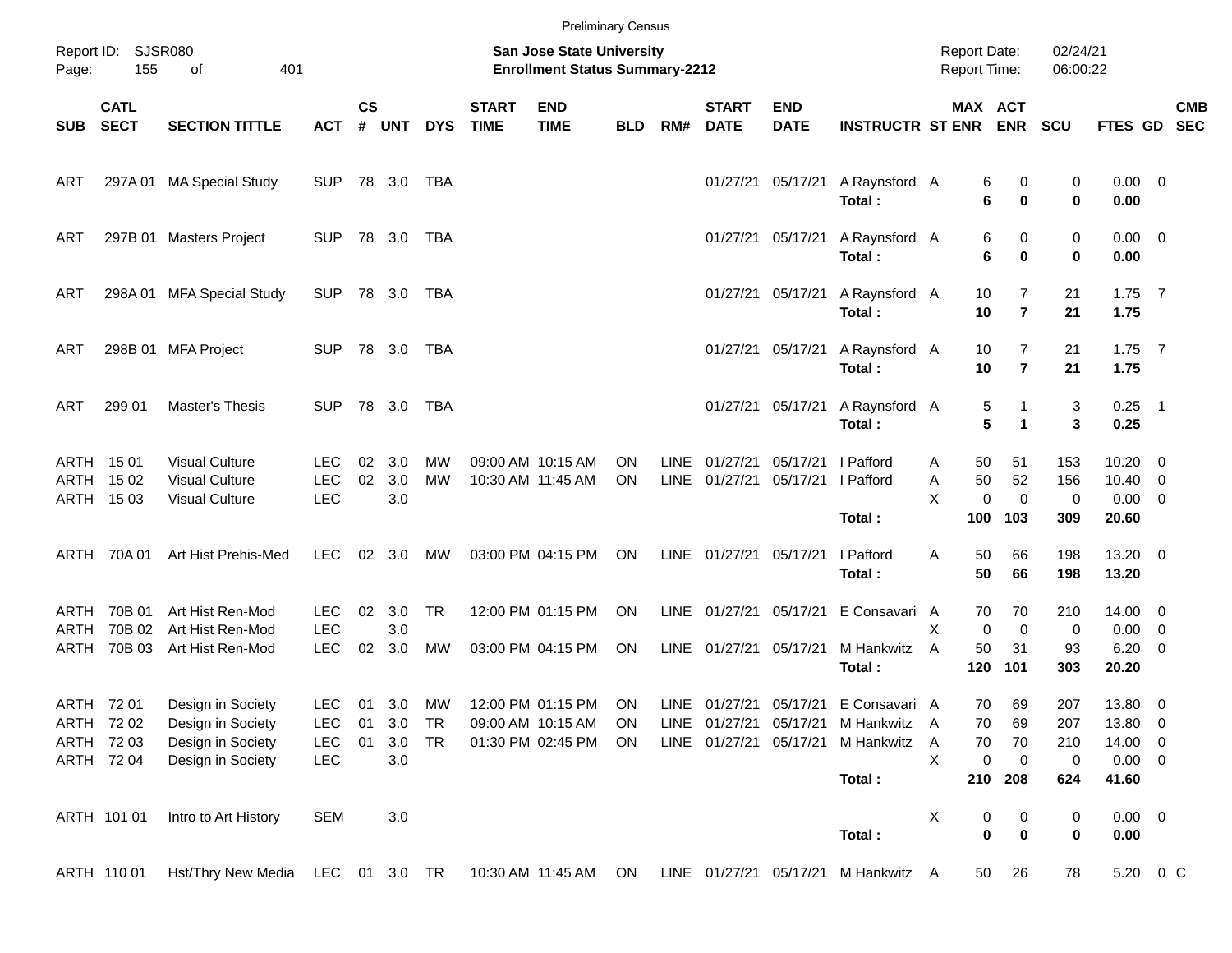|                     |                            |                                                                                                                                          |                                                      |                      |                          |                                           |                             | <b>Preliminary Census</b>                                                        |                      |                                            |                                              |                                              |                                                                                        |        |                           |                            |                              |                                       |                                                                    |                          |
|---------------------|----------------------------|------------------------------------------------------------------------------------------------------------------------------------------|------------------------------------------------------|----------------------|--------------------------|-------------------------------------------|-----------------------------|----------------------------------------------------------------------------------|----------------------|--------------------------------------------|----------------------------------------------|----------------------------------------------|----------------------------------------------------------------------------------------|--------|---------------------------|----------------------------|------------------------------|---------------------------------------|--------------------------------------------------------------------|--------------------------|
| Report ID:<br>Page: | <b>SJSR080</b><br>156      | 401<br>оf                                                                                                                                |                                                      |                      |                          |                                           |                             | <b>San Jose State University</b><br><b>Enrollment Status Summary-2212</b>        |                      |                                            |                                              |                                              |                                                                                        |        | <b>Report Date:</b>       | <b>Report Time:</b>        | 02/24/21<br>06:00:22         |                                       |                                                                    |                          |
| <b>SUB</b>          | <b>CATL</b><br><b>SECT</b> | <b>SECTION TITTLE</b>                                                                                                                    | <b>ACT</b>                                           | $\mathsf{cs}$<br>#   | <b>UNT</b>               | <b>DYS</b>                                | <b>START</b><br><b>TIME</b> | <b>END</b><br><b>TIME</b>                                                        | <b>BLD</b>           | RM#                                        | <b>START</b><br><b>DATE</b>                  | <b>END</b><br><b>DATE</b>                    | <b>INSTRUCTR ST ENR</b>                                                                |        |                           | MAX ACT<br><b>ENR</b>      | SCU                          | <b>FTES GD</b>                        |                                                                    | <b>CMB</b><br><b>SEC</b> |
| ART                 | 110 01                     | Hst/Thry New Media                                                                                                                       | <b>LEC</b>                                           | 01                   | 3.0                      | TR                                        |                             | 10:30 AM 11:45 AM                                                                | <b>ON</b>            | LINE                                       | 01/27/21                                     | 05/17/21                                     | M Hankwitz<br>Total:                                                                   | A      | $\mathbf 0$<br>50         | 24<br>50                   | 72<br>150                    | 4.80<br>10.00                         | 0 <sup>o</sup>                                                     |                          |
|                     | ARTH 126 01<br>PHOT 126 01 | History of Photo<br>History of Photo                                                                                                     | LEC.<br><b>LEC</b>                                   | 02<br>02             | 3.0<br>3.0               | МW<br><b>MW</b>                           | 01:30 PM 02:45 PM           | 01:30 PM 02:45 PM                                                                | ΟN<br>ΟN             | <b>LINE</b><br><b>LINE</b>                 | 01/27/21<br>01/27/21                         | 05/17/21<br>05/17/21                         | J Reznick<br>J Reznick<br>Total:                                                       | A<br>A | 50<br>$\mathbf 0$<br>50   | 22<br>16<br>38             | 66<br>48<br>114              | 4.45<br>3.30<br>7.75                  | 1 C<br>2 C                                                         |                          |
|                     | ARTH 161 01                | <b>Cont Architecture</b>                                                                                                                 | <b>LEC</b>                                           |                      | 3.0                      |                                           |                             |                                                                                  |                      |                                            |                                              |                                              | Total:                                                                                 | X      | 0<br>0                    | 0<br>0                     | 0<br>$\bf{0}$                | $0.00 \quad 0$<br>0.00                |                                                                    |                          |
|                     |                            | ARTH 176A 01 Gr Des Hist/Theory<br>DSGD 176A 01 Gr Des Hist/Theory<br>ARTH 176A 02 Gr Des Hist/Theory<br>DSGD 176A 02 Gr Des Hist/Theory | <b>LEC</b><br><b>LEC</b><br><b>LEC</b><br><b>LEC</b> | 01<br>01<br>01<br>01 | 3.0<br>3.0<br>3.0<br>3.0 | МW<br><b>MW</b><br><b>MW</b><br><b>MW</b> |                             | 01:30 PM 02:45 PM<br>01:30 PM 02:45 PM<br>04:30 PM 05:45 PM<br>04:30 PM 05:45 PM | ON<br>ON<br>ON<br>ΟN | LINE<br><b>LINE</b><br>LINE<br><b>LINE</b> | 01/27/21<br>01/27/21<br>01/27/21<br>01/27/21 | 05/17/21<br>05/17/21<br>05/17/21<br>05/17/21 | H Sadikoglu A<br>H Sadikoglu A<br>H Sadikoglu A<br>H Sadikoglu A<br>Total:             |        | 70<br>0<br>70<br>0<br>140 | 15<br>43<br>16<br>18<br>92 | 45<br>129<br>48<br>54<br>276 | 3.00<br>8.60<br>3.30<br>3.60<br>18.50 | 0 <sup>o</sup><br>0 <sup>o</sup><br>$2\degree$ C<br>0 <sup>o</sup> |                          |
|                     | ARTH 178 01                | Arth Field Work                                                                                                                          | <b>SUP</b>                                           |                      | 78 3.0                   | TBA                                       |                             |                                                                                  |                      |                                            | 01/27/21                                     | 05/17/21                                     | A Raynsford A<br>Total:                                                                |        | 5<br>5                    | 0<br>0                     | 0<br>0                       | $0.00 \quad 0$<br>0.00                |                                                                    |                          |
|                     | ARTH 180 01<br>ARTH 180 02 | Indiv Studies ArtH<br>Indiv Studies ArtH                                                                                                 | <b>SUP</b><br><b>SUP</b>                             | 78<br>78             | 1.0<br>3.0               | TBA<br><b>TBA</b>                         |                             |                                                                                  |                      |                                            | 01/27/21<br>01/27/21                         | 05/17/21<br>05/17/21                         | A Raynsford A<br>A Raynsford A<br>Total:                                               |        | 10<br>10<br>20            | 0<br>0<br>0                | 0<br>0<br>0                  | $0.00 \t 0$<br>$0.00 \t 0$<br>0.00    |                                                                    |                          |
|                     |                            | ARTH 183A 01 Art Egypt & Msop<br>MDES 183A 01 Art Egypt & Msop                                                                           | <b>LEC</b><br><b>LEC</b>                             | 02<br>02             | 3.0<br>3.0               | <b>MW</b><br><b>MW</b>                    |                             | 01:30 PM 02:45 PM<br>01:30 PM 02:45 PM                                           | <b>ON</b><br>ΟN      | <b>LINE</b><br><b>LINE</b>                 | 01/27/21<br>01/27/21                         | 05/17/21<br>05/17/21                         | I Pafford<br>I Pafford<br>Total:                                                       | A<br>A | 25<br>0<br>25             | 19<br>0<br>19              | 57<br>$\mathbf 0$<br>57      | 4.00<br>0.00<br>4.00                  | 4 C<br>0 <sup>o</sup>                                              |                          |
|                     | ARTH 187C 01 Venice        |                                                                                                                                          | <b>LEC</b>                                           | 01                   | 3.0                      | МW                                        |                             | 09:00 AM 10:15 AM                                                                | ΟN                   | <b>LINE</b>                                | 01/27/21                                     | 05/17/21                                     | E Consavari A<br>Total:                                                                |        | 35<br>35                  | 14<br>14                   | 42<br>42                     | $2.80 \ 0$<br>2.80                    |                                                                    |                          |
|                     |                            | ARTH 190A 01 Art 19th Cen                                                                                                                | LEC.                                                 |                      | 01 3.0 TR                |                                           |                             | 12:00 PM 01:15 PM ON                                                             |                      |                                            |                                              | LINE 01/27/21 05/17/21 J Smits               | Total:                                                                                 | Α      | 35<br>35                  | 19<br>19                   | 57<br>57                     | 4.20 8<br>4.20                        |                                                                    |                          |
|                     |                            | ARTH 191A 01 Contemporary Issues LEC 01 3.0 MW                                                                                           |                                                      |                      |                          |                                           |                             | 12:00 PM 01:15 PM ON                                                             |                      |                                            |                                              | LINE 01/27/21 05/17/21 E Linden              | Total:                                                                                 | Α      | 50<br>50                  | 50<br>50                   | 150<br>150                   | 10.20 4<br>10.20                      |                                                                    |                          |
|                     |                            | ARTH 192C 01 Interior Design Hist<br>DSIT 192C 01 Interior Design Hist                                                                   | LEC<br>LEC 01 3.0 TR                                 |                      | 01 3.0 TR                |                                           |                             | 10:30 AM 11:45 AM<br>10:30 AM 11:45 AM                                           | ON<br>ON.            |                                            |                                              |                                              | LINE 01/27/21 05/17/21 E Consavari A<br>LINE 01/27/21 05/17/21 E Consavari A<br>Total: |        | 25<br>0<br>25             | 24<br>$\overline{2}$<br>26 | 72<br>6<br>78                | 4.80 0 C<br>0.40 0 C<br>5.20          |                                                                    |                          |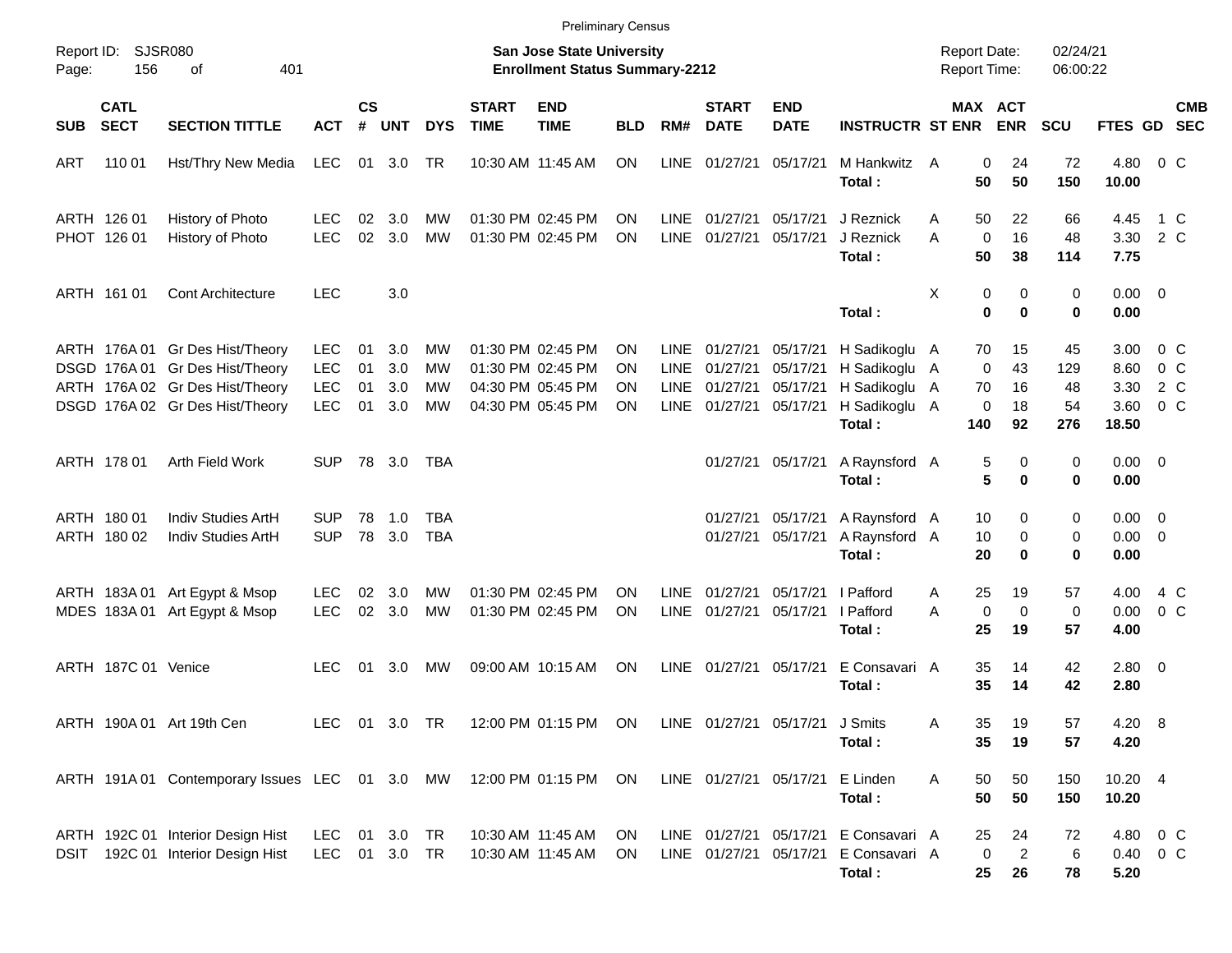|                     |                                                                                           |                                |               |                    |            |               |                             |                                                                    | <b>Preliminary Census</b> |             |                             |                                 |                         |                                     |                              |                   |                      |                     |                          |                          |
|---------------------|-------------------------------------------------------------------------------------------|--------------------------------|---------------|--------------------|------------|---------------|-----------------------------|--------------------------------------------------------------------|---------------------------|-------------|-----------------------------|---------------------------------|-------------------------|-------------------------------------|------------------------------|-------------------|----------------------|---------------------|--------------------------|--------------------------|
| Report ID:<br>Page: | 157                                                                                       | <b>SJSR080</b><br>401<br>οf    |               |                    |            |               |                             | San Jose State University<br><b>Enrollment Status Summary-2212</b> |                           |             |                             |                                 |                         | <b>Report Date:</b><br>Report Time: |                              |                   | 02/24/21<br>06:00:22 |                     |                          |                          |
| <b>SUB</b>          | <b>CATL</b><br><b>SECT</b><br><b>SECTION TITTLE</b><br>Worlds Art/Culture<br>ARTH 193A 01 |                                |               | $\mathsf{cs}$<br># | <b>UNT</b> | <b>DYS</b>    | <b>START</b><br><b>TIME</b> | <b>END</b><br><b>TIME</b>                                          | BLD                       | RM#         | <b>START</b><br><b>DATE</b> | <b>END</b><br><b>DATE</b>       | <b>INSTRUCTR ST ENR</b> |                                     | <b>MAX ACT</b><br><b>ENR</b> |                   | <b>SCU</b>           | <b>FTES GD</b>      |                          | <b>CMB</b><br><b>SEC</b> |
|                     |                                                                                           |                                | <b>LEC</b>    | 02                 | 3.0        | TR.           |                             | 09:00 AM 10:15 AM                                                  | ΟN                        | <b>LINE</b> | 01/27/21                    | 05/17/21                        | J Smits                 | A                                   | 40                           | 41                | 123                  | 8.20                | $\overline{\phantom{0}}$ |                          |
| ARTH                |                                                                                           | 193A 02 Worlds Art/Culture     | <b>LEC</b>    | 02                 | 3.0        | <b>TR</b>     |                             | 03:00 PM 04:15 PM                                                  | <b>ON</b>                 | <b>LINE</b> | 01/27/21                    | 05/17/21                        | J Smits<br>Total:       | A                                   | 40<br>80                     | 40<br>81          | 120<br>243           | 8.00<br>16.20       | $\overline{\phantom{0}}$ |                          |
| ARTH                | 193B 01                                                                                   | East West in Art               | <b>LEC</b>    |                    | 3.0        |               |                             |                                                                    |                           |             |                             |                                 |                         | Χ                                   | 0                            | 0                 | 0                    | $0.00 \t 0$         |                          |                          |
| ASIA                | 193B 01                                                                                   | East West in Art               | <b>LEC</b>    |                    | 3.0        |               |                             |                                                                    |                           |             |                             |                                 | Total:                  | X                                   | 0<br>$\bf{0}$                | $\mathbf 0$<br>0  | 0<br>0               | $0.00 \t 0$<br>0.00 |                          |                          |
|                     | ARTH 277 01                                                                               | Sem Historiography             | SEM 05        |                    | 3.0        | M             |                             | 03:00 PM 05:45 PM                                                  | ON                        |             | LINE 01/27/21 05/17/21      |                                 | A Raynsford A<br>Total: |                                     | 15<br>15                     | 14<br>14          | 42<br>42             | $3.25$ 9<br>3.25    |                          |                          |
|                     | ARTH 291 01                                                                               | <b>Grad Prob Art Hist</b>      | SEM 78 3.0    |                    |            | TBA           |                             |                                                                    | ON                        |             | LINE 01/27/21 05/17/21      |                                 | A Raynsford A<br>Total: |                                     | 5<br>5                       |                   | 3<br>3               | $0.25$ 1<br>0.25    |                          |                          |
| <b>PHOT</b>         | 40 01                                                                                     | Beg Photography                | ACT           | 13                 | 3.0        | <b>MW</b>     |                             | 12:00 PM 02:50 PM                                                  | ON                        | <b>LINE</b> | 01/27/21                    | 05/17/21                        | <b>B</b> Danh           | A                                   | 24                           | 18                | 54                   | 3.65                | - 1                      |                          |
| <b>PHOT</b>         | 40 02                                                                                     | Beg Photography                | ACT           | 13                 | 3.0        | МW            |                             | 03:00 PM 05:50 PM                                                  | ON                        | <b>LINE</b> | 01/27/21                    | 05/17/21                        | K Jacobs                | A                                   | 24                           | 15                | 45                   | 3.00                | $\overline{\phantom{0}}$ |                          |
| <b>PHOT</b>         | 40 03                                                                                     | Beg Photography                | <b>ACT</b>    | 13                 | 3.0        | <b>TR</b>     |                             | 08:00 AM 10:50 AM                                                  | ON                        | <b>LINE</b> | 01/27/21                    | 05/17/21                        | H Brown                 | A                                   | 24                           | 8                 | 24                   | 1.60                | $\overline{\phantom{0}}$ |                          |
| <b>PHOT</b>         | 40 04                                                                                     | Beg Photography                | <b>ACT</b>    | 13                 | 3.0        | <b>TR</b>     |                             | 12:00 PM 02:50 PM                                                  | ΟN                        | <b>LINE</b> | 01/27/21                    | 05/17/21                        | A Vaughan               | A                                   | 24                           | 16                | 48                   | 3.20                | $\overline{0}$           |                          |
| PHOT                | 40 05                                                                                     | Beg Photography                | <b>ACT</b>    |                    | 13 3.0     | <b>TR</b>     |                             | 03:00 PM 05:50 PM                                                  | <b>ON</b>                 | LINE        | 01/27/21                    | 05/17/21                        | Y Williams<br>Total:    | A                                   | 24<br>120                    | 23<br>80          | 69<br>240            | $4.60 \ 0$<br>16.05 |                          |                          |
|                     | PHOT 110 01                                                                               | <b>Black &amp; White Photo</b> | <b>ACT</b>    | 13                 | 3.0        | <b>MW</b>     |                             | 12:00 PM 02:50 PM                                                  |                           |             | 01/27/21                    | 05/17/21                        | V Heilweil              | A                                   | 24                           | 10                | 30                   | 2.05                | - 1                      |                          |
|                     | PHOT 110 02                                                                               | <b>Black &amp; White Photo</b> | <b>ACT</b>    |                    | 3.0        |               |                             |                                                                    |                           |             |                             |                                 | Total:                  | X                                   | $\mathbf 0$<br>24            | $\mathbf 0$<br>10 | 0<br>30              | $0.00 \t 0$<br>2.05 |                          |                          |
|                     | PHOT 11201                                                                                | <b>Color Photo</b>             | ACT           | 13                 | 3.0        | <b>MW</b>     |                             | 03:00 PM 05:50 PM                                                  | <b>ON</b>                 | <b>LINE</b> | 01/27/21                    | 05/17/21                        | <b>B</b> Danh           | A                                   | 24                           | 24                | 72                   | $4.80$ 0            |                          |                          |
|                     | PHOT 112 02                                                                               | <b>Color Photo</b>             | <b>ACT</b>    | 13                 | 3.0        | МW            |                             | 06:00 PM 08:50 PM                                                  | <b>ON</b>                 | LINE        | 01/27/21                    | 05/17/21                        | Y Williams              | A                                   | 24                           | 23                | 69                   | $4.60$ 0            |                          |                          |
|                     |                                                                                           |                                |               |                    |            |               |                             |                                                                    |                           |             |                             |                                 | Total:                  |                                     | 48                           | 47                | 141                  | 9.40                |                          |                          |
|                     | PHOT 11301                                                                                | Alt Photo Media                |               |                    |            | ACT 13 3.0 MW |                             | 12:00 PM 02:50 PM ON                                               |                           |             |                             | LINE 01/27/21 05/17/21          | D Herrera               | Α                                   | 24                           | 11                | 33                   | $2.20 \t 0$         |                          |                          |
|                     |                                                                                           |                                |               |                    |            |               |                             |                                                                    |                           |             |                             |                                 | Total:                  |                                     | 24                           | 11                | 33                   | 2.20                |                          |                          |
|                     | PHOT 115 01                                                                               | Int Digital Imaging            | ACT 13 3.0    |                    |            | МW            |                             | 08:00 AM 10:50 AM                                                  | ON                        |             | LINE 01/27/21 05/17/21      |                                 | D Herrera               | A                                   | 24                           | 19                | 57                   | 3.80 0              |                          |                          |
|                     | PHOT 115 02                                                                               | Int Digital Imaging            | ACT 13 3.0 MW |                    |            |               |                             | 03:00 PM 05:50 PM                                                  |                           |             |                             | 01/27/21 05/17/21               | V Mendoza               | A                                   | 24                           | 12                | 36                   | $2.40 \ 0$          |                          |                          |
|                     |                                                                                           |                                |               |                    |            |               |                             |                                                                    |                           |             |                             |                                 | Total:                  |                                     | 48                           | 31                | 93                   | 6.20                |                          |                          |
|                     | PHOT 120 01                                                                               | Image and Idea                 | ACT 13 3.0    |                    |            | TR            |                             | 08:00 AM 10:50 AM                                                  | ON                        |             |                             | LINE 01/27/21 05/17/21 R Lasser |                         | A                                   | 24                           | 17                | 51                   | $3.40 \ 0$          |                          |                          |
|                     | PHOT 120 02                                                                               | Image and Idea                 | ACT 13 3.0 TR |                    |            |               |                             | 03:00 PM 05:50 PM                                                  | ON                        |             |                             | LINE 01/27/21 05/17/21 J Fung   |                         | Α                                   | 24                           | 17                | 51                   | $3.40 \ 0$          |                          |                          |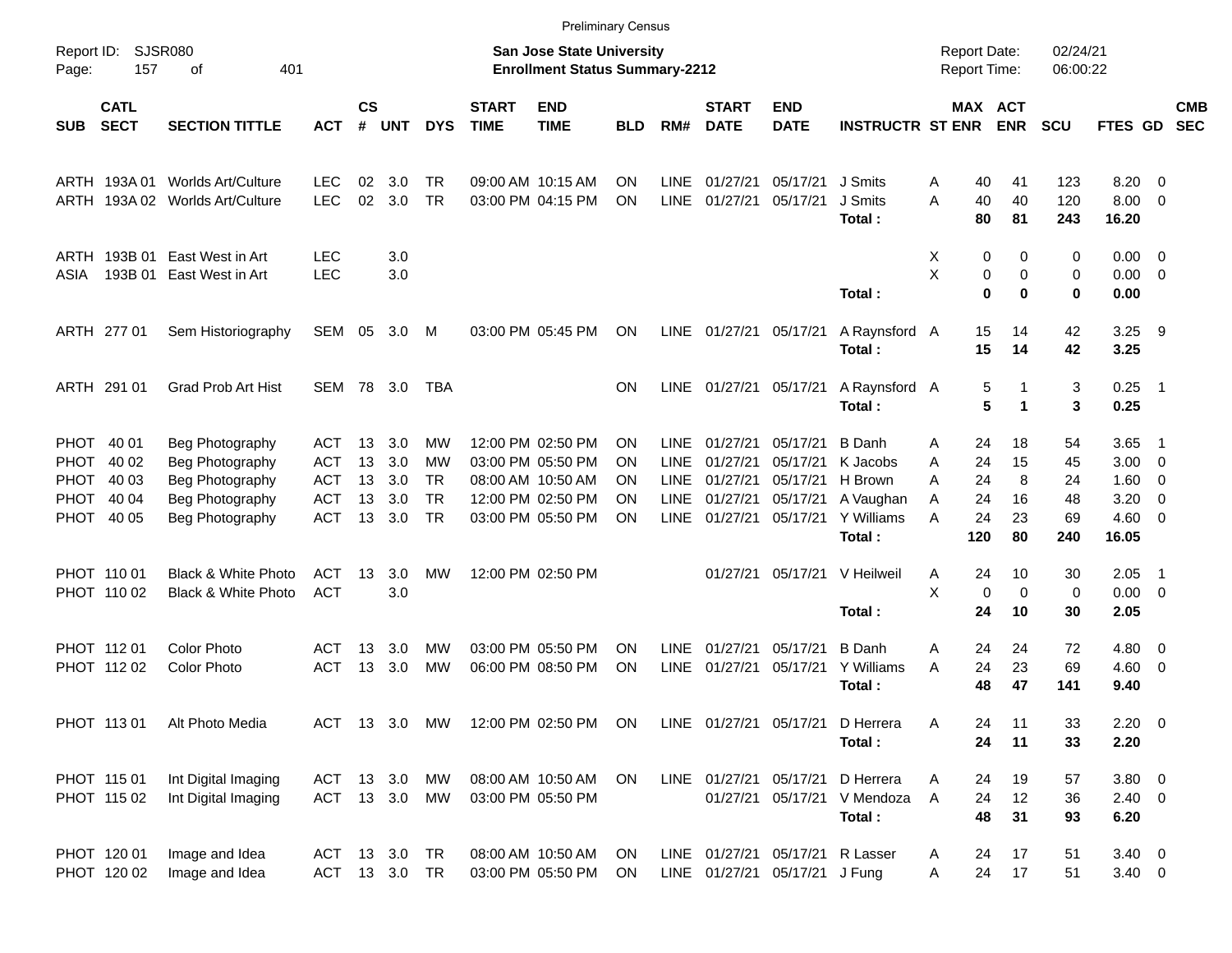|                     |                                           |                                                                      |                                        |                    |                   |            |                             | <b>Preliminary Census</b>                                                 |            |             |                             |                                                  |                                                       |             |                                     |                                           |                             |                                     |                                                           |                          |
|---------------------|-------------------------------------------|----------------------------------------------------------------------|----------------------------------------|--------------------|-------------------|------------|-----------------------------|---------------------------------------------------------------------------|------------|-------------|-----------------------------|--------------------------------------------------|-------------------------------------------------------|-------------|-------------------------------------|-------------------------------------------|-----------------------------|-------------------------------------|-----------------------------------------------------------|--------------------------|
| Report ID:<br>Page: | 158                                       | <b>SJSR080</b><br>401<br>оf                                          |                                        |                    |                   |            |                             | <b>San Jose State University</b><br><b>Enrollment Status Summary-2212</b> |            |             |                             |                                                  |                                                       |             | <b>Report Date:</b><br>Report Time: |                                           | 02/24/21<br>06:00:22        |                                     |                                                           |                          |
| <b>SUB</b>          | <b>CATL</b><br><b>SECT</b>                | <b>SECTION TITTLE</b>                                                | <b>ACT</b>                             | $\mathsf{cs}$<br># | <b>UNT</b>        | <b>DYS</b> | <b>START</b><br><b>TIME</b> | <b>END</b><br><b>TIME</b>                                                 | <b>BLD</b> | RM#         | <b>START</b><br><b>DATE</b> | <b>END</b><br><b>DATE</b>                        | <b>INSTRUCTR ST ENR</b>                               |             | <b>MAX</b>                          | <b>ACT</b><br><b>ENR</b>                  | <b>SCU</b>                  | FTES GD                             |                                                           | <b>CMB</b><br><b>SEC</b> |
|                     |                                           |                                                                      |                                        |                    |                   |            |                             |                                                                           |            |             |                             |                                                  | Total:                                                |             | 48                                  | 34                                        | 102                         | 6.80                                |                                                           |                          |
|                     | PHOT 121 01<br>PHOT 121 02<br>PHOT 121 03 | Intro to Studio Ligh<br>Intro to Studio Ligh<br>Intro to Studio Ligh | <b>ACT</b><br><b>ACT</b><br><b>ACT</b> | 13                 | 3.0<br>3.0<br>3.0 | <b>MW</b>  |                             | 03:00 PM 05:50 PM                                                         | <b>ON</b>  |             | LINE 01/27/21               | 05/17/21                                         | Y Williams<br>Total:                                  | X<br>A<br>X | $\mathbf 0$<br>18<br>$\Omega$<br>18 | $\mathbf{0}$<br>13<br>0<br>13             | 0<br>39<br>0<br>39          | 0.00<br>2.60<br>0.00<br>2.60        | $\overline{\mathbf{0}}$<br>- 0<br>$\overline{\mathbf{0}}$ |                          |
|                     | PHOT 123 01                               | <b>Photo Illustration</b>                                            | <b>ACT</b>                             | 13                 | 3.0               | МW         |                             | 12:00 PM 02:50 PM                                                         | <b>ON</b>  | <b>LINE</b> | 01/27/21                    | 05/17/21                                         | J Fung<br>Total:                                      | A           | 18<br>18                            | 18<br>18                                  | 54<br>54                    | $3.60 \ 0$<br>3.60                  |                                                           |                          |
|                     | PHOT 129 01                               | Professional Prac Ph                                                 | <b>ACT</b>                             |                    | 13 3.0            | F          |                             | 09:30 AM 03:30 PM                                                         | ON         |             | LINE 01/27/21               | 05/17/21                                         | J Aguilar-Di<br>Total:                                | A           | 18<br>18                            | 20<br>20                                  | 60<br>60                    | 4.05<br>4.05                        | - 1                                                       |                          |
|                     | PHOT 180 01                               | Indiv St Photo                                                       | <b>SUP</b>                             | 78                 | 3.0               | <b>TBA</b> |                             |                                                                           |            |             | 01/27/21                    | 05/17/21                                         | A Raynsford A<br>Total:                               |             | 12<br>12                            | $\overline{2}$<br>$\overline{\mathbf{2}}$ | 6<br>$\bf 6$                | $0.40 \quad 0$<br>0.40              |                                                           |                          |
|                     | Department :                              | <b>Art and Art History</b>                                           |                                        |                    |                   |            |                             |                                                                           |            |             |                             | <b>Lower Division:</b><br><b>Upper Division:</b> | <b>Department Total:</b><br><b>Graduate Division:</b> |             | 3427<br>1502<br>1739<br>186         | 2801<br>1318<br>1374<br>109               | 8152<br>3714<br>4119<br>319 | 551.62<br>247.65<br>278.20<br>25.77 |                                                           |                          |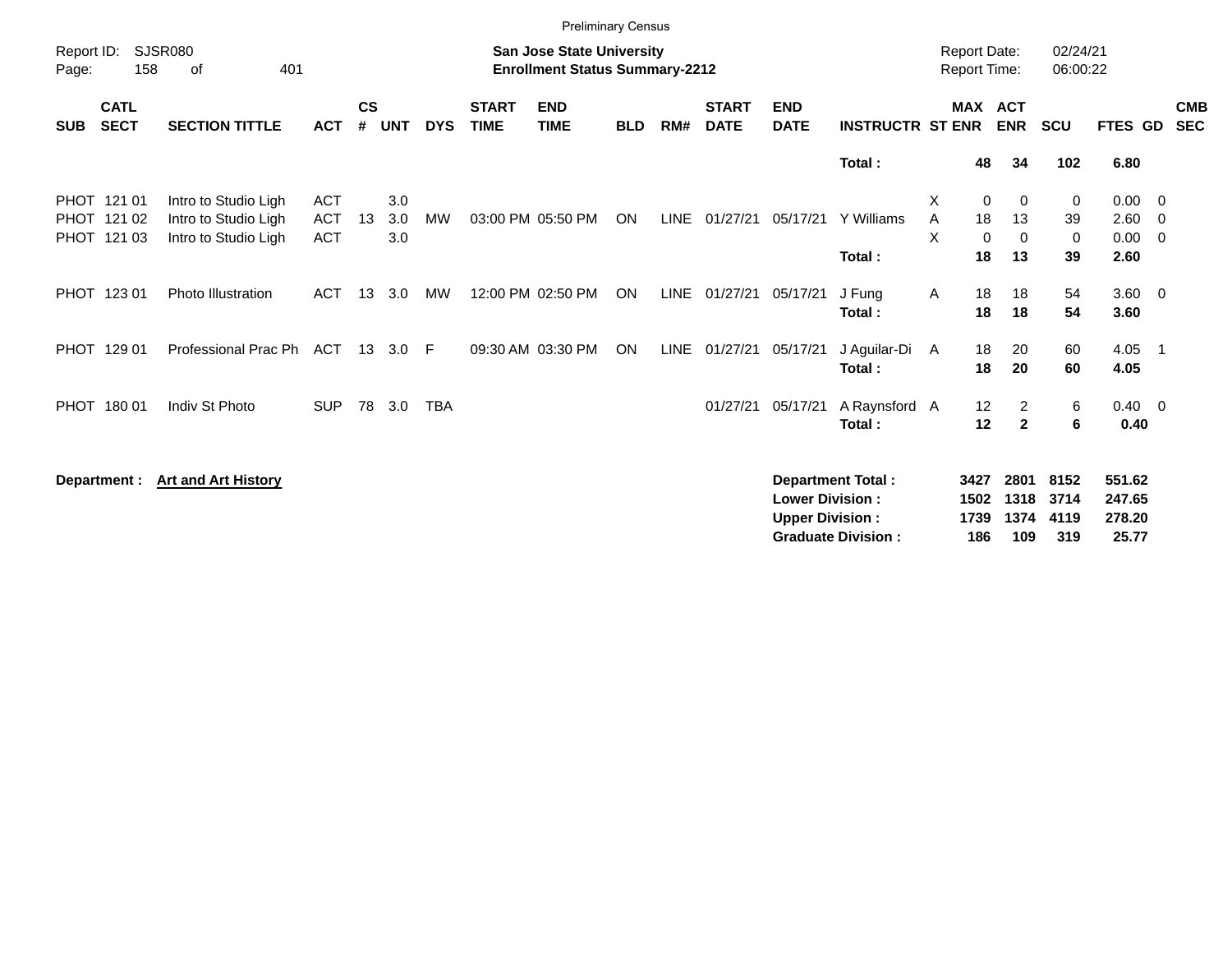|                     |                            |                                  |            |                    |            |            |                             |                                                                           | <b>Preliminary Census</b> |             |                             |                                |                          |   |             |                                     |                      |                    |                          |                          |
|---------------------|----------------------------|----------------------------------|------------|--------------------|------------|------------|-----------------------------|---------------------------------------------------------------------------|---------------------------|-------------|-----------------------------|--------------------------------|--------------------------|---|-------------|-------------------------------------|----------------------|--------------------|--------------------------|--------------------------|
| Report ID:<br>Page: | 159                        | <b>SJSR080</b><br>401<br>οf      |            |                    |            |            |                             | <b>San Jose State University</b><br><b>Enrollment Status Summary-2212</b> |                           |             |                             |                                |                          |   |             | <b>Report Date:</b><br>Report Time: | 02/24/21<br>06:00:22 |                    |                          |                          |
| <b>SUB</b>          | <b>CATL</b><br><b>SECT</b> | <b>SECTION TITTLE</b>            | <b>ACT</b> | $\mathsf{cs}$<br># | <b>UNT</b> | <b>DYS</b> | <b>START</b><br><b>TIME</b> | <b>END</b><br><b>TIME</b>                                                 | BLD                       | RM#         | <b>START</b><br><b>DATE</b> | <b>END</b><br><b>DATE</b>      | <b>INSTRUCTR ST ENR</b>  |   |             | MAX ACT<br><b>ENR</b>               | <b>SCU</b>           | <b>FTES GD</b>     |                          | <b>CMB</b><br><b>SEC</b> |
| <b>College</b>      |                            | <b>Humanities &amp; the Arts</b> |            |                    |            |            |                             |                                                                           |                           |             |                             |                                |                          |   |             |                                     |                      |                    |                          |                          |
| ANI                 | Department :<br>11 01      | Design<br>Illus Fundamentl I     | ACT        | 07                 | 3.0        | <b>MW</b>  |                             | 06:00 PM 08:50 PM                                                         | ΟN                        | <b>LINE</b> | 01/27/21                    | 05/17/21                       | L Beverleigh A<br>Total: |   | 25<br>25    | 20<br>20                            | 60<br>60             | $4.00 \ 0$<br>4.00 |                          |                          |
| ANI                 | 1301                       | Drawing Ani/III I                | ACT        |                    | 3.0        |            |                             |                                                                           |                           |             |                             |                                |                          | х | 0           | 0                                   | 0                    | 0.00               | $\overline{\phantom{0}}$ |                          |
| ANI                 | 1302                       | Drawing Ani/III I                | <b>ACT</b> |                    | 3.0        |            |                             |                                                                           |                           |             |                             |                                |                          | Χ | $\mathbf 0$ | $\mathbf 0$                         | 0                    | 0.00               | $\overline{0}$           |                          |
| ANI                 | 1303                       | Drawing Ani/III I                | <b>ACT</b> | 07                 | 3.0        | МW         |                             | 08:00 AM 10:50 AM                                                         | ΟN                        | <b>LINE</b> | 01/27/21                    | 05/17/21                       | J Clapp                  | Α | 25          | 22                                  | 66                   | 4.40               | 0                        |                          |
| ANI                 | 1304                       | Drawing Ani/III I                | ACT        | 07                 | 3.0        | MW         |                             | 12:00 PM 02:50 PM                                                         | OΝ                        | <b>LINE</b> | 01/27/21                    | 05/17/21                       | J Clapp                  | Α | 25          | 24                                  | 72                   | 4.80               | 0                        |                          |
| ANI                 | 13 05                      | Drawing Ani/III I                | ACT        | 07                 | 3.0        | F          |                             | 08:30 AM 02:10 PM                                                         | OΝ                        | <b>LINE</b> | 01/27/21                    | 05/17/21                       | L Beverleigh             | A | 25          | 25                                  | 75                   | 5.00               | 0                        |                          |
| ANI                 | 13 06                      | Drawing Ani/III I                | <b>ACT</b> | 07                 | 3.0        | <b>MW</b>  |                             | 03:00 PM 05:50 PM                                                         | ΟN                        | LINE        | 01/27/21                    | 05/17/21                       | J Clapp                  | Α | 25          | 13                                  | 39                   | 2.60               | $\overline{\phantom{0}}$ |                          |
|                     |                            |                                  |            |                    |            |            |                             |                                                                           |                           |             |                             |                                | Total:                   |   | 100         | 84                                  | 252                  | 16.80              |                          |                          |
| ANI                 | 21 01                      | <b>Color Principles</b>          | ACT        | 07                 | 3.0        | MW         |                             | 12:00 PM 02:50 PM                                                         | OΝ                        | <b>LINE</b> | 01/27/21                    | 05/17/21                       | C Chun                   | Α | 20          | 16                                  | 48                   | 3.20               | - 0                      |                          |
| ANI                 | 21 02                      | <b>Color Principles</b>          | <b>ACT</b> | 07                 | 3.0        | МW         |                             | 03:00 PM 05:50 PM                                                         | OΝ                        | <b>LINE</b> | 01/27/21                    | 05/17/21                       | C Chun                   | Α | 20          | 15                                  | 45                   | 3.00               | $\overline{\mathbf{0}}$  |                          |
| ANI                 | 21 03                      | <b>Color Principles</b>          | <b>ACT</b> | 07                 | 3.0        | МW         |                             | 06:00 PM 08:50 PM                                                         | ON                        | <b>LINE</b> | 01/27/21                    | 05/17/21                       | C Chun                   | A | 20          | 11                                  | 33                   | 2.20               | 0                        |                          |
| ANI                 | 21 04                      | <b>Color Principles</b>          | <b>ACT</b> | 07                 | 3.0        | <b>TR</b>  |                             | 12:00 PM 02:50 PM                                                         | OΝ                        | <b>LINE</b> | 01/27/21                    |                                | 05/17/21   Poslitur      | A | 20          | 20                                  | 60                   | 4.00               | $\overline{0}$           |                          |
| ANI                 | 21 05                      | <b>Color Principles</b>          | ACT        | 07                 | 3.0        | <b>TR</b>  |                             | 03:00 PM 05:50 PM                                                         | OΝ                        | <b>LINE</b> | 01/27/21                    | 05/17/21                       | I Poslitur               | Α | 20          | 16                                  | 48                   | 3.20               | 0                        |                          |
| ANI                 | 21 06                      | <b>Color Principles</b>          | <b>ACT</b> | 07                 | 3.0        | <b>TR</b>  |                             | 06:00 PM 08:50 PM                                                         | ΟN                        | <b>LINE</b> | 01/27/21                    | 05/17/21                       | I Poslitur               | А | 20          | 17                                  | 51                   | 3.40               | $\overline{0}$           |                          |
|                     |                            |                                  |            |                    |            |            |                             |                                                                           |                           |             |                             |                                | Total:                   |   | 120         | 95                                  | 285                  | 19.00              |                          |                          |
| ANI                 | 31 01                      | 2D Animation I                   | ACT        | 07                 | 3.0        | TR.        |                             | 06:00 PM 08:50 PM                                                         | OΝ                        | <b>LINE</b> | 01/27/21                    | 05/17/21                       | J Jackson                | Α | 25          | 25                                  | 75                   | 5.00               | $\overline{\phantom{0}}$ |                          |
| ANI                 | 31 02                      | 2D Animation I                   | <b>ACT</b> | 07                 | 3.0        | МW         |                             | 12:00 PM 02:50 PM                                                         | OΝ                        | <b>LINE</b> | 01/27/21                    | 05/17/21                       | <b>B</b> Lind            | A | 25          | 25                                  | 75                   | 5.00               | $\overline{\mathbf{0}}$  |                          |
| ANI                 | 31 03                      | 2D Animation I                   | <b>ACT</b> | 07                 | 3.0        | МW         |                             | 08:00 AM 10:50 AM                                                         | ON                        | <b>LINE</b> | 01/27/21                    | 05/17/21                       | S Khalaf                 | Α | 25          | 26                                  | 78                   | 5.20               | 0                        |                          |
| ANI                 | 31 04                      | 2D Animation I                   | ACT        | 07                 | 3.0        | MW         |                             | 06:00 PM 08:50 PM                                                         | ΟN                        | <b>LINE</b> | 01/27/21                    | 05/17/21                       | <b>B</b> Lind            | А | 24          | 21                                  | 63                   | 4.20               | $\overline{0}$           |                          |
|                     |                            |                                  |            |                    |            |            |                             |                                                                           |                           |             |                             |                                | Total:                   |   | 99          | 97                                  | 291                  | 19.40              |                          |                          |
| ANI                 | 41 01                      | Intro 3D Modeling                | <b>ACT</b> | 07                 | 3.0        | MW         |                             | 12:00 PM 02:50 PM                                                         | OΝ                        | <b>LINE</b> | 01/27/21                    | 05/17/21                       | D Gustlin                | Α | 20          | 21                                  | 63                   | 4.20               | $\overline{\mathbf{0}}$  |                          |
| ANI                 | 41 02                      | Intro 3D Modeling                | <b>ACT</b> | 07                 | 3.0        | TR         |                             | 03:00 PM 05:50 PM                                                         | ΟN                        | <b>LINE</b> | 01/27/21                    | 05/17/21                       | T Austin                 | А | 20          | 25                                  | 75                   | 5.00               | - 0                      |                          |
|                     |                            |                                  |            |                    |            |            |                             |                                                                           |                           |             |                             |                                | Total :                  |   | 40          | 46                                  | 138                  | 9.20               |                          |                          |
| ANI                 | 61 01                      | Intro 3D Animation               | <b>ACT</b> |                    | 07 3.0 TR  |            |                             | 06:00 PM 08:50 PM                                                         | ON                        |             |                             | LINE 01/27/21 05/17/21 M Yates |                          | Α | 25          | 16                                  | 48                   | $3.20 \ 0$         |                          |                          |
|                     |                            |                                  |            |                    |            |            |                             |                                                                           |                           |             |                             |                                | Total:                   |   | 25          | 16                                  | 48                   | 3.20               |                          |                          |
| ANI                 | 101 01                     | <b>Visual Storytell</b>          | <b>ACT</b> | 07                 | 3.0        | <b>TR</b>  |                             | 12:00 PM 02:50 PM                                                         | ON                        |             |                             | LINE 01/27/21 05/17/21 A Wu    |                          | A | 25          | 25                                  | 75                   | $5.00 \t 0$        |                          |                          |
| ANI                 | 101 02                     | <b>Visual Storytell</b>          | <b>ACT</b> | 07                 | 3.0        | <b>TR</b>  |                             | 03:00 PM 05:50 PM                                                         | ΟN                        | LINE        | 01/27/21                    | 05/17/21 A Wu                  |                          | Α | 25          | 25                                  | 75                   | 5.00               | $\overline{\phantom{0}}$ |                          |
| ANI                 | 101 03                     | <b>Visual Storytell</b>          | <b>ACT</b> | 07                 | 3.0        | МW         |                             | 08:00 AM 10:50 AM                                                         | ON                        | LINE        | 01/27/21                    | 05/17/21 L Hill                |                          | Α | 25          | 22                                  | 66                   | 4.40               | $\overline{\phantom{0}}$ |                          |
| ANI                 | 101 04                     | <b>Visual Storytell</b>          | <b>ACT</b> | 07                 | 3.0        | МW         |                             | 12:00 PM 02:50 PM                                                         | ΟN                        |             | LINE 01/27/21               | 05/17/21 L Hill                |                          | Α | 25          | 16                                  | 48                   | $3.20 \ 0$         |                          |                          |
| ANI                 | 101 05                     | <b>Visual Storytell</b>          | <b>ACT</b> |                    | 07 3.0     | MW         |                             | 03:00 PM 05:50 PM                                                         | <b>ON</b>                 |             |                             | LINE 01/27/21 05/17/21 L Hill  |                          | Α | 25          | 20                                  | 60                   | $4.00 \ 0$         |                          |                          |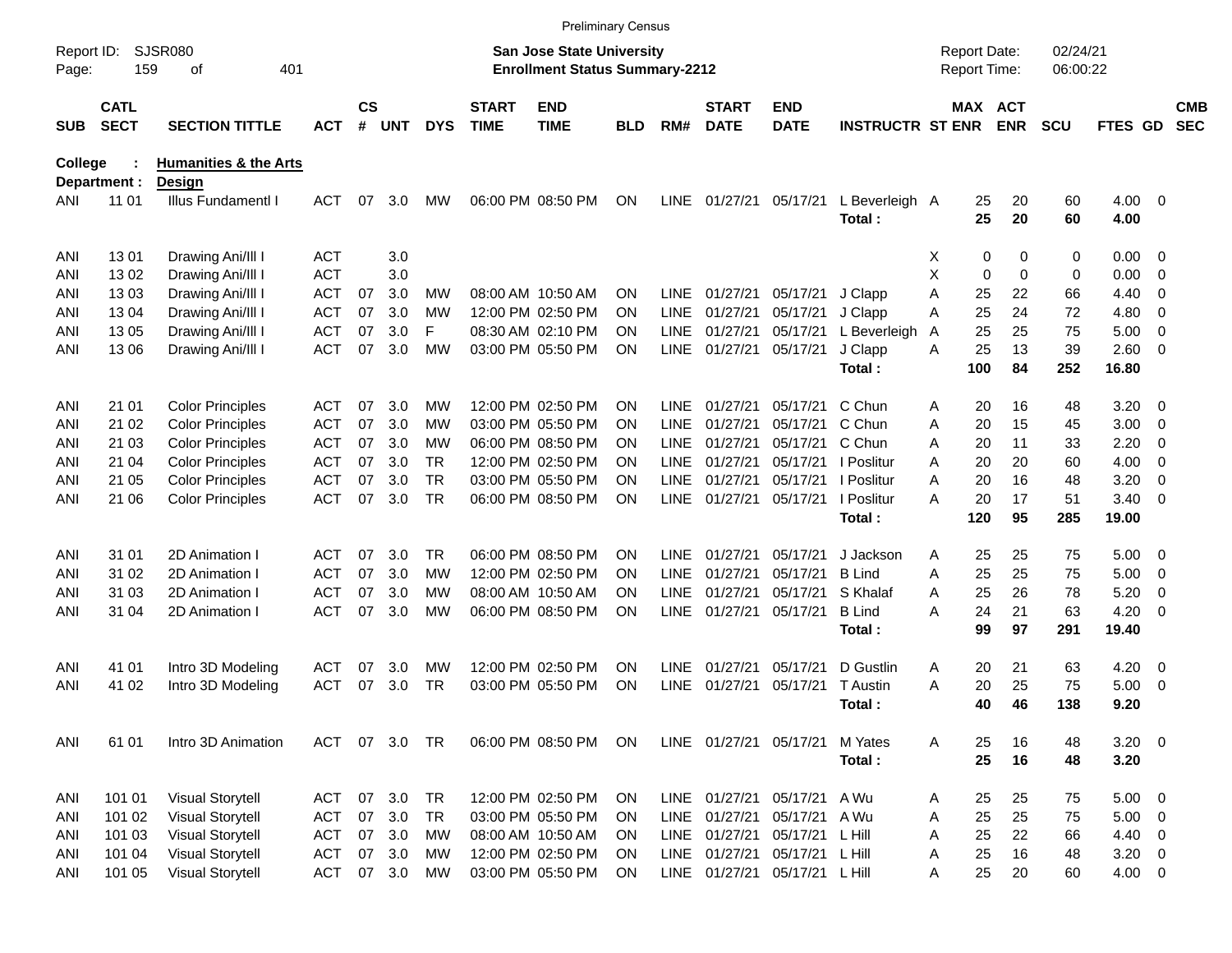|                     |                            |                             |            |                    |            |            |                             | <b>Preliminary Census</b>                                                 |           |             |                             |                                 |                                 |   |                                     |            |                      |                |                          |                          |
|---------------------|----------------------------|-----------------------------|------------|--------------------|------------|------------|-----------------------------|---------------------------------------------------------------------------|-----------|-------------|-----------------------------|---------------------------------|---------------------------------|---|-------------------------------------|------------|----------------------|----------------|--------------------------|--------------------------|
| Report ID:<br>Page: | 160                        | <b>SJSR080</b><br>401<br>οf |            |                    |            |            |                             | <b>San Jose State University</b><br><b>Enrollment Status Summary-2212</b> |           |             |                             |                                 |                                 |   | <b>Report Date:</b><br>Report Time: |            | 02/24/21<br>06:00:22 |                |                          |                          |
| <b>SUB</b>          | <b>CATL</b><br><b>SECT</b> | <b>SECTION TITTLE</b>       | <b>ACT</b> | $\mathsf{cs}$<br># | <b>UNT</b> | <b>DYS</b> | <b>START</b><br><b>TIME</b> | <b>END</b><br><b>TIME</b>                                                 | BLD       | RM#         | <b>START</b><br><b>DATE</b> | <b>END</b><br><b>DATE</b>       | <b>INSTRUCTR ST ENR</b>         |   | MAX ACT                             | <b>ENR</b> | <b>SCU</b>           | FTES GD        |                          | <b>CMB</b><br><b>SEC</b> |
|                     |                            |                             |            |                    |            |            |                             |                                                                           |           |             |                             |                                 | Total:                          |   | 125                                 | 108        | 324                  | 21.60          |                          |                          |
| ANI                 | 122 01                     | Illus Fundmntl III          | ACT        | 07                 | 3.0        | TR         |                             | 08:00 AM 10:50 AM                                                         | ON        | LINE        | 01/27/21                    | 05/17/21                        | O Aurelio                       | Α | 20                                  | 21         | 63                   | 4.20           | - 0                      |                          |
| ANI                 | 122 02                     | Illus Fundmntl III          | <b>ACT</b> | 07                 | 3.0        | <b>TR</b>  |                             | 12:00 PM 02:50 PM                                                         | ON        | <b>LINE</b> | 01/27/21                    | 05/17/21                        | O Aurelio                       | Α | 20                                  | 21         | 63                   | 4.20           | 0                        |                          |
| ANI                 | 122 03                     | Illus Fundmntl III          | <b>ACT</b> | 07                 | 3.0        | <b>TR</b>  |                             | 03:00 PM 05:50 PM                                                         | ON        | <b>LINE</b> | 01/27/21                    | 05/17/21                        | C Tang                          | Α | 20                                  | 20         | 60                   | 4.00           | $\overline{\mathbf{0}}$  |                          |
| ANI                 | 122 04                     | Illus Fundmntl III          | <b>ACT</b> | 07                 | 3.0        | МW         |                             | 08:00 AM 10:50 AM                                                         | ON        | <b>LINE</b> | 01/27/21                    | 05/17/21                        | R Hunt                          | A | 20                                  | 13         | 39                   | 2.60           | $\overline{\mathbf{0}}$  |                          |
| ANI                 | 122 05                     | Illus Fundmntl III          | <b>ACT</b> | 07                 | 3.0        | <b>TR</b>  |                             | 08:00 AM 10:50 AM                                                         | ΟN        | <b>LINE</b> | 01/27/21                    | 05/17/21                        | R Hunt                          | Α | 20                                  | 19         | 57                   | 3.80           | $\overline{\mathbf{0}}$  |                          |
|                     |                            |                             |            |                    |            |            |                             |                                                                           |           |             |                             |                                 | Total:                          |   | 100                                 | 94         | 282                  | 18.80          |                          |                          |
| ANI                 | 123 01                     | Visual Dev I                | <b>ACT</b> | 07                 | 3.0        | TR.        |                             | 12:00 PM 02:50 PM                                                         | ΟN        | LINE        | 01/27/21                    | 05/17/21                        | C Tang                          | A | 25                                  | 25         | 75                   | 5.00           | $\overline{\mathbf{0}}$  |                          |
| ANI                 | 123 02                     | Visual Dev I                | <b>ACT</b> | 07                 | 3.0        | <b>MW</b>  |                             | 12:00 PM 02:50 PM                                                         | ΟN        | <b>LINE</b> | 01/27/21                    | 05/17/21                        | I Hoover                        | Α | 25                                  | 26         | 78                   | 5.20           | - 0                      |                          |
|                     |                            |                             |            |                    |            |            |                             |                                                                           |           |             |                             |                                 | Total:                          |   | 50                                  | 51         | 153                  | 10.20          |                          |                          |
| ANI                 | 131 01                     | 2D Animation II             | ACT        | 07                 | 3.0        | MW         |                             | 08:00 AM 10:50 AM                                                         | ON        | <b>LINE</b> | 01/27/21                    | 05/17/21                        | <b>B</b> Moore                  | Α | 20                                  | 12         | 36                   | 2.40           | $\overline{\phantom{0}}$ |                          |
| ANI                 | 131 02                     | 2D Animation II             | <b>ACT</b> | 07                 | 3.0        | МW         |                             | 12:00 PM 02:50 PM                                                         | ON        | <b>LINE</b> | 01/27/21                    | 05/17/21                        | <b>B</b> Moore                  | A | 20                                  | 21         | 63                   | 4.20           | $\overline{\mathbf{0}}$  |                          |
| ANI                 | 131 03                     | 2D Animation II             | <b>ACT</b> | 07                 | 3.0        | МW         |                             | 03:00 PM 05:50 PM                                                         | ON        | <b>LINE</b> | 01/27/21                    | 05/17/21                        | <b>B</b> Moore                  | A | 20                                  | 18         | 54                   | 3.60           | $\mathbf 0$              |                          |
| ANI                 | 131 04                     | 2D Animation II             | <b>ACT</b> | 07                 | 3.0        | <b>TR</b>  |                             | 12:00 PM 02:50 PM                                                         | ON        | <b>LINE</b> | 01/27/21                    | 05/17/21                        | J Jackson                       | A | 20                                  | 19         | 57                   | 3.80           | $\mathbf 0$              |                          |
| ANI                 | 131 05                     | 2D Animation II             | <b>ACT</b> | 07                 | 3.0        | <b>TR</b>  |                             | 03:00 PM 05:50 PM                                                         | ΟN        | <b>LINE</b> | 01/27/21                    | 05/17/21                        | J Jackson                       | Α | 20                                  | 18         | 54                   | 3.60           | $\overline{\phantom{0}}$ |                          |
|                     |                            |                             |            |                    |            |            |                             |                                                                           |           |             |                             |                                 | Total:                          |   | 100                                 | 88         | 264                  | 17.60          |                          |                          |
| ANI                 | 132 01                     | 2D Animation III            | ACT        | 07                 | 3.0        | <b>TR</b>  |                             | 08:00 AM 10:50 AM                                                         | ΟN        | <b>LINE</b> | 01/27/21                    | 05/17/21                        | D Chai                          | Α | 25                                  | 17         | 51                   | $3.40 \quad 0$ |                          |                          |
|                     |                            |                             |            |                    |            |            |                             |                                                                           |           |             |                             |                                 | Total:                          |   | 25                                  | 17         | 51                   | 3.40           |                          |                          |
| ANI                 | 134 01                     | <b>Animation Prod II</b>    | ACT        | 07                 | 3.0        | <b>TR</b>  |                             | 06:00 PM 08:50 PM                                                         | ΟN        | LINE        | 01/27/21                    | 05/17/21                        | T Hsieh                         | A | 25                                  | 13         | 39                   | $2.60 \ 0$     |                          |                          |
|                     |                            |                             |            |                    |            |            |                             |                                                                           |           |             |                             |                                 | Total:                          |   | 25                                  | 13         | 39                   | 2.60           |                          |                          |
| ANI                 | 141 01                     | Digital Modeling I          | <b>ACT</b> | 07                 | 3.0        | MW         |                             | 08:00 AM 10:50 AM                                                         | ΟN        | LINE        | 01/27/21                    | 05/17/21                        | D Gustlin                       | A | 25                                  | 16         | 48                   | 3.20           | $\overline{\phantom{0}}$ |                          |
|                     |                            |                             |            |                    |            |            |                             |                                                                           |           |             |                             |                                 | Total:                          |   | 25                                  | 16         | 48                   | 3.20           |                          |                          |
| ANI                 | 142 01                     | Digital Model II            | <b>ACT</b> | 07                 | 3.0        | <b>TR</b>  |                             | 12:00 PM 02:50 PM                                                         | <b>ON</b> |             |                             | LINE 01/27/21 05/17/21 T Austin |                                 | A | 20                                  | 11         | 33                   | 2.20           | $\overline{\mathbf{0}}$  |                          |
|                     |                            |                             |            |                    |            |            |                             |                                                                           |           |             |                             |                                 | Total:                          |   | 20                                  | 11         | 33                   | 2.20           |                          |                          |
| ANI                 | 161 01                     | Digital Anim I              | <b>ACT</b> | 07                 | 3.0        | MW         |                             | 08:00 AM 10:50 AM                                                         | ON        |             |                             |                                 | LINE 01/27/21 05/17/21 R Coelho | Α | 20                                  | 21         | 63                   | $4.20 \ 0$     |                          |                          |
| ANI                 | 161 02                     | Digital Anim I              | <b>ACT</b> |                    | 07 3.0     | MW         |                             | 06:00 PM 08:50 PM                                                         | <b>ON</b> |             |                             | LINE 01/27/21 05/17/21          | <b>T Elliott</b>                | Α | 20                                  | 11         | 33                   | $2.20 \t 0$    |                          |                          |
|                     |                            |                             |            |                    |            |            |                             |                                                                           |           |             |                             |                                 | Total:                          |   | 40                                  | 32         | 96                   | 6.40           |                          |                          |
| ANI                 | 175 01                     | Prof Prac Ent Dsgn          | <b>ACT</b> | 07                 | 3.0        | TR         |                             | 08:00 AM 10:50 AM                                                         | ON        |             | LINE 01/27/21 05/17/21      |                                 | R Coelho                        | Α | 25                                  | 16         | 48                   | $3.20 \ 0$     |                          |                          |
| ANI                 | 175 02                     | Prof Prac Ent Dsgn          | ACT        |                    | 07 3.0     | <b>TR</b>  |                             | 06:00 PM 08:50 PM                                                         | <b>ON</b> |             | LINE 01/27/21 05/17/21      |                                 | C Zollna                        | Α | 25                                  | 23         | 69                   | 4.60 0         |                          |                          |
|                     |                            |                             |            |                    |            |            |                             |                                                                           |           |             |                             |                                 | Total:                          |   | 50                                  | 39         | 117                  | 7.80           |                          |                          |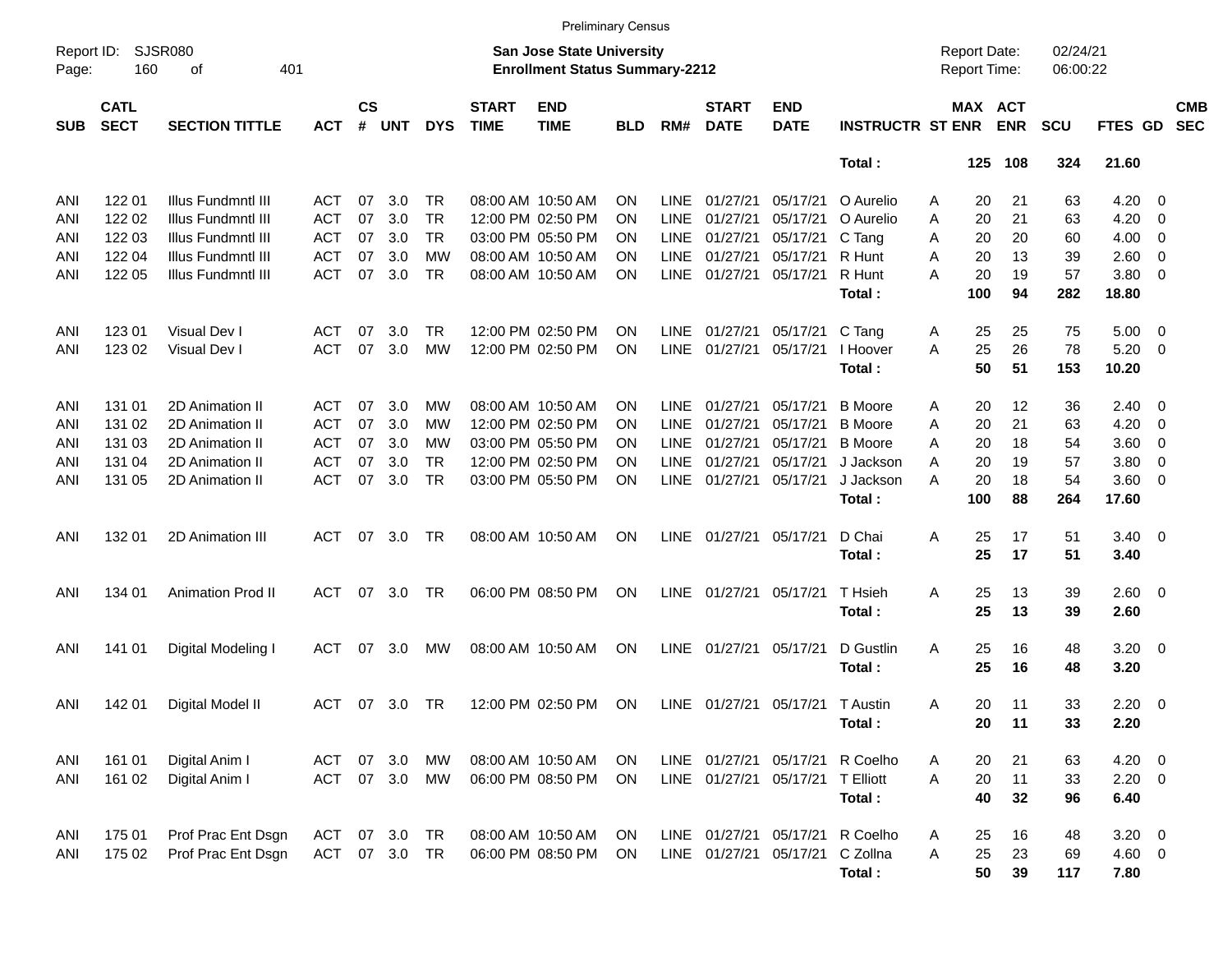|                     |                            |                               |            |                    |            |            |                             |                                                                           | <b>Preliminary Census</b> |             |                             |                              |                         |                                     |             |                      |                   |                          |                          |
|---------------------|----------------------------|-------------------------------|------------|--------------------|------------|------------|-----------------------------|---------------------------------------------------------------------------|---------------------------|-------------|-----------------------------|------------------------------|-------------------------|-------------------------------------|-------------|----------------------|-------------------|--------------------------|--------------------------|
| Report ID:<br>Page: | 161                        | <b>SJSR080</b><br>401<br>οf   |            |                    |            |            |                             | <b>San Jose State University</b><br><b>Enrollment Status Summary-2212</b> |                           |             |                             |                              |                         | <b>Report Date:</b><br>Report Time: |             | 02/24/21<br>06:00:22 |                   |                          |                          |
| <b>SUB</b>          | <b>CATL</b><br><b>SECT</b> | <b>SECTION TITTLE</b>         | <b>ACT</b> | $\mathsf{cs}$<br># | <b>UNT</b> | <b>DYS</b> | <b>START</b><br><b>TIME</b> | <b>END</b><br><b>TIME</b>                                                 | <b>BLD</b>                | RM#         | <b>START</b><br><b>DATE</b> | <b>END</b><br><b>DATE</b>    | <b>INSTRUCTR ST ENR</b> | MAX ACT                             | <b>ENR</b>  | <b>SCU</b>           | FTES GD           |                          | <b>CMB</b><br><b>SEC</b> |
| ANI                 | 179 01                     | Spec Topic Ani/III            | ACT        | 07                 | 3.0        | <b>TR</b>  |                             | 03:00 PM 05:50 PM                                                         | ON                        | <b>LINE</b> | 01/27/21                    | 05/17/21 D Yee               |                         | 25<br>Α                             | 18          | 54                   | $3.60 \ 0$        |                          |                          |
| ANI                 | 179 02                     | Spec Topic Ani/III            | <b>ACT</b> |                    | 3.0        |            |                             |                                                                           |                           |             |                             |                              |                         | х<br>$\mathbf 0$                    | 0           | 0                    | 0.00              | $\overline{\mathbf{0}}$  |                          |
| ANI                 | 179 03                     | Spec Topic Ani/III            | <b>ACT</b> |                    | 3.0        |            |                             |                                                                           |                           |             |                             |                              |                         | X<br>$\mathbf 0$                    | $\mathbf 0$ | 0                    | 0.00              | 0                        |                          |
| ANI                 | 179 04                     | Spec Topic Ani/III            | <b>ACT</b> | 07                 | 3.0        | MW         |                             | 06:00 PM 08:50 PM                                                         | ΟN                        | LINE        | 01/27/21 05/17/21           |                              | C Fix<br>Total:         | A<br>24<br>49                       | 23<br>41    | 69<br>123            | 4.60<br>8.20      | $\overline{\phantom{0}}$ |                          |
| ANI                 | 180 01                     | <b>Indiv Studies</b>          | <b>SUP</b> |                    | 78 3.0     | <b>TBA</b> |                             |                                                                           | ΟN                        | <b>LINE</b> | 01/27/21 05/17/21           |                              | D Chai<br>Total:        | Α<br>50<br>50                       | 24<br>24    | 72<br>72             | $4.80\ 0$<br>4.80 |                          |                          |
| ANI                 | 199 01                     | Senior Project ANI            | ACT        | 07                 | 3.0        | F          |                             | 09:30 AM 03:10 PM                                                         | ΟN                        | <b>LINE</b> | 01/27/21                    | 05/17/21                     | J Sangalli              | 25<br>A                             | 19          | 57                   | 3.80 0            |                          |                          |
| ANI                 | 199 02                     | Senior Project ANI            | ACT        | 07                 | 3.0        | F          |                             | 09:30 AM 03:10 PM                                                         | OΝ                        | <b>LINE</b> | 01/27/21                    | 05/17/21                     | R Coelho                | 25<br>Α                             | 16          | 48                   | 3.20              | 0                        |                          |
| ANI                 | 199 03                     | Senior Project ANI            | <b>ACT</b> | 07                 | 3.0        | F          |                             | 09:30 AM 03:10 PM                                                         | ΟN                        | <b>LINE</b> | 01/27/21                    | 05/17/21                     | D Yee<br>Total:         | A<br>25<br>75                       | 12<br>47    | 36<br>141            | 2.40<br>9.40      | $\overline{\mathbf{0}}$  |                          |
| DSGD 6301           |                            | <b>Fund Graphic Visual</b>    | ACT        | 07                 | 3.0        | TR.        |                             | 12:00 PM 02:50 PM                                                         | OΝ                        | <b>LINE</b> | 01/27/21                    | 05/17/21                     | J Levy                  | 25<br>Α                             | 23          | 69                   | $4.60 \quad 0$    |                          |                          |
|                     | DSGD 6302                  | <b>Fund Graphic Visual</b>    | <b>ACT</b> | 07                 | 3.0        | <b>TR</b>  |                             | 03:00 PM 05:50 PM                                                         | ΟN                        | <b>LINE</b> | 01/27/21                    | 05/17/21                     | J Levy                  | 25<br>Α                             | 20          | 60                   | 4.00              | $\overline{\phantom{0}}$ |                          |
|                     | DSGD 63 03                 | <b>Fund Graphic Visual</b>    | <b>ACT</b> | 07                 | 3.0        | МW         |                             | 12:00 PM 02:50 PM                                                         | ΟN                        | <b>LINE</b> | 01/27/21                    | 05/17/21                     | J Martinez              | 25<br>A                             | 26          | 78                   | 5.20              | $\overline{\mathbf{0}}$  |                          |
|                     |                            |                               |            |                    |            |            |                             |                                                                           |                           |             |                             |                              | Total:                  | 75                                  | 69          | 207                  | 13.80             |                          |                          |
| DSGD 8301           |                            | Digital Apps Basic            | ACT        | 07                 | 3.0        | МW         |                             | 03:00 PM 05:50 PM                                                         | ON                        | <b>LINE</b> | 01/27/21                    | 05/17/21                     | T Lee                   | 25<br>Α                             | 26          | 78                   | 5.20              | $\overline{\mathbf{0}}$  |                          |
|                     | DSGD 8302                  | Digital Apps Basic            | ACT        | 07                 | 3.0        | F          |                             | 10:00 AM 04:00 PM                                                         | OΝ                        | <b>LINE</b> | 01/27/21                    | 05/17/21                     | T Lee                   | 24<br>Α                             | 23          | 69                   | 4.60              | $\overline{\mathbf{0}}$  |                          |
|                     | DSGD 8303                  | Digital Apps Basic            | <b>ACT</b> | 07                 | 3.0        | TR         |                             | 06:00 PM 08:50 PM                                                         | ΟN                        | LINE        | 01/27/21                    | 05/17/21                     | P Krayna                | 25<br>А                             | 25          | 75                   | 5.00              | $\overline{\phantom{0}}$ |                          |
|                     |                            |                               |            |                    |            |            |                             |                                                                           |                           |             |                             |                              | Total:                  | 74                                  | 74          | 222                  | 14.80             |                          |                          |
| DSGD 99 01          |                            | Intro Typography              | ACT        | 07                 | 3.0        | MW         |                             | 08:00 AM 10:50 AM                                                         | OΝ                        | <b>LINE</b> | 01/27/21                    | 05/17/21                     | C Hwang                 | 25<br>Α                             | 25          | 75                   | 5.00              | $\overline{\phantom{0}}$ |                          |
|                     | DSGD 99 02                 | Intro Typography              | ACT        | 07                 | 3.0        | МW         |                             | 03:00 PM 05:50 PM                                                         | OΝ                        | <b>LINE</b> | 01/27/21                    | 05/17/21                     | J Martinez              | 25<br>Α                             | 26          | 78                   | 5.20              | $\overline{\mathbf{0}}$  |                          |
|                     | DSGD 99 03                 | Intro Typography              | <b>ACT</b> | 07                 | 3.0        | МW         |                             | 03:00 PM 05:50 PM                                                         | OΝ                        | <b>LINE</b> | 01/27/21                    | 05/17/21                     | C Kim                   | 25<br>Α                             | 25          | 75                   | 5.00              | $\overline{\mathbf{0}}$  |                          |
|                     | DSGD 99 04                 | Intro Typography              | <b>ACT</b> | 07                 | 3.0        | TR         |                             | 03:00 PM 05:50 PM                                                         | ΟN                        | <b>LINE</b> | 01/27/21                    | 05/17/21                     | R Sexton                | 25<br>А                             | 25          | 75                   | 5.00              | - 0                      |                          |
|                     |                            |                               |            |                    |            |            |                             |                                                                           |                           |             |                             |                              | Total:                  | 100                                 | 101         | 303                  | 20.20             |                          |                          |
|                     |                            | DSGD 103A 01 Adv Typography I | ACT        |                    | 07 3.0 TR  |            |                             | 08:00 AM 10:50 AM                                                         | ON                        |             |                             | LINE 01/27/21 05/17/21       | R Sexton                | 25<br>Α                             | 23          | 69                   | 4.60 0            |                          |                          |
|                     |                            |                               |            |                    |            |            |                             |                                                                           |                           |             |                             |                              | Total:                  | 25                                  | 23          | 69                   | 4.60              |                          |                          |
|                     | DSGD 104 01                | Intro to Grph Dsgn            | <b>ACT</b> |                    | 07 3.0     | МW         |                             | 08:00 AM 10:50 AM                                                         | 0N                        |             |                             | LINE 01/27/21 05/17/21       | J Martinez              | 25<br>A                             | 25          | 75                   | $5.00 \t 0$       |                          |                          |
|                     | DSGD 104 02                | Intro to Grph Dsgn            | <b>ACT</b> | 07                 | 3.0        | МW         |                             | 12:00 PM 02:50 PM                                                         | 0N                        | LINE        | 01/27/21                    | 05/17/21                     | J Miller                | 25<br>Α                             | 25          | 75                   | $5.00 \t 0$       |                          |                          |
|                     | DSGD 104 03                | Intro to Grph Dsgn            | <b>ACT</b> | 07                 | 3.0        | МW         |                             | 12:00 PM 02:50 PM                                                         | 0N                        | LINE        | 01/27/21                    |                              | 05/17/21 C Hwang        | 25<br>Α                             | 25          | 75                   | $5.00 \t 0$       |                          |                          |
|                     | DSGD 104 04                | Intro to Grph Dsgn            | <b>ACT</b> | 07                 | 3.0        | <b>TR</b>  |                             | 08:00 AM 10:50 AM                                                         | ΟN                        | LINE        | 01/27/21                    | 05/17/21 G Hom               |                         | 25<br>Α                             | 21          | 63                   | $4.20 \ 0$        |                          |                          |
|                     | DSGD 104 05                | Intro to Grph Dsgn            | <b>ACT</b> |                    | 07 3.0     | MW         |                             | 12:00 PM 02:50 PM                                                         | <b>ON</b>                 |             |                             | LINE 01/27/21 05/17/21 D Lee |                         | 25<br>Α                             | 26          | 78                   | 5.20 0            |                          |                          |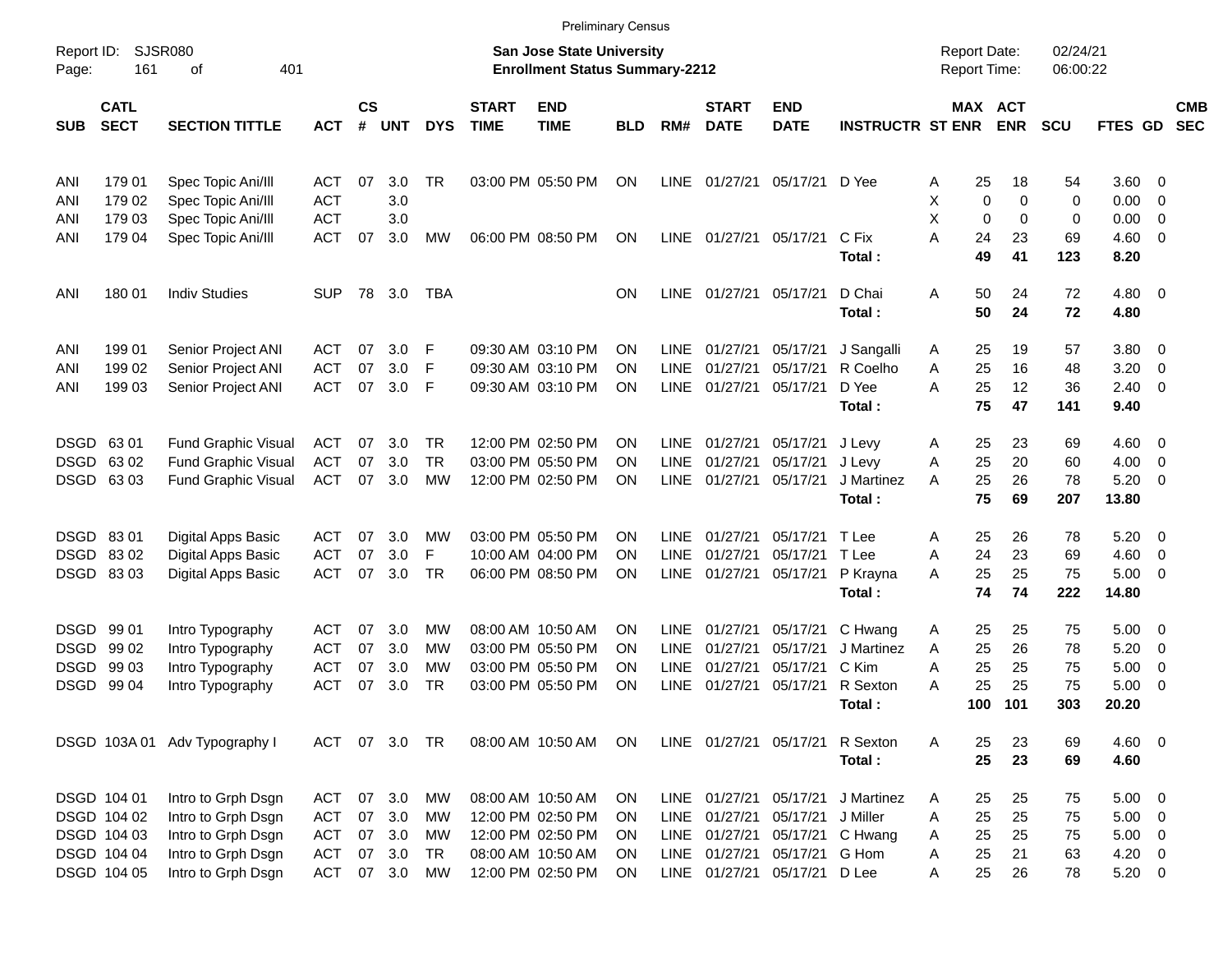|                                          |                                                                                                    |            |                    |            |            |                             | <b>Preliminary Census</b>                                                 |            |             |                             |                           |                                       |   |                                     |             |                      |                    |                         |            |
|------------------------------------------|----------------------------------------------------------------------------------------------------|------------|--------------------|------------|------------|-----------------------------|---------------------------------------------------------------------------|------------|-------------|-----------------------------|---------------------------|---------------------------------------|---|-------------------------------------|-------------|----------------------|--------------------|-------------------------|------------|
| Report ID:<br>162<br>Page:               | <b>SJSR080</b><br>401<br>оf                                                                        |            |                    |            |            |                             | <b>San Jose State University</b><br><b>Enrollment Status Summary-2212</b> |            |             |                             |                           |                                       |   | <b>Report Date:</b><br>Report Time: |             | 02/24/21<br>06:00:22 |                    |                         |            |
| <b>CATL</b><br><b>SECT</b><br><b>SUB</b> | <b>SECTION TITTLE</b>                                                                              | <b>ACT</b> | $\mathsf{cs}$<br># | <b>UNT</b> | <b>DYS</b> | <b>START</b><br><b>TIME</b> | <b>END</b><br><b>TIME</b>                                                 | <b>BLD</b> | RM#         | <b>START</b><br><b>DATE</b> | <b>END</b><br><b>DATE</b> | <b>INSTRUCTR ST ENR</b>               |   | MAX ACT                             | <b>ENR</b>  | <b>SCU</b>           | FTES GD SEC        |                         | <b>CMB</b> |
| DSGD 104 06                              | Intro to Grph Dsgn                                                                                 | <b>ACT</b> | 07                 | 3.0        | МW         |                             | 03:00 PM 05:50 PM                                                         | ΟN         | <b>LINE</b> | 01/27/21                    | 05/17/21                  | C Hwang                               | Α | 25                                  | 25          | 75                   | 5.00               | - 0                     |            |
| DSGD 104 07                              | Intro to Grph Dsgn                                                                                 | <b>ACT</b> | 07                 | 3.0        | <b>TR</b>  |                             | 12:00 PM 02:50 PM                                                         | ΟN         | <b>LINE</b> | 01/27/21                    | 05/17/21                  | R Sexton<br>Total:                    | A | 25<br>175                           | 22<br>169   | 66<br>507            | 4.40<br>33.80      | $\overline{0}$          |            |
| DSGD 105 01                              | Intermed Grph Dsgn                                                                                 | ACT        |                    | 07 3.0     | MW         |                             | 08:00 AM 10:50 AM                                                         | ON         | LINE        | 01/27/21                    | 05/17/21                  | D Lee<br>Total:                       | Α | 25<br>25                            | 23<br>23    | 69<br>69             | $4.60 \ 0$<br>4.60 |                         |            |
| DSGD 108 01                              | Gr Des Portfolio                                                                                   | ACT        |                    | 07 3.0     | MW         |                             | 12:00 PM 02:50 PM                                                         |            |             | 01/27/21                    | 05/17/21                  | C Kim<br>Total:                       | Α | 25<br>25                            | 20<br>20    | 60<br>60             | $4.00 \ 0$<br>4.00 |                         |            |
| DSGD 111 01                              | <b>Design Practices</b>                                                                            | <b>ACT</b> | 07                 | -3.0       | МW         |                             | 08:00 AM 10:50 AM                                                         | ΟN         | <b>LINE</b> | 01/27/21                    | 05/17/21                  | J Miller                              | Α | 25                                  | 25          | 75                   | 5.00               | $\overline{\mathbf{0}}$ |            |
| DSGD 111 02                              | <b>Design Practices</b>                                                                            | <b>ACT</b> | 07                 | 3.0        | МW         |                             | 03:00 PM 05:50 PM                                                         | ΟN         | <b>LINE</b> | 01/27/21                    | 05/17/21                  | J Miller                              | Α | 25                                  | 23          | 69                   | 4.60               | $\overline{0}$          |            |
| DSGD 111 03                              | <b>Design Practices</b>                                                                            | <b>ACT</b> | 07                 | 3.0        | МW         |                             | 06:00 PM 08:50 PM                                                         | ΟN         | <b>LINE</b> | 01/27/21                    | 05/17/21                  | G Hom                                 | Α | 25                                  | 24          | 72                   | 4.80               | 0                       |            |
| DSGD 111 04                              | <b>Design Practices</b>                                                                            | <b>ACT</b> |                    | 3.0        |            |                             |                                                                           |            |             |                             |                           |                                       | X | $\mathbf 0$                         | $\mathbf 0$ | $\mathbf 0$          | 0.00               | - 0                     |            |
|                                          |                                                                                                    |            |                    |            |            |                             |                                                                           |            |             |                             |                           | Total:                                |   | 75                                  | 72          | 216                  | 14.40              |                         |            |
| DSGD 131 01                              | <b>Motion Graphics</b>                                                                             | ACT        |                    | 07 3.0     | TR         |                             | 03:00 PM 05:50 PM                                                         | ON         | LINE        | 01/27/21                    | 05/17/21                  | Y Han<br>Total:                       | Α | 25<br>25                            | 20<br>20    | 60<br>60             | $4.00 \ 0$<br>4.00 |                         |            |
| DSGD 132 01                              | UI & Interaction D                                                                                 | ACT        |                    | 07 3.0     | MW         |                             | 03:00 PM 05:50 PM                                                         | ΟN         | LINE        | 01/27/21                    | 05/17/21                  | J Kim<br>Total:                       | Α | 25<br>25                            | 24<br>24    | 72<br>72             | $4.80\ 0$<br>4.80  |                         |            |
| DSGD 150 02                              | <b>GD Senior Studio</b>                                                                            | ACT        |                    | 07 3.0     | TR         |                             | 12:00 PM 02:50 PM                                                         | ON         | <b>LINE</b> | 01/27/21                    | 05/17/21                  | E Gee<br>Total:                       | Α | 25<br>25                            | 20<br>20    | 60<br>60             | $4.00 \ 0$<br>4.00 |                         |            |
|                                          | DSGN 100W 01 Writing Workshop: De LEC                                                              |            | 04                 | 3.0        | TBA        |                             |                                                                           | ΟN         | <b>LINE</b> | 01/27/21                    | 05/17/21                  | J Loomis                              | A | 25                                  | 22          | 66                   | 4.40               | $\overline{0}$          |            |
|                                          | DSGN 100W 02 Writing Workshop: De LEC                                                              |            | 04                 | 3.0        | TBA        |                             |                                                                           | ΟN         | <b>LINE</b> | 01/27/21                    | 05/17/21                  | J Loomis                              | A | 25                                  | 24          | 72                   | 4.80               | 0                       |            |
|                                          | DSGN 100W 03 Writing Workshop: De LEC                                                              |            | 04                 | 3.0        | <b>TBA</b> |                             |                                                                           | ΟN         | <b>LINE</b> | 01/27/21                    | 05/17/21                  | J Loomis                              | Α | 25                                  | 23          | 69                   | 4.60               | 0                       |            |
|                                          | DSGN 100W 04 Writing Workshop: De LEC                                                              |            | 04                 | 3.0        | МW         |                             | 10:30 AM 11:45 AM                                                         | ON         | <b>LINE</b> | 01/27/21                    | 05/17/21                  | V Rounti                              | A | 25                                  | 24          | 72                   | 4.80               | 0                       |            |
|                                          | DSGN 100W 05 Writing Workshop: De LEC                                                              |            | 04                 | 3.0        | TBA        |                             |                                                                           | ΟN         | <b>LINE</b> | 01/27/21                    | 05/17/21                  | J Loomis                              | Α | 25                                  | 17          | 51                   | 3.40               | 0                       |            |
|                                          | DSGN 100W 06 Writing Workshop: De LEC 04 3.0 MW 12:00 PM 01:15 PM ON LINE 01/27/21 05/17/21 A Tran |            |                    |            |            |                             |                                                                           |            |             |                             |                           |                                       | Α | 25                                  | 25          | 75                   | $5.00 \t 0$        |                         |            |
|                                          |                                                                                                    |            |                    |            |            |                             |                                                                           |            |             |                             |                           | Total:                                |   |                                     | 150 135     | 405                  | 27.00              |                         |            |
| DSGN 127 01                              | Intern                                                                                             | <b>SUP</b> |                    | 36 3.0     | TBA        |                             |                                                                           | ON.        |             |                             |                           | LINE 01/27/21 05/17/21 V San Fratel A |   | 45                                  | 11          | 33                   | $2.20 \t 0$        |                         |            |
| DSGN 127 02                              | Intern                                                                                             | <b>SUP</b> |                    | 36 4.0     | TBA        |                             |                                                                           | ON         |             |                             |                           | LINE 01/27/21 05/17/21 V San Fratel A |   | 25                                  | 4           | 16                   | $1.07 \t 0$        |                         |            |
| DSGN 127 03                              | Intern                                                                                             | <b>SUP</b> |                    | 36 2.0     | TBA        |                             |                                                                           | ON         |             |                             |                           | LINE 01/27/21 05/17/21 V San Fratel A |   | 15                                  | 4           | 8                    | $0.53 \ 0$         |                         |            |
| DSGN 127 04                              | Intern                                                                                             | <b>SUP</b> |                    | 36 1.0 TBA |            |                             |                                                                           | ON         |             |                             |                           | LINE 01/27/21 05/17/21 V San Fratel A |   | 15                                  | 6           | 6                    | $0.40 \quad 0$     |                         |            |
|                                          |                                                                                                    |            |                    |            |            |                             |                                                                           |            |             |                             |                           | Total:                                |   | 100                                 | 25          | 63                   | 4.20               |                         |            |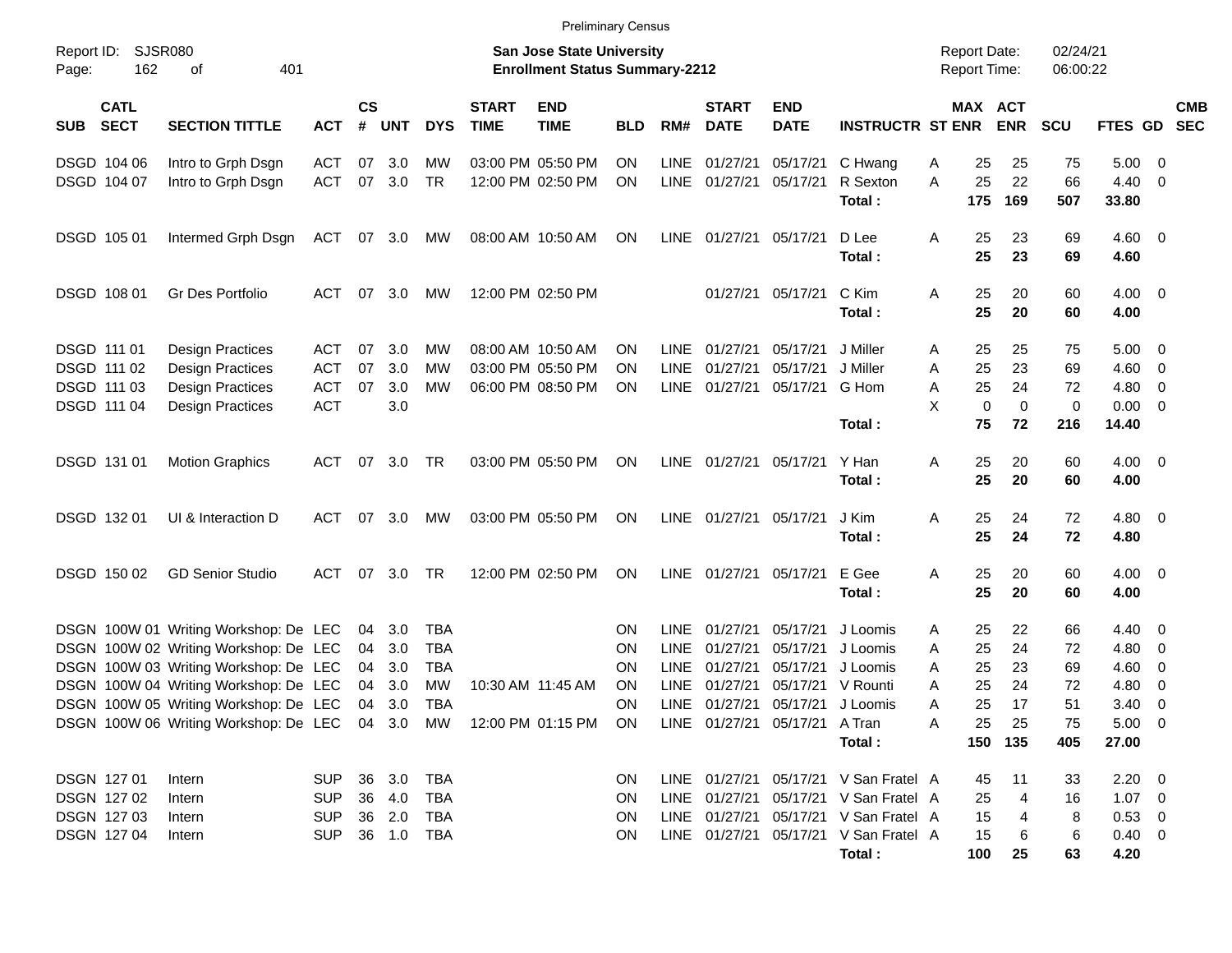|                            |                                                                |                                                                                                              |                                               |                       |                          |                               |                             | <b>Preliminary Census</b>                                                 |                                     |                            |                                  |                                  |                                                                    |                                                         |                                     |                            |                                       |                                                           |                          |
|----------------------------|----------------------------------------------------------------|--------------------------------------------------------------------------------------------------------------|-----------------------------------------------|-----------------------|--------------------------|-------------------------------|-----------------------------|---------------------------------------------------------------------------|-------------------------------------|----------------------------|----------------------------------|----------------------------------|--------------------------------------------------------------------|---------------------------------------------------------|-------------------------------------|----------------------------|---------------------------------------|-----------------------------------------------------------|--------------------------|
| Report ID:<br>Page:        | <b>SJSR080</b><br>163                                          | 401<br>οf                                                                                                    |                                               |                       |                          |                               |                             | <b>San Jose State University</b><br><b>Enrollment Status Summary-2212</b> |                                     |                            |                                  |                                  |                                                                    | <b>Report Date:</b><br>Report Time:                     |                                     | 02/24/21<br>06:00:22       |                                       |                                                           |                          |
| <b>SUB</b>                 | <b>CATL</b><br><b>SECT</b>                                     | <b>SECTION TITTLE</b>                                                                                        | <b>ACT</b>                                    | $\mathsf{cs}$<br>$\#$ | <b>UNT</b>               | <b>DYS</b>                    | <b>START</b><br><b>TIME</b> | <b>END</b><br><b>TIME</b>                                                 | <b>BLD</b>                          | RM#                        | <b>START</b><br><b>DATE</b>      | <b>END</b><br><b>DATE</b>        | <b>INSTRUCTR ST ENR</b>                                            | MAX ACT                                                 | <b>ENR</b>                          | <b>SCU</b>                 | <b>FTES GD</b>                        |                                                           | <b>CMB</b><br><b>SEC</b> |
|                            | DSGN 180 02<br>DSGN 180 03                                     | <b>Indiv Studies</b><br><b>Indiv Studies</b>                                                                 | <b>SUP</b><br><b>SUP</b>                      | 78<br>78              | 1.0<br>3.0               | <b>TBA</b><br><b>TBA</b>      |                             |                                                                           | <b>ON</b><br>ON                     | <b>LINE</b><br><b>LINE</b> | 01/27/21<br>01/27/21             | 05/17/21<br>05/17/21             | V San Fratel A<br>V San Fratel A<br>Total:                         | 45<br>45<br>90                                          | 2<br>5<br>$\overline{7}$            | $\overline{2}$<br>15<br>17 | 0.13<br>1.00<br>1.13                  | $\overline{0}$<br>$\overline{0}$                          |                          |
|                            | DSGN 18301                                                     | Special Topic Dsgn                                                                                           | <b>LEC</b>                                    |                       | 3.0                      |                               |                             |                                                                           |                                     |                            |                                  |                                  | Total:                                                             | X<br>0<br>0                                             | 0<br>0                              | 0<br>$\mathbf 0$           | 0.00<br>0.00                          | $\overline{\mathbf{0}}$                                   |                          |
|                            | <b>DSGN 19701</b><br>DSGN 197 02<br>DSGN 197 03<br>DSGN 197 04 | <b>BA Senior Project</b><br><b>BA Senior Project</b><br><b>BA Senior Project</b><br><b>BA Senior Project</b> | ACT<br><b>ACT</b><br><b>ACT</b><br><b>ACT</b> | 07<br>07<br>07        | 3.0<br>3.0<br>3.0<br>3.0 | TR.<br><b>TR</b><br><b>TR</b> |                             | 08:00 AM 10:50 AM<br>12:00 PM 02:50 PM<br>03:00 PM 05:50 PM               | <b>ON</b><br><b>ON</b><br><b>ON</b> | LINE<br>LINE<br>LINE       | 01/27/21<br>01/27/21<br>01/27/21 | 05/17/21<br>05/17/21<br>05/17/21 | A English<br>A English<br>A English<br>Total:                      | 25<br>A<br>25<br>A<br>25<br>Α<br>X<br>$\mathbf 0$<br>75 | 25<br>25<br>25<br>$\mathbf 0$<br>75 | 75<br>75<br>75<br>0<br>225 | 5.00<br>5.00<br>5.00<br>0.00<br>15.00 | - 0<br>$\overline{0}$<br>$\overline{0}$<br>$\overline{0}$ |                          |
| <b>DSID</b><br><b>DSID</b> | 22 01<br>22 02                                                 | Visualization II<br>Visualization II                                                                         | ACT<br><b>ACT</b>                             | 07<br>07              | 3.0<br>3.0               | МW<br><b>TR</b>               |                             | 08:00 AM 10:50 AM<br>08:00 AM 10:50 AM                                    | <b>ON</b><br><b>ON</b>              | LINE<br>LINE               | 01/27/21<br>01/27/21             | 05/17/21<br>05/17/21             | J McClusky<br>J McClusky<br>Total:                                 | A<br>17<br>17<br>A<br>34                                | 17<br>14<br>31                      | 51<br>42<br>93             | 3.40<br>2.80<br>6.20                  | $\overline{\mathbf{0}}$<br>$\overline{0}$                 |                          |
| <b>DSID</b><br><b>DSID</b> | 32 01<br>32 02                                                 | <b>ID Foundation II</b><br><b>ID Foundation II</b>                                                           | ACT<br><b>ACT</b>                             | 13<br>13              | 3.0<br>3.0               | МW<br><b>TR</b>               |                             | 12:00 PM 02:50 PM<br>12:00 PM 02:50 PM                                    | <b>ON</b><br><b>ON</b>              | LINE<br>LINE               | 01/27/21<br>01/27/21             | 05/17/21<br>05/17/21             | A Armstrong A<br>A Armstrong A<br>Total:                           | 17<br>17<br>34                                          | 17<br>14<br>31                      | 34<br>28<br>62             | 3.40<br>2.80<br>6.20                  | $\overline{\mathbf{0}}$<br>$\overline{0}$                 |                          |
| <b>DSID</b><br><b>DSID</b> | 32A 01<br>32A 02                                               | Portfolio Project I<br>Portfolio Project I                                                                   | <b>ACT</b><br><b>ACT</b>                      | 07<br>07              | 1.0<br>1.0               | F<br>F                        |                             | 08:00 AM 09:50 AM<br>12:00 PM 01:50 PM                                    | <b>ON</b><br><b>ON</b>              | <b>LINE</b><br>LINE        | 01/27/21<br>01/27/21             | 05/17/21<br>05/17/21             | J Hildebrand A<br>J Hildebrand A<br>Total:                         | 20<br>20<br>40                                          | 11<br>13<br>24                      | 11<br>13<br>24             | 0.73<br>0.87<br>1.60                  | $\overline{\mathbf{0}}$<br>$\overline{0}$                 |                          |
| <b>DSID</b><br><b>DSID</b> | 122 01<br>122 02                                               | C&CS: Ind. Design<br>C&CS: Ind. Design                                                                       | <b>LEC</b><br><b>ACT</b>                      | 02<br>07              | 3.0<br>0.0               | <b>TR</b><br><b>TR</b>        |                             | 12:00 PM 01:10 PM<br>01:30 PM 02:05 PM                                    | <b>ON</b><br><b>ON</b>              | <b>LINE</b><br>LINE        | 01/27/21<br>01/27/21             | 05/17/21<br>05/17/21             | M Skov<br>M Skov<br>Total:                                         | A<br>24<br>24<br>A<br>48                                | 16<br>16<br>32                      | 40<br>8<br>48              | 3.20<br>0.00<br>3.20                  | $\overline{0}$<br>$\overline{0}$                          |                          |
| <b>DSID</b>                | 123A 01                                                        | Portfolio Proj 2                                                                                             | <b>ACT</b>                                    | 07                    | 3.0                      | TR                            |                             | 08:00 AM 10:50 AM                                                         | <b>ON</b>                           |                            | LINE 01/27/21                    | 05/17/21                         | K Scott<br>Total:                                                  | 24<br>A<br>24                                           | 22<br>22                            | 22<br>22                   | 4.40<br>4.40                          | $\overline{\mathbf{0}}$                                   |                          |
|                            | DSID 124 01                                                    | Design for All                                                                                               |                                               |                       |                          | ACT 07 3.0 MW                 |                             |                                                                           |                                     |                            |                                  |                                  | 03:00 PM 05:50 PM ON LINE 01/27/21 05/17/21 J McClusky A<br>Total: | 24<br>24                                                | 19<br>19                            | 57<br>57                   | $3.80\ 0$<br>3.80                     |                                                           |                          |
| <b>DSID</b>                |                                                                | 125A 01 Portfolio Proj 3<br>DSID 125A 02 Portfolio Proj 3                                                    | <b>ACT</b><br>ACT 07 2.0 TR                   |                       | 2.0                      |                               |                             | 06:00 PM 07:50 PM ON                                                      |                                     |                            | LINE 01/27/21 05/17/21           |                                  | M Yoshimoto A<br>Total:                                            | X<br>0<br>24<br>24                                      | $\mathbf 0$<br>21<br>21             | 0<br>42<br>42              | $0.00 \t 0$<br>2.80 0<br>2.80         |                                                           |                          |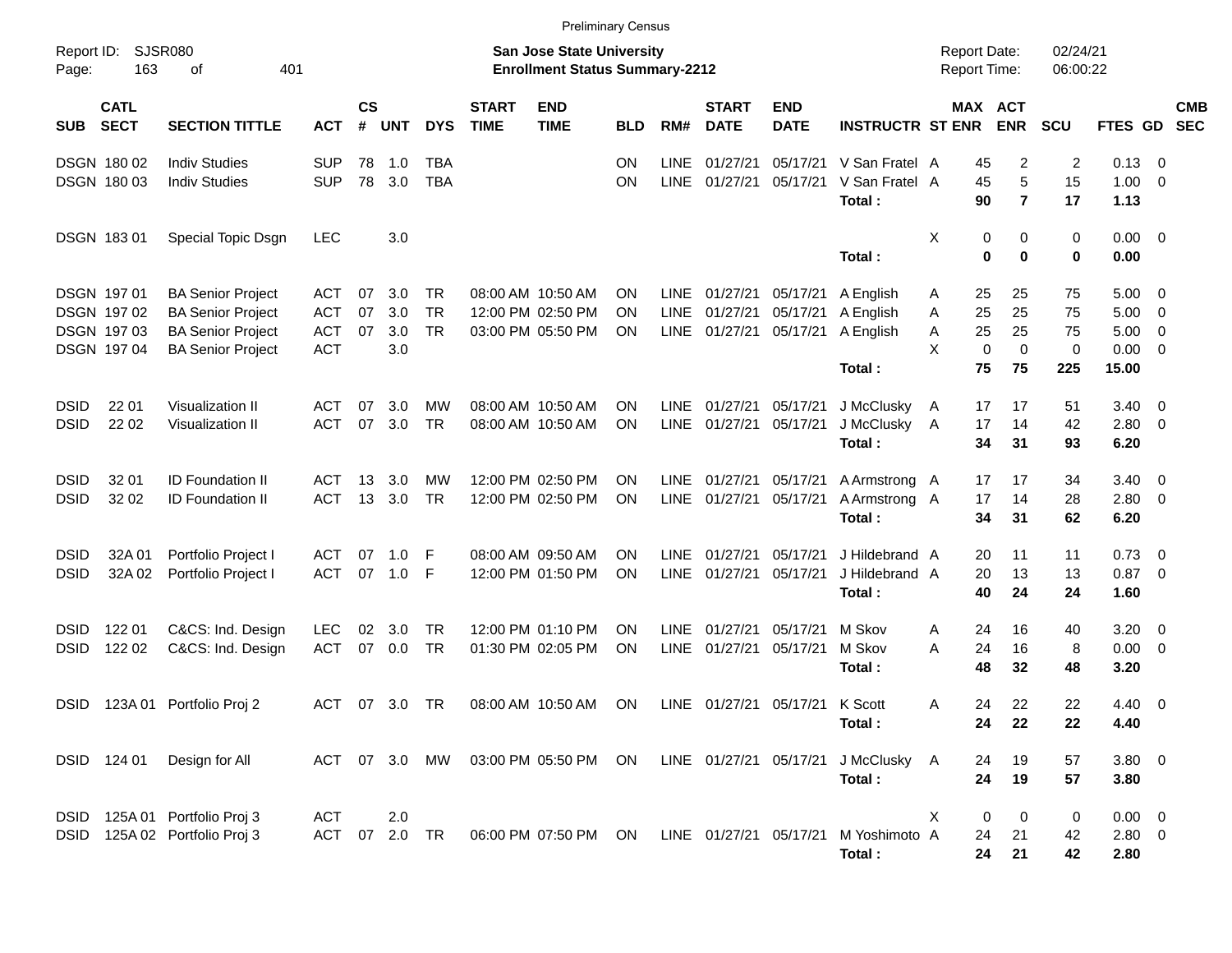|                     |                            |                                                      |                   |                |            |               |                             | <b>Preliminary Census</b>                                                 |            |                     |                             |                                |                                 |                                            |                       |                      |                                |                          |            |
|---------------------|----------------------------|------------------------------------------------------|-------------------|----------------|------------|---------------|-----------------------------|---------------------------------------------------------------------------|------------|---------------------|-----------------------------|--------------------------------|---------------------------------|--------------------------------------------|-----------------------|----------------------|--------------------------------|--------------------------|------------|
| Report ID:<br>Page: | 164                        | SJSR080<br>401<br>οf                                 |                   |                |            |               |                             | <b>San Jose State University</b><br><b>Enrollment Status Summary-2212</b> |            |                     |                             |                                |                                 | <b>Report Date:</b><br><b>Report Time:</b> |                       | 02/24/21<br>06:00:22 |                                |                          |            |
| <b>SUB</b>          | <b>CATL</b><br><b>SECT</b> | <b>SECTION TITTLE</b>                                | <b>ACT</b>        | <b>CS</b><br># | <b>UNT</b> | <b>DYS</b>    | <b>START</b><br><b>TIME</b> | <b>END</b><br><b>TIME</b>                                                 | <b>BLD</b> | RM#                 | <b>START</b><br><b>DATE</b> | <b>END</b><br><b>DATE</b>      | <b>INSTRUCTR ST ENR</b>         |                                            | MAX ACT<br><b>ENR</b> | <b>SCU</b>           | FTES GD SEC                    |                          | <b>CMB</b> |
| <b>DSID</b>         | 126 01                     | Ergonom for Design                                   | ACT               | 07             | 3.0        | <b>MW</b>     |                             | 08:00 AM 10:50 AM                                                         | ΟN         | <b>LINE</b>         | 01/27/21                    | 05/17/21                       | R Boeder                        | 24<br>Α                                    | 18                    | 54                   | 3.65                           | $\blacksquare$ 1         |            |
| <b>DSID</b>         | 126 02                     | Ergonom for Design                                   | ACT               |                | 07 3.0     | MW            |                             | 08:00 AM 10:50 AM                                                         | <b>ON</b>  | <b>LINE</b>         | 01/27/21                    | 05/17/21                       | J Guenther<br>Total:            | 17<br>A<br>41                              | 15<br>33              | 45<br>99             | $3.10$ 2<br>6.75               |                          |            |
| <b>DSID</b>         | 128 01                     | Adv Projects in ID                                   | ACT               |                | 13 3.0     | <b>MW</b>     |                             | 08:00 AM 10:50 AM                                                         | ON         | LINE                | 01/27/21                    | 05/17/21                       | J Nelson<br>Total:              | Α<br>24<br>24                              | 17<br>17              | 51<br>51             | $3.40 \ 0$<br>3.40             |                          |            |
| <b>DSID</b>         |                            | 128A 01 Portfolio Proj 4                             | <b>ACT</b>        |                | 1.0        |               |                             |                                                                           |            |                     |                             |                                |                                 | X                                          | 0<br>0                | $\mathbf 0$          | $0.00 \t 0$                    |                          |            |
| <b>DSID</b>         |                            | 128A 02 Portfolio Proj 4                             | <b>ACT</b>        | 07             | 1.0        | R             |                             | 04:00 PM 05:50 PM                                                         | ON         |                     | LINE 01/27/21 05/17/21      |                                | M Yoshimoto A<br>Total:         | 24<br>24                                   | 17<br>17              | 17<br>17             | $1.13 \ 0$<br>1.13             |                          |            |
| <b>DSID</b>         | 129 01                     | Visualization III                                    | ACT               |                | 07 3.0     | TR            |                             | 03:00 PM 05:50 PM                                                         | ON         |                     | LINE 01/27/21 05/17/21      |                                | M Mathe<br>Total:               | A<br>24<br>24                              | 14<br>14              | 42<br>42             | $2.80 \t 0$<br>2.80            |                          |            |
| <b>DSID</b>         | 136 01                     | Adv Digital Workshop ACT 07 3.0 TR                   |                   |                |            |               |                             | 06:00 PM 08:50 PM                                                         | ON         | LINE                | 01/27/21 05/17/21           |                                | M Mathe<br>Total:               | A<br>24<br>24                              | 11<br>11              | 33<br>33             | $2.20 \t 0$<br>2.20            |                          |            |
| <b>DSID</b>         | 13701                      | <b>Adv Physical Prototy</b>                          | ACT 07 3.0 F      |                |            |               |                             | 09:00 AM 02:50 PM                                                         |            |                     | 01/27/21                    | 05/17/21                       | R Zuchowski A<br>Total:         | 24<br>24                                   | 22<br>22              | 66<br>66             | $4.40 \quad 0$<br>4.40         |                          |            |
| <b>DSID</b>         | 14301                      | Adv M, P & Tech                                      | ACT               | 07             | 3.0        | TR            |                             | 03:00 PM 05:50 PM                                                         | ΟN         | <b>LINE</b>         | 01/27/21                    | 05/17/21                       | K Scott                         | 24<br>Α                                    | 21                    | 63                   | 4.20                           | $\overline{\phantom{0}}$ |            |
| <b>DSID</b>         | 143 02                     | Adv M, P & Tech                                      | <b>ACT</b>        | 07             | 3.0        | MW            |                             | 03:00 PM 05:50 PM                                                         | ΟN         | <b>LINE</b>         | 01/27/21                    | 05/17/21                       | R Boeder<br>Total:              | 24<br>A<br>48                              | 24<br>45              | 72<br>135            | $4.80\ 0$<br>9.00              |                          |            |
| <b>DSID</b>         | 144 01                     | Design for Healthcar                                 | ACT 07 3.0        |                |            | MW            |                             | 03:00 PM 05:50 PM                                                         | ON         | <b>LINE</b>         | 01/27/21                    | 05/17/21                       | J Nelson<br>Total:              | Α<br>24<br>24                              | 17<br>17              | 51<br>51             | $3.40 \ 0$<br>3.40             |                          |            |
| DSIT<br><b>DSIT</b> | 33 01<br>33 02             | <b>Arch Presentation</b><br><b>Arch Presentation</b> | ACT<br><b>ACT</b> | 07<br>07       | 3.0<br>3.0 | МW<br>MW      |                             | 06:00 PM 08:50 PM<br>06:00 PM 08:50 PM                                    | ON<br>ΟN   | <b>LINE</b><br>LINE | 01/27/21<br>01/27/21        | 05/17/21<br>05/17/21           | M Cheng<br>N Mobeen<br>Total:   | 25<br>A<br>25<br>A<br>50                   | 27<br>10<br>37        | 81<br>30<br>111      | $5.40 \quad 0$<br>2.00<br>7.40 | $\overline{\phantom{0}}$ |            |
| <b>DSIT</b>         | 34 01                      | Int Arch Fdn Stud                                    | ACT               |                | 07 3.0     | MW            |                             | 08:00 AM 10:50 AM                                                         | ON.        |                     |                             | LINE 01/27/21 05/17/21 B Tan   |                                 | 25<br>Α                                    | 13                    | 39                   | 2.60 0                         |                          |            |
| <b>DSIT</b>         | 34 02                      | Int Arch Fdn Stud                                    |                   |                |            | ACT 07 3.0 MW |                             | 08:00 AM 10:50 AM                                                         | ON         |                     |                             | LINE 01/27/21 05/17/21 K Kim   | Total:                          | 25<br>A<br>50                              | 24<br>37              | 72<br>111            | 4.80 0<br>7.40                 |                          |            |
|                     | DSIT 8301                  | Vis communicatn 1                                    | ACT 07 3.0 TR     |                |            |               |                             | 08:00 AM 10:50 AM                                                         | ON         |                     |                             | LINE 01/27/21 05/17/21 V Maiya | Total:                          | 25<br>Α<br>25                              | 27<br>27              | 81<br>81             | $5.40 \ 0$<br>5.40             |                          |            |
|                     | DSIT 100 01                | <b>Building Codes</b>                                |                   |                |            | ACT 07 3.0 MW |                             | 12:00 PM 02:50 PM ON                                                      |            |                     |                             |                                | LINE 01/27/21 05/17/21 M Medved | 25<br>A                                    | 19                    | 57                   | 3.80 0                         |                          |            |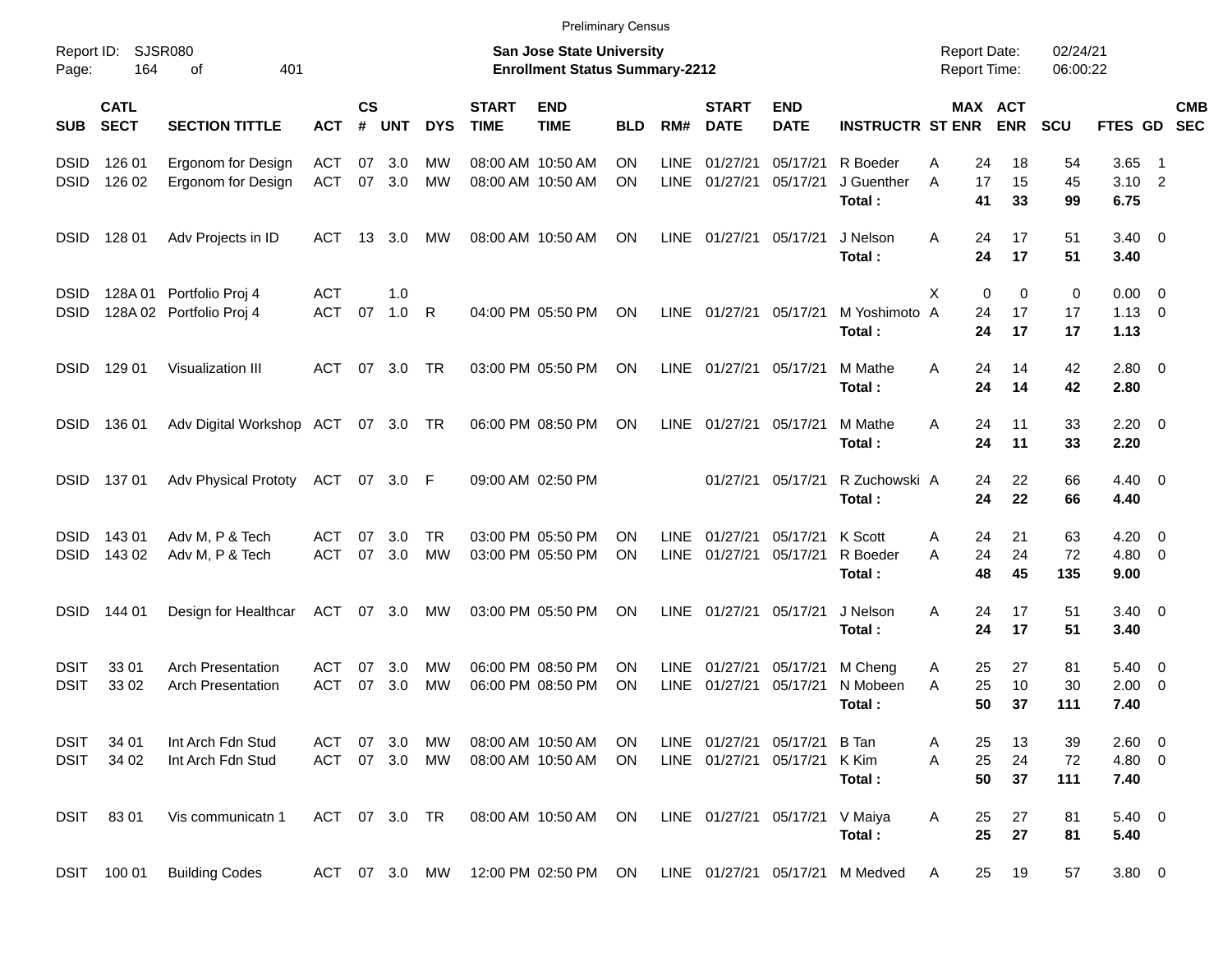|             |                            |                        |              |                |               |            |                             | <b>Preliminary Census</b>                                          |            |             |                             |                           |                          |                                     |                            |                      |                     |                          |  |
|-------------|----------------------------|------------------------|--------------|----------------|---------------|------------|-----------------------------|--------------------------------------------------------------------|------------|-------------|-----------------------------|---------------------------|--------------------------|-------------------------------------|----------------------------|----------------------|---------------------|--------------------------|--|
| Page:       | Report ID: SJSR080<br>165  | 401<br>of              |              |                |               |            |                             | San Jose State University<br><b>Enrollment Status Summary-2212</b> |            |             |                             |                           |                          | <b>Report Date:</b><br>Report Time: |                            | 02/24/21<br>06:00:22 |                     |                          |  |
| <b>SUB</b>  | <b>CATL</b><br><b>SECT</b> | <b>SECTION TITTLE</b>  | <b>ACT</b>   | <b>CS</b><br># | <b>UNT</b>    | <b>DYS</b> | <b>START</b><br><b>TIME</b> | <b>END</b><br><b>TIME</b>                                          | <b>BLD</b> | RM#         | <b>START</b><br><b>DATE</b> | <b>END</b><br><b>DATE</b> | <b>INSTRUCTR ST ENR</b>  |                                     | MAX ACT<br><b>ENR</b>      | <b>SCU</b>           | <b>FTES GD</b>      | <b>CMB</b><br><b>SEC</b> |  |
|             |                            |                        |              |                |               |            |                             |                                                                    |            |             |                             |                           | Total:                   |                                     | 25<br>19                   | 57                   | 3.80                |                          |  |
| <b>DSIT</b> | 101 01                     | Arch. Systems          | <b>ACT</b>   |                | 0.0           |            |                             |                                                                    |            |             |                             |                           |                          | Χ                                   | 0<br>0                     | 0                    | 0.00                | $\overline{\phantom{0}}$ |  |
| <b>DSIT</b> | 101 02                     | Arch. Systems          | <b>SEM</b>   |                | 3.0           |            |                             |                                                                    |            |             |                             |                           |                          | X                                   | $\mathbf 0$<br>$\mathbf 0$ | 0                    | 0.00                | $\overline{\phantom{0}}$ |  |
| <b>DSIT</b> | 101 03                     | Arch. Systems          | <b>SEM</b>   | 05             | 3.0           | MW         |                             | 10:00 AM 10:25 AM                                                  | ΟN         | <b>LINE</b> | 01/27/21                    | 05/17/21                  | M Medved                 | A<br>25                             | 19                         | 19                   | 3.80                | $\overline{0}$           |  |
| DSIT        | 101 04                     | Arch. Systems          | <b>ACT</b>   | 07             | 0.0           | <b>MW</b>  |                             | 07:50 AM 09:50 AM                                                  | ON         | <b>LINE</b> | 01/27/21                    | 05/17/21                  | M Medved<br>Total:       | A<br>25                             | 19<br>50<br>38             | 38<br>57             | 0.00<br>3.80        | $\overline{\mathbf{0}}$  |  |
| <b>DSIT</b> | 102 01                     | Comp Graph Int Arc     | <b>ACT</b>   |                | 07 3.0        | TR         |                             | 08:00 AM 10:50 AM                                                  | ON         |             | LINE 01/27/21 05/17/21      |                           | M Marizad<br>Total:      | A                                   | 24<br>12<br>24<br>12       | 36<br>36             | $2.40 \ 0$<br>2.40  |                          |  |
| <b>DSIT</b> | 103 01                     | Arch. Studio           | <b>ACT</b>   | 07             | 3.0           | <b>TR</b>  |                             | 12:00 PM 02:50 PM                                                  | ON         |             | LINE 01/27/21 05/17/21      |                           | D Seah<br>Total:         | Α                                   | 24<br>11<br>24<br>11       | 33<br>33             | $2.20 \t 0$<br>2.20 |                          |  |
| DSIT        | 104 01                     | Int Arc Sp Plan        | <b>ACT</b>   |                | 3.0           |            |                             |                                                                    |            |             |                             |                           |                          | Χ                                   | $\mathbf 0$<br>$\mathbf 0$ | 0                    | $0.00 \t 0$         |                          |  |
| DSIT        | 104 02                     | Int Arc Sp Plan        | <b>ACT</b>   | 07             | 3.0           | F          |                             | 03:00 PM 09:00 PM                                                  | ON         |             | LINE 01/27/21 05/17/21      |                           | <b>B</b> Tan             | A<br>24                             | 18                         | 54                   | $3.60 \ 0$          |                          |  |
|             |                            |                        |              |                |               |            |                             |                                                                    |            |             |                             |                           | Total:                   |                                     | 24<br>18                   | 54                   | 3.60                |                          |  |
| <b>DSIT</b> | 106 01                     | Arch Proj Material     | <b>ACT</b>   | 07             | 3.0           | МW         |                             | 03:00 PM 05:50 PM                                                  | ON         |             | LINE 01/27/21 05/17/21      |                           | M Medved                 | A                                   | 25<br>20                   | 60                   | $4.00 \ 0$          |                          |  |
|             |                            |                        |              |                |               |            |                             |                                                                    |            |             |                             |                           | Total:                   |                                     | 25<br>20                   | 60                   | 4.00                |                          |  |
| DSIT        | 107 01                     | Furniture Design       | <b>ACT</b>   | 07             | 3.0           | <b>TR</b>  |                             | 12:00 PM 02:50 PM                                                  | ON         |             | LINE 01/27/21 05/17/21      |                           | V Maiya                  | Α                                   | 25<br>14                   | 42                   | 2.80 0              |                          |  |
|             |                            |                        |              |                |               |            |                             |                                                                    |            |             |                             |                           | Total:                   |                                     | 25<br>14                   | 42                   | 2.80                |                          |  |
| <b>DSIT</b> | 108 01                     | Arch Lighting Des      | <b>ACT</b>   | 07             | 3.0           | F          |                             | 08:00 AM 02:50 PM                                                  | ON         |             | LINE 01/27/21 05/17/21      |                           | E Pries                  | Α                                   | 25<br>24                   | 72                   | $4.80$ 0            |                          |  |
|             |                            |                        |              |                |               |            |                             |                                                                    |            |             |                             |                           | Total:                   |                                     | 25<br>24                   | 72                   | 4.80                |                          |  |
| DSIT        | 110 01                     | <b>Capstone Thesis</b> | <b>ACT</b>   | 07             | 3.0           | TR         |                             | 08:00 AM 10:50 AM                                                  | ON         | LINE        | 01/27/21 05/17/21           |                           | M RajabzadehA            |                                     | 12<br>24                   | 36                   | $2.40 \ 0$          |                          |  |
|             |                            |                        |              |                |               |            |                             |                                                                    |            |             |                             |                           | Total:                   |                                     | 24<br>12                   | 36                   | 2.40                |                          |  |
|             | DSIT 111 01                | Interior Arch Sem      |              |                | ACT 07 3.0 TR |            |                             | 03:00 PM 05:50 PM                                                  |            |             |                             | 01/27/21 05/17/21         | D Seah                   | Α                                   | 24<br>24                   | 72                   | 4.80 0              |                          |  |
|             |                            |                        |              |                |               |            |                             |                                                                    |            |             |                             |                           | Total:                   |                                     | 24<br>24                   | 72                   | 4.80                |                          |  |
|             | DSIT 11201                 | Prof. Practice ID      | ACT 07 3.0 F |                |               |            |                             | 08:00 AM 02:50 PM                                                  | ON         |             | LINE 01/27/21 05/17/21      |                           | S Polcyn                 | A                                   | 22<br>25                   | 66                   | 4.40 0              |                          |  |
|             |                            |                        |              |                |               |            |                             |                                                                    |            |             |                             |                           | Total:                   |                                     | 25<br>22                   | 66                   | 4.40                |                          |  |
|             | Department : Design        |                        |              |                |               |            |                             |                                                                    |            |             |                             |                           | <b>Department Total:</b> |                                     | 3088 2467 7102             |                      | 478.62              |                          |  |
|             |                            |                        |              |                |               |            |                             |                                                                    |            |             |                             | <b>Lower Division:</b>    |                          | 891                                 |                            | 789 2288             | 154.60              |                          |  |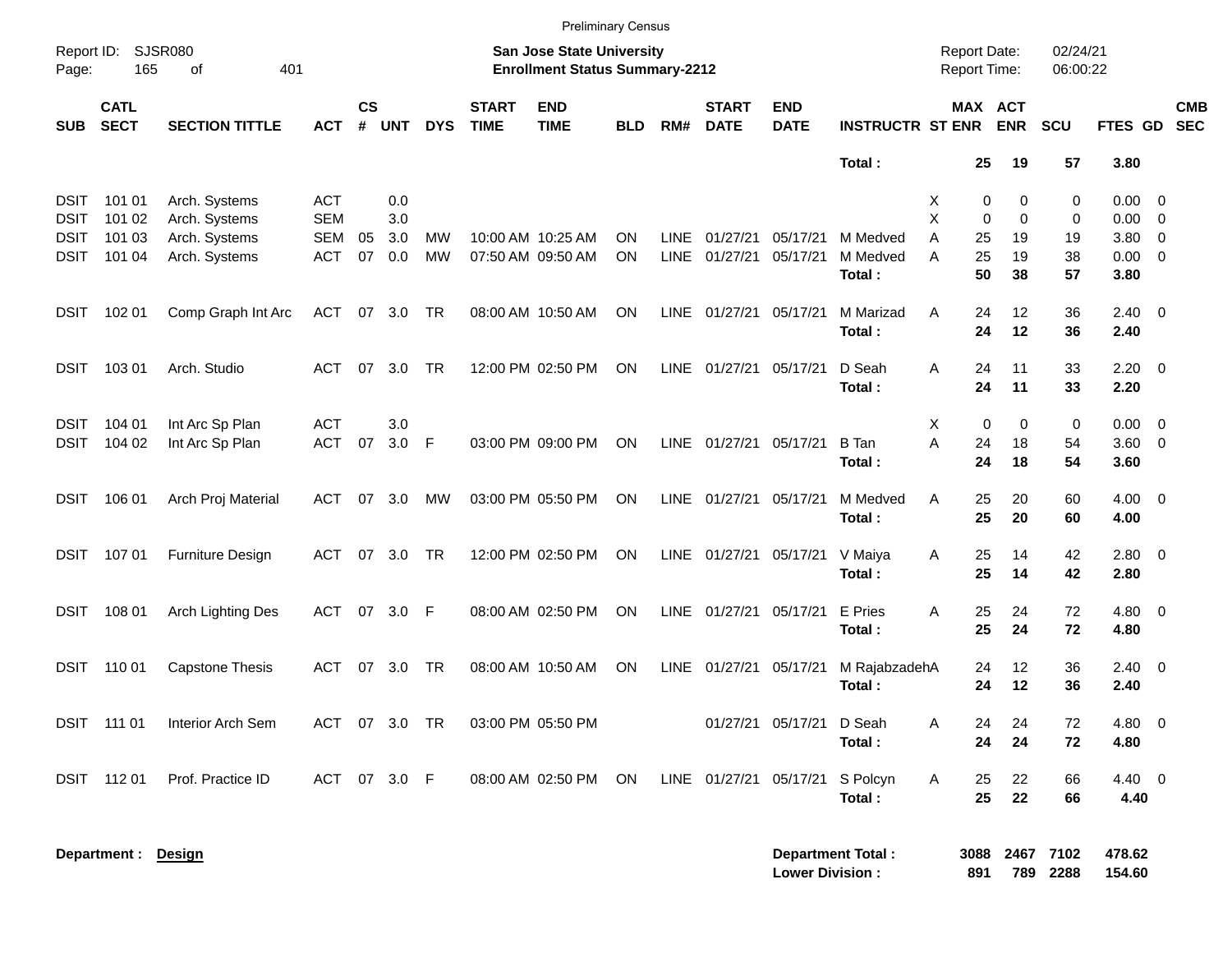|                                          |     |                       |            |                         |            |                             |                                                                           | <b>Preliminary Census</b> |     |                             |                           |                                                     |                                     |                       |                      |                    |            |
|------------------------------------------|-----|-----------------------|------------|-------------------------|------------|-----------------------------|---------------------------------------------------------------------------|---------------------------|-----|-----------------------------|---------------------------|-----------------------------------------------------|-------------------------------------|-----------------------|----------------------|--------------------|------------|
| Report ID: SJSR080<br>Page:              | 166 | of                    | 401        |                         |            |                             | <b>San Jose State University</b><br><b>Enrollment Status Summary-2212</b> |                           |     |                             |                           |                                                     | <b>Report Date:</b><br>Report Time: |                       | 02/24/21<br>06:00:22 |                    |            |
| <b>CATL</b><br><b>SECT</b><br><b>SUB</b> |     | <b>SECTION TITTLE</b> | <b>ACT</b> | СS<br>- #<br><b>UNT</b> | <b>DYS</b> | <b>START</b><br><b>TIME</b> | <b>END</b><br><b>TIME</b>                                                 | <b>BLD</b>                | RM# | <b>START</b><br><b>DATE</b> | <b>END</b><br><b>DATE</b> | <b>INSTRUCTR ST ENR</b>                             |                                     | MAX ACT<br><b>ENR</b> | <b>SCU</b>           | <b>FTES GD SEC</b> | <b>CMB</b> |
|                                          |     |                       |            |                         |            |                             |                                                                           |                           |     |                             |                           | <b>Upper Division:</b><br><b>Graduate Division:</b> | 2197                                | 1678<br>$\bf{0}$<br>0 | 4814<br>0            | 324.02<br>0.00     |            |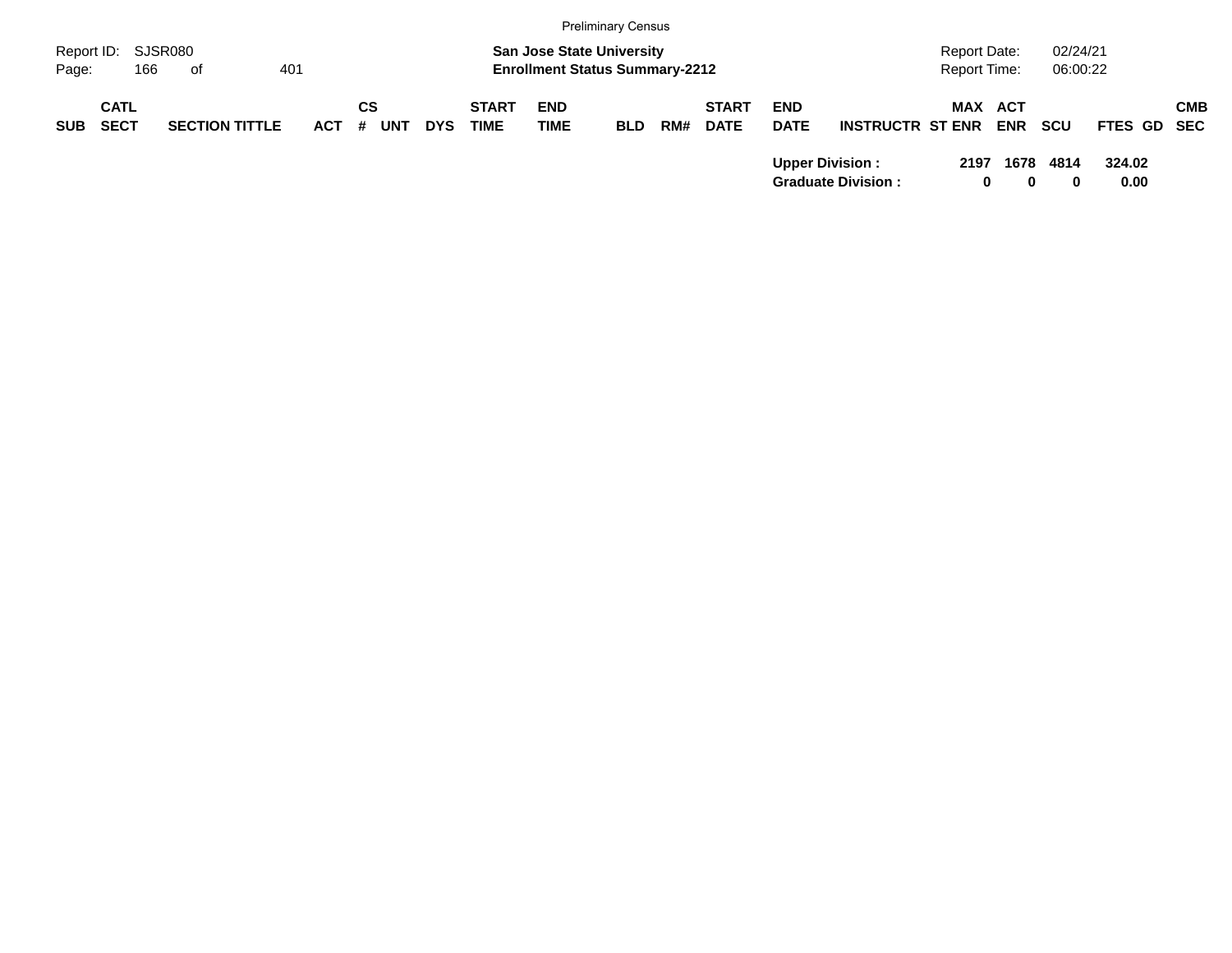|                     |                            |                                  |                |                |        |            |                             |                                                                    | <b>Preliminary Census</b> |             |                             |                           |                                       |     |                                            |            |                      |                |                          |                          |
|---------------------|----------------------------|----------------------------------|----------------|----------------|--------|------------|-----------------------------|--------------------------------------------------------------------|---------------------------|-------------|-----------------------------|---------------------------|---------------------------------------|-----|--------------------------------------------|------------|----------------------|----------------|--------------------------|--------------------------|
| Report ID:<br>Page: | 167                        | SJSR080<br>401<br>οf             |                |                |        |            |                             | San Jose State University<br><b>Enrollment Status Summary-2212</b> |                           |             |                             |                           |                                       |     | <b>Report Date:</b><br><b>Report Time:</b> |            | 02/24/21<br>06:00:22 |                |                          |                          |
| <b>SUB</b>          | <b>CATL</b><br><b>SECT</b> | <b>SECTION TITTLE</b>            | <b>ACT</b>     | <b>CS</b><br># | UNT    | <b>DYS</b> | <b>START</b><br><b>TIME</b> | <b>END</b><br><b>TIME</b>                                          | <b>BLD</b>                | RM#         | <b>START</b><br><b>DATE</b> | <b>END</b><br><b>DATE</b> | <b>INSTRUCTR ST ENR</b>               |     | MAX ACT                                    | <b>ENR</b> | <b>SCU</b>           | <b>FTES GD</b> |                          | <b>CMB</b><br><b>SEC</b> |
| <b>College</b>      |                            | <b>Humanities &amp; the Arts</b> |                |                |        |            |                             |                                                                    |                           |             |                             |                           |                                       |     |                                            |            |                      |                |                          |                          |
|                     | Department :               | Film & Theatre                   |                |                |        |            |                             |                                                                    |                           |             |                             |                           |                                       |     |                                            |            |                      |                |                          |                          |
| <b>RTVF</b>         | 10 01                      | Art of Film                      | <b>LEC</b>     | 02             | 3.0    | <b>TBA</b> |                             |                                                                    | ON                        | <b>LINE</b> | 01/27/21                    | 05/17/21                  | A McKee                               | A   | 35                                         | 35         | 105                  | 7.00           | - 0                      |                          |
| <b>RTVF</b>         | 10 02                      | Art of Film                      | LEC            | 02             | 3.0    | <b>TBA</b> |                             |                                                                    | ON                        | <b>LINE</b> | 01/27/21                    | 05/17/21                  | J Todd                                | A   | 35                                         | 35         | 105                  | 7.00           | 0                        |                          |
| <b>RTVF</b>         | 10 03                      | Art of Film                      | <b>LEC</b>     | 02             | 3.0    | <b>TBA</b> |                             |                                                                    | ON                        | LINE        | 01/27/21                    | 05/17/21                  | L Walker                              | A   | 35                                         | 35         | 105                  | 7.00           | $\mathbf 0$              |                          |
| <b>RTVF</b>         | 10 04                      | Art of Film                      | <b>LEC</b>     | 02             | 3.0    | <b>TBA</b> |                             |                                                                    | ON                        | LINE        | 01/27/21                    | 05/17/21                  | L Walker                              | A   | 35                                         | 35         | 105                  | 7.00           | 0                        |                          |
| <b>RTVF</b>         | 10 05                      | Art of Film                      | <b>LEC</b>     | 02             | 3.0    | <b>TBA</b> |                             |                                                                    | ON                        | LINE        | 01/27/21                    | 05/17/21                  | L Walker                              | A   | 35                                         | 33         | 99                   | 6.60           | $\overline{0}$           |                          |
| <b>RTVF</b>         | 10 06                      | Art of Film                      | <b>LEC</b>     | 02             | 3.0    | <b>TBA</b> |                             |                                                                    | ON                        | LINE        | 01/27/21                    | 05/17/21                  | L Walker                              | A   | 35                                         | 34         | 102                  | 6.80           | $\overline{0}$           |                          |
| <b>RTVF</b>         | 10 07                      | Art of Film                      | <b>LEC</b>     | 02             | 3.0    | <b>TBA</b> |                             |                                                                    | ON                        | <b>LINE</b> | 01/27/21                    | 05/17/21                  | P Labuza                              | A   | 35                                         | 36         | 108                  | 7.20           | $\overline{0}$           |                          |
| <b>RTVF</b>         | 10 08                      | Art of Film                      | <b>LEC</b>     | 02             | 3.0    | <b>TBA</b> |                             |                                                                    | ON                        | LINE        | 01/27/21                    | 05/17/21                  | P Labuza                              | A   | 35                                         | 33         | 99                   | 6.60           | $\overline{0}$           |                          |
| <b>RTVF</b>         | 10 09                      | Art of Film                      | <b>LEC</b>     | 02             | 3.0    | <b>TBA</b> |                             |                                                                    | ON                        | LINE        | 01/27/21                    | 05/17/21                  | E Perez                               | A   | 35                                         | 35         | 105                  | 7.00           | $\overline{0}$           |                          |
| <b>RTVF</b>         | 10 10                      | Art of Film                      | <b>LEC</b>     | 02             | 3.0    | <b>TBA</b> |                             |                                                                    | ON                        | <b>LINE</b> | 01/27/21                    | 05/17/21                  | R Welch                               | A   | 35                                         | 35         | 105                  | 7.00           | 0                        |                          |
|                     |                            |                                  |                |                |        |            |                             |                                                                    |                           |             |                             |                           | Total:                                |     | 350                                        | 346        | 1038                 | 69.20          |                          |                          |
|                     |                            |                                  |                |                |        |            |                             |                                                                    |                           |             |                             |                           |                                       |     |                                            |            |                      |                |                          |                          |
| <b>RTVF</b>         | 20 01                      | Intro Audio FilmTV               | <b>LEC</b>     | 02             | 3.0    | $\top$     |                             | 01:30 PM 03:15 PM                                                  | <b>ON</b>                 | LINE.       | 01/27/21                    | 05/17/21                  | J Abramson                            | A   | 18                                         | 17         | 34                   | 3.40           | - 0                      |                          |
| <b>RTVF</b>         | 20 02                      | Intro Audio FilmTV               | <b>ACT</b>     | 12             | 0.0    | $\top$     |                             | 03:30 PM 05:15 PM                                                  | ON                        | LINE        | 01/27/21                    | 05/17/21                  | J Abramson                            | A   | 18                                         | 17         | 17                   | 0.00           | 0                        |                          |
| <b>RTVF</b>         | 20 03                      | Intro Audio FilmTV               | <b>LEC</b>     | 02             | 3.0    | $\top$     |                             | 06:00 PM 07:45 PM                                                  | ON                        | <b>LINE</b> | 01/27/21                    | 05/17/21                  | S Miller                              | A   | 18                                         | 9          | 18                   | 1.80           | $\mathbf 0$              |                          |
| <b>RTVF</b>         | 20 04                      | Intro Audio FilmTV               | <b>ACT</b>     | 12             | 0.0    | $\top$     |                             | 08:00 PM 09:45 PM                                                  | ON                        | <b>LINE</b> | 01/27/21                    | 05/17/21                  | S Miller                              | A   | 18                                         | 9          | 9                    | 0.00           | 0                        |                          |
| <b>RTVF</b>         | 20 05                      | Intro Audio FilmTV               | <b>LEC</b>     | 02             | 3.0    | R          |                             | 01:30 PM 03:15 PM                                                  | ON                        | <b>LINE</b> | 01/27/21                    | 05/17/21                  | J Abramson                            | A   | 18                                         | 18         | 36                   | 3.60           | $\overline{0}$           |                          |
| <b>RTVF</b>         | 20 06                      | Intro Audio FilmTV               | <b>ACT</b>     | 12             | 0.0    | R          |                             | 03:30 PM 05:15 PM                                                  | ON                        | <b>LINE</b> | 01/27/21                    | 05/17/21                  | J Abramson                            | A   | 18                                         | 18         | 18                   | 0.00           | $\mathbf 0$              |                          |
| <b>RTVF</b>         | 20 07                      | Intro Audio FilmTV               | <b>LEC</b>     | 02             | 3.0    | R          |                             | 06:00 PM 07:45 PM                                                  | <b>ON</b>                 | <b>LINE</b> | 01/27/21                    | 05/17/21                  | J Abramson                            | A   | 18                                         | 9          | 18                   | 1.80           | 0                        |                          |
| <b>RTVF</b>         | 20 08                      | Intro Audio FilmTV               | <b>ACT</b>     | 12             | 0.0    | R          |                             | 08:00 PM 09:45 PM                                                  | ON                        | <b>LINE</b> | 01/27/21                    | 05/17/21                  | J Abramson A<br>Total:                |     | 18<br>144                                  | 9<br>106   | 9<br>159             | 0.00<br>10.60  | 0                        |                          |
|                     |                            |                                  |                |                |        |            |                             |                                                                    |                           |             |                             |                           |                                       |     |                                            |            |                      |                |                          |                          |
| <b>RTVF</b>         | 21 01                      | <b>KSJS On-Air Operat</b>        | LEC            | 02             | 3.0    | M          |                             | 07:00 PM 07:50 PM                                                  |                           |             | 01/27/21                    | 05/17/21                  | J Biagini                             | A   | 30                                         | 15         | 15                   | 3.05           | - 1                      |                          |
| <b>RTVF</b>         | 21 02                      | <b>KSJS On-Air Operat</b>        | <b>ACT</b>     | 07             | 0.0    | TBA        |                             |                                                                    |                           |             | 01/27/21                    | 05/17/21                  | J Biagini                             | A   | 30                                         | 15         | 30                   | 0.00           | $\overline{\phantom{1}}$ |                          |
|                     |                            |                                  |                |                |        |            |                             |                                                                    |                           |             |                             |                           | Total:                                |     | 60                                         | 30         | 45                   | 3.05           |                          |                          |
|                     |                            |                                  |                |                |        |            |                             |                                                                    |                           |             |                             |                           |                                       |     |                                            |            |                      |                |                          |                          |
| <b>RTVF</b>         | 30 01                      | Intro Film/TV Prod               | <b>LEC</b>     | 02             | 3.0    | $\top$     |                             | 06:00 PM 07:45 PM                                                  | ΟN                        | <b>LINE</b> | 01/27/21                    | 05/17/21                  | J Serna                               | A   | 18                                         | -11        | 22                   | 2.20           | - 0                      |                          |
| <b>RTVF</b>         | 30 02                      | Intro Film/TV Prod               | <b>ACT</b>     | 12             | 0.0    | $\top$     |                             | 08:00 PM 09:45 PM                                                  | ON                        |             | LINE 01/27/21               | 05/17/21                  | J Serna                               | A   | 18                                         | 11         | 11                   | 0.00           | 0                        |                          |
| <b>RTVF</b>         | 30 03                      | Intro Film/TV Prod               | <b>LEC</b>     | 02             | 3.0    | W          |                             | 09:00 AM 10:45 AM                                                  | <b>ON</b>                 |             |                             |                           | LINE 01/27/21 05/17/21 X Neal-Burgi A |     | 18                                         | 7          | 14                   | 1.40           | $\overline{\phantom{0}}$ |                          |
| <b>RTVF</b>         | 30 04                      | Intro Film/TV Prod               | ACT            |                | 12 0.0 | W          |                             | 11:00 AM 12:45 PM                                                  | <b>ON</b>                 |             |                             |                           | LINE 01/27/21 05/17/21 X Neal-Burgi A |     | 18                                         | 7          | 7                    | 0.00           | $\overline{\phantom{0}}$ |                          |
| <b>RTVF</b>         | 30 05                      | Intro Film/TV Prod               | <b>LEC</b>     |                | 02 3.0 | R          |                             | 09:00 AM 10:45 AM                                                  | ON.                       |             |                             |                           | LINE 01/27/21 05/17/21 C Guzzetta     | - A | 18                                         | 11         | 22                   | $2.20 \t 0$    |                          |                          |
| <b>RTVF</b>         | 30 06                      | Intro Film/TV Prod               | ACT            |                | 12 0.0 | R          |                             | 11:00 AM 12:45 PM                                                  | ON.                       |             |                             |                           | LINE 01/27/21 05/17/21 C Guzzetta     | A   | 18                                         | 11         | 11                   | $0.00 \t 0$    |                          |                          |
| <b>RTVF</b>         | 30 07                      | Intro Film/TV Prod               | <b>LEC</b>     |                | 02 3.0 | R          |                             | 01:30 PM 03:15 PM                                                  | ON.                       |             |                             | LINE 01/27/21 05/17/21    | C Guzzetta                            | A   | 18                                         | 6          | 12                   | $1.20 \t 0$    |                          |                          |
| <b>RTVF</b>         | 30 08                      | Intro Film/TV Prod               | ACT 12 0.0     |                |        | -R         |                             | 03:30 PM 05:15 PM                                                  | ON.                       |             |                             |                           | LINE 01/27/21 05/17/21 C Guzzetta     | A   | 18                                         | 6          | 6                    | $0.00 \t 0$    |                          |                          |
|                     |                            |                                  |                |                |        |            |                             |                                                                    |                           |             |                             |                           | Total:                                |     | 144                                        | 70         | 105                  | 7.00           |                          |                          |
|                     |                            |                                  |                |                |        |            |                             |                                                                    |                           |             |                             |                           |                                       |     |                                            |            |                      |                |                          |                          |
| <b>RTVF</b>         | 31 01                      | Film/TV Aesthetics               | LEC 02 3.0 TBA |                |        |            |                             |                                                                    | ON                        |             |                             |                           | LINE 01/27/21 05/17/21 B Sarrafan     | - A | 30                                         | 30         | 90                   | $6.00 \t 0$    |                          |                          |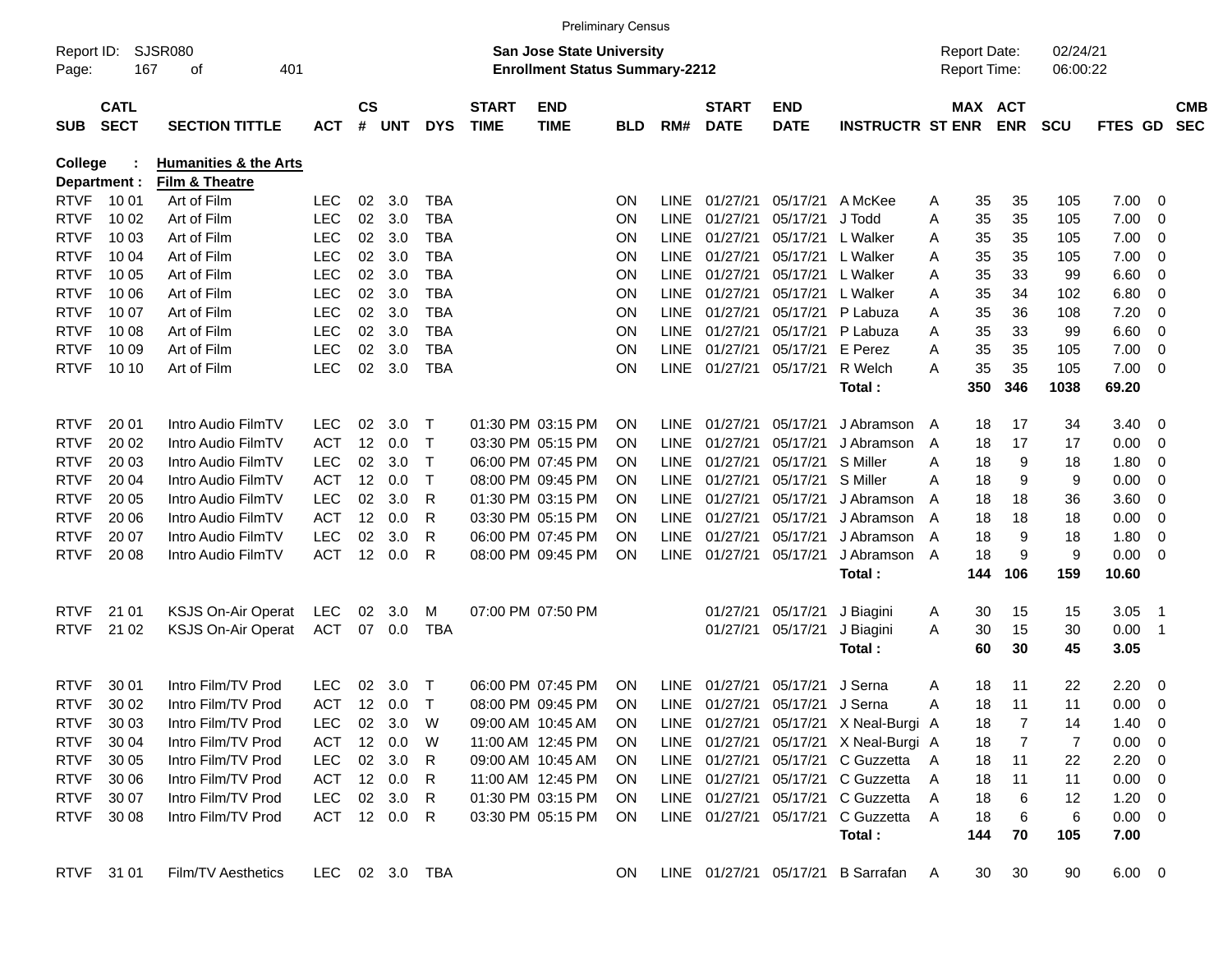|                            |                            |                                               |                          |                       |            |                     |                             | <b>Preliminary Census</b>                                                 |            |                            |                             |                           |                                  |                                     |                   |                      |                       |                                                    |                          |
|----------------------------|----------------------------|-----------------------------------------------|--------------------------|-----------------------|------------|---------------------|-----------------------------|---------------------------------------------------------------------------|------------|----------------------------|-----------------------------|---------------------------|----------------------------------|-------------------------------------|-------------------|----------------------|-----------------------|----------------------------------------------------|--------------------------|
| Report ID:<br>Page:        | <b>SJSR080</b><br>168      | 401<br>οf                                     |                          |                       |            |                     |                             | <b>San Jose State University</b><br><b>Enrollment Status Summary-2212</b> |            |                            |                             |                           |                                  | <b>Report Date:</b><br>Report Time: |                   | 02/24/21<br>06:00:22 |                       |                                                    |                          |
| <b>SUB</b>                 | <b>CATL</b><br><b>SECT</b> | <b>SECTION TITTLE</b>                         | <b>ACT</b>               | $\mathsf{cs}$<br>$\#$ | <b>UNT</b> | <b>DYS</b>          | <b>START</b><br><b>TIME</b> | <b>END</b><br><b>TIME</b>                                                 | <b>BLD</b> | RM#                        | <b>START</b><br><b>DATE</b> | <b>END</b><br><b>DATE</b> | <b>INSTRUCTR ST ENR</b>          | MAX ACT                             | <b>ENR</b>        | <b>SCU</b>           | FTES GD               |                                                    | <b>CMB</b><br><b>SEC</b> |
| <b>RTVF</b>                | 31 02                      | Film/TV Aesthetics                            | <b>LEC</b>               | 02                    | 3.0        | TBA                 |                             |                                                                           | ΟN         | LINE                       | 01/27/21                    | 05/17/21                  | <b>B</b> Sarrafan<br>Total:      | 30<br>A<br>60                       | 28<br>58          | 84<br>174            | 5.60<br>11.60         | $\overline{\phantom{0}}$                           |                          |
| <b>RTVF</b><br><b>RTVF</b> | 80 01<br>80 02             | Introduction to Medi<br>Introduction to Medi  | <b>LEC</b><br><b>LEC</b> | 02                    | 3.0<br>3.0 | МW                  |                             | 10:30 AM 11:45 AM                                                         | 0N         | LINE                       | 01/27/21                    | 05/17/21                  | C Burrows                        | 30<br>A<br>X<br>0                   | 16<br>$\mathbf 0$ | 48<br>0              | 3.20<br>0.00          | $\overline{\mathbf{0}}$<br>0                       |                          |
| <b>RTVF</b>                | 80 03                      | Introduction to Medi                          | <b>LEC</b>               | 02                    | 3.0        | TBA                 |                             |                                                                           | ΟN         | LINE                       | 01/27/21                    | 05/17/21                  | C Burrows<br>Total:              | 30<br>A<br>60                       | 29<br>45          | 87<br>135            | 5.80<br>9.00          | $\overline{\mathbf{0}}$                            |                          |
| <b>RTVF</b><br><b>RTVF</b> | 82 01<br>82 02             | Intro Film History<br>Intro Film History      | <b>LEC</b><br><b>LEC</b> | 02<br>02              | 3.0<br>3.0 | TBA<br>$\mathsf{T}$ |                             | 03:00 PM 05:45 PM                                                         | ΟN<br>ON   | <b>LINE</b><br><b>LINE</b> | 01/27/21<br>01/27/21        | 05/17/21<br>05/17/21      | S Sublett<br>J Todd<br>Total:    | 35<br>A<br>35<br>A<br>70            | 34<br>27<br>61    | 102<br>81<br>183     | 6.80<br>5.40<br>12.20 | $\overline{\mathbf{0}}$<br>$\overline{\mathbf{0}}$ |                          |
| <b>RTVF</b><br><b>RTVF</b> | 110 01<br>110 02           | <b>Media and Culture</b><br>Media and Culture | <b>LEC</b><br><b>LEC</b> | 02<br>02              | 3.0<br>3.0 | MW<br><b>TR</b>     |                             | 09:00 AM 10:15 AM<br>10:30 AM 11:45 AM                                    | ΟN         | LINE<br><b>LINE</b>        | 01/27/21<br>01/27/21        | 05/17/21<br>05/17/21      | Z Hasan<br>Z Hasan               | 35<br>Α<br>35<br>Α                  | 35<br>34          | 105<br>102           | 7.00<br>6.80          | $\overline{\mathbf{0}}$                            |                          |
| <b>RTVF</b>                | 110 03                     | Media and Culture                             | <b>LEC</b>               | 02                    | 3.0        | <b>TR</b>           |                             | 12:00 PM 01:15 PM                                                         | ON<br>OΝ   | <b>LINE</b>                | 01/27/21                    | 05/17/21                  | O White                          | 35<br>Α                             | 28                | 84                   | 5.60                  | $\mathbf 0$<br>0                                   |                          |
| <b>RTVF</b>                | 110 04                     | Media and Culture                             | <b>LEC</b>               | 02                    | 3.0        | <b>TR</b>           |                             | 01:30 PM 02:45 PM                                                         | ΟN         | <b>LINE</b>                | 01/27/21                    | 05/17/21                  | C Burrows                        | 35<br>A                             | 14                | 42                   | 2.80                  | $\mathbf 0$                                        |                          |
| <b>RTVF</b>                | 110 05                     | Media and Culture                             | <b>LEC</b>               | 02                    | 3.0        | <b>TBA</b>          |                             |                                                                           | ΟN         | <b>LINE</b>                | 01/27/21                    | 05/17/21                  | A Berney                         | 35<br>Α                             | 34                | 102                  | 6.80                  | $\mathbf 0$                                        |                          |
| <b>RTVF</b>                | 110 06                     | Media and Culture                             | <b>LEC</b>               | 02                    | 3.0        | <b>TBA</b>          |                             |                                                                           | ON         | <b>LINE</b>                | 01/27/21                    | 05/17/21                  | A Berney                         | 35<br>A                             | 31                | 93                   | 6.20                  | $\mathbf 0$                                        |                          |
| <b>RTVF</b>                | 110 07                     | Media and Culture                             | <b>LEC</b>               |                       | 3.0        |                     |                             |                                                                           |            |                            |                             |                           |                                  | X<br>0                              | $\mathbf 0$       | 0                    | 0.00                  | $\mathbf 0$                                        |                          |
| <b>RTVF</b>                | 110 08                     | Media and Culture                             | <b>LEC</b>               | 02                    | 3.0        | TBA                 |                             |                                                                           | ON         | <b>LINE</b>                | 01/27/21                    | 05/17/21                  | J Biagini                        | 35<br>Α                             | 35                | 105                  | 7.00                  | $\mathbf 0$                                        |                          |
| <b>RTVF</b>                | 110 09                     | Media and Culture                             | <b>LEC</b>               | 02                    | 3.0        | <b>TBA</b>          |                             |                                                                           | ΟN         | <b>LINE</b>                | 01/27/21                    | 05/17/21                  | <b>K</b> Clark                   | 35<br>Α                             | 31                | 93                   | 6.20                  | $\mathbf 0$                                        |                          |
| <b>RTVF</b>                | 110 10                     | Media and Culture                             | <b>LEC</b>               | 02                    | 3.0        | <b>TBA</b>          |                             |                                                                           | ON         | <b>LINE</b>                | 01/27/21                    | 05/17/21                  | K Massey                         | 35<br>Α                             | 33                | 99                   | 6.60                  | $\mathbf 0$                                        |                          |
| <b>RTVF</b>                | 110 11                     | Media and Culture                             | <b>LEC</b>               | 02                    | 3.0        | <b>TBA</b>          |                             |                                                                           | ON         | <b>LINE</b>                | 01/27/21                    | 05/17/21                  | K Massey                         | 35<br>Α                             | 26                | 78                   | 5.20                  | $\mathbf 0$                                        |                          |
| <b>RTVF</b>                | 110 12                     | Media and Culture                             | <b>LEC</b>               | 02                    | 3.0        | <b>TBA</b>          |                             |                                                                           | ON         | <b>LINE</b>                | 01/27/21                    | 05/17/21                  | S Baran                          | 35<br>A                             | 28                | 84                   | 5.60                  | 0                                                  |                          |
| <b>RTVF</b>                | 110 13                     | Media and Culture                             | <b>LEC</b>               | 02                    | 3.0        | <b>TBA</b>          |                             |                                                                           | ON         | <b>LINE</b>                | 01/27/21                    | 05/17/21                  | O White                          | 35<br>Α                             | 22                | 66                   | 4.40                  | $\overline{0}$                                     |                          |
|                            |                            |                                               |                          |                       |            |                     |                             |                                                                           |            |                            |                             |                           | Total:                           | 420                                 | 351               | 1053                 | 70.20                 |                                                    |                          |
| <b>RTVF</b>                | 111 01                     | Alternative Cinema                            | <b>LEC</b>               | 02                    | 3.0        | Τ                   |                             | 06:00 PM 08:45 PM                                                         | ΟN         | <b>LINE</b>                | 01/27/21                    | 05/17/21                  | J Todd                           | 35<br>A                             | 35                | 105                  | 7.00                  | $\overline{\mathbf{0}}$                            |                          |
| <b>RTVF</b>                | 111 02                     | Alternative Cinema                            | <b>LEC</b>               | 02                    | 3.0        | R                   |                             | 03:00 PM 05:45 PM                                                         | ON         | <b>LINE</b>                | 01/27/21                    | 05/17/21                  | J Todd                           | 35<br>Α                             | 35                | 105                  | 7.00                  | 0                                                  |                          |
| <b>RTVF</b>                | 111 03                     | Alternative Cinema                            | <b>LEC</b>               | 02                    | 3.0        | R                   |                             | 06:00 PM 08:45 PM                                                         | ΟN         | <b>LINE</b>                | 01/27/21                    | 05/17/21                  | H Mathias                        | 35<br>A                             | 35                | 105                  | 7.05                  | -1                                                 |                          |
|                            | RTVF 111 04                | Alternative Cinema                            | LEC                      | 02                    | 3.0        | TBA                 |                             |                                                                           | 0N         |                            |                             |                           | LINE 01/27/21 05/17/21 R Shojaei | A<br>35                             | 33                | 99                   | 6.60                  | $\overline{\phantom{0}}$                           |                          |
|                            | RTVF 111 05                | Alternative Cinema                            | <b>LEC</b>               | 02                    | 3.0        | <b>TBA</b>          |                             |                                                                           | ON         |                            | LINE 01/27/21               | 05/17/21                  | Z Hasan                          | 35<br>A                             | 34                | 102                  | 6.80                  | $\overline{\phantom{0}}$                           |                          |
|                            | RTVF 111 06                | Alternative Cinema                            | <b>LEC</b>               | 02                    | 3.0        | <b>TBA</b>          |                             |                                                                           | ON         |                            | LINE 01/27/21               | 05/17/21                  | Z Hasan                          | 35<br>A                             | 34                | 102                  | $6.80\quad 0$         |                                                    |                          |
|                            | RTVF 111 07                | Alternative Cinema                            | <b>LEC</b>               | 02                    | 3.0        | <b>TBA</b>          |                             |                                                                           | ON         |                            | LINE 01/27/21               | 05/17/21                  | Y Shahin                         | 35<br>Α                             | 34                | 102                  | $6.80\quad 0$         |                                                    |                          |
|                            | RTVF 111 08                | Alternative Cinema                            | <b>LEC</b>               | 02                    | 3.0        | TBA                 |                             |                                                                           | ON         |                            | LINE 01/27/21               | 05/17/21                  | H Gilchrist                      | 35<br>A                             | 35                | 105                  | $7.00 \t 0$           |                                                    |                          |
|                            | RTVF 111 09                | <b>Alternative Cinema</b>                     | <b>LEC</b>               | 02                    | 3.0        | TBA                 |                             |                                                                           | ON         |                            | LINE 01/27/21               | 05/17/21                  | H Gilchrist                      | 35<br>A                             | 35                | 105                  | $7.00 \t 0$           |                                                    |                          |
|                            | RTVF 111 10                | Alternative Cinema                            | <b>LEC</b>               |                       | 02 3.0     | TBA                 |                             |                                                                           | ON         |                            | LINE 01/27/21 05/17/21      |                           | H Gilchrist                      | 35<br>A                             | 33                | 99                   | $6.60 \t 0$           |                                                    |                          |
|                            |                            |                                               |                          |                       |            |                     |                             |                                                                           |            |                            |                             |                           | Total:                           |                                     | 350 343           | 1029                 | 68.65                 |                                                    |                          |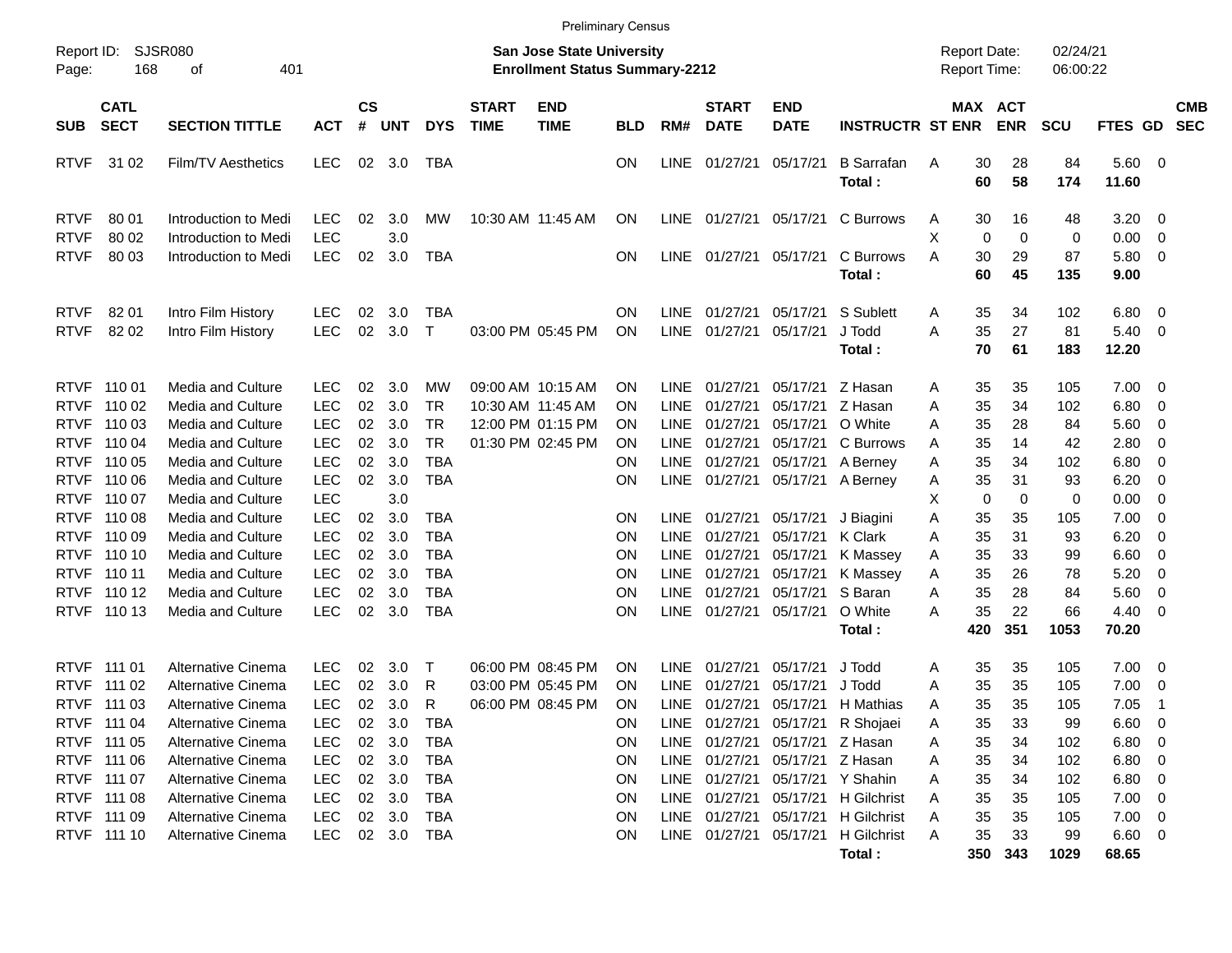|                     |                            |                                            |              |                    |            |              |                             | <b>Preliminary Census</b>                                                 |            |             |                             |                           |                         |          |                                     |                          |                      |                |                |                          |
|---------------------|----------------------------|--------------------------------------------|--------------|--------------------|------------|--------------|-----------------------------|---------------------------------------------------------------------------|------------|-------------|-----------------------------|---------------------------|-------------------------|----------|-------------------------------------|--------------------------|----------------------|----------------|----------------|--------------------------|
| Report ID:<br>Page: | 169                        | <b>SJSR080</b><br>401<br>οf                |              |                    |            |              |                             | <b>San Jose State University</b><br><b>Enrollment Status Summary-2212</b> |            |             |                             |                           |                         |          | <b>Report Date:</b><br>Report Time: |                          | 02/24/21<br>06:00:22 |                |                |                          |
| <b>SUB</b>          | <b>CATL</b><br><b>SECT</b> | <b>SECTION TITTLE</b>                      | <b>ACT</b>   | $\mathsf{cs}$<br># | <b>UNT</b> | <b>DYS</b>   | <b>START</b><br><b>TIME</b> | <b>END</b><br><b>TIME</b>                                                 | <b>BLD</b> | RM#         | <b>START</b><br><b>DATE</b> | <b>END</b><br><b>DATE</b> | <b>INSTRUCTR ST ENR</b> |          | MAX                                 | <b>ACT</b><br><b>ENR</b> | <b>SCU</b>           | FTES GD        |                | <b>CMB</b><br><b>SEC</b> |
| <b>RTVF</b>         | 120 01                     | Intm Audio Film/TV                         | <b>LEC</b>   | 02                 | 3.0        | Т            |                             | 01:30 PM 03:15 PM                                                         | <b>ON</b>  | LINE        | 01/27/21                    | 05/17/21                  | R Shojaei               | A        | 18                                  | 12                       | 24                   | 2.40           | 0              |                          |
| <b>RTVF</b>         | 120 02                     | Intm Audio Film/TV                         | <b>ACT</b>   | 12                 | 0.0        | Т            |                             | 03:30 PM 05:15 PM                                                         | ON         | LINE        | 01/27/21                    | 05/17/21                  | R Shojaei               | A        | 18                                  | 12                       | 12                   | 0.00           | 0              |                          |
| <b>RTVF</b>         | 120 03                     | Intm Audio Film/TV                         | <b>LEC</b>   | 02                 | 3.0        | R            |                             | 01:30 PM 03:15 PM                                                         | ΟN         | <b>LINE</b> | 01/27/21                    | 05/17/21                  | R Shojaei               | A        | 18                                  | 8                        | 16                   | 1.60           | 0              |                          |
| <b>RTVF</b>         | 120 04                     | Intm Audio Film/TV                         | <b>ACT</b>   | 12                 | 0.0        | R            |                             | 03:30 PM 05:15 PM                                                         | ΟN         | LINE        | 01/27/21                    | 05/17/21                  | R Shojaei               | A        | 18                                  | 8                        | 8                    | 0.00           | 0              |                          |
| <b>RTVF</b>         | 120 05                     | Intm Audio Film/TV                         | <b>LEC</b>   | 02                 | 3.0        | R            |                             | 06:00 PM 07:45 PM                                                         | ΟN         | <b>LINE</b> | 01/27/21                    | 05/17/21                  | S Miller                | A        | 18                                  | 18                       | 36                   | 3.60           | 0              |                          |
| <b>RTVF</b>         | 120 06                     | Intm Audio Film/TV                         | <b>ACT</b>   | 12                 | 0.0        | R            |                             | 08:00 PM 09:45 PM                                                         | ΟN         | <b>LINE</b> | 01/27/21                    | 05/17/21                  | S Miller                | A        | 18                                  | 18                       | 18                   | 0.00           | - 0            |                          |
|                     |                            |                                            |              |                    |            |              |                             |                                                                           |            |             |                             |                           | Total:                  |          | 108                                 | 76                       | 114                  | 7.60           |                |                          |
| <b>RTVF</b>         | 121 01                     | <b>KSJS-FM Radio</b>                       | <b>ACT</b>   | 20                 | 3.0        | M            |                             | 06:00 PM 06:50 PM                                                         |            |             | 01/27/21                    | 05/17/21                  | K Massey                | A        | 150                                 | 34                       | 34                   | 6.85           | $\overline{1}$ |                          |
|                     |                            |                                            |              |                    |            |              |                             |                                                                           |            |             |                             |                           | Total:                  |          | 150                                 | 34                       | 34                   | 6.85           |                |                          |
| <b>RTVF</b>         | 122 01                     | <b>KSJS Management</b>                     | LEC          | 05                 | 3.0        | <b>TBA</b>   |                             |                                                                           |            |             | 01/27/21                    | 05/17/21                  | A McKee                 | A        | 20                                  | 15                       | 15                   | 3.00           | 0              |                          |
| <b>RTVF</b>         | 122 02                     | <b>KSJS Management</b>                     | <b>ACT</b>   | 07                 | 0.0        | <b>TBA</b>   |                             |                                                                           |            |             | 01/27/21                    | 05/17/21                  | A McKee                 | A        | 20                                  | 15                       | 30                   | 0.00           | - 0            |                          |
|                     |                            |                                            |              |                    |            |              |                             |                                                                           |            |             |                             |                           | Total:                  |          | 40                                  | 30                       | 45                   | 3.00           |                |                          |
| <b>RTVF</b>         | 130 01                     | Inter Film/TV Prod                         | <b>LEC</b>   | 02                 | 3.0        | M            | 09:00 AM 10:45 AM           |                                                                           | <b>ON</b>  | LINE        | 01/27/21                    | 05/17/21                  | C Guzzetta              | A        | 18                                  | 12                       | 24                   | 2.40           | - 0            |                          |
| <b>RTVF</b>         | 130 02                     | Inter Film/TV Prod                         | <b>ACT</b>   | 12                 | 0.0        | M            |                             | 11:00 AM 12:45 PM                                                         | ΟN         | <b>LINE</b> | 01/27/21                    | 05/17/21                  | C Guzzetta              | A        | 18                                  | 12                       | 12                   | 0.00           | 0              |                          |
| <b>RTVF</b>         | 130 03                     | Inter Film/TV Prod                         | <b>LEC</b>   | 02                 | 3.0        | $\mathsf{T}$ |                             | 12:00 PM 01:45 PM                                                         | ΟN         | <b>LINE</b> | 01/27/21                    | 05/17/21                  | <b>B</b> Sarrafan       | A        | 18                                  | 12                       | 24                   | 2.40           | 0              |                          |
| <b>RTVF</b>         | 130 04                     | Inter Film/TV Prod                         | <b>ACT</b>   | 12                 | 0.0        | $\mathsf{T}$ |                             | 02:00 PM 03:45 PM                                                         | ON         | <b>LINE</b> | 01/27/21                    | 05/17/21                  | <b>B</b> Sarrafan       | A        | 18                                  | 12                       | 12                   | 0.00           | 0              |                          |
| <b>RTVF</b>         | 130 05                     | Inter Film/TV Prod                         | <b>LEC</b>   | 02                 | 3.0        | <b>TBA</b>   |                             |                                                                           | ON         | <b>LINE</b> | 01/27/21                    | 05/17/21                  | C Guzzetta              | A        | 18                                  | 11                       | 22                   | 2.20           | 0              |                          |
| <b>RTVF</b>         | 130 06                     | Inter Film/TV Prod                         | <b>ACT</b>   | 12                 | 0.0        | <b>TBA</b>   |                             |                                                                           | ΟN         | <b>LINE</b> | 01/27/21                    | 05/17/21                  | C Guzzetta              | A        | 18                                  | 11                       | 11                   | 0.00           | - 0            |                          |
|                     |                            |                                            |              |                    |            |              |                             |                                                                           |            |             |                             |                           | Total:                  |          | 108                                 | 70                       | 105                  | 7.00           |                |                          |
| <b>RTVF</b>         | 131B 01                    | PostProd Edt                               | <b>LEC</b>   | 02                 | 3.0        | Т            | 06:00 PM 07:45 PM           |                                                                           | <b>ON</b>  | <b>LINE</b> | 01/27/21                    | 05/17/21                  | H Mathias               | A        | 18                                  | 17                       | 34                   | 3.40           | - 0            |                          |
| <b>RTVF</b>         |                            | 131B 02 PostProd Edt                       | <b>ACT</b>   | 12                 | 0.0        | $\top$       |                             | 08:00 PM 09:45 PM                                                         | <b>ON</b>  | <b>LINE</b> | 01/27/21                    | 05/17/21                  | H Mathias               | A        | 18                                  | 17                       | 17                   | 0.00           | - 0            |                          |
|                     |                            |                                            |              |                    |            |              |                             |                                                                           |            |             |                             |                           | Total:                  |          | 36                                  | 34                       | 51                   | 3.40           |                |                          |
| <b>RTVF</b>         | 132A 01                    | Intr Cinematograph                         | LEC          | 02                 | 3.0        | $\top$       |                             | 01:30 PM 03:15 PM                                                         | <b>ON</b>  | <b>LINE</b> | 01/27/21                    | 05/17/21                  | H Mathias               | A        | 18                                  | 17                       | 34                   | 3.40           | - 0            |                          |
| <b>RTVF</b>         |                            | 132A 02 Intr Cinematograph                 | <b>ACT</b>   | 07                 | 0.0        | $\top$       |                             | 03:30 PM 05:15 PM                                                         | ON         | <b>LINE</b> | 01/27/21                    | 05/17/21                  | H Mathias               | A        | 18                                  | 17                       | 17                   | 0.00           | - 0            |                          |
|                     |                            |                                            |              |                    |            |              |                             |                                                                           |            |             |                             |                           | <b>Total :</b>          |          | 36                                  | 34                       | 51                   | 3.40           |                |                          |
|                     |                            | RTVF 132B 01 Adv Cinematography LEC 02 3.0 |              |                    |            | R.           |                             | 01:30 PM 03:15 PM ON                                                      |            |             |                             | LINE 01/27/21 05/17/21    | H Mathias               | A        | 18                                  | 18                       | 36                   | $3.60 \quad 0$ |                |                          |
|                     |                            | RTVF 132B 02 Adv Cinematography            | ACT 12 0.0 R |                    |            |              |                             | 03:30 PM 05:15 PM ON                                                      |            |             |                             | LINE 01/27/21 05/17/21    | H Mathias               | A        | 18                                  | 18                       | 18                   | $0.00 \t 0$    |                |                          |
|                     |                            |                                            |              |                    |            |              |                             |                                                                           |            |             |                             |                           | Total:                  |          | 36                                  | 36                       | 54                   | 3.60           |                |                          |
|                     | RTVF 13301                 | Film/TV Mgmnt                              | LEC 02 3.0 M |                    |            |              |                             | 10:00 AM 12:45 PM ON                                                      |            |             | LINE 01/27/21 05/17/21      |                           | N Martinez              | A        | 25                                  | 24                       | 72                   | 4.80 0         |                |                          |
|                     |                            |                                            |              |                    |            |              |                             |                                                                           |            |             |                             |                           | Total:                  |          | 25                                  | 24                       | 72                   | 4.80           |                |                          |
|                     | RTVF 136 01                | Adv Film/TV Prod                           | LEC 02 3.0 W |                    |            |              |                             | 01:30 PM 03:15 PM ON                                                      |            |             |                             | LINE 01/27/21 05/17/21    | <b>B</b> Sarrafan       | <b>A</b> | 18                                  | 15                       | 30                   | $3.00 \ 0$     |                |                          |
|                     |                            |                                            |              |                    |            |              |                             |                                                                           |            |             |                             |                           |                         |          |                                     |                          |                      |                |                |                          |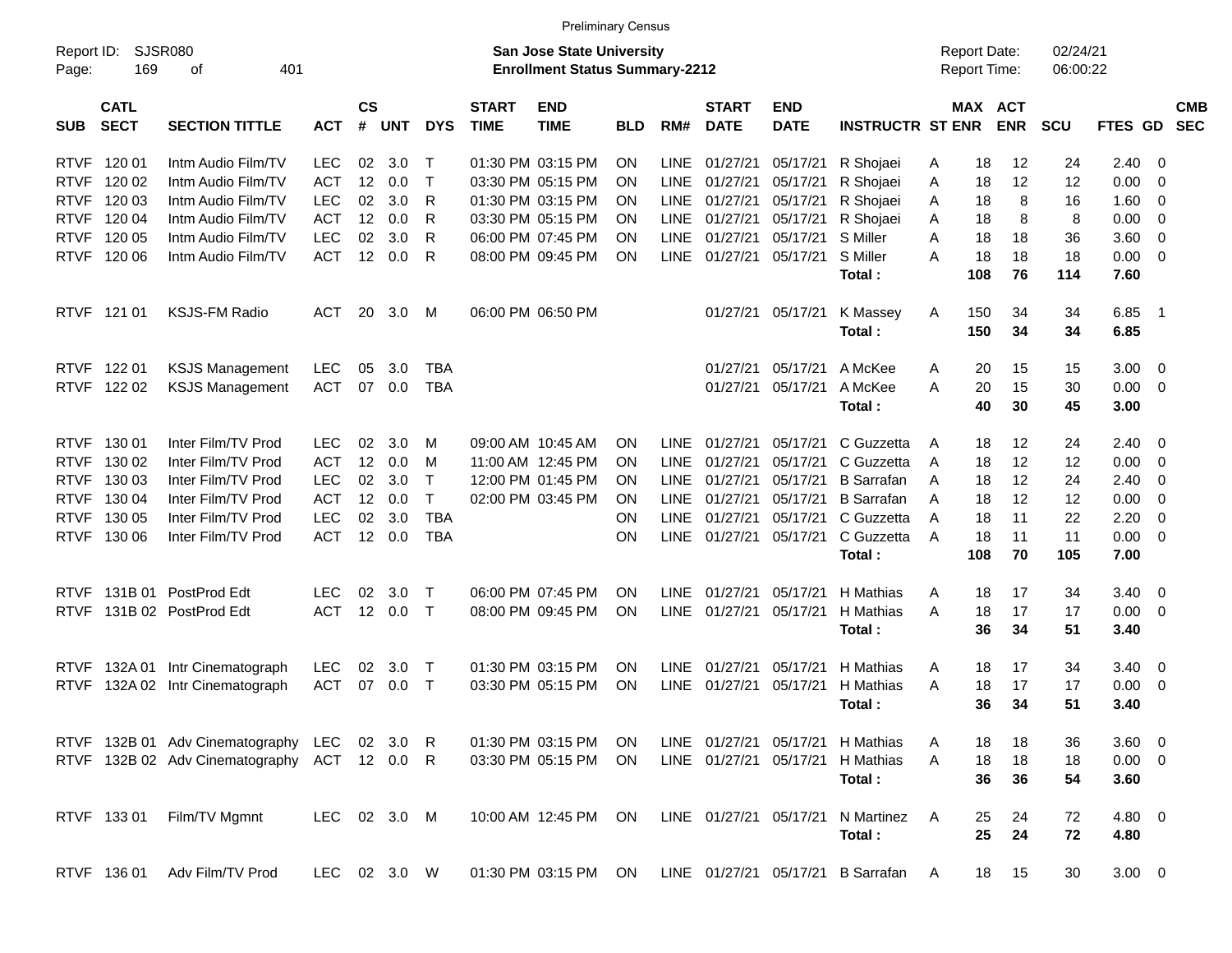|                                           |                              |                                                                                       |                                                      |                |                                      |                                 |                             | <b>Preliminary Census</b>                                                        |                                                  |                                           |                                                                                                      |                                  |                                                                |                                     |                         |                      |                                                    |                                                     |                          |
|-------------------------------------------|------------------------------|---------------------------------------------------------------------------------------|------------------------------------------------------|----------------|--------------------------------------|---------------------------------|-----------------------------|----------------------------------------------------------------------------------|--------------------------------------------------|-------------------------------------------|------------------------------------------------------------------------------------------------------|----------------------------------|----------------------------------------------------------------|-------------------------------------|-------------------------|----------------------|----------------------------------------------------|-----------------------------------------------------|--------------------------|
| Report ID:<br>Page:                       | SJSR080<br>170               | 401<br>оf                                                                             |                                                      |                |                                      |                                 |                             | San Jose State University<br><b>Enrollment Status Summary-2212</b>               |                                                  |                                           |                                                                                                      |                                  |                                                                | <b>Report Date:</b><br>Report Time: |                         | 02/24/21<br>06:00:22 |                                                    |                                                     |                          |
| <b>SUB</b>                                | <b>CATL</b><br><b>SECT</b>   | <b>SECTION TITTLE</b>                                                                 | <b>ACT</b>                                           | <b>CS</b><br># | <b>UNT</b>                           | <b>DYS</b>                      | <b>START</b><br><b>TIME</b> | <b>END</b><br><b>TIME</b>                                                        | <b>BLD</b>                                       | RM#                                       | <b>START</b><br><b>DATE</b>                                                                          | <b>END</b><br><b>DATE</b>        | <b>INSTRUCTR ST ENR</b>                                        | MAX ACT                             | <b>ENR</b>              | <b>SCU</b>           | FTES GD                                            |                                                     | <b>CMB</b><br><b>SEC</b> |
|                                           | RTVF 136 02                  | Adv Film/TV Prod                                                                      | ACT                                                  |                | 12 0.0                               | W                               |                             | 03:30 PM 05:15 PM                                                                | ON                                               | <b>LINE</b>                               | 01/27/21                                                                                             | 05/17/21                         | <b>B</b> Sarrafan<br>Total:                                    | A<br>18<br>36                       | 15<br>30                | 15<br>45             | $0.00 \t 0$<br>3.00                                |                                                     |                          |
|                                           | RTVF 160 01<br>RTVF 160 02   | Intro Screenwriting<br>Intro Screenwriting                                            | SEM<br>SEM                                           | 04<br>04       | 3.0<br>3.0                           | TBA<br>м                        |                             | 03:00 PM 05:45 PM                                                                | ON<br><b>ON</b>                                  | <b>LINE</b><br><b>LINE</b>                | 01/27/21<br>01/27/21                                                                                 | 05/17/21<br>05/17/21             | S Sublett<br><b>B</b> Dallas<br>Total:                         | 25<br>A<br>25<br>Α<br>50            | 24<br>25<br>49          | 72<br>75<br>147      | 4.80<br>5.05<br>9.85                               | $\overline{\mathbf{0}}$<br>$\overline{\phantom{0}}$ |                          |
|                                           | RTVF 161 01                  | <b>Adv Screenwriting</b>                                                              | LEC.                                                 | 01             | 3.0                                  | R                               |                             | 03:00 PM 05:45 PM                                                                | ON                                               |                                           | LINE 01/27/21                                                                                        | 05/17/21                         | L Schapiro<br>Total:                                           | 25<br>A<br>25                       | 20<br>20                | 60<br>60             | 4.10 2<br>4.10                                     |                                                     |                          |
| <b>RTVF</b>                               | RTVF 16301<br>16302          | <b>Television Series</b><br><b>Television Series</b>                                  | LEC<br><b>ACT</b>                                    | 02<br>07       | 3.0<br>0.0                           | TBA<br><b>TBA</b>               |                             |                                                                                  | ON<br><b>ON</b>                                  | <b>LINE</b><br><b>LINE</b>                | 01/27/21<br>01/27/21                                                                                 | 05/17/21<br>05/17/21             | R Welch<br>R Welch<br>Total:                                   | 25<br>A<br>25<br>Α<br>50            | 25<br>25<br>50          | 50<br>25<br>75       | 5.05<br>0.00<br>5.05                               | - 1<br>$\overline{\phantom{0}}$ 1                   |                          |
| <b>RTVF</b><br><b>RTVF</b><br><b>RTVF</b> | 180S 01                      | <b>Individual Studies</b><br>180S 02 Individual Studies<br>180S 03 Individual Studies | <b>SUP</b><br><b>SUP</b><br><b>SUP</b>               | 78<br>78<br>78 | 3.0<br>3.0<br>3.0                    | TBA<br><b>TBA</b><br><b>TBA</b> |                             |                                                                                  | <b>ON</b><br>ON<br><b>ON</b>                     | <b>LINE</b><br><b>LINE</b><br><b>LINE</b> | 01/27/21<br>01/27/21<br>01/27/21                                                                     | 05/17/21<br>05/17/21<br>05/17/21 | A McKee<br><b>B</b> Dallas<br>L Schapiro<br>Total:             | 5<br>A<br>3<br>Α<br>3<br>A<br>11    | 2<br>$\Omega$<br>1<br>3 | 6<br>0<br>3<br>9     | $0.40 \quad 0$<br>0.00<br>0.25<br>0.65             | $\overline{\mathbf{0}}$<br>$\overline{1}$           |                          |
|                                           | RTVF 181 01                  | Modrn Film History                                                                    | <b>LEC</b>                                           | 02             | 3.0                                  | R                               |                             | 06:00 PM 08:45 PM                                                                | <b>ON</b>                                        | LINE                                      | 01/27/21                                                                                             | 05/17/21                         | J Todd<br>Total:                                               | Α<br>25<br>25                       | 25<br>25                | 75<br>75             | $5.00 \t 0$<br>5.00                                |                                                     |                          |
|                                           | RTVF 18301<br>RTVF 18302     | Study-Resrch RTVF<br>Study-Resrch RTVF                                                | <b>LEC</b><br><b>LEC</b>                             | 03<br>03       | 3.0<br>3.0                           | <b>TR</b><br><b>TR</b>          |                             | 10:30 AM 11:45 AM<br>12:00 PM 01:15 PM                                           | ON<br>ON                                         | <b>LINE</b><br>LINE                       | 01/27/21<br>01/27/21                                                                                 | 05/17/21<br>05/17/21             | C Burrows<br>C Burrows<br>Total:                               | 28<br>A<br>28<br>A<br>56            | 27<br>26<br>53          | 81<br>78<br>159      | 5.40<br>5.20<br>10.60                              | $\overline{\phantom{0}}$<br>$\overline{\mathbf{0}}$ |                          |
|                                           | RTVF 185 01                  | Spec Topics RTVF                                                                      | SEM                                                  | 05             | 3.0                                  | F                               |                             | 12:00 PM 02:45 PM                                                                | ON                                               | LINE                                      | 01/27/21                                                                                             | 05/17/21                         | K Massey<br>Total:                                             | 35<br>A<br>35                       | 33<br>33                | 99<br>99             | 6.65 1<br>6.65                                     |                                                     |                          |
|                                           | RTVF 198 01                  | <b>RTVF</b> Internships<br>RTVF 198 02 RTVF Internships                               | ACT<br>LEC 02 0.0 TBA                                |                | 20 3.0                               | TBA                             |                             |                                                                                  | <b>ON</b><br>ON                                  |                                           | LINE 01/27/21 05/17/21<br>LINE 01/27/21 05/17/21                                                     |                                  | E Miranda-Ra A<br>E Miranda-Ra A<br>Total:                     | 35<br>35<br>70                      | 38<br>38<br>76          | 76<br>38<br>114      | 7.60 0<br>$0.00 \t 0$<br>7.60                      |                                                     |                          |
| <b>TA</b><br>TA<br>TA<br>TA               | 501<br>5 0 2<br>503<br>5 0 4 | Acting<br>Acting<br>Acting<br>Acting                                                  | <b>LEC</b><br><b>LEC</b><br><b>LEC</b><br><b>LEC</b> |                | 04 3.0<br>04 3.0<br>04 3.0<br>04 3.0 | МW<br>МW<br>МW<br>МW            |                             | 09:00 AM 10:15 AM<br>10:30 AM 11:45 AM<br>12:00 PM 01:15 PM<br>01:30 PM 02:45 PM | <b>ON</b><br><b>ON</b><br><b>ON</b><br><b>ON</b> |                                           | LINE 01/27/21 05/17/21<br>LINE 01/27/21 05/17/21<br>LINE 01/27/21 05/17/21<br>LINE 01/27/21 05/17/21 |                                  | O Nwokocha A<br>K Normington A<br>J Moreno<br><b>B</b> Swanson | 20<br>20<br>Α<br>20<br>20<br>A      | 13<br>13<br>18<br>14    | 39<br>39<br>54<br>42 | 2.60 0<br>$2.60 \t 0$<br>$3.60 \ 0$<br>$2.80 \t 0$ |                                                     |                          |
| TA<br>TA                                  | 5 0 5<br>5 0 6               | Acting<br>Acting                                                                      | <b>LEC</b><br><b>LEC</b>                             |                | 04 3.0<br>04 3.0                     | МW<br>TR                        |                             | 03:00 PM 04:15 PM<br>09:00 AM 10:15 AM                                           | <b>ON</b><br>ON                                  |                                           | LINE 01/27/21 05/17/21<br>LINE 01/27/21 05/17/21                                                     |                                  | B Swanson A<br>O Nwokocha A                                    | 20<br>20                            | 10<br>11                | 30<br>33             | $2.00 \t 0$<br>$2.20 \t 0$                         |                                                     |                          |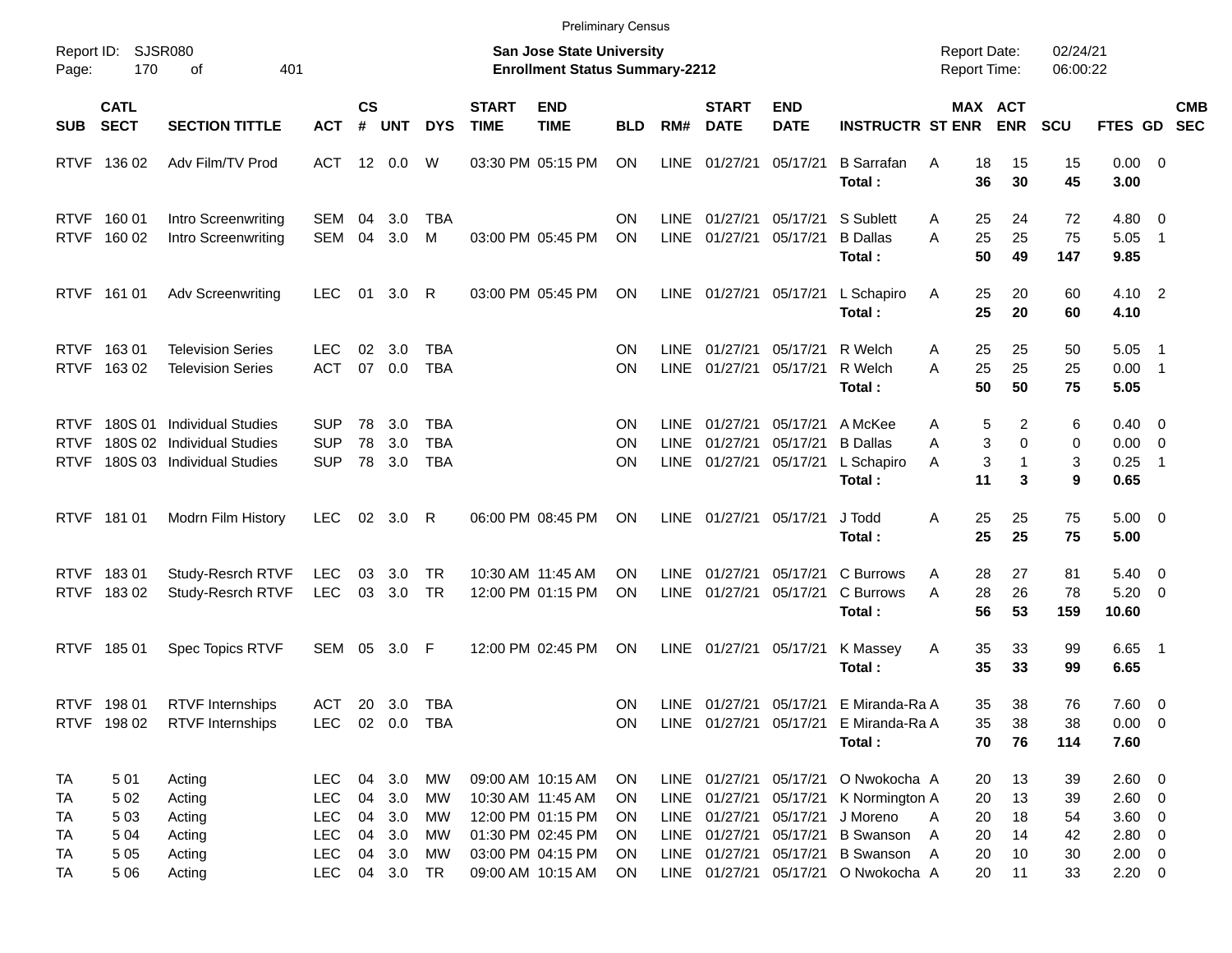|                     |                            |                             |              |                    |            |                |                             |                                                                    | <b>Preliminary Census</b> |             |                             |                           |                                       |                                     |            |                      |                    |                          |                          |
|---------------------|----------------------------|-----------------------------|--------------|--------------------|------------|----------------|-----------------------------|--------------------------------------------------------------------|---------------------------|-------------|-----------------------------|---------------------------|---------------------------------------|-------------------------------------|------------|----------------------|--------------------|--------------------------|--------------------------|
| Report ID:<br>Page: | 171                        | <b>SJSR080</b><br>401<br>of |              |                    |            |                |                             | San Jose State University<br><b>Enrollment Status Summary-2212</b> |                           |             |                             |                           |                                       | <b>Report Date:</b><br>Report Time: |            | 02/24/21<br>06:00:22 |                    |                          |                          |
| <b>SUB</b>          | <b>CATL</b><br><b>SECT</b> | <b>SECTION TITTLE</b>       | <b>ACT</b>   | $\mathsf{cs}$<br># | <b>UNT</b> | <b>DYS</b>     | <b>START</b><br><b>TIME</b> | <b>END</b><br><b>TIME</b>                                          | <b>BLD</b>                | RM#         | <b>START</b><br><b>DATE</b> | <b>END</b><br><b>DATE</b> | <b>INSTRUCTR ST ENR</b>               | MAX ACT                             | <b>ENR</b> | <b>SCU</b>           | FTES GD            |                          | <b>CMB</b><br><b>SEC</b> |
| <b>TA</b>           | 507                        | Acting                      | LEC          | 04                 | 3.0        | TR.            |                             | 10:30 AM 11:45 AM                                                  | ON                        | LINE        | 01/27/21                    | 05/17/21                  | S Anderson                            | 20<br>Α                             | 7          | 21                   | 1.40               | - 0                      |                          |
| <b>TA</b>           | 508                        | Acting                      | <b>LEC</b>   | 04                 | 3.0        | <b>TR</b>      |                             | 12:00 PM 01:15 PM                                                  | <b>ON</b>                 | <b>LINE</b> | 01/27/21                    | 05/17/21                  | J Moreno                              | 20<br>A                             | 19         | 57                   | 3.80               | - 0                      |                          |
| TA                  | 509                        | Acting                      | <b>LEC</b>   |                    | 3.0        |                |                             |                                                                    |                           |             |                             |                           |                                       | х<br>$\Omega$                       | 0          | 0                    | 0.00               | $\overline{\phantom{0}}$ |                          |
| TA                  | 5 10                       | Acting                      | <b>LEC</b>   |                    | 3.0        |                |                             |                                                                    |                           |             |                             |                           |                                       | X<br>$\mathbf 0$                    | $\Omega$   | 0                    | 0.00               | $\overline{\mathbf{0}}$  |                          |
| <b>TA</b>           | 5 1 1                      | Acting                      | <b>LEC</b>   | 04                 | 3.0        | <b>TR</b>      |                             | 04:30 PM 05:45 PM                                                  | ON                        | <b>LINE</b> | 01/27/21                    | 05/17/21                  | N Carlin                              | А<br>20                             | 20         | 60                   | $4.00 \ 0$         |                          |                          |
|                     |                            |                             |              |                    |            |                |                             |                                                                    |                           |             |                             |                           | Total:                                | 180                                 | 125        | 375                  | 25.00              |                          |                          |
| <b>TA</b>           | 10 01                      | Theatre Apprecia            | <b>LEC</b>   | 01                 | 3.0        | <b>MW</b>      |                             | 10:30 AM 11:45 AM                                                  | ΟN                        | <b>LINE</b> | 01/27/21                    | 05/17/21                  | N Carlin                              | 30<br>A                             | 28         | 84                   | $5.60$ 0           |                          |                          |
| TA                  | 10 02                      | Theatre Apprecia            | <b>LEC</b>   | 01                 | 3.0        | <b>TBA</b>     |                             |                                                                    | ΟN                        | <b>LINE</b> | 01/27/21                    | 05/17/21                  | S Anderson                            | 30<br>A                             | 22         | 66                   | 4.40               | $\overline{\mathbf{0}}$  |                          |
| TA                  | 10 03                      | Theatre Apprecia            | <b>LEC</b>   | 01                 | 3.0        | <b>TBA</b>     |                             |                                                                    | ΟN                        | <b>LINE</b> | 01/27/21                    | 05/17/21                  | K Normington A                        | 30                                  | 29         | 87                   | 5.80               | $\overline{\mathbf{0}}$  |                          |
| <b>TA</b>           | 10 05                      | Theatre Apprecia            | <b>LEC</b>   | 01                 | 3.0        | <b>TBA</b>     |                             |                                                                    | ΟN                        | <b>LINE</b> | 01/27/21                    | 05/17/21                  | K Normington A                        | 30                                  | 30         | 90                   | 6.00               | $\overline{\phantom{0}}$ |                          |
| TA                  | 10 99                      | Theatre Apprecia            | <b>LEC</b>   | 01                 | 3.0        | <b>TBA</b>     |                             |                                                                    | ON                        | LINE        | 01/27/21                    | 05/17/21                  | K Kratochvil A                        | 30                                  | 30         | 90                   | $6.00 \quad 0$     |                          |                          |
|                     |                            |                             |              |                    |            |                |                             |                                                                    |                           |             |                             |                           | Total:                                | 150                                 | 139        | 417                  | 27.80              |                          |                          |
| <b>TA</b>           | 11 01                      | <b>Script Analysis</b>      | LEC          | 03                 | 3.0        | МW             |                             | 01:30 PM 02:45 PM                                                  | ΟN                        | LINE        | 01/27/21                    | 05/17/21                  | S Cummins<br>Total:                   | 30<br>A<br>30                       | 21<br>21   | 63<br>63             | $4.20 \ 0$<br>4.20 |                          |                          |
| <b>TA</b>           | 1301                       | Great Comedies for T        | <b>LEC</b>   | 03                 | 3.0        | <b>MW</b>      |                             | 12:00 PM 01:15 PM                                                  | ΟN                        | <b>LINE</b> | 01/27/21                    | 05/17/21                  | S Cummins                             | 30<br>A                             | 30         | 90                   | $6.00 \quad 0$     |                          |                          |
| <b>TA</b>           | 13 02                      | Great Comedies for T LEC    |              | 03                 | 3.0        | <b>TBA</b>     |                             |                                                                    | ON                        | LINE        | 01/27/21                    | 05/17/21                  | K Kratochvil A                        | 30                                  | 29         | 87                   | 5.80 0             |                          |                          |
|                     |                            |                             |              |                    |            |                |                             |                                                                    |                           |             |                             |                           | Total:                                | 60                                  | 59         | 177                  | 11.80              |                          |                          |
| <b>TA</b>           | 1701                       | Int Acting                  | LEC          | 04                 | 3.0        | $\mathsf{T}$   |                             | 10:30 AM 12:15 PM                                                  | ΟN                        | <b>LINE</b> | 01/27/21                    | 05/17/21                  | S Cummins                             | 20<br>A                             | 13         | 26                   | $2.60 \t 0$        |                          |                          |
| <b>TA</b>           | 1702                       | Int Acting                  | <b>ACT</b>   |                    | 12 0.0     | R              |                             | 10:30 AM 12:15 PM                                                  | ON                        | LINE        | 01/27/21                    | 05/17/21                  | S Cummins                             | 20<br>A                             | 13         | 13                   | $0.00 \t 0$        |                          |                          |
|                     |                            |                             |              |                    |            |                |                             |                                                                    |                           |             |                             |                           | Total:                                | 40                                  | 26         | 39                   | 2.60               |                          |                          |
| <b>TA</b>           | 48 01                      | Voice & Movement            | <b>LEC</b>   | 01                 | 3.0        | <b>MW</b>      |                             | 12:00 PM 01:15 PM                                                  | ΟN                        | <b>LINE</b> | 01/27/21                    | 05/17/21                  | K Brandt                              | 20<br>A                             | 11         | 33                   | 2.20               | $\overline{\phantom{0}}$ |                          |
| TA                  | 48 02                      | Voice & Movement            | <b>LEC</b>   | 01                 | 3.0        | <b>TR</b>      |                             | 03:00 PM 04:15 PM                                                  | ON                        | LINE        | 01/27/21                    | 05/17/21                  | S Anderson                            | 20<br>A                             | 19         | 57                   | 3.80 0             |                          |                          |
|                     |                            |                             |              |                    |            |                |                             |                                                                    |                           |             |                             |                           | Total:                                | 40                                  | 30         | 90                   | 6.00               |                          |                          |
| TA                  | 51A 01                     | <b>Scenery Props Arts</b>   | <b>LEC</b>   |                    | 02 1.0 R   |                |                             | 09:00 AM 10:15 AM                                                  | <b>HGH 137</b>            |             | 01/27/21                    | 05/17/21 J York           |                                       | 16<br>Α                             | 9          | 5                    | $0.60 \quad 0$     |                          |                          |
| TA                  |                            | 51A 02 Scenery Props Arts   |              |                    |            | ACT 15 0.0 TBA |                             |                                                                    |                           |             |                             | 01/27/21 05/17/21 J York  |                                       | Α<br>18                             | 9          | 5                    | $0.00 \t 0$        |                          |                          |
|                     |                            |                             |              |                    |            |                |                             |                                                                    |                           |             |                             |                           | Total:                                | 34                                  | 18         | 9                    | 0.60               |                          |                          |
| <b>TA</b>           |                            | 51B 01 Costume Perf Arts    | ACT 15 1.0 T |                    |            |                |                             | 09:00 AM 10:15 AM                                                  | ON                        |             | LINE 01/27/21 05/17/21      |                           | D Weber                               | 18<br>A                             | 16         | 8                    | $1.07 \t 0$        |                          |                          |
| <b>TA</b>           |                            | 51B 02 Costume Perf Arts    |              |                    |            | LEC 02 0.0 TBA |                             |                                                                    | <b>ON</b>                 |             | LINE 01/27/21 05/17/21      |                           | D Weber                               | 18<br>A                             | 16         | 8                    | $0.00 \t 0$        |                          |                          |
|                     |                            |                             |              |                    |            |                |                             |                                                                    |                           |             |                             |                           | Total:                                | 36                                  | 32         | 16                   | 1.07               |                          |                          |
| <b>TA</b>           | 51C 01                     | Lighting & Sound            | ACT 15 1.0 W |                    |            |                |                             | 03:00 PM 04:15 PM                                                  | ON                        |             | LINE 01/27/21 05/17/21      |                           |                                       | 20<br>A                             | 15         | 8                    | $1.00 \t 0$        |                          |                          |
| TA                  |                            | 51C 02 Lighting & Sound     |              |                    |            | LEC 02 0.0 TBA |                             |                                                                    | <b>ON</b>                 |             |                             |                           | LINE 01/27/21 05/17/21 S Mannshardt A | 20                                  | 15         | 8                    | $0.00 \t 0$        |                          |                          |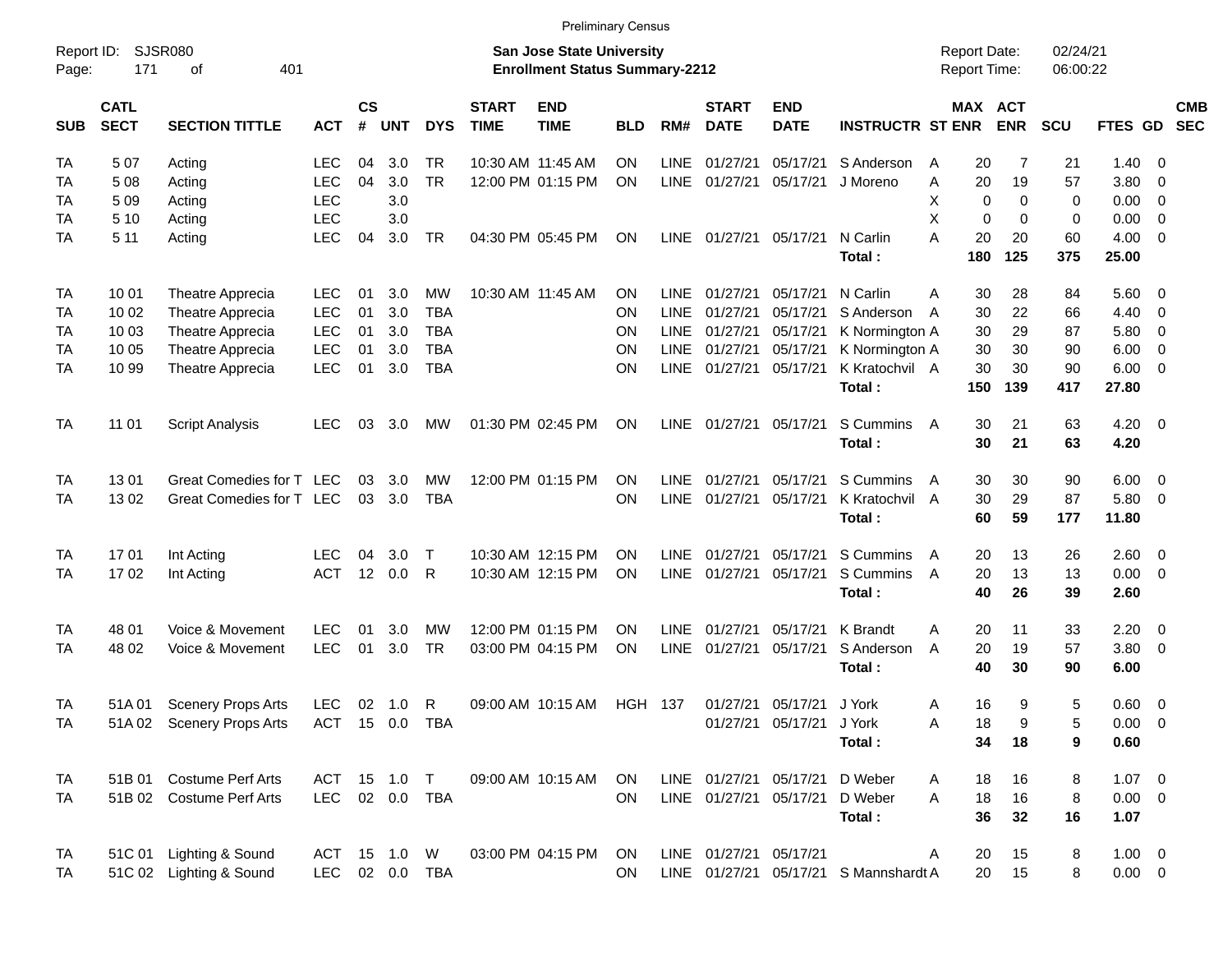|                     | <b>Preliminary Census</b><br><b>Report Date:</b>                                                                |                           |            |                |            |            |                             |                           |            |             |                             |                           |                         |                     |                              |                      |            |                |                          |
|---------------------|-----------------------------------------------------------------------------------------------------------------|---------------------------|------------|----------------|------------|------------|-----------------------------|---------------------------|------------|-------------|-----------------------------|---------------------------|-------------------------|---------------------|------------------------------|----------------------|------------|----------------|--------------------------|
| Report ID:<br>Page: | <b>SJSR080</b><br><b>San Jose State University</b><br>401<br>172<br><b>Enrollment Status Summary-2212</b><br>of |                           |            |                |            |            |                             |                           |            |             |                             |                           |                         | <b>Report Time:</b> |                              | 02/24/21<br>06:00:22 |            |                |                          |
| <b>SUB</b>          | <b>CATL</b><br><b>SECT</b>                                                                                      | <b>SECTION TITTLE</b>     | <b>ACT</b> | <b>CS</b><br># | <b>UNT</b> | <b>DYS</b> | <b>START</b><br><b>TIME</b> | <b>END</b><br><b>TIME</b> | <b>BLD</b> | RM#         | <b>START</b><br><b>DATE</b> | <b>END</b><br><b>DATE</b> | <b>INSTRUCTR ST ENR</b> |                     | <b>MAX ACT</b><br><b>ENR</b> | <b>SCU</b>           | FTES GD    |                | <b>CMB</b><br><b>SEC</b> |
|                     |                                                                                                                 |                           |            |                |            |            |                             |                           |            |             |                             |                           | Total:                  | 40                  | 30                           | 15                   | 1.00       |                |                          |
| TA                  | 55 01                                                                                                           | Design for Theatre        | <b>LEC</b> | 02             | 3.0        | <b>TBA</b> |                             |                           | <b>ON</b>  | <b>LINE</b> | 01/27/21                    | 05/17/21                  | A Bechert               | 20<br>A             | 20                           | 40                   | 4.00       | 0              |                          |
| TA                  | 55 02                                                                                                           | Design for Theatre        | <b>ACT</b> | 12             | 0.0        | <b>TBA</b> |                             |                           | ON         | <b>LINE</b> | 01/27/21                    | 05/17/21                  | A Bechert               | 20<br>Α             | 20                           | 20                   | 0.00       | $\mathbf 0$    |                          |
| TA                  | 55 03                                                                                                           | Design for Theatre        | <b>LEC</b> | 02             | 3.0        | <b>TBA</b> |                             |                           | ON         | <b>LINE</b> | 01/27/21                    | 05/17/21                  | A Bechert               | 20<br>Α             | 14                           | 28                   | 2.80       | $\mathbf 0$    |                          |
| TA                  | 55 04                                                                                                           | Design for Theatre        | <b>ACT</b> | 12             | 0.0        | <b>TBA</b> |                             |                           | ON         | LINE        | 01/27/21                    | 05/17/21                  | A Bechert               | 20<br>A             | 14                           | 14                   | 0.00       | 0              |                          |
|                     |                                                                                                                 |                           |            |                |            |            |                             |                           |            |             |                             |                           | Total:                  | 80                  | 68                           | 102                  | 6.80       |                |                          |
| <b>TA</b>           | 64 01                                                                                                           | Make-up                   | <b>LEC</b> | 04             | 3.0        | <b>TR</b>  |                             | 12:45 PM 01:35 PM         | <b>ON</b>  | LINE        | 01/27/21                    | 05/17/21                  | C Carpenter A           | 15                  | 8                            | 16                   | 1.60       | $\overline{0}$ |                          |
| TA                  | 64 02                                                                                                           | Make-up                   | <b>ACT</b> | 12             | 0.0        | <b>TR</b>  |                             | 01:45 PM 02:35 PM         | ON         | <b>LINE</b> | 01/27/21                    | 05/17/21                  | C Carpenter A           | 15                  | 8                            | 8                    | 0.00       | 0              |                          |
|                     |                                                                                                                 |                           |            |                |            |            |                             |                           |            |             |                             |                           | Total:                  | 30                  | 16                           | 24                   | 1.60       |                |                          |
| <b>TA</b>           |                                                                                                                 | 100W 01 Wrt Wkshp Th Arts | <b>LEC</b> | 04             | 3.0        | <b>TBA</b> |                             |                           | <b>ON</b>  | LINE        | 01/27/21                    | 05/17/21                  | M Thompson A            | 25                  | 24                           | 72                   | 4.80       | 0              |                          |
| TA                  |                                                                                                                 | 100W 02 Wrt Wkshp Th Arts | <b>LEC</b> | 04             | 3.0        | <b>TBA</b> |                             |                           | ON         | <b>LINE</b> | 01/27/21                    | 05/17/21                  | M Thompson A            | 25                  | 13                           | 39                   | 2.60       | $\mathbf 0$    |                          |
| TA                  |                                                                                                                 | 100W 03 Wrt Wkshp Th Arts | <b>LEC</b> |                | 3.0        |            |                             |                           |            |             |                             |                           |                         | X                   | 0<br>$\Omega$                | 0                    | 0.00       | $\mathbf 0$    |                          |
| TA                  |                                                                                                                 | 100W 04 Wrt Wkshp Th Arts | <b>LEC</b> |                | 3.0        |            |                             |                           |            |             |                             |                           |                         | X                   | $\mathbf 0$<br>0             | 0                    | 0.00       | $\mathbf 0$    |                          |
| TA                  |                                                                                                                 | 100W 05 Wrt Wkshp Th Arts | <b>LEC</b> | 04             | 3.0        | <b>TBA</b> |                             |                           | ON         | <b>LINE</b> | 01/27/21                    | 05/17/21                  | K Kratochvil            | 25<br>A             | 25                           | 75                   | 5.00       | $\mathbf 0$    |                          |
| <b>TA</b>           |                                                                                                                 | 100W 06 Wrt Wkshp Th Arts | <b>LEC</b> | 04             | 3.0        | <b>TBA</b> |                             |                           | ON         | <b>LINE</b> | 01/27/21                    | 05/17/21                  | J Biagini               | 25<br>A             | 15                           | 45                   | 3.00       | 0              |                          |
|                     |                                                                                                                 |                           |            |                |            |            |                             |                           |            |             |                             |                           | Total:                  | 100                 | 77                           | 231                  | 15.40      |                |                          |
| <b>TA</b>           | 103 01                                                                                                          | <b>Musical Theatre</b>    | <b>LEC</b> |                | 3.0        |            |                             |                           |            |             |                             |                           |                         | X                   | 0<br>0                       | 0                    | 0.00       | $\overline{0}$ |                          |
| TA                  | 103 02                                                                                                          | <b>Musical Theatre</b>    | LAB        |                | 0.0        |            |                             |                           |            |             |                             |                           |                         | Χ                   | $\pmb{0}$<br>0               | 0                    | 0.00       | 0              |                          |
|                     |                                                                                                                 |                           |            |                |            |            |                             |                           |            |             |                             |                           | Total:                  |                     | $\bf{0}$<br>$\bf{0}$         | $\mathbf 0$          | 0.00       |                |                          |
| <b>TA</b>           | 112 01                                                                                                          | Rehearse & Perform        | <b>ACT</b> | 20             | 3.0        | <b>TR</b>  |                             | 04:30 PM 06:30 PM         | ON         | LINE        | 01/27/21                    | 05/17/21                  | S Anderson              | 20<br>A             | 10                           | 30                   | 2.00       | $\overline{0}$ |                          |
|                     |                                                                                                                 |                           |            |                |            |            |                             |                           |            |             |                             |                           | Total:                  | 20                  | 10                           | 30                   | 2.00       |                |                          |
| TA                  | 113 01                                                                                                          | <b>Acting Career Prep</b> | <b>LEC</b> | 02             | 0.0        | W          |                             | 01:30 PM 03:15 PM         | <b>ON</b>  | LINE        | 01/27/21                    | 05/17/21                  | J Moreno                | 25<br>A             | 12                           | 12                   | 0.00       | 0              |                          |
| TA                  | 113 02                                                                                                          | Acting Career Prep        | <b>ACT</b> | 12             | 3.0        | W          |                             | 03:30 PM 05:15 PM         | ON         | <b>LINE</b> | 01/27/21                    | 05/17/21                  | J Moreno                | 25<br>A             | 12                           | 24                   | 2.40       | $\mathbf 0$    |                          |
|                     |                                                                                                                 |                           |            |                |            |            |                             |                           |            |             |                             |                           | Total:                  | 50                  | 24                           | 36                   | 2.40       |                |                          |
| <b>TA</b>           | 117 01                                                                                                          | Pract Act or Direc        | <b>ACT</b> |                | 20 1.0     | TBA        |                             |                           |            |             |                             | 01/27/21 05/17/21         | O Nwokocha A            | 25                  | 12                           | 12                   | $0.80 \ 0$ |                |                          |
|                     |                                                                                                                 |                           |            |                |            |            |                             |                           |            |             |                             |                           | Total:                  | 25                  | 12                           | 12                   | 0.80       |                |                          |
| <b>TA</b>           | 121 01                                                                                                          | <b>Topics Perf Hist</b>   | <b>LEC</b> |                | 02 3.0     | <b>TR</b>  |                             | 10:30 AM 11:45 AM         | ON         |             | LINE 01/27/21 05/17/21      |                           | K Brandt                | A<br>20             | 12                           | 36                   | $2.45$ 1   |                |                          |
|                     |                                                                                                                 |                           |            |                |            |            |                             |                           |            |             |                             |                           | Total:                  | 20                  | 12                           | 36                   | 2.45       |                |                          |
| <b>TA</b>           | 127 01                                                                                                          | <b>Contemp Theatre</b>    | <b>LEC</b> | 02             | 3.0        | <b>TR</b>  |                             | 09:00 AM 10:15 AM         | ON         |             | LINE 01/27/21 05/17/21      |                           | K Normington A          | 30                  | 20                           | 60                   | 4.00       | $0\,C$         |                          |
|                     | ENGL 127 01                                                                                                     | Contemp Theatre           | <b>LEC</b> |                | 02 3.0     | <b>TR</b>  |                             | 09:00 AM 10:15 AM         | ON         |             | LINE 01/27/21 05/17/21      |                           | K Normington A          |                     | 6<br>0                       | 18                   | 1.20       | 0 C            |                          |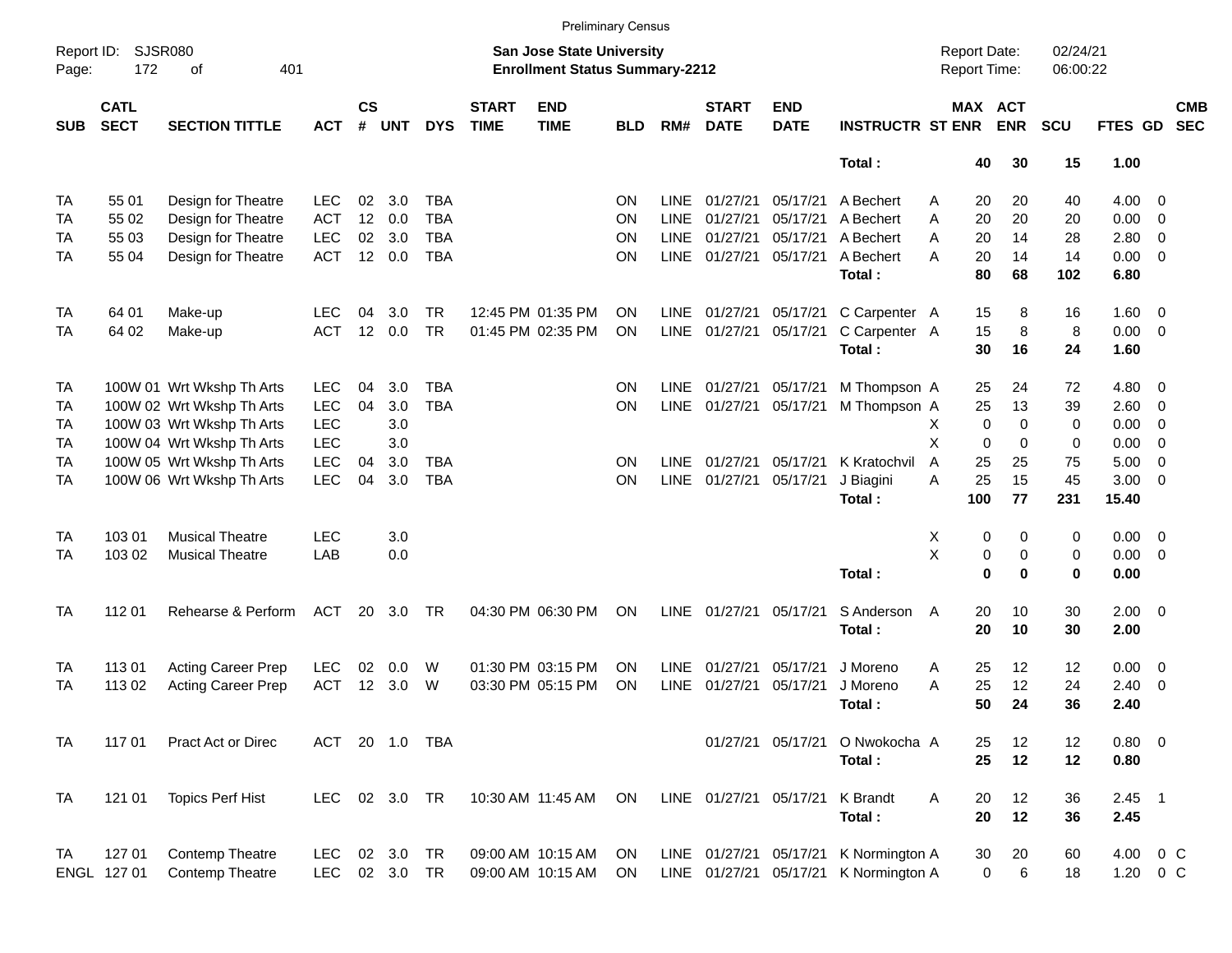|                                                                                                                                                                     |                            |                                                                |                                        |               |                   |                          |                             | <b>Preliminary Census</b>              |                 |                            |                             |                           |                                                |                                           |                              |                              |                                       |                                                                       |            |
|---------------------------------------------------------------------------------------------------------------------------------------------------------------------|----------------------------|----------------------------------------------------------------|----------------------------------------|---------------|-------------------|--------------------------|-----------------------------|----------------------------------------|-----------------|----------------------------|-----------------------------|---------------------------|------------------------------------------------|-------------------------------------------|------------------------------|------------------------------|---------------------------------------|-----------------------------------------------------------------------|------------|
| Report ID: SJSR080<br>Report Date:<br><b>San Jose State University</b><br>173<br>401<br><b>Enrollment Status Summary-2212</b><br>of<br><b>Report Time:</b><br>Page: |                            |                                                                |                                        |               |                   |                          |                             |                                        |                 |                            |                             |                           | 02/24/21<br>06:00:22                           |                                           |                              |                              |                                       |                                                                       |            |
| <b>SUB</b>                                                                                                                                                          | <b>CATL</b><br><b>SECT</b> | <b>SECTION TITTLE</b>                                          | <b>ACT</b>                             | $\mathsf{cs}$ | # UNT             | <b>DYS</b>               | <b>START</b><br><b>TIME</b> | <b>END</b><br><b>TIME</b>              | <b>BLD</b>      | RM#                        | <b>START</b><br><b>DATE</b> | <b>END</b><br><b>DATE</b> | <b>INSTRUCTR ST ENR</b>                        |                                           | MAX ACT<br><b>ENR</b>        | SCU                          | FTES GD SEC                           |                                                                       | <b>CMB</b> |
|                                                                                                                                                                     |                            |                                                                |                                        |               |                   |                          |                             |                                        |                 |                            |                             |                           | Total:                                         | 30                                        | 26                           | 78                           | 5.20                                  |                                                                       |            |
| <b>TA</b>                                                                                                                                                           | 129 01                     | <b>Adv Scriptwriting</b>                                       | <b>LEC</b>                             | 02            | 3.0               | <b>TR</b>                |                             | 09:00 AM 10:15 AM                      | ON              | <b>LINE</b>                | 01/27/21                    | 05/17/21                  | K Brandt<br>Total:                             | A<br>25<br>25                             | 8<br>8                       | 24<br>24                     | 1.60 0<br>1.60                        |                                                                       |            |
| <b>TA</b><br><b>TA</b>                                                                                                                                              | 131 01<br>131 02           | Storytelling<br>Storytelling                                   | <b>LEC</b><br><b>LEC</b>               | 04<br>04      | 3.0<br>3.0        | <b>TR</b><br><b>TR</b>   |                             | 09:00 AM 10:15 AM<br>12:00 PM 01:15 PM | ON<br><b>ON</b> | LINE<br><b>LINE</b>        | 01/27/21<br>01/27/21        | 05/17/21<br>05/17/21      | <b>B</b> Swanson<br><b>B</b> Swanson<br>Total: | 25<br>A<br>$\overline{A}$<br>25<br>50     | 14<br>11<br>25               | 42<br>33<br>75               | 2.80<br>2.20<br>5.00                  | $\overline{\phantom{0}}$<br>$\overline{0}$                            |            |
| <b>TA</b><br><b>TA</b>                                                                                                                                              | 151 01<br>151 02           | Lighting Design<br>Lighting Design                             | LEC.<br><b>ACT</b>                     | 04<br>12      | 3.0<br>0.0        | W<br>W                   |                             | 08:45 AM 10:30 AM<br>10:45 AM 12:30 PM | ON<br>ON        | <b>LINE</b><br><b>LINE</b> | 01/27/21<br>01/27/21        | 05/17/21<br>05/17/21      | S Mannshardt A<br>S Mannshardt A<br>Total:     | 20<br>20<br>40                            | 9<br>9<br>18                 | 18<br>9<br>27                | 1.85<br>0.00<br>1.85                  | $\overline{1}$<br>$\overline{\phantom{0}}$                            |            |
| <b>TA</b><br><b>TA</b>                                                                                                                                              | 158 01<br>158 02           | Drafting & Models<br>Drafting & Models                         | <b>SEM</b><br><b>ACT</b>               |               | 3.0<br>0.0        |                          |                             |                                        |                 |                            |                             |                           | Total:                                         | $\mathbf 0$<br>X<br>X<br>0<br>$\mathbf 0$ | $\Omega$<br>$\mathbf 0$<br>0 | $\Omega$<br>$\mathbf 0$<br>0 | 0.00<br>0.00<br>0.00                  | $\overline{\mathbf{0}}$<br>$\overline{0}$                             |            |
| <b>TA</b>                                                                                                                                                           | 167 01                     | Theatre in Education                                           | <b>LEC</b>                             | 02            | 3.0               | <b>TBA</b>               |                             |                                        | ON              | <b>LINE</b>                | 01/27/21                    | 05/17/21                  | K Kratochvil<br>A<br>Total:                    | 20<br>20                                  | 20<br>20                     | 60<br>60                     | 4.00<br>4.00                          | $\overline{0}$                                                        |            |
| <b>TA</b><br><b>TA</b>                                                                                                                                              |                            | 170B 01 Adv Act & Dir Cam<br>170B 02 Adv Act & Dir Cam         | <b>LEC</b><br><b>ACT</b>               | 02<br>12      | 3.0<br>0.0        | м<br>M                   |                             | 01:30 PM 03:15 PM<br>03:30 PM 05:15 PM | ON<br>ON        | <b>LINE</b><br><b>LINE</b> | 01/27/21<br>01/27/21        | 05/17/21<br>05/17/21      | A Glazer Con A<br>A Glazer Con A<br>Total:     | 25<br>25<br>50                            | 23<br>23<br>46               | 46<br>23<br>69               | 4.60<br>0.00<br>4.60                  | $\overline{\mathbf{0}}$<br>$\overline{0}$                             |            |
| <b>TA</b>                                                                                                                                                           | 180 01                     | <b>Indiv Studies</b>                                           | <b>SUP</b>                             | 78            | 3.0               | <b>TBA</b>               |                             |                                        | ON              | <b>LINE</b>                | 01/27/21                    | 05/17/21                  | <b>B</b> Swanson<br>Total:                     | 3<br>A<br>3                               | $\mathbf{1}$<br>$\mathbf{1}$ | 3<br>3                       | 0.20<br>0.20                          | $\overline{\phantom{0}}$                                              |            |
| <b>TA</b><br>TA<br>TA                                                                                                                                               | 191 01<br>191 02<br>191 03 | Act Proj Thea Prod<br>Act Proj Thea Prod<br>Act Proj Thea Prod | <b>ACT</b><br><b>ACT</b><br><b>ACT</b> | 20<br>20      | 1.0<br>1.0<br>1.0 | <b>TBA</b><br><b>TBA</b> |                             |                                        | OΝ<br>ON        | <b>LINE</b><br><b>LINE</b> | 01/27/21<br>01/27/21        | 05/17/21<br>05/17/21      | A Bechert<br>C Carpenter A<br>Total:           | 20<br>A<br>20<br>X<br>$\mathbf 0$<br>40   | 11<br>6<br>$\mathbf 0$<br>17 | 11<br>6<br>$\mathbf 0$<br>17 | 0.73<br>0.40<br>0.00<br>1.13          | $\overline{\phantom{0}}$<br>$\overline{0}$<br>$\overline{\mathbf{0}}$ |            |
| TA<br>TA                                                                                                                                                            | 198 01<br>198 02           | Internship<br>Internship                                       | <b>LEC</b><br><b>ACT</b>               | 02<br>20      | 3.0<br>0.0        | <b>TBA</b><br><b>TBA</b> |                             |                                        | OΝ<br>ON        | LINE<br><b>LINE</b>        | 01/27/21<br>01/27/21        | 05/17/21<br>05/17/21      | A Glazer Con A<br>A Glazer Con A<br>Total:     | 30<br>30<br>60                            | 17<br>17<br>34               | 17<br>34<br>51               | $3.40 \quad 0$<br>$0.00 \t 0$<br>3.40 |                                                                       |            |

**Department : Film & Theatre Department Total : 3808 2981 7306 492.15 Lower Division : 1608 1280 3166 211.12**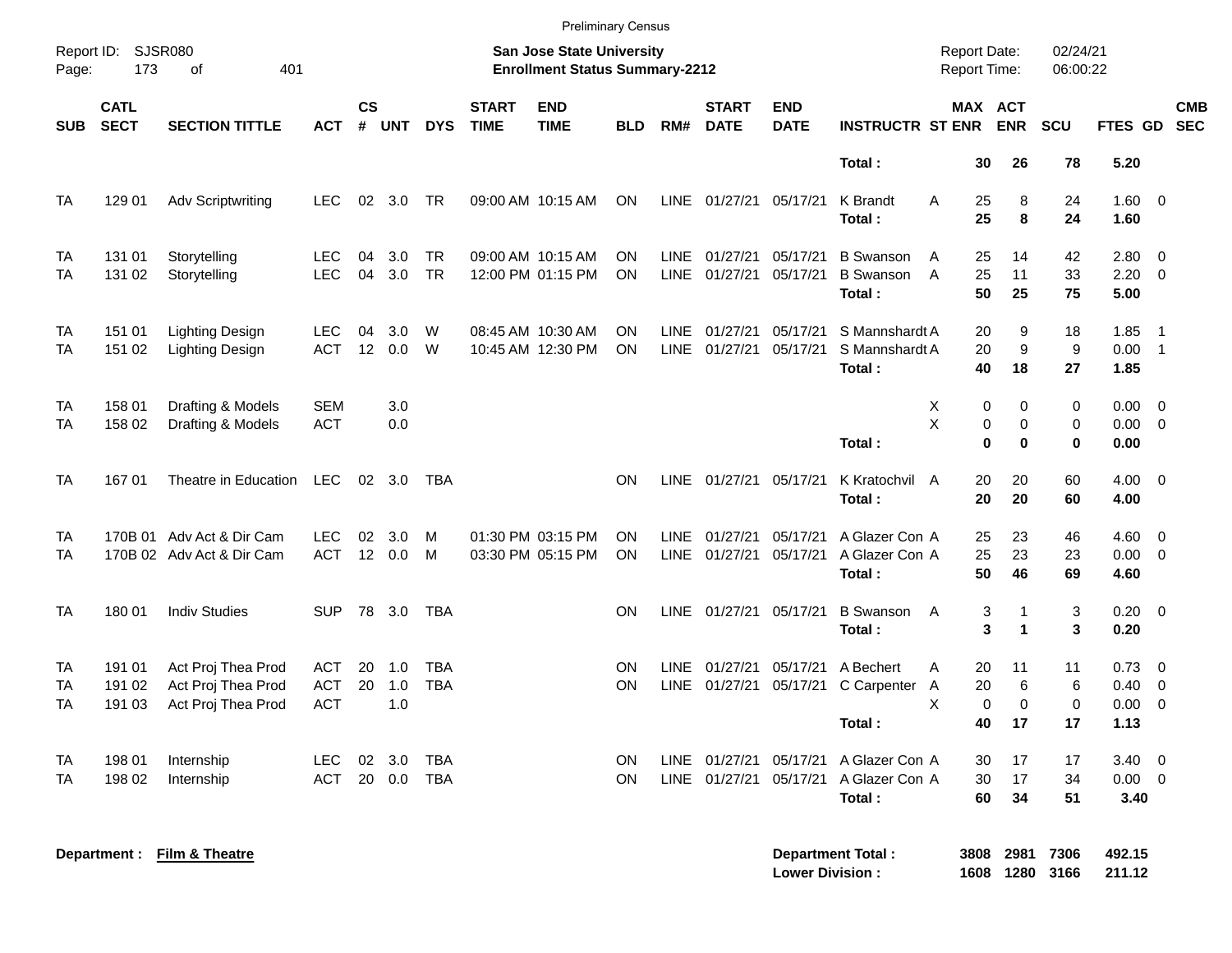|            |                            |                       |         |                  |            |                             |                                                                           | <b>Preliminary Census</b> |     |                             |                           |                                                     |                                            |            |                      |                |            |
|------------|----------------------------|-----------------------|---------|------------------|------------|-----------------------------|---------------------------------------------------------------------------|---------------------------|-----|-----------------------------|---------------------------|-----------------------------------------------------|--------------------------------------------|------------|----------------------|----------------|------------|
| Page:      | Report ID: SJSR080<br>174  | of                    | 401     |                  |            |                             | <b>San Jose State University</b><br><b>Enrollment Status Summary-2212</b> |                           |     |                             |                           |                                                     | <b>Report Date:</b><br><b>Report Time:</b> |            | 02/24/21<br>06:00:22 |                |            |
| <b>SUB</b> | <b>CATL</b><br><b>SECT</b> | <b>SECTION TITTLE</b> | $ACT$ # | СS<br><b>UNT</b> | <b>DYS</b> | <b>START</b><br><b>TIME</b> | <b>END</b><br><b>TIME</b>                                                 | <b>BLD</b>                | RM# | <b>START</b><br><b>DATE</b> | <b>END</b><br><b>DATE</b> | <b>INSTRUCTR ST ENR</b>                             | MAX ACT                                    | <b>ENR</b> | <b>SCU</b>           | FTES GD SEC    | <b>CMB</b> |
|            |                            |                       |         |                  |            |                             |                                                                           |                           |     |                             |                           | <b>Upper Division:</b><br><b>Graduate Division:</b> | 2200<br>0                                  | 1701<br>0  | 4140<br>0            | 281.03<br>0.00 |            |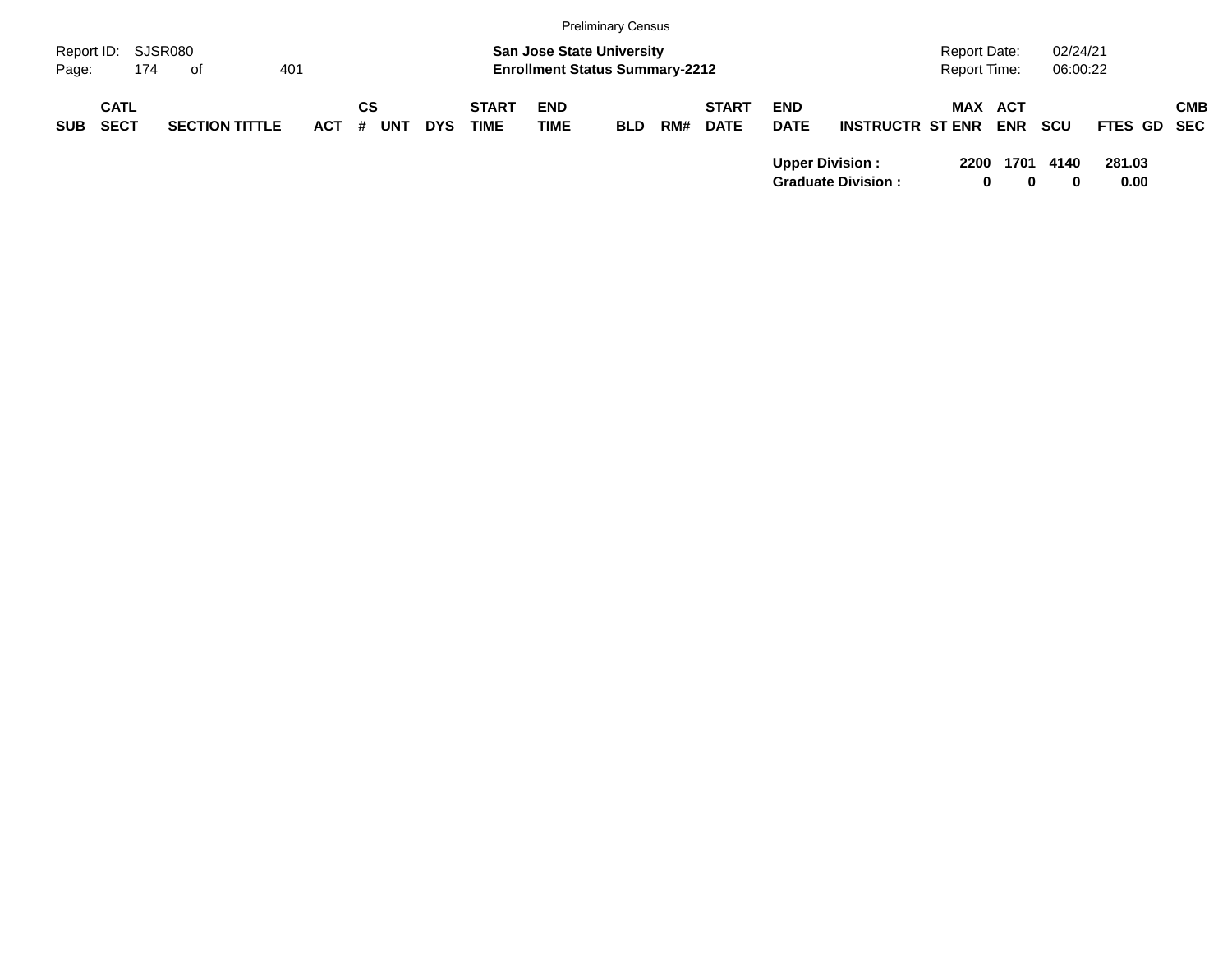|                     |                            |                                             |            |               |       |            |                             |                                                                           | <b>Preliminary Census</b> |             |                             |                                |                                       |                                     |                            |                      |                |                          |                          |
|---------------------|----------------------------|---------------------------------------------|------------|---------------|-------|------------|-----------------------------|---------------------------------------------------------------------------|---------------------------|-------------|-----------------------------|--------------------------------|---------------------------------------|-------------------------------------|----------------------------|----------------------|----------------|--------------------------|--------------------------|
| Report ID:<br>Page: | 175                        | <b>SJSR080</b><br>401<br>οf                 |            |               |       |            |                             | <b>San Jose State University</b><br><b>Enrollment Status Summary-2212</b> |                           |             |                             |                                |                                       | <b>Report Date:</b><br>Report Time: |                            | 02/24/21<br>06:00:22 |                |                          |                          |
| <b>SUB</b>          | <b>CATL</b><br><b>SECT</b> | <b>SECTION TITTLE</b>                       | <b>ACT</b> | $\mathsf{cs}$ | # UNT | <b>DYS</b> | <b>START</b><br><b>TIME</b> | <b>END</b><br><b>TIME</b>                                                 | <b>BLD</b>                | RM#         | <b>START</b><br><b>DATE</b> | <b>END</b><br><b>DATE</b>      | <b>INSTRUCTR ST ENR</b>               |                                     | MAX ACT<br><b>ENR</b>      | <b>SCU</b>           | FTES GD        |                          | <b>CMB</b><br><b>SEC</b> |
| College             |                            | <b>Humanities &amp; the Arts</b>            |            |               |       |            |                             |                                                                           |                           |             |                             |                                |                                       |                                     |                            |                      |                |                          |                          |
|                     | Department :               | <b>English &amp; Comparative Literature</b> |            |               |       |            |                             |                                                                           |                           |             |                             |                                |                                       |                                     |                            |                      |                |                          |                          |
|                     |                            | ENED 184Y 01 Stdt Tchg II                   | <b>SUP</b> | 25            | 4.0   | <b>TBA</b> |                             |                                                                           |                           |             | 01/27/21                    |                                | 05/17/21 K Carter                     | Α                                   | 3<br>4                     | 16                   | $1.07 \quad 0$ |                          |                          |
|                     |                            | ENED 184Y 02 Stdt Tchg II                   | <b>SUP</b> | 25            | 4.0   | <b>TBA</b> |                             |                                                                           |                           |             | 01/27/21                    | 05/17/21                       | L Hamor                               | A                                   | 6<br>3                     | 12                   | 0.80           | $\overline{\mathbf{0}}$  |                          |
|                     |                            | ENED 184Y 03 Stdt Tchg II                   | <b>SUP</b> | 25            | 4.0   | <b>TBA</b> |                             |                                                                           |                           |             | 01/27/21                    | 05/17/21                       | D Hendel De A                         |                                     | 6<br>6                     | 24                   | 1.60           | $\overline{\phantom{0}}$ |                          |
|                     |                            |                                             |            |               |       |            |                             |                                                                           |                           |             |                             |                                | Total:                                | 15                                  | 13                         | 52                   | 3.47           |                          |                          |
|                     |                            | ENED 184Z 01 Stdt Tchg III                  | <b>SUP</b> | 25            | 4.0   | <b>TBA</b> |                             |                                                                           |                           |             | 01/27/21                    | 05/17/21                       | K Carter                              | Α                                   | 3<br>3                     | 12                   | 0.80           | $\overline{\phantom{0}}$ |                          |
|                     |                            | ENED 184Z 02 Stdt Tchg III                  | <b>SUP</b> | 25            | 4.0   | <b>TBA</b> |                             |                                                                           |                           |             | 01/27/21                    | 05/17/21                       | L Hamor                               | A                                   | 6<br>-1                    | 4                    | 0.27           | $\overline{\mathbf{0}}$  |                          |
|                     |                            | ENED 184Z 03 Stdt Tchg III                  | <b>SUP</b> | 25            | 4.0   | <b>TBA</b> |                             |                                                                           |                           |             | 01/27/21                    | 05/17/21                       | D Hendel De A                         |                                     | 6<br>6                     | 24                   | 1.60           | $\overline{\phantom{0}}$ |                          |
|                     |                            |                                             |            |               |       |            |                             |                                                                           |                           |             |                             |                                | Total:                                | 15                                  | 10                         | 40                   | 2.67           |                          |                          |
|                     | ENED 353 01                | Methods Tchng Engl                          | LEC        | 05            | 4.0   | $\top$     |                             | 04:00 PM 06:45 PM                                                         | ON                        |             | LINE 01/27/21               | 05/17/21                       | J Coleman                             | 25<br>A                             | 13                         | 52                   | $3.47 \ 0$     |                          |                          |
|                     |                            |                                             |            |               |       |            |                             |                                                                           |                           |             |                             |                                | Total:                                | 25                                  | 13                         | 52                   | 3.47           |                          |                          |
|                     | ENED 365 01                | Seminar in English E SEM 05 2.0 R           |            |               |       |            |                             | 04:00 PM 06:45 PM                                                         | ON                        |             | LINE 01/27/21               | 05/17/21                       | S Jarvie                              | Α<br>25                             | 11                         | 22                   | $1.47 \ 0$     |                          |                          |
|                     |                            |                                             |            |               |       |            |                             |                                                                           |                           |             |                             |                                | Total:                                | 25                                  | 11                         | 22                   | 1.47           |                          |                          |
| <b>ENGL</b>         | 1A 01                      | <b>First Year Writing</b>                   | <b>LEC</b> | 03            | 3.0   | TR.        |                             | 07:30 AM 08:45 AM                                                         | <b>ON</b>                 | LINE.       | 01/27/21                    | 05/17/21                       | R Crawford                            | 23<br>A                             | 23                         | 69                   | $4.60 \ 0$     |                          |                          |
| <b>ENGL</b>         | 1A 02                      | <b>First Year Writing</b>                   | <b>LEC</b> | 03            | 3.0   | <b>MW</b>  |                             | 01:30 PM 02:45 PM                                                         | <b>ON</b>                 | <b>LINE</b> | 01/27/21                    | 05/17/21                       | M Mohsenzade                          | 23                                  | 21                         | 63                   | 4.20           | - 0                      |                          |
| <b>ENGL</b>         | 1A 03                      | <b>First Year Writing</b>                   | <b>LEC</b> | 03            | 3.0   | TR.        |                             | 12:00 PM 01:15 PM                                                         | <b>ON</b>                 | <b>LINE</b> | 01/27/21                    | 05/17/21                       | R Vora                                | 23<br>A                             | 23                         | 69                   | 4.60           | $\overline{0}$           |                          |
| <b>ENGL</b>         | 1A 04                      | <b>First Year Writing</b>                   | <b>LEC</b> | 03            | 3.0   | МW         |                             | 04:30 PM 05:45 PM                                                         | <b>ON</b>                 | <b>LINE</b> | 01/27/21                    | 05/17/21                       | J Salazar                             | 23<br>Α                             | 23                         | 69                   | 4.60           | $\overline{0}$           |                          |
| <b>ENGL</b>         | 1A 05                      | <b>First Year Writing</b>                   | <b>LEC</b> | 03            | 3.0   | TR         |                             | 09:00 AM 10:15 AM                                                         | <b>ON</b>                 | <b>LINE</b> | 01/27/21                    | 05/17/21                       | U Ali                                 | 23<br>A                             | 23                         | 69                   | 4.60           | $\overline{0}$           |                          |
| <b>ENGL</b>         | 1A 06                      | <b>First Year Writing</b>                   | <b>LEC</b> | 03            | 3.0   | MW         |                             | 10:30 AM 11:45 AM                                                         | <b>ON</b>                 |             | LINE 01/27/21               |                                | 05/17/21 R Skinnell                   | 23<br>Α                             | 23                         | 69                   | 4.60           | $\overline{0}$           |                          |
| <b>ENGL</b>         | 1A 07                      | <b>First Year Writing</b>                   | <b>LEC</b> |               | 3.0   |            |                             |                                                                           |                           |             |                             |                                |                                       | х                                   | $\mathbf 0$<br>$\mathbf 0$ | 0                    | 0.00           | 0                        |                          |
| <b>ENGL</b>         | 1A 08                      | <b>First Year Writing</b>                   | <b>LEC</b> | 03            | 3.0   | MW         |                             | 09:00 AM 10:15 AM                                                         | <b>ON</b>                 | LINE        | 01/27/21                    | 05/17/21                       | C Dizon                               | A<br>23                             | 23                         | 69                   | 4.60           | $\overline{0}$           |                          |
| <b>ENGL</b>         | 1A 09                      | <b>First Year Writing</b>                   | LEC        | 03            | 3.0   | TR         |                             | 01:30 PM 02:45 PM                                                         | <b>ON</b>                 | LINE        | 01/27/21                    | 05/17/21                       | M Lopez                               | 23<br>Α                             | 22                         | 66                   | 4.40           | 0                        |                          |
| <b>ENGL</b>         | 1A 10                      | <b>First Year Writing</b>                   | <b>LEC</b> | 03            | 3.0   | МW         |                             | 10:30 AM 11:45 AM                                                         | <b>ON</b>                 | <b>LINE</b> | 01/27/21                    | 05/17/21                       | A Carrillo                            | 23<br>А                             | 23                         | 69                   | 4.60           | $\overline{0}$           |                          |
| <b>ENGL</b>         | 1A 11                      | <b>First Year Writing</b>                   | <b>LEC</b> | 03            | 3.0   | <b>TR</b>  |                             | 07:30 AM 08:45 AM                                                         | ON                        | LINE        | 01/27/21                    | 05/17/21                       | D Hendel De                           | 23<br>A                             | 23                         | 69                   | 4.60           | $\overline{0}$           |                          |
| <b>ENGL</b>         | 1A 13                      | <b>First Year Writing</b>                   | <b>LEC</b> |               | 3.0   |            |                             |                                                                           |                           |             |                             |                                |                                       | х                                   | $\mathbf 0$<br>$\Omega$    | 0                    | 0.00           | $\overline{\mathbf{0}}$  |                          |
| ENGL                | 1A 14                      | <b>First Year Writing</b>                   | <b>LEC</b> | 03            | 3.0   | MW         |                             | 07:30 AM 08:45 AM ON                                                      |                           |             |                             |                                | LINE 01/27/21 05/17/21 M Mohsenzade   | 23                                  | 20                         | 60                   | 4.00           | $\overline{\mathbf{0}}$  |                          |
| ENGL                | 1A 15                      | <b>First Year Writing</b>                   | LEC        |               | 3.0   |            |                             |                                                                           |                           |             |                             |                                |                                       | Х                                   | 0<br>0                     | 0                    | 0.00           | $\overline{\phantom{0}}$ |                          |
| ENGL                | 1A 16                      | <b>First Year Writing</b>                   | <b>LEC</b> | 03            | 3.0   | <b>MW</b>  |                             | 07:30 AM 08:45 AM                                                         | ON                        |             |                             |                                | LINE 01/27/21 05/17/21 A St. Dennis A | 23                                  | 11                         | 33                   | 2.20           | $\overline{\mathbf{0}}$  |                          |
| ENGL                | 1A 17                      | <b>First Year Writing</b>                   | <b>LEC</b> | 03            | 3.0   | TR         |                             | 04:30 PM 05:45 PM                                                         | <b>ON</b>                 |             |                             | LINE 01/27/21 05/17/21 M Jalal |                                       | 23<br>A                             | 22                         | 66                   | 4.40           | $\overline{\phantom{0}}$ |                          |
| <b>ENGL</b>         | 1A 18                      | First Year Writing                          | <b>LEC</b> | 03            | 3.0   | MW         |                             | 09:00 AM 10:15 AM                                                         | <b>ON</b>                 |             | LINE 01/27/21               | 05/17/21                       | M Mohsenzade                          | 23                                  | 23                         | 69                   | $4.60 \ 0$     |                          |                          |
| ENGL                | 1A 19                      | <b>First Year Writing</b>                   | <b>LEC</b> | 03            | 3.0   | TR         |                             | 03:00 PM 04:15 PM                                                         | <b>ON</b>                 |             |                             | LINE 01/27/21 05/17/21 A Smith |                                       | 23<br>A                             | 23                         | 69                   | 4.60           | $\overline{\phantom{0}}$ |                          |
| ENGL                | 1A 20                      | <b>First Year Writing</b>                   | <b>LEC</b> |               | 3.0   |            |                             |                                                                           |                           |             |                             |                                |                                       | Х                                   | 0<br>0                     | 0                    | $0.00 \t 0$    |                          |                          |
| ENGL                | 1A 21                      | First Year Writing                          | <b>LEC</b> |               | 3.0   |            |                             |                                                                           |                           |             |                             |                                |                                       | X                                   | 0<br>0                     | 0                    | $0.00 \t 0$    |                          |                          |
| ENGL                | 1A 22                      | First Year Writing                          | <b>LEC</b> | 03            | 3.0   | МW         |                             | 10:30 AM 11:45 AM                                                         | ON                        |             |                             | LINE 01/27/21 05/17/21 S Sloan |                                       | 23<br>Α                             | 20                         | 60                   | 4.00 0         |                          |                          |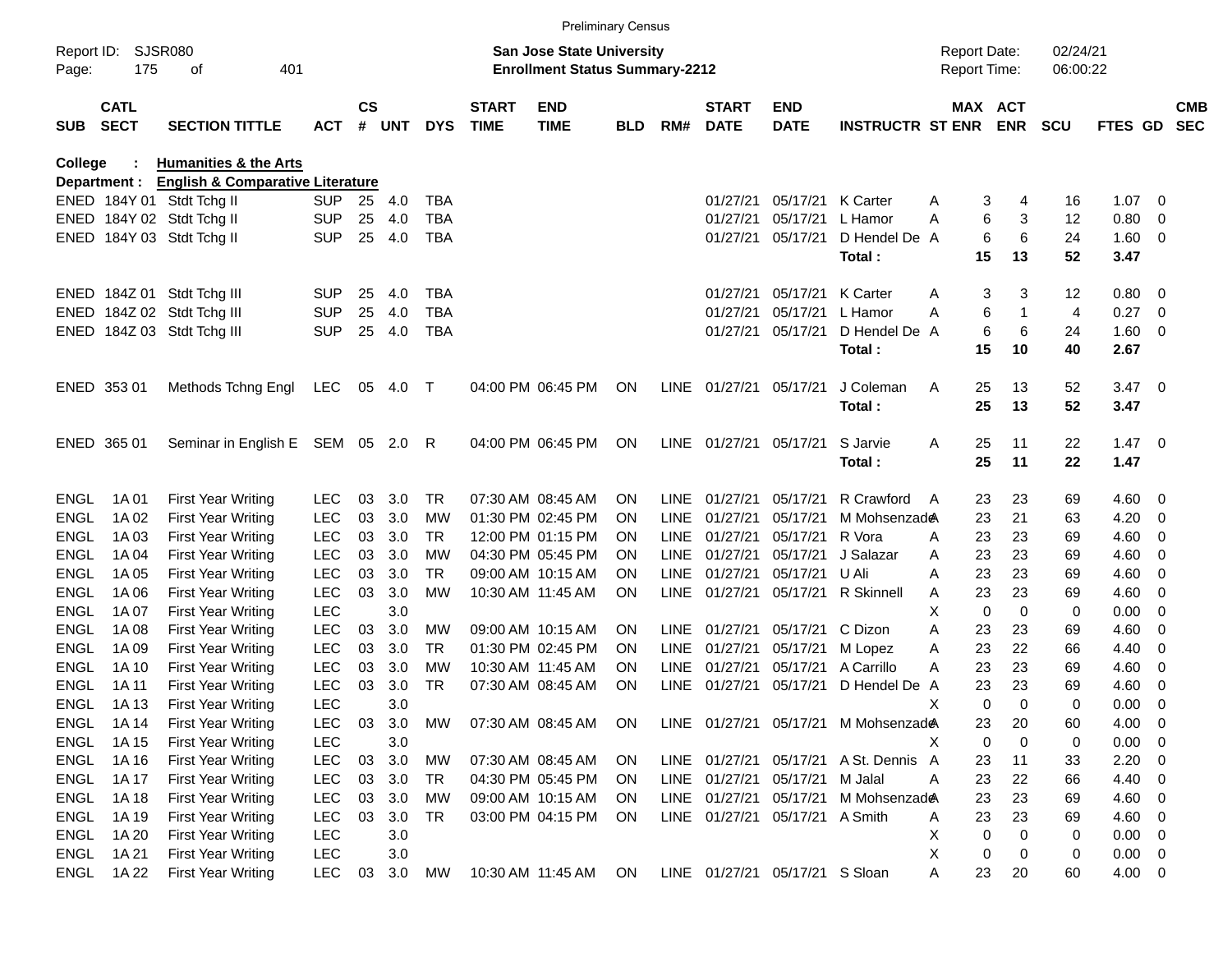|             | <b>Preliminary Census</b>                                                                                                                                                                                              |                                 |            |                    |            |            |                             |                           |            |             |                             |                           |                         |           |                       |            |         |                |            |
|-------------|------------------------------------------------------------------------------------------------------------------------------------------------------------------------------------------------------------------------|---------------------------------|------------|--------------------|------------|------------|-----------------------------|---------------------------|------------|-------------|-----------------------------|---------------------------|-------------------------|-----------|-----------------------|------------|---------|----------------|------------|
| Page:       | SJSR080<br><b>San Jose State University</b><br>02/24/21<br>Report ID:<br><b>Report Date:</b><br>176<br>401<br><b>Enrollment Status Summary-2212</b><br>Report Time:<br>06:00:22<br>οf                                  |                                 |            |                    |            |            |                             |                           |            |             |                             |                           |                         |           |                       |            |         |                |            |
| <b>SUB</b>  | <b>CATL</b><br><b>SECT</b>                                                                                                                                                                                             | <b>SECTION TITTLE</b>           | <b>ACT</b> | $\mathsf{cs}$<br># | <b>UNT</b> | <b>DYS</b> | <b>START</b><br><b>TIME</b> | <b>END</b><br><b>TIME</b> | <b>BLD</b> | RM#         | <b>START</b><br><b>DATE</b> | <b>END</b><br><b>DATE</b> | <b>INSTRUCTR ST ENR</b> |           | MAX ACT<br><b>ENR</b> | <b>SCU</b> | FTES GD | <b>SEC</b>     | <b>CMB</b> |
| <b>ENGL</b> | 1A 23                                                                                                                                                                                                                  | <b>First Year Writing</b>       | <b>LEC</b> | 03                 | 3.0        | МW         |                             | 09:00 AM 10:15 AM         | ON         | <b>LINE</b> | 01/27/21                    | 05/17/21                  | A St. Dennis A          | 23        | 19                    | 57         | 3.80    | 0              |            |
| <b>ENGL</b> | 1A 24                                                                                                                                                                                                                  | <b>First Year Writing</b>       | <b>LEC</b> | 03                 | 3.0        | <b>TR</b>  |                             | 10:30 AM 11:45 AM         | ΟN         | <b>LINE</b> | 01/27/21                    | 05/17/21                  | A Parker                | 23<br>A   | 23                    | 69         | 4.60    | 0              |            |
| <b>ENGL</b> | 1A 25                                                                                                                                                                                                                  | First Year Writing              | <b>LEC</b> | 03                 | 3.0        | МW         |                             | 01:30 PM 02:45 PM         | ON         | LINE        | 01/27/21                    | 05/17/21                  | A St. Dennis A          | 23        | 22                    | 66         | 4.40    | 0              |            |
| <b>ENGL</b> | 1A 26                                                                                                                                                                                                                  | <b>First Year Writing</b>       | LEC        | 03                 | 3.0        | МW         |                             | 03:00 PM 04:15 PM         | ON         | LINE        | 01/27/21                    | 05/17/21                  | M Mohsenzade            | 23        | 22                    | 66         | 4.40    | 0              |            |
| <b>ENGL</b> | 1A 27                                                                                                                                                                                                                  | <b>First Year Writing</b>       | <b>LEC</b> | 03                 | 3.0        | <b>MW</b>  |                             | 12:00 PM 01:15 PM         | ON         | <b>LINE</b> | 01/27/21                    | 05/17/21                  | J Navarro               | 23<br>A   | 15                    | 45         | 3.00    | 0              |            |
| <b>ENGL</b> | 1A 28                                                                                                                                                                                                                  | <b>First Year Writing</b>       | LEC        |                    | 3.0        |            |                             |                           |            |             |                             |                           |                         | X<br>0    | $\mathbf 0$           | 0          | 0.00    | 0              |            |
| <b>ENGL</b> | 1A 29                                                                                                                                                                                                                  | <b>First Year Writing</b>       | <b>LEC</b> | 03                 | 3.0        | <b>TR</b>  |                             |                           | ΟN         | LINE        | 01/27/21                    | 05/17/21                  | K Schwartz              | A         | 22                    | 66         | 4.40    | 0              |            |
| <b>ENGL</b> | 12:00 PM 01:15 PM<br>23<br>23<br><b>LEC</b><br>03<br>3.0<br><b>MW</b><br>03:00 PM 04:15 PM<br><b>LINE</b><br>01/27/21<br>05/17/21<br>23<br>4.60<br>0<br>1A 30<br><b>First Year Writing</b><br>ΟN<br>J Logan<br>Α<br>69 |                                 |            |                    |            |            |                             |                           |            |             |                             |                           |                         |           |                       |            |         |                |            |
| <b>ENGL</b> | <b>LEC</b><br>3.0<br>Х<br>0<br>$\mathbf 0$<br>0.00<br>$\mathbf 0$<br>1A 31<br><b>First Year Writing</b><br>0                                                                                                           |                                 |            |                    |            |            |                             |                           |            |             |                             |                           |                         |           |                       |            |         |                |            |
| <b>ENGL</b> | X<br><b>LEC</b><br>3.0<br>0.00<br>$\mathbf 0$<br>1A 32<br><b>First Year Writing</b><br>0<br>0<br>0                                                                                                                     |                                 |            |                    |            |            |                             |                           |            |             |                             |                           |                         |           |                       |            |         |                |            |
| <b>ENGL</b> | 1A 33                                                                                                                                                                                                                  | <b>First Year Writing</b>       | LEC        | 03                 | 3.0        | МW         |                             | 12:00 PM 01:15 PM         | ΟN         | LINE        | 01/27/21                    | 05/17/21                  | R Turner                | 23<br>Α   | 19                    | 57         | 3.80    | $\mathbf 0$    |            |
| <b>ENGL</b> | 1A 34                                                                                                                                                                                                                  | <b>First Year Writing</b>       | LEC        | 03                 | 3.0        | MW         |                             | 01:30 PM 02:45 PM         | ΟN         | LINE        | 01/27/21                    | 05/17/21                  | <b>R</b> Skinnell       | 23<br>A   | 16                    | 48         | 3.20    | 0              |            |
| <b>ENGL</b> | 1A 35                                                                                                                                                                                                                  | <b>First Year Writing</b>       | <b>LEC</b> | 03                 | 3.0        | <b>TR</b>  |                             | 03:00 PM 04:15 PM         | ON         | <b>LINE</b> | 01/27/21                    | 05/17/21                  | A Sylva                 | 23<br>Α   | 22                    | 66         | 4.40    | 0              |            |
|             |                                                                                                                                                                                                                        |                                 |            |                    |            |            |                             |                           |            |             |                             |                           | Total:                  | 598       | 549                   | 1647       | 109.80  |                |            |
| <b>ENGL</b> |                                                                                                                                                                                                                        | 1AS 03 FYW: Stretch English LEC |            | 03                 | 3.0        | MW         |                             | 10:30 AM 11:45 AM         | ON         | <b>LINE</b> | 01/27/21                    | 05/17/21                  | L Landau                | 22<br>A   | 19                    | 57         | 3.80    | 0              |            |
| <b>ENGL</b> |                                                                                                                                                                                                                        | 1AS 04 FYW: Stretch English     | <b>LEC</b> | 03                 | 3.0        | MW         |                             | 12:00 PM 01:15 PM         | ON         | <b>LINE</b> | 01/27/21                    | 05/17/21                  | L Landau                | 22<br>Α   | 19                    | 57         | 3.80    | $\mathbf 0$    |            |
| <b>ENGL</b> |                                                                                                                                                                                                                        | 1AS 05 FYW: Stretch English     | LEC        | 03                 | 3.0        | MW         |                             | 03:00 PM 04:15 PM         | 0N         | LINE        | 01/27/21                    | 05/17/21                  | L Landau                | 22<br>A   | 18                    | 54         | 3.60    | 0              |            |
| <b>ENGL</b> |                                                                                                                                                                                                                        | 1AS 06 FYW: Stretch English     | <b>LEC</b> | 03                 | 3.0        | <b>TR</b>  |                             | 12:00 PM 01:15 PM         | 0N         | LINE        | 01/27/21                    | 05/17/21                  | A Petty                 | 22<br>A   | 15                    | 45         | 3.00    | 0              |            |
| <b>ENGL</b> |                                                                                                                                                                                                                        | 1AS 07 FYW: Stretch English     | <b>LEC</b> | 03                 | 3.0        | <b>TR</b>  |                             | 01:30 PM 02:45 PM         | ΟN         | LINE        | 01/27/21                    | 05/17/21                  | A Petty                 | 22<br>Α   | 19                    | 57         | 3.80    | 0              |            |
| <b>ENGL</b> |                                                                                                                                                                                                                        | 1AS 08 FYW: Stretch English     | <b>LEC</b> | 03                 | 3.0        | <b>TR</b>  |                             | 03:00 PM 04:15 PM         | ON         | LINE        | 01/27/21                    | 05/17/21                  | L Chen                  | 22<br>Α   | 18                    | 54         | 3.60    | 0              |            |
| <b>ENGL</b> |                                                                                                                                                                                                                        | 1AS 09 FYW: Stretch English     | <b>LEC</b> | 03                 | 3.0        | <b>MW</b>  |                             | 03:00 PM 04:15 PM         | ON         | LINE        | 01/27/21                    | 05/17/21                  | K Schwartz              | 22<br>A   | 22                    | 66         | 4.40    | 0              |            |
| <b>ENGL</b> |                                                                                                                                                                                                                        | 1AS 10 FYW: Stretch English     | <b>LEC</b> | 03                 | 3.0        | MW         |                             | 09:00 AM 10:15 AM         | ΟN         | LINE        | 01/27/21                    | 05/17/21                  | A Ahmad                 | 22<br>A   | 21                    | 63         | 4.20    | 0              |            |
| <b>ENGL</b> |                                                                                                                                                                                                                        | 1AS 12 FYW: Stretch English     | <b>LEC</b> | 03                 | 3.0        | <b>TR</b>  |                             | 09:00 AM 10:15 AM         | ΟN         | LINE        | 01/27/21                    | 05/17/21                  | A Smith                 | 22<br>Α   | 18                    | 54         | 3.60    | 0              |            |
| <b>ENGL</b> |                                                                                                                                                                                                                        | 1AS 16 FYW: Stretch English     | <b>LEC</b> | 03                 | 3.0        | <b>MW</b>  |                             | 10:30 AM 11:45 AM         | ΟN         | LINE        | 01/27/21                    | 05/17/21                  | <b>K FitzPatric</b>     | 22<br>A   | 19                    | 57         | 3.80    | 0              |            |
| <b>ENGL</b> |                                                                                                                                                                                                                        | 1AS 17 FYW: Stretch English     | <b>LEC</b> | 03                 | 3.0        | <b>TR</b>  |                             | 10:30 AM 11:45 AM         | 0N         | LINE        | 01/27/21                    | 05/17/21                  | K Schwartz              | 22<br>A   | 20                    | 60         | 4.00    | 0              |            |
| <b>ENGL</b> |                                                                                                                                                                                                                        | 1AS 19 FYW: Stretch English     | <b>LEC</b> | 03                 | 3.0        | <b>TR</b>  |                             | 10:30 AM 11:45 AM         | 0N         | LINE        | 01/27/21                    | 05/17/21                  | A Smith                 | 22<br>A   | 22                    | 66         | 4.40    | 0              |            |
| <b>ENGL</b> |                                                                                                                                                                                                                        | 1AS 21 FYW: Stretch English     | <b>LEC</b> | 03                 | 3.0        | MW         |                             | 12:00 PM 01:15 PM         | 0N         | LINE        | 01/27/21                    | 05/17/21                  | J Logan                 | 22<br>A   | 14                    | 42         | 2.80    | 0              |            |
| <b>ENGL</b> |                                                                                                                                                                                                                        | 1AS 23 FYW: Stretch English     | <b>LEC</b> | 03                 | 3.0        | MW         |                             | 01:30 PM 02:45 PM         | ΟN         | LINE        | 01/27/21                    | 05/17/21                  | J Logan                 | 22<br>A   | 24                    | 72         | 4.80    | 0              |            |
| <b>ENGL</b> |                                                                                                                                                                                                                        | 1AS 28 FYW: Stretch English LEC |            | 03                 | 3.0        | <b>TR</b>  |                             | 04:30 PM 05:45 PM         | ON         | LINE        | 01/27/21                    | 05/17/21                  | L Chen                  | 22<br>Α   | 18                    | 54         | 3.60    | 0              |            |
|             |                                                                                                                                                                                                                        |                                 |            |                    |            |            |                             |                           |            |             |                             |                           | Total:                  |           | 330 286               | 858        | 57.20   |                |            |
| <b>ENGL</b> | 1B 01                                                                                                                                                                                                                  | Argument and Analysi LEC        |            | 03                 | 3.0        | <b>MW</b>  |                             | 07:30 AM 08:45 AM         | ON         |             | LINE 01/27/21               | 05/17/21                  | P O'Sullivan A          | 25        | 25                    | 75         | 5.00    | $\mathbf 0$    |            |
| <b>ENGL</b> | 1B 02                                                                                                                                                                                                                  | Argument and Analysi LEC        |            | 03                 | 3.0        | <b>TR</b>  |                             | 09:00 AM 10:15 AM         | ON         |             | LINE 01/27/21               | 05/17/21                  | E Johnson               | 25<br>- A | 24                    | 72         | 4.80    | $\overline{0}$ |            |
| <b>ENGL</b> | 1B 03                                                                                                                                                                                                                  | Argument and Analysi LEC        |            | 03                 | 3.0        | <b>MW</b>  |                             | 09:00 AM 10:15 AM         | ON         |             | LINE 01/27/21               | 05/17/21                  | P O'Sullivan A          | 25        | 25                    | 75         | 5.00    | $\overline{0}$ |            |
| <b>ENGL</b> | 1B 04                                                                                                                                                                                                                  | Argument and Analysi LEC        |            | 03                 | 3.0        | MW         |                             | 03:00 PM 04:15 PM         | ON         |             | LINE 01/27/21               | 05/17/21                  | Z Babaci-Wil A          | 25        | 25                    | 75         | 5.00    | $\mathbf 0$    |            |
| <b>ENGL</b> | 1B 05                                                                                                                                                                                                                  | Argument and Analysi LEC        |            | 03                 | 3.0        | <b>TR</b>  |                             | 12:00 PM 01:15 PM         | ON         |             | LINE 01/27/21               | 05/17/21                  | L Chen                  | 25<br>Α   | 25                    | 75         | 5.00    | $\mathbf 0$    |            |
| <b>ENGL</b> | 1B 06                                                                                                                                                                                                                  | Argument and Analysi LEC        |            | 03                 | 3.0        | MW         |                             | 01:30 PM 02:45 PM         | ON         |             | LINE 01/27/21               | 05/17/21                  | M Edgerton A            | 25        | 24                    | 72         | 4.80    | $\overline{0}$ |            |
| <b>ENGL</b> | 1B 07                                                                                                                                                                                                                  | Argument and Analysi LEC        |            |                    | 03 3.0     | MW         |                             | 09:00 AM 10:15 AM         | ON         |             |                             | LINE 01/27/21 05/17/21    | D Hendel De A           | 25        | 26                    | 78         | 5.20 0  |                |            |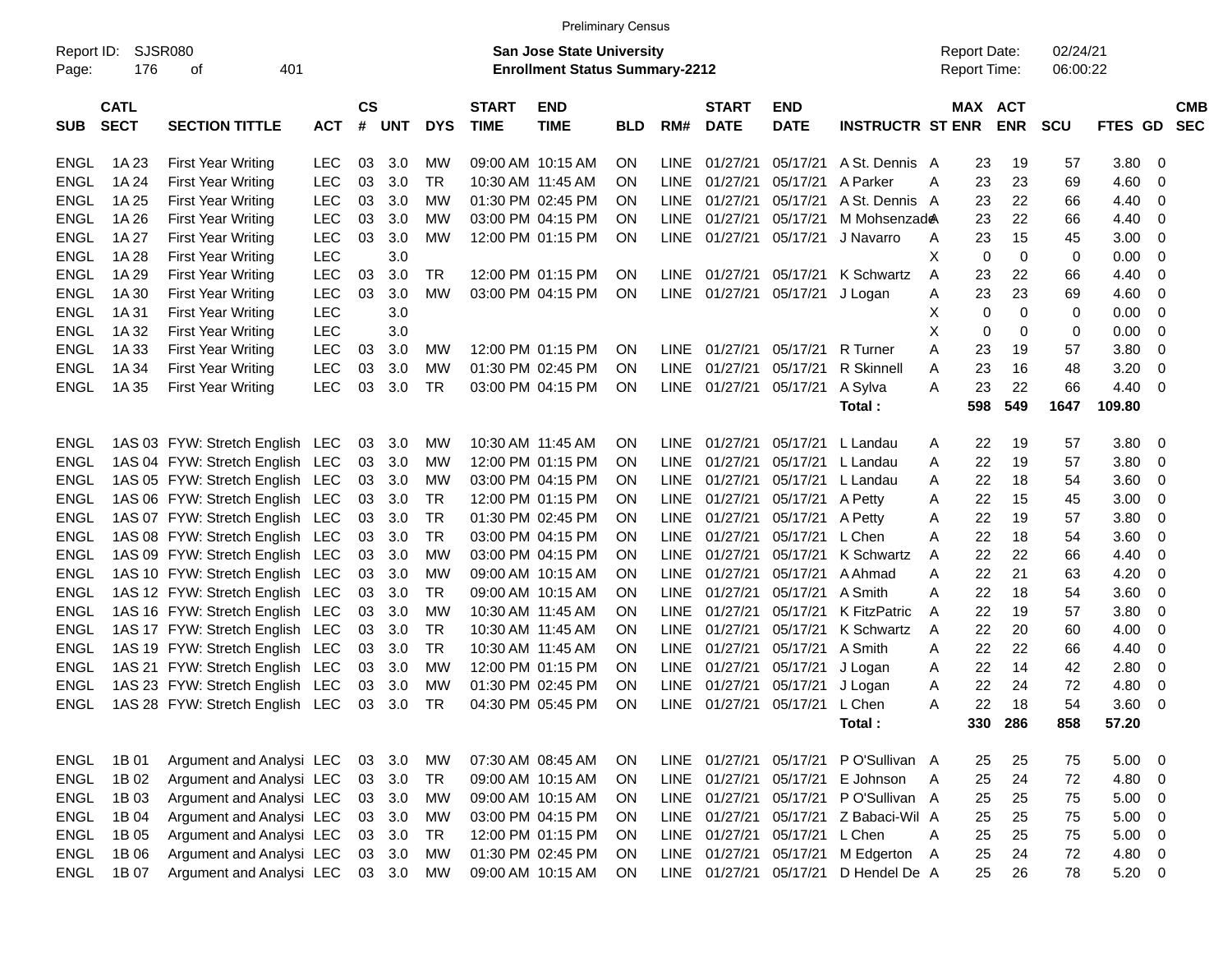|                                                                                                                                 | <b>Preliminary Census</b>  |                          |            |                |            |            |                             |                           |            |             |                             |                                |                                     |   |                      |             |            |         |                          |
|---------------------------------------------------------------------------------------------------------------------------------|----------------------------|--------------------------|------------|----------------|------------|------------|-----------------------------|---------------------------|------------|-------------|-----------------------------|--------------------------------|-------------------------------------|---|----------------------|-------------|------------|---------|--------------------------|
| SJSR080<br><b>San Jose State University</b><br>Report ID:<br><b>Enrollment Status Summary-2212</b><br>177<br>401<br>Page:<br>οf |                            |                          |            |                |            |            |                             |                           |            |             |                             |                                | <b>Report Date:</b><br>Report Time: |   | 02/24/21<br>06:00:22 |             |            |         |                          |
| <b>SUB</b>                                                                                                                      | <b>CATL</b><br><b>SECT</b> | <b>SECTION TITTLE</b>    | <b>ACT</b> | <b>CS</b><br># | <b>UNT</b> | <b>DYS</b> | <b>START</b><br><b>TIME</b> | <b>END</b><br><b>TIME</b> | <b>BLD</b> | RM#         | <b>START</b><br><b>DATE</b> | <b>END</b><br><b>DATE</b>      | <b>INSTRUCTR ST ENR</b>             |   | <b>MAX ACT</b>       | <b>ENR</b>  | <b>SCU</b> | FTES GD | <b>CMB</b><br><b>SEC</b> |
| <b>ENGL</b>                                                                                                                     | 1B 08                      | Argument and Analysi LEC |            |                | 3.0        |            |                             |                           |            |             |                             |                                |                                     | X | 0                    | 0           | 0          | 0.00    | 0                        |
| <b>ENGL</b>                                                                                                                     | 1B 09                      | Argument and Analysi LEC |            | 03             | 3.0        | MW         | 10:30 AM 11:45 AM           |                           | ON.        | LINE        | 01/27/21                    | 05/17/21                       | D Hendel De A                       |   | 25                   | 24          | 72         | 4.80    | 0                        |
| <b>ENGL</b>                                                                                                                     | 1B 10                      | Argument and Analysi LEC |            | 03             | 3.0        | TR         | 03:00 PM 04:15 PM           |                           | ΟN         | LINE        | 01/27/21                    | 05/17/21                       | A Rohatgi                           | Α | 25                   | 24          | 72         | 4.80    | 0                        |
| <b>ENGL</b>                                                                                                                     | 1B 11                      | Argument and Analysi LEC |            | 03             | 3.0        | <b>MW</b>  | 10:30 AM 11:45 AM           |                           | ON         | LINE        | 01/27/21                    | 05/17/21                       | F Kirk                              | Α | 25                   | 25          | 75         | 5.00    | 0                        |
| <b>ENGL</b>                                                                                                                     | 1B 12                      | Argument and Analysi LEC |            | 03             | 3.0        | TR         | 01:30 PM 02:45 PM           |                           | ON         | LINE        | 01/27/21                    | 05/17/21                       | C Saylor                            | Α | 25                   | 24          | 72         | 4.80    | 0                        |
| <b>ENGL</b>                                                                                                                     | 1B 13                      | Argument and Analysi LEC |            | 03             | 3.0        | МW         |                             | 12:00 PM 01:15 PM         | ON         |             | LINE 01/27/21               | 05/17/21                       | M Edgerton                          | Α | 25                   | 25          | 75         | 5.00    | 0                        |
| <b>ENGL</b>                                                                                                                     | 1B 15                      | Argument and Analysi LEC |            | 03             | 3.0        | МW         |                             | 12:00 PM 01:15 PM         | ON         | LINE        | 01/27/21                    | 05/17/21                       | F Kirk                              | A | 25                   | 25          | 75         | 5.00    | 0                        |
| <b>ENGL</b>                                                                                                                     | 1B 16                      | Argument and Analysi LEC |            | 03             | 3.0        | м          | 06:00 PM 08:45 PM           |                           | ΟN         | LINE        | 01/27/21                    | 05/17/21                       | Z Babaci-Wil A                      |   | 25                   | 25          | 75         | 5.00    | 0                        |
| <b>ENGL</b>                                                                                                                     | 1B 17                      | Argument and Analysi LEC |            | 03             | 3.0        | <b>MW</b>  | 03:00 PM 04:15 PM           |                           | ON         | LINE        | 01/27/21                    | 05/17/21                       | F Kirk                              | Α | 25                   | 26          | 78         | 5.20    | 0                        |
| <b>ENGL</b>                                                                                                                     | 1B 18                      | Argument and Analysi LEC |            | 03             | 3.0        | TR         | 10:30 AM 11:45 AM           |                           | ON         |             | LINE 01/27/21               | 05/17/21                       | A Rohatgi                           | Α | 25                   | 23          | 69         | 4.60    | 0                        |
| <b>ENGL</b>                                                                                                                     | 1B 19                      | Argument and Analysi LEC |            | 03             | 3.0        | <b>MW</b>  |                             | 04:30 PM 05:45 PM         | ON         |             | LINE 01/27/21               | 05/17/21                       | Z Babaci-Wil A                      |   | 25                   | 25          | 75         | 5.00    | 0                        |
| <b>ENGL</b>                                                                                                                     | 1B 20                      | Argument and Analysi LEC |            |                | 3.0        |            |                             |                           |            |             |                             |                                |                                     | х | 0                    | $\mathbf 0$ | 0          | 0.00    | 0                        |
| <b>ENGL</b>                                                                                                                     | 1B 21                      | Argument and Analysi LEC |            | 03             | 3.0        | TR         | 07:30 AM 08:45 AM           |                           | ΟN         |             | LINE 01/27/21               | 05/17/21                       | C Saylor                            | Α | 25                   | 25          | 75         | 5.00    | 0                        |
| <b>ENGL</b>                                                                                                                     | 1B 22                      | Argument and Analysi LEC |            | 03             | 3.0        | TR         | 12:00 PM 01:15 PM           |                           | ΟN         |             | LINE 01/27/21               | 05/17/21                       | A Rohatgi                           | Α | 25                   | 23          | 69         | 4.60    | 0                        |
| <b>ENGL</b>                                                                                                                     | 1B 23                      | Argument and Analysi LEC |            | 03             | 3.0        | W          |                             | 06:00 PM 08:45 PM         | 0N         |             | LINE 01/27/21               | 05/17/21                       | Z Babaci-Wil A                      |   | 25                   | 23          | 69         | 4.60    | 0                        |
|                                                                                                                                 |                            |                          |            |                |            |            |                             |                           |            |             |                             |                                | Total:                              |   | 500                  | 491         | 1473       | 98.20   |                          |
| <b>ENGL</b>                                                                                                                     | 201                        | Critical Thinking an     | <b>LEC</b> | 03             | 3.0        | TR         | 07:30 AM 08:45 AM           |                           | ΟN         |             | LINE 01/27/21               | 05/17/21                       | P O'Sullivan A                      |   | 25                   | 25          | 75         | 5.00    | 0                        |
| <b>ENGL</b>                                                                                                                     | 202                        | Critical Thinking an     | <b>LEC</b> | 03             | 3.0        | <b>MW</b>  |                             | 12:00 PM 01:15 PM         | ON         | LINE        | 01/27/21                    | 05/17/21                       | A Petty                             | Α | 25                   | 23          | 69         | 4.60    | 0                        |
| <b>ENGL</b>                                                                                                                     | 2 0 3                      | Critical Thinking an     | <b>LEC</b> | 03             | 3.0        | <b>TBA</b> |                             |                           | ΟN         |             | LINE 01/27/21               | 05/17/21                       | S Harvey                            | Α | 25                   | 24          | 72         | 4.80    | 0                        |
| <b>ENGL</b>                                                                                                                     | 2 0 4                      | Critical Thinking an     | <b>LEC</b> | 03             | 3.0        | TR         | 09:00 AM 10:15 AM           |                           | ΟN         | LINE        | 01/27/21                    | 05/17/21                       | P O'Sullivan                        | A | 25                   | 25          | 75         | 5.00    | 0                        |
| <b>ENGL</b>                                                                                                                     | 2 0 5                      | Critical Thinking an     | <b>LEC</b> | 03             | 3.0        | <b>MW</b>  | 06:00 PM 07:15 PM           |                           | ΟN         | LINE        | 01/27/21                    | 05/17/21                       | C Mujal                             | Α | 25                   | 23          | 69         | 4.60    | 0                        |
| <b>ENGL</b>                                                                                                                     | 2 0 6                      | Critical Thinking an     | <b>LEC</b> | 03             | 3.0        | TR         | 10:30 AM 11:45 AM           |                           | ON         | LINE        | 01/27/21                    | 05/17/21                       | R James                             | Α | 25                   | 24          | 72         | 4.80    | 0                        |
| <b>ENGL</b>                                                                                                                     | 207                        | Critical Thinking an     | <b>LEC</b> | 03             | 3.0        | МW         | 04:30 PM 05:45 PM           |                           | ΟN         | LINE        | 01/27/21                    | 05/17/21                       | C Mujal                             | Α | 25                   | 21          | 63         | 4.20    | 0                        |
| <b>ENGL</b>                                                                                                                     | 2 0 8                      | Critical Thinking an     | <b>LEC</b> | 03             | 3.0        | TR         |                             | 09:00 AM 10:15 AM         | ON         | LINE        | 01/27/21                    | 05/17/21                       | S Cook                              | Α | 25                   | 20          | 60         | 4.00    | 0                        |
| <b>ENGL</b>                                                                                                                     | 209                        | Critical Thinking an     | <b>LEC</b> | 03             | 3.0        | МW         | 03:00 PM 04:15 PM           |                           | ON         | LINE        | 01/27/21                    | 05/17/21                       | M Dowdy                             | Α | 25                   | 25          | 75         | 5.00    | 0                        |
| <b>ENGL</b>                                                                                                                     | 2 1 0                      | Critical Thinking an     | <b>LEC</b> | 03             | 3.0        | TR         | 01:30 PM 02:45 PM           |                           | ΟN         | LINE        | 01/27/21                    | 05/17/21                       | L Landau                            | Α | 25                   | 18          | 54         | 3.60    | 0                        |
| <b>ENGL</b>                                                                                                                     | 211                        | Critical Thinking an     | <b>LEC</b> | 03             | 3.0        | <b>MW</b>  | 03:00 PM 04:15 PM           |                           | ON         | LINE        | 01/27/21                    | 05/17/21                       | C Mujal                             | A | 25                   | 18          | 54         | 3.60    | 0                        |
| <b>ENGL</b>                                                                                                                     | 2 1 2                      | Critical Thinking an     | <b>LEC</b> | 03             | 3.0        | TR         | 07:30 AM 08:45 AM           |                           | ΟN         | <b>LINE</b> | 01/27/21                    | 05/17/21                       | S Harvey                            | Α | 25                   | 13          | 39         | 2.60    | 0                        |
| ENGL                                                                                                                            | 2 1 3                      | Critical Thinking an     | <b>LEC</b> | 03             | 3.0        | TR         |                             | 04:30 PM 05:45 PM         | ON         |             | LINE 01/27/21               | 05/17/21                       | R James                             | A | 25                   | 20          | 60         | 4.00    | 0                        |
| ENGL 214                                                                                                                        |                            | Critical Thinking an     | <b>LEC</b> | 03             | 3.0        | <b>MW</b>  |                             | 01:30 PM 02:45 PM         | <b>ON</b>  |             |                             | LINE 01/27/21 05/17/21 C Mujal |                                     | Α | 25                   | 24          | 72         | 4.80    | 0                        |
| ENGL 215                                                                                                                        |                            | Critical Thinking an     | <b>LEC</b> | 03             | 3.0        | <b>TR</b>  |                             | 09:00 AM 10:15 AM         | <b>ON</b>  |             | LINE 01/27/21 05/17/21      |                                | S Harvey                            | A | 25                   | 20          | 60         | 4.00    | 0                        |
| ENGL 216                                                                                                                        |                            | Critical Thinking an     | <b>LEC</b> |                | 03 3.0     | МW         | 10:30 AM 11:45 AM           |                           | <b>ON</b>  |             | LINE 01/27/21 05/17/21      |                                | S Prasad                            | A | 25                   | 23          | 69         | 4.60    | 0                        |
| ENGL 217                                                                                                                        |                            | Critical Thinking an     | <b>LEC</b> |                | 03 3.0     | TR         |                             | 03:00 PM 04:15 PM         | <b>ON</b>  |             | LINE 01/27/21 05/17/21      |                                | R James                             | Α | 25                   | 18          | 54         | 3.60    | 0                        |
| ENGL 218                                                                                                                        |                            | Critical Thinking an     | <b>LEC</b> |                | 03 3.0     | <b>TBA</b> |                             |                           | ON.        |             | LINE 01/27/21 05/17/21      |                                | S Prasad                            | Α | 25                   | 23          | 69         | 4.60    | 0                        |
| ENGL                                                                                                                            | 2 1 9                      | Critical Thinking an     | <b>LEC</b> |                | 03 3.0     | TR         |                             | 12:00 PM 01:15 PM         | <b>ON</b>  |             | LINE 01/27/21 05/17/21      |                                | R James                             | Α | 25                   | 25          | 75         | 5.00    | 0                        |
| ENGL                                                                                                                            | 2 2 0                      | Critical Thinking an     | <b>LEC</b> |                | 03 3.0     | МW         |                             | 12:00 PM 01:15 PM         | <b>ON</b>  |             | LINE 01/27/21 05/17/21      |                                | M Dowdy                             | Α | 25                   | 25          | 75         | 5.00    | 0                        |
| ENGL 221                                                                                                                        |                            | Critical Thinking an     | LEC        |                | 03 3.0     | TR         | 10:30 AM 11:45 AM           |                           | <b>ON</b>  |             | LINE 01/27/21 05/17/21      |                                | M Judnick                           | Α | 25                   | 17          | 51         | 3.40    | - 0                      |
| ENGL 222                                                                                                                        |                            | Critical Thinking an     | LEC.       |                | 03 3.0     | TR         |                             | 10:30 AM 11:45 AM         | ON         |             | LINE 01/27/21 05/17/21      |                                | <b>B</b> Hoffer                     | Α | 25                   | 16          | 48         | 3.20    | $\overline{\phantom{0}}$ |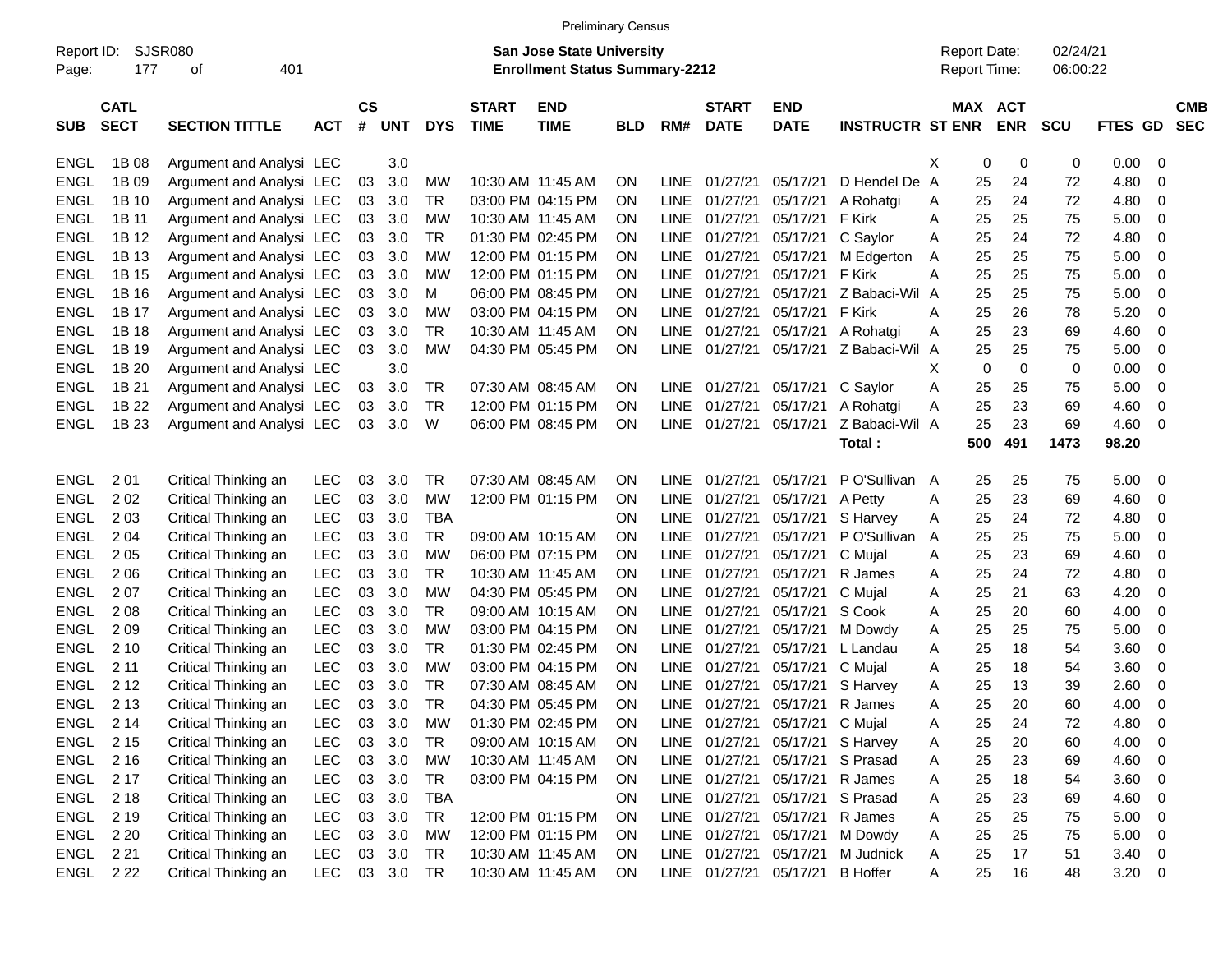|             | <b>Preliminary Census</b>                                                                                                                                                             |                                 |            |                |            |            |                             |                           |            |             |                             |                           |                         |         |                       |            |                |                         |                          |
|-------------|---------------------------------------------------------------------------------------------------------------------------------------------------------------------------------------|---------------------------------|------------|----------------|------------|------------|-----------------------------|---------------------------|------------|-------------|-----------------------------|---------------------------|-------------------------|---------|-----------------------|------------|----------------|-------------------------|--------------------------|
| Page:       | SJSR080<br>02/24/21<br>Report ID:<br><b>San Jose State University</b><br><b>Report Date:</b><br><b>Enrollment Status Summary-2212</b><br>Report Time:<br>178<br>401<br>06:00:22<br>οf |                                 |            |                |            |            |                             |                           |            |             |                             |                           |                         |         |                       |            |                |                         |                          |
| <b>SUB</b>  | <b>CATL</b><br><b>SECT</b>                                                                                                                                                            | <b>SECTION TITTLE</b>           | <b>ACT</b> | <b>CS</b><br># | <b>UNT</b> | <b>DYS</b> | <b>START</b><br><b>TIME</b> | <b>END</b><br><b>TIME</b> | <b>BLD</b> | RM#         | <b>START</b><br><b>DATE</b> | <b>END</b><br><b>DATE</b> | <b>INSTRUCTR ST ENR</b> |         | MAX ACT<br><b>ENR</b> | <b>SCU</b> | FTES GD        |                         | <b>CMB</b><br><b>SEC</b> |
| <b>ENGL</b> | 2 2 3                                                                                                                                                                                 | Critical Thinking an            | LEC        | 03             | 3.0        | MW         |                             | 09:00 AM 10:15 AM         | ΟN         | <b>LINE</b> | 01/27/21                    | 05/17/21                  | A Petty                 | A<br>25 | 17                    | 51         | 3.40           | 0                       |                          |
| <b>ENGL</b> | 2 2 4                                                                                                                                                                                 | Critical Thinking an            | <b>LEC</b> | 03             | 3.0        | TR         |                             | 03:00 PM 04:15 PM         | ON         | <b>LINE</b> | 01/27/21                    | 05/17/21                  | <b>B</b> Hoffer         | 25<br>A | 19                    | 57         | 3.80           | 0                       |                          |
| <b>ENGL</b> | 2 2 5                                                                                                                                                                                 | Critical Thinking an            | <b>LEC</b> | 03             | 3.0        | МW         |                             | 01:30 PM 02:45 PM         | ΟN         | <b>LINE</b> | 01/27/21                    | 05/17/21                  | M Dowdy                 | 25<br>A | 25                    | 75         | 5.00           | 0                       |                          |
| <b>ENGL</b> | 2 2 6                                                                                                                                                                                 | Critical Thinking an            | <b>LEC</b> | 03             | 3.0        | TR         |                             | 12:00 PM 01:15 PM         | ΟN         | <b>LINE</b> | 01/27/21                    | 05/17/21                  | J Patchigond A          | 25      | 22                    | 66         | 4.40           | 0                       |                          |
| <b>ENGL</b> | 2 2 7                                                                                                                                                                                 | Critical Thinking an            | <b>LEC</b> | 03             | 3.0        | МW         |                             | 04:30 PM 05:45 PM         | ΟN         | <b>LINE</b> | 01/27/21                    | 05/17/21                  | A Tran                  | 25<br>A | 22                    | 66         | 4.40           | 0                       |                          |
| <b>ENGL</b> | 2 2 8                                                                                                                                                                                 | Critical Thinking an            | <b>LEC</b> | 03             | 3.0        | МW         |                             | 10:30 AM 11:45 AM         | ΟN         | <b>LINE</b> | 01/27/21                    | 05/17/21                  | K O'Hare                | 25<br>A | 23                    | 69         | 4.60           | 0                       |                          |
| <b>ENGL</b> | 2 2 9                                                                                                                                                                                 | Critical Thinking an            | <b>LEC</b> | 03             | 3.0        | TR         |                             | 01:30 PM 02:45 PM         | ΟN         | <b>LINE</b> | 01/27/21                    | 05/17/21                  | J Patchigond A          | 25      | 20                    | 60         | 4.00           | 0                       |                          |
| <b>ENGL</b> | 2 3 0                                                                                                                                                                                 | Critical Thinking an            | <b>LEC</b> | 03             | 3.0        | МW         |                             | 10:30 AM 11:45 AM         | ΟN         | <b>LINE</b> | 01/27/21                    | 05/17/21                  | M Dowdy                 | 25<br>A | 25                    | 75         | 5.00           | 0                       |                          |
| <b>ENGL</b> | 2 3 1                                                                                                                                                                                 | Critical Thinking an            | <b>LEC</b> | 03             | 3.0        | TR         |                             | 12:00 PM 01:15 PM         | ΟN         | <b>LINE</b> | 01/27/21                    | 05/17/21                  | M Jalal                 | 25<br>Α | 25                    | 75         | 5.00           | 0                       |                          |
| <b>ENGL</b> | 2 3 2                                                                                                                                                                                 | Critical Thinking an            | <b>LEC</b> | 03             | 3.0        | МW         |                             | 07:30 AM 08:45 AM         | ΟN         | <b>LINE</b> | 01/27/21                    | 05/17/21                  | J Damm                  | 25<br>A | 21                    | 63         | 4.20           | 0                       |                          |
| <b>ENGL</b> | 2 3 3                                                                                                                                                                                 | Critical Thinking an            | <b>LEC</b> | 03             | 3.0        | МW         |                             | 01:30 PM 02:45 PM         | ΟN         | <b>LINE</b> | 01/27/21                    | 05/17/21                  | K O'Hare                | 25<br>A | 19                    | 57         | 3.80           | 0                       |                          |
| <b>ENGL</b> | 2 3 4                                                                                                                                                                                 | Critical Thinking an            | <b>LEC</b> | 03             | 3.0        | МW         |                             | 01:30 PM 02:45 PM         | ΟN         | <b>LINE</b> | 01/27/21                    | 05/17/21                  | A Tran                  | 25<br>A | 24                    | 72         | 4.80           | 0                       |                          |
| <b>ENGL</b> | 2 3 5                                                                                                                                                                                 | Critical Thinking an            | <b>LEC</b> | 03             | 3.0        | МW         |                             | 09:00 AM 10:15 AM         | ΟN         | <b>LINE</b> | 01/27/21                    | 05/17/21                  | J Damm                  | 25<br>A | 25                    | 75         | 5.00           | 0                       |                          |
| <b>ENGL</b> | 2 3 6                                                                                                                                                                                 | Critical Thinking an            | <b>LEC</b> | 03             | 3.0        | МW         |                             | 12:00 PM 01:15 PM         | ΟN         | <b>LINE</b> | 01/27/21                    | 05/17/21                  | J Damm                  | 25<br>A | 24                    | 72         | 4.80           | 0                       |                          |
| <b>ENGL</b> | 2 3 7                                                                                                                                                                                 | Critical Thinking an            | <b>LEC</b> | 03             | 3.0        | TR         |                             | 01:30 PM 02:45 PM         | ΟN         | <b>LINE</b> | 01/27/21                    | 05/17/21                  | <b>B</b> Hoffer         | 25<br>A | 22                    | 66         | 4.40           | 0                       |                          |
| <b>ENGL</b> | 2 3 8                                                                                                                                                                                 | Critical Thinking an            | <b>LEC</b> | 03             | 3.0        | <b>MW</b>  |                             | 03:00 PM 04:15 PM         | ON         | <b>LINE</b> | 01/27/21                    | 05/17/21                  | D Rivers                | 25<br>A | 19                    | 57         | 3.80           | 0                       |                          |
| ENGL        | 2 3 9                                                                                                                                                                                 | Critical Thinking an            | <b>LEC</b> |                | 3.0        |            |                             |                           |            |             |                             |                           |                         | Χ<br>0  | 0                     | 0          | 0.00           | 0                       |                          |
|             |                                                                                                                                                                                       |                                 |            |                |            |            |                             |                           |            |             |                             |                           | Total:                  | 950     | 822                   | 2466       | 164.40         |                         |                          |
|             | ENGL 21 01                                                                                                                                                                            | <b>Detective Fiction</b>        | <b>LEC</b> | 02             | 3.0        | TR         |                             | 03:00 PM 04:15 PM         | ON         |             | LINE 01/27/21               | 05/17/21                  | C Saylor                | A<br>40 | 39                    | 117        | 7.80           | 0                       |                          |
|             |                                                                                                                                                                                       |                                 |            |                |            |            |                             |                           |            |             |                             |                           | Total:                  | 40      | 39                    | 117        | 7.80           |                         |                          |
| ENGL        | 22 99                                                                                                                                                                                 | Fantasy Science Fic             | LEC        | 03             | 3.0        | TBA        |                             |                           | ΟN         | <b>LINE</b> | 01/27/21                    | 05/17/21                  | T Nathanael             | A<br>40 | 38                    | 114        | 7.60           | 0                       |                          |
|             |                                                                                                                                                                                       |                                 |            |                |            |            |                             |                           |            |             |                             |                           | Total:                  | 40      | 38                    | 114        | 7.60           |                         |                          |
| ENGL        | 30 01                                                                                                                                                                                 | Lit & the Environ               | <b>LEC</b> |                | 3.0        |            |                             |                           |            |             |                             |                           |                         | X<br>0  | 0                     | 0          | $0.00\,$       | 0                       |                          |
|             |                                                                                                                                                                                       |                                 |            |                |            |            |                             |                           |            |             |                             |                           | Total:                  | 0       | 0                     | 0          | 0.00           |                         |                          |
| ENGL        | 50 01                                                                                                                                                                                 | Lit Survey before 16            | <b>LEC</b> | 02             | 3.0        | MW         |                             | 10:30 AM 11:45 AM         | ΟN         | <b>LINE</b> | 01/27/21                    | 05/17/21                  | J Villagrana            | 30<br>A | 26                    | 78         | 5.20           | 0                       |                          |
| ENGL        | 50 02                                                                                                                                                                                 | Lit Survey before 16            | LEC        | 02             | 3.0        | TR         |                             | 09:00 AM 10:15 AM         | ON         | LINE        | 01/27/21                    | 05/17/21                  | N Stork                 | Α<br>30 | 17                    | 51         | 3.40           | 0                       |                          |
|             |                                                                                                                                                                                       |                                 |            |                |            |            |                             |                           |            |             |                             |                           | Total:                  | 60      | 43                    | 129        | 8.60           |                         |                          |
|             | ENGL 60 01                                                                                                                                                                            | Lit Survey 1680-1860 LEC 02 4.0 |            |                |            | TR         |                             | 10:30 AM 11:45 AM         | ON         |             |                             | LINE 01/27/21 05/17/21    | A Johnson               | 30<br>A | 29                    | 116        | $7.73$ 0       |                         |                          |
|             | ENGL 60 02                                                                                                                                                                            | Lit Survey 1680-1860 LEC 02 4.0 |            |                |            | MW         |                             | 01:30 PM 02:45 PM         | ON.        |             | LINE 01/27/21 05/17/21      |                           | C Saylor                | 30<br>A | 29                    | 116        | 7.73           | $\overline{\mathbf{0}}$ |                          |
|             |                                                                                                                                                                                       |                                 |            |                |            |            |                             |                           |            |             |                             |                           | Total:                  | 60      | 58                    | 232        | 15.47          |                         |                          |
|             | ENGL 70 01                                                                                                                                                                            | Lit Survey 1860 to p            | LEC        |                | 02 3.0     | MW         |                             | 01:30 PM 02:45 PM         | ON         |             | LINE 01/27/21 05/17/21      |                           | K McSharry A            | 30      | 23                    | 69         | $4.60 \quad 0$ |                         |                          |
|             | ENGL 70 02                                                                                                                                                                            | Lit Survey 1860 to p            | LEC 02 3.0 |                |            | MW         |                             | 03:00 PM 04:15 PM         | ON         |             | LINE 01/27/21 05/17/21      |                           | K McSharry A            | 30      | 17                    | 51         | $3.40 \ 0$     |                         |                          |
|             |                                                                                                                                                                                       |                                 |            |                |            |            |                             |                           |            |             |                             |                           | Total:                  | 60      | 40                    | 120        | 8.00           |                         |                          |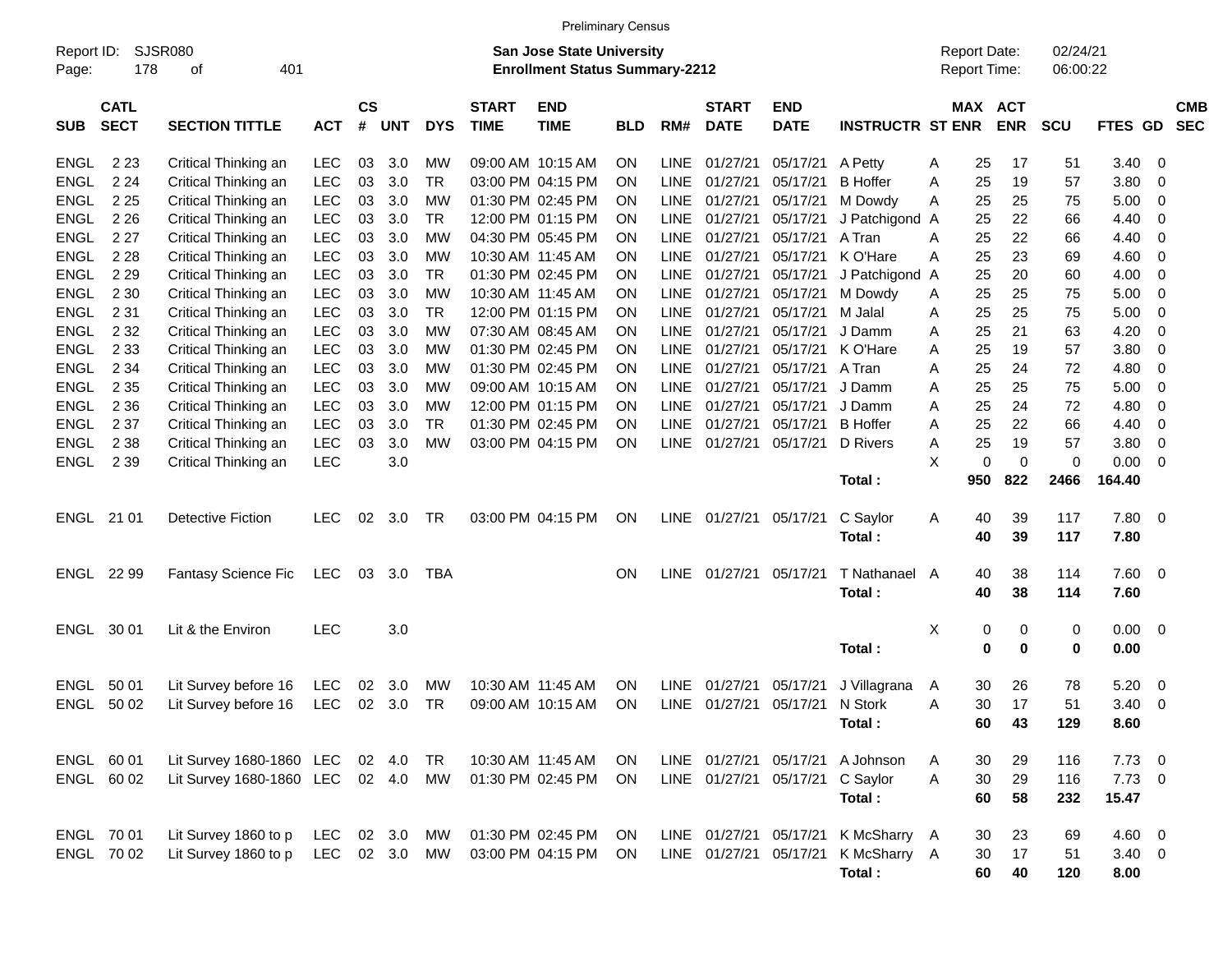|                                                                                                                                        | <b>Preliminary Census</b>              |                                                                                                          |                                        |                |                   |                             |                             |                                                             |                                                  |                                           |                                                  |                                  |                                                 |                                      |                          |                       |                               |                         |                          |
|----------------------------------------------------------------------------------------------------------------------------------------|----------------------------------------|----------------------------------------------------------------------------------------------------------|----------------------------------------|----------------|-------------------|-----------------------------|-----------------------------|-------------------------------------------------------------|--------------------------------------------------|-------------------------------------------|--------------------------------------------------|----------------------------------|-------------------------------------------------|--------------------------------------|--------------------------|-----------------------|-------------------------------|-------------------------|--------------------------|
| <b>SJSR080</b><br>Report ID:<br><b>San Jose State University</b><br>179<br><b>Enrollment Status Summary-2212</b><br>401<br>οf<br>Page: |                                        |                                                                                                          |                                        |                |                   |                             |                             |                                                             |                                                  |                                           |                                                  |                                  |                                                 | <b>Report Date:</b><br>Report Time:  |                          | 02/24/21<br>06:00:22  |                               |                         |                          |
| <b>SUB</b>                                                                                                                             | <b>CATL</b><br><b>SECT</b>             | <b>SECTION TITTLE</b>                                                                                    | <b>ACT</b>                             | <b>CS</b><br># | <b>UNT</b>        | <b>DYS</b>                  | <b>START</b><br><b>TIME</b> | <b>END</b><br><b>TIME</b>                                   | <b>BLD</b>                                       | RM#                                       | <b>START</b><br><b>DATE</b>                      | <b>END</b><br><b>DATE</b>        | <b>INSTRUCTR ST ENR</b>                         |                                      | MAX ACT<br><b>ENR</b>    | <b>SCU</b>            | FTES GD                       |                         | <b>CMB</b><br><b>SEC</b> |
| ENGL<br><b>ENGL</b><br><b>ENGL</b>                                                                                                     | 71 01<br>71 02<br>71 03                | Intro Creative Writ<br>Intro Creative Writ<br>Intro Creative Writ                                        | SEM<br><b>SEM</b><br><b>SEM</b>        | 04<br>04<br>04 | 3.0<br>3.0<br>3.0 | TBA<br>F<br>TR              |                             | 09:30 AM 12:15 PM<br>12:00 PM 01:15 PM                      | <b>ON</b><br><b>ON</b><br><b>ON</b>              | <b>LINE</b><br><b>LINE</b><br><b>LINE</b> | 01/27/21<br>01/27/21<br>01/27/21                 | 05/17/21<br>05/17/21<br>05/17/21 | J Damm<br>J Navarro<br>S Harvey                 | 25<br>Α<br>25<br>A<br>25<br>A        | 25<br>19<br>25           | 75<br>57<br>75        | 5.00<br>3.85<br>5.00          | - 0<br>-1<br>0          |                          |
| <b>ENGL</b><br><b>ENGL</b><br>ENGL                                                                                                     | 71 04<br>71 05<br>71 06                | Intro Creative Writ<br>Intro Creative Writ<br>Intro Creative Writ                                        | <b>SEM</b><br><b>SEM</b><br><b>SEM</b> | 04<br>04<br>04 | 3.0<br>3.0<br>3.0 | МW<br>МW<br><b>TR</b>       |                             | 03:00 PM 04:15 PM<br>10:30 AM 11:45 AM<br>10:30 AM 11:45 AM | <b>ON</b><br><b>ON</b><br><b>ON</b>              | LINE<br><b>LINE</b><br><b>LINE</b>        | 01/27/21<br>01/27/21<br>01/27/21                 | 05/17/21<br>05/17/21<br>05/17/21 | L Lindelof<br>A Ahmad<br>K FitzPatric<br>Total: | 25<br>Α<br>25<br>Α<br>25<br>A<br>150 | 25<br>24<br>24<br>142    | 75<br>72<br>72<br>426 | 5.00<br>4.80<br>4.80<br>28.45 | 0<br>0<br>0             |                          |
| ENGL                                                                                                                                   | ENGL 100A 01<br>100A 02<br>ENGL 100A03 | <b>Writing Competency</b><br><b>Writing Competency</b><br><b>Writing Competency</b>                      | <b>SEM</b><br><b>SEM</b><br><b>SEM</b> | 05<br>05       | 3.0<br>3.0<br>3.0 | TR<br>МW                    |                             | 09:00 AM 10:15 AM<br>12:00 PM 01:15 PM                      | <b>ON</b><br><b>ON</b>                           | LINE<br><b>LINE</b>                       | 01/27/21<br>01/27/21                             | 05/17/21<br>05/17/21             | H Meservey<br>A St. Dennis A<br>Total:          | X<br>20<br>A<br>20<br>40             | 0<br>0<br>19<br>20<br>39 | 0<br>57<br>60<br>117  | 0.00<br>3.80<br>4.00<br>7.80  | - 0<br>0<br>0           |                          |
|                                                                                                                                        |                                        | ENGL 100W 01 Wrtg Wrkshop<br>ENGL 100W 02 Wrtg Wrkshop                                                   | LEC<br><b>LEC</b>                      | 02<br>02       | 4.0<br>4.0        | TR<br><b>TR</b>             |                             | 10:30 AM 11:45 AM<br>12:00 PM 01:15 PM                      | <b>ON</b><br><b>ON</b>                           | <b>LINE</b><br><b>LINE</b>                | 01/27/21<br>01/27/21                             | 05/17/21<br>05/17/21             | M Gorman-DaR<br>A Johnson<br>Total:             | 25<br>25<br>A<br>50                  | 22<br>26<br>48           | 88<br>104<br>192      | 5.87<br>6.93<br>12.80         | - 0<br>0                |                          |
| ENGL<br>ENGL                                                                                                                           |                                        | 100WB 01Written Comm Busines LEC<br>100WB 02Written Comm Busines LEC<br>100WB 03Written Comm Busines LEC |                                        | 03<br>03<br>03 | 3.0<br>3.0<br>3.0 | M<br>W<br>м                 |                             | 09:00 AM 11:45 AM<br>09:00 AM 11:45 AM<br>06:00 PM 08:45 PM | <b>ON</b><br><b>ON</b>                           | <b>LINE</b><br><b>LINE</b><br><b>LINE</b> | 01/27/21<br>01/27/21<br>01/27/21                 | 05/17/21<br>05/17/21<br>05/17/21 | L Lo<br>L Lo<br>J Hessler                       | 25<br>A<br>25<br>A<br>25             | 18<br>20<br>24           | 54<br>60<br>72        | 3.60<br>4.00<br>4.80          | - 0<br>0                |                          |
| <b>ENGL</b><br><b>ENGL</b><br><b>ENGL</b><br>ENGL                                                                                      |                                        | 100WB 04Written Comm Busines LEC<br>100WB 05Written Comm Busines LEC<br>100WB 06Written Comm Busines LEC |                                        | 03<br>03<br>03 | 3.0<br>3.0<br>3.0 | W<br>МW<br>МW               |                             | 06:00 PM 08:45 PM<br>03:00 PM 04:15 PM<br>04:30 PM 05:45 PM | <b>ON</b><br><b>ON</b><br><b>ON</b><br><b>ON</b> | <b>LINE</b><br><b>LINE</b><br><b>LINE</b> | 01/27/21<br>01/27/21<br>01/27/21                 | 05/17/21<br>05/17/21<br>05/17/21 | J Hessler<br>J Hessler<br>J Hessler             | Α<br>25<br>Α<br>25<br>Α<br>25<br>Α   | 25<br>24<br>24           | 75<br>72<br>72        | 5.00<br>4.80<br>4.80          | 0<br>0<br>0<br>0        |                          |
| ENGL<br>ENGL<br>ENGL                                                                                                                   |                                        | 100WB 07Written Comm Busines LEC<br>100WB 08Written Comm Busines LEC<br>100WB 09Written Comm Busines LEC |                                        | 03<br>03<br>03 | 3.0<br>3.0<br>3.0 | т<br><b>TR</b><br><b>TR</b> |                             | 06:00 PM 08:45 PM<br>03:00 PM 04:15 PM<br>10:30 AM 11:45 AM | <b>ON</b><br><b>ON</b><br><b>ON</b>              | LINE<br><b>LINE</b><br><b>LINE</b>        | 01/27/21<br>01/27/21<br>01/27/21                 | 05/17/21<br>05/17/21<br>05/17/21 | L Lindelof<br>L Lindelof<br>S Sloan             | 25<br>A<br>25<br>A<br>25<br>A        | 24<br>24<br>25           | 72<br>72<br>75        | 4.80<br>4.80<br>5.00          | 0<br>0<br>0             |                          |
|                                                                                                                                        | ENGL 101 01                            | <b>Literary Criticism</b>                                                                                | <b>LEC</b>                             | 04             | 4.0               | F                           |                             | 09:30 AM 12:15 PM                                           | ON                                               |                                           | LINE 01/27/21                                    | 05/17/21                         | Total:<br>K Harris                              | 225<br>A                             | 208<br>25<br>25          | 624<br>100            | 41.60<br>6.67                 | $\overline{\mathbf{0}}$ |                          |
|                                                                                                                                        | ENGL 103 01<br>ENGL 103 02             | Modern English<br>Modern English                                                                         | LEC.<br><b>LEC</b>                     |                | 02 4.0<br>02 4.0  | MW<br>TR                    |                             | 09:00 AM 10:15 AM<br>01:30 PM 02:45 PM                      | ON<br><b>ON</b>                                  |                                           | LINE 01/27/21 05/17/21<br>LINE 01/27/21 05/17/21 |                                  | Total:<br>L Mitchell<br>S Jarvie                | 25<br>30<br>A<br>30<br>A             | 25<br>22<br>$30\,$       | 100<br>88<br>120      | 6.67<br>5.87 0<br>$8.00 \t 0$ |                         |                          |
|                                                                                                                                        | ENGL 106 01                            | <b>Editing for Writers</b>                                                                               | <b>LEC</b>                             |                | 02 4.0            | MW                          |                             | 09:00 AM 10:15 AM                                           | ON                                               |                                           | LINE 01/27/21 05/17/21                           |                                  | Total:<br>S West<br>Total:                      | 60<br>A<br>25<br>25                  | 52<br>26<br>26           | 208<br>104<br>104     | 13.87<br>$7.07$ 2<br>7.07     |                         |                          |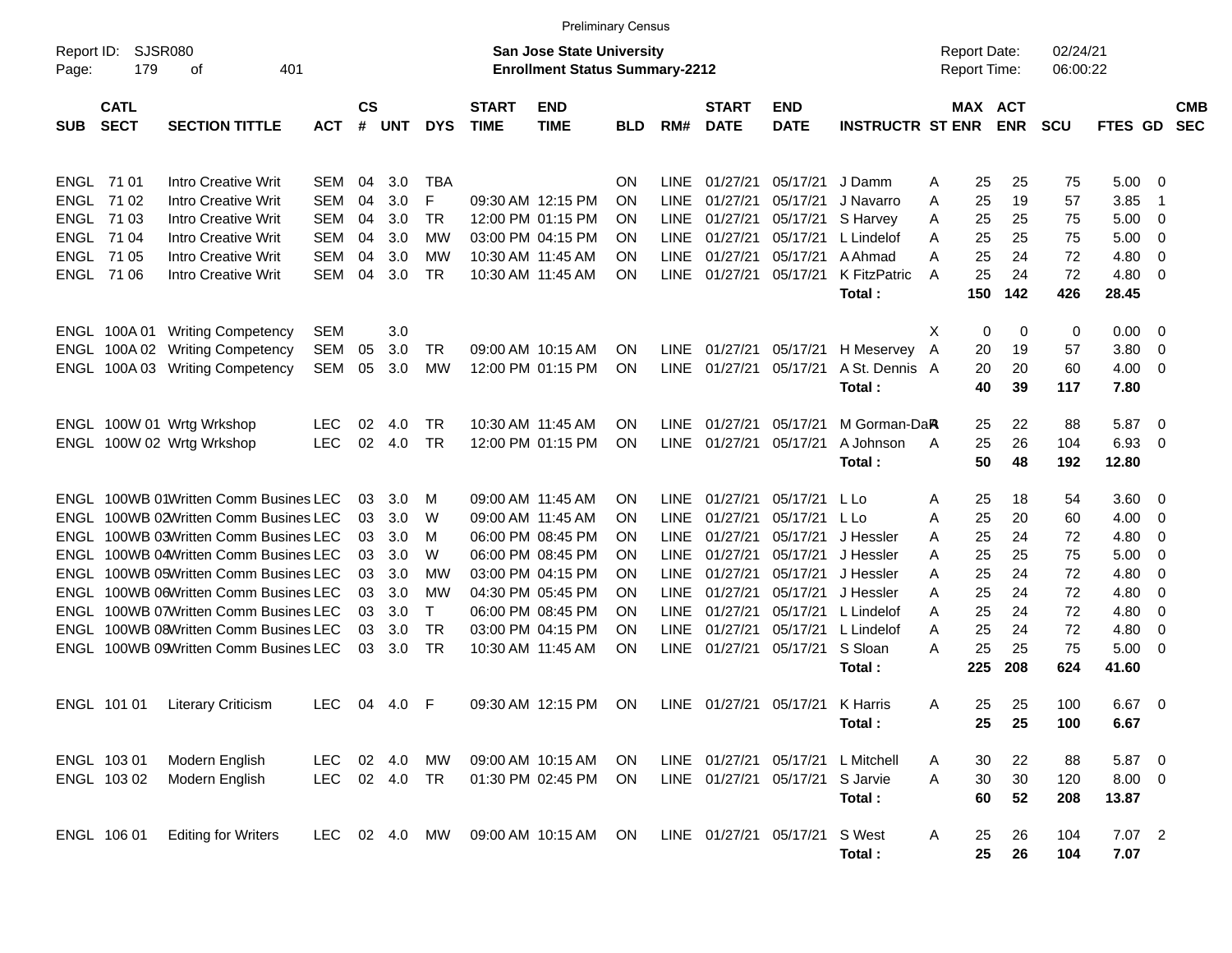|                                                                                                                                                                                                    | <b>Preliminary Census</b>  |                                                  |                    |                |               |                         |                             |                                        |                        |                     |                             |                           |                                               |                          |                            |                   |                                           |            |
|----------------------------------------------------------------------------------------------------------------------------------------------------------------------------------------------------|----------------------------|--------------------------------------------------|--------------------|----------------|---------------|-------------------------|-----------------------------|----------------------------------------|------------------------|---------------------|-----------------------------|---------------------------|-----------------------------------------------|--------------------------|----------------------------|-------------------|-------------------------------------------|------------|
| Report ID: SJSR080<br><b>San Jose State University</b><br>02/24/21<br><b>Report Date:</b><br>180<br>401<br><b>Enrollment Status Summary-2212</b><br><b>Report Time:</b><br>06:00:22<br>of<br>Page: |                            |                                                  |                    |                |               |                         |                             |                                        |                        |                     |                             |                           |                                               |                          |                            |                   |                                           |            |
| SUB SECT                                                                                                                                                                                           | <b>CATL</b>                | <b>SECTION TITTLE</b>                            | <b>ACT</b>         | <b>CS</b><br># | <b>UNT</b>    | <b>DYS</b>              | <b>START</b><br><b>TIME</b> | <b>END</b><br><b>TIME</b>              | <b>BLD</b>             | RM#                 | <b>START</b><br><b>DATE</b> | <b>END</b><br><b>DATE</b> | <b>INSTRUCTR ST ENR</b>                       |                          | MAX ACT<br><b>ENR</b>      | <b>SCU</b>        | FTES GD SEC                               | <b>CMB</b> |
|                                                                                                                                                                                                    | ENGL 107 01                | Prof Tech Writing                                | <b>LEC</b>         | 02             | 4.0           | <b>TR</b>               |                             | 10:30 AM 11:45 AM                      | <b>ON</b>              | LINE                | 01/27/21                    | 05/17/21                  | M Thompson A<br>Total:                        | 25<br>25                 | 24<br>24                   | 96<br>96          | 6.60 3<br>6.60                            |            |
|                                                                                                                                                                                                    | ENGL 110 01                | Visual Rhetoric and                              | <b>LEC</b>         |                | 02 4.0        | <b>TR</b>               |                             | 12:00 PM 01:15 PM                      | <b>ON</b>              |                     | LINE 01/27/21 05/17/21      |                           | M Thompson A<br>Total:                        | 30<br>30                 | 32<br>32                   | 128<br>128        | 8.87 5<br>8.87                            |            |
|                                                                                                                                                                                                    | ENGL 112A 01               | Childrens Lit<br>ENGL 112A 80 Childrens Lit      | LEC.<br><b>LEC</b> | 03<br>03       | 3.0<br>3.0    | <b>TR</b><br><b>TBA</b> |                             | 01:30 PM 02:45 PM                      | <b>ON</b><br>ON        | LINE<br><b>LINE</b> | 01/27/21<br>01/27/21        | 05/17/21<br>05/17/21      | J Coleman<br>T Nathanael A<br>Total:          | 35<br>A<br>35<br>70      | 35<br>36<br>71             | 105<br>108<br>213 | $7.00 \t 0$<br>$7.20 \t 0$<br>14.20       |            |
|                                                                                                                                                                                                    |                            | ENGL 112B 01 Lit for Young Adults                | <b>LEC</b>         | 02             | 4.0           | M                       |                             | 04:30 PM 07:15 PM                      | <b>ON</b>              | LINE                | 01/27/21 05/17/21           |                           | M Warner<br>Total:                            | 30<br>A<br>30            | 20<br>20                   | 80<br>80          | $5.40$ 1<br>5.40                          |            |
|                                                                                                                                                                                                    |                            | ENGL 117B 01 Glbl Film, Lit, Cult                | LEC.               | 03             | 3.0           | MW                      |                             | 09:00 AM 10:15 AM                      | <b>ON</b>              | LINE                | 01/27/21 05/17/21           |                           | M Gorman-DaR<br>Total:                        | 40<br>40                 | 37<br>37                   | 111<br>111        | $7.40 \quad 0$<br>7.40                    |            |
|                                                                                                                                                                                                    |                            | ENGL 123B 01 Global-Lit-Africa                   | <b>LEC</b>         |                | 3.0           |                         |                             |                                        |                        |                     |                             |                           | Total:                                        | X                        | 0<br>0<br>$\mathbf 0$<br>0 | 0<br>$\bf{0}$     | $0.00 \t 0$<br>0.00                       |            |
|                                                                                                                                                                                                    |                            | ENGL 123D 01 Global-Lit-Asia                     | LEC.               | 03             | 3.0           | MW                      |                             | 03:00 PM 04:15 PM                      | <b>ON</b>              | LINE                | 01/27/21 05/17/21           |                           | M Gorman-DaR<br>Total:                        | 35<br>35                 | 34<br>34                   | 102<br>102        | $6.80$ 0<br>6.80                          |            |
|                                                                                                                                                                                                    | ENGL 125 01                | European Lit                                     | LEC.               | 02             | 4.0           | MW                      |                             | 10:30 AM 11:45 AM                      | <b>ON</b>              |                     | LINE 01/27/21               | 05/17/21                  | L Mitchell<br>Total:                          | 30<br>A<br>30            | 28<br>28                   | 112<br>112        | $7.53$ 1<br>7.53                          |            |
|                                                                                                                                                                                                    | ENGL 130 01<br>ENGL 130 02 | <b>Writing Fiction</b><br><b>Writing Fiction</b> | LEC.<br><b>LEC</b> | 02             | 4.0<br>02 4.0 | <b>TR</b><br><b>MW</b>  |                             | 03:00 PM 04:15 PM<br>12:00 PM 01:15 PM | <b>ON</b><br><b>ON</b> | LINE<br>LINE        | 01/27/21<br>01/27/21        | 05/17/21<br>05/17/21      | <b>K</b> Norris<br>N Taylor<br>Total:         | 25<br>A<br>25<br>A<br>50 | 24<br>24<br>48             | 96<br>96<br>192   | $6.40 \quad 0$<br>$6.40 \quad 0$<br>12.80 |            |
|                                                                                                                                                                                                    | ENGL 131 01                | <b>Writing Poetry</b>                            | <b>LEC</b>         |                | 02 4.0        | MW                      |                             | 03:00 PM 04:15 PM                      | ON                     |                     |                             | LINE 01/27/21 05/17/21    | M Edgerton A<br>Total:                        | 25<br>25                 | 21<br>21                   | 84<br>84          | $5.67$ 1<br>5.67                          |            |
|                                                                                                                                                                                                    |                            | ENGL 133 01 Reed Magazine                        | LEC 02 4.0 F       |                |               |                         |                             | 09:30 AM 12:15 PM ON                   |                        |                     |                             |                           | LINE 01/27/21 05/17/21 H Meservey A<br>Total: | 30<br>30                 | 26<br>26                   | 104<br>104        | 7.53 9<br>7.53                            |            |
|                                                                                                                                                                                                    | ENGL 140B 01 Beowulf       |                                                  | LEC 02 4.0 TR      |                |               |                         |                             | 01:30 PM 02:45 PM                      | ON                     |                     | LINE 01/27/21 05/17/21      |                           | N Stork<br>Total:                             | A<br>30<br>30            | 14<br>14                   | 56<br>56          | 3.87 2<br>3.87                            |            |
|                                                                                                                                                                                                    | ENGL 144 01                | Shakespeare I                                    | LEC 02 4.0 MW      |                |               |                         |                             | 09:00 AM 10:15 AM ON                   |                        |                     |                             |                           | LINE 01/27/21 05/17/21 J Villagrana A         | 35                       | 15                         | 60                | 4.00 0 C                                  |            |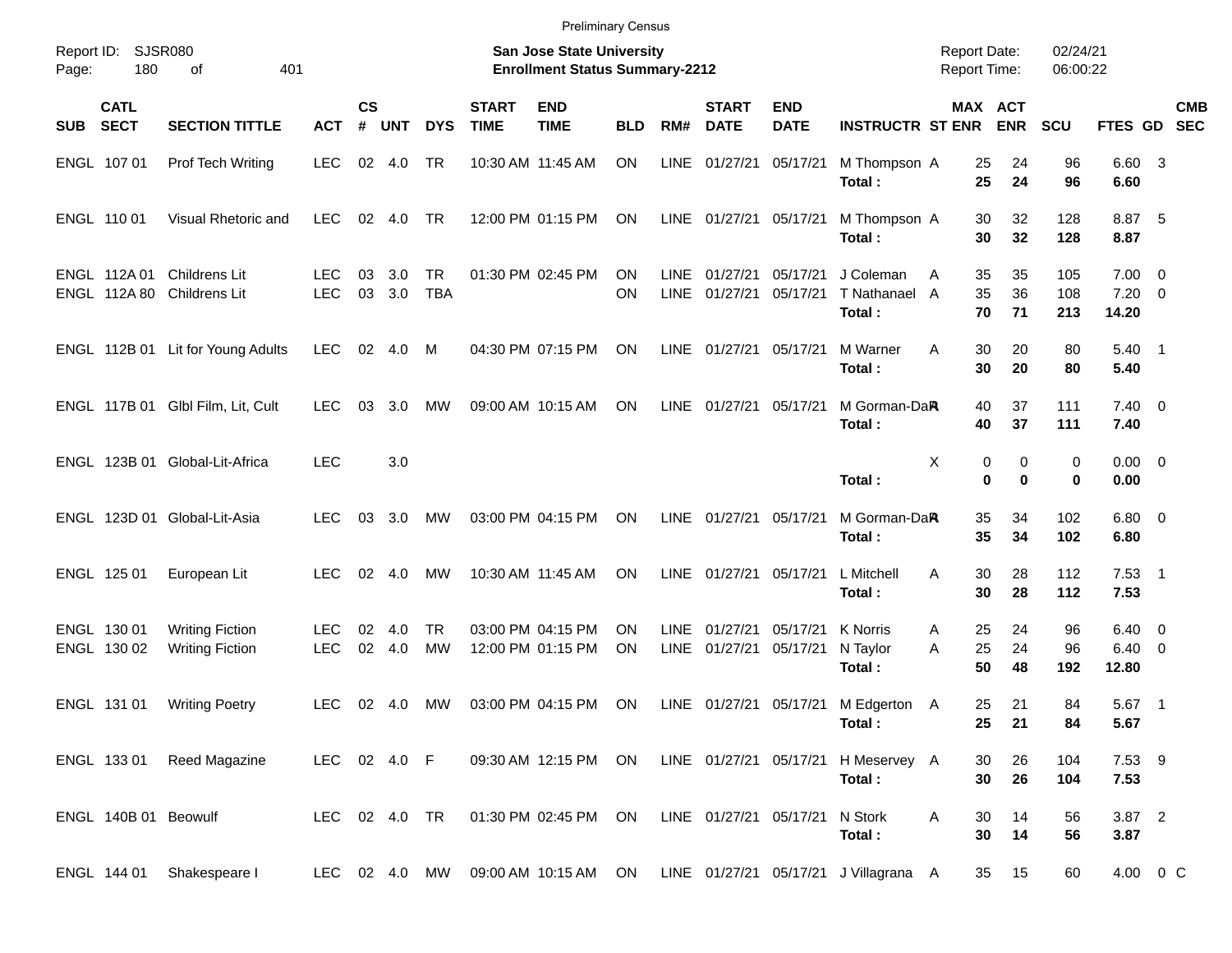|                                                                                                                       |                                           |                                                                   |                                        |                    |                   |                                 |                             | <b>Preliminary Census</b>              |                 |                                           |                                  |                                  |                                                |                                            |                          |                      |                                    |                                                      |            |
|-----------------------------------------------------------------------------------------------------------------------|-------------------------------------------|-------------------------------------------------------------------|----------------------------------------|--------------------|-------------------|---------------------------------|-----------------------------|----------------------------------------|-----------------|-------------------------------------------|----------------------------------|----------------------------------|------------------------------------------------|--------------------------------------------|--------------------------|----------------------|------------------------------------|------------------------------------------------------|------------|
| Report ID: SJSR080<br>San Jose State University<br>401<br><b>Enrollment Status Summary-2212</b><br>181<br>of<br>Page: |                                           |                                                                   |                                        |                    |                   |                                 |                             |                                        |                 |                                           |                                  |                                  |                                                | <b>Report Date:</b><br><b>Report Time:</b> |                          | 02/24/21<br>06:00:22 |                                    |                                                      |            |
| <b>SUB</b>                                                                                                            | <b>CATL</b><br><b>SECT</b>                | <b>SECTION TITTLE</b>                                             | <b>ACT</b>                             | $\mathsf{cs}$<br># | <b>UNT</b>        | <b>DYS</b>                      | <b>START</b><br><b>TIME</b> | <b>END</b><br><b>TIME</b>              | <b>BLD</b>      | RM#                                       | <b>START</b><br><b>DATE</b>      | <b>END</b><br><b>DATE</b>        | <b>INSTRUCTR ST ENR</b>                        | MAX ACT                                    | <b>ENR</b>               | <b>SCU</b>           | FTES GD SEC                        |                                                      | <b>CMB</b> |
| TA                                                                                                                    | 144 01                                    | Shakespeare I                                                     | <b>LEC</b>                             | 02                 | 4.0               | MW                              |                             | 09:00 AM 10:15 AM                      | ON              | LINE                                      | 01/27/21                         | 05/17/21                         | J Villagrana A<br>Total:                       | 0<br>35                                    | -1<br>16                 | 4<br>64              | 0.27<br>4.27                       | $0\,$ C                                              |            |
| TA                                                                                                                    | ENGL 145 01<br>145 01                     | Shakespeare + Perfor LEC<br>Shakespeare + Perfor LEC              |                                        | 02                 | 4.0<br>02 4.0     | MW<br>MW                        |                             | 01:30 PM 02:45 PM<br>01:30 PM 02:45 PM | OΝ<br>ON        | LINE<br><b>LINE</b>                       | 01/27/21<br>01/27/21             | 05/17/21<br>05/17/21             | C Baer<br>C Baer<br>Total:                     | 30<br>Α<br>A<br>$\mathbf 0$<br>30          | 29<br>$\mathbf{1}$<br>30 | 116<br>4<br>120      | 7.73<br>0.27<br>8.00               | $0\,C$<br>$0\,C$                                     |            |
|                                                                                                                       | ENGL 157 01                               | Topics in Rhetoric                                                | <b>LEC</b>                             |                    | 4.0               |                                 |                             |                                        |                 |                                           |                                  |                                  | Total:                                         | Χ<br>0<br>0                                | 0<br>$\bf{0}$            | 0<br>0               | $0.00 \t 0$<br>0.00                |                                                      |            |
|                                                                                                                       | ENGL 162 01                               | Studies-American Lit LEC                                          |                                        |                    | 4.0               |                                 |                             |                                        |                 |                                           |                                  |                                  | Total:                                         | Χ<br>0<br>$\mathbf 0$                      | 0<br>$\bf{0}$            | 0<br>0               | $0.00 \t 0$<br>0.00                |                                                      |            |
|                                                                                                                       | ENGL 167 01                               | <b>Steinbeck</b>                                                  | <b>LEC</b>                             | 02                 | 4.0               | TR                              |                             | 09:00 AM 10:15 AM                      | ON              | LINE                                      | 01/27/21                         | 05/17/21                         | S Shillingla<br>Total:                         | 30<br>A<br>30                              | 16<br>16                 | 64<br>64             | 4.40 2<br>4.40                     |                                                      |            |
|                                                                                                                       | ENGL 169 01<br>ENGL 169 02                | Ethnicity in Amer Li<br>Ethnicity in Amer Li                      | <b>LEC</b><br><b>LEC</b>               | 03<br>03           | 3.0<br>3.0        | <b>TR</b><br><b>TR</b>          |                             | 03:00 PM 04:15 PM<br>01:30 PM 02:45 PM | ΟN<br><b>ON</b> | LINE<br>LINE                              | 01/27/21<br>01/27/21             | 05/17/21<br>05/17/21             | A Johnson<br>K Norris<br>Total:                | 30<br>Α<br>A<br>30<br>60                   | 25<br>29<br>54           | 75<br>87<br>162      | $5.00 \quad 0$<br>5.80 0<br>10.80  |                                                      |            |
|                                                                                                                       | ENGL 176 01                               | The Short Story                                                   | <b>LEC</b>                             | 02                 | 4.0               | МW                              |                             | 12:00 PM 01:15 PM                      | ON              | LINE                                      | 01/27/21                         | 05/17/21                         | S Anderson<br>Total:                           | 30<br>A<br>30                              | 27<br>27                 | 108<br>108           | $7.33$ 2<br>7.33                   |                                                      |            |
|                                                                                                                       | ENGL 178 01                               | CreativeNonfiction                                                | LEC.                                   | 02                 | 4.0               | TR                              |                             | 10:30 AM 11:45 AM                      | ON              | LINE                                      | 01/27/21                         | 05/17/21                         | S Shillingla<br>Total:                         | 30<br>A<br>30                              | 18<br>18                 | 72<br>72             | $4.80$ 0<br>4.80                   |                                                      |            |
|                                                                                                                       | ENGL 180 01<br>ENGL 180 02<br>ENGL 180 03 | <b>Indv Studies</b><br><b>Indy Studies</b><br><b>Indy Studies</b> | <b>SUP</b><br><b>SUP</b><br><b>SUP</b> | 78<br>78<br>78     | 1.0<br>2.0<br>3.0 | TBA<br><b>TBA</b><br><b>TBA</b> |                             |                                        | ΟN<br>ΟN<br>ΟN  | <b>LINE</b><br><b>LINE</b><br><b>LINE</b> | 01/27/21<br>01/27/21<br>01/27/21 | 05/17/21<br>05/17/21<br>05/17/21 | R McNabb<br>R McNabb<br>R McNabb<br>Total :    | 36<br>Α<br>36<br>A<br>Α<br>36<br>108       | 3<br>0<br>2<br>5         | 3<br>0<br>6<br>9     | $0.20 \ 0$<br>0.00<br>0.40<br>0.60 | $\overline{\phantom{0}}$<br>$\overline{\phantom{0}}$ |            |
|                                                                                                                       | ENGL 199 01                               | Writing Internship                                                | SUP 36 3.0 TBA                         |                    |                   |                                 |                             |                                        | ON              |                                           |                                  |                                  | LINE 01/27/21 05/17/21 M Thompson A<br>Total:  | 20<br>20                                   | 0<br>$\mathbf 0$         | 0<br>0               | $0.00 \t 0$<br>0.00                |                                                      |            |
|                                                                                                                       | ENGL 208 01                               | Sem Compar Lit                                                    | SEM 05 4.0 W                           |                    |                   |                                 |                             | 07:00 PM 09:45 PM ON                   |                 |                                           | LINE 01/27/21 05/17/21           |                                  | R Krishnaswa A<br>Total:                       | 16<br>16                                   | 14<br>14                 | 56<br>56             | 4.60 13<br>4.60                    |                                                      |            |
|                                                                                                                       | ENGL 211 01                               | <b>Twent Cent Poetry</b>                                          | SEM 05 4.0 M                           |                    |                   |                                 |                             | 07:00 PM 09:45 PM ON                   |                 |                                           |                                  |                                  | LINE 01/27/21 05/17/21 A Soldofsky A<br>Total: | 16<br>16                                   | 15<br>15                 | 60<br>60             | 5.00 15<br>5.00                    |                                                      |            |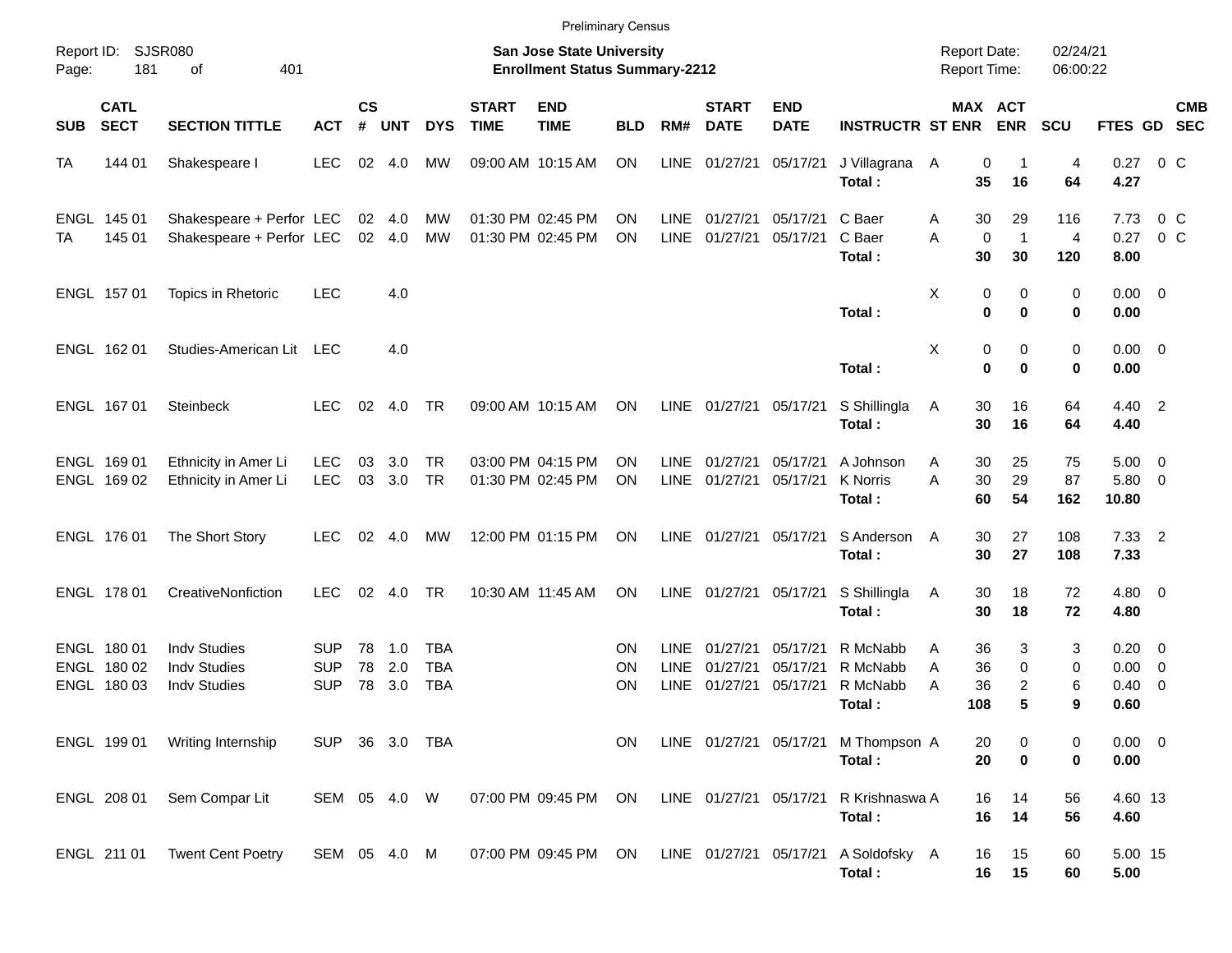|                                                                         | <b>Preliminary Census</b>                                                                                                                |                                                                    |                            |                                 |                                                             |                             |                           |                                           |                                                                  |                                                          |                                                          |                                                                    |                         |                                                                                                    |                                  |                                              |                                                                  |            |
|-------------------------------------------------------------------------|------------------------------------------------------------------------------------------------------------------------------------------|--------------------------------------------------------------------|----------------------------|---------------------------------|-------------------------------------------------------------|-----------------------------|---------------------------|-------------------------------------------|------------------------------------------------------------------|----------------------------------------------------------|----------------------------------------------------------|--------------------------------------------------------------------|-------------------------|----------------------------------------------------------------------------------------------------|----------------------------------|----------------------------------------------|------------------------------------------------------------------|------------|
| Page:                                                                   | Report ID: SJSR080<br><b>San Jose State University</b><br>401<br><b>Enrollment Status Summary-2212</b><br>182<br>0f                      |                                                                    |                            |                                 |                                                             |                             |                           |                                           |                                                                  |                                                          |                                                          |                                                                    |                         | <b>Report Date:</b><br>Report Time:                                                                | 02/24/21<br>06:00:22             |                                              |                                                                  |            |
| <b>CATL</b><br><b>SECT</b><br><b>SUB</b>                                | <b>SECTION TITTLE</b>                                                                                                                    | <b>ACT</b>                                                         | <b>CS</b><br>#             | <b>UNT</b>                      | <b>DYS</b>                                                  | <b>START</b><br><b>TIME</b> | <b>END</b><br><b>TIME</b> | <b>BLD</b>                                | RM#                                                              | <b>START</b><br><b>DATE</b>                              | <b>END</b><br><b>DATE</b>                                | <b>INSTRUCTR ST ENR</b>                                            |                         | MAX ACT<br><b>ENR</b>                                                                              | <b>SCU</b>                       | FTES GD SEC                                  |                                                                  | <b>CMB</b> |
| ENGL 240 01                                                             | Poet Writ Workshop                                                                                                                       | SEM                                                                | 05                         | 4.0                             | M                                                           |                             | 04:00 PM 06:45 PM         | ON                                        | <b>LINE</b>                                                      | 01/27/21                                                 | 05/17/21                                                 | E Bass<br>Total:                                                   | A                       | 16<br>10<br>16<br>10                                                                               | 40<br>40                         | 3.33 10<br>3.33                              |                                                                  |            |
| ENGL 241 01                                                             | Fic Writ Workshop                                                                                                                        | <b>SEM</b>                                                         | 05                         | 4.0                             | $\mathsf{T}$                                                |                             | 07:00 PM 09:45 PM         | ON                                        | <b>LINE</b>                                                      | 01/27/21                                                 | 05/17/21                                                 | S Anderson<br>Total:                                               | $\overline{A}$          | 14<br>16<br>16<br>14                                                                               | 56<br>56                         | 4.67 14<br>4.67                              |                                                                  |            |
| ENGL 242 01                                                             | Nonfic Writ Wrkshp                                                                                                                       | SEM                                                                | 05                         | 4.0                             | R                                                           |                             | 04:00 PM 06:45 PM         | ON                                        | LINE                                                             | 01/27/21 05/17/21                                        |                                                          | <b>T</b> Moriarty<br>Total:                                        | Α                       | 16<br>12<br>16<br>12                                                                               | 48<br>48                         | 4.00 12<br>4.00                              |                                                                  |            |
| ENGL 255 01                                                             | Themes of Amer Lit                                                                                                                       | SEM                                                                | 05                         | 4.0                             | $\top$                                                      |                             | 04:00 PM 06:45 PM         | ON                                        | <b>LINE</b>                                                      | 01/27/21 05/17/21                                        |                                                          | S Shillingla<br>Total:                                             | A                       | 15<br>16<br>16<br>15                                                                               | 60<br>60                         | 5.00 15<br>5.00                              |                                                                  |            |
| ENGL 281 01                                                             | <b>Special Topics</b>                                                                                                                    | SEM                                                                | 05                         | 4.0                             | W                                                           |                             | 04:00 PM 06:45 PM         | ON                                        | LINE                                                             |                                                          | 01/27/21 05/17/21                                        | M Spangler<br>Total:                                               | A                       | 16<br>17<br>16<br>17                                                                               | 68<br>68                         | 5.60 16<br>5.60                              |                                                                  |            |
| ENGL 298 01<br>ENGL 298 02<br>ENGL 298 03<br>ENGL 298 04                | Special Study<br><b>Special Study</b><br><b>Special Study</b><br>Special Study                                                           | <b>SUP</b><br><b>SUP</b><br><b>SUP</b><br><b>SUP</b>               | 78<br>78<br>78<br>78       | 1.0<br>2.0<br>3.0<br>4.0        | TBA<br><b>TBA</b><br><b>TBA</b><br><b>TBA</b>               |                             |                           | ΟN<br><b>ON</b><br><b>ON</b><br><b>ON</b> | LINE<br><b>LINE</b><br>LINE<br>LINE                              | 01/27/21<br>01/27/21<br>01/27/21<br>01/27/21             | 05/17/21<br>05/17/21<br>05/17/21<br>05/17/21             | R McNabb<br>R McNabb<br>R McNabb<br>R McNabb<br>Total:             | Α<br>A<br>A<br>A<br>100 | 25<br>-1<br>$\Omega$<br>25<br>25<br>1<br>25<br>-1<br>3                                             | $\mathbf{1}$<br>0<br>3<br>4<br>8 | 0.08<br>0.00<br>0.25<br>0.33<br>0.67         | -1<br>$\overline{0}$<br>$\overline{1}$<br>$\overline{1}$         |            |
| ENGL<br>ENGL<br>ENGL                                                    | ENGL 298D 01 Departmental Thesis<br>298D 02 Departmental Thesis<br>298D 03 Departmental Thesis<br>298D 04 Departmental Thesis            | <b>SUP</b><br><b>SUP</b><br><b>SUP</b><br><b>SUP</b>               | 25<br>25<br>25<br>25       | 1.0<br>2.0<br>3.0<br>4.0        | <b>TBA</b><br><b>TBA</b><br><b>TBA</b><br><b>TBA</b>        |                             |                           | <b>ON</b><br>ON<br>ΟN<br>ΟN               | <b>LINE</b><br><b>LINE</b><br><b>LINE</b><br>LINE                | 01/27/21<br>01/27/21<br>01/27/21<br>01/27/21             | 05/17/21<br>05/17/21<br>05/17/21<br>05/17/21             | R McNabb<br>R McNabb<br>R McNabb<br>R McNabb<br>Total:             | Α<br>A<br>Α<br>A        | 10<br>0<br>10<br>$\Omega$<br>$\Omega$<br>10<br>10<br>-1<br>40<br>1                                 | 0<br>$\Omega$<br>0<br>4<br>4     | 0.00<br>0.00<br>0.00<br>0.33<br>0.33         | $\mathbf 0$<br>$\mathbf 0$<br>$\mathbf 0$<br>$\overline{1}$      |            |
| ENGL 299 01<br>ENGL 299 02<br>ENGL 299 03<br>ENGL 299 04<br>ENGL 299 06 | <b>University Thesis</b><br><b>University Thesis</b><br><b>University Thesis</b><br><b>University Thesis</b><br><b>University Thesis</b> | <b>SUP</b><br><b>SUP</b><br><b>SUP</b><br><b>SUP</b><br><b>SUP</b> | 25<br>25<br>25<br>25<br>25 | 1.0<br>2.0<br>3.0<br>4.0<br>6.0 | TBA<br><b>TBA</b><br><b>TBA</b><br><b>TBA</b><br><b>TBA</b> |                             |                           | ΟN<br>ON<br><b>ON</b><br><b>ON</b><br>ON  | <b>LINE</b><br><b>LINE</b><br><b>LINE</b><br><b>LINE</b><br>LINE | 01/27/21<br>01/27/21<br>01/27/21<br>01/27/21<br>01/27/21 | 05/17/21<br>05/17/21<br>05/17/21<br>05/17/21<br>05/17/21 | R McNabb<br>R McNabb<br>R McNabb<br>R McNabb<br>R McNabb<br>Total: | Α<br>A<br>A<br>A<br>A   | 6<br>0<br>6<br>$\Omega$<br>$\mathbf 0$<br>6<br>6<br>$\overline{2}$<br>6<br>0<br>$\mathbf{2}$<br>30 | 0<br>0<br>0<br>8<br>0<br>8       | 0.00<br>0.00<br>0.00<br>0.67<br>0.00<br>0.67 | 0<br>$\mathbf 0$<br>$\mathbf 0$<br>$\overline{2}$<br>$\mathbf 0$ |            |

**Department : English & Comparative Literature All intervents in the Separtment Total Separtment in the Separative D** 

| <b>Department Total:</b> |      | 4313 3577 11378 |          | 767.12                |
|--------------------------|------|-----------------|----------|-----------------------|
| <b>Lower Division :</b>  |      |                 |          | 2788 2508 7582 505.52 |
| <b>Upper Division:</b>   | 1193 |                 | 942 3314 | 222.80                |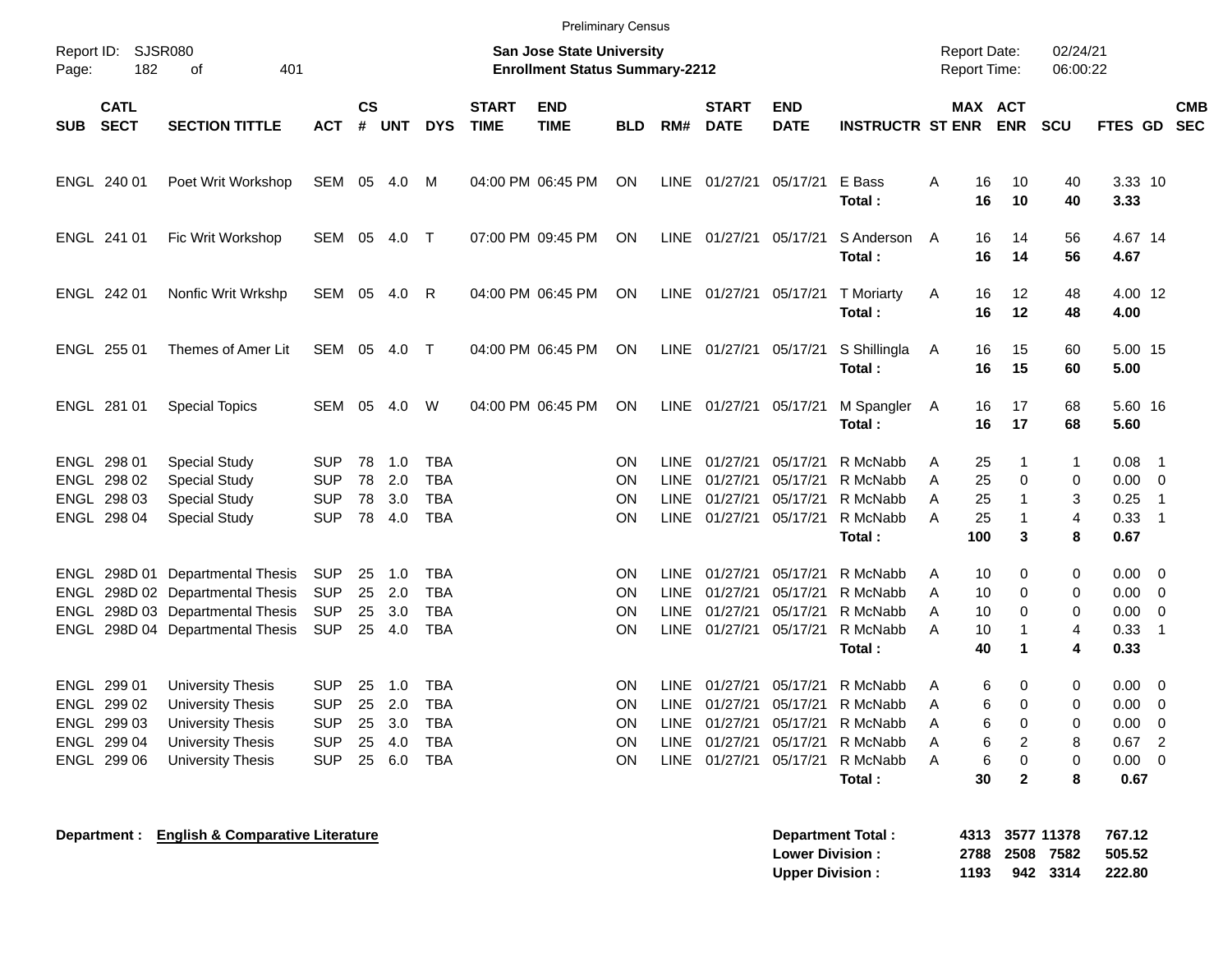|            | <b>Preliminary Census</b>  |                       |  |         |    |            |            |                                                                           |                           |            |     |                             |                           |                         |            |                          |            |             |  |            |
|------------|----------------------------|-----------------------|--|---------|----|------------|------------|---------------------------------------------------------------------------|---------------------------|------------|-----|-----------------------------|---------------------------|-------------------------|------------|--------------------------|------------|-------------|--|------------|
| Page:      | Report ID: SJSR080<br>183  | of                    |  |         |    |            |            | <b>San Jose State University</b><br><b>Enrollment Status Summary-2212</b> |                           |            |     | 02/24/21<br>06:00:22        |                           |                         |            |                          |            |             |  |            |
| <b>SUB</b> | <b>CATL</b><br><b>SECT</b> | <b>SECTION TITTLE</b> |  | $ACT$ # | СS | <b>UNT</b> | <b>DYS</b> | <b>START</b><br><b>TIME</b>                                               | <b>END</b><br><b>TIME</b> | <b>BLD</b> | RM# | <b>START</b><br><b>DATE</b> | <b>END</b><br><b>DATE</b> | <b>INSTRUCTR ST ENR</b> | <b>MAX</b> | <b>ACT</b><br><b>ENR</b> | <b>SCU</b> | FTES GD SEC |  | <b>CMB</b> |

**Graduate Division : 332 127 482 38.80**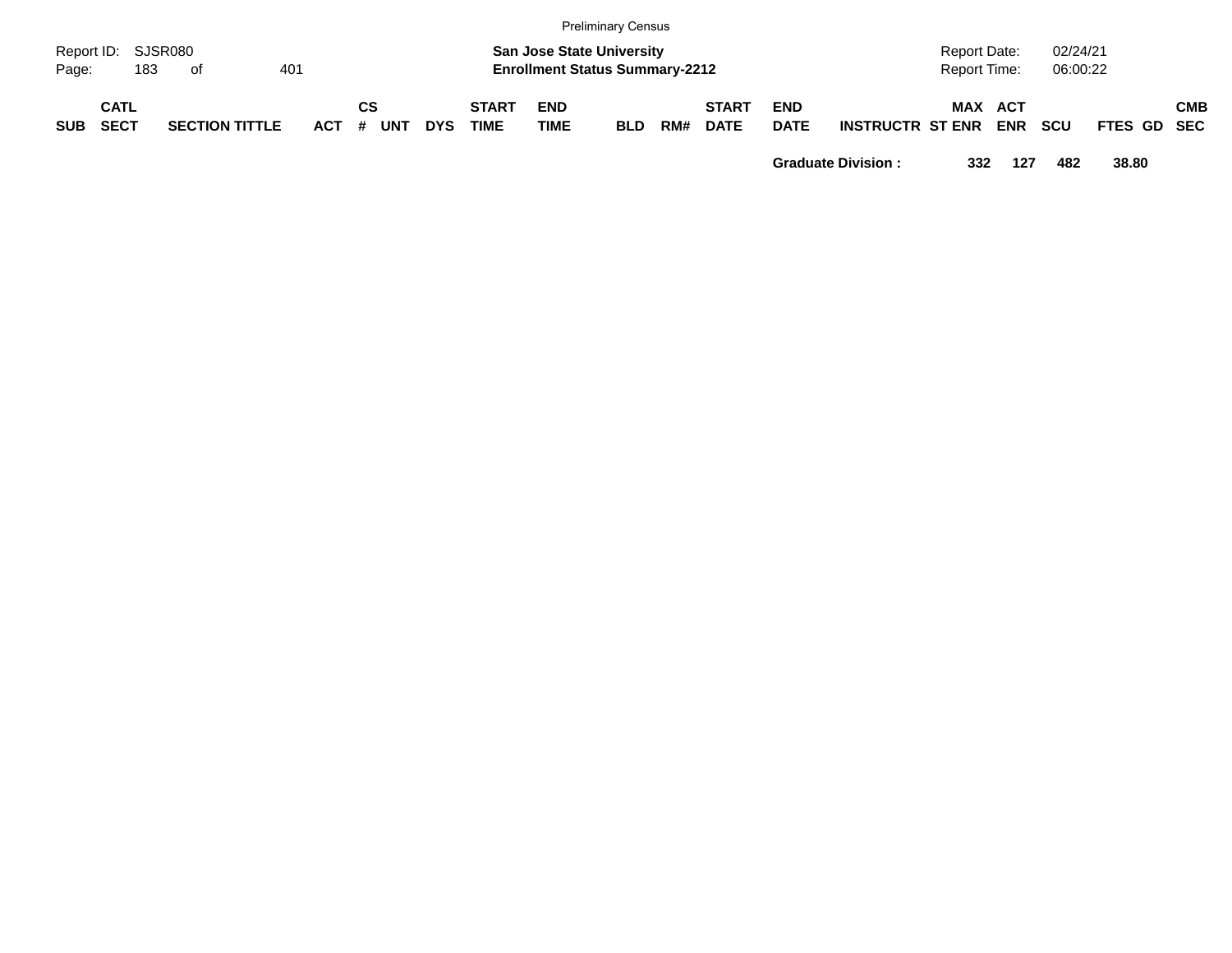|                            |                                        |                                                                              |                                       |               |            |                          |                             | <b>Preliminary Census</b>                                          |                        |             |                                                  |                           |                                                |                                            |                                               |                         |                                                  |                          |
|----------------------------|----------------------------------------|------------------------------------------------------------------------------|---------------------------------------|---------------|------------|--------------------------|-----------------------------|--------------------------------------------------------------------|------------------------|-------------|--------------------------------------------------|---------------------------|------------------------------------------------|--------------------------------------------|-----------------------------------------------|-------------------------|--------------------------------------------------|--------------------------|
| Report ID:<br>Page:        | 184                                    | <b>SJSR080</b><br>401<br>of                                                  |                                       |               |            |                          |                             | San Jose State University<br><b>Enrollment Status Summary-2212</b> |                        |             |                                                  |                           |                                                | <b>Report Date:</b><br><b>Report Time:</b> |                                               | 02/24/21<br>06:00:22    |                                                  |                          |
| <b>SUB</b>                 | <b>CATL</b><br><b>SECT</b>             | <b>SECTION TITTLE</b>                                                        | ACT                                   | $\mathsf{cs}$ | # UNT      | <b>DYS</b>               | <b>START</b><br><b>TIME</b> | <b>END</b><br><b>TIME</b>                                          | <b>BLD</b>             | RM#         | <b>START</b><br><b>DATE</b>                      | <b>END</b><br><b>DATE</b> | <b>INSTRUCTR ST ENR ENR</b>                    |                                            | MAX ACT                                       | <b>SCU</b>              | <b>FTES GD</b>                                   | <b>CMB</b><br><b>SEC</b> |
| College                    |                                        | <b>Humanities &amp; the Arts</b><br><b>World Languages &amp; Literatures</b> |                                       |               |            |                          |                             |                                                                    |                        |             |                                                  |                           |                                                |                                            |                                               |                         |                                                  |                          |
| <b>CHIN</b>                | Department :<br>1A 01                  | Elem Chinese                                                                 | LEC.                                  | 02 4.0        |            | MW                       |                             | 03:30 PM 05:10 PM                                                  | ON                     |             | LINE 01/27/21 05/17/21                           |                           | S Chuang<br>Total:                             | Α<br>30<br>30                              | 25<br>25                                      | 100<br>100              | $6.67$ 0<br>6.67                                 |                          |
| <b>CHIN</b>                | 1B 01                                  | Elem Chinese                                                                 | <b>LEC</b>                            | 02            | 4.0        | MW                       |                             | 01:30 PM 03:10 PM                                                  | ON                     |             | LINE 01/27/21 05/17/21                           |                           | C Peng<br>Total:                               | 30<br>Α<br>30                              | 28<br>28                                      | 112<br>112              | 7.60 2<br>7.60                                   |                          |
| <b>CHIN</b>                | 25B 01                                 | Inter Chinese                                                                | LEC.                                  |               | 02 4.0     | TR                       |                             | 12:00 PM 01:15 PM                                                  | ON                     |             | LINE 01/27/21 05/17/21                           |                           | S Chuang<br>Total:                             | 30<br>A<br>30                              | 21<br>21                                      | 84<br>84                | 5.60 0<br>5.60                                   |                          |
| <b>CHIN</b>                |                                        | 101B 01 Advanced Chinese                                                     | <b>LEC</b>                            |               | 02 4.0     | TR                       |                             | 10:30 AM 11:45 AM                                                  | ON                     |             | LINE 01/27/21 05/17/21                           |                           | X Miao<br>Total:                               | A<br>30<br>30                              | 9<br>9                                        | 36<br>36                | $2.47$ 1<br>2.47                                 |                          |
|                            | CHIN 110 01                            | Structre Chin Lang                                                           | <b>LEC</b>                            |               | 02 4.0     | TBA                      |                             |                                                                    | ON                     |             | LINE 01/27/21 05/17/21                           |                           | S Chuang<br>Total:                             | A<br>30<br>30                              | 12<br>12                                      | 48<br>48                | $3.20 \ 0$<br>3.20                               |                          |
| <b>CHIN</b><br><b>CHIN</b> | 18001<br>180 02                        | <b>Indiv Studies</b><br><b>Indiv Studies</b>                                 | <b>SUP</b><br><b>SUP</b>              | 78<br>78      | 1.0<br>3.0 | <b>TBA</b><br><b>TBA</b> |                             |                                                                    | <b>ON</b><br><b>ON</b> | <b>LINE</b> | 01/27/21<br>LINE 01/27/21                        | 05/17/21<br>05/17/21      | C Peng<br>C Peng<br>Total:                     | A<br>Α<br>10                               | 5<br>$\Omega$<br>5<br>$\mathbf 0$<br>$\bf{0}$ | 0<br>0<br>$\bf{0}$      | $0.00 \t 0$<br>$0.00 \t 0$<br>0.00               |                          |
|                            |                                        | FLED 184Y 01 Stdt Tchg II                                                    | SUP.                                  | 25            | 4.0        | TBA                      |                             |                                                                    | <b>ON</b>              |             | LINE 01/27/21 05/17/21                           |                           | A Jensen<br>Total:                             | Α<br>10<br>10                              | 4<br>4                                        | 16<br>16                | $1.07 \t 0$<br>1.07                              |                          |
| FLED                       |                                        | 184Z 01 Stdt Tchg III                                                        | <b>SUP</b>                            | 25            | 4.0        | <b>TBA</b>               |                             |                                                                    | <b>ON</b>              |             | LINE 01/27/21 05/17/21                           |                           | A Jensen<br>Total:                             | A<br>10<br>10                              | 6<br>6                                        | 24<br>24                | $1.60 \t 0$<br>1.60                              |                          |
| <b>FLED</b>                | 285 01                                 | Teaching Sem FL Ed SEM 06 1.0 R                                              |                                       |               |            |                          |                             | 04:30 PM 06:30 PM                                                  | ON                     |             | LINE 01/27/21                                    | 05/17/21                  | A Jensen<br>Total:                             | Α<br>10<br>10                              | 6<br>6                                        | 6<br>6                  | $0.40 \quad 0$<br>0.40                           |                          |
|                            |                                        | FORL 100W 01 Writing Workshop                                                | SEM 04 3.0 M                          |               |            |                          |                             | 05:30 PM 08:15 PM ON                                               |                        |             |                                                  | LINE 01/27/21 05/17/21    | A lacomini-B A<br>Total:                       | 25<br>25                                   | 13<br>13                                      | 39<br>39                | $2.60 \t 0$<br>2.60                              |                          |
| <b>FREN</b>                | <b>FREN</b> 1A01<br>1A 02<br>FREN 1A03 | Elem French<br>Elem French<br>Elem French                                    | LEC 02 4.0 T<br>LEC<br>LEC 02 4.0 TBA |               |            | 02 4.0 TBA               |                             | 05:00 PM 06:00 PM                                                  | ON<br>ON.<br>ON.       |             | LINE 01/27/21 05/17/21<br>LINE 01/27/21 05/17/21 | LINE 01/27/21 05/17/21    | L Hafid<br>L Pilot-Dari<br>J Desalvo<br>Total: | 30<br>A<br>40<br>A<br>40<br>A<br>110       | 27<br>33<br>13<br>73                          | 108<br>132<br>52<br>292 | $7.20 \t 0$<br>8.80 0<br>$3.47 \quad 0$<br>19.47 |                          |
|                            | FREN 1B01                              | Elem French                                                                  | LEC 02 4.0 W                          |               |            |                          |                             | 05:00 PM 06:00 PM ON                                               |                        |             |                                                  |                           | LINE 01/27/21 05/17/21 F Herrmann A            | 30                                         | 11                                            | 44                      | $2.93$ 0                                         |                          |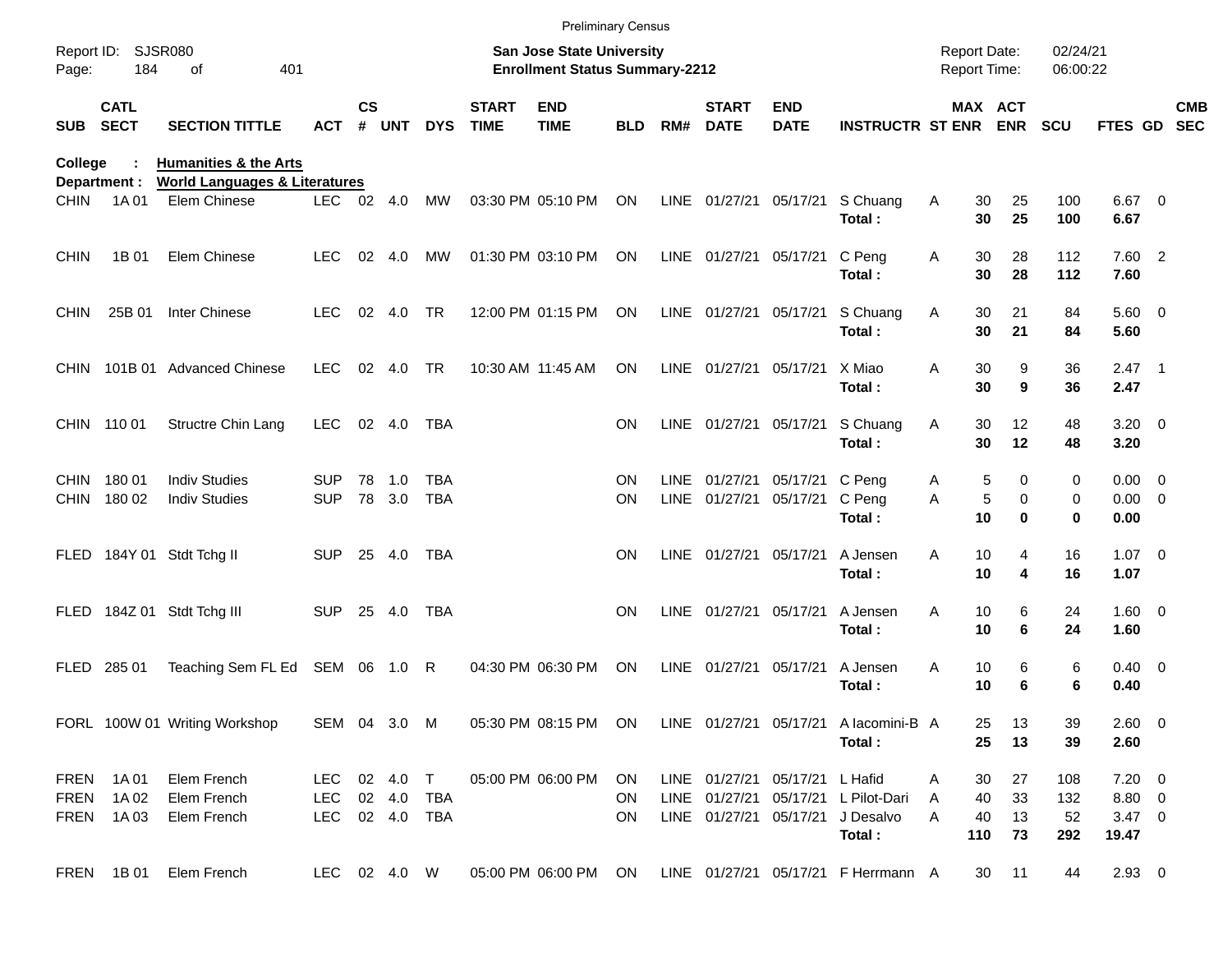|                            |                                         |                                                                                       |                                        |                         |                           |                          |                             | <b>Preliminary Census</b>                                                 |            |             |                             |                           |                                  |                                                                   |                                   |                                  |                                                       |                                                      |            |
|----------------------------|-----------------------------------------|---------------------------------------------------------------------------------------|----------------------------------------|-------------------------|---------------------------|--------------------------|-----------------------------|---------------------------------------------------------------------------|------------|-------------|-----------------------------|---------------------------|----------------------------------|-------------------------------------------------------------------|-----------------------------------|----------------------------------|-------------------------------------------------------|------------------------------------------------------|------------|
| Page:                      | Report ID: SJSR080<br>185               | 401<br>οf                                                                             |                                        |                         |                           |                          |                             | <b>San Jose State University</b><br><b>Enrollment Status Summary-2212</b> |            |             |                             |                           |                                  | <b>Report Date:</b><br>Report Time:                               |                                   | 02/24/21<br>06:00:22             |                                                       |                                                      |            |
| <b>SUB</b>                 | <b>CATL</b><br><b>SECT</b>              | <b>SECTION TITTLE</b>                                                                 | <b>ACT</b>                             | <b>CS</b><br>$\pmb{\#}$ | <b>UNT</b>                | <b>DYS</b>               | <b>START</b><br><b>TIME</b> | <b>END</b><br><b>TIME</b>                                                 | <b>BLD</b> | RM#         | <b>START</b><br><b>DATE</b> | <b>END</b><br><b>DATE</b> | <b>INSTRUCTR ST ENR</b>          | MAX ACT                                                           | <b>ENR</b>                        | <b>SCU</b>                       | FTES GD SEC                                           |                                                      | <b>CMB</b> |
| <b>FREN</b><br><b>FREN</b> | 1B 02<br>1B 03                          | Elem French<br>Elem French                                                            | <b>LEC</b><br><b>LEC</b>               |                         | 4.0<br>4.0                |                          |                             |                                                                           |            |             |                             |                           | Total:                           | X<br>0<br>X<br>$\mathbf 0$<br>30                                  | 0<br>0<br>11                      | 0<br>$\mathbf 0$<br>44           | 0.00<br>0.00<br>2.93                                  | $\overline{\phantom{0}}$<br>$\overline{\phantom{0}}$ |            |
|                            | FREN 25B 01                             | Inter Fren Writing                                                                    | <b>LEC</b>                             |                         | 02 4.0                    | TBA                      |                             |                                                                           | ΟN         |             | LINE 01/27/21 05/17/21      |                           | J Desalvo<br>Total:              | A<br>30<br>30                                                     | 7<br>$\overline{7}$               | 28<br>28                         | $1.87 \t 0$<br>1.87                                   |                                                      |            |
|                            |                                         | FREN 101B 80 Adv Frn Writt Comm                                                       | LEC                                    |                         | 02 4.0                    | TBA                      |                             |                                                                           | ΟN         |             | LINE 01/27/21 05/17/21      |                           | J Desalvo<br>Total:              | A<br>20<br>20                                                     | 3<br>$\mathbf{3}$                 | 12<br>12                         | $0.80 \ 0$<br>0.80                                    |                                                      |            |
|                            |                                         | FREN 102B 01 Frncphone Lit & Cine SEM 04 3.0 TBA                                      |                                        |                         |                           |                          |                             |                                                                           | ΟN         |             | LINE 01/27/21 05/17/21      |                           | J Desalvo<br>Total:              | A<br>30<br>30                                                     | $\overline{7}$<br>$\overline{7}$  | 21<br>21                         | $1.50$ 2<br>1.50                                      |                                                      |            |
|                            | FREN 132 80                             | Fren for Careers                                                                      | SEM 05 4.0                             |                         |                           | TBA                      |                             |                                                                           | ΟN         |             | LINE 01/27/21 05/17/21      |                           | J Desalvo<br>Total:              | 20<br>A<br>20                                                     | 4<br>4                            | 12<br>12                         | $1.07 \t 0$<br>1.07                                   |                                                      |            |
|                            | FREN 160 80                             | Masters of Fr Lit                                                                     | SEM 05 4.0                             |                         |                           | TBA                      |                             |                                                                           | ΟN         |             | LINE 01/27/21 05/17/21      |                           | J Desalvo<br>Total:              | 20<br>A<br>20                                                     | 3<br>3                            | 12<br>12                         | $0.80 \ 0$<br>0.80                                    |                                                      |            |
|                            | FREN 180 80<br>FREN 180 81              | <b>Indiv Studies</b><br><b>Indiv Studies</b>                                          | <b>SUP</b><br><b>SUP</b>               | 78                      | 3.0<br>78 1.0             | <b>TBA</b><br><b>TBA</b> |                             |                                                                           | ΟN<br>ON   | <b>LINE</b> | 01/27/21<br>LINE 01/27/21   | 05/17/21<br>05/17/21      | J Desalvo<br>J Desalvo<br>Total: | 5<br>A<br>5<br>A<br>10                                            | 1<br>$\mathbf{1}$<br>$\mathbf{2}$ | 3<br>$\mathbf{1}$<br>4           | 0.20<br>$0.07$ 0<br>0.27                              | $\overline{\phantom{0}}$                             |            |
|                            | GERM 1A01                               | Elem Germ                                                                             | SEM                                    |                         | 04 4.0                    | MW                       |                             | 03:00 PM 04:40 PM                                                         | ON         |             | LINE 01/27/21               | 05/17/21                  | L Chiriaeva<br>Total:            | 30<br>A<br>30                                                     | 22<br>22                          | 88<br>88                         | 5.87 0<br>5.87                                        |                                                      |            |
|                            | GERM 1B01                               | Elem Germ                                                                             | SEM                                    | 04                      | 4.0                       | <b>TR</b>                |                             | 12:30 PM 02:10 PM                                                         | ON         |             | LINE 01/27/21 05/17/21      |                           | L Chiriaeva<br>Total:            | 30<br>A<br>30                                                     | 12<br>12                          | 48<br>48                         | $3.20 \ 0$<br>3.20                                    |                                                      |            |
| <b>RELS</b>                | <b>HEBR 10A01</b><br>10A 01             | <b>Elementary Hebrew</b><br>JWSS 10A 01 Elementary Hebrew<br><b>Elementary Hebrew</b> | <b>SEM</b><br><b>SEM</b><br><b>SEM</b> |                         | 3.0<br>3.0<br>$3.0\,$     |                          |                             |                                                                           |            |             |                             |                           | Total:                           | X<br>0<br>Χ<br>$\pmb{0}$<br>X<br>$\pmb{0}$<br>$\pmb{0}$           | 0<br>0<br>$\pmb{0}$<br>0          | $\pmb{0}$<br>0<br>0<br>$\pmb{0}$ | 0.00<br>$0.00 \t 0$<br>$0.00 \t 0$<br>0.00            | $\overline{\mathbf{0}}$                              |            |
|                            | HEBR 15A01<br>JWSS 15A01<br>RELS 15A 01 | Inter Hebrew<br>Inter Hebrew<br>Inter Hebrew                                          | <b>SEM</b><br><b>SEM</b><br><b>SEM</b> |                         | 3.0<br>$3.0\,$<br>$3.0\,$ |                          |                             |                                                                           |            |             |                             |                           | Total:                           | X<br>$\pmb{0}$<br>X<br>$\pmb{0}$<br>X<br>$\pmb{0}$<br>$\mathbf 0$ | 0<br>0<br>0<br>$\bf{0}$           | 0<br>0<br>0<br>0                 | $0.00 \t 0$<br>$0.00 \t 0$<br>$0.00 \t 0$<br>$0.00\,$ |                                                      |            |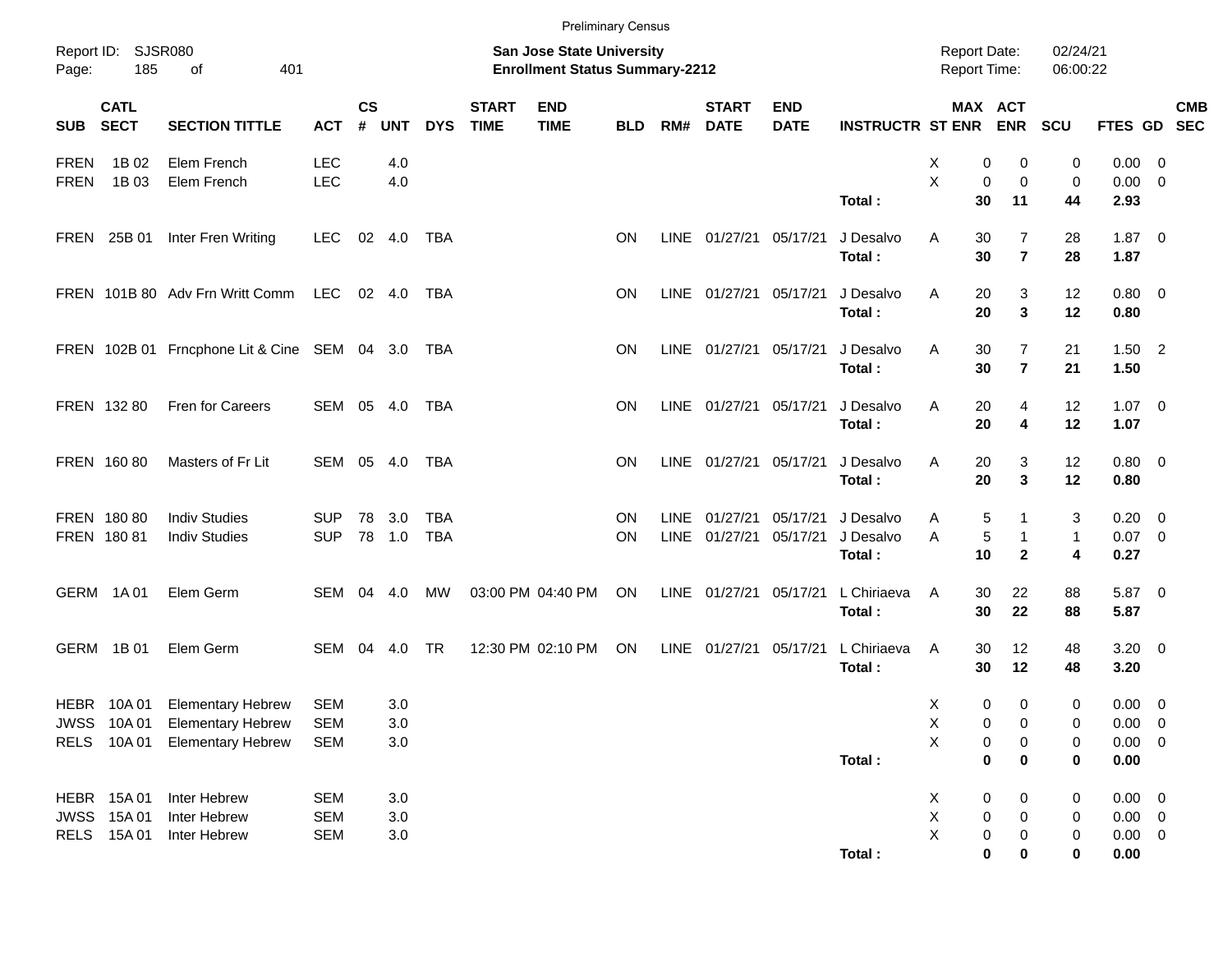|                     |                            |                                          |               |                |               |            |                             |                                                                           | <b>Preliminary Census</b> |             |                             |                                 |                                   |                                     |                              |                      |            |                          |                          |
|---------------------|----------------------------|------------------------------------------|---------------|----------------|---------------|------------|-----------------------------|---------------------------------------------------------------------------|---------------------------|-------------|-----------------------------|---------------------------------|-----------------------------------|-------------------------------------|------------------------------|----------------------|------------|--------------------------|--------------------------|
| Report ID:<br>Page: | 186                        | <b>SJSR080</b><br>401<br>оf              |               |                |               |            |                             | <b>San Jose State University</b><br><b>Enrollment Status Summary-2212</b> |                           |             |                             |                                 |                                   | <b>Report Date:</b><br>Report Time: |                              | 02/24/21<br>06:00:22 |            |                          |                          |
| <b>SUB</b>          | <b>CATL</b><br><b>SECT</b> | <b>SECTION TITTLE</b>                    | <b>ACT</b>    | <b>CS</b><br># | <b>UNT</b>    | <b>DYS</b> | <b>START</b><br><b>TIME</b> | <b>END</b><br><b>TIME</b>                                                 | <b>BLD</b>                | RM#         | <b>START</b><br><b>DATE</b> | <b>END</b><br><b>DATE</b>       | <b>INSTRUCTR ST ENR</b>           |                                     | <b>MAX ACT</b><br><b>ENR</b> | SCU                  | FTES GD    |                          | <b>CMB</b><br><b>SEC</b> |
|                     | HEBR 102A01                | Adv Hebrew                               | <b>SEM</b>    |                | 3.0           |            |                             |                                                                           |                           |             |                             |                                 |                                   | х                                   | 0<br>0                       | 0                    | 0.00       | - 0                      |                          |
| <b>JWSS</b>         | 102A 01                    | Adv Hebrew                               | <b>SEM</b>    |                | 3.0           |            |                             |                                                                           |                           |             |                             |                                 |                                   | Χ                                   | 0<br>0                       | 0                    | 0.00       | $\overline{0}$           |                          |
| <b>RELS</b>         |                            | 102A 01 Adv Hebrew                       | <b>SEM</b>    |                | 3.0           |            |                             |                                                                           |                           |             |                             |                                 |                                   | X                                   | 0<br>0                       | 0                    | 0.00       | $\overline{\mathbf{0}}$  |                          |
|                     |                            |                                          |               |                |               |            |                             |                                                                           |                           |             |                             |                                 | Total:                            |                                     | 0<br>0                       | 0                    | 0.00       |                          |                          |
| <b>ITAL</b>         | 1A 01                      | Elementary Italian                       | SEM           | 04             | 4.0           | <b>TR</b>  |                             | 03:00 PM 04:40 PM                                                         | <b>ON</b>                 | LINE        | 01/27/21                    | 05/17/21                        | A lacomini-B A                    |                                     | 30<br>22                     | 88                   | 5.87       | $\overline{\mathbf{0}}$  |                          |
| ITAL                | 1A 02                      | Elementary Italian                       | <b>SEM</b>    | 04             | 4.0           | <b>TBA</b> |                             |                                                                           | ON                        | <b>LINE</b> | 01/27/21                    | 05/17/21                        | M Santamaria A                    | 30                                  | 9                            | 36                   | 2.40       | - 0                      |                          |
|                     |                            |                                          |               |                |               |            |                             |                                                                           |                           |             |                             |                                 | Total:                            | 60                                  | 31                           | 124                  | 8.27       |                          |                          |
| ITAL                | 1B 01                      | Elem Italian                             | <b>SEM</b>    | 04             | 4.0           | TBA        |                             |                                                                           | ΟN                        | LINE        | 01/27/21                    | 05/17/21                        | M Santamaria A                    |                                     | 12<br>30                     | 48                   | 3.27       | $\overline{\phantom{0}}$ |                          |
|                     |                            |                                          |               |                |               |            |                             |                                                                           |                           |             |                             |                                 | Total:                            | 30                                  | 12                           | 48                   | 3.27       |                          |                          |
| <b>JPN</b>          | 1A 01                      | Elem Japanese                            | LEC.          | 02             | 4.0           |            | MTWR 12:00 PM 12:50 PM      |                                                                           | ΟN                        | LINE        | 01/27/21                    | 05/17/21                        | Y Shimazu                         | 30<br>Α                             | 29                           | 116                  | 7.80       | $\overline{\phantom{1}}$ |                          |
| <b>JPN</b>          | 1A 02                      | Elem Japanese                            | <b>LEC</b>    | 02             | 4.0           |            | MTWR01:30 PM 02:20 PM       |                                                                           | ΟN                        | <b>LINE</b> | 01/27/21                    | 05/17/21                        | Y Shimazu                         | 30<br>A                             | 28                           | 112                  | 7.47       | $\overline{\phantom{0}}$ |                          |
| JPN                 | 1A 03                      | Elem Japanese                            | <b>LEC</b>    | 02             | 4.0           |            | MWF 10:30 AM 11:40 AM       |                                                                           | ΟN                        | <b>LINE</b> | 01/27/21                    | 05/17/21                        | M Iwata                           | 30<br>Α                             | 30                           | 120                  | 8.00       | $\overline{\mathbf{0}}$  |                          |
| JPN                 | 1A 04                      | Elem Japanese                            | <b>LEC</b>    | 02             | 4.0           | <b>TR</b>  |                             | 08:30 AM 10:10 AM                                                         | ON                        | <b>LINE</b> | 01/27/21                    | 05/17/21                        | M Uryu                            | 30<br>Α                             | 28                           | 112                  | 7.47       | $\overline{\mathbf{0}}$  |                          |
| <b>JPN</b>          | 1A 05                      | Elem Japanese                            | <b>LEC</b>    | 02             | 4.0           |            | MWF 01:30 PM 02:40 PM       |                                                                           | ON                        | <b>LINE</b> | 01/27/21                    | 05/17/21                        | M Loffgren                        | 30<br>A                             | 30                           | 120                  | 8.00       | $\overline{\mathbf{0}}$  |                          |
|                     |                            |                                          |               |                |               |            |                             |                                                                           |                           |             |                             |                                 | Total:                            | 150                                 | 145                          | 580                  | 38.73      |                          |                          |
| JPN                 | 1B 01                      | Elem Japanese                            | LEC.          | 02             | 4.0           | <b>TR</b>  |                             | 10:30 AM 12:10 PM                                                         | ΟN                        | LINE        | 01/27/21                    | 05/17/21                        | M Uryu                            | Α                                   | 30<br>30                     | 120                  | 8.07       | $\overline{\phantom{1}}$ |                          |
| JPN                 | 1B 02                      | Elem Japanese                            | <b>LEC</b>    | 02             | 4.0           | MWF        | 12:00 PM 01:10 PM           |                                                                           | ΟN                        | <b>LINE</b> | 01/27/21                    | 05/17/21                        | M Iwata                           | 30<br>Α                             | 25                           | 100                  | 6.67       | $\overline{\phantom{0}}$ |                          |
|                     |                            |                                          |               |                |               |            |                             |                                                                           |                           |             |                             |                                 | Total:                            | 60                                  | 55                           | 220                  | 14.73      |                          |                          |
| JPN                 | 25A 01                     | Interm Japanese                          | LEC           | 02             | 4.0           |            | MWF 01:30 PM 02:40 PM       |                                                                           | ΟN                        | <b>LINE</b> | 01/27/21 05/17/21           |                                 | M Iwata                           | 30<br>A                             | 18                           | 72                   | $4.80\ 0$  |                          |                          |
|                     |                            |                                          |               |                |               |            |                             |                                                                           |                           |             |                             |                                 | Total:                            | 30                                  | 18                           | 72                   | 4.80       |                          |                          |
| JPN                 | 25B 01                     | Interm Japanese                          | LEC           | 02             | 4.0           | МW         |                             | 10:30 AM 12:10 PM                                                         | ON                        | LINE        | 01/27/21                    | 05/17/21                        | M Loffgren                        | Α                                   | 30<br>19                     | 76                   | 5.13       | $\overline{\phantom{0}}$ |                          |
|                     |                            |                                          |               |                |               |            |                             |                                                                           |                           |             |                             |                                 | Total:                            | 30                                  | 19                           | 76                   | 5.13       |                          |                          |
| JPN                 | 96 01                      | Intro to Jpn Culture                     | <b>LEC</b>    | 02             | 3.0           | TR         |                             | 01:30 PM 02:45 PM                                                         | <b>ON</b>                 | LINE        |                             | 01/27/21 05/17/21               | M Uryu                            | Α                                   | 12<br>30                     | 36                   | $2.40 \ 0$ |                          |                          |
|                     |                            |                                          |               |                |               |            |                             |                                                                           |                           |             |                             |                                 | Total:                            |                                     | 30<br>12                     | 36                   | 2.40       |                          |                          |
| JPN                 |                            | 101A 01 Advanced Jpanese                 |               |                | SEM 04 4.0 MW |            |                             | 08:30 AM 10:10 AM                                                         | ON                        |             |                             |                                 | LINE 01/27/21 05/17/21 M Loffgren | Α                                   | 17<br>30                     | 68                   | 4.53 0     |                          |                          |
|                     |                            |                                          |               |                |               |            |                             |                                                                           |                           |             |                             |                                 | Total:                            |                                     | 30<br>17                     | 68                   | 4.53       |                          |                          |
| <b>JPN</b>          |                            | 101B 01 Advanced Japanese                | SEM 04 4.0 MW |                |               |            |                             | 12:30 PM 02:10 PM                                                         | ON                        |             | LINE 01/27/21 05/17/21      |                                 | M Ishida                          | A<br>25                             | 16                           |                      | $4.27$ 0   |                          |                          |
|                     |                            |                                          |               |                |               |            |                             |                                                                           |                           |             |                             |                                 | Total:                            |                                     | 25<br>16                     | 64<br>64             | 4.27       |                          |                          |
|                     |                            |                                          |               |                |               |            |                             |                                                                           |                           |             |                             |                                 |                                   |                                     |                              |                      |            |                          |                          |
| <b>JPN</b>          |                            | 101C 01 Adv. Japanese Conv LEC 02 4.0 MW |               |                |               |            |                             | 10:30 AM 12:10 PM ON                                                      |                           |             |                             | LINE 01/27/21 05/17/21 M Ishida |                                   | A                                   | 11<br>30                     | 44                   | $2.93$ 0   |                          |                          |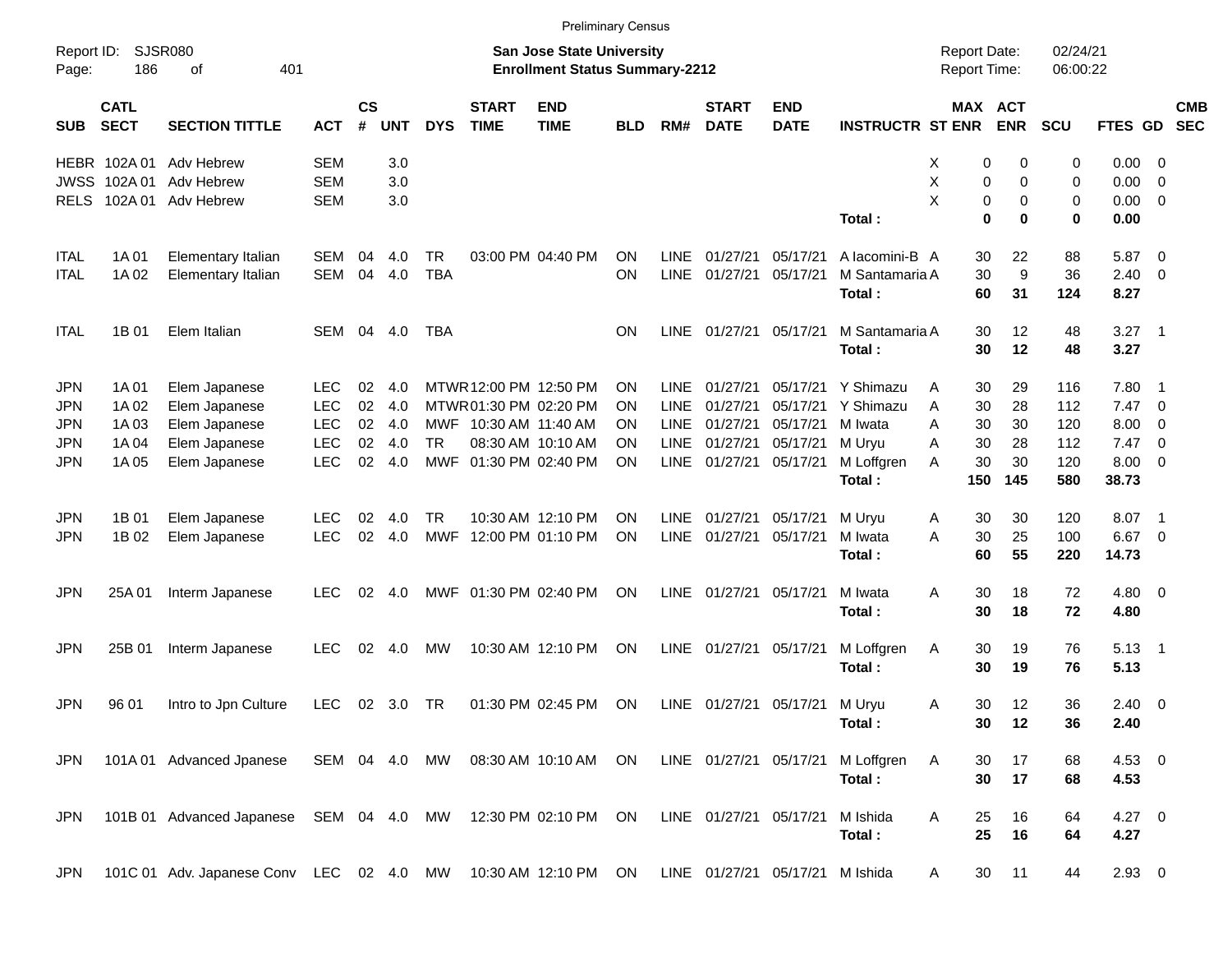|                                    |                            |                                              |                                        |                    |                            |                  |                             | <b>Preliminary Census</b>                                                 |                        |                     |                             |                                                  |                                                                                                                   |                                     |                                        |                      |                                  |                                 |                          |
|------------------------------------|----------------------------|----------------------------------------------|----------------------------------------|--------------------|----------------------------|------------------|-----------------------------|---------------------------------------------------------------------------|------------------------|---------------------|-----------------------------|--------------------------------------------------|-------------------------------------------------------------------------------------------------------------------|-------------------------------------|----------------------------------------|----------------------|----------------------------------|---------------------------------|--------------------------|
| Report ID:<br>Page:                | 187                        | <b>SJSR080</b><br>401<br>οf                  |                                        |                    |                            |                  |                             | <b>San Jose State University</b><br><b>Enrollment Status Summary-2212</b> |                        |                     |                             |                                                  |                                                                                                                   | <b>Report Date:</b><br>Report Time: |                                        | 02/24/21<br>06:00:22 |                                  |                                 |                          |
| <b>SUB</b>                         | <b>CATL</b><br><b>SECT</b> | <b>SECTION TITTLE</b>                        | ACT                                    | $\mathsf{cs}$<br># | <b>UNT</b>                 | <b>DYS</b>       | <b>START</b><br><b>TIME</b> | <b>END</b><br><b>TIME</b>                                                 | BLD.                   | RM#                 | <b>START</b><br><b>DATE</b> | <b>END</b><br><b>DATE</b>                        | <b>INSTRUCTR ST ENR</b>                                                                                           |                                     | <b>MAX ACT</b><br><b>ENR</b>           | <b>SCU</b>           | FTES GD                          |                                 | <b>CMB</b><br><b>SEC</b> |
|                                    |                            |                                              |                                        |                    |                            |                  |                             |                                                                           |                        |                     |                             |                                                  | Total:                                                                                                            |                                     | 30<br>11                               | 44                   | 2.93                             |                                 |                          |
| <b>JPN</b>                         | 102A 01                    | Japanese Culture                             | SEM                                    | 04                 | 4.0                        | MW               |                             | 03:00 PM 04:40 PM                                                         | <b>ON</b>              | LINE                | 01/27/21                    | 05/17/21                                         | M Ishida<br>Total:                                                                                                | Α                                   | 20<br>12<br>20<br>12                   | 48<br>48             | $3.20 \ 0$<br>3.20               |                                 |                          |
| <b>JPN</b>                         | 102B 01                    | Minority Cul Japan                           | <b>LEC</b>                             | 02                 | 3.0                        | МW               |                             | 03:00 PM 04:15 PM                                                         | ON                     | LINE                | 01/27/21 05/17/21           |                                                  | Y Yanai<br>Total:                                                                                                 | Α                                   | 20<br>15<br>20<br>15                   | 45<br>45             | $3.00 \ 0$<br>3.00               |                                 |                          |
| <b>JPN</b>                         | 140 01                     | Japanese Drama and LLEC                      |                                        |                    | 02 4.0                     | МW               |                             | 10:30 AM 11:45 AM                                                         | ON                     | LINE                |                             | 01/27/21 05/17/21                                | Y Yanai<br>Total:                                                                                                 | Α                                   | 17<br>25<br>25<br>17                   | 68<br>68             | $4.53$ 0<br>4.53                 |                                 |                          |
| JPN                                | 150 01                     | Jpns Narratives & Li                         | LEC                                    |                    | 02 4.0                     | МW               |                             | 09:00 AM 10:15 AM                                                         | ON                     | LINE                | 01/27/21                    | 05/17/21                                         | Y Yanai<br>Total:                                                                                                 | Α                                   | 25<br>16<br>25<br>16                   | 64<br>64             | 4.33 1<br>4.33                   |                                 |                          |
| <b>PORT</b>                        | 1A 01                      | Elem Portuguese I                            | SEM                                    | 04                 | 4.0                        | TR               |                             | 03:30 PM 05:10 PM                                                         | ON                     | LINE                | 01/27/21 05/17/21           |                                                  | D Carvalho P A<br>Total:                                                                                          |                                     | 30<br>5<br>5<br>30                     | 20<br>20             | $1.33 \ 0$<br>1.33               |                                 |                          |
| <b>PORT</b>                        | 1B 01                      | Elem Portuguese II                           | SEM                                    | 04                 | 4.0                        | TR               |                             | 06:00 PM 07:40 PM                                                         | ON                     | LINE                | 01/27/21 05/17/21           |                                                  | D Carvalho P A<br>Total:                                                                                          |                                     | 30<br>15<br>30<br>15                   | 60<br>60             | $4.00 \ 0$<br>4.00               |                                 |                          |
|                                    |                            | PORT 102B 80 Brazilian Culture               | <b>LEC</b>                             |                    | 3.0                        |                  |                             |                                                                           |                        |                     |                             |                                                  | Total:                                                                                                            | X                                   | 0<br>0<br>0<br>$\bf{0}$                | 0<br>0               | $0.00 \t 0$<br>0.00              |                                 |                          |
|                                    | PORT 180 01                | <b>Indiv Studies</b>                         | <b>SUP</b>                             |                    | 78 3.0                     | TBA              |                             |                                                                           | ON                     | LINE                | 01/27/21 05/17/21           |                                                  | D Carvalho P A<br>Total:                                                                                          |                                     | 5<br>2<br>5<br>$\mathbf{2}$            | 6<br>6               | $0.40 \quad 0$<br>0.40           |                                 |                          |
| <b>RUSS</b><br><b>RUSS</b>         | 1A 01<br>1A 02             | Elem Russian<br>Elem Russian                 | SEM<br><b>SEM</b>                      | 04                 | 4.0<br>4.0                 | MW               |                             | 12:30 PM 02:10 PM                                                         | ON                     | <b>LINE</b>         | 01/27/21                    | 05/17/21                                         | L Chiriaeva                                                                                                       | A<br>Χ                              | 30<br>10<br>$\mathbf 0$<br>$\mathbf 0$ | 40<br>0              | $2.67 \quad 0$<br>0.00           | $\overline{\phantom{0}}$        |                          |
| <b>SPAN</b><br><b>SPAN</b>         | 1A 01<br>1A 02             | Elem Spanish<br>Elem Spanish                 | <b>LEC</b><br><b>LEC</b>               | 02<br>02           | 4.0<br>4.0                 | MW<br>TR         |                             | 08:30 AM 10:10 AM<br>08:30 AM 10:10 AM                                    | OΝ<br>ΟN               | <b>LINE</b><br>LINE | 01/27/21                    | 05/17/21                                         | D Calvillo L<br>01/27/21 05/17/21 J Garcia Bue A                                                                  | A                                   | 30<br>29<br>30<br>29                   | 116<br>116           | 7.73<br>7.73                     | - 0<br>$\overline{\phantom{0}}$ |                          |
| <b>SPAN</b><br>SPAN                | 1A 03<br>1A 04             | Elem Spanish<br>Elem Spanish                 | <b>LEC</b><br><b>LEC</b>               | 02                 | 4.0<br>02 4.0              | МW<br><b>TR</b>  |                             | 03:00 PM 04:40 PM<br>03:00 PM 04:40 PM                                    | <b>ON</b><br>ON.       |                     |                             | LINE 01/27/21 05/17/21                           | LINE 01/27/21 05/17/21 L Cruz-Cruz A<br>I Santos San A                                                            |                                     | 30<br>26<br>30<br>29                   | 104<br>116           | 6.93<br>$7.73$ 0                 | $\overline{\phantom{0}}$        |                          |
| SPAN<br>SPAN                       | 1A 05<br>1A 06             | Elem Spanish<br>Elem Spanish                 | <b>LEC</b><br><b>LEC</b>               |                    | 02 4.0<br>02 4.0           | <b>TR</b><br>TBA |                             | 03:00 PM 04:40 PM                                                         | <b>ON</b><br><b>ON</b> |                     |                             | LINE 01/27/21 05/17/21<br>LINE 01/27/21 05/17/21 | R Rodriguez A<br>R Rodriguez A<br>Total:                                                                          | 210                                 | 30<br>29<br>30<br>30<br>182            | 116<br>120<br>728    | $7.73$ 0<br>$8.00 \t 0$<br>48.53 |                                 |                          |
| <b>SPAN</b><br>SPAN<br><b>SPAN</b> | 1B 01<br>1B 02<br>1B 03    | Elem Spanish<br>Elem Spanish<br>Elem Spanish | <b>LEC</b><br><b>LEC</b><br><b>LEC</b> |                    | 02 4.0<br>02 4.0<br>02 4.0 | MW<br>МW<br>TR   |                             | 08:30 AM 10:10 AM<br>03:00 PM 04:40 PM<br>03:00 PM 04:40 PM               | ON.<br>ON<br><b>ON</b> |                     |                             |                                                  | LINE 01/27/21 05/17/21 E Chiquillo<br>LINE 01/27/21 05/17/21 E Chiquillo<br>LINE 01/27/21 05/17/21 G Morales Pe A | A<br>Α                              | 30<br>16<br>30<br>15<br>30<br>24       | 64<br>60<br>96       | $4.27$ 0<br>$4.00 \ 0$<br>6.40 0 |                                 |                          |
|                                    |                            |                                              |                                        |                    |                            |                  |                             |                                                                           |                        |                     |                             |                                                  |                                                                                                                   |                                     |                                        |                      |                                  |                                 |                          |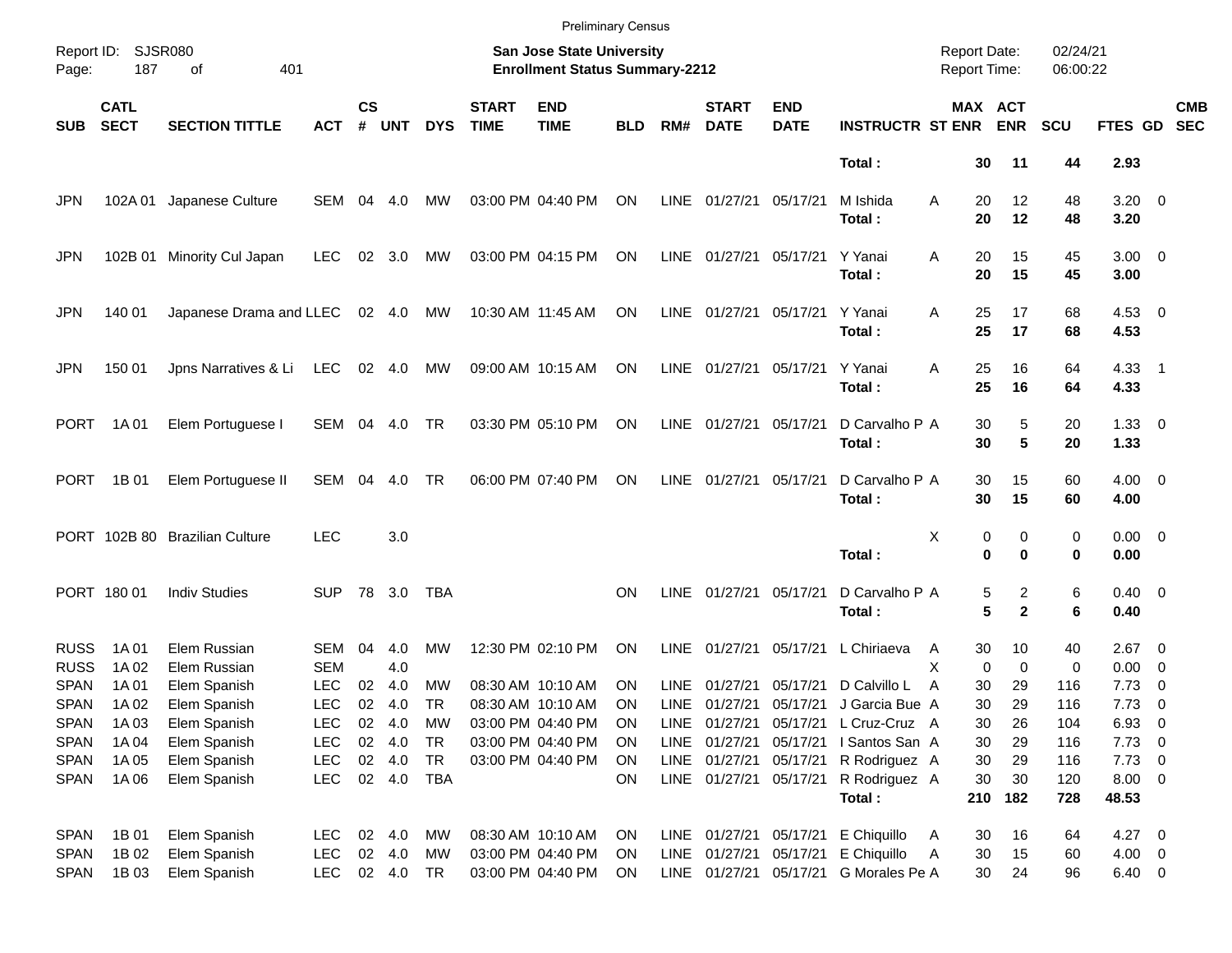| Report ID:<br>Page: | 188                        | SJSR080<br>401<br>οf                                             |                          |                |               |                        |                             | <b>San Jose State University</b><br><b>Enrollment Status Summary-2212</b> | <b>Preliminary Census</b> |                     |                             |                           |                                                                                         | <b>Report Date:</b><br><b>Report Time:</b> |                | 02/24/21<br>06:00:22 |                            |                                                      |
|---------------------|----------------------------|------------------------------------------------------------------|--------------------------|----------------|---------------|------------------------|-----------------------------|---------------------------------------------------------------------------|---------------------------|---------------------|-----------------------------|---------------------------|-----------------------------------------------------------------------------------------|--------------------------------------------|----------------|----------------------|----------------------------|------------------------------------------------------|
| <b>SUB</b>          | <b>CATL</b><br><b>SECT</b> | <b>SECTION TITTLE</b>                                            | <b>ACT</b>               | <b>CS</b><br># | <b>UNT</b>    | <b>DYS</b>             | <b>START</b><br><b>TIME</b> | <b>END</b><br><b>TIME</b>                                                 | <b>BLD</b>                | RM#                 | <b>START</b><br><b>DATE</b> | <b>END</b><br><b>DATE</b> | <b>INSTRUCTR ST ENR</b>                                                                 | MAX ACT                                    | <b>ENR</b>     | <b>SCU</b>           | FTES GD                    | <b>CMB</b><br><b>SEC</b>                             |
| <b>SPAN</b>         | 1B 04                      | Elem Spanish                                                     | <b>LEC</b>               | 02             | 4.0           | TBA                    |                             |                                                                           | <b>ON</b>                 | <b>LINE</b>         | 01/27/21                    | 05/17/21                  | G Morales Pe A<br>Total:                                                                | 30<br>120                                  | 27<br>82       | 108<br>328           | $7.20 \t 0$<br>21.87       |                                                      |
| <b>SPAN</b>         | 380                        | <b>Practical Spanish</b>                                         | <b>LEC</b>               | 02             | 4.0           | TBA                    |                             |                                                                           | <b>ON</b>                 | LINE                | 01/27/21                    | 05/17/21                  | F De La Call A<br>Total:                                                                | 30<br>30                                   | 20<br>20       | 80<br>80             | 5.33<br>5.33               | $\overline{\phantom{0}}$                             |
| <b>SPAN</b>         | 4A 80                      | Basic Spanish I                                                  | <b>LEC</b>               | 02             | 4.0           | <b>TBA</b>             |                             |                                                                           | <b>ON</b>                 | LINE                | 01/27/21                    | 05/17/21                  | A Dias Ferre A<br>Total:                                                                | 30<br>30                                   | 28<br>28       | 112<br>112           | $7.47\ 0$<br>7.47          |                                                      |
| <b>SPAN</b>         | 4B 80                      | <b>Basic Spanish II</b>                                          | <b>LEC</b>               | 02             | 4.0           | <b>TBA</b>             |                             |                                                                           | <b>ON</b>                 | LINE                | 01/27/21                    | 05/17/21                  | A Dias Ferre A<br>Total:                                                                | 30<br>30                                   | 16<br>16       | 64<br>64             | 4.27<br>4.27               | $\overline{\phantom{0}}$                             |
| <b>SPAN</b>         | 25A 01                     | Inter Spanish                                                    | LEC.                     | 02             | 4.0           | МW                     |                             | 03:00 PM 04:40 PM                                                         | ON                        |                     | LINE 01/27/21               | 05/17/21                  | A Campos Alb A<br>Total:                                                                | 30<br>30                                   | 25<br>25       | 100<br>100           | 6.67<br>6.67               | $\overline{\phantom{0}}$                             |
| SPAN<br><b>SPAN</b> | 25B 01<br>25B 02           | Inter Spanish<br>Inter Spanish                                   | <b>LEC</b><br><b>LEC</b> | 02<br>02       | 4.0<br>4.0    | <b>TR</b><br><b>TR</b> |                             | 03:00 PM 04:40 PM<br>08:30 AM 10:10 AM                                    | ON<br><b>ON</b>           | LINE                | 01/27/21<br>LINE 01/27/21   | 05/17/21<br>05/17/21      | C Samuelson A<br>A Campos Alb A<br>Total:                                               | 30<br>30<br>60                             | 14<br>14<br>28 | 56<br>56<br>112      | 3.73<br>3.73<br>7.47       | $\overline{\phantom{0}}$<br>$\overline{\phantom{0}}$ |
|                     | SPAN 101A01                | <b>Advanced Spanish</b><br>SPAN 101A 02 Advanced Spanish         | <b>SEM</b><br><b>SEM</b> | 04<br>04       | 4.0<br>4.0    | МW<br><b>TR</b>        |                             | 10:30 AM 12:10 PM<br>12:00 PM 01:40 PM                                    | ON<br>ΟN                  | LINE                | 01/27/21<br>LINE 01/27/21   | 05/17/21<br>05/17/21      | T Estrabao<br>T Estrabao<br>Total:                                                      | A<br>30<br>A<br>30<br>60                   | 12<br>13<br>25 | 48<br>52<br>100      | 3.20<br>$3.47 \ 0$<br>6.67 | $\overline{\mathbf{0}}$                              |
|                     |                            | SPAN 101B 01 Advanced Spanish<br>SPAN 101B 02 Advanced Spanish   | <b>SEM</b><br>SEM        | 04<br>04       | 4.0<br>4.0    | $\mathsf T$<br>R       |                             | 10:30 AM 11:45 AM<br>12:00 PM 01:15 PM                                    | ON<br><b>ON</b>           | LINE<br><b>LINE</b> | 01/27/21<br>01/27/21        | 05/17/21<br>05/17/21      | F De La Call A<br>R Ramirez<br>Total:                                                   | 30<br>30<br>A<br>60                        | 21<br>15<br>36 | 84<br>60<br>144      | 5.60<br>$4.00 \ 0$<br>9.60 | $\overline{\phantom{0}}$                             |
|                     | SPAN 102A 01               | <b>Spanish Culture</b>                                           | <b>LEC</b>               | 02             | 4.0           | M                      |                             | 10:30 AM 11:45 AM                                                         | <b>ON</b>                 | LINE                | 01/27/21                    | 05/17/21                  | F De La Call A<br>Total:                                                                | 30<br>30                                   | 21<br>21       | 84<br>84             | 5.60 0<br>5.60             |                                                      |
|                     |                            | SPAN 102B 01 Hisp Amer Culture<br>SPAN 102B 02 Hisp Amer Culture | <b>SEM</b>               |                | 3.0           |                        |                             |                                                                           |                           |                     |                             |                           | SEM 04 3.0 MW 09:00 AM 10:15 AM ON LINE 01/27/21 05/17/21 T Estrabao                    | A<br>0<br>X                                | 32<br>29<br>0  | 87<br>0              | 5.80 0<br>$0.00 \t 0$      |                                                      |
|                     |                            | SPAN 102B 03 Hisp Amer Culture<br>SPAN 102B 04 Hisp Amer Culture | SEM<br>SEM               | 04             | 3.0<br>04 3.0 | MW<br>TBA              |                             | 12:00 PM 01:15 PM                                                         | ON<br>ON                  |                     |                             |                           | LINE 01/27/21 05/17/21 Alacomini-B A<br>LINE 01/27/21 05/17/21 A Campos Alb A<br>Total: | 30<br>30<br>92                             | 22<br>18<br>69 | 66<br>54<br>207      | 4.40 0<br>3.60 0<br>13.80  |                                                      |
|                     | SPAN 105 01                | Spanish Phonology                                                | LEC 02 4.0 MW            |                |               |                        |                             | 03:00 PM 04:15 PM                                                         | <b>ON</b>                 |                     | LINE 01/27/21 05/17/21      |                           | A Long<br>Total:                                                                        | 35<br>A<br>$35\phantom{a}$                 | 17<br>17       | 68<br>68             | 4.73 3<br>4.73             |                                                      |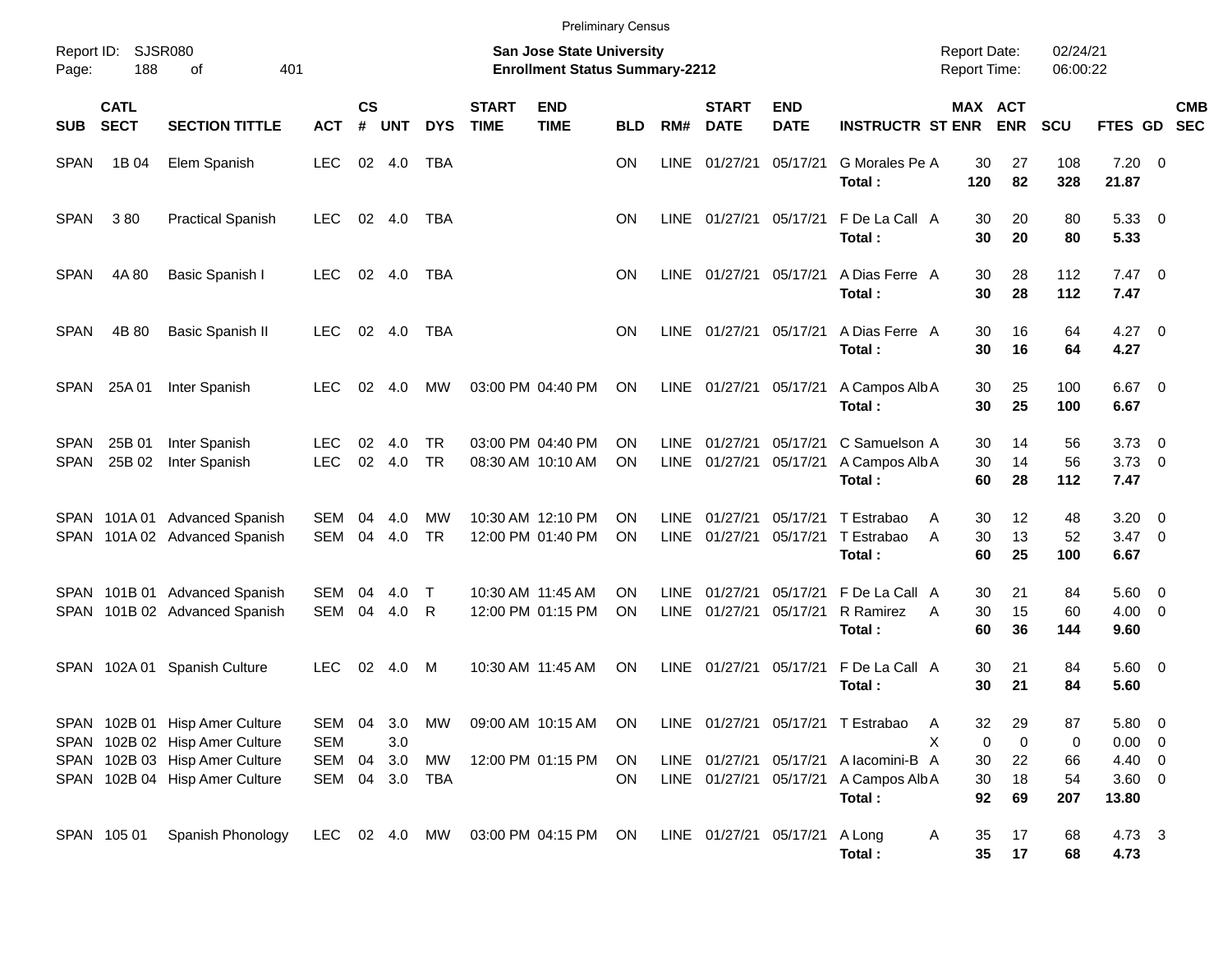|                           |                            |                                          |            |                             |                |                     |                             | <b>Preliminary Census</b>                                          |            |             |                             |                                                  |                                                       |                     |                                     |                             |                                     |                          |
|---------------------------|----------------------------|------------------------------------------|------------|-----------------------------|----------------|---------------------|-----------------------------|--------------------------------------------------------------------|------------|-------------|-----------------------------|--------------------------------------------------|-------------------------------------------------------|---------------------|-------------------------------------|-----------------------------|-------------------------------------|--------------------------|
| Page:                     | Report ID: SJSR080<br>189  | 401<br>of                                |            |                             |                |                     |                             | San Jose State University<br><b>Enrollment Status Summary-2212</b> |            |             |                             |                                                  |                                                       |                     | <b>Report Date:</b><br>Report Time: | 02/24/21<br>06:00:22        |                                     |                          |
| SUB                       | <b>CATL</b><br><b>SECT</b> | <b>SECTION TITTLE</b>                    | <b>ACT</b> | $\mathsf{cs}$<br>$\pmb{\#}$ | <b>UNT</b>     | <b>DYS</b>          | <b>START</b><br><b>TIME</b> | <b>END</b><br><b>TIME</b>                                          | <b>BLD</b> | RM#         | <b>START</b><br><b>DATE</b> | <b>END</b><br><b>DATE</b>                        | <b>INSTRUCTR ST ENR</b>                               |                     | MAX ACT<br><b>ENR</b>               | <b>SCU</b>                  | FTES GD                             | <b>CMB</b><br><b>SEC</b> |
|                           | SPAN 111 01                | Adv Spanish Conver                       | LEC        | $02\,$                      | 4.0            | $\mathsf{R}$        |                             | 03:00 PM 04:15 PM                                                  | <b>ON</b>  | <b>LINE</b> | 01/27/21                    | 05/17/21                                         | R Ramirez<br>Total:                                   | Α                   | 30<br>11<br>30<br>11                | 44<br>44                    | $2.93$ 0<br>2.93                    |                          |
|                           |                            | SPAN 120B 80 Spanish Literature I        | LEC.       |                             | 02 4.0         | <b>TBA</b>          |                             |                                                                    | ON         | LINE        | 01/27/21 05/17/21           |                                                  | V Fernández A<br>Total:                               |                     | 30<br>24<br>30<br>24                | 96<br>96                    | 7.07 10<br>7.07                     |                          |
|                           | SPAN 160A01                | <b>Hispanic Culture</b>                  | LEC.       |                             | 02 4.0         | TBA                 |                             |                                                                    | ON         |             | LINE 01/27/21 05/17/21      |                                                  | V Fernández A<br>Total:                               |                     | 31<br>30<br>30<br>31                | 124<br>124                  | 9.00 11<br>9.00                     |                          |
|                           | SPAN 170 01                | Spanish Translation                      | <b>LEC</b> |                             | $02 \quad 4.0$ | TBA                 |                             |                                                                    | <b>ON</b>  |             | LINE 01/27/21               | 05/17/21                                         | C Bacich<br>Total:                                    | A                   | 30<br>27<br>30<br>27                | 108<br>108                  | 7.80 9<br>7.80                      |                          |
|                           | SPAN 201 01                | Modern Spanish                           | SEM 05     |                             | 4.0            | M                   |                             | 04:30 PM 05:45 PM                                                  | <b>ON</b>  | LINE        | 01/27/21 05/17/21           |                                                  | A Long<br>Total:                                      | Α                   | 15<br>16<br>15<br>16                | 64<br>64                    | 5.33 16<br>5.33                     |                          |
|                           | SPAN 270 01                | Sem Contemp Lit                          | SEM        | 05                          | 4.0            | R                   |                             | 06:00 PM 08:45 PM                                                  | <b>ON</b>  |             | LINE 01/27/21               | 05/17/21                                         | C Samuelson A<br>Total:                               |                     | 15<br>13<br>15<br>13                | 52<br>52                    | 4.33 13<br>4.33                     |                          |
|                           | SPAN 298 01                | <b>Special Study</b>                     | <b>SUP</b> |                             | 78 1.0         | <b>TBA</b>          |                             |                                                                    | OΝ         |             | LINE 01/27/21               | 05/17/21                                         | V Fernández A<br>Total:                               |                     | 6<br>10<br>6<br>10                  | 6<br>6                      | 0.50 6<br>0.50                      |                          |
| <b>TAG</b>                | 1A 01                      | <b>Elementary Tagalog</b>                | <b>LEC</b> |                             | 02 4.0         | <b>TR</b>           |                             | 05:00 PM 06:40 PM                                                  | ON         |             | LINE 01/27/21               | 05/17/21                                         | E Borbon<br>Total:                                    | A                   | 30<br>19<br>30<br>19                | 76<br>76                    | $5.13 \quad 1$<br>5.13              |                          |
| <b>TAG</b><br><b>VIET</b> | 1B 01<br>1B 01             | Elementary Tagalog I<br>Elem Vietnamese  | LEC<br>SEM | 02<br>04                    | 4.0<br>3.0     | <b>TR</b><br>$\top$ |                             | 03:00 PM 04:40 PM<br>03:00 PM 05:45 PM                             | OΝ<br>ON   | <b>LINE</b> | 01/27/21<br>LINE 01/27/21   | 05/17/21<br>05/17/21                             | E Borbon<br>H Le<br>Total:                            | A<br>A              | 30<br>10<br>10<br>25<br>55<br>20    | 40<br>30<br>70              | $2.67$ 0<br>$2.00 \t 0$<br>4.67     |                          |
|                           | Department :               | <b>World Languages &amp; Literatures</b> |            |                             |                |                     |                             |                                                                    |            |             |                             | <b>Lower Division:</b><br><b>Upper Division:</b> | <b>Department Total:</b><br><b>Graduate Division:</b> | 2207<br>1365<br>792 | 1402<br>931<br>430<br>50<br>41      | 5436<br>3702<br>1606<br>128 | 367.60<br>247.27<br>109.77<br>10.57 |                          |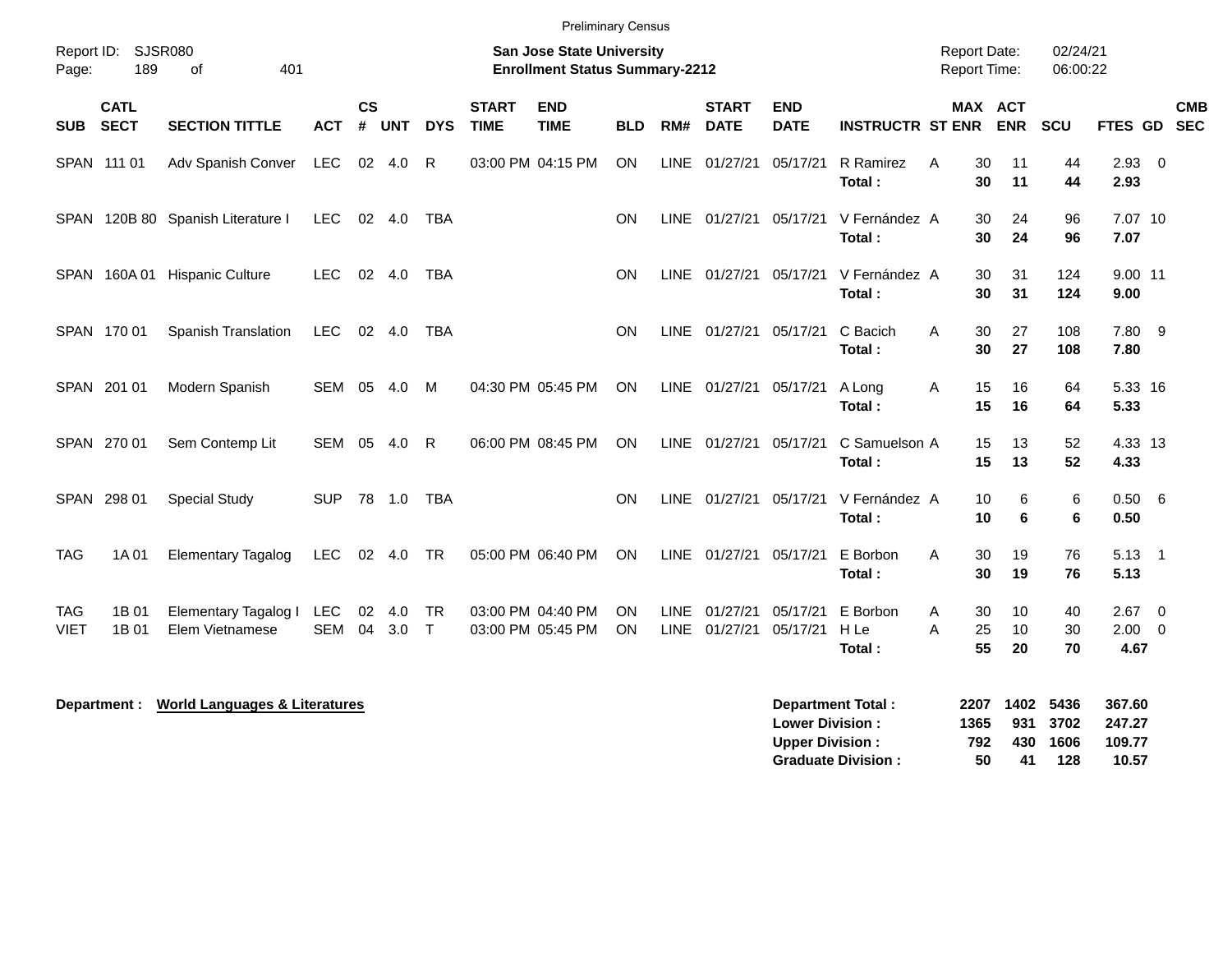|                |              |                                  |            |               |            |            |              |                                       | <b>Preliminary Census</b> |             |               |                             |                                  |   |                     |            |            |                |                          |            |
|----------------|--------------|----------------------------------|------------|---------------|------------|------------|--------------|---------------------------------------|---------------------------|-------------|---------------|-----------------------------|----------------------------------|---|---------------------|------------|------------|----------------|--------------------------|------------|
| Report ID:     |              | SJSR080                          |            |               |            |            |              | San Jose State University             |                           |             |               |                             |                                  |   | <b>Report Date:</b> |            | 02/24/21   |                |                          |            |
| Page:          | 190          | 401<br>οf                        |            |               |            |            |              | <b>Enrollment Status Summary-2212</b> |                           |             |               |                             |                                  |   | Report Time:        |            | 06:00:22   |                |                          |            |
|                | <b>CATL</b>  |                                  |            | $\mathsf{cs}$ |            |            | <b>START</b> | <b>END</b>                            |                           |             | <b>START</b>  | <b>END</b>                  |                                  |   | MAX ACT             |            |            |                |                          | <b>CMB</b> |
| <b>SUB</b>     | <b>SECT</b>  | <b>SECTION TITTLE</b>            | <b>ACT</b> | #             | <b>UNT</b> | <b>DYS</b> | <b>TIME</b>  | <b>TIME</b>                           | <b>BLD</b>                | RM#         | <b>DATE</b>   | <b>DATE</b>                 | <b>INSTRUCTR ST ENR</b>          |   |                     | <b>ENR</b> | <b>SCU</b> | <b>FTES GD</b> |                          | <b>SEC</b> |
| <b>College</b> |              | <b>Humanities &amp; the Arts</b> |            |               |            |            |              |                                       |                           |             |               |                             |                                  |   |                     |            |            |                |                          |            |
|                | Department : | <b>Humanities</b>                |            |               |            |            |              |                                       |                           |             |               |                             |                                  |   |                     |            |            |                |                          |            |
| AMS            | 1A 01        | Amer Cultures 1877               | <b>LEC</b> |               | 0.0        |            |              |                                       |                           |             |               |                             |                                  | X | 0                   | 0          | 0          | 0.00           | 0                        |            |
| AMS            | 1A 02        | Amer Cultures 1877               | <b>SEM</b> |               | 6.0        |            |              |                                       |                           |             |               |                             |                                  | Χ | 0                   | 0          | 0          | 0.00           | 0                        |            |
| AMS            | 1A03         | Amer Cultures 1877               | LEC        |               | 0.0        |            |              |                                       |                           |             |               |                             |                                  | Χ | 0                   | 0          | 0          | 0.00           | 0                        |            |
| AMS            | 1A 04        | Amer Cultures 1877               | <b>SEM</b> |               | 6.0        |            |              |                                       |                           |             |               |                             |                                  | Χ | 0                   | 0          | 0          | 0.00           | 0                        |            |
| AMS            | 1A 05        | Amer Cultures 1877               | LEC        |               | 0.0        |            |              |                                       |                           |             |               |                             |                                  | Χ | 0                   | 0          | 0          | 0.00           | 0                        |            |
| AMS            | 1A 06        | Amer Cultures 1877               | <b>SEM</b> |               | 6.0        |            |              |                                       |                           |             |               |                             |                                  | X | 0                   | 0          | 0          | 0.00           | 0                        |            |
| AMS            | 1A 07        | Amer Cultures 1877               | <b>LEC</b> | 01            | 0.0        | TR         |              | 01:30 PM 02:45 PM                     | <b>ON</b>                 | LINE        | 01/27/21      | 05/17/21                    | J Ormsbee                        | A | 35                  | 32         | 96         | 0.00           | 0                        |            |
| AMS            | 1A 08        | Amer Cultures 1877               | <b>SEM</b> | 05            | 6.0        | <b>TR</b>  |              | 03:00 PM 04:15 PM                     | <b>ON</b>                 | <b>LINE</b> | 01/27/21      | 05/17/21                    | J Ormsbee                        | Α | 32                  | 32         | 96         | 12.80          | 0                        |            |
| AMS            | 1A 09        | Amer Cultures 1877               | <b>LEC</b> | 01            | 0.0        | <b>TR</b>  |              | 01:30 PM 02:45 PM                     | ΟN                        | LINE        | 01/27/21      | 05/17/21                    | R Kling                          | Α | 32                  | 32         | 96         | 0.00           | 0                        |            |
| AMS            | 1A 10        | Amer Cultures 1877               | <b>SEM</b> | 05            | 6.0        | T          |              | 03:00 PM 04:15 PM                     | <b>ON</b>                 | LINE        | 01/27/21      | 05/17/21                    | R Kling                          | Α | 32                  | 32         | 96         | 12.80          | 0                        |            |
| AMS            | 1A 11        | Amer Cultures 1877               | <b>LEC</b> | 01            | 0.0        | TR         |              | 01:30 PM 02:45 PM                     | ON                        | <b>LINE</b> | 01/27/21      | 05/17/21                    | J Gonzalez                       | Α | 32                  | 30         | 90         | 0.00           | 0                        |            |
| AMS            | 1A 12        | <b>Amer Cultures 1877</b>        | <b>SEM</b> | 05            | 6.0        | <b>TR</b>  |              | 03:00 PM 04:15 PM                     | ON                        | LINE        | 01/27/21      | 05/17/21                    | J Gonzalez                       | A | 32                  | 30         | 90         | 12.00          | $\overline{0}$           |            |
|                |              |                                  |            |               |            |            |              |                                       |                           |             |               |                             | Total:                           |   | 195                 | 188        | 564        | 37.60          |                          |            |
|                |              |                                  |            |               |            |            |              |                                       |                           |             |               |                             |                                  |   |                     |            |            |                |                          |            |
| AMS            | 1B 01        | Am Cults 1877-pres               | <b>LEC</b> | 01            | 0.0        | МW         |              | 12:00 PM 01:15 PM                     | <b>ON</b>                 | LINE.       | 01/27/21      | 05/17/21                    | D Rivers                         | A | 32                  | 25         | 75         | 0.00           | 0                        |            |
| AMS            | 1B 02        | Am Cults 1877-pres               | <b>SEM</b> | 05            | 6.0        | МW         |              | 01:30 PM 02:45 PM                     | ΟN                        | <b>LINE</b> | 01/27/21      | 05/17/21                    | D Rivers                         | A | 32                  | 25         | 75         | 10.00          | 0                        |            |
| AMS            | 1B 03        | Am Cults 1877-pres               | LEC        | 01            | 0.0        | MW         |              | 12:00 PM 01:15 PM                     | <b>ON</b>                 | LINE        | 01/27/21      | 05/17/21                    | S Moultry                        | A | 32                  | 25         | 75         | 0.00           | 0                        |            |
| AMS            | 1B 04        | Am Cults 1877-pres               | <b>SEM</b> | 05            | 6.0        | МW         |              | 01:30 PM 02:45 PM                     | ΟN                        | <b>LINE</b> | 01/27/21      | 05/17/21                    | S Moultry                        | A | 32                  | 25         | 75         | 10.00          | 0                        |            |
| AMS            | 1B 05        | Am Cults 1877-pres               | <b>LEC</b> | 01            | 0.0        | МW         |              | 12:00 PM 01:15 PM                     | ON                        | <b>LINE</b> | 01/27/21      | 05/17/21                    | S Brown                          | A | 32                  | 24         | 72         | 0.00           | 0                        |            |
| AMS            | 1B 06        | Am Cults 1877-pres               | <b>SEM</b> | 05            | 6.0        | МW         |              | 01:30 PM 02:45 PM                     | ON                        | <b>LINE</b> | 01/27/21      | 05/17/21                    | S Brown                          | A | 32                  | 24         | 72         | 9.60           | 0                        |            |
| AMS            | 1B 07        | Am Cults 1877-pres               | <b>LEC</b> | 01            | 0.0        | МW         |              | 09:00 AM 10:15 AM                     | ΟN                        | LINE        | 01/27/21      | 05/17/21                    | S Moultry                        | A | 32                  | 25         | 75         | 0.00           | 0                        |            |
| AMS            | 1B 08        | Am Cults 1877-pres               | <b>SEM</b> | 05            | 6.0        | МW         |              | 10:30 AM 11:45 AM                     | ΟN                        | <b>LINE</b> | 01/27/21      | 05/17/21                    | S Moultry                        | A | 32                  | 25         | 75         | 10.00          | 0                        |            |
| AMS            | 1B 09        | Am Cults 1877-pres               | LEC        | 01            | 0.0        | МW         |              | 09:00 AM 10:15 AM                     | <b>ON</b>                 | <b>LINE</b> | 01/27/21      | 05/17/21                    | A Cushner                        | A | 32                  | 27         | 81         | 0.00           | 0                        |            |
| AMS            | 1B 10        | Am Cults 1877-pres               | <b>SEM</b> | 05            | 6.0        | МW         |              | 10:30 AM 11:45 AM                     | ΟN                        | <b>LINE</b> | 01/27/21      | 05/17/21                    | A Cushner                        | A | 32                  | 27         | 81         | 10.80          | 0                        |            |
| AMS            | 1B 11        | Am Cults 1877-pres               | LEC        | 01            | 0.0        | МW         |              | 09:00 AM 10:15 AM                     | <b>ON</b>                 | LINE        | 01/27/21      | 05/17/21                    | J Georges                        | A | 32                  | 24         | 72         | 0.00           | 0                        |            |
| AMS            | 1B 12        | Am Cults 1877-pres               | <b>SEM</b> | 05            | 6.0        | MW         |              | 10:30 AM 11:45 AM                     | <b>ON</b>                 | LINE        | 01/27/21      | 05/17/21                    | J Georges                        | A | 32                  | 24         | 72         | 9.60           | 0                        |            |
| AMS            | 1B 16        | Am Cults 1877-pres               | <b>LEC</b> | 01            | 0.0        | МW         |              | 01:30 PM 02:45 PM                     | ΟN                        | LINE        | 01/27/21      | 05/17/21                    | G Smay                           | A | 32                  | 18         | 54         | 0.00           | 0                        |            |
| AMS            | 1B 17        | Am Cults 1877-pres               | SEM        | 05            | 6.0        | MW         |              | 03:00 PM 04:15 PM                     | ON                        |             | LINE 01/27/21 | 05/17/21 G Smay             |                                  | A | 32                  | 18         | 54         | 7.20           | 0                        |            |
| AMS            | 1B 18        | Am Cults 1877-pres               | <b>LEC</b> | 01            | 0.0        | MW         |              | 01:30 PM 02:45 PM                     | ON                        |             |               |                             | LINE 01/27/21 05/17/21 A Cushner | A | 32                  | 27         | 81         | 0.00           | $\overline{\mathbf{0}}$  |            |
| AMS            | 1B 19        | Am Cults 1877-pres               | SEM        | 05            | 6.0        | МW         |              | 03:00 PM 04:15 PM                     | <b>ON</b>                 |             | LINE 01/27/21 |                             | 05/17/21 A Cushner               | A | 32                  | 27         | 81         | 10.80          | $\overline{\phantom{0}}$ |            |
| AMS            | 1B 20        | Am Cults 1877-pres               | <b>LEC</b> |               | 01 0.0     | MW         |              | 01:30 PM 02:45 PM                     | <b>ON</b>                 |             |               | LINE 01/27/21 05/17/21 V Lo |                                  | A | 32                  | 16         | 48         | $0.00 \t 0$    |                          |            |
| AMS            | 1B 21        | Am Cults 1877-pres               | SEM        |               | 05 6.0     | МW         |              | 03:00 PM 04:15 PM                     | <b>ON</b>                 |             |               | LINE 01/27/21 05/17/21 V Lo |                                  | A | 32                  | 16         | 48         | $6.40\ 0$      |                          |            |
| AMS            | 1B 22        | Am Cults 1877-pres               | <b>LEC</b> |               | 01 0.0     | TR         |              | 12:00 PM 01:15 PM                     | <b>ON</b>                 |             | LINE 01/27/21 | 05/17/21 F Hsu              |                                  | A | 32                  | 27         | 81         | 0.00           | $\overline{\phantom{0}}$ |            |
| AMS            | 1B 23        | Am Cults 1877-pres               | SEM        |               | 05 6.0     | TR         |              | 01:30 PM 02:45 PM                     | <b>ON</b>                 |             | LINE 01/27/21 | 05/17/21 F Hsu              |                                  | A | 32                  | 27         | 81         | 10.80          | $\overline{\phantom{0}}$ |            |
| AMS            | 1B 24        | Am Cults 1877-pres               | LEC.       |               | 01 0.0     | TR         |              | 12:00 PM 01:15 PM                     | <b>ON</b>                 |             | LINE 01/27/21 | 05/17/21                    | M Moore                          | A | 32                  | 25         | 75         | $0.00 \t 0$    |                          |            |
| AMS            | 1B 25        | Am Cults 1877-pres               | SEM        |               | 05 6.0     | TR         |              | 01:30 PM 02:45 PM                     | <b>ON</b>                 |             | LINE 01/27/21 | 05/17/21                    | M Moore                          | A | 32                  | 25         | 75         | $10.00 \t 0$   |                          |            |
| AMS            | 1B 26        | Am Cults 1877-pres               | LEC        |               | 01 0.0     | TR         |              | 12:00 PM 01:15 PM                     | ON                        |             |               |                             | LINE 01/27/21 05/17/21 J Georges | A | 32                  | 27         | 81         | $0.00 \t 0$    |                          |            |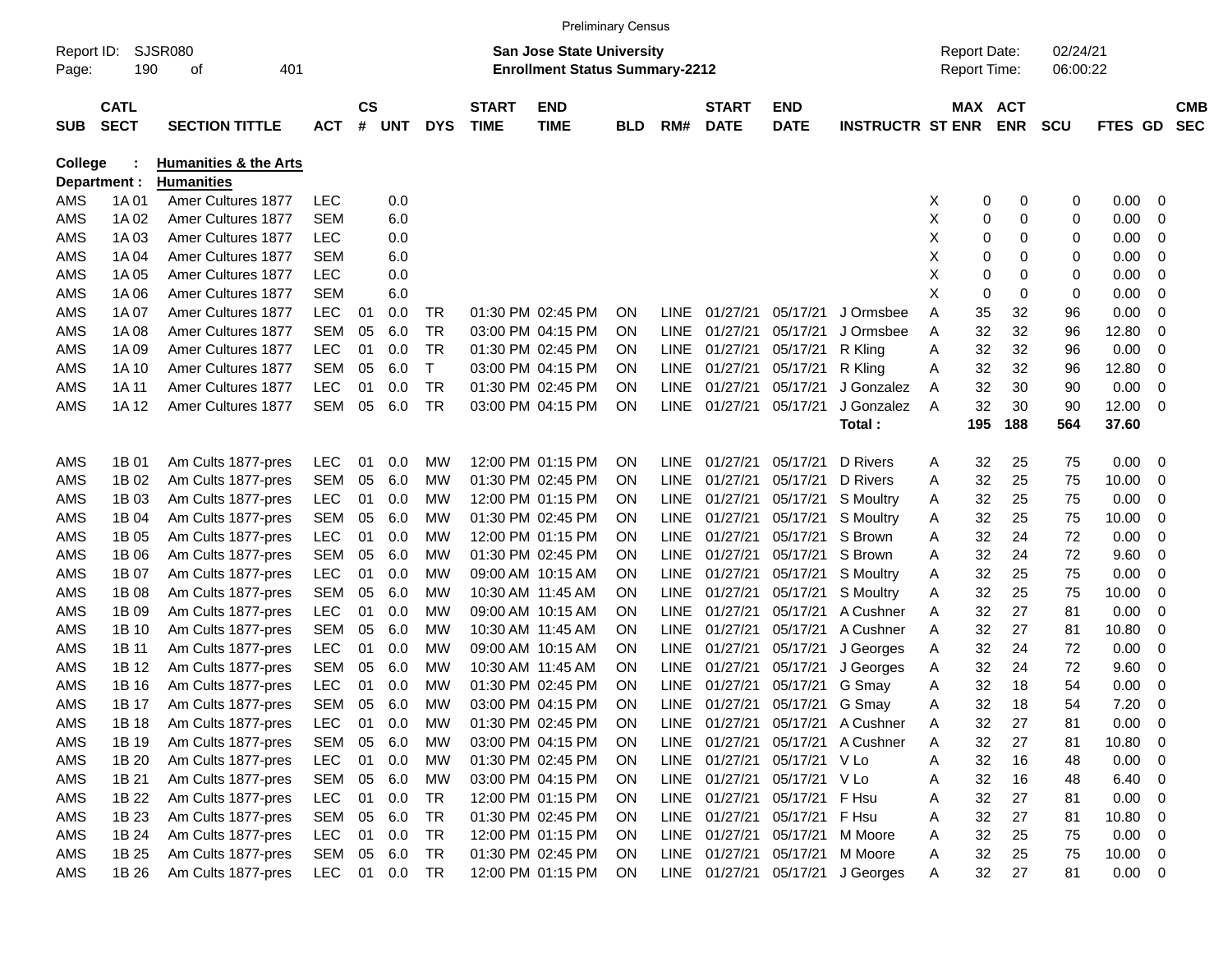|                     |                            |                             |                          |                    |                |             |                             |                                                                    | <b>Preliminary Census</b> |             |                             |                                 |                         |   |                              |                                     |                      |                    |                          |                          |
|---------------------|----------------------------|-----------------------------|--------------------------|--------------------|----------------|-------------|-----------------------------|--------------------------------------------------------------------|---------------------------|-------------|-----------------------------|---------------------------------|-------------------------|---|------------------------------|-------------------------------------|----------------------|--------------------|--------------------------|--------------------------|
| Report ID:<br>Page: | 191                        | <b>SJSR080</b><br>401<br>оf |                          |                    |                |             |                             | San Jose State University<br><b>Enrollment Status Summary-2212</b> |                           |             |                             |                                 |                         |   |                              | <b>Report Date:</b><br>Report Time: | 02/24/21<br>06:00:22 |                    |                          |                          |
| <b>SUB</b>          | <b>CATL</b><br><b>SECT</b> | <b>SECTION TITTLE</b>       | <b>ACT</b>               | $\mathsf{cs}$<br># | <b>UNT</b>     | <b>DYS</b>  | <b>START</b><br><b>TIME</b> | <b>END</b><br><b>TIME</b>                                          | <b>BLD</b>                | RM#         | <b>START</b><br><b>DATE</b> | <b>END</b><br><b>DATE</b>       | <b>INSTRUCTR ST ENR</b> |   |                              | MAX ACT<br><b>ENR</b>               | <b>SCU</b>           | <b>FTES GD</b>     |                          | <b>CMB</b><br><b>SEC</b> |
| AMS                 | 1B 27                      | Am Cults 1877-pres          | SEM 05 6.0               |                    |                | TR          |                             | 01:30 PM 02:45 PM                                                  | ON                        | LINE        | 01/27/21                    | 05/17/21                        | J Georges<br>Total:     | Α | 32<br>768                    | 27<br>580                           | 81<br>1740           | 10.80 0<br>116.00  |                          |                          |
| AMS                 | 129 80                     | How World Sees USA LEC      |                          |                    | $02 \quad 3.0$ | TR          |                             | 10:30 AM 11:45 AM                                                  | ON                        | LINE        | 01/27/21                    | 05/17/21                        | R Kling<br>Total:       | A | 35<br>35                     | 13<br>13                            | 39<br>39             | 2.60 0<br>2.60     |                          |                          |
| AMS                 | 15980                      | Nat & World Cult            | SEM                      | 05                 | 3.0            | TBA         |                             |                                                                    | ΟN                        | <b>LINE</b> | 01/27/21                    | 05/17/21                        | S Brown                 | Α | 30                           | 10                                  | 30                   | 2.00               | 0 C                      |                          |
| <b>ENVS</b>         | 15980                      | Nat & World Cult            | <b>SEM</b>               | 05                 | 3.0            | <b>TBA</b>  |                             |                                                                    | ΟN                        | <b>LINE</b> | 01/27/21                    | 05/17/21                        | S Brown                 | Α | 0                            | 15                                  | 45                   | 3.00               | $0\,C$                   |                          |
| HUM                 | 15980                      | Nat & World Cult            | <b>SEM</b>               | 05                 | 3.0            | TBA         |                             |                                                                    | ΟN                        | <b>LINE</b> | 01/27/21                    | 05/17/21                        | S Brown                 | A | $\Omega$                     | 2                                   | 6                    | 0.40               | 0 <sup>o</sup>           |                          |
| AMS                 | 15981                      | Nat & World Cult            | <b>SEM</b>               | 05                 | 3.0            | R           |                             | 06:00 PM 07:15 PM                                                  | ΟN                        | <b>LINE</b> | 01/27/21                    | 05/17/21                        | L Stenmark              | A | 30                           | 17                                  | 51                   | 3.40               | $0\,$ C                  |                          |
| <b>ENVS</b>         | 15981                      | Nat & World Cult            | <b>SEM</b>               | 05                 | 3.0            | R           |                             | 06:00 PM 07:15 PM                                                  | ΟN                        | <b>LINE</b> | 01/27/21                    | 05/17/21                        | L Stenmark              | A | 0                            | $\overline{7}$                      | 21                   | 1.40               | 0 <sup>o</sup>           |                          |
| HUM                 | 15981                      | Nat & World Cult            | <b>SEM</b>               | 05                 | 3.0            | R           |                             | 06:00 PM 07:15 PM                                                  | ΟN                        | LINE        | 01/27/21                    | 05/17/21                        | L Stenmark<br>Total:    | A | 0<br>60                      | 2<br>53                             | 6<br>159             | 0.40<br>10.60      | 0 <sup>o</sup>           |                          |
|                     |                            |                             |                          |                    |                |             |                             |                                                                    |                           |             |                             |                                 |                         |   |                              |                                     |                      |                    |                          |                          |
| AMS                 | 16980                      | Amer Dream                  | <b>SEM</b>               | 05                 | 3.0            | TBA         |                             |                                                                    | ON                        | <b>LINE</b> | 01/27/21                    | 05/17/21                        | J Gonzalez              | A | 35                           | 29                                  | 87                   | 5.80               | 0 C                      |                          |
| <b>HUM</b>          | 16980                      | Amer Dream                  | <b>SEM</b>               | 05                 | 3.0            | <b>TBA</b>  |                             |                                                                    | ΟN                        | <b>LINE</b> | 01/27/21                    | 05/17/21                        | J Gonzalez              | A | $\mathbf 0$                  | 6                                   | 18                   | 1.20               | $0\,C$                   |                          |
|                     |                            |                             |                          |                    |                |             |                             |                                                                    |                           |             |                             |                                 | Total:                  |   | 35                           | 35                                  | 105                  | 7.00               |                          |                          |
|                     |                            |                             |                          |                    |                |             |                             |                                                                    |                           |             |                             |                                 |                         |   |                              |                                     |                      |                    |                          |                          |
| AMS                 | 180 01                     | Individual Studies          | <b>SUP</b>               | 78                 | 1.0            | TBA         |                             |                                                                    | ON                        | <b>LINE</b> | 01/27/21                    | 05/17/21                        | J Ormsbee               | Α | 1                            | 0                                   | 0                    | $0.00 \quad 0$     |                          |                          |
| AMS                 | 180 02                     | <b>Individual Studies</b>   | <b>SUP</b><br><b>SUP</b> | 78                 | 2.0            | <b>TBA</b>  |                             |                                                                    | ΟN                        | <b>LINE</b> | 01/27/21                    | 05/17/21                        | J Ormsbee               | A | $\mathbf{1}$<br>$\mathbf{1}$ | 0                                   | 0                    | 0.00               | $\overline{\phantom{0}}$ |                          |
| AMS                 | 180 03                     | <b>Individual Studies</b>   |                          | 78                 | 3.0            | <b>TBA</b>  |                             |                                                                    | ΟN                        | <b>LINE</b> | 01/27/21                    | 05/17/21                        | J Ormsbee<br>Total:     | A | 3                            | 0<br>$\bf{0}$                       | 0<br>0               | 0.00<br>0.00       | $\overline{\phantom{0}}$ |                          |
|                     |                            |                             |                          |                    |                |             |                             |                                                                    |                           |             |                             |                                 |                         |   |                              |                                     |                      |                    |                          |                          |
| CA                  | 6080                       | <b>Creativity Matters</b>   | <b>LEC</b>               | 02                 | 3.0            | W           |                             | 03:00 PM 05:45 PM                                                  | ΟN                        | <b>LINE</b> | 01/27/21                    | 05/17/21                        | W McCraw                | A | 25                           | 25                                  | 75                   | 5.00               | $\overline{\phantom{0}}$ |                          |
| СA                  | 6081                       | <b>Creativity Matters</b>   | <b>LEC</b>               | 02                 | 3.0            | <b>TBA</b>  |                             |                                                                    | ΟN                        | <b>LINE</b> | 01/27/21                    | 05/17/21                        | E Linden                | Α | 25                           | 25                                  | 75                   | 5.00               | $\overline{\mathbf{0}}$  |                          |
| CA                  | 60 82                      | <b>Creativity Matters</b>   | <b>LEC</b>               | 02                 | 3.0            | M           |                             | 01:30 PM 02:45 PM                                                  | ΟN                        | LINE        | 01/27/21                    | 05/17/21                        | E Linden                | А | 25                           | 25                                  | 75                   | 5.00               | $\overline{\phantom{0}}$ |                          |
|                     |                            |                             |                          |                    |                |             |                             |                                                                    |                           |             |                             |                                 | Total:                  |   | 75                           | 75                                  | 225                  | 15.00              |                          |                          |
|                     |                            |                             |                          |                    |                |             |                             |                                                                    |                           |             | 01/27/21                    |                                 |                         |   |                              |                                     |                      |                    |                          |                          |
| CA                  | 7580                       | Perf Arts K8 Teach          | SEM                      | 05                 | 3.0            | $\mathsf T$ |                             | 04:30 PM 07:15 PM                                                  | ON                        | <b>LINE</b> |                             | 05/17/21                        | K Ireland D'<br>Total : | A | 25<br>25                     | 16<br>16                            | 48<br>48             | $3.20 \ 0$<br>3.20 |                          |                          |
|                     |                            |                             |                          |                    |                |             |                             |                                                                    |                           |             |                             |                                 |                         |   |                              |                                     |                      |                    |                          |                          |
| CA                  | 95 80                      | Queer Arts                  | <b>LEC</b>               |                    | 02 3.0         | W           |                             | 10:30 AM 11:45 AM                                                  | <b>ON</b>                 |             |                             | LINE 01/27/21 05/17/21 LAIder   |                         | A | 25                           | 25                                  | 75                   | $5.00 \t 0$        |                          |                          |
| СA                  | 9581                       | Queer Arts                  | <b>LEC</b>               | $02\,$             | 3.0            | M           |                             | 01:30 PM 02:45 PM                                                  | ON                        |             | LINE 01/27/21               | 05/17/21                        | L Alder                 | Α | 25                           | 24                                  | 72                   | 4.80 0             |                          |                          |
| CA                  | 95 82                      | Queer Arts                  | <b>LEC</b>               |                    | 02 3.0 W       |             |                             | 01:30 PM 02:45 PM                                                  | <b>ON</b>                 |             | LINE 01/27/21               | 05/17/21                        | L Alder                 | A | 25                           | 26                                  | 78                   | $5.20 \ 0$         |                          |                          |
|                     |                            |                             |                          |                    |                |             |                             |                                                                    |                           |             |                             |                                 | Total:                  |   | 75                           | 75                                  | 225                  | 15.00              |                          |                          |
|                     |                            |                             |                          |                    |                |             |                             |                                                                    |                           |             |                             |                                 |                         |   |                              |                                     |                      |                    |                          |                          |
| CA                  | 17280                      | Arts in US Society          | <b>LEC</b>               | 01                 | 3.0            | M           |                             | 03:00 PM 04:15 PM                                                  | ON                        |             |                             | LINE 01/27/21 05/17/21          | E Linden                | A | 35                           | 25                                  | 75                   | 5.00 0 C           |                          |                          |
|                     | ENGL 172 80                | Arts in US Society          | LEC                      | 01                 | 3.0            | M           |                             | 03:00 PM 04:15 PM                                                  | ON                        |             | LINE 01/27/21               |                                 | 05/17/21 E Linden       | Α | 0                            | 3                                   | 9                    | $0.60 \t 0 C$      |                          |                          |
|                     | MUSC 172 80                | Arts in US Society          | <b>LEC</b>               |                    | 01 3.0 M       |             |                             | 03:00 PM 04:15 PM                                                  | ON                        |             |                             | LINE 01/27/21 05/17/21 E Linden |                         | Α | 0                            | $\overline{a}$                      | 6                    | 0.40 0 C           |                          |                          |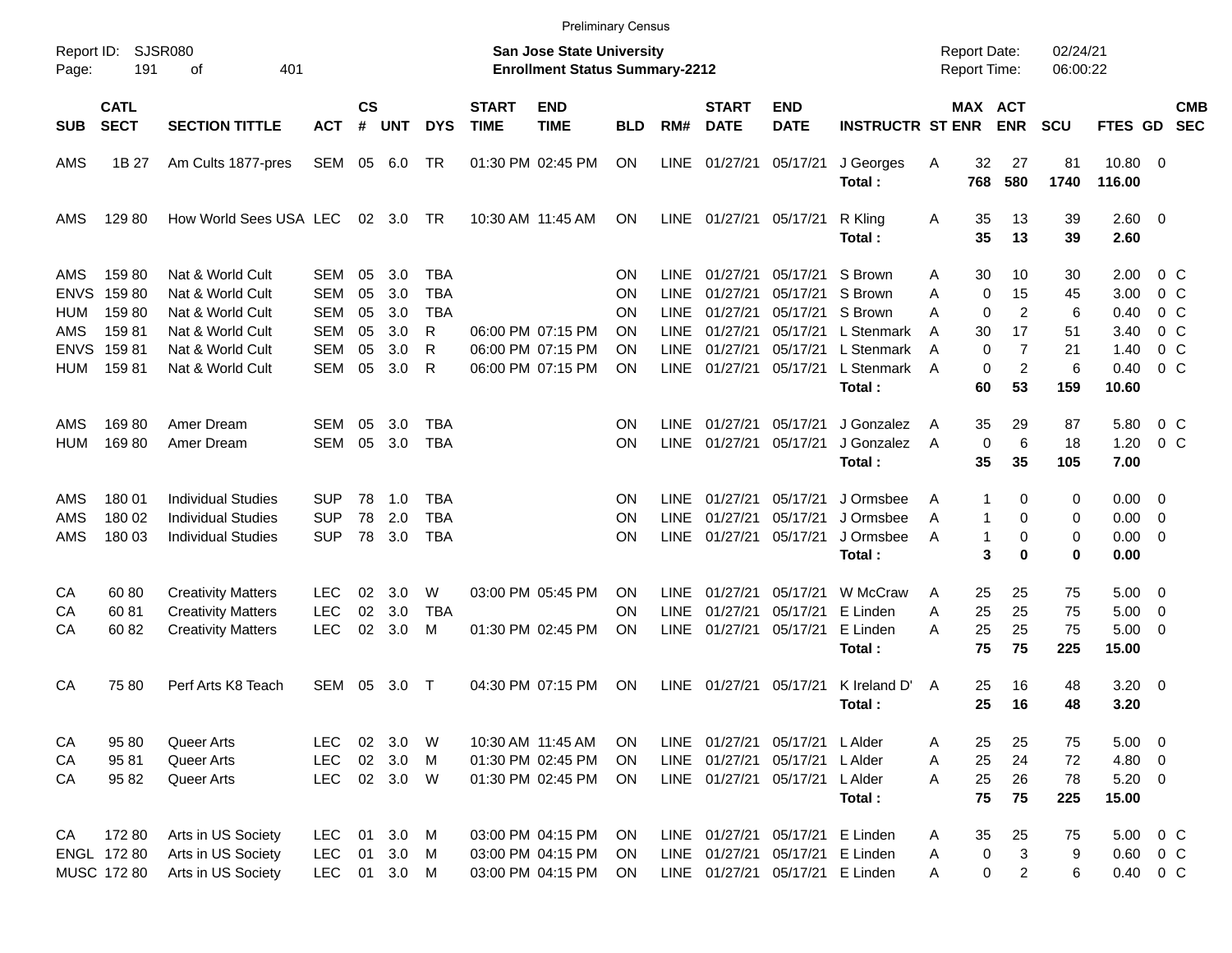|                     |                            |                             |            |                    |            |            |                             |                                                                    | <b>Preliminary Census</b> |             |                             |                                |                                      |                                     |                              |                      |              |                          |                          |
|---------------------|----------------------------|-----------------------------|------------|--------------------|------------|------------|-----------------------------|--------------------------------------------------------------------|---------------------------|-------------|-----------------------------|--------------------------------|--------------------------------------|-------------------------------------|------------------------------|----------------------|--------------|--------------------------|--------------------------|
| Report ID:<br>Page: | 192                        | <b>SJSR080</b><br>401<br>оf |            |                    |            |            |                             | San Jose State University<br><b>Enrollment Status Summary-2212</b> |                           |             |                             |                                |                                      | <b>Report Date:</b><br>Report Time: |                              | 02/24/21<br>06:00:22 |              |                          |                          |
| <b>SUB</b>          | <b>CATL</b><br><b>SECT</b> | <b>SECTION TITTLE</b>       | <b>ACT</b> | $\mathsf{cs}$<br># | <b>UNT</b> | <b>DYS</b> | <b>START</b><br><b>TIME</b> | <b>END</b><br><b>TIME</b>                                          | <b>BLD</b>                | RM#         | <b>START</b><br><b>DATE</b> | <b>END</b><br><b>DATE</b>      | <b>INSTRUCTR ST ENR</b>              |                                     | <b>MAX ACT</b><br><b>ENR</b> | <b>SCU</b>           | FTES GD      |                          | <b>CMB</b><br><b>SEC</b> |
| TA                  | 17280                      | Arts in US Society          | <b>LEC</b> | 01                 | 3.0        | М          |                             | 03:00 PM 04:15 PM                                                  | ON                        | LINE        | 01/27/21                    | 05/17/21                       | E Linden<br>Total:                   | Α                                   | 0<br>3<br>35<br>33           | 9<br>99              | 0.60<br>6.60 | $0\,$ C                  |                          |
| CA                  | 17380                      | <b>Cont World Arts</b>      | <b>LEC</b> |                    | 3.0        |            |                             |                                                                    |                           |             |                             |                                |                                      | X                                   | 0<br>0                       | 0                    | $0.00 \t 0$  |                          |                          |
|                     | ENGL 173 80                | <b>Cont World Arts</b>      | <b>LEC</b> |                    | 3.0        |            |                             |                                                                    |                           |             |                             |                                |                                      | X                                   | 0<br>0                       | 0                    | 0.00         | $\overline{\mathbf{0}}$  |                          |
|                     | MUSC 173 80                | Cont World Arts             | <b>LEC</b> |                    | 3.0        |            |                             |                                                                    |                           |             |                             |                                |                                      | X                                   | 0<br>$\Omega$                | 0                    | 0.00         | 0                        |                          |
| ТA                  | 17380                      | Cont World Arts             | <b>LEC</b> |                    | 3.0        |            |                             |                                                                    |                           |             |                             |                                |                                      | X                                   | 0<br>$\Omega$                | 0                    | 0.00         | $\mathbf 0$              |                          |
| СA                  | 17381                      | Cont World Arts             | <b>LEC</b> | 01                 | 3.0        | W          |                             | 10:30 AM 11:45 AM                                                  | ΟN                        | <b>LINE</b> | 01/27/21                    | 05/17/21                       | E Linden                             | Α                                   | 35<br>20                     | 60                   | 4.00         | 0 <sup>o</sup>           |                          |
|                     | ENGL 17381                 | Cont World Arts             | <b>LEC</b> | 01                 | 3.0        | W          |                             | 10:30 AM 11:45 AM                                                  | ΟN                        | <b>LINE</b> | 01/27/21                    | 05/17/21                       | E Linden                             | Α                                   | $\mathbf{0}$<br>6            | 18                   | 1.20         | 0 <sup>o</sup>           |                          |
|                     | MUSC 17381                 | Cont World Arts             | <b>LEC</b> | 01                 | 3.0        | W          |                             | 10:30 AM 11:45 AM                                                  | ΟN                        | <b>LINE</b> | 01/27/21                    | 05/17/21                       | E Linden                             | Α                                   | 6<br>0                       | 18                   | 1.20         | 0 <sup>o</sup>           |                          |
| TA                  | 17381                      | Cont World Arts             | <b>LEC</b> | 01                 | 3.0        | W          |                             | 10:30 AM 11:45 AM                                                  | OΝ                        | LINE        | 01/27/21                    | 05/17/21                       | E Linden                             | А                                   | 0<br>$\mathbf{1}$            | 3                    | 0.20         | $0\,C$                   |                          |
|                     |                            |                             |            |                    |            |            |                             |                                                                    |                           |             |                             |                                | Total:                               |                                     | 35<br>33                     | 99                   | 6.60         |                          |                          |
| CA                  | 17680                      | Creativ Leadership          | SEM 05 3.0 |                    |            | TBA        |                             |                                                                    | OΝ                        | LINE        | 01/27/21                    | 05/17/21                       | E Thorne                             | Α                                   | 30<br>25                     | 75                   | $5.00 \t 0$  |                          |                          |
|                     |                            |                             |            |                    |            |            |                             |                                                                    |                           |             |                             |                                | Total:                               |                                     | 30<br>25                     | 75                   | 5.00         |                          |                          |
| CA                  | 17780                      | Arts for teaching           | <b>LEC</b> | 02                 | 3.0        | F          |                             | 01:30 PM 02:15 PM                                                  | ON                        | <b>LINE</b> | 01/27/21                    | 05/17/21                       | K Kratochvil                         | A                                   | 35<br>24                     | 72                   | 4.80         | $\overline{\phantom{0}}$ |                          |
| CA                  | 17781                      | Arts for teaching           | <b>LEC</b> | 02                 | 3.0        | <b>TR</b>  |                             | 12:00 PM 01:15 PM                                                  | ΟN                        | <b>LINE</b> | 01/27/21                    | 05/17/21                       | G Muriera                            | A                                   | 35<br>27                     | 81                   | 5.40         | $\overline{\mathbf{0}}$  |                          |
| CA                  | 17782                      | Arts for teaching           | <b>LEC</b> | 02                 | 3.0        | <b>MW</b>  |                             | 09:00 AM 10:15 AM                                                  | ΟN                        | LINE        | 01/27/21                    | 05/17/21                       | G Muriera                            | A                                   | 35<br>29                     | 87                   | 5.80         | $\overline{\phantom{0}}$ |                          |
|                     |                            |                             |            |                    |            |            |                             |                                                                    |                           |             |                             |                                | Total:                               | 105                                 | 80                           | 240                  | 16.00        |                          |                          |
| CA                  | 178 80                     | Senior Seminar              | <b>SEM</b> |                    | 3.0        |            |                             |                                                                    |                           |             |                             |                                |                                      | X                                   | 0<br>0                       | 0                    | $0.00 \t 0$  |                          |                          |
|                     |                            |                             |            |                    |            |            |                             |                                                                    |                           |             |                             |                                | Total:                               |                                     | 0<br>$\bf{0}$                | 0                    | 0.00         |                          |                          |
| CA                  | 180 01                     | <b>Individual Studies</b>   | <b>SUP</b> | 78                 | 1.0        | <b>TBA</b> |                             |                                                                    | ON                        | <b>LINE</b> | 01/27/21                    | 05/17/21                       | S Riley                              | A                                   | 0<br>1                       | 0                    | $0.00 \t 0$  |                          |                          |
| CA                  | 180 02                     | <b>Individual Studies</b>   | <b>SUP</b> | 78                 | 2.0        | <b>TBA</b> |                             |                                                                    | ON                        | <b>LINE</b> | 01/27/21                    | 05/17/21                       | S Riley                              | Α                                   | 0<br>$\mathbf{1}$            | 0                    | 0.00         | $\overline{\phantom{0}}$ |                          |
| CA                  | 180 03                     | <b>Individual Studies</b>   | <b>SUP</b> | 78                 | 3.0        | <b>TBA</b> |                             |                                                                    | ΟN                        | <b>LINE</b> | 01/27/21                    | 05/17/21                       | S Riley                              | Α                                   | $\mathbf{1}$<br>0            | 0                    | 0.00         | 0                        |                          |
| CA                  | 180 04                     | <b>Individual Studies</b>   | <b>SUP</b> | 78                 | 4.0        | <b>TBA</b> |                             |                                                                    | ON                        | LINE        | 01/27/21                    | 05/17/21                       | S Riley                              | A                                   | $\mathbf{1}$<br>0            | 0                    | 0.00         | $\overline{\phantom{0}}$ |                          |
|                     |                            |                             |            |                    |            |            |                             |                                                                    |                           |             |                             |                                | Total:                               |                                     | 4<br>$\bf{0}$                | 0                    | 0.00         |                          |                          |
| CA                  | 190 01                     | Field Work-Intern           | <b>SUP</b> |                    | 78 1.0     | TBA        |                             |                                                                    | ON                        |             |                             | LINE 01/27/21 05/17/21 S Riley |                                      | A                                   | 0<br>1                       | 0                    | $0.00 \t 0$  |                          |                          |
| CA                  | 190 02                     | Field Work-Intern           | <b>SUP</b> | 78                 | 2.0        | <b>TBA</b> |                             |                                                                    | ON                        |             | LINE 01/27/21               | 05/17/21 S Riley               |                                      | A                                   | 0<br>1                       | 0                    | $0.00 \t 0$  |                          |                          |
| CA                  | 190 03                     | Field Work-Intern           | <b>SUP</b> |                    |            | 78 3.0 TBA |                             |                                                                    | ON                        |             | LINE 01/27/21               | 05/17/21 S Riley               |                                      | A                                   | 0<br>1                       | 0                    | $0.00 \t 0$  |                          |                          |
|                     |                            |                             |            |                    |            |            |                             |                                                                    |                           |             |                             |                                | Total:                               |                                     | 3<br>0                       | 0                    | 0.00         |                          |                          |
| <b>HUM</b>          | 1B 01                      | Hum Honors 1B               | <b>LEC</b> | 01                 | $0.0\,$    | TR         |                             | 09:00 AM 10:15 AM                                                  | <b>ON</b>                 |             | LINE 01/27/21               | 05/17/21                       | M Okin                               | A                                   | 35<br>19                     | 57                   | $0.00 \t 0$  |                          |                          |
| <b>HUM</b>          | 1B 02                      | Hum Honors 1B               | SEM        | 05                 | 6.0        | TR         |                             | 10:30 AM 11:45 AM                                                  | <b>ON</b>                 |             | LINE 01/27/21               | 05/17/21 M Okin                |                                      | Α                                   | 35<br>19                     | 57                   | $7.60$ 0     |                          |                          |
| <b>HUM</b>          | 1B 03                      | Hum Honors 1B               | <b>LEC</b> | 01                 | 0.0        | TR         |                             | 09:00 AM 10:15 AM                                                  | <b>ON</b>                 |             | LINE 01/27/21               |                                | 05/17/21 C RostankowsA               |                                     | 35<br>17                     | 51                   | $0.00 \t 0$  |                          |                          |
| <b>HUM</b>          | 1B 04                      | Hum Honors 1B               | SEM        |                    | 05 6.0 TR  |            |                             | 10:30 AM 11:45 AM                                                  | <b>ON</b>                 |             |                             |                                | LINE 01/27/21 05/17/21 C RostankowsA |                                     | 35<br>17                     | 51                   | $6.80\ 0$    |                          |                          |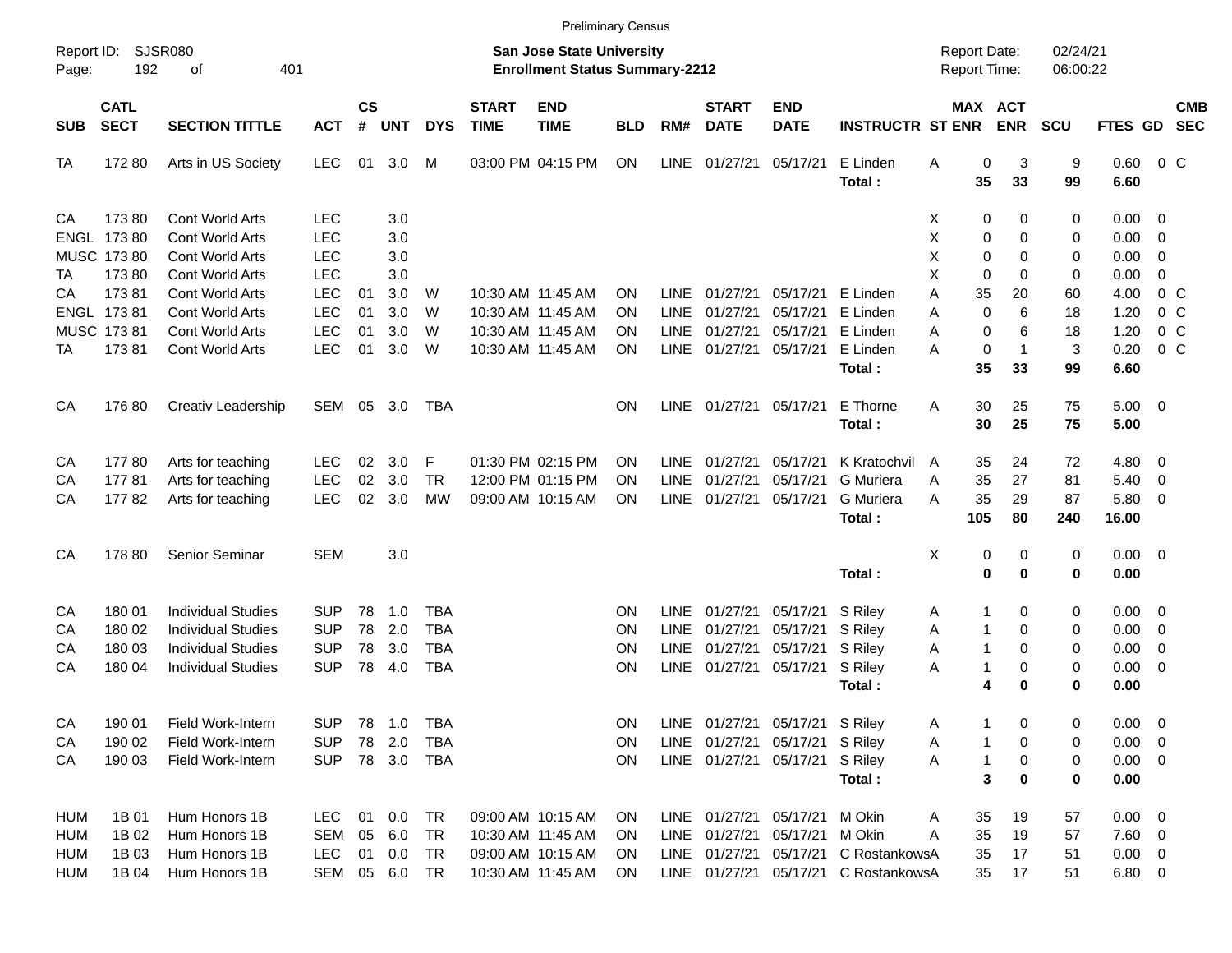|                     |                            |                             |              |                    |            |            |                             | <b>Preliminary Census</b>                                                 |            |             |                             |                                  |                                                                    |   |                                     |                          |                      |                      |                          |
|---------------------|----------------------------|-----------------------------|--------------|--------------------|------------|------------|-----------------------------|---------------------------------------------------------------------------|------------|-------------|-----------------------------|----------------------------------|--------------------------------------------------------------------|---|-------------------------------------|--------------------------|----------------------|----------------------|--------------------------|
| Report ID:<br>Page: | 193                        | <b>SJSR080</b><br>401<br>οf |              |                    |            |            |                             | <b>San Jose State University</b><br><b>Enrollment Status Summary-2212</b> |            |             |                             |                                  |                                                                    |   | <b>Report Date:</b><br>Report Time: |                          | 02/24/21<br>06:00:22 |                      |                          |
| <b>SUB</b>          | <b>CATL</b><br><b>SECT</b> | <b>SECTION TITTLE</b>       | <b>ACT</b>   | $\mathsf{cs}$<br># | <b>UNT</b> | <b>DYS</b> | <b>START</b><br><b>TIME</b> | <b>END</b><br><b>TIME</b>                                                 | <b>BLD</b> | RM#         | <b>START</b><br><b>DATE</b> | <b>END</b><br><b>DATE</b>        | <b>INSTRUCTR ST ENR</b>                                            |   | MAX                                 | <b>ACT</b><br><b>ENR</b> | <b>SCU</b>           | <b>FTES GD</b>       | <b>CMB</b><br><b>SEC</b> |
| HUM                 | 1B 05                      | Hum Honors 1B               | <b>LEC</b>   | 01                 | 0.0        | TR         |                             | 09:00 AM 10:15 AM                                                         | <b>ON</b>  | <b>LINE</b> | 01/27/21                    | 05/17/21                         | A Zarate                                                           | A | 35                                  | 15                       | 45                   | 0.00                 | - 0                      |
| <b>HUM</b>          | 1B 06                      | Hum Honors 1B               | <b>SEM</b>   | 05                 | 6.0        | <b>TR</b>  | 10:30 AM 11:45 AM           |                                                                           | ON.        | LINE        | 01/27/21                    | 05/17/21                         | A Zarate                                                           | A | 35                                  | 15                       | 45                   | 6.00                 | 0                        |
| <b>HUM</b>          | 1B 07                      | Hum Honors 1B               | <b>LEC</b>   | 01                 | 0.0        | <b>TR</b>  |                             | 09:00 AM 10:15 AM                                                         | ON.        | <b>LINE</b> | 01/27/21                    | 05/17/21                         | G Smay                                                             | Α | 35                                  | 20                       | 60                   | 0.00                 | 0                        |
| <b>HUM</b>          | 1B 08                      | Hum Honors 1B               | <b>SEM</b>   | 05                 | 6.0        | <b>TR</b>  | 10:30 AM 11:45 AM           |                                                                           | ON         |             | LINE 01/27/21               | 05/17/21                         | G Smay                                                             | A | 35                                  | 20                       | 60                   | 8.00                 | - 0                      |
|                     |                            |                             |              |                    |            |            |                             |                                                                           |            |             |                             |                                  | Total:                                                             |   | 280                                 | 142                      | 426                  | 28.40                |                          |
| HUM                 | 2B 01                      | Hum Honors 2B               | <b>LEC</b>   | 01                 | 0.0        | <b>TR</b>  | 10:30 AM 11:45 AM           |                                                                           | <b>ON</b>  |             | LINE 01/27/21               | 05/17/21                         | J Lindahl                                                          | A | 35                                  | 23                       | 69                   | 0.00                 | 0                        |
| <b>HUM</b>          | 2B 02                      | Hum Honors 2B               | SEM          | 05                 | 6.0        | <b>TR</b>  |                             | 12:00 PM 01:15 PM                                                         | <b>ON</b>  | <b>LINE</b> | 01/27/21                    | 05/17/21                         | J Lindahl                                                          | A | 35                                  | 23                       | 69                   | 9.20                 | 0                        |
| <b>HUM</b>          | 2B 03                      | Hum Honors 2B               | <b>LEC</b>   | 01                 | 0.0        | <b>TR</b>  | 10:30 AM 11:45 AM           |                                                                           | <b>ON</b>  | <b>LINE</b> | 01/27/21                    | 05/17/21                         | E Johnson                                                          | A | 35                                  | 17                       | 51                   | 0.00                 | 0                        |
| <b>HUM</b>          | 2B 04                      | Hum Honors 2B               | <b>SEM</b>   | 05                 | 6.0        | <b>TR</b>  |                             | 12:00 PM 01:15 PM                                                         | <b>ON</b>  | <b>LINE</b> | 01/27/21                    | 05/17/21                         | E Johnson                                                          | A | 35                                  | 17                       | 51                   | 6.80                 | 0                        |
| <b>HUM</b>          | 2B 05                      | Hum Honors 2B               | <b>LEC</b>   | 01                 | 0.0        | <b>TR</b>  | 10:30 AM 11:45 AM           |                                                                           | ON         | <b>LINE</b> | 01/27/21                    | 05/17/21                         | J Rycenga                                                          | A | 35                                  | 18                       | 54                   | 0.00                 | 0                        |
| <b>HUM</b>          | 2B 06                      | Hum Honors 2B               | <b>SEM</b>   | 05                 | 6.0        | <b>TR</b>  |                             | 12:00 PM 01:15 PM                                                         | <b>ON</b>  | <b>LINE</b> | 01/27/21                    | 05/17/21                         | J Rycenga                                                          | A | 35                                  | 18                       | 54                   | 7.20                 | 0                        |
| <b>HUM</b>          | 2B 07                      | Hum Honors 2B               | <b>LEC</b>   | 01                 | 0.0        | <b>TR</b>  | 10:30 AM 11:45 AM           |                                                                           | <b>ON</b>  | <b>LINE</b> | 01/27/21                    | 05/17/21                         | K Peter                                                            | A | 35                                  | 16                       | 48                   | 0.00                 | 0                        |
| <b>HUM</b>          | 2B 08                      | Hum Honors 2B               | <b>SEM</b>   | 05                 | 6.0        | <b>TR</b>  |                             | 12:00 PM 01:15 PM                                                         | ON         |             | LINE 01/27/21               | 05/17/21                         | K Peter                                                            | A | 35                                  | 16                       | 48                   | 6.40                 | - 0                      |
|                     |                            |                             |              |                    |            |            |                             |                                                                           |            |             |                             |                                  | Total:                                                             |   | 280                                 | 148                      | 444                  | 29.60                |                          |
| HUM                 | 80 80                      | Reading the World           | <b>LEC</b>   | 04                 | 3.0        | MW         |                             | 12:00 PM 01:15 PM                                                         | ON         |             | LINE 01/27/21               | 05/17/21                         | E Johnson<br>Total:                                                | A | 25<br>25                            | 25<br>25                 | 75<br>75             | 5.00<br>5.00         | $\overline{\mathbf{0}}$  |
| HUM                 |                            | 100W 80 Writing: Hum & Arts | <b>SEM</b>   | 05                 | 3.0        | TR         |                             | 04:30 PM 05:45 PM                                                         | <b>ON</b>  | <b>LINE</b> | 01/27/21                    | 05/17/21                         | <b>B</b> Walters                                                   | A | 25                                  | 23                       | 69                   | 4.60                 | $0\,C$                   |
| AMS                 |                            | 100W 80 Writing: Hum & Arts | <b>SEM</b>   | 05                 | 3.0        | <b>TR</b>  |                             | 04:30 PM 05:45 PM                                                         | <b>ON</b>  | <b>LINE</b> | 01/27/21                    | 05/17/21                         | <b>B</b> Walters                                                   | Α | 0                                   | $\overline{2}$           | 6                    | 0.40                 | 0 <sup>C</sup>           |
| <b>RELS</b>         |                            | 100W 80 Writing: Hum & Arts | <b>SEM</b>   | 05                 | 3.0        | <b>TR</b>  |                             | 04:30 PM 05:45 PM                                                         | <b>ON</b>  | <b>LINE</b> | 01/27/21                    | 05/17/21                         | <b>B</b> Walters                                                   | A | 0                                   | 0                        | 0                    | 0.00                 | 0 <sup>o</sup>           |
| HUM                 |                            | 100W 81 Writing: Hum & Arts | <b>SEM</b>   | 05                 | 3.0        | МW         |                             | 01:30 PM 02:45 PM                                                         | <b>ON</b>  | <b>LINE</b> | 01/27/21                    | 05/17/21                         | C RostankowsA                                                      |   | 25                                  | 26                       | 78                   | 5.20                 | 0 <sup>o</sup>           |
| AMS                 |                            | 100W 81 Writing: Hum & Arts | <b>SEM</b>   | 05                 | 3.0        | МW         |                             | 01:30 PM 02:45 PM                                                         | <b>ON</b>  | <b>LINE</b> | 01/27/21                    | 05/17/21                         | C RostankowsA                                                      |   | 0                                   | $\mathbf 0$              | 0                    | 0.00                 | 0 <sup>o</sup>           |
| <b>RELS</b>         |                            | 100W 81 Writing: Hum & Arts | <b>SEM</b>   | 05                 | 3.0        | <b>MW</b>  |                             | 01:30 PM 02:45 PM                                                         | ON         |             | LINE 01/27/21               | 05/17/21                         | C RostankowsA                                                      |   | 0                                   | 0                        | 0                    | 0.00                 | 0 <sup>o</sup>           |
|                     |                            |                             |              |                    |            |            |                             |                                                                           |            |             |                             |                                  | Total:                                                             |   | 50                                  | 51                       | 153                  | 10.20                |                          |
| <b>HUM</b>          | 128 80                     | <b>Twentieth Century</b>    | <b>LEC</b>   |                    | 02 3.0     | TBA        |                             |                                                                           | <b>ON</b>  |             | LINE 01/27/21               | 05/17/21                         | L Stenmark<br>Total:                                               | A | 35<br>35                            | 32<br>32                 | 96<br>96             | 6.40<br>6.40         | $\overline{\mathbf{0}}$  |
|                     |                            | HUM 160 80 Special Topics   |              |                    |            |            |                             |                                                                           |            |             |                             |                                  | SEM 05 3.0 W 03:00 PM 04:15 PM ON LINE 01/27/21 05/17/21 J Ormsbee |   | 25                                  | 17                       | 51                   | 3.40 0 C             |                          |
| AMS                 | 160 80                     | <b>Special Topics</b>       | SEM 05 3.0 W |                    |            |            |                             | 03:00 PM 04:15 PM                                                         | <b>ON</b>  |             |                             |                                  | LINE 01/27/21 05/17/21 J Ormsbee                                   | A | 0                                   | 3                        | 9                    | 0.60                 | $0\,$ C                  |
|                     |                            |                             |              |                    |            |            |                             |                                                                           |            |             |                             |                                  | Total:                                                             |   | 25                                  | 20                       | 60                   | 4.00                 |                          |
| HUM                 |                            | 177B 10 Advanced Honors     | LEC.         |                    | 01 3.0     | $\top$     |                             | 04:30 PM 05:45 PM                                                         | <b>ON</b>  |             |                             |                                  | LINE 01/27/21 05/17/21 C RostankowsA                               |   | 43                                  | 39                       | 59                   | $7.80\ 0$            |                          |
| <b>HUM</b>          |                            | 177B 11 Advanced Honors     | SEM          | 05                 | 0.0        | R          |                             | 04:30 PM 05:45 PM                                                         | <b>ON</b>  |             |                             |                                  | LINE 01/27/21 05/17/21 C RostankowsA                               |   | 43                                  | 39                       | 59                   | $0.00 \t 0$          |                          |
| HUM                 |                            | 177B 20 Advanced Honors     | <b>LEC</b>   | 01                 | 3.0        | $\top$     |                             | 04:30 PM 05:45 PM                                                         | <b>ON</b>  |             |                             | LINE 01/27/21 05/17/21           | J Lindahl                                                          | A | 43                                  | 31                       | 47                   | $6.20 \t 0$          |                          |
| <b>HUM</b>          |                            | 177B 21 Advanced Honors     | SEM          |                    | 05 0.0     | R          |                             | 04:30 PM 05:45 PM                                                         | <b>ON</b>  |             |                             | LINE 01/27/21 05/17/21 J Lindahl | Total:                                                             | Α | 43                                  | 31<br>172 140            | 47<br>210            | $0.00 \t 0$<br>14.00 |                          |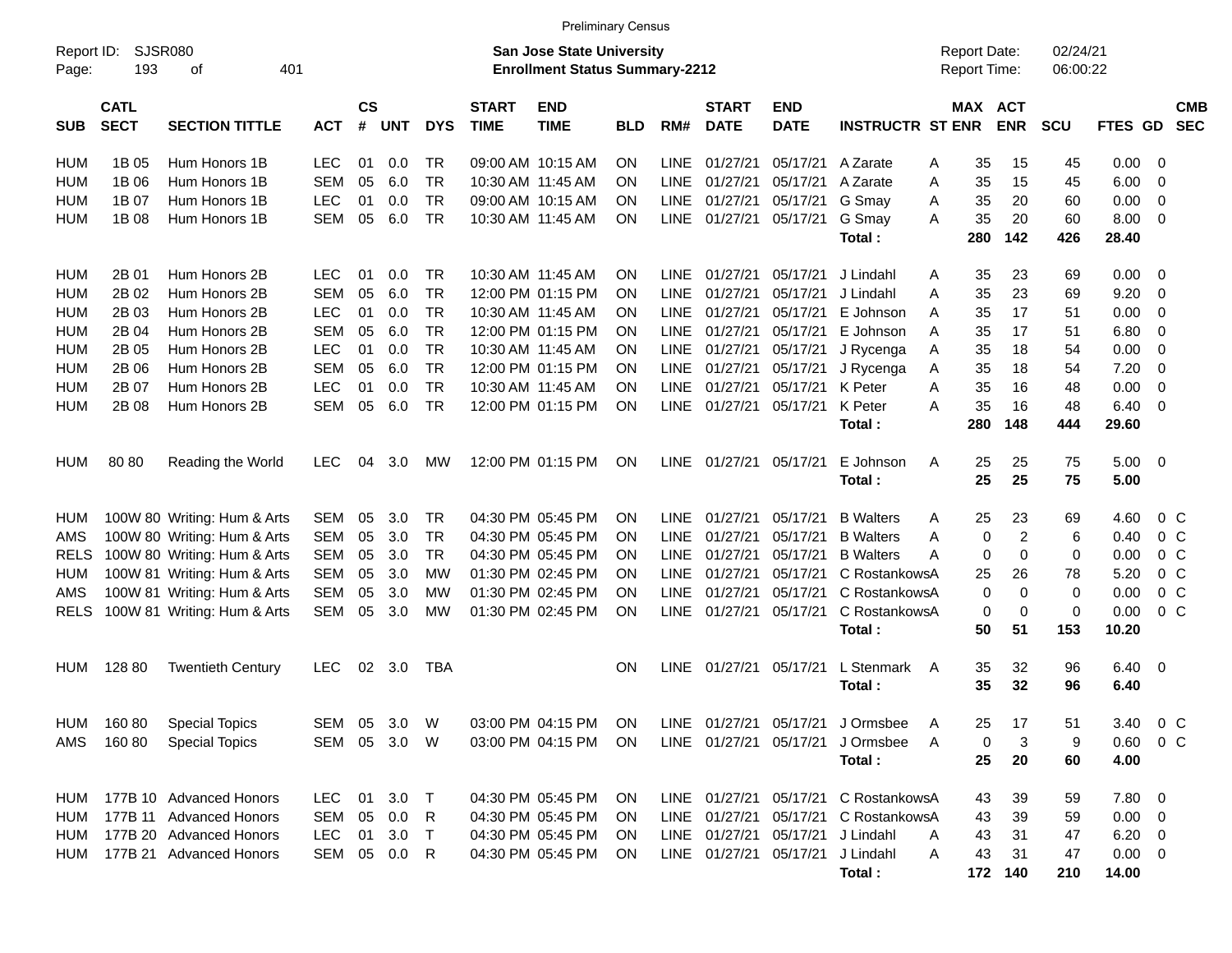|                     |                            |                                          |                      |                    |              |                |                             |                                                                           | <b>Preliminary Census</b> |             |                             |                           |                                       |                                     |                   |                      |                               |                          |                          |
|---------------------|----------------------------|------------------------------------------|----------------------|--------------------|--------------|----------------|-----------------------------|---------------------------------------------------------------------------|---------------------------|-------------|-----------------------------|---------------------------|---------------------------------------|-------------------------------------|-------------------|----------------------|-------------------------------|--------------------------|--------------------------|
| Report ID:<br>Page: | 194                        | <b>SJSR080</b><br>401<br>оf              |                      |                    |              |                |                             | <b>San Jose State University</b><br><b>Enrollment Status Summary-2212</b> |                           |             |                             |                           |                                       | <b>Report Date:</b><br>Report Time: |                   | 02/24/21<br>06:00:22 |                               |                          |                          |
| <b>SUB</b>          | <b>CATL</b><br><b>SECT</b> | <b>SECTION TITTLE</b>                    | <b>ACT</b>           | $\mathsf{cs}$<br># | <b>UNT</b>   | <b>DYS</b>     | <b>START</b><br><b>TIME</b> | <b>END</b><br><b>TIME</b>                                                 | <b>BLD</b>                | RM#         | <b>START</b><br><b>DATE</b> | <b>END</b><br><b>DATE</b> | <b>INSTRUCTR ST ENR</b>               | MAX ACT                             | <b>ENR</b>        | <b>SCU</b>           | FTES GD                       |                          | <b>CMB</b><br><b>SEC</b> |
| HUM                 | 180 01                     | <b>Indiv Studies</b>                     | <b>SUP</b>           | 78                 | 1.0          | <b>TBA</b>     |                             |                                                                           | ΟN                        | <b>LINE</b> | 01/27/21                    | 05/17/21                  | C RostankowsA                         | 1                                   | 0                 | 0                    | $0.00 \t 0$                   |                          |                          |
| HUM                 | 180 02                     | <b>Indiv Studies</b>                     | <b>SUP</b>           | 78                 | 2.0          | <b>TBA</b>     |                             |                                                                           | ΟN                        | <b>LINE</b> | 01/27/21                    | 05/17/21                  | C RostankowsA                         | 1                                   | 0                 | 0                    | 0.00                          | 0                        |                          |
| <b>HUM</b>          | 180 03                     | <b>Indiv Studies</b>                     | <b>SUP</b>           | 78                 | 3.0          | <b>TBA</b>     |                             |                                                                           | ΟN                        | <b>LINE</b> | 01/27/21                    | 05/17/21                  | C RostankowsA                         | 1                                   | 0                 | 0                    | 0.00                          | $\overline{0}$           |                          |
|                     |                            |                                          |                      |                    |              |                |                             |                                                                           |                           |             |                             |                           | Total:                                | 3                                   | 0                 | 0                    | 0.00                          |                          |                          |
| HUM                 | 190 80                     | Sr Sem in Hum                            | <b>SEM</b>           |                    | 3.0          |                |                             |                                                                           |                           |             |                             |                           | X                                     | 0                                   | 0                 | 0                    | 0.00                          | $\overline{\phantom{0}}$ |                          |
| <b>AMS</b>          | 190 80                     | Sr Sem in Hum                            | <b>SEM</b>           |                    | 3.0          |                |                             |                                                                           |                           |             |                             |                           | Χ                                     | 0                                   | 0                 | 0                    | 0.00                          | $\overline{0}$           |                          |
| <b>RELS</b>         | 190 80                     | Sr Sem in Hum                            | <b>SEM</b>           |                    | 3.0          |                |                             |                                                                           |                           |             |                             |                           | X                                     | $\mathbf 0$                         | 0                 | 0                    | 0.00                          | $\mathbf 0$              |                          |
| HUM                 | 19081                      | Sr Sem in Hum                            | <b>SEM</b>           | 05                 | 3.0          | T              |                             | 03:00 PM 05:45 PM                                                         | ΟN                        | <b>LINE</b> | 01/27/21                    | 05/17/21                  | E Johnson<br>Α                        | 25                                  | 21                | 63                   | 4.20                          | 0 <sup>o</sup>           |                          |
| <b>AMS</b>          | 19081                      | Sr Sem in Hum                            | <b>SEM</b>           | 05                 | 3.0          | $\mathsf T$    |                             | 03:00 PM 05:45 PM                                                         | ΟN                        | <b>LINE</b> | 01/27/21                    | 05/17/21                  | E Johnson<br>Α                        | $\mathbf 0$                         | 0                 | 0                    | 0.00                          | 0 <sup>o</sup>           |                          |
| <b>RELS</b>         | 19081                      | Sr Sem in Hum                            | <b>SEM</b>           | 05                 | 3.0          | $\top$         |                             | 03:00 PM 05:45 PM                                                         | ON                        | <b>LINE</b> | 01/27/21                    | 05/17/21                  | E Johnson<br>Α                        | 0                                   | 0                 | 0                    | 0.00                          | 0 <sup>o</sup>           |                          |
| HUM                 | 190 82                     | Sr Sem in Hum                            | <b>SEM</b>           | 05                 | 3.0          | M              |                             | 04:30 PM 07:15 PM                                                         | ΟN                        | <b>LINE</b> | 01/27/21                    | 05/17/21                  | S Verducci -<br>A                     | 25                                  | 15                | 45                   | 3.00                          | 0 <sup>o</sup>           |                          |
| <b>AMS</b>          | 190 82                     | Sr Sem in Hum                            | <b>SEM</b>           | 05                 | 3.0          | M              |                             | 04:30 PM 07:15 PM                                                         | ON                        | <b>LINE</b> | 01/27/21                    | 05/17/21                  | S Verducci -<br>A                     | $\mathbf 0$                         | $\mathbf 1$       | 3                    | 0.20                          | $0\,C$                   |                          |
| <b>RELS</b>         | 190 82                     | Sr Sem in Hum                            | <b>SEM</b>           | 05                 | 3.0          | M              |                             | 04:30 PM 07:15 PM                                                         | ΟN                        | <b>LINE</b> | 01/27/21                    | 05/17/21                  | S Verducci - A                        | 0                                   | $\mathbf 0$       | 0                    | 0.00                          | 0 <sup>o</sup>           |                          |
|                     |                            |                                          |                      |                    |              |                |                             |                                                                           |                           |             |                             |                           | Total:                                | 50                                  | 37                | 111                  | 7.40                          |                          |                          |
| <b>LSTP</b>         | 1080                       | <b>Chronicles of Educat</b>              | <b>LEC</b>           | 02                 | 3.0          | MW             |                             | 01:30 PM 02:45 PM                                                         | ΟN                        | <b>LINE</b> | 01/27/21                    | 05/17/21                  | C Alvarado<br>A                       | 25                                  | 23                | 69                   | 4.60                          | $\overline{\mathbf{0}}$  |                          |
| <b>LSTP</b>         | 1082                       | <b>Chronicles of Educat</b>              | <b>LEC</b>           | 02                 | 3.0          | <b>MW</b>      |                             | 03:00 PM 04:15 PM                                                         | ΟN                        | <b>LINE</b> | 01/27/21                    | 05/17/21                  | C Alvarado<br>A                       | 25                                  | 21                | 63                   | 4.20                          | 0                        |                          |
| <b>LSTP</b>         | 10 99                      | <b>Chronicles of Educat</b>              | <b>LEC</b>           | 02                 | 3.0          | <b>TBA</b>     |                             |                                                                           | ΟN                        | <b>LINE</b> | 01/27/21                    | 05/17/21                  | C Alvarado<br>A                       | 25                                  | 24                | 72                   | 4.80                          | $\overline{\mathbf{0}}$  |                          |
|                     |                            |                                          |                      |                    |              |                |                             |                                                                           |                           |             |                             |                           | Total:                                | 75                                  | 68                | 204                  | 13.60                         |                          |                          |
| LSTP                | 85A 80                     | Fieldwork in Hum A                       | <b>LEC</b>           | 04                 | 1.0          | M              |                             | 09:00 AM 09:50 AM                                                         | ΟN                        | LINE        | 01/27/21                    | 05/17/21                  | E ColmenaresA                         | 25                                  | 25                | 25                   | 1.67                          | - 0                      |                          |
|                     |                            |                                          |                      |                    |              |                |                             |                                                                           |                           |             |                             |                           | Total:                                | 25                                  | 25                | 25                   | 1.67                          |                          |                          |
|                     |                            |                                          |                      |                    |              |                |                             |                                                                           |                           |             |                             |                           |                                       |                                     |                   |                      |                               |                          |                          |
| <b>LSTP</b>         | 85B 80                     | Fieldwork in Hum B                       | <b>LEC</b>           |                    | 1.0          |                |                             |                                                                           |                           |             |                             |                           | X                                     | 0                                   | 0                 | 0                    | 0.00                          | $\overline{\mathbf{0}}$  |                          |
| <b>LSTP</b>         | 85B 81                     | Fieldwork in Hum B                       | <b>LEC</b>           | 04                 | 1.0          | M              |                             | 10:30 AM 11:20 AM                                                         | ON                        | <b>LINE</b> | 01/27/21                    | 05/17/21                  | E Colmenares A                        | 25                                  | 25                | 25                   | 1.67                          | $\overline{0}$           |                          |
| <b>LSTP</b>         | 85B 82                     | Fieldwork in Hum B                       | LEC                  | 04                 | 1.0          | M              |                             | 10:30 AM 11:20 AM                                                         | ΟN                        | <b>LINE</b> | 01/27/21                    | 05/17/21                  | R Danovitch A                         | 25                                  | 26                | 26                   | 1.73                          | $\overline{\mathbf{0}}$  |                          |
|                     |                            |                                          |                      |                    |              |                |                             |                                                                           |                           |             |                             |                           | Total:                                | 50                                  | 51                | 51                   | 3.40                          |                          |                          |
| <b>LSTP</b>         |                            | 85C 80 Fieldwork in Hum C                | LEC 04 1.0 W         |                    |              |                |                             | 10:30 AM 11:20 AM                                                         | ON                        |             |                             |                           | LINE 01/27/21 05/17/21 E ColmenaresA  | 25                                  | 26                | 26                   | $1.73 \t 0$                   |                          |                          |
|                     |                            |                                          |                      |                    |              |                |                             |                                                                           |                           |             |                             |                           | Total:                                | 25                                  | 26                | 26                   | 1.73                          |                          |                          |
|                     |                            |                                          |                      |                    |              |                |                             |                                                                           |                           |             |                             |                           |                                       |                                     |                   |                      |                               |                          |                          |
|                     | LSTP 139 80<br>LSTP 139 81 | Edu & (In)Equality<br>Edu & (In)Equality | SEM 05<br><b>SEM</b> |                    | 3.0 W<br>3.0 |                |                             | 04:30 PM 07:15 PM                                                         | ON                        |             |                             | LINE 01/27/21 05/17/21    | E ColmenaresA<br>X                    | 30<br>$\mathbf 0$                   | 31<br>$\mathbf 0$ | 93<br>0              | $6.20 \quad 0$<br>$0.00 \t 0$ |                          |                          |
|                     |                            |                                          |                      |                    |              |                |                             |                                                                           |                           |             |                             |                           | Total:                                | 30                                  | 31                | 93                   | 6.20                          |                          |                          |
|                     |                            |                                          |                      |                    |              |                |                             |                                                                           |                           |             |                             |                           |                                       |                                     |                   |                      |                               |                          |                          |
|                     | LSTP 185 80                | Fld Exp Sem                              | <b>LEC</b>           |                    | 02 3.0 R     |                |                             | 03:00 PM 04:40 PM                                                         | ON                        |             |                             |                           | LINE 01/27/21 05/17/21 S Verducci - A | 30                                  | 30                | 60                   | $6.00 \quad 0$                |                          |                          |
|                     | LSTP 185 81                | Fld Exp Sem                              |                      |                    |              | LAB 15 0.0 TBA |                             |                                                                           | <b>ON</b>                 |             |                             |                           | LINE 01/27/21 05/17/21 S Verducci - A | 30                                  | 30                | 30                   | $0.00 \t 0$                   |                          |                          |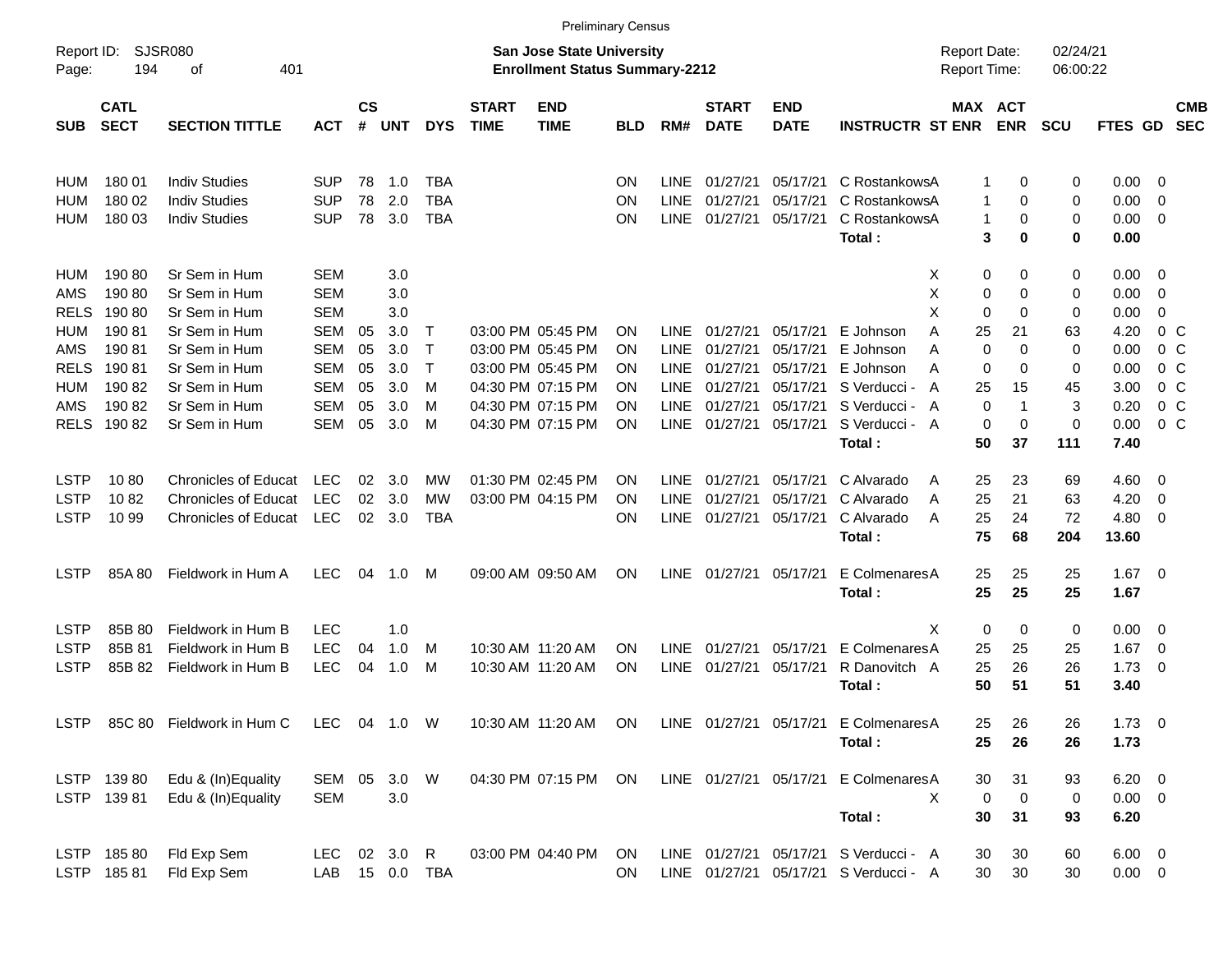|                                                                                      |                                                                            |                                                                                                                                  |                                                                                  |                                  |                                        |                                                                                  |                             | <b>Preliminary Census</b>                                                                                                  |                                  |                                                                                        |                                                                      |                                                                                                       |                                                                                            |                                     |                                      |                                                   |                                         |                                                       |                                                                                              |                          |
|--------------------------------------------------------------------------------------|----------------------------------------------------------------------------|----------------------------------------------------------------------------------------------------------------------------------|----------------------------------------------------------------------------------|----------------------------------|----------------------------------------|----------------------------------------------------------------------------------|-----------------------------|----------------------------------------------------------------------------------------------------------------------------|----------------------------------|----------------------------------------------------------------------------------------|----------------------------------------------------------------------|-------------------------------------------------------------------------------------------------------|--------------------------------------------------------------------------------------------|-------------------------------------|--------------------------------------|---------------------------------------------------|-----------------------------------------|-------------------------------------------------------|----------------------------------------------------------------------------------------------|--------------------------|
| Report ID:<br>Page:                                                                  | 195                                                                        | <b>SJSR080</b><br>401<br>οf                                                                                                      |                                                                                  |                                  |                                        |                                                                                  |                             | <b>San Jose State University</b><br><b>Enrollment Status Summary-2212</b>                                                  |                                  |                                                                                        |                                                                      |                                                                                                       |                                                                                            | <b>Report Date:</b><br>Report Time: |                                      |                                                   | 02/24/21<br>06:00:22                    |                                                       |                                                                                              |                          |
| <b>SUB</b>                                                                           | <b>CATL</b><br><b>SECT</b>                                                 | <b>SECTION TITTLE</b>                                                                                                            | <b>ACT</b>                                                                       | $\mathsf{cs}$<br>#               | <b>UNT</b>                             | <b>DYS</b>                                                                       | <b>START</b><br><b>TIME</b> | <b>END</b><br><b>TIME</b>                                                                                                  | <b>BLD</b>                       | RM#                                                                                    | <b>START</b><br><b>DATE</b>                                          | <b>END</b><br><b>DATE</b>                                                                             | <b>INSTRUCTR ST ENR</b>                                                                    |                                     |                                      | MAX ACT<br><b>ENR</b>                             | <b>SCU</b>                              | FTES GD                                               |                                                                                              | <b>CMB</b><br><b>SEC</b> |
|                                                                                      |                                                                            |                                                                                                                                  |                                                                                  |                                  |                                        |                                                                                  |                             |                                                                                                                            |                                  |                                                                                        |                                                                      |                                                                                                       | Total:                                                                                     |                                     | 60                                   | 60                                                | 90                                      | 6.00                                                  |                                                                                              |                          |
| <b>RELS</b>                                                                          | 7080                                                                       | <b>World Religions</b>                                                                                                           | <b>LEC</b>                                                                       | 02                               | 3.0                                    | TR                                                                               |                             | 01:30 PM 02:45 PM                                                                                                          | ΟN                               | <b>LINE</b>                                                                            | 01/27/21                                                             | 05/17/21                                                                                              | T Perreira<br>Total:                                                                       | A                                   | 25<br>25                             | 25<br>25                                          | 75<br>75                                | 5.00<br>5.00                                          | $\overline{0}$                                                                               |                          |
| <b>RELS</b><br><b>JWSS</b>                                                           | 90 80<br>90 80                                                             | <b>Bible Hist and Lit</b><br><b>Bible Hist and Lit</b>                                                                           | <b>LEC</b><br><b>LEC</b>                                                         | 02<br>02                         | 3.0<br>3.0                             | MW<br><b>MW</b>                                                                  |                             | 10:30 AM 11:45 AM<br>10:30 AM 11:45 AM                                                                                     | ΟN<br>ΟN                         | LINE<br><b>LINE</b>                                                                    | 01/27/21<br>01/27/21                                                 | 05/17/21<br>05/17/21                                                                                  | <b>B</b> Walters<br><b>B</b> Walters                                                       | A<br>Α                              | 25<br>0                              | 9<br>1                                            | 27<br>3                                 | 1.80<br>0.20                                          | 0 <sup>C</sup><br>$0\quad C$                                                                 |                          |
| <b>HUM</b><br><b>MDES</b><br><b>RELS</b>                                             | 90 80<br>90 80<br>90 81                                                    | <b>Bible Hist and Lit</b><br><b>Bible Hist and Lit</b><br><b>Bible Hist and Lit</b>                                              | <b>LEC</b><br><b>LEC</b><br><b>LEC</b>                                           | 02<br>02<br>02                   | 3.0<br>3.0<br>3.0                      | MW<br><b>MW</b><br><b>TR</b>                                                     |                             | 10:30 AM 11:45 AM<br>10:30 AM 11:45 AM<br>12:00 PM 01:15 PM                                                                | ΟN<br>ΟN<br>ΟN                   | <b>LINE</b><br><b>LINE</b><br><b>LINE</b>                                              | 01/27/21<br>01/27/21<br>01/27/21                                     | 05/17/21<br>05/17/21<br>05/17/21                                                                      | <b>B</b> Walters<br><b>B</b> Walters<br><b>B</b> Walters                                   | A<br>A<br>A                         | 0<br>0<br>25                         | 5<br>$\overline{2}$<br>12                         | 15<br>6<br>36                           | 1.00<br>0.40<br>2.40                                  | 0 <sup>C</sup><br>0 <sub>C</sub><br>0 <sub>C</sub>                                           |                          |
| <b>JWSS</b><br><b>HUM</b><br>MDES                                                    | 90 81<br>90 81<br>9081                                                     | <b>Bible Hist and Lit</b><br><b>Bible Hist and Lit</b><br><b>Bible Hist and Lit</b>                                              | <b>LEC</b><br><b>LEC</b><br><b>LEC</b>                                           | 02<br>02<br>02                   | 3.0<br>3.0<br>3.0                      | <b>TR</b><br><b>TR</b><br><b>TR</b>                                              |                             | 12:00 PM 01:15 PM<br>12:00 PM 01:15 PM<br>12:00 PM 01:15 PM                                                                | ΟN<br>ΟN<br>ON                   | <b>LINE</b><br><b>LINE</b><br><b>LINE</b>                                              | 01/27/21<br>01/27/21<br>01/27/21                                     | 05/17/21<br>05/17/21<br>05/17/21                                                                      | <b>B</b> Walters<br><b>B</b> Walters<br><b>B</b> Walters<br>Total:                         | A<br>A<br>Α                         | 0<br>0<br>0<br>50                    | $\overline{2}$<br>6<br>$\overline{1}$<br>38       | 6<br>18<br>3<br>114                     | 0.40<br>1.20<br>0.20<br>7.60                          | 0 <sub>C</sub><br>$0\quad C$<br>$0\,C$                                                       |                          |
| <b>RELS</b><br><b>GERO</b><br><b>HUM</b><br><b>RELS</b><br><b>GERO</b><br><b>HUM</b> | 9980<br>99 80<br>99 80<br>9981<br>9981<br>9981                             | Death Dying & Rels<br>Death Dying & Rels<br>Death Dying & Rels<br>Death Dying & Rels<br>Death Dying & Rels<br>Death Dying & Rels | <b>LEC</b><br><b>LEC</b><br><b>LEC</b><br><b>LEC</b><br><b>LEC</b><br><b>LEC</b> | 02<br>02<br>02<br>02<br>02<br>02 | 3.0<br>3.0<br>3.0<br>3.0<br>3.0<br>3.0 | MW<br>MW<br><b>MW</b><br><b>TR</b><br><b>TR</b><br><b>TR</b>                     |                             | 01:30 PM 02:45 PM<br>01:30 PM 02:45 PM<br>01:30 PM 02:45 PM<br>09:00 AM 10:15 AM<br>09:00 AM 10:15 AM<br>09:00 AM 10:15 AM | ΟN<br>ΟN<br>ΟN<br>ΟN<br>ΟN<br>ON | <b>LINE</b><br><b>LINE</b><br><b>LINE</b><br><b>LINE</b><br><b>LINE</b><br><b>LINE</b> | 01/27/21<br>01/27/21<br>01/27/21<br>01/27/21<br>01/27/21<br>01/27/21 | 05/17/21<br>05/17/21<br>05/17/21<br>05/17/21<br>05/17/21<br>05/17/21                                  | T Perreira<br>T Perreira<br>T Perreira<br>T Perreira<br>T Perreira<br>T Perreira<br>Total: | Α<br>A<br>A<br>A<br>Α<br>Α          | 25<br>0<br>0<br>25<br>0<br>0<br>50   | 10<br>6<br>9<br>13<br>$\overline{2}$<br>10<br>50  | 30<br>18<br>27<br>39<br>6<br>30<br>150  | 2.00<br>1.20<br>1.80<br>2.60<br>0.40<br>2.00<br>10.00 | 0 <sup>C</sup><br>$0\quad C$<br>0 <sup>C</sup><br>$0\quad C$<br>0 <sup>C</sup><br>$0\,C$     |                          |
| <b>RELS</b><br><b>RELS</b>                                                           | RELS 122 80<br>ANTH 122 80<br>12281<br>ANTH 122 81<br>12282<br>ANTH 122 82 | Magic Science Reli<br>Magic Science Reli<br>Magic Science Reli<br>Magic Science Reli<br>Magic Science Reli<br>Magic Science Reli | <b>LEC</b><br><b>LEC</b><br><b>LEC</b><br><b>LEC</b><br><b>LEC</b><br><b>LEC</b> | 02<br>02<br>02<br>02<br>02<br>02 | 3.0<br>3.0<br>3.0<br>3.0<br>3.0<br>3.0 | <b>TBA</b><br><b>TBA</b><br><b>TBA</b><br><b>TBA</b><br><b>TBA</b><br><b>TBA</b> |                             |                                                                                                                            | OΝ<br>ON<br>ON<br>ON<br>ON<br>ON | <b>LINE</b><br><b>LINE</b><br><b>LINE</b><br><b>LINE</b><br><b>LINE</b><br><b>LINE</b> | 01/27/21<br>01/27/21<br>01/27/21<br>01/27/21<br>01/27/21<br>01/27/21 | 05/17/21<br>05/17/21<br>05/17/21<br>05/17/21<br>05/17/21<br>05/17/21                                  | L Gilmore<br>L Gilmore<br>L Gilmore<br>L Gilmore<br>L Gilmore<br>L Gilmore<br>Total:       | A<br>Α<br>Α<br>A<br>A<br>Α          | 35<br>0<br>35<br>0<br>35<br>0<br>105 | 6<br>29<br>$\overline{7}$<br>29<br>5<br>31<br>107 | 18<br>87<br>21<br>87<br>15<br>93<br>321 | 1.20<br>5.80<br>1.40<br>5.80<br>1.00<br>6.20<br>21.40 | 0 <sup>C</sup><br>$0\quad C$<br>0 <sup>C</sup><br>$0\quad C$<br>0 <sup>C</sup><br>$0\quad C$ |                          |
| HUM                                                                                  | RELS 144 80<br>144 80<br>ASIA 144 80                                       | <b>Chinese Traditions</b><br><b>Chinese Traditions</b><br><b>Chinese Traditions</b>                                              | SEM<br>SEM<br>SEM 04 3.0 TR                                                      | 04<br>04                         | 3.0<br>3.0                             | TR<br><b>TR</b>                                                                  |                             | 03:00 PM 04:15 PM<br>03:00 PM 04:15 PM<br>03:00 PM 04:15 PM                                                                | <b>ON</b><br>ON<br>ON.           |                                                                                        |                                                                      | LINE 01/27/21 05/17/21 C Peng<br>LINE 01/27/21 05/17/21 C Peng<br>LINE 01/27/21 05/17/21 C Peng       | Total:                                                                                     | Α<br>A<br>A                         | 35<br>0<br>0<br>35                   | 9<br>3<br>$\sqrt{5}$<br>17                        | 27<br>9<br>15<br>51                     | 1.80<br>0.60<br>1.00<br>3.40                          | $0\,C$<br>0 <sup>o</sup><br>$0\,C$                                                           |                          |
|                                                                                      | RELS 156 80<br>MDES 156 80<br>POLS 156 80                                  | Islam, Pol & West<br>Islam, Pol & West<br>Islam, Pol & West                                                                      | SEM<br>SEM<br>SEM 04 3.0                                                         |                                  | 04 3.0<br>04 3.0                       | MW<br>MW<br>MW                                                                   |                             | 04:30 PM 05:45 PM<br>04:30 PM 05:45 PM<br>04:30 PM 05:45 PM                                                                | ON<br><b>ON</b><br>ON            |                                                                                        |                                                                      | LINE 01/27/21 05/17/21 A Zarate<br>LINE 01/27/21 05/17/21 A Zarate<br>LINE 01/27/21 05/17/21 A Zarate |                                                                                            | A<br>A<br>Α                         | 30<br>0<br>0                         | -1<br>$\sqrt{5}$<br>11                            | 3<br>15<br>33                           | 0.20<br>1.00<br>2.20                                  | 0 <sup>o</sup><br>$0\,C$<br>0 C                                                              |                          |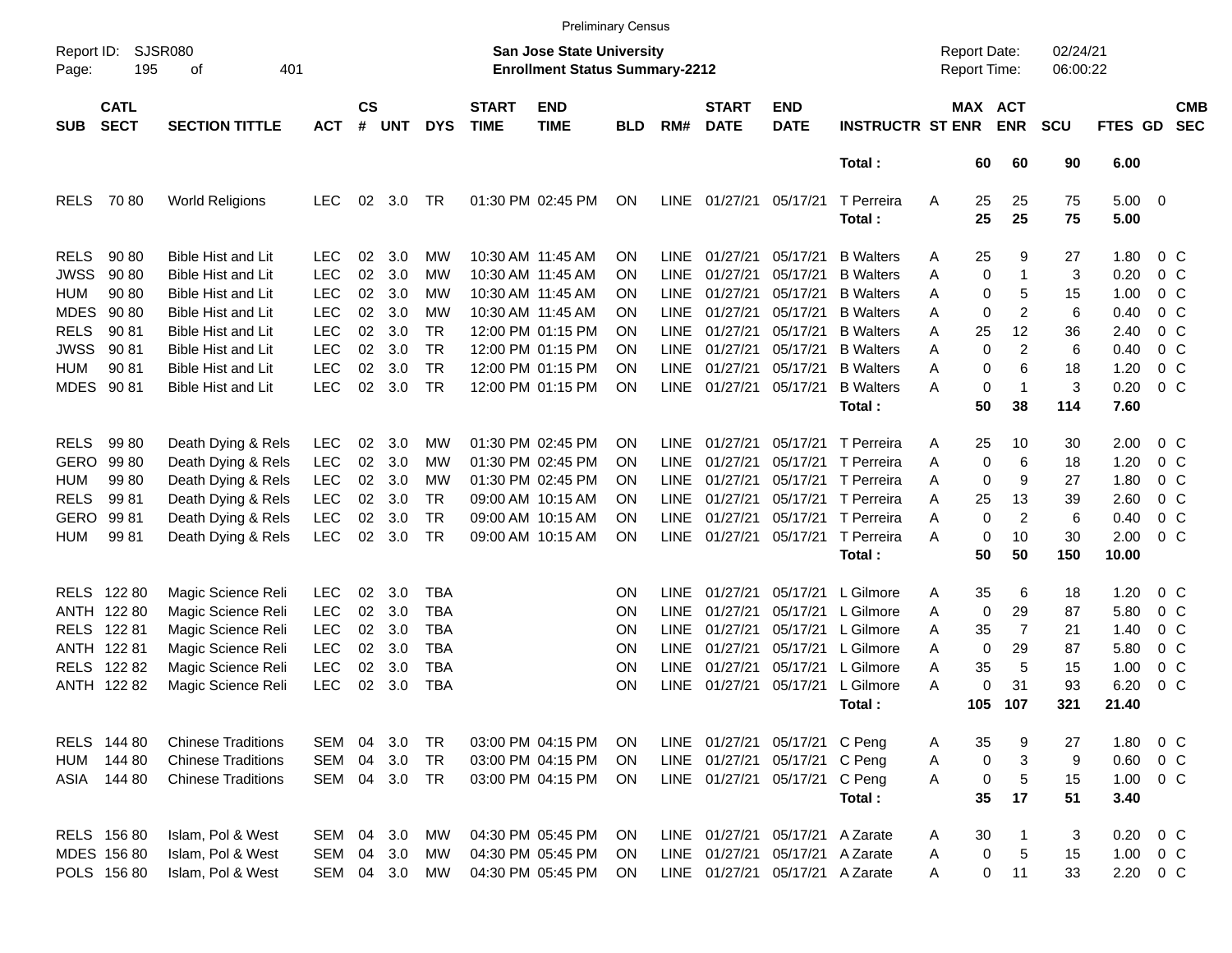| <b>Preliminary Census</b> |                                                                                                                 |                       |            |                |            |            |                             |                           |            |             |                             |                           |                         |                   |                                            |                      |         |                |                          |
|---------------------------|-----------------------------------------------------------------------------------------------------------------|-----------------------|------------|----------------|------------|------------|-----------------------------|---------------------------|------------|-------------|-----------------------------|---------------------------|-------------------------|-------------------|--------------------------------------------|----------------------|---------|----------------|--------------------------|
| Report ID:<br>Page:       | <b>SJSR080</b><br><b>San Jose State University</b><br>196<br>401<br><b>Enrollment Status Summary-2212</b><br>οf |                       |            |                |            |            |                             |                           |            |             |                             |                           |                         |                   | <b>Report Date:</b><br><b>Report Time:</b> | 02/24/21<br>06:00:22 |         |                |                          |
| <b>SUB</b>                | <b>CATL</b><br><b>SECT</b>                                                                                      | <b>SECTION TITTLE</b> | <b>ACT</b> | <b>CS</b><br># | <b>UNT</b> | <b>DYS</b> | <b>START</b><br><b>TIME</b> | <b>END</b><br><b>TIME</b> | <b>BLD</b> | RM#         | <b>START</b><br><b>DATE</b> | <b>END</b><br><b>DATE</b> | <b>INSTRUCTR ST ENR</b> | <b>MAX</b>        | <b>ACT</b><br><b>ENR</b>                   | <b>SCU</b>           | FTES GD |                | <b>CMB</b><br><b>SEC</b> |
|                           |                                                                                                                 |                       |            |                |            |            |                             |                           |            |             |                             |                           | Total:                  | 30                | 17                                         | 51                   | 3.40    |                |                          |
|                           | RELS 180 01                                                                                                     | <b>Indiv Studies</b>  | <b>SUP</b> | 78             | 1.0        | <b>TBA</b> |                             |                           | <b>ON</b>  | <b>LINE</b> | 01/27/21                    | 05/17/21                  | J Rycenga               | A<br>1            | 0                                          | 0                    | 0.00    | $0\,$ C        |                          |
|                           | MDES 180 01                                                                                                     | <b>Indiv Studies</b>  | <b>SUP</b> | 78             | 1.0        | <b>TBA</b> |                             |                           | ON         | <b>LINE</b> | 01/27/21                    | 05/17/21                  | J Rycenga               | 0<br>A            | 0                                          | 0                    | 0.00    | $0\,C$         |                          |
| <b>RELS</b>               | 180 02                                                                                                          | <b>Indiv Studies</b>  | <b>SUP</b> | 78             | 2.0        | <b>TBA</b> |                             |                           | ON         | <b>LINE</b> | 01/27/21                    | 05/17/21                  | J Rycenga               | $\mathbf{1}$<br>A | 0                                          | 0                    | 0.00    | 0 <sup>o</sup> |                          |
|                           | MDES 180 02                                                                                                     | <b>Indiv Studies</b>  | <b>SUP</b> | 78             | 2.0        | <b>TBA</b> |                             |                           | ON         | <b>LINE</b> | 01/27/21                    | 05/17/21                  | J Rycenga               | 0<br>A            | $\Omega$                                   | 0                    | 0.00    | 0 <sup>o</sup> |                          |
|                           | RELS 180 03                                                                                                     | <b>Indiv Studies</b>  | <b>SUP</b> | 78             | 3.0        | <b>TBA</b> |                             |                           | ON         | <b>LINE</b> | 01/27/21                    | 05/17/21                  | J Rycenga               | 1<br>A            | 0                                          | 0                    | 0.00    | 0 <sup>o</sup> |                          |
|                           | MDES 180 03                                                                                                     | <b>Indiv Studies</b>  | <b>SUP</b> | 78             | 3.0        | <b>TBA</b> |                             |                           | ON         | <b>LINE</b> | 01/27/21                    | 05/17/21                  | J Rycenga               | 0<br>Α            | 0                                          | 0                    | 0.00    | 0 <sup>o</sup> |                          |
| <b>RELS</b>               | 180 04                                                                                                          | <b>Indiv Studies</b>  | <b>SUP</b> | 78             | 4.0        | <b>TBA</b> |                             |                           | <b>ON</b>  | <b>LINE</b> | 01/27/21                    | 05/17/21                  | J Rycenga               | $\mathbf{1}$<br>A | $\Omega$                                   | 0                    | 0.00    | $0\,C$         |                          |
|                           | MDES 180 04                                                                                                     | <b>Indiv Studies</b>  | <b>SUP</b> | 78             | 4.0        | <b>TBA</b> |                             |                           | ON         | <b>LINE</b> | 01/27/21                    | 05/17/21                  | J Rycenga               | 0<br>A            | 0                                          | 0                    | 0.00    | 0 <sup>o</sup> |                          |
|                           |                                                                                                                 |                       |            |                |            |            |                             |                           |            |             |                             |                           | Total:                  | 4                 | 0                                          | 0                    | 0.00    |                |                          |
|                           | RELS 184 01                                                                                                     | Directed Reading      | <b>SUP</b> | 78             | 1.0        | <b>TBA</b> |                             |                           | <b>ON</b>  | LINE        | 01/27/21                    | 05/17/21                  | J Rycenga               | 1<br>A            | 0                                          | 0                    | 0.00    | 0 <sup>o</sup> |                          |
|                           | MDES 184 01                                                                                                     | Directed Reading      | <b>SUP</b> | 78             | 1.0        | <b>TBA</b> |                             |                           | <b>ON</b>  | <b>LINE</b> | 01/27/21                    | 05/17/21                  | J Rycenga               | 0<br>Α            | 0                                          | 0                    | 0.00    | $0\,$ C        |                          |
| <b>RELS</b>               | 184 02                                                                                                          | Directed Reading      | <b>SUP</b> | 78             | 2.0        | <b>TBA</b> |                             |                           | ON         | <b>LINE</b> | 01/27/21                    | 05/17/21                  | J Rycenga               | 1<br>A            | $\mathbf 0$                                | $\mathbf 0$          | 0.00    | $0\,C$         |                          |
|                           | MDES 184 02                                                                                                     | Directed Reading      | <b>SUP</b> | 78             | 2.0        | <b>TBA</b> |                             |                           | ON         | <b>LINE</b> | 01/27/21                    | 05/17/21                  | J Rycenga               | 0<br>A            | 0                                          | 0                    | 0.00    | $0\,C$         |                          |
|                           | RELS 184 03                                                                                                     | Directed Reading      | <b>SUP</b> | 78             | 3.0        | <b>TBA</b> |                             |                           | ON         | <b>LINE</b> | 01/27/21                    | 05/17/21                  | J Rycenga               | $\mathbf{1}$<br>A | $\Omega$                                   | 0                    | 0.00    | 0 <sup>o</sup> |                          |
|                           | MDES 184 03                                                                                                     | Directed Reading      | <b>SUP</b> | 78             | 3.0        | <b>TBA</b> |                             |                           | ON         | <b>LINE</b> | 01/27/21                    | 05/17/21                  | J Rycenga               | 0<br>A            | $\Omega$                                   | 0                    | 0.00    | 0 <sup>o</sup> |                          |
|                           | RELS 184 04                                                                                                     | Directed Reading      | <b>SUP</b> | 78             | 4.0        | <b>TBA</b> |                             |                           | <b>ON</b>  | <b>LINE</b> | 01/27/21                    | 05/17/21                  | J Rycenga               | 1<br>A            | 0                                          | 0                    | 0.00    | 0 <sup>o</sup> |                          |
|                           | MDES 184 04                                                                                                     | Directed Reading      | <b>SUP</b> | 78             | 4.0        | <b>TBA</b> |                             |                           | ON         |             | LINE 01/27/21               | 05/17/21                  | J Rycenga               | 0<br>A            | 0                                          | 0                    | 0.00    | 0 <sup>o</sup> |                          |
|                           |                                                                                                                 |                       |            |                |            |            |                             |                           |            |             |                             |                           | Total:                  | 4                 | $\bf{0}$                                   | 0                    | 0.00    |                |                          |
| <b>RELS</b>               | 19180                                                                                                           | Relig in America      | <b>LEC</b> | 02             | 3.0        | <b>TR</b>  |                             | 03:00 PM 04:15 PM         | <b>ON</b>  | LINE        | 01/27/21                    | 05/17/21                  | J Rycenga               | 35<br>A           | 12                                         | 36                   | 2.40    | $0\,C$         |                          |
| HUM                       | 19180                                                                                                           | Relig in America      | <b>LEC</b> | 02             | 3.0        | <b>TR</b>  |                             | 03:00 PM 04:15 PM         | ON         | <b>LINE</b> | 01/27/21                    | 05/17/21                  | J Rycenga               | 0<br>A            | 19                                         | 57                   | 3.80    | 0 <sup>o</sup> |                          |
|                           |                                                                                                                 |                       |            |                |            |            |                             |                           |            |             |                             |                           | Total:                  | 35                | 31                                         | 93                   | 6.20    |                |                          |

**Department : Humanities** 

| <b>Department Total:</b>  |     | 3006 2347 6537 |          | 435.80 |
|---------------------------|-----|----------------|----------|--------|
| <b>Lower Division:</b>    |     | 2023 1532 4392 |          | 292.80 |
| <b>Upper Division:</b>    | 983 |                | 815 2145 | 143.00 |
| <b>Graduate Division:</b> | n   | n              | o        | 0.00   |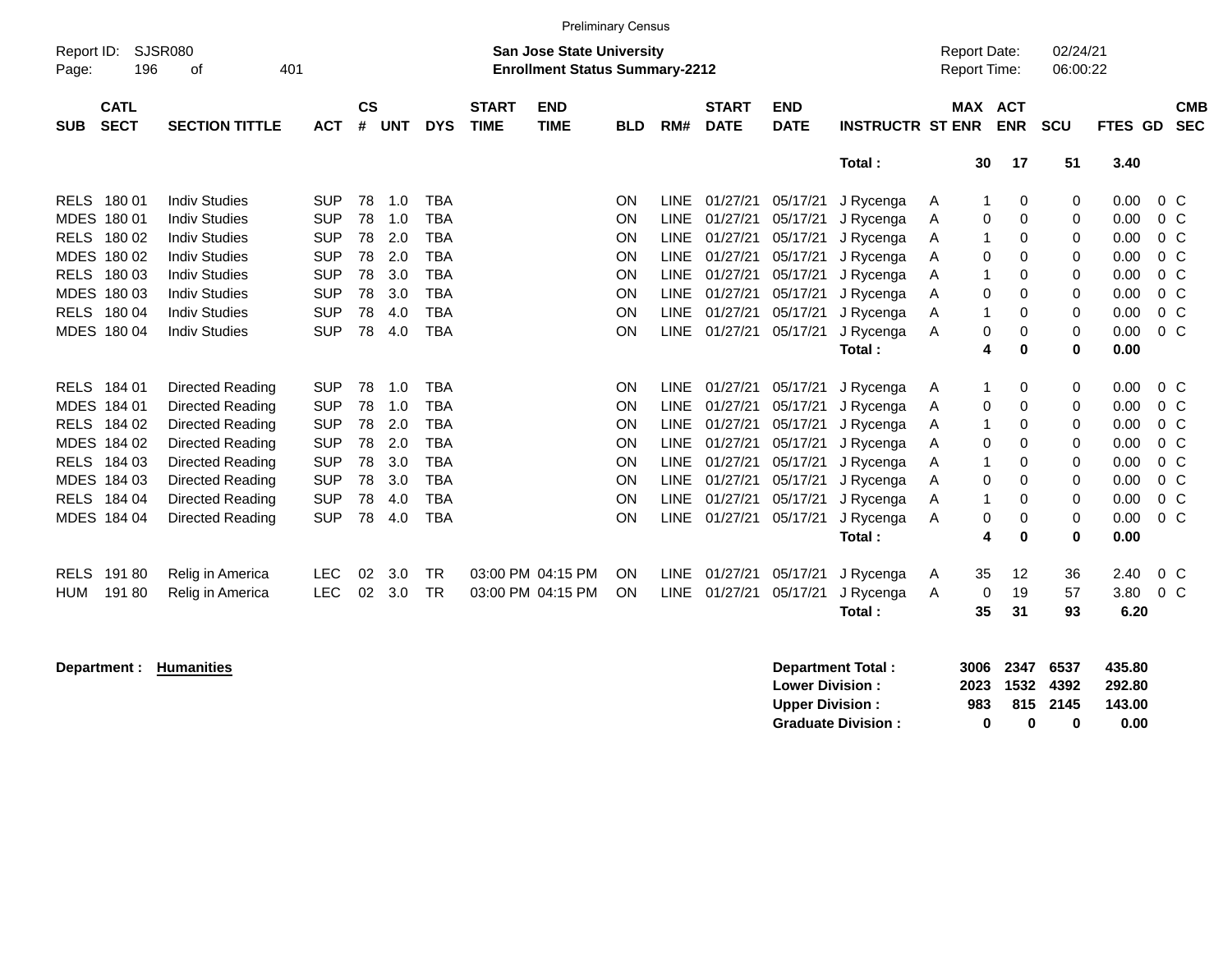|                       |                            |                                                                                                     |               |           |                |               |                             | <b>Preliminary Census</b>                                                 |            |     |                             |                           |                                                        |                                     |                            |                      |                             |                          |
|-----------------------|----------------------------|-----------------------------------------------------------------------------------------------------|---------------|-----------|----------------|---------------|-----------------------------|---------------------------------------------------------------------------|------------|-----|-----------------------------|---------------------------|--------------------------------------------------------|-------------------------------------|----------------------------|----------------------|-----------------------------|--------------------------|
| Report ID:<br>Page:   | 197                        | SJSR080<br>401<br>of                                                                                |               |           |                |               |                             | <b>San Jose State University</b><br><b>Enrollment Status Summary-2212</b> |            |     |                             |                           |                                                        | <b>Report Date:</b><br>Report Time: |                            | 02/24/21<br>06:00:22 |                             |                          |
| <b>SUB</b>            | <b>CATL</b><br><b>SECT</b> | <b>SECTION TITTLE</b>                                                                               | <b>ACT</b>    | <b>CS</b> | # UNT          | <b>DYS</b>    | <b>START</b><br><b>TIME</b> | <b>END</b><br><b>TIME</b>                                                 | <b>BLD</b> | RM# | <b>START</b><br><b>DATE</b> | <b>END</b><br><b>DATE</b> | <b>INSTRUCTR ST ENR ENR</b>                            |                                     | MAX ACT                    | <b>SCU</b>           | <b>FTES GD</b>              | <b>CMB</b><br><b>SEC</b> |
| <b>College</b><br>ADV | Department :<br>91 01      | <b>Humanities &amp; the Arts</b><br><b>Journalism &amp; Mass Communication</b><br>Intro Advertising | LEC 02 3.0    |           |                | MW            |                             | 01:30 PM 02:45 PM                                                         | ON         |     | LINE 01/27/21               | 05/17/21                  | D Ocampo                                               | Α<br>125                            | 74                         | 222                  | 14.80 0                     |                          |
| ADV                   | 94 01                      | Desn Fundamental 2 LEC                                                                              |               |           | 02 3.0         | M             |                             | 06:00 PM 08:45 PM                                                         | <b>ON</b>  |     | LINE 01/27/21               | 05/17/21                  | Total:<br>D Williams<br>Total:                         | 125<br>A                            | 74<br>25<br>20<br>25<br>20 | 222<br>60<br>60      | 14.80<br>$4.00 \ 0$<br>4.00 |                          |
| ADV                   | 95 01                      | Working With Type                                                                                   | <b>LEC</b>    |           | $02 \quad 3.0$ | MW            |                             | 12:00 PM 01:15 PM                                                         | ON         |     | LINE 01/27/21               | 05/17/21                  | J Delacruz<br>Total:                                   | A                                   | 25<br>20<br>25<br>20       | 60<br>60             | $4.00 \ 0$<br>4.00          |                          |
| ADV                   | 116 01                     | Spartan Daily Ad Sta ACT 20 3.0                                                                     |               |           |                |               | MTWR01:30 PM 04:15 PM       |                                                                           | ON         |     | LINE 01/27/21               | 05/17/21                  | T Hendrick<br>Total:                                   | A                                   | 18<br>19<br>18<br>19       | 57<br>57             | $3.80\ 0$<br>3.80           |                          |
| ADV                   | 121 01                     | Strategic Plan/Com                                                                                  | <b>LEC</b>    |           | 02 3.0         | $\top$        |                             | 06:00 PM 08:45 PM                                                         | ON         |     | LINE 01/27/21               | 05/17/21                  | S Eckstone<br>Total:                                   | A                                   | 42<br>45<br>45<br>42       | 126<br>126           | 8.45 1<br>8.45              |                          |
| ADV                   | 122 01                     | Bus-to-Bus Advertisi                                                                                | SEM           |           | 04 3.0         | MW            |                             | 12:00 PM 01:15 PM                                                         | ON         |     | LINE 01/27/21               | 05/17/21                  | S Eckstone<br>Total:                                   | A                                   | 30<br>28<br>30<br>28       | 84<br>84             | 5.60 0<br>5.60              |                          |
| ADV                   | 123 01                     | Brdcast & New Media SEM 04 3.0                                                                      |               |           |                | M             |                             | 06:00 PM 08:45 PM                                                         | ON         |     | LINE 01/27/21               | 05/17/21                  | S Eckstone<br>Total:                                   | A                                   | 24<br>24<br>24<br>24       | 72<br>72             | $4.80\ 0$<br>4.80           |                          |
| ADV                   | 124 01                     | Copywriting                                                                                         | SEM           | 04        | 3.0            | MW            |                             | 12:00 PM 01:15 PM                                                         | ON         |     | LINE 01/27/21               | 05/17/21                  | D Ocampo<br>Total:                                     | A                                   | 25<br>21<br>25<br>21       | 63<br>63             | $4.20 \ 0$<br>4.20          |                          |
| ADV                   | 126 01                     | Media Planning & Buy SEM 04 3.0 TR                                                                  |               |           |                |               |                             | 04:30 PM 05:45 PM                                                         | ON         |     | LINE 01/27/21               | 05/17/21                  | T Hendrick<br>Total:                                   | A                                   | 25<br>27<br>25<br>27       | 81<br>81             | $5.45$ 1<br>5.45            |                          |
| ADV                   | 128 01                     | Integrtd Mktg Comm                                                                                  | SEM 04 3.0    |           |                | МW            |                             | 04:30 PM 05:45 PM                                                         | ON         |     | LINE 01/27/21 05/17/21      |                           | T Hendrick<br>Total:                                   | A                                   | 36<br>38<br>36<br>38       | 114<br>114           | 7.80 4<br>7.80              |                          |
|                       |                            | ADV 129 01 Campaigns Mgmt                                                                           |               |           |                | SEM 04 3.0 TR |                             | 12:00 PM 01:15 PM ON                                                      |            |     | LINE 01/27/21 05/17/21      |                           | J Delacruz<br>Total:                                   | Α                                   | 26<br>30<br>30<br>26       | 78<br>78             | $5.20 \ 0$<br>5.20          |                          |
|                       |                            | ADV 131 01 Ad Portfolio 2                                                                           | LEC 02 3.0 MW |           |                |               |                             | 04:30 PM 05:45 PM ON                                                      |            |     | LINE 01/27/21 05/17/21      |                           | J Delacruz<br>Total:                                   | Α                                   | 25<br>14<br>25<br>14       | 42<br>42             | 2.80 0<br>2.80              |                          |
| ADV                   | 132 01                     | UX UI Desn Ad                                                                                       |               |           |                | LEC 02 3.0 TR |                             |                                                                           |            |     |                             |                           | 04:30 PM 05:45 PM ON LINE 01/27/21 05/17/21 J Delacruz | <b>A</b>                            | 16<br>25                   | 48                   | $3.25$ 1                    |                          |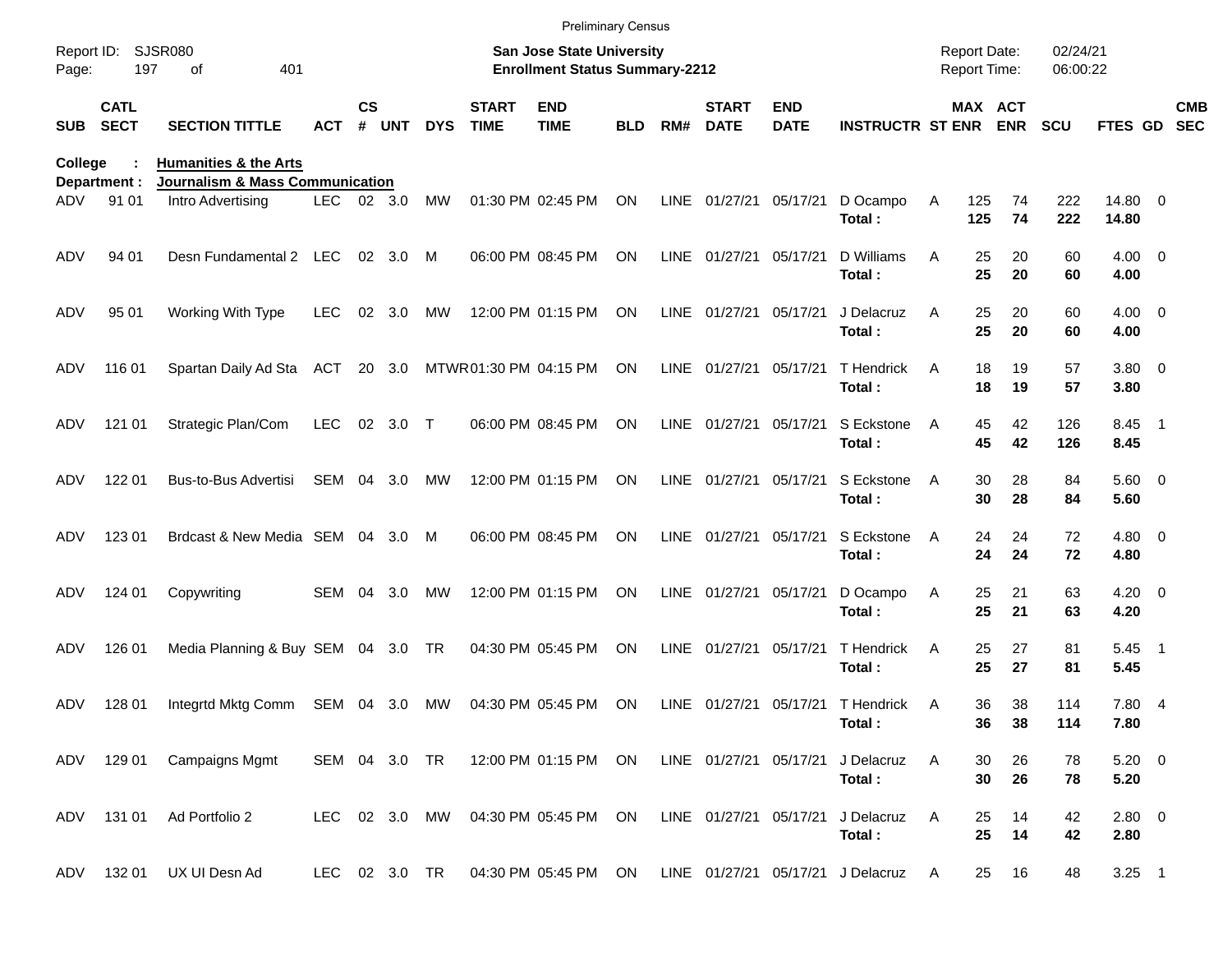|                     |                            |                                              |                   |                    |            |            |                             | <b>Preliminary Census</b>                                                 |            |             |                             |                           |                         |                                            |                              |                      |                           |                          |
|---------------------|----------------------------|----------------------------------------------|-------------------|--------------------|------------|------------|-----------------------------|---------------------------------------------------------------------------|------------|-------------|-----------------------------|---------------------------|-------------------------|--------------------------------------------|------------------------------|----------------------|---------------------------|--------------------------|
| Report ID:<br>Page: | <b>SJSR080</b><br>198      | 401<br>of                                    |                   |                    |            |            |                             | <b>San Jose State University</b><br><b>Enrollment Status Summary-2212</b> |            |             |                             |                           |                         | <b>Report Date:</b><br><b>Report Time:</b> |                              | 02/24/21<br>06:00:22 |                           |                          |
| <b>SUB</b>          | <b>CATL</b><br><b>SECT</b> | <b>SECTION TITTLE</b>                        | <b>ACT</b>        | $\mathsf{cs}$<br># | <b>UNT</b> | <b>DYS</b> | <b>START</b><br><b>TIME</b> | <b>END</b><br><b>TIME</b>                                                 | <b>BLD</b> | RM#         | <b>START</b><br><b>DATE</b> | <b>END</b><br><b>DATE</b> | <b>INSTRUCTR ST ENR</b> |                                            | <b>MAX ACT</b><br><b>ENR</b> | <b>SCU</b>           | FTES GD                   | <b>CMB</b><br><b>SEC</b> |
|                     |                            |                                              |                   |                    |            |            |                             |                                                                           |            |             |                             |                           | Total:                  | 25                                         | 16                           | 48                   | 3.25                      |                          |
| JOUR 50 01          |                            | <b>Navigating News</b>                       | <b>LEC</b>        | 01                 | 3.0        | MW         |                             | 12:00 PM 01:15 PM                                                         | ON         | LINE        | 01/27/21                    | 05/17/21                  | H Kazem<br>Total:       | A<br>40<br>40                              | 36<br>36                     | 108<br>108           | $7.20 \t 0$<br>7.20       |                          |
| JOUR                | 61 01                      | Prnt/Mag and Online                          | LEC               | 02                 | 3.0        | MW         |                             | 01:30 PM 02:45 PM                                                         | ON         | <b>LINE</b> | 01/27/21                    | 05/17/21                  | H Kazem                 | 20<br>A                                    | 18                           | 54                   | $3.60 \ 0$                |                          |
| <b>JOUR</b>         | 61 02                      | Prnt/Mag and Online                          | LEC               | 02                 | 3.0        | <b>TR</b>  |                             | 10:30 AM 11:45 AM                                                         | ΟN         | <b>LINE</b> | 01/27/21                    | 05/17/21                  | N Garud Patk A          | 20                                         | 14                           | 42                   | $2.80 \t 0$               |                          |
| JOUR<br><b>JOUR</b> | 61 03<br>61 04             | Prnt/Mag and Online<br>Prnt/Mag and Online   | LEC<br><b>LEC</b> | 02                 | 3.0<br>3.0 | F          |                             | 11:00 AM 01:45 PM                                                         | OΝ         | LINE        | 01/27/21                    | 05/17/21                  | C Saatsaz               | 20<br>A<br>X<br>$\mathbf 0$                | 20<br>$\mathbf 0$            | 60<br>0              | $4.00 \ 0$<br>$0.00 \t 0$ |                          |
|                     |                            |                                              |                   |                    |            |            |                             |                                                                           |            |             |                             |                           | Total:                  | 60                                         | 52                           | 156                  | 10.40                     |                          |
| <b>JOUR</b>         | 95 01                      | <b>Digital News Photo</b>                    | <b>LEC</b>        | 03                 | 3.0        | MW         |                             | 01:30 PM 02:45 PM                                                         | ΟN         | <b>LINE</b> | 01/27/21                    | 05/17/21                  | D Cheers                | 20<br>A                                    | 8                            | 24                   | $1.60 \t 0$               |                          |
| JOUR                | 95 02                      | Digital News Photo                           | <b>LEC</b>        | 03                 | 3.0        | <b>MW</b>  |                             | 10:30 AM 11:45 AM                                                         | ΟN         | <b>LINE</b> | 01/27/21                    | 05/17/21                  | D Cheers<br>Total:      | 20<br>A<br>40                              | 11<br>19                     | 33<br>57             | $2.20 \t 0$<br>3.80       |                          |
|                     |                            |                                              |                   |                    |            |            |                             |                                                                           |            |             |                             |                           |                         |                                            |                              |                      |                           |                          |
|                     | JOUR 130 01                | Media Apprentice                             | <b>LEC</b>        | 02                 | 3.0        | <b>TR</b>  |                             | 10:30 AM 11:45 AM                                                         | OΝ         | <b>LINE</b> | 01/27/21                    | 05/17/21                  | D Martinet              | 20<br>A                                    | 14                           | 42                   | $2.80 \t 0$               |                          |
|                     | JOUR 130 02                | Media Apprentice                             | <b>LEC</b>        | 02                 | 3.0        | <b>TR</b>  |                             | 10:30 AM 11:45 AM                                                         | ON         | LINE        | 01/27/21                    | 05/17/21                  | R Craig<br>Total:       | A<br>20<br>40                              | 15<br>29                     | 45<br>87             | $3.00 \ 0$<br>5.80        |                          |
|                     | JOUR 132 01                | <b>Feature Reporting</b>                     | <b>LEC</b>        | 04                 | 3.0        | МW         |                             | 04:30 PM 05:45 PM                                                         | <b>ON</b>  | <b>LINE</b> | 01/27/21                    | 05/17/21                  | R Nichols               | A<br>20                                    | 22                           | 66                   | $4.40 \quad 0$            |                          |
|                     |                            |                                              |                   |                    |            |            |                             |                                                                           |            |             |                             |                           | Total:                  | 20                                         | 22                           | 66                   | 4.40                      |                          |
|                     | JOUR 133 01                | <b>Editing/News Mgmt</b>                     | SEM 04 3.0        |                    |            | МW         |                             | 10:30 AM 11:45 AM                                                         | ON         |             | LINE 01/27/21               | 05/17/21                  | R Craig                 | Α<br>20                                    | 19                           | 57                   | $3.80\ 0$                 |                          |
|                     |                            |                                              |                   |                    |            |            |                             |                                                                           |            |             |                             |                           | Total:                  | 20                                         | 19                           | 57                   | 3.80                      |                          |
|                     | JOUR 136 01                | Newspaper and Mag D&EC                       |                   |                    | 02 3.0 TR  |            |                             | 12:00 PM 01:15 PM                                                         | ON         | LINE        | 01/27/21                    | 05/17/21                  | N Garud Patk A          | 20                                         | 18                           | 54                   | $3.65$ 1                  |                          |
|                     |                            |                                              |                   |                    |            |            |                             |                                                                           |            |             |                             |                           | Total:                  | 20                                         | 18                           | 54                   | 3.65                      |                          |
|                     | <b>JOUR 138 01</b>         | Sports Journalism                            | <b>ACT</b>        | 20                 | 3.0        | MW         |                             | 01:30 PM 02:45 PM                                                         | ON         | LINE        | 01/27/21                    | 05/17/21                  | J Stiglich              | 20<br>A                                    | 14                           | 42                   | $2.80 \t 0$               |                          |
|                     |                            |                                              |                   |                    |            |            |                             |                                                                           |            |             |                             |                           | Total:                  | 20                                         | 14                           | 42                   | 2.80                      |                          |
|                     |                            | JOUR 140A 01 StuMedProd:Update ACT 20 3.0 TR |                   |                    |            |            |                             | 01:30 PM 04:15 PM                                                         |            |             |                             | 01/27/21 05/17/21         | D Martinet              | A<br>25                                    | 9                            | 9                    | $1.85$ 1                  |                          |
|                     |                            |                                              |                   |                    |            |            |                             |                                                                           |            |             |                             |                           | Total:                  | 25                                         | 9                            | 9                    | 1.85                      |                          |
|                     |                            | JOUR 140B 01 StuMedia:SparDaily              | <b>ACT</b>        |                    | 1.0        |            |                             |                                                                           |            |             |                             |                           |                         | Х                                          | 0<br>0                       | 0                    | $0.00 \t 0$               |                          |
|                     |                            | JOUR 140B 02 StuMedia:SparDaily              | <b>ACT</b>        |                    | 2.0        |            |                             |                                                                           |            |             |                             |                           |                         | X<br>0                                     | 0                            | 0                    | $0.00 \t 0$               |                          |
|                     |                            | JOUR 140B 03 StuMedia:SparDaily              | ACT               | 20                 | 3.0        |            | MTWR01:30 PM 02:45 PM       |                                                                           |            |             | 01/27/21                    | 05/17/21                  | R Craig                 | Α<br>20                                    | 15                           | 15                   | $3.00 \ 0$                |                          |
|                     |                            | JOUR 140B 04 StuMedia:SparDaily              | ACT               | 20                 | 3.0        |            | MTWR03:00 PM 04:15 PM       |                                                                           |            |             | 01/27/21                    | 05/17/21                  | R Craig                 | Α<br>20                                    | 13                           | 13                   | 2.60 0                    |                          |
|                     |                            |                                              |                   |                    |            |            |                             |                                                                           |            |             |                             |                           | Total:                  | 40                                         | 28                           | 28                   | 5.60                      |                          |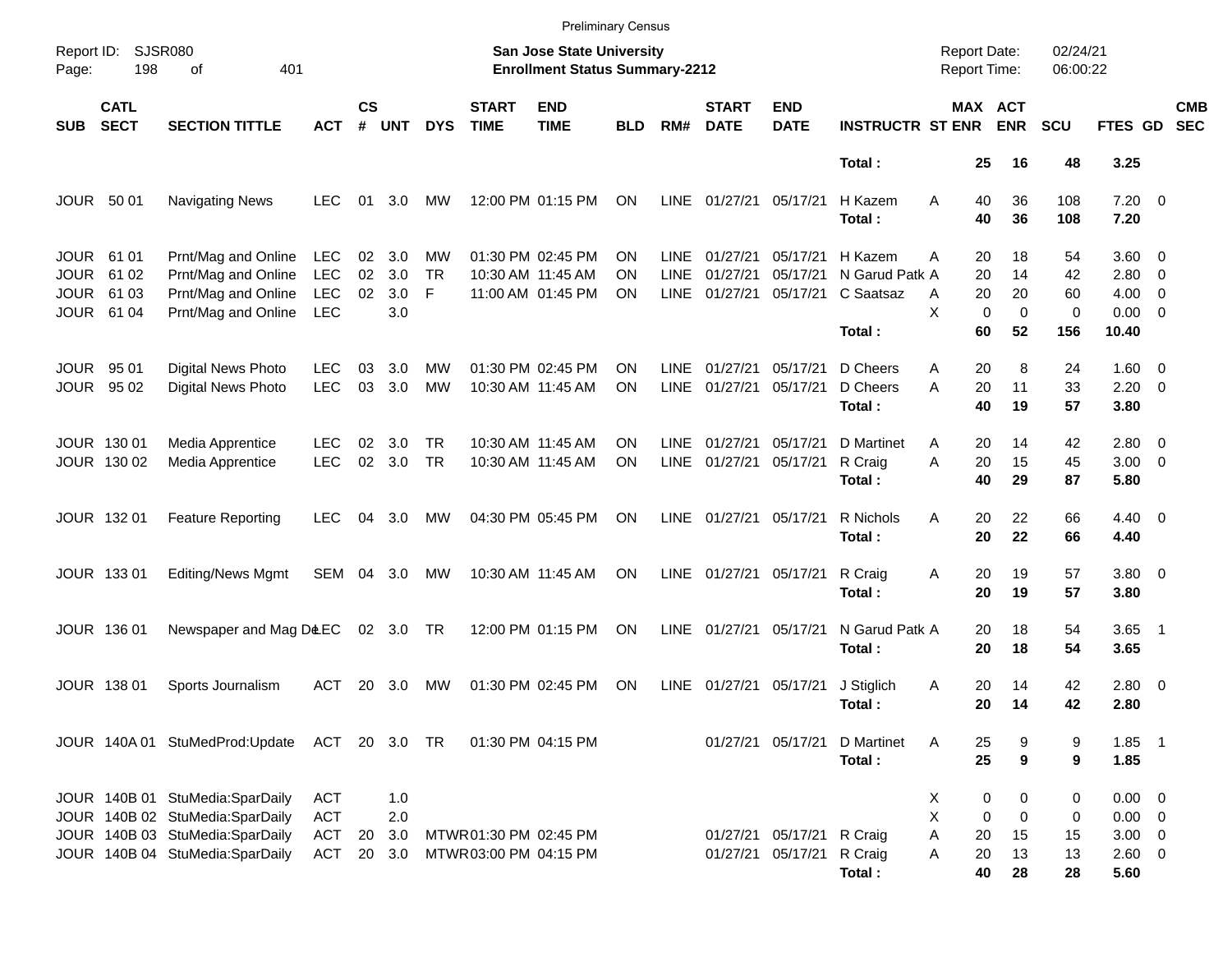|                     |                            |                                                                  |                          |                    |            |                        |                             | <b>Preliminary Census</b>                                                 |            |                     |                             |                                 |                                  |                                            |             |                                |                      |                           |                                                      |                          |
|---------------------|----------------------------|------------------------------------------------------------------|--------------------------|--------------------|------------|------------------------|-----------------------------|---------------------------------------------------------------------------|------------|---------------------|-----------------------------|---------------------------------|----------------------------------|--------------------------------------------|-------------|--------------------------------|----------------------|---------------------------|------------------------------------------------------|--------------------------|
| Report ID:<br>Page: | SJSR080<br>199             | 401<br>of                                                        |                          |                    |            |                        |                             | <b>San Jose State University</b><br><b>Enrollment Status Summary-2212</b> |            |                     |                             |                                 |                                  | <b>Report Date:</b><br><b>Report Time:</b> |             |                                | 02/24/21<br>06:00:22 |                           |                                                      |                          |
| <b>SUB</b>          | <b>CATL</b><br><b>SECT</b> | <b>SECTION TITTLE</b>                                            | <b>ACT</b>               | $\mathsf{cs}$<br># | <b>UNT</b> | <b>DYS</b>             | <b>START</b><br><b>TIME</b> | <b>END</b><br><b>TIME</b>                                                 | <b>BLD</b> | RM#                 | <b>START</b><br><b>DATE</b> | <b>END</b><br><b>DATE</b>       | <b>INSTRUCTR ST ENR</b>          | MAX ACT                                    |             | <b>ENR</b>                     | <b>SCU</b>           | <b>FTES GD</b>            |                                                      | <b>CMB</b><br><b>SEC</b> |
|                     |                            | JOUR 140C 01 StuMedia: Spear                                     | ACT                      | 20                 | 3.0        | МW                     |                             | 04:30 PM 05:45 PM                                                         |            |                     | 01/27/21                    | 05/17/21                        | D Nichols<br>Total:              | A                                          | 20<br>20    | 19<br>19                       | 57<br>57             | $3.90$ 2<br>3.90          |                                                      |                          |
|                     |                            | JOUR 140D 01 StuMediaProd: Mag                                   | ACT 12 3.0               |                    |            | TR.                    |                             | 03:00 PM 04:15 PM                                                         | ON         | LINE                | 01/27/21                    | 05/17/21                        | J Stiglich<br>Total:             | Α                                          | 20<br>20    | 15<br>15                       | 45<br>45             | $3.00 \ 0$<br>3.00        |                                                      |                          |
|                     | JOUR 150 01                | News Media Mgmt                                                  | ACT                      | 20                 | 3.0        |                        |                             | MTWR 01:30 PM 02:45 PM                                                    | <b>ON</b>  | <b>LINE</b>         | 01/27/21 05/17/21           |                                 | D Nichols<br>Total:              | A                                          | 20<br>20    | 19<br>19                       | 19<br>19             | $3.80\ 0$<br>3.80         |                                                      |                          |
|                     |                            | JOUR 176A 01 Documentary I                                       | ACT                      | 20                 | 3.0        | MW                     |                             | 10:30 AM 11:45 AM                                                         | <b>ON</b>  | <b>LINE</b>         | 01/27/21 05/17/21           |                                 | H Kazem<br>Total:                | A                                          | 20<br>20    | 9<br>9                         | 27<br>27             | $1.85$ 1<br>1.85          |                                                      |                          |
|                     |                            | JOUR 176B 01 Documentary II                                      | ACT                      | 20                 | 3.0        | MW                     |                             | 10:30 AM 11:45 AM                                                         | <b>ON</b>  | <b>LINE</b>         | 01/27/21 05/17/21           |                                 | H Kazem<br>Total:                | A                                          | 20<br>20    | $\overline{2}$<br>$\mathbf{2}$ | 6<br>6               | $0.45$ 1<br>0.45          |                                                      |                          |
|                     | MCOM 63 01<br>MCOM 63 02   | New Media<br>New Media                                           | <b>LEC</b><br><b>LEC</b> | 02                 | 3.0<br>3.0 | <b>TR</b>              |                             | 10:30 AM 11:45 AM                                                         | ON         | LINE                | 01/27/21                    | 05/17/21                        | D Cheers                         | Α<br>X                                     | 20<br>0     | 5<br>$\mathbf 0$               | 15<br>0              | $1.00 \t 0$<br>0.00       | $\overline{\phantom{0}}$                             |                          |
|                     | MCOM 63 03<br>MCOM 63 04   | New Media<br>New Media                                           | <b>LEC</b><br><b>LEC</b> | 02<br>02           | 3.0<br>3.0 | <b>MW</b><br><b>MW</b> |                             | 09:00 AM 10:15 AM<br>03:00 PM 04:15 PM                                    | ΟN<br>ΟN   | LINE<br><b>LINE</b> | 01/27/21<br>01/27/21        | 05/17/21<br>05/17/21            | D Nichols<br>D Nichols           | Α<br>Α                                     | 20<br>20    | 20<br>15                       | 60<br>45             | 4.00<br>3.00              | $\overline{\phantom{0}}$<br>$\overline{\phantom{0}}$ |                          |
|                     | MCOM 6380                  | New Media                                                        | <b>LEC</b>               | 02                 | 3.0        | <b>TBA</b>             |                             |                                                                           | ΟN         | LINE                | 01/27/21                    | 05/17/21                        | C Saatsaz                        | A                                          | 20          | 19                             | 57                   | 3.80 0                    |                                                      |                          |
|                     | MCOM 6381                  | New Media                                                        | <b>LEC</b>               |                    | 3.0        |                        |                             |                                                                           |            |                     |                             |                                 |                                  | X                                          | $\mathbf 0$ | $\mathbf 0$                    | 0                    | 0.00                      | $\overline{\phantom{0}}$                             |                          |
|                     | MCOM 63 82                 | New Media                                                        | <b>LEC</b>               | 02                 | 3.0        | <b>TBA</b>             |                             |                                                                           | ON         | <b>LINE</b>         | 01/27/21                    | 05/17/21                        | D Cheers                         | Α                                          | 20          | 13                             | 39                   | 2.60 0                    |                                                      |                          |
|                     |                            |                                                                  |                          |                    |            |                        |                             |                                                                           |            |                     |                             |                                 | Total:                           |                                            | 100         | 72                             | 216                  | 14.40                     |                                                      |                          |
|                     | MCOM 70 01                 | Vis Comm Mod Media LEC                                           |                          | 03                 | 3.0        | TR                     |                             | 09:00 AM 10:15 AM                                                         | ON         | LINE                | 01/27/21                    | 05/17/21                        | D Martinet<br>Total:             | A                                          | 70<br>70    | 53<br>53                       | 159<br>159           | $10.60 \t 0$<br>10.60     |                                                      |                          |
|                     | MCOM 72 01                 | Mcom & Society                                                   | <b>LEC</b>               | 02                 | 3.0        | <b>TR</b>              |                             | 01:30 PM 02:45 PM                                                         | ON         | <b>LINE</b>         | 01/27/21                    | 05/17/21                        | N Garud Patk A                   |                                            | 30          | 24                             | 72                   | 4.80 0                    |                                                      |                          |
|                     | <b>MCOM 7202</b>           | Mcom & Society                                                   | <b>LEC</b>               |                    | 3.0        |                        |                             |                                                                           |            |                     |                             |                                 |                                  | Χ                                          | 0           | $\Omega$                       | 0                    | $0.00 \t 0$               |                                                      |                          |
|                     | MCOM 72 03                 | Mcom & Society                                                   | LEC.                     |                    | 02 3.0 T   |                        |                             | 06:00 PM 08:45 PM                                                         | ON         |                     |                             | LINE 01/27/21 05/17/21 A Balint |                                  | Α                                          | 40          | 34                             | 102                  | $6.80$ 0                  |                                                      |                          |
|                     |                            |                                                                  |                          |                    |            |                        |                             |                                                                           |            |                     |                             |                                 | Total:                           |                                            | 70          | 58                             | 174                  | 11.60                     |                                                      |                          |
|                     |                            |                                                                  |                          |                    |            |                        |                             |                                                                           |            |                     |                             |                                 |                                  |                                            |             |                                |                      |                           |                                                      |                          |
|                     |                            | MCOM 100W 01 Wrtg Wkhp in Comm<br>MCOM 100W 02 Wrtg Wkhp in Comm | SEM 04<br><b>SEM</b>     |                    | 3.0<br>3.0 | TR                     |                             | 07:30 AM 08:45 AM                                                         | <b>ON</b>  |                     |                             |                                 | LINE 01/27/21 05/17/21 R Nichols | Α<br>х                                     | 20<br>0     | 15<br>0                        | 45<br>0              | $3.00 \ 0$<br>$0.00 \t 0$ |                                                      |                          |
|                     |                            | MCOM 100W 03 Wrtg Wkhp in Comm                                   | SEM                      | 04                 | 3.0        | TR                     |                             | 10:30 AM 11:45 AM                                                         | ON         |                     |                             |                                 | LINE 01/27/21 05/17/21 R Nichols | Α                                          | 20          | 19                             | 57                   | $3.80\ 0$                 |                                                      |                          |
|                     |                            | MCOM 100W 04 Wrtg Wkhp in Comm                                   | SEM                      | 04                 | 3.0        | TR                     |                             | 12:00 PM 01:15 PM                                                         | <b>ON</b>  |                     | LINE 01/27/21 05/17/21      |                                 | R Nichols                        | Α                                          | 20          | 19                             | 57                   | $3.80\ 0$                 |                                                      |                          |
|                     |                            | MCOM 100W 05 Wrtg Wkhp in Comm                                   | <b>SEM</b>               |                    | 3.0        |                        |                             |                                                                           |            |                     |                             |                                 |                                  | X                                          | 0           | 0                              | 0                    | $0.00 \t 0$               |                                                      |                          |
|                     |                            |                                                                  |                          |                    |            |                        |                             |                                                                           |            |                     |                             |                                 | Total:                           |                                            | 60          | 53                             | 159                  | 10.60                     |                                                      |                          |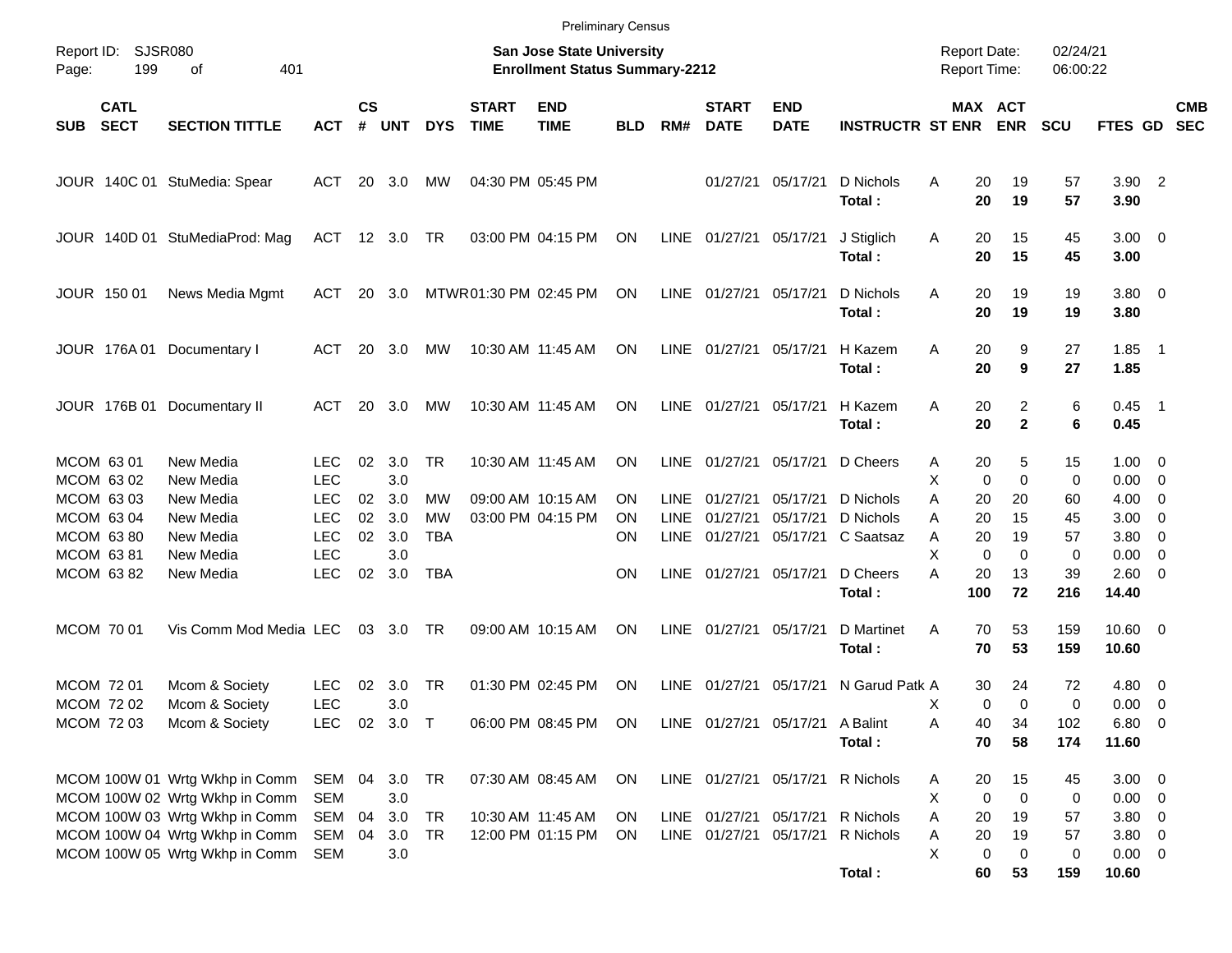|                                                  |                                                                            |                                        |                    |                      |                                 |                             |                                                                    | <b>Preliminary Census</b> |                                    |                                                          |                                  |                                      |                                            |                                  |                       |                                                |                                                     |                          |
|--------------------------------------------------|----------------------------------------------------------------------------|----------------------------------------|--------------------|----------------------|---------------------------------|-----------------------------|--------------------------------------------------------------------|---------------------------|------------------------------------|----------------------------------------------------------|----------------------------------|--------------------------------------|--------------------------------------------|----------------------------------|-----------------------|------------------------------------------------|-----------------------------------------------------|--------------------------|
| Report ID:<br>200<br>Page:                       | SJSR080<br>401<br>οf                                                       |                                        |                    |                      |                                 |                             | San Jose State University<br><b>Enrollment Status Summary-2212</b> |                           |                                    |                                                          |                                  |                                      | <b>Report Date:</b><br><b>Report Time:</b> |                                  | 02/24/21<br>06:00:22  |                                                |                                                     |                          |
| <b>CATL</b><br><b>SECT</b><br><b>SUB</b>         | <b>SECTION TITTLE</b>                                                      | <b>ACT</b>                             | $\mathsf{cs}$<br># | <b>UNT</b>           | <b>DYS</b>                      | <b>START</b><br><b>TIME</b> | <b>END</b><br><b>TIME</b>                                          | <b>BLD</b>                | RM#                                | <b>START</b><br><b>DATE</b>                              | <b>END</b><br><b>DATE</b>        | <b>INSTRUCTR ST ENR</b>              |                                            | MAX ACT<br><b>ENR</b>            | <b>SCU</b>            | <b>FTES GD</b>                                 |                                                     | <b>CMB</b><br><b>SEC</b> |
| MCOM 101 01<br>MCOM 101 02                       | Media Law & Ethics<br>Media Law & Ethics                                   | <b>LEC</b><br><b>LEC</b>               | 03<br>03           | 3.0<br>3.0           | <b>TR</b><br><b>TR</b>          |                             | 03:00 PM 04:15 PM<br>04:30 PM 05:45 PM                             | ON<br><b>ON</b>           | <b>LINE</b><br>LINE                | 01/27/21<br>01/27/21                                     | 05/17/21<br>05/17/21             | D Tillinghas<br>D Tillinghas         | 25<br>$\mathsf{A}$<br>25<br>A              | 23<br>14                         | 69<br>42              | 4.65<br>2.80                                   | $\overline{\phantom{1}}$<br>$\overline{\mathbf{0}}$ |                          |
| MCOM 101 03                                      | Media Law & Ethics                                                         | <b>LEC</b>                             |                    | 3.0                  |                                 |                             |                                                                    |                           |                                    |                                                          |                                  | Total:                               | X<br>50                                    | $\mathbf 0$<br>$\mathbf 0$<br>37 | $\mathbf 0$<br>111    | 0.00<br>7.45                                   | $\overline{\mathbf{0}}$                             |                          |
| MCOM 104 01<br>MCOM 104 80<br><b>MCOM 104 81</b> | Mass Comm Research SEM<br>Mass Comm Research SEM<br>Mass Comm Research SEM |                                        | 04<br>04           | 3.0<br>3.0<br>04 3.0 | MW<br><b>TBA</b><br><b>TBA</b>  |                             | 09:00 AM 10:15 AM                                                  | ON<br>ON<br>ΟN            | <b>LINE</b><br><b>LINE</b><br>LINE | 01/27/21<br>01/27/21<br>01/27/21                         | 05/17/21<br>05/17/21<br>05/17/21 | ZLi<br>P Young<br>P Young<br>Total:  | 20<br>A<br>28<br>Α<br>35<br>A<br>83        | 19<br>29<br>22<br>70             | 57<br>87<br>66<br>210 | 3.85<br>5.80<br>4.40<br>14.05                  | - 1<br>$\overline{\mathbf{0}}$<br>- 0               |                          |
| MCOM 105 01<br>MCOM 105 02                       | Diversty & Media<br>Diversty & Media                                       | <b>LEC</b><br><b>LEC</b>               | 02<br>02           | 3.0<br>3.0           | TR<br>M                         |                             | 12:00 PM 01:15 PM<br>06:00 PM 08:45 PM                             | ON<br>ΟN                  | <b>LINE</b><br><b>LINE</b>         | 01/27/21<br>01/27/21                                     | 05/17/21<br>05/17/21             | P West<br>P West<br>Total:           | 27<br>A<br>30<br>A<br>57                   | 25<br>10<br>35                   | 75<br>30<br>105       | 5.00<br>2.00<br>7.00                           | - 0<br>$\overline{\mathbf{0}}$                      |                          |
| MCOM 106 01                                      | Global Mass Comm                                                           | <b>LEC</b>                             | 02                 | 3.0                  | TR                              |                             | 01:30 PM 02:45 PM                                                  | ON                        | LINE                               | 01/27/21                                                 | 05/17/21                         | D Tillinghas<br>Total:               | 30<br>A<br>30                              | 12<br>12                         | 36<br>36              | 2.45<br>2.45                                   | $\overline{\phantom{1}}$                            |                          |
| <b>MCOM 111 80</b>                               | Internship                                                                 | SEM                                    | 06                 | 3.0                  | TBA                             |                             |                                                                    | <b>ON</b>                 | LINE                               | 01/27/21                                                 | 05/17/21                         | M Cabot<br>Total:                    | A<br>60<br>60                              | 9<br>9                           | 27<br>27              | 1.85<br>1.85                                   | $\overline{\phantom{1}}$                            |                          |
| MCOM 139 01                                      | Specialized Wrtg                                                           | <b>SEM</b>                             | 04                 | 3.0                  | MW                              |                             | 03:00 PM 04:15 PM                                                  | ON                        | LINE                               | 01/27/21                                                 | 05/17/21                         | A Balint<br>Total:                   | A<br>25<br>25                              | 13<br>13                         | 39<br>39              | 2.60 0<br>2.60                                 |                                                     |                          |
| MCOM 163 01<br>MCOM 163 02                       | Adv Media tech<br>Adv Media tech                                           | <b>LEC</b><br><b>LEC</b>               | 03<br>03           | 3.0<br>3.0           | R<br><b>MW</b>                  |                             | 06:00 PM 08:45 PM<br>10:30 AM 11:45 AM                             | ON                        | LINE                               | 01/27/21<br>01/27/21                                     | 05/17/21<br>05/17/21             | V Nelson<br>T Korani<br>Total:       | 20<br>A<br>A<br>20<br>40                   | 11<br>18<br>29                   | 33<br>54<br>87        | 2.20<br>3.60<br>5.80                           | $\overline{\mathbf{0}}$<br>- 0                      |                          |
| MCOM 170 01                                      | <b>Strat Soc Media</b>                                                     | <b>LEC</b>                             | 02                 | 3.0                  | W                               |                             | 06:00 PM 08:45 PM                                                  | ON                        | LINE                               | 01/27/21                                                 | 05/17/21                         | M Brito<br>Total:                    | Α<br>25<br>25                              | 38<br>38                         | 114<br>114            | 7.75<br>7.75                                   | - 3                                                 |                          |
| <b>MCOM 175 80</b>                               | Soc Media Analytic                                                         | LEC 02 3.0 MW                          |                    |                      |                                 |                             | 10:30 AM 11:45 AM                                                  | <b>ON</b>                 |                                    |                                                          | LINE 01/27/21 05/17/21 Z Li      | Total:                               | 25<br>A<br>25                              | 29<br>29                         | 87<br>87              | 6.00 4<br>6.00                                 |                                                     |                          |
| MCOM 180 01<br>MCOM 180 02<br>MCOM 180 03        | Independent Study<br>Independent Study<br>Independent Study                | <b>SUP</b><br><b>SUP</b><br><b>SUP</b> | 36<br>36<br>36     | 1.0<br>2.0<br>3.0    | <b>TBA</b><br><b>TBA</b><br>TBA |                             |                                                                    | ON<br>ON<br><b>ON</b>     |                                    | LINE 01/27/21 05/17/21<br>LINE 01/27/21<br>LINE 01/27/21 | 05/17/21<br>05/17/21             | P West<br>P West<br>P West<br>Total: | 30<br>A<br>30<br>Α<br>Α<br>30<br>90        | 25<br>$\sqrt{3}$<br>12<br>40     | 25<br>6<br>36<br>67   | 1.702<br>$0.40 \quad 0$<br>$2.40 \t 0$<br>4.50 |                                                     |                          |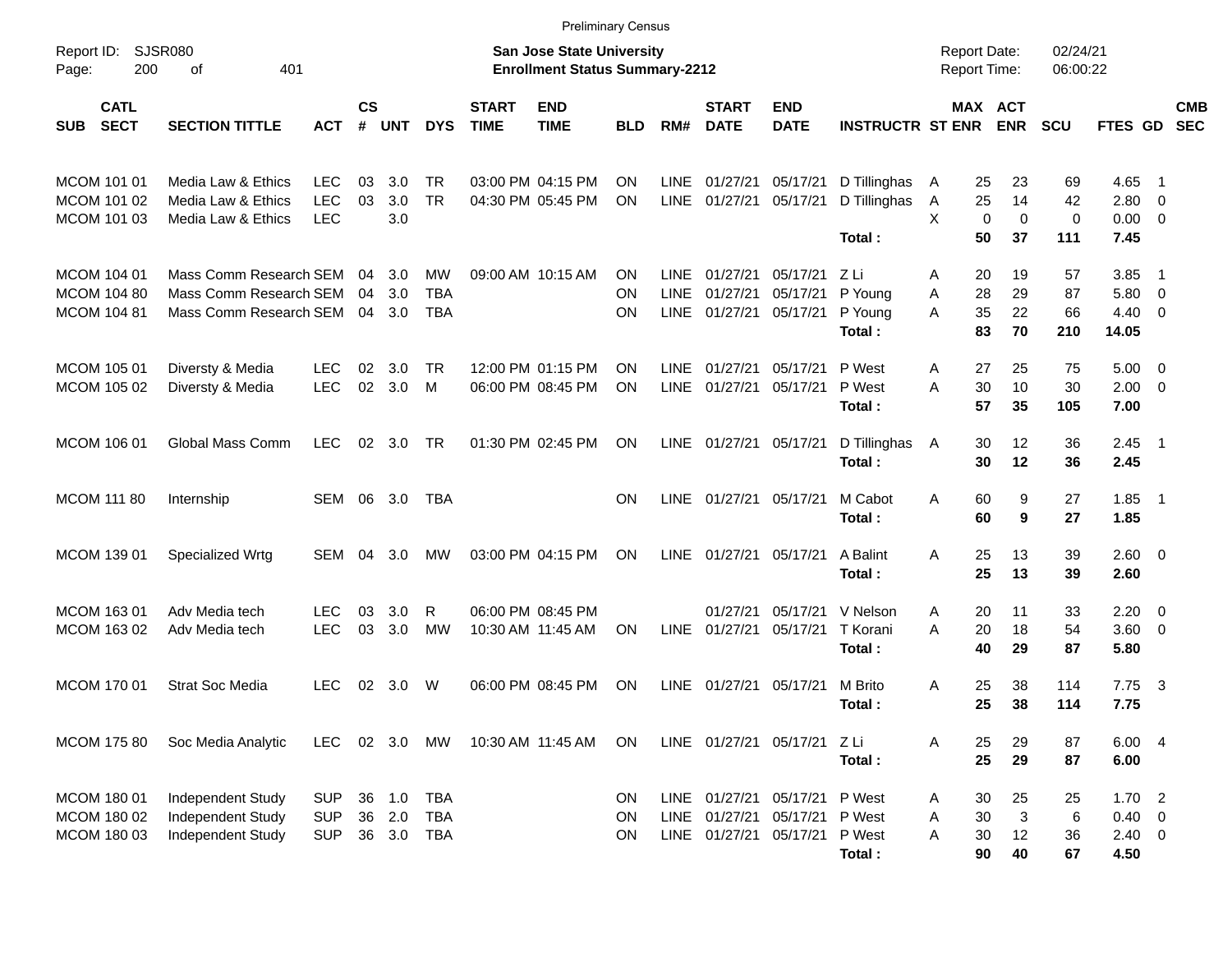|                        |                            |                                                        |                   |                    |            |                          |                             | <b>Preliminary Census</b>                                          |                        |                            |                             |                                                  |                                                |                                            |                           |                              |                             |                                       |            |
|------------------------|----------------------------|--------------------------------------------------------|-------------------|--------------------|------------|--------------------------|-----------------------------|--------------------------------------------------------------------|------------------------|----------------------------|-----------------------------|--------------------------------------------------|------------------------------------------------|--------------------------------------------|---------------------------|------------------------------|-----------------------------|---------------------------------------|------------|
| Report ID:<br>Page:    | 201                        | SJSR080<br>401<br>οf                                   |                   |                    |            |                          |                             | San Jose State University<br><b>Enrollment Status Summary-2212</b> |                        |                            |                             |                                                  |                                                | <b>Report Date:</b><br><b>Report Time:</b> |                           |                              | 02/24/21<br>06:00:22        |                                       |            |
| <b>SUB</b>             | <b>CATL</b><br><b>SECT</b> | <b>SECTION TITTLE</b>                                  | <b>ACT</b>        | $\mathsf{cs}$<br># | <b>UNT</b> | <b>DYS</b>               | <b>START</b><br><b>TIME</b> | <b>END</b><br><b>TIME</b>                                          | <b>BLD</b>             | RM#                        | <b>START</b><br><b>DATE</b> | <b>END</b><br><b>DATE</b>                        | <b>INSTRUCTR ST ENR</b>                        |                                            |                           | <b>MAX ACT</b><br><b>ENR</b> | <b>SCU</b>                  | FTES GD SEC                           | <b>CMB</b> |
|                        |                            | MCOM 199B 01 Ad & PR Agency II                         | LAB               |                    | 15 3.0     |                          | MTWR 03:00 PM 04:15 PM      |                                                                    | <b>ON</b>              | <b>LINE</b>                | 01/27/21                    | 05/17/21                                         | <b>T</b> Hendrick<br>Total:                    | A                                          | 30<br>30                  | 27<br>27                     | 81<br>81                    | $5.40 \ 0$<br>5.40                    |            |
|                        | MCOM 284 01                | <b>Advanced User Exp</b>                               | SEM               |                    | 05 3.0     | W                        |                             | 06:00 PM 08:45 PM                                                  | <b>ON</b>              | <b>LINE</b>                | 01/27/21                    | 05/17/21                                         | T Korani<br>Total:                             | A                                          | 20<br>20                  | 22<br>22                     | 66<br>66                    | 5.45 21<br>5.45                       |            |
|                        | MCOM 295 01                | Mass Comm Research SEM 05 3.0                          |                   |                    |            | M                        |                             | 06:00 PM 08:45 PM                                                  | <b>ON</b>              | <b>LINE</b>                | 01/27/21                    | 05/17/21 Z Li                                    | Total:                                         | Α                                          | 20<br>20                  | 20<br>20                     | 60<br>60                    | 5.00 20<br>5.00                       |            |
|                        |                            | MCOM 298B 01 Master's Proj II                          | SEM               | 05                 | 3.0        | $\top$                   |                             | 06:00 PM 08:45 PM                                                  |                        |                            | 01/27/21                    | 05/17/21                                         | T Korani<br>Total:                             | A                                          | 20<br>20                  | 12<br>12                     | 36<br>36                    | 3.00 12<br>3.00                       |            |
| <b>PR</b><br><b>PR</b> | 99 80<br>9981              | Intro to PR<br>Intro to PR                             | LEC<br><b>LEC</b> | 01<br>01           | 3.0<br>3.0 | <b>TBA</b><br><b>TBA</b> |                             |                                                                    | <b>ON</b><br><b>ON</b> | <b>LINE</b><br><b>LINE</b> | 01/27/21<br>01/27/21        | 05/17/21<br>05/17/21                             | M Cabot<br>C Disalvo<br>Total:                 | A<br>A                                     | 50<br>50<br>100           | 49<br>31<br>80               | 147<br>93<br>240            | 9.80 0<br>$6.20 \quad 0$<br>16.00     |            |
| <b>PR</b><br><b>PR</b> | 190 01<br>190 80           | <b>Media Relations</b><br><b>Media Relations</b>       | LEC<br><b>LEC</b> | 02<br>02           | 3.0<br>3.0 | MW<br><b>TBA</b>         |                             | 01:30 PM 02:45 PM                                                  | <b>ON</b><br><b>ON</b> | <b>LINE</b><br><b>LINE</b> | 01/27/21<br>01/27/21        | 05/17/21<br>05/17/21                             | C Disalvo<br>M Cabot<br>Total:                 | A<br>A                                     | 30<br>30<br>60            | 18<br>30<br>48               | 54<br>90<br>144             | 3.60 0<br>$6.00 \quad 0$<br>9.60      |            |
| <b>PR</b><br><b>PR</b> | 191 01<br>19180            | <b>Strategic Creation</b><br><b>Strategic Creation</b> | LEC<br><b>LEC</b> | 02<br>02           | 3.0<br>3.0 | <b>TR</b><br><b>TBA</b>  |                             | 04:30 PM 05:45 PM                                                  | <b>ON</b><br><b>ON</b> | <b>LINE</b><br><b>LINE</b> | 01/27/21<br>01/27/21        | 05/17/21<br>05/17/21                             | J Breitwiese<br>M Cabot<br>Total:              | A<br>A                                     | 30<br>28<br>58            | 11<br>30<br>41               | 33<br>90<br>123             | $2.20 \t 0$<br>$6.00 \quad 0$<br>8.20 |            |
| <b>PR</b><br>PR.       | 192 01<br>192 02           | <b>Case Studies</b><br><b>Case Studies</b>             | SEM<br>SEM        | 04<br>04           | 3.0<br>3.0 | <b>TR</b><br><b>TR</b>   |                             | 10:30 AM 11:45 AM<br>10:30 AM 11:45 AM                             | <b>ON</b><br><b>ON</b> | <b>LINE</b><br><b>LINE</b> | 01/27/21<br>01/27/21        | 05/17/21<br>05/17/21                             | R Siegel<br>S Fletcher<br>Total:               | A<br>A                                     | 25<br>25<br>50            | 21<br>22<br>43               | 63<br>66<br>129             | $4.20 \ 0$<br>$4.40 \quad 0$<br>8.60  |            |
| <b>PR</b>              | 195 01                     | Sport Communication LEC                                |                   |                    | 02 3.0     | МW                       |                             | 10:30 AM 11:45 AM                                                  | ON                     | <b>LINE</b>                | 01/27/21                    | 05/17/21                                         | S Fletcher<br>Total:                           | Α                                          | 40<br>40                  | 13<br>13                     | 39<br>39                    | $2.65$ 1<br>2.65                      |            |
| <b>PR</b>              | 199 01                     | Campaign Mgmt                                          | SEM 05 3.0        |                    |            | MW                       |                             | 04:30 PM 05:45 PM                                                  | ON                     |                            | LINE 01/27/21               | 05/17/21                                         | C Disalvo<br>Total:                            | A                                          | 35<br>35                  | 15<br>15                     | 45<br>45                    | $3.00 \ 0$<br>3.00                    |            |
|                        | Department :               | Journalism & Mass Communication                        |                   |                    |            |                          |                             |                                                                    |                        |                            |                             | <b>Lower Division:</b><br><b>Upper Division:</b> | Department Total:<br><b>Graduate Division:</b> |                                            | 2101<br>655<br>1386<br>60 | 1548<br>484<br>1010<br>54    | 4479<br>1452<br>2865<br>162 | 310.00<br>96.80<br>199.75<br>13.45    |            |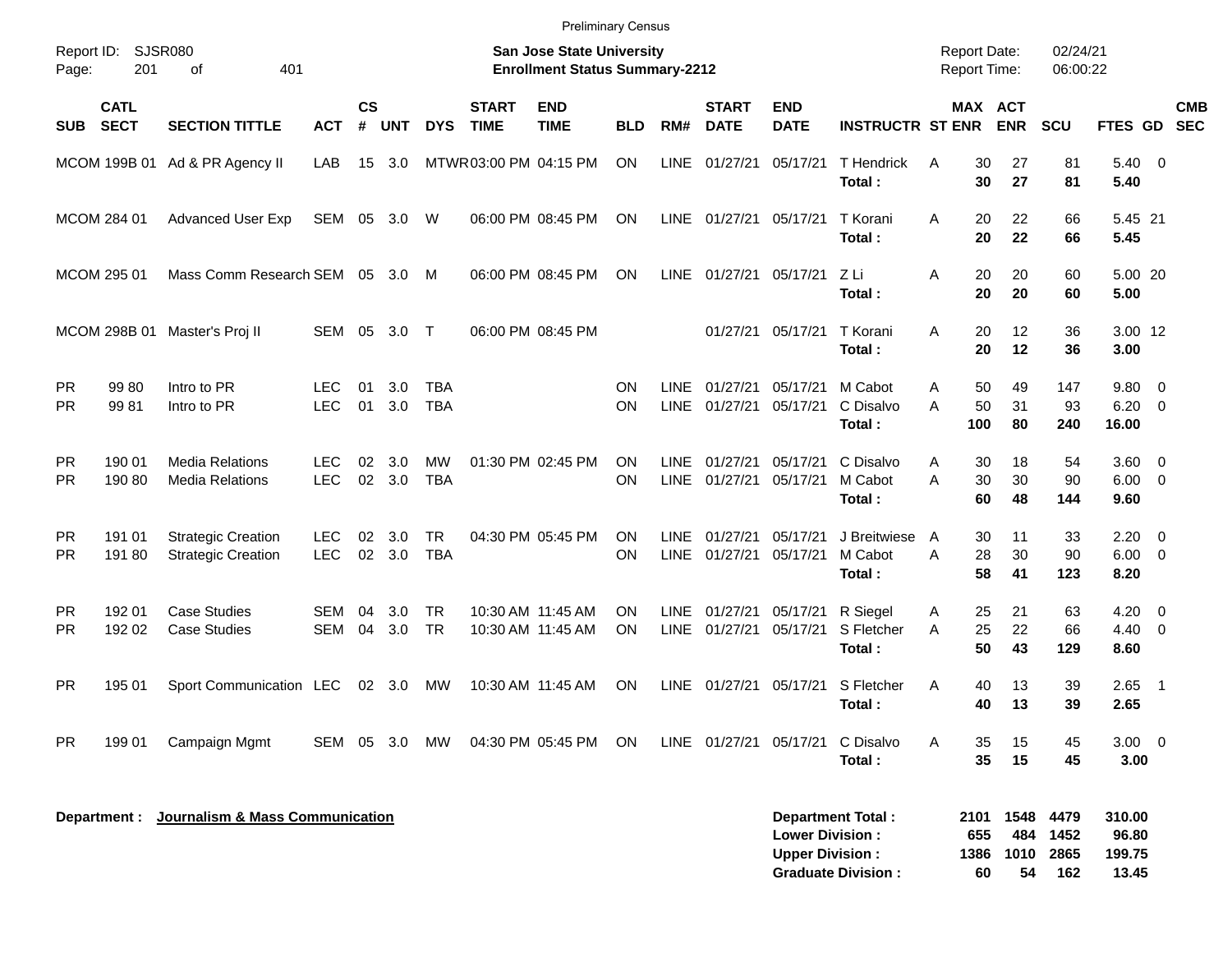|                     |                            |                                               |            |                    |               |            |                             | <b>Preliminary Census</b>                                                 |            |             |                             |                           |                                       |                                     |             |                              |                      |                |                         |                          |
|---------------------|----------------------------|-----------------------------------------------|------------|--------------------|---------------|------------|-----------------------------|---------------------------------------------------------------------------|------------|-------------|-----------------------------|---------------------------|---------------------------------------|-------------------------------------|-------------|------------------------------|----------------------|----------------|-------------------------|--------------------------|
| Report ID:<br>Page: | 202                        | <b>SJSR080</b><br>401<br>οf                   |            |                    |               |            |                             | <b>San Jose State University</b><br><b>Enrollment Status Summary-2212</b> |            |             |                             |                           |                                       | <b>Report Date:</b><br>Report Time: |             |                              | 02/24/21<br>06:00:22 |                |                         |                          |
| <b>SUB</b>          | <b>CATL</b><br><b>SECT</b> | <b>SECTION TITTLE</b>                         | <b>ACT</b> | $\mathsf{cs}$<br># | <b>UNT</b>    | <b>DYS</b> | <b>START</b><br><b>TIME</b> | <b>END</b><br><b>TIME</b>                                                 | <b>BLD</b> | RM#         | <b>START</b><br><b>DATE</b> | <b>END</b><br><b>DATE</b> | <b>INSTRUCTR ST ENR</b>               |                                     |             | <b>MAX ACT</b><br><b>ENR</b> | <b>SCU</b>           | FTES GD        |                         | <b>CMB</b><br><b>SEC</b> |
| <b>College</b>      |                            | <b>Humanities &amp; the Arts</b>              |            |                    |               |            |                             |                                                                           |            |             |                             |                           |                                       |                                     |             |                              |                      |                |                         |                          |
|                     | Department :               | <b>Linguistics &amp; Language Development</b> |            |                    |               |            |                             |                                                                           |            |             |                             |                           |                                       |                                     |             |                              |                      |                |                         |                          |
| LING                | 20 01                      | Nature of Language                            | <b>LEC</b> | 02                 | 3.0           | <b>TR</b>  |                             | 12:00 PM 01:15 PM                                                         | ΟN         | <b>LINE</b> | 01/27/21                    | 05/17/21                  | J Kitajima                            | Α                                   | 25          | 23                           | 69                   | 4.60           | - 0                     |                          |
| <b>LING</b>         | 20 99                      | Nature of Language                            | <b>LEC</b> | $02\,$             | 3.0           | <b>TBA</b> |                             |                                                                           | ON         | <b>LINE</b> | 01/27/21                    | 05/17/21                  | D Hunter<br>Total:                    | A                                   | 25<br>50    | 24<br>47                     | 72<br>141            | 4.80<br>9.40   | - 0                     |                          |
| <b>LING</b>         | 21 01                      | Langu and Thinking                            | <b>SEM</b> | 04                 | 3.0           | MW         |                             | 09:00 AM 10:15 AM                                                         | ΟN         | <b>LINE</b> |                             | 01/27/21 05/17/21 S Ball  |                                       | Α                                   | 25          | 25                           | 75                   | $5.00 \t 0$    |                         |                          |
| LING                | 21 02                      | Langu and Thinking                            | <b>SEM</b> |                    | 3.0           |            |                             |                                                                           |            |             |                             |                           |                                       | х                                   | $\mathbf 0$ | $\Omega$                     | 0                    | 0.00           | $\overline{\mathbf{0}}$ |                          |
| LING                | 21 03                      | Langu and Thinking                            | <b>SEM</b> |                    | 3.0           |            |                             |                                                                           |            |             |                             |                           |                                       | X                                   | $\mathbf 0$ | $\Omega$                     | 0                    | 0.00           | - 0                     |                          |
| LING                | 21 04                      | Langu and Thinking                            | <b>SEM</b> | 04                 | 3.0           | MW         |                             | 01:30 PM 02:45 PM                                                         | OΝ         | <b>LINE</b> | 01/27/21                    | 05/17/21                  | S Ball                                | A                                   | 25          | 25                           | 75                   | 5.00           | - 0                     |                          |
| LING                | 21 05                      | Langu and Thinking                            | <b>SEM</b> | 04                 | 3.0           | TR         |                             | 09:00 AM 10:15 AM                                                         | OΝ         | <b>LINE</b> | 01/27/21                    | 05/17/21                  | S Ball                                | Α                                   | 25          | 25                           | 75                   | 5.00           | - 0                     |                          |
| LING                | 21 06                      | Langu and Thinking                            | <b>SEM</b> | 04                 | 3.0           | <b>TR</b>  |                             | 10:30 AM 11:45 AM                                                         | ON         | <b>LINE</b> | 01/27/21                    | 05/17/21                  | K Sanders                             | Α                                   | 25          | 25                           | 75                   | 5.00           | - 0                     |                          |
| LING                | 21 07                      | Langu and Thinking                            | <b>SEM</b> | 04                 | 3.0           | <b>TR</b>  |                             | 01:30 PM 02:45 PM                                                         | ΟN         | <b>LINE</b> | 01/27/21                    | 05/17/21                  | J Kitajima                            | А                                   | 25          | 18                           | 54                   | 3.60           | - 0                     |                          |
| LING                | 21 80                      | Langu and Thinking                            | <b>SEM</b> | 04                 | 3.0           | <b>TBA</b> |                             |                                                                           | OΝ         | <b>LINE</b> | 01/27/21                    | 05/17/21                  | M ModirzadehA                         |                                     | 25          | 13                           | 39                   | 2.60           | - 0                     |                          |
| <b>LING</b>         | 21 99                      | Langu and Thinking                            | <b>SEM</b> | 04                 | 3.0           | <b>TBA</b> |                             |                                                                           | ΟN         | <b>LINE</b> | 01/27/21                    | 05/17/21                  | E Chiu                                | А                                   | 25          | 23                           | 69                   | $4.60 \ 0$     |                         |                          |
|                     |                            |                                               |            |                    |               |            |                             |                                                                           |            |             |                             |                           | Total:                                |                                     | 175         | 154                          | 462                  | 30.80          |                         |                          |
| <b>LING</b>         | 22 01                      | Lang across Life                              | <b>LEC</b> | 02                 | 3.0           | MW         |                             | 10:30 AM 11:45 AM                                                         | ΟN         | <b>LINE</b> | 01/27/21                    | 05/17/21                  | S Phillabaum A                        |                                     | 25          | 8                            | 24                   | $1.60 \t 0$    |                         |                          |
|                     |                            |                                               |            |                    |               |            |                             |                                                                           |            |             |                             |                           | Total:                                |                                     | 25          | 8                            | 24                   | 1.60           |                         |                          |
|                     |                            |                                               |            |                    |               |            |                             |                                                                           |            |             |                             |                           |                                       |                                     |             |                              |                      |                |                         |                          |
| <b>LING</b>         | 24 01                      | Language Variation                            | <b>LEC</b> | 04                 | 3.0           | TR         |                             | 09:00 AM 10:15 AM                                                         | ΟN         | <b>LINE</b> | 01/27/21                    | 05/17/21                  | T Chatterjee A                        |                                     | 25          | 14                           | 42                   | $2.80 \t 0$    |                         |                          |
| <b>LING</b>         | 24 80                      | Language Variation                            | <b>LEC</b> | 04                 | 3.0           | <b>TBA</b> |                             |                                                                           | ΟN         | <b>LINE</b> | 01/27/21                    | 05/17/21                  | M ModirzadehA                         |                                     | 25          | 9                            | 27                   | 1.80           | $\overline{\mathbf{0}}$ |                          |
| LING                | 24 81                      | Language Variation                            | <b>LEC</b> |                    | 3.0           |            |                             |                                                                           |            |             |                             |                           |                                       | X                                   | $\mathbf 0$ | $\Omega$                     | 0                    | 0.00           | - 0                     |                          |
| LING                | 24 82                      | Language Variation                            | <b>LEC</b> |                    | 3.0           |            |                             |                                                                           |            |             |                             |                           |                                       | X                                   | $\mathbf 0$ | $\Omega$                     | 0                    | 0.00           | $\overline{0}$          |                          |
| <b>LING</b>         | 24 99                      | Language Variation                            | <b>LEC</b> | 04                 | 3.0           | TBA        |                             |                                                                           | ΟN         | <b>LINE</b> | 01/27/21 05/17/21           |                           | D Hunter<br>Total:                    | A                                   | 25<br>75    | 24<br>47                     | 72<br>141            | 4.80<br>9.40   | - 0                     |                          |
|                     |                            |                                               |            |                    |               |            |                             |                                                                           |            |             |                             |                           |                                       |                                     |             |                              |                      |                |                         |                          |
| <b>LING</b>         | 26 01                      | Quant Reas Ling Div                           | LEC        | 04                 | 3.0           | TR         |                             | 09:00 AM 10:15 AM                                                         | ON         | <b>LINE</b> | 01/27/21                    | 05/17/21                  | J Swan                                | Α                                   | 25          | 12                           | 36                   | $2.40 \ 0$     |                         |                          |
|                     |                            |                                               |            |                    |               |            |                             |                                                                           |            |             |                             |                           | Total:                                |                                     | 25          | 12                           | 36                   | 2.40           |                         |                          |
|                     |                            |                                               |            |                    |               |            |                             |                                                                           |            |             |                             |                           |                                       |                                     |             |                              |                      |                |                         |                          |
|                     | LING 101 01                | Intro to Ling                                 |            |                    | SEM 04 3.0 MW |            |                             | 12:00 PM 01:15 PM ON                                                      |            |             |                             |                           | LINE 01/27/21 05/17/21 R Kataoka      | Α                                   | 25          | 15                           | 45                   | $3.15 \quad 3$ |                         |                          |
|                     |                            |                                               |            |                    |               |            |                             |                                                                           |            |             |                             |                           | Total:                                |                                     | 25          | 15                           | 45                   | 3.15           |                         |                          |
|                     | LING 107 01                | Patterns English                              | SEM 05 3.0 |                    |               | MW         |                             | 01:30 PM 02:45 PM                                                         | <b>ON</b>  |             |                             |                           | LINE 01/27/21 05/17/21 S Phillabaum A |                                     | 25          | 22                           | 66                   | 4.45 1         |                         |                          |
| LING                | 107 02                     | Patterns English                              | SEM        |                    | 05 3.0        | МW         |                             | 03:00 PM 04:15 PM                                                         | <b>ON</b>  |             |                             |                           | LINE 01/27/21 05/17/21 S Phillabaum A |                                     | 25          | 15                           | 45                   | $3.00 \ 0$     |                         |                          |
| LING                | 107 03                     | Patterns English                              | SEM        |                    | 05 3.0        | TR         |                             | 10:30 AM 11:45 AM                                                         | ON.        |             |                             | LINE 01/27/21 05/17/21    | D Malinowski A                        |                                     | 25          | 26                           | 78                   | 5.35 3         |                         |                          |
| LING                | 107 04                     | Patterns English                              | SEM        |                    | 05 3.0        | W          |                             | 06:00 PM 08:45 PM                                                         | ON         |             |                             | LINE 01/27/21 05/17/21    | K Moore                               | A                                   | 25          | 13                           | 39                   | $2.60 \t 0$    |                         |                          |
|                     |                            |                                               |            |                    |               |            |                             |                                                                           |            |             |                             |                           | Total:                                |                                     | 100         | 76                           | 228                  | 15.40          |                         |                          |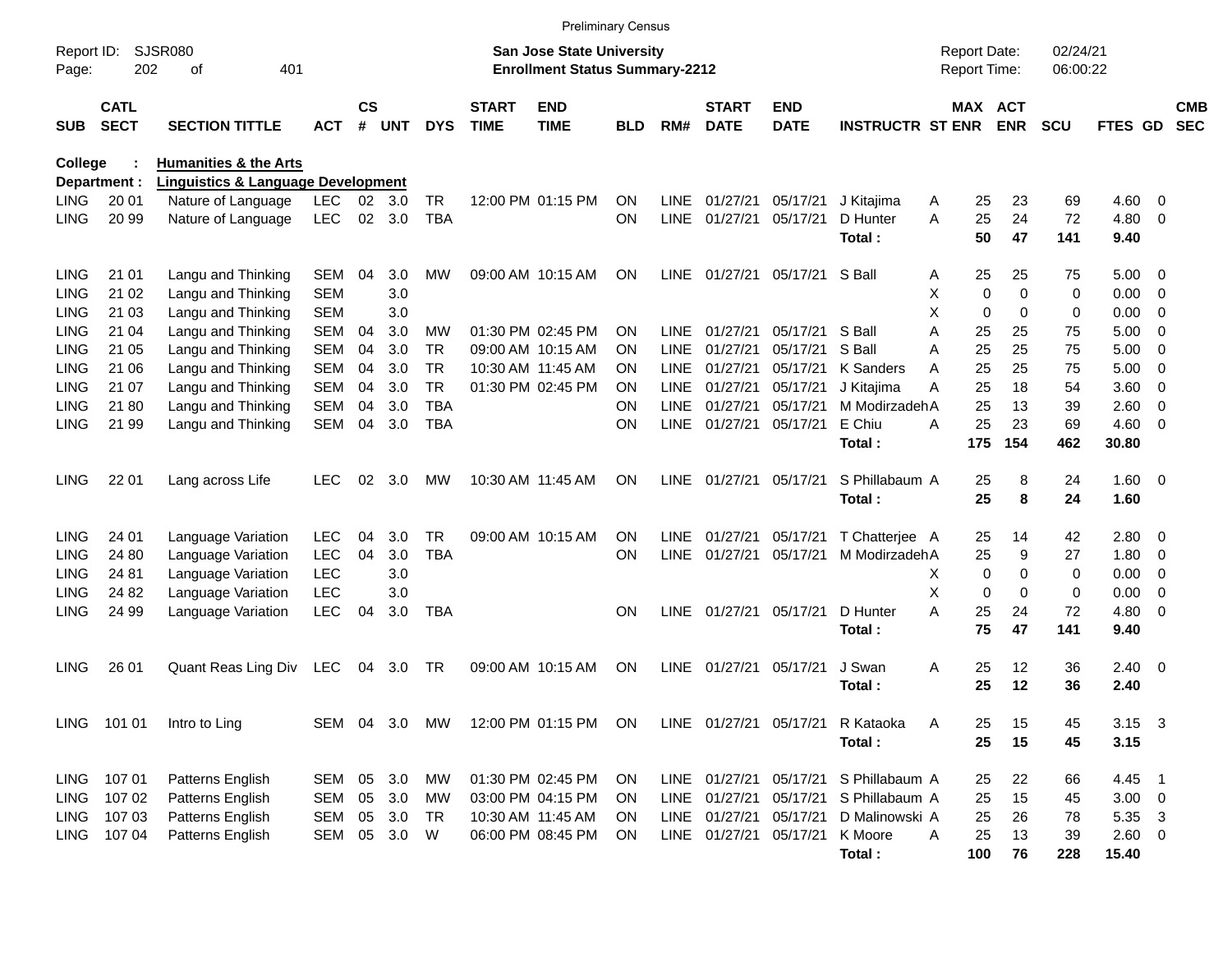|                            |                            |                                          |               |                |            |                |                             | <b>Preliminary Census</b>                                                 |            |                            |                             |                                |                                           |                                            |                       |                      |                       |                                  |
|----------------------------|----------------------------|------------------------------------------|---------------|----------------|------------|----------------|-----------------------------|---------------------------------------------------------------------------|------------|----------------------------|-----------------------------|--------------------------------|-------------------------------------------|--------------------------------------------|-----------------------|----------------------|-----------------------|----------------------------------|
| Report ID:<br>Page:        | 203                        | <b>SJSR080</b><br>401<br>οf              |               |                |            |                |                             | <b>San Jose State University</b><br><b>Enrollment Status Summary-2212</b> |            |                            |                             |                                |                                           | <b>Report Date:</b><br><b>Report Time:</b> |                       | 02/24/21<br>06:00:22 |                       |                                  |
| <b>SUB</b>                 | <b>CATL</b><br><b>SECT</b> | <b>SECTION TITTLE</b>                    | <b>ACT</b>    | <b>CS</b><br># | <b>UNT</b> | <b>DYS</b>     | <b>START</b><br><b>TIME</b> | <b>END</b><br><b>TIME</b>                                                 | <b>BLD</b> | RM#                        | <b>START</b><br><b>DATE</b> | <b>END</b><br><b>DATE</b>      | <b>INSTRUCTR ST ENR</b>                   |                                            | MAX ACT<br><b>ENR</b> | <b>SCU</b>           | FTES GD               | <b>CMB</b><br><b>SEC</b>         |
| <b>LING</b>                | 108 80                     | Sec Lang Dev/Teach                       | SEM           |                | 04 3.0     | TBA            |                             |                                                                           | OΝ         | <b>LINE</b>                | 01/27/21                    | 05/17/21                       | S Vanniaraja A<br>Total:                  | 25<br>25                                   | 16<br>16              | 48<br>48             | 3.25<br>3.25          | - 1                              |
| <b>LING</b>                | 111 01                     | <b>Ling Phonetics</b>                    | SEM           | 04             | 3.0        | TR             |                             | 12:00 PM 01:15 PM                                                         | ON         | <b>LINE</b>                | 01/27/21                    | 05/17/21                       | R Kataoka<br>Total:                       | 25<br>Α<br>25                              | 11<br>11              | 33<br>33             | $2.40$ 4<br>2.40      |                                  |
| <b>LING</b>                | 11201                      | Intro to Syntax                          | SEM           | 04             | 3.0        | МW             |                             | 03:00 PM 04:15 PM                                                         | ON         | <b>LINE</b>                | 01/27/21                    | 05/17/21                       | K Moore<br>Total:                         | 25<br>Α<br>25                              | 18<br>18              | 54<br>54             | 3.85<br>3.85          | - 5                              |
| LING                       | 11301                      | Intro to Phonology                       | SEM           | 04             | 3.0        | TR             |                             | 01:30 PM 02:45 PM                                                         | ON         | <b>LINE</b>                | 01/27/21                    | 05/17/21                       | R Kataoka<br>Total:                       | 25<br>Α<br>25                              | 30<br>30              | 90<br>90             | 6.40 8<br>6.40        |                                  |
| <b>LING</b>                | 115 01                     | <b>Corpus Linguistics</b>                | SEM           | 05             | 3.0        | МW             |                             | 10:30 AM 11:45 AM                                                         | <b>ON</b>  | <b>LINE</b>                | 01/27/21                    | 05/17/21                       | H Koo<br>Total:                           | Α<br>25<br>25                              | 13<br>13              | 13<br>13             | $2.90\quad 6$<br>2.90 |                                  |
| <b>LING</b>                | 122 01                     | English World Lang                       | SEM           | 04             | 3.0        | МW             |                             | 10:30 AM 11:45 AM                                                         | ΟN         | <b>LINE</b>                | 01/27/21                    | 05/17/21                       | M Vafai                                   | 25<br>Α                                    | 11                    | 33                   | 2.20                  | 0 C                              |
| ASIA<br><b>LING</b>        | 122 01<br>122 02           | English World Lang<br>English World Lang | SEM<br>SEM    | 04<br>04       | 3.0<br>3.0 | МW<br>TR       |                             | 10:30 AM 11:45 AM<br>10:30 AM 11:45 AM                                    | ΟN<br>OΝ   | <b>LINE</b><br><b>LINE</b> | 01/27/21<br>01/27/21        | 05/17/21<br>05/17/21           | M Vafai<br>T Chatterjee                   | 0<br>A<br>25                               | 13<br>11              | 39<br>33             | 2.60<br>2.20          | 0 <sup>o</sup><br>0 <sup>o</sup> |
| ASIA                       | 122 02                     | English World Lang                       | SEM           | 04             | 3.0        | TR             |                             | 10:30 AM 11:45 AM                                                         | ΟN         | <b>LINE</b>                | 01/27/21                    | 05/17/21                       | T Chatterjee                              | A<br>0<br>A                                | 13                    | 39                   | 2.60                  | 0 <sup>o</sup>                   |
|                            |                            |                                          |               |                |            |                |                             |                                                                           |            |                            |                             |                                | Total:                                    | 50                                         | 48                    | 144                  | 9.60                  |                                  |
| <b>LING</b>                | 123 01                     | Sound Comm                               | SEM           | 04             | 3.0        | МW             |                             | 09:00 AM 10:15 AM                                                         | ΟN         | <b>LINE</b>                | 01/27/21                    | 05/17/21                       | R Kataoka                                 | 25<br>Α                                    | 25                    | 75                   | 5.00                  | $\overline{\phantom{0}}$         |
| <b>LING</b>                | 123 02                     | Sound Comm                               | SEM           | 04             | 3.0        | МW             |                             | 10:30 AM 11:45 AM                                                         | ΟN         | <b>LINE</b>                | 01/27/21                    | 05/17/21                       | K Moore                                   | 25<br>A                                    | 25                    | 75                   | 5.00                  | $\overline{\phantom{0}}$         |
| <b>LING</b>                | 123 03                     | Sound Comm                               | SEM           | 04             | 3.0        | МW             |                             | 12:00 PM 01:15 PM                                                         | ΟN         | LINE                       | 01/27/21                    | 05/17/21                       | H Koo                                     | 25<br>Α                                    | 25                    | 75                   | 5.00                  | $\overline{\mathbf{0}}$          |
| <b>LING</b>                | 123 04                     | Sound Comm                               | SEM           | 04             | 3.0        | МW             |                             | 12:00 PM 01:15 PM                                                         | ΟN         | LINE                       | 01/27/21                    | 05/17/21                       | K Moore                                   | 25<br>Α                                    | 25                    | 75                   | 5.00                  | $\overline{\mathbf{0}}$          |
| <b>LING</b>                | 123 05                     | Sound Comm<br>Sound Comm                 | SEM           | 04             | 3.0        | МW             |                             | 01:30 PM 02:45 PM                                                         | ΟN         | <b>LINE</b>                | 01/27/21                    | 05/17/21                       | C Sandy                                   | 25<br>Α                                    | 25                    | 75                   | 5.00                  | $\overline{\mathbf{0}}$          |
| <b>LING</b><br><b>LING</b> | 123 06<br>123 07           | Sound Comm                               | SEM<br>SEM    | 04<br>04       | 3.0<br>3.0 | МW<br>МW       |                             | 01:30 PM 02:45 PM<br>04:30 PM 05:45 PM                                    | ΟN<br>ΟN   | LINE<br><b>LINE</b>        | 01/27/21<br>01/27/21        | 05/17/21<br>05/17/21           | D Malinowski A<br>C Donlay                | 25<br>25                                   | 25<br>24              | 75<br>72             | 5.00<br>4.80          | $\overline{\mathbf{0}}$<br>0     |
| <b>LING</b>                | 123 08                     | Sound Comm                               | <b>SEM</b>    | 04             | 3.0        | <b>TR</b>      |                             | 09:00 AM 10:15 AM                                                         | ΟN         | LINE                       | 01/27/21                    | 05/17/21                       | C Sandy                                   | Α<br>25<br>Α                               | 25                    | 75                   | 5.00                  | $\overline{\mathbf{0}}$          |
| <b>LING</b>                | 123 09                     | Sound Comm                               | SEM           | 04             | 3.0        | <b>TR</b>      |                             | 10:30 AM 11:45 AM                                                         | ΟN         | <b>LINE</b>                | 01/27/21                    |                                | 05/17/21 C Donlay                         | 25<br>Α                                    | 24                    | 72                   | 4.85                  | -1                               |
|                            |                            | LING 123 10 Sound Comm                   | SEM           |                | 3.0        |                |                             |                                                                           |            |                            |                             |                                |                                           | Х                                          | 0<br>0                | 0                    | $0.00 \t 0$           |                                  |
|                            |                            |                                          |               |                |            |                |                             |                                                                           |            |                            |                             |                                | Total:                                    |                                            | 225 223               | 669                  | 44.65                 |                                  |
|                            | LING 125 01                | Intr Hist Comp Lng                       | SEM 05 3.0 TR |                |            |                |                             | 12:00 PM 01:15 PM ON                                                      |            |                            |                             |                                | LINE 01/27/21 05/17/21 C Donlay<br>Total: | 25<br>A<br>25                              | 27<br>27              | 81<br>81             | 5.65 5<br>5.65        |                                  |
| <b>LING</b>                | 129 01                     | Cult/Lg/Ethn/ in US                      | SEM 04 3.0    |                |            | TR             |                             | 10:30 AM 11:45 AM                                                         | <b>ON</b>  |                            |                             | LINE 01/27/21 05/17/21 C Sandy |                                           | 25<br>A                                    | 17                    | 51                   | $3.40 \ 0$            |                                  |
| <b>LING</b>                | 129 02                     | Cult/Lg/Ethn/ in US                      |               |                |            | SEM 04 3.0 TBA |                             |                                                                           | <b>ON</b>  |                            |                             | LINE 01/27/21 05/17/21 R Abend |                                           | 25<br>A                                    | 24                    | 72                   | 4.80 0                |                                  |
|                            | LING 129 80                | Cult/Lg/Ethn/ in US                      |               |                |            | SEM 04 3.0 TBA |                             |                                                                           | ON.        |                            |                             | LINE 01/27/21 05/17/21 R Abend |                                           | 25<br>A                                    | 19                    | 57                   | $3.85$ 1              |                                  |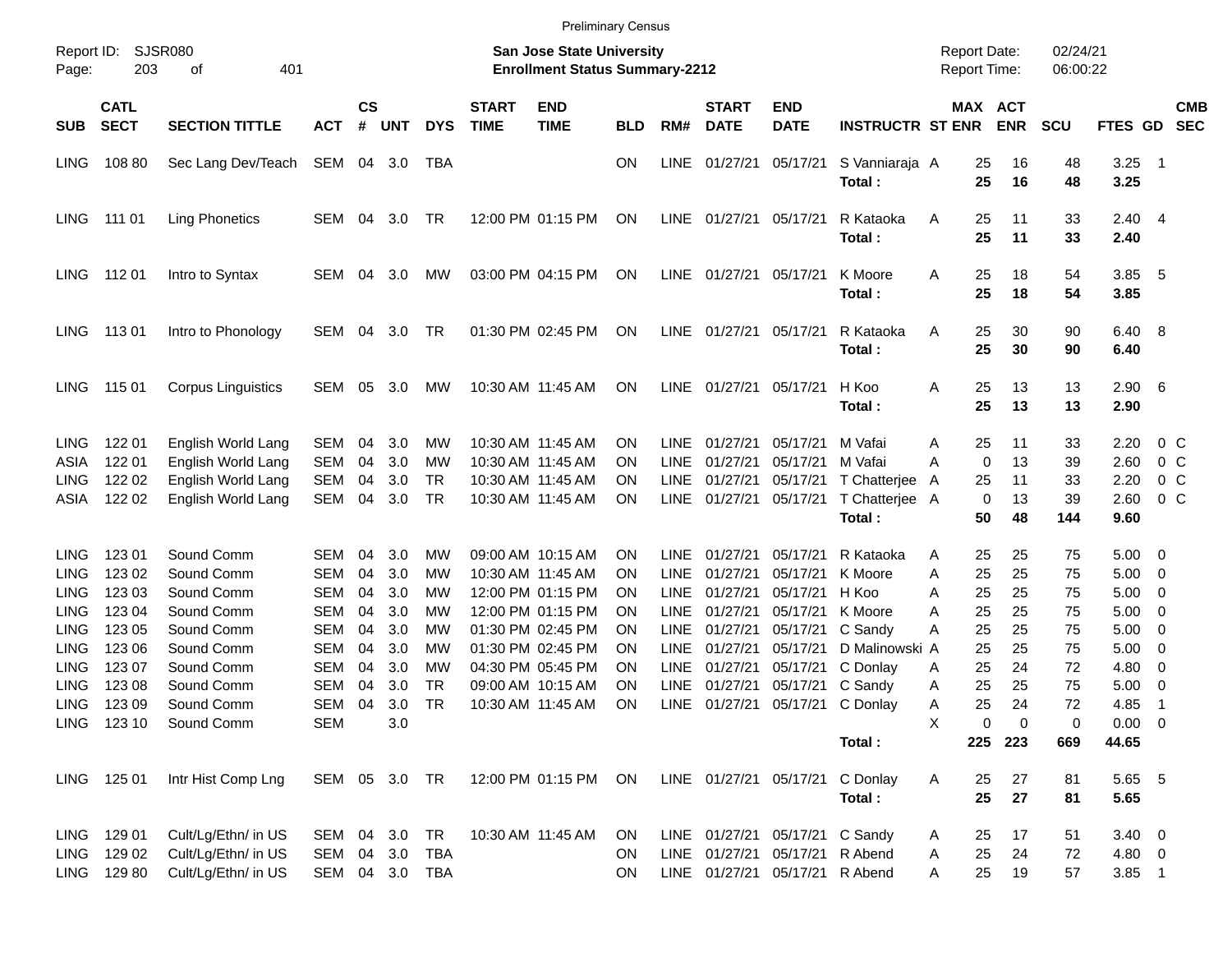|                                        |                            |                                                                                                          |                                        |                    |                         |            |                             |                                                                    | <b>Preliminary Census</b> |              |                             |                                                                   |                                  |                                                         |                                  |                           |                                      |                          |                          |
|----------------------------------------|----------------------------|----------------------------------------------------------------------------------------------------------|----------------------------------------|--------------------|-------------------------|------------|-----------------------------|--------------------------------------------------------------------|---------------------------|--------------|-----------------------------|-------------------------------------------------------------------|----------------------------------|---------------------------------------------------------|----------------------------------|---------------------------|--------------------------------------|--------------------------|--------------------------|
| Page:                                  | Report ID: SJSR080<br>204  | 401<br>οf                                                                                                |                                        |                    |                         |            |                             | San Jose State University<br><b>Enrollment Status Summary-2212</b> |                           |              |                             |                                                                   |                                  | <b>Report Date:</b><br>Report Time:                     |                                  | 02/24/21<br>06:00:22      |                                      |                          |                          |
| <b>SUB</b>                             | <b>CATL</b><br><b>SECT</b> | <b>SECTION TITTLE</b>                                                                                    | <b>ACT</b>                             | $\mathsf{cs}$<br># | <b>UNT</b>              | <b>DYS</b> | <b>START</b><br><b>TIME</b> | <b>END</b><br><b>TIME</b>                                          | <b>BLD</b>                | RM#          | <b>START</b><br><b>DATE</b> | <b>END</b><br><b>DATE</b>                                         | <b>INSTRUCTR ST ENR</b>          |                                                         | MAX ACT<br><b>ENR</b>            | <b>SCU</b>                | FTES GD                              |                          | <b>CMB</b><br><b>SEC</b> |
|                                        |                            |                                                                                                          |                                        |                    |                         |            |                             |                                                                    |                           |              |                             |                                                                   | Total:                           | 75                                                      | 60                               | 180                       | 12.05                                |                          |                          |
| LING.                                  | 165 01                     | Intro Nat Lg Proc                                                                                        | SEM                                    | 05                 | 3.0                     | TR         |                             | 10:30 AM 11:45 AM                                                  | ON                        | LINE         | 01/27/21                    | 05/17/21                                                          | H Koo<br>Total:                  | Α<br>25<br>25                                           | 9<br>9                           | 27<br>27                  | 2.004<br>2.00                        |                          |                          |
| LING.                                  | 166 01                     | Sociolinguistics                                                                                         | SEM                                    | 04                 | 3.0                     | TR         |                             | 03:00 PM 04:15 PM                                                  | ON                        | LINE         | 01/27/21                    | 05/17/21                                                          | J Swan<br>Total:                 | 25<br>Α<br>25                                           | 28<br>28                         | 84<br>84                  | 5.90 6<br>5.90                       |                          |                          |
| LING.                                  | 180 01                     | <b>Individ Studies</b>                                                                                   | <b>SUP</b>                             |                    |                         | TBA        |                             |                                                                    | ΟN                        | LINE         | 01/27/21                    | 05/17/21                                                          | S Ball<br>Total:                 | $\overline{\mathbf{c}}$<br>Α<br>$\overline{\mathbf{2}}$ | 1<br>1                           | 1<br>$\blacktriangleleft$ | $0.07$ 0<br>0.07                     |                          |                          |
| LING.                                  |                            | 202A 01 Syntactic Theory                                                                                 | SEM                                    | 05                 | 3.0                     | MW         |                             | 01:30 PM 02:45 PM                                                  | ON                        | LINE         | 01/27/21                    | 05/17/21                                                          | C Donlay<br>Total:               | 15<br>Α<br>15                                           | 11<br>11                         | 33<br>33                  | 2.75 11<br>2.75                      |                          |                          |
| LING.                                  | 298 01                     | <b>Spec Studies</b>                                                                                      | <b>SUP</b>                             |                    | 78 3.0                  | TBA        |                             |                                                                    | ΟN                        | LINE         | 01/27/21                    | 05/17/21                                                          | J Swan<br>Total:                 | 5<br>Α<br>5                                             | 1                                | 3<br>3                    | $0.25$ 1<br>0.25                     |                          |                          |
| <b>LING</b>                            | 299 01                     | <b>Thesis</b>                                                                                            | <b>SUP</b>                             |                    | 78 3.0                  | TBA        |                             |                                                                    | ΟN                        | LINE         | 01/27/21 05/17/21           |                                                                   | Total:                           | 5<br>Α<br>5                                             | 0<br>0                           | 0<br>0                    | $0.00 \t 0$<br>0.00                  |                          |                          |
| LLD<br>LLD<br>LLD                      | 100A 01<br>100A03          | <b>Writing Competency</b><br>100A 02 Writing Competency<br><b>Writing Competency</b>                     | <b>SEM</b><br><b>SEM</b><br><b>SEM</b> |                    | 3.0<br>3.0<br>3.0       |            |                             |                                                                    |                           |              |                             |                                                                   |                                  | 0<br>X<br>Χ<br>0<br>X<br>0                              | 0<br>0<br>0                      | 0<br>0<br>0               | $0.00 \t 0$<br>$0.00 \t 0$<br>0.00   | $\overline{\phantom{0}}$ |                          |
| LLD<br>LLD                             | 100A 80<br>100A 81         | <b>Writing Competency</b><br><b>Writing Competency</b>                                                   | <b>SEM</b><br><b>SEM</b>               |                    | 3.0<br>3.0              |            |                             |                                                                    |                           |              |                             |                                                                   | Total:                           | Χ<br>0<br>X<br>0<br>0                                   | 0<br>0<br>0                      | 0<br>0<br>0               | 0.00<br>$0.00 \t 0$<br>0.00          | $\overline{\phantom{0}}$ |                          |
| LLD                                    |                            | 100W 01 Writing Workshop                                                                                 | SEM                                    | 04                 | 3.0                     | TR         |                             | 09:00 AM 10:15 AM                                                  | ON                        | <b>LINE</b>  | 01/27/21                    | 05/17/21                                                          | S Khan<br>Total:                 | 25<br>Α<br>25                                           | 25<br>25                         | 75<br>75                  | $5.00 \t 0$<br>5.00                  |                          |                          |
| LLD<br>LLD                             |                            | 100WB 01Wrtg Wrkshp Bsns Std SEM<br>100WB 02Wrtg Wrkshp Bsns Std SEM                                     |                                        | 04<br>04           | 3.0<br>3.0              | MW<br>МW   |                             | 09:00 AM 10:15 AM<br>10:30 AM 11:45 AM                             | ON<br><b>ON</b>           | LINE<br>LINE | 01/27/21                    | 05/17/21 S Alkire                                                 | 01/27/21 05/17/21 K Sanders      | 25<br>Α<br>25<br>Α                                      | 24<br>24                         | 72<br>72                  | 4.80 0<br>4.80 0                     |                          |                          |
| <b>LLD</b><br><b>LLD</b>               |                            | 100WB 03Wrtg Wrkshp Bsns Std SEM<br>100WB 04Wrtg Wrkshp Bsns Std SEM                                     |                                        | 04<br>04           | 3.0<br>3.0              | МW<br>МW   |                             | 12:00 PM 01:15 PM<br>01:30 PM 02:45 PM                             | ON.<br>ON                 | LINE<br>LINE | 01/27/21                    | 05/17/21 S Ball                                                   | 01/27/21 05/17/21 K Sanders      | 25<br>Α<br>25<br>Α                                      | 26<br>25                         | 78<br>75                  | $5.20 \ 0$<br>$5.00 \t 0$            |                          |                          |
| <b>LLD</b><br><b>LLD</b>               |                            | 100WB 05Wrtg Wrkshp Bsns Std SEM<br>100WB 06Wrtg Wrkshp Bsns Std SEM                                     |                                        | 04                 | 3.0<br>3.0              | <b>TR</b>  |                             | 09:00 AM 10:15 AM                                                  | ON                        |              |                             |                                                                   | LINE 01/27/21 05/17/21 K Sanders | X<br>0<br>Α<br>25                                       | $\mathbf 0$<br>25<br>$\mathbf 0$ | 0<br>75                   | $0.00 \t 0$<br>$5.00 \t 0$           |                          |                          |
| <b>LLD</b><br><b>LLD</b><br><b>LLD</b> |                            | 100WB 07Wrtg Wrkshp Bsns Std SEM<br>100WB 08Wrtg Wrkshp Bsns Std SEM<br>100WB 09Wrtg Wrkshp Bsns Std SEM |                                        | 04                 | 3.0<br>3.0<br>04 3.0 TR | TR         |                             | 01:30 PM 02:45 PM<br>04:30 PM 05:45 PM                             | ON<br>ON                  |              |                             | LINE 01/27/21 05/17/21 S Alkire<br>LINE 01/27/21 05/17/21 K Haven |                                  | $\mathbf 0$<br>Χ<br>25<br>Α<br>25<br>Α                  | 24<br>25                         | 0<br>72<br>75             | $0.00 \t 0$<br>4.80 0<br>$5.00 \t 0$ |                          |                          |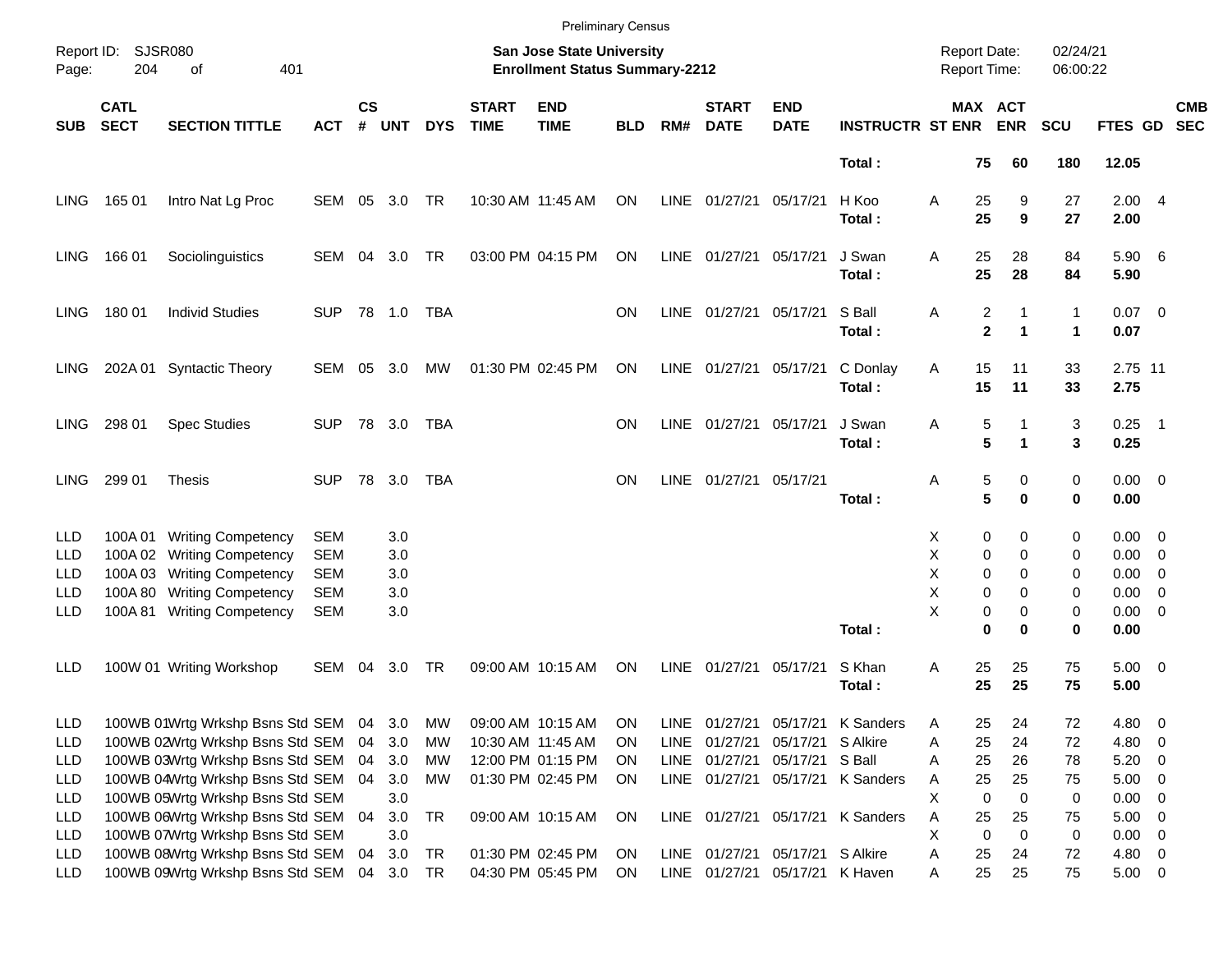|                                                                                                                                 | <b>Preliminary Census</b><br><b>Report Date:</b><br>02/24/21 |                                                                                                                                                                                                                                                          |            |                                        |                                               |                                                                              |                             |                                        |                                                                           |                                       |                                                                                                 |                                                                                  |                                                                                            |                            |                                               |                                              |                                               |                                                               |                                                                          |                          |
|---------------------------------------------------------------------------------------------------------------------------------|--------------------------------------------------------------|----------------------------------------------------------------------------------------------------------------------------------------------------------------------------------------------------------------------------------------------------------|------------|----------------------------------------|-----------------------------------------------|------------------------------------------------------------------------------|-----------------------------|----------------------------------------|---------------------------------------------------------------------------|---------------------------------------|-------------------------------------------------------------------------------------------------|----------------------------------------------------------------------------------|--------------------------------------------------------------------------------------------|----------------------------|-----------------------------------------------|----------------------------------------------|-----------------------------------------------|---------------------------------------------------------------|--------------------------------------------------------------------------|--------------------------|
| Report ID:<br>SJSR080<br><b>San Jose State University</b><br>205<br>401<br><b>Enrollment Status Summary-2212</b><br>of<br>Page: |                                                              |                                                                                                                                                                                                                                                          |            |                                        |                                               |                                                                              |                             |                                        |                                                                           |                                       |                                                                                                 |                                                                                  |                                                                                            | <b>Report Time:</b>        |                                               |                                              | 06:00:22                                      |                                                               |                                                                          |                          |
| <b>SUB</b>                                                                                                                      | <b>CATL</b><br><b>SECT</b>                                   | <b>SECTION TITTLE</b>                                                                                                                                                                                                                                    | <b>ACT</b> | $\mathsf{cs}$<br>#                     | <b>UNT</b>                                    | <b>DYS</b>                                                                   | <b>START</b><br><b>TIME</b> | <b>END</b><br><b>TIME</b>              | <b>BLD</b>                                                                | RM#                                   | <b>START</b><br><b>DATE</b>                                                                     | <b>END</b><br><b>DATE</b>                                                        | <b>INSTRUCTR ST ENR</b>                                                                    |                            | MAX ACT                                       | <b>ENR</b>                                   | SCU                                           | FTES GD                                                       |                                                                          | <b>CMB</b><br><b>SEC</b> |
| <b>LLD</b><br><b>LLD</b><br><b>LLD</b><br><b>LLD</b><br><b>LLD</b><br><b>LLD</b><br><b>LLD</b>                                  |                                                              | 100WB 10Wrtg Wrkshp Bsns Std SEM<br>100WB 11Wrtg Wrkshp Bsns Std SEM<br>100WB 80Wrtg Wrkshp Bsns Std SEM<br>100WB 81Wrtg Wrkshp Bsns Std SEM<br>100WB 82Wrtg Wrkshp Bsns Std SEM<br>100WB 83Wrtg Wrkshp Bsns Std SEM<br>100WB 84Wrtg Wrkshp Bsns Std SEM |            | 04<br>04<br>04<br>04<br>04<br>04<br>04 | 3.0<br>3.0<br>3.0<br>3.0<br>3.0<br>3.0<br>3.0 | F<br>M<br><b>TBA</b><br><b>TBA</b><br><b>TBA</b><br><b>TBA</b><br><b>TBA</b> |                             | 09:30 AM 12:15 PM<br>06:00 PM 08:45 PM | <b>ON</b><br><b>ON</b><br><b>ON</b><br><b>ON</b><br><b>ON</b><br>ON<br>ON | <b>LINE</b><br>LINE.<br>LINE.<br>LINE | LINE 01/27/21<br>01/27/21<br>LINE 01/27/21<br>01/27/21<br>01/27/21<br>01/27/21<br>LINE 01/27/21 | 05/17/21<br>05/17/21<br>05/17/21<br>05/17/21<br>05/17/21<br>05/17/21<br>05/17/21 | K Haven<br>R Joseph<br>S Alkire<br>S Alkire<br>E Chiu<br>E Chiu<br>M ModirzadehA<br>Total: | Α<br>A<br>A<br>A<br>A<br>A | 25<br>25<br>25<br>25<br>25<br>25<br>25<br>350 | 24<br>9<br>25<br>23<br>25<br>25<br>25<br>329 | 72<br>27<br>75<br>69<br>75<br>75<br>75<br>987 | 4.80<br>1.80<br>5.00<br>4.60<br>5.00<br>5.00<br>5.00<br>65.80 | 0<br>0<br>$\mathbf 0$<br>$\mathbf 0$<br>$\Omega$<br>$\Omega$<br>$\Omega$ |                          |
| <b>LLD</b>                                                                                                                      |                                                              | 250W 01 Prof in Ling TESOL                                                                                                                                                                                                                               | <b>SEM</b> | 04                                     | 3.0                                           | $\top$                                                                       |                             | 06:00 PM 08:45 PM                      | ON                                                                        |                                       | LINE 01/27/21                                                                                   | 05/17/21                                                                         | S Khan<br>Total:                                                                           | A                          | 15<br>15                                      | 11<br>11                                     | 33<br>33                                      | 2.75 11<br>2.75                                               |                                                                          |                          |
| LLD                                                                                                                             | 260 01                                                       | Eng Struct Teach I                                                                                                                                                                                                                                       | SEM        | 05                                     | 3.0                                           | W                                                                            |                             | 06:00 PM 08:45 PM                      | <b>ON</b>                                                                 |                                       | LINE 01/27/21                                                                                   | 05/17/21                                                                         | S Phillabaum A<br>Total:                                                                   |                            | 15<br>15                                      | 9<br>9                                       | 27<br>27                                      | 2.20<br>2.20                                                  | 8                                                                        |                          |
| LLD                                                                                                                             | 282 01                                                       | Practicum in TESOL                                                                                                                                                                                                                                       | <b>SUP</b> | 25                                     | 3.0                                           | TBA                                                                          |                             |                                        | ON                                                                        |                                       | LINE 01/27/21                                                                                   | 05/17/21                                                                         | D Malinowski A<br>Total:                                                                   |                            | 15<br>15                                      | 5<br>5                                       | 15<br>15                                      | 1.25<br>1.25                                                  | - 5                                                                      |                          |
| LLD                                                                                                                             | 283 01                                                       | <b>Curric and Assess</b>                                                                                                                                                                                                                                 | SEM        | 05                                     | 3.0                                           | <b>TBA</b>                                                                   |                             |                                        | <b>ON</b>                                                                 |                                       | LINE 01/27/21                                                                                   | 05/17/21                                                                         | S Vanniaraja A<br>Total:                                                                   |                            | 15<br>15                                      | 10<br>10                                     | 30<br>30                                      | 2.50 10<br>2.50                                               |                                                                          |                          |
| <b>LLD</b>                                                                                                                      | 298 01                                                       | <b>Indiv Studies</b>                                                                                                                                                                                                                                     | <b>SUP</b> |                                        | 78 1.0                                        | <b>TBA</b>                                                                   |                             |                                        | <b>ON</b>                                                                 |                                       | LINE 01/27/21 05/17/21                                                                          |                                                                                  | Total:                                                                                     | A                          | 5<br>5                                        | 0<br>$\bf{0}$                                | 0<br>0                                        | $0.00 \ 0$<br>0.00                                            |                                                                          |                          |
| LLD                                                                                                                             | 299 01                                                       | <b>Thesis</b>                                                                                                                                                                                                                                            | <b>SUP</b> |                                        | 78 3.0                                        | <b>TBA</b>                                                                   |                             |                                        | <b>ON</b>                                                                 |                                       | LINE 01/27/21 05/17/21                                                                          |                                                                                  | Total:                                                                                     | Α                          | 5<br>5                                        | 0<br>$\mathbf 0$                             | 0<br>0                                        | $0.00 \t 0$<br>0.00                                           |                                                                          |                          |
|                                                                                                                                 | Department :                                                 | <b>Linguistics &amp; Language Development</b>                                                                                                                                                                                                            |            |                                        |                                               |                                                                              |                             |                                        |                                                                           |                                       |                                                                                                 | <b>Lower Division:</b><br><b>Upper Division:</b>                                 | <b>Department Total:</b>                                                                   | 1497<br>1052               | 350                                           | 1244<br>268<br>929                           | 3704<br>804<br>2759                           | 253.37<br>53.60<br>188.07                                     |                                                                          |                          |

**Graduate Division : 95 47 141 11.70**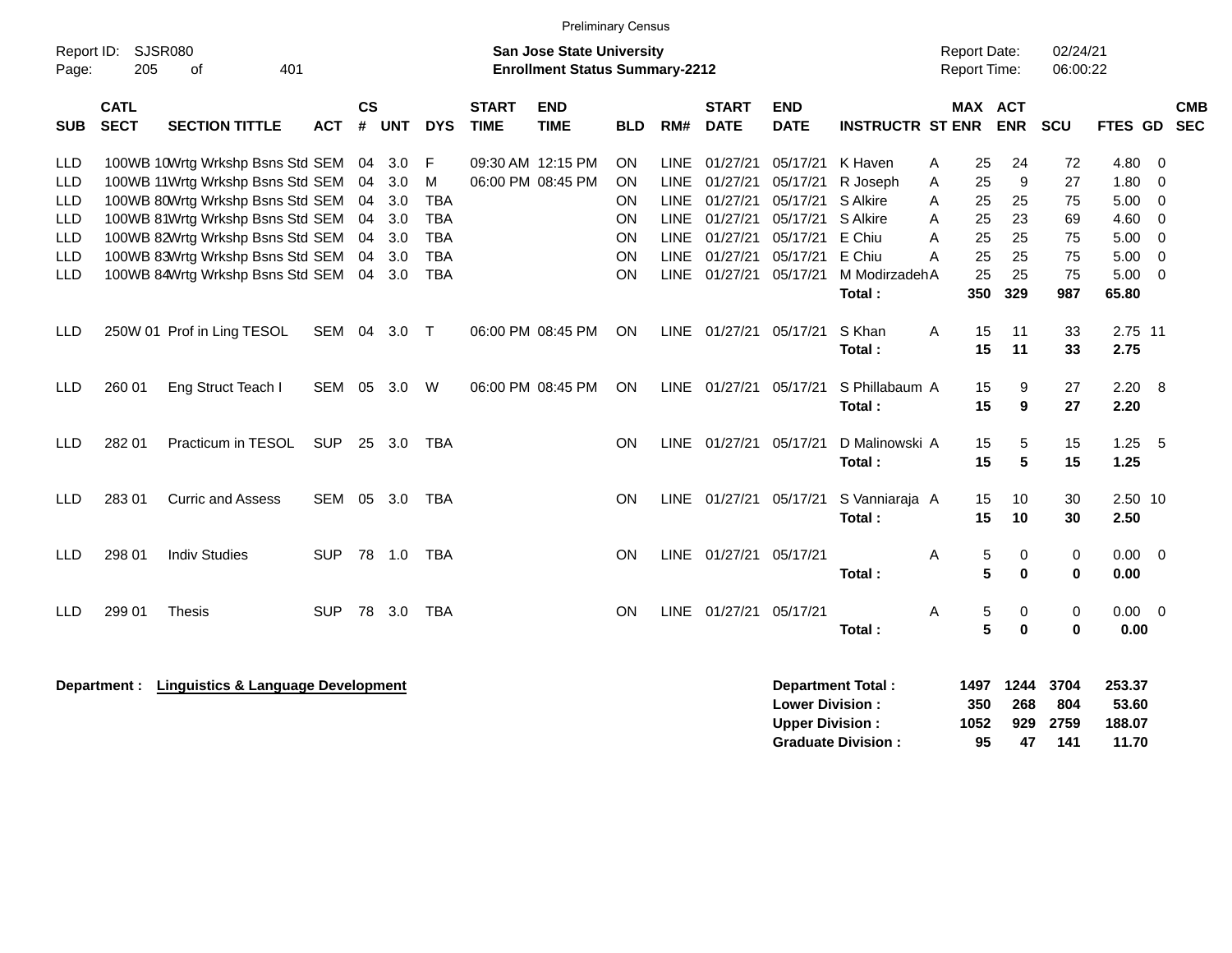|                     |                            |                                              |                          |                    |                   |                 |                             |                                                                           | <b>Preliminary Census</b> |                            |                             |                           |                                    |        |                                     |                    |                      |                |                    |                          |
|---------------------|----------------------------|----------------------------------------------|--------------------------|--------------------|-------------------|-----------------|-----------------------------|---------------------------------------------------------------------------|---------------------------|----------------------------|-----------------------------|---------------------------|------------------------------------|--------|-------------------------------------|--------------------|----------------------|----------------|--------------------|--------------------------|
| Report ID:<br>Page: | 206                        | SJSR080<br>401<br>οf                         |                          |                    |                   |                 |                             | <b>San Jose State University</b><br><b>Enrollment Status Summary-2212</b> |                           |                            |                             |                           |                                    |        | <b>Report Date:</b><br>Report Time: |                    | 02/24/21<br>06:00:22 |                |                    |                          |
| <b>SUB</b>          | <b>CATL</b><br><b>SECT</b> | <b>SECTION TITTLE</b>                        | <b>ACT</b>               | $\mathsf{cs}$<br># | <b>UNT</b>        | <b>DYS</b>      | <b>START</b><br><b>TIME</b> | <b>END</b><br><b>TIME</b>                                                 | <b>BLD</b>                | RM#                        | <b>START</b><br><b>DATE</b> | <b>END</b><br><b>DATE</b> | <b>INSTRUCTR ST ENR</b>            |        | MAX ACT                             | <b>ENR</b>         | <b>SCU</b>           | <b>FTES GD</b> |                    | <b>CMB</b><br><b>SEC</b> |
| <b>College</b>      |                            | <b>Humanities &amp; the Arts</b>             |                          |                    |                   |                 |                             |                                                                           |                           |                            |                             |                           |                                    |        |                                     |                    |                      |                |                    |                          |
| Department :        |                            | <b>Music &amp; Dance</b>                     |                          |                    |                   |                 |                             |                                                                           |                           |                            |                             |                           |                                    |        |                                     |                    |                      |                |                    |                          |
| DANC 1001           |                            | Dance Appreciation                           | <b>LEC</b>               | 01                 | 3.0               | <b>TBA</b>      |                             |                                                                           | <b>ON</b>                 | LINE                       | 01/27/21                    | 05/17/21                  | H Cooper                           | Α      | 70                                  | 74                 | 222                  | 14.80          | 0                  |                          |
| <b>DANC</b>         | 10 02                      | Dance Appreciation                           | <b>LEC</b>               | 01                 | 3.0               | <b>TBA</b>      |                             |                                                                           | <b>ON</b>                 | <b>LINE</b>                | 01/27/21                    | 05/17/21                  | J Yager                            | Α      | 70                                  | 70                 | 210                  | 14.00          | 0                  |                          |
| <b>DANC</b>         | 10 03                      | Dance Appreciation                           | <b>LEC</b>               | 01                 | 3.0               | <b>TBA</b>      |                             |                                                                           | <b>ON</b>                 | LINE                       | 01/27/21                    | 05/17/21                  | J Yager                            | A      | 70                                  | 64                 | 192                  | 12.80          | 0                  |                          |
| <b>DANC</b>         | 10 04                      | Dance Appreciation                           | <b>LEC</b>               |                    | 3.0               |                 |                             |                                                                           |                           |                            |                             |                           | Total:                             | X      | 0<br>210                            | $\mathbf 0$<br>208 | 0<br>624             | 0.00<br>41.60  | - 0                |                          |
| <b>DANC</b>         | 12 01                      | ENS:DancRehrslPerf ACT                       |                          |                    | 20 2.0            |                 |                             | MTWE 03:30 PM 05:20 PM                                                    |                           |                            | 01/27/21                    | 05/17/21                  | R Boumaila                         | A      | 15                                  | 5                  | 10                   | $0.67$ 0       |                    |                          |
|                     |                            |                                              |                          |                    |                   |                 |                             |                                                                           |                           |                            |                             |                           | Total:                             |        | 15                                  | 5                  | 10                   | 0.67           |                    |                          |
| <b>DANC</b>         | 40A 01                     | Tpcs Modern Dance I                          | ACT                      |                    | 12 2.0            | MW              |                             | 02:30 PM 03:50 PM                                                         | <b>ON</b>                 | LINE                       | 01/27/21                    | 05/17/21                  | M Basile                           | Α      | 30                                  | 9                  | 18                   | 1.20           | $0\,$ C            |                          |
| <b>KIN</b>          | 40A01                      | Tpcs Modern Dance I                          | ACT                      |                    | 12 2.0            | МW              |                             | 02:30 PM 03:50 PM                                                         | <b>ON</b>                 | <b>LINE</b>                | 01/27/21                    | 05/17/21                  | M Basile                           | Α      | 0                                   | 19                 | 38                   | 2.53           | $0\,$ C            |                          |
| DANC                | 40A 02                     | Tpcs Modern Dance I                          | ACT                      |                    | $12 \quad 2.0$    | TR.             |                             | 12:00 PM 01:20 PM                                                         | <b>ON</b>                 | <b>LINE</b>                | 01/27/21                    | 05/17/21                  | M Basile                           | A      | 30                                  | 10                 | 20                   | 1.33           | $0\,$ C            |                          |
| <b>KIN</b>          | 40A 02                     | Tpcs Modern Dance I                          | ACT                      |                    | 12 2.0            | TR.             |                             | 12:00 PM 01:20 PM                                                         | <b>ON</b>                 | <b>LINE</b>                | 01/27/21                    | 05/17/21                  | M Basile                           | A      | $\mathbf 0$                         | 18                 | 36                   | 2.40           | 0 <sup>o</sup>     |                          |
|                     |                            |                                              |                          |                    |                   |                 |                             |                                                                           |                           |                            |                             |                           | Total:                             |        | 60                                  | 56                 | 112                  | 7.47           |                    |                          |
| <b>DANC</b>         | 41A 01                     | Tpcs in Ballet I                             | ACT                      | $12 \overline{ }$  | - 2.0             | TR.             |                             | 12:00 PM 01:20 PM                                                         | <b>ON</b>                 | LINE                       | 01/27/21                    | 05/17/21                  | R Boumaila                         | A      | 30                                  | 7                  | 14                   | 0.93           | $0\,$ C            |                          |
| <b>KIN</b>          | 41A01                      | Tpcs in Ballet I                             | <b>ACT</b>               | 12                 | 2.0               | TR.             |                             | 12:00 PM 01:20 PM                                                         | <b>ON</b>                 | <b>LINE</b>                | 01/27/21                    | 05/17/21                  | R Boumaila                         | A      | 0                                   | 18                 | 36                   | 2.40           | $0\,$ C            |                          |
| DANC                | 41A 02                     | Tpcs in Ballet I                             | ACT                      | 12                 | 2.0               | МW              |                             | 01:00 PM 02:20 PM                                                         | <b>ON</b>                 | <b>LINE</b>                | 01/27/21                    | 05/17/21                  | M Basile                           | A      | 30                                  | 12                 | 24                   | 1.60           | $0\,$ C            |                          |
| <b>KIN</b>          | 41A 02                     | Tpcs in Ballet I                             | <b>ACT</b>               |                    | 12 2.0            | МW              |                             | 01:00 PM 02:20 PM                                                         | <b>ON</b>                 | <b>LINE</b>                | 01/27/21                    | 05/17/21                  | M Basile<br>Total:                 | A      | $\mathbf 0$<br>60                   | 17<br>54           | 34<br>108            | 2.27<br>7.20   | $0\,C$             |                          |
|                     |                            |                                              |                          |                    |                   |                 |                             |                                                                           |                           |                            |                             |                           |                                    |        |                                     |                    |                      |                |                    |                          |
| <b>DANC</b>         | 42A 01                     | Tpcs in Jazz Dance I                         | ACT                      |                    | 12 2.0            | TR.             |                             | 09:00 AM 10:20 AM                                                         | <b>ON</b>                 | LINE                       | 01/27/21                    | 05/17/21                  | K Pinto                            | Α      | 20                                  | 5                  | 10                   | 0.67           | $0\,$ C            |                          |
| <b>KIN</b><br>DANC  | 42A 01<br>42A 02           | Tpcs in Jazz Dance I                         | <b>ACT</b><br><b>ACT</b> |                    | 12 2.0<br>12, 2.0 | TR<br><b>TR</b> |                             | 09:00 AM 10:20 AM<br>10:30 AM 11:50 AM                                    | <b>ON</b>                 | <b>LINE</b><br><b>LINE</b> | 01/27/21<br>01/27/21        | 05/17/21<br>05/17/21      | K Pinto<br>K Pinto                 | Α      | 0<br>20                             | 14<br>9            | 28<br>18             | 1.87<br>1.20   | $0\,$ C<br>$0\,$ C |                          |
| <b>KIN</b>          | 42A 02                     | Tpcs in Jazz Dance I<br>Tpcs in Jazz Dance I | <b>ACT</b>               |                    | $12 \quad 2.0$    | TR              |                             | 10:30 AM 11:50 AM                                                         | <b>ON</b><br><b>ON</b>    | <b>LINE</b>                | 01/27/21                    | 05/17/21                  | K Pinto                            | Α<br>Α | 0                                   | 11                 | 22                   | 1.47           | $0\,$ C            |                          |
| <b>DANC</b>         | 42A 03                     | Tpcs in Jazz Dance I                         | ACT                      |                    | 12 2.0            | <b>TR</b>       |                             | 12:00 PM 01:20 PM                                                         | <b>ON</b>                 | <b>LINE</b>                | 01/27/21                    | 05/17/21                  | K Pinto                            | Α      | 20                                  | 8                  | 16                   | 1.07           | $0\,$ C            |                          |
| <b>KIN</b>          | 42A 03                     | Tpcs in Jazz Dance I                         | <b>ACT</b>               | 12                 | 2.0               | <b>TR</b>       |                             | 12:00 PM 01:20 PM                                                         | <b>ON</b>                 | <b>LINE</b>                | 01/27/21                    | 05/17/21 K Pinto          |                                    | A      | 0                                   | 12                 | 24                   | 1.60           | $0\,C$             |                          |
| <b>DANC</b>         | 42A 04                     | Tpcs in Jazz Dance I                         | ACT                      |                    | 2.0               |                 |                             |                                                                           |                           |                            |                             |                           |                                    | X      | 0                                   | $\Omega$           | 0                    | 0.00           | 0                  |                          |
| <b>KIN</b>          |                            | 42A 04 Tpcs in Jazz Dance I ACT              |                          |                    | 2.0               |                 |                             |                                                                           |                           |                            |                             |                           |                                    | Х      | 0                                   | 0                  | 0                    | $0.00 \t 0$    |                    |                          |
|                     |                            |                                              |                          |                    |                   |                 |                             |                                                                           |                           |                            |                             |                           | Total:                             |        | 60                                  | 59                 | 118                  | 7.87           |                    |                          |
| DANC                | 49A 01                     | Tpcs in Tap Dance I                          | LAB                      |                    | 15 1.0            | MW              |                             | 10:30 AM 11:50 AM                                                         | ON                        |                            |                             | LINE 01/27/21 05/17/21    | J Yager                            | A      | 25                                  | 4                  | 4                    | 0.27 0 C       |                    |                          |
| KIN                 | 49A 01                     | Tpcs in Tap Dance I                          | LAB 15 1.0               |                    |                   | MW              |                             | 10:30 AM 11:50 AM                                                         | ON.                       |                            | LINE 01/27/21 05/17/21      |                           | J Yager                            | A      | $\pmb{0}$                           | 4                  | 4                    | 0.27 0 C       |                    |                          |
|                     |                            |                                              |                          |                    |                   |                 |                             |                                                                           |                           |                            |                             |                           | Total:                             |        | 25                                  | 8                  | 8                    | 0.53           |                    |                          |
| DANC 54 01          |                            | TPCS in Danc II                              | LAB                      |                    |                   | 16 3.0 MW       |                             | 09:00 AM 10:40 AM                                                         | ON                        |                            |                             |                           | LINE 01/27/21 05/17/21 C Seymour A |        | 25                                  | 14                 | 42                   | 2.80 0         |                    |                          |
|                     |                            |                                              |                          |                    |                   |                 |                             |                                                                           |                           |                            |                             |                           | Total:                             |        | 25                                  | 14                 | 42                   | 2.80           |                    |                          |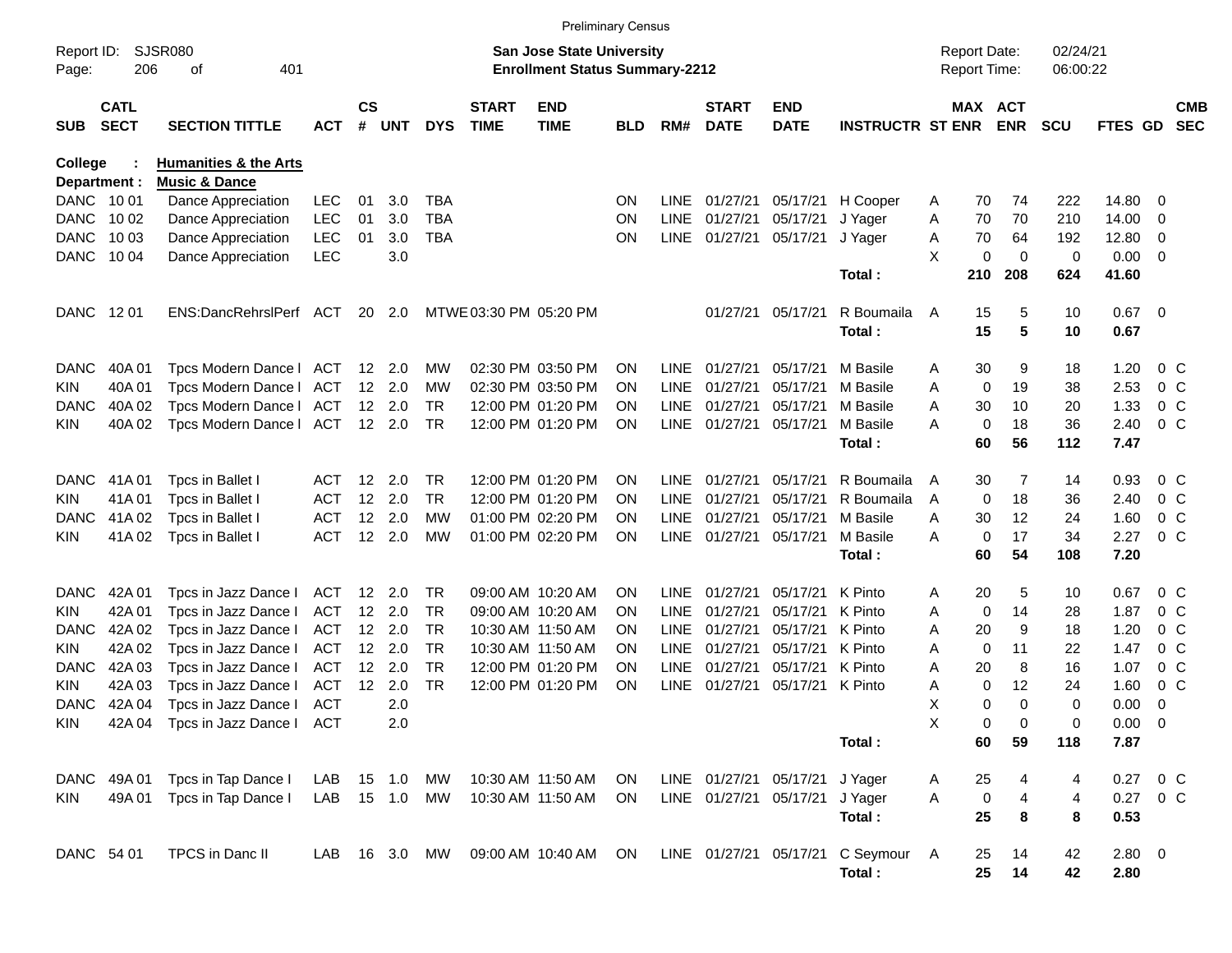|                     |                                           |                                                                                                                                  |                                                      |                      |                            |                                 |                             | <b>Preliminary Census</b>                                                        |                        |                     |                                              |                                              |                                                        |                               |                                            |                          |                           |                                                |                                                                                                          |            |
|---------------------|-------------------------------------------|----------------------------------------------------------------------------------------------------------------------------------|------------------------------------------------------|----------------------|----------------------------|---------------------------------|-----------------------------|----------------------------------------------------------------------------------|------------------------|---------------------|----------------------------------------------|----------------------------------------------|--------------------------------------------------------|-------------------------------|--------------------------------------------|--------------------------|---------------------------|------------------------------------------------|----------------------------------------------------------------------------------------------------------|------------|
| Report ID:<br>Page: | SJSR080<br>207                            | 401<br>оf                                                                                                                        |                                                      |                      |                            |                                 |                             | <b>San Jose State University</b><br><b>Enrollment Status Summary-2212</b>        |                        |                     |                                              |                                              |                                                        |                               | <b>Report Date:</b><br><b>Report Time:</b> |                          | 02/24/21<br>06:00:22      |                                                |                                                                                                          |            |
| <b>SUB</b>          | <b>CATL</b><br><b>SECT</b>                | <b>SECTION TITTLE</b>                                                                                                            | <b>ACT</b>                                           | $\mathsf{cs}$<br>#   | <b>UNT</b>                 | <b>DYS</b>                      | <b>START</b><br><b>TIME</b> | <b>END</b><br><b>TIME</b>                                                        | <b>BLD</b>             | RM#                 | <b>START</b><br><b>DATE</b>                  | <b>END</b><br><b>DATE</b>                    | <b>INSTRUCTR ST ENR</b>                                |                               | MAX ACT                                    | <b>ENR</b>               | <b>SCU</b>                | FTES GD SEC                                    |                                                                                                          | <b>CMB</b> |
|                     | DANC 102 02<br>DANC 102 80                | Dance in Wrld Cult<br>Dance in Wrld Cult                                                                                         | <b>LEC</b><br><b>LEC</b>                             | 02<br>02             | 3.0<br>3.0                 | TBA<br><b>TBA</b>               |                             |                                                                                  | <b>ON</b><br><b>ON</b> | LINE<br><b>LINE</b> | 01/27/21<br>01/27/21                         | 05/17/21<br>05/17/21                         | J Walton<br>J Walton<br>Total:                         | A<br>A                        | 40<br>40<br>80                             | 40<br>38<br>78           | 120<br>114<br>234         | 8.00<br>7.60<br>15.60                          | - 0<br>$\overline{\mathbf{0}}$                                                                           |            |
|                     | DANC 112 02                               | ENS:Dance Reh/Perf ACT                                                                                                           |                                                      |                      | 20 2.0                     |                                 | MTWE 03:30 PM 05:20 PM      |                                                                                  |                        |                     | 01/27/21                                     | 05/17/21                                     | R Boumaila<br>Total:                                   | A                             | 20<br>20                                   | 13<br>13                 | 26<br>26                  | $1.73 \t 0$<br>1.73                            |                                                                                                          |            |
|                     |                                           | DANC 145A 01 Choreography I<br>DANC 145A 02 Choreography I<br>DANC 145A 03 Choreography I<br>DANC 145A 04 Choreography I         | <b>ACT</b><br><b>LEC</b><br><b>ACT</b><br><b>LEC</b> | 12<br>02             | 3.0<br>0.0<br>3.0<br>0.0   | $\top$<br>R                     |                             | 10:30 AM 12:20 PM<br>10:30 AM 12:20 PM                                           |                        |                     | 01/27/21<br>01/27/21                         | 05/17/21<br>05/17/21                         | D Frank<br>D Frank<br>Total:                           | х<br>X<br>A<br>Α              | 0<br>0<br>25<br>25<br>50                   | 0<br>0<br>16<br>16<br>32 | 0<br>0<br>16<br>32<br>48  | 0.00<br>0.00<br>3.20<br>0.00<br>3.20           | $\overline{\mathbf{0}}$<br>$\overline{\mathbf{0}}$<br>$\overline{\mathbf{0}}$<br>$\overline{\mathbf{0}}$ |            |
|                     |                                           | DANC 145C 01 Choreography III<br>DANC 145C 02 Choreography III<br>DANC 145C 03 Choreography III<br>DANC 145C 04 Choreography III | ACT<br><b>LEC</b><br><b>ACT</b><br><b>LEC</b>        | 12<br>02<br>12<br>02 | 3.0<br>0.0<br>3.0<br>0.0   | $\top$<br>R<br>$\top$<br>R.     |                             | 01:30 PM 03:20 PM<br>01:30 PM 03:20 PM<br>01:30 PM 03:20 PM<br>01:30 PM 03:20 PM |                        |                     | 01/27/21<br>01/27/21<br>01/27/21<br>01/27/21 | 05/17/21<br>05/17/21<br>05/17/21<br>05/17/21 | D Frank<br>D Frank<br>C Seymour<br>C Seymour<br>Total: | A<br>A<br>A<br>$\overline{A}$ | 20<br>20<br>20<br>30<br>90                 | 12<br>12<br>8<br>8<br>40 | 12<br>24<br>8<br>16<br>60 | 2.40<br>0.00<br>1.60<br>0.00<br>4.00           | $\overline{\mathbf{0}}$<br>$\overline{\mathbf{0}}$<br>$\overline{\mathbf{0}}$<br>$\overline{\mathbf{0}}$ |            |
|                     | DANC 147A 01                              | Dance Seminar<br>DANC 147A 02 Dance Seminar                                                                                      | <b>SEM</b><br><b>SEM</b>                             | 05                   | 3.0<br>3.0                 | <b>TR</b>                       |                             | 09:00 AM 10:15 AM                                                                | ON                     |                     | LINE 01/27/21                                | 05/17/21                                     | C Seymour<br>Total:                                    | X<br>A                        | 0<br>20<br>20                              | 0<br>6<br>6              | 0<br>18<br>18             | 0.00<br>1.20<br>1.20                           | $\overline{\mathbf{0}}$<br>$\overline{\mathbf{0}}$                                                       |            |
| DANC .              |                                           | DANC 150B 01 Kinesiology II<br>150B 02 Kinesiology II                                                                            | <b>LEC</b><br><b>ACT</b>                             | 02                   | 3.0<br>12 0.0              | M<br>W                          |                             | 01:30 PM 03:20 PM<br>01:30 PM 03:20 PM                                           | <b>ON</b><br><b>ON</b> | LINE                | LINE 01/27/21<br>01/27/21                    | 05/17/21<br>05/17/21                         | J Yager<br>J Yager<br>Total:                           | A<br>A                        | 41<br>41<br>82                             | 41<br>41<br>82           | 82<br>41<br>123           | 8.20<br>0.00<br>8.20                           | $\overline{0}$<br>$\overline{\mathbf{0}}$                                                                |            |
|                     | DANC 154A 03                              | TPCS in Danc III<br>DANC 154A 04 TPCS in Danc III                                                                                | LAB<br>LAB                                           | 16<br>16             | 3.0<br>3.0                 | МW<br><b>MW</b>                 |                             | 11:00 AM 12:40 PM<br>09:00 AM 10:40 AM                                           |                        |                     | 01/27/21<br>01/27/21                         | 05/17/21<br>05/17/21                         | P Agyapong A<br>M Foehringer A<br>Total:               |                               | 20<br>20<br>40                             | 11<br>11<br>22           | 33<br>33<br>66            | 2.20<br>2.20<br>4.40                           | $\overline{0}$<br>- 0                                                                                    |            |
|                     |                                           | DANC 154B 01 TPCS in Danc IV                                                                                                     | LAB                                                  |                      | 16 3.0                     | MW                              | 11:00 AM 12:40 PM           |                                                                                  |                        |                     |                                              | 01/27/21 05/17/21                            | M Foehringer A<br>Total:                               |                               | 25<br>25                                   | 18<br>18                 | 54<br>54                  | $3.60 \ 0$<br>3.60                             |                                                                                                          |            |
|                     | DANC 194 01<br>DANC 194 02<br>DANC 194 03 | Dance Repertory<br>Dance Repertory<br>Dance Repertory                                                                            | <b>ACT</b><br><b>ACT</b><br>ACT                      |                      | 20 1.0<br>20 1.0<br>20 1.0 | <b>TBA</b><br><b>TBA</b><br>TBA |                             |                                                                                  |                        |                     | 01/27/21<br>01/27/21                         | 05/17/21<br>05/17/21<br>01/27/21 05/17/21    | H Cooper<br>H Cooper<br>H Cooper<br>Total:             | A<br>Α<br>Α                   | 15<br>15<br>15<br>45                       | 15<br>14<br>12<br>41     | 15<br>14<br>12<br>41      | $1.00 \t 0$<br>$0.93$ 0<br>$0.80 \t 0$<br>2.73 |                                                                                                          |            |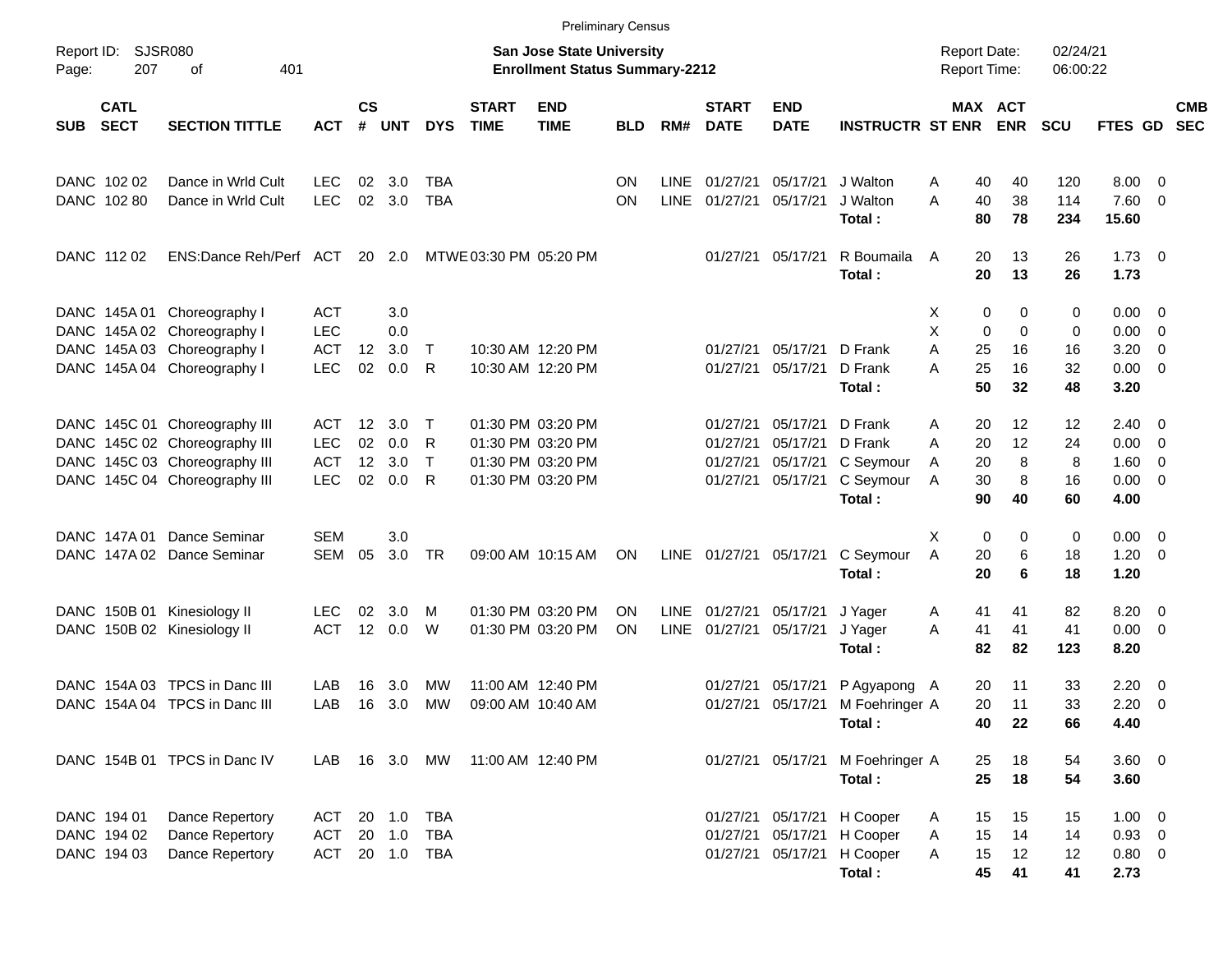|                            |                                           |                                                          |                                        |                |                   |                                        |                             |                                                                           | <b>Preliminary Census</b>    |                             |                                  |                                  |                                            |             |                   |                                            |                            |                                                     |                          |            |
|----------------------------|-------------------------------------------|----------------------------------------------------------|----------------------------------------|----------------|-------------------|----------------------------------------|-----------------------------|---------------------------------------------------------------------------|------------------------------|-----------------------------|----------------------------------|----------------------------------|--------------------------------------------|-------------|-------------------|--------------------------------------------|----------------------------|-----------------------------------------------------|--------------------------|------------|
| Page:                      | Report ID: SJSR080<br>208                 | 401<br>оf                                                |                                        |                |                   |                                        |                             | <b>San Jose State University</b><br><b>Enrollment Status Summary-2212</b> |                              |                             |                                  |                                  |                                            |             |                   | <b>Report Date:</b><br><b>Report Time:</b> | 02/24/21<br>06:00:22       |                                                     |                          |            |
| <b>SUB</b>                 | <b>CATL</b><br><b>SECT</b>                | <b>SECTION TITTLE</b>                                    | <b>ACT</b>                             | <b>CS</b><br># | <b>UNT</b>        | <b>DYS</b>                             | <b>START</b><br><b>TIME</b> | <b>END</b><br><b>TIME</b>                                                 | <b>BLD</b>                   | RM#                         | <b>START</b><br><b>DATE</b>      | <b>END</b><br><b>DATE</b>        | <b>INSTRUCTR ST ENR</b>                    |             |                   | MAX ACT<br><b>ENR</b>                      | <b>SCU</b>                 | FTES GD SEC                                         |                          | <b>CMB</b> |
|                            | DANC 198 01<br>DANC 198 02<br>DANC 198 03 | Dance Internship<br>Dance Internship<br>Dance Internship | <b>SUP</b><br><b>SUP</b><br><b>SUP</b> | 36<br>36<br>36 | 1.0<br>2.0<br>3.0 | <b>TBA</b><br><b>TBA</b><br><b>TBA</b> |                             |                                                                           | <b>ON</b><br>ON<br><b>ON</b> | LINE<br><b>LINE</b><br>LINE | 01/27/21<br>01/27/21<br>01/27/21 | 05/17/21<br>05/17/21<br>05/17/21 | H Cooper<br>H Cooper<br>H Cooper<br>Total: | A<br>Α<br>A | 5<br>5<br>5<br>15 | 0<br>$\mathbf{1}$<br>0<br>$\mathbf 1$      | 0<br>2<br>0<br>$\mathbf 2$ | $0.00 \t 0$<br>$0.13 \quad 0$<br>$0.00 \ 0$<br>0.13 |                          |            |
|                            | MUED 142 01                               | Intro Mus Ed/EFE                                         | ACT                                    | 09             | 1.0               | TBA                                    |                             |                                                                           | <b>ON</b>                    | LINE                        |                                  | 01/27/21 05/17/21                | T Barry<br>Total:                          | Α           | 20<br>20          | 23<br>23                                   | 23<br>23                   | $1.53 \t 0$<br>1.53                                 |                          |            |
|                            |                                           | MUED 170A 01 Tch Instru Mus Lit/P                        | SEM 04                                 |                | 2.0               | <b>TR</b>                              |                             | 09:30 AM 10:20 AM                                                         | <b>ON</b>                    | LINE                        | 01/27/21 05/17/21                |                                  | C McKenzie A<br>Total:                     |             | 20<br>20          | 13<br>13                                   | 26<br>26                   | $1.77$ 1<br>1.77                                    |                          |            |
|                            | MUED 175 01                               | Practicum Mu Ed                                          | LEC.                                   | 02             | 3.0               | MW                                     |                             | 09:00 AM 10:15 AM                                                         | <b>ON</b>                    | LINE                        | 01/27/21 05/17/21                |                                  | C Brown<br>Total:                          | A           | 20<br>20          | 19<br>19                                   | 57<br>57                   | $3.80\ 0$<br>3.80                                   |                          |            |
|                            |                                           | MUED 184Y 01 Stdt Tchg II                                | <b>SUP</b>                             |                | 25 4.0            | TBA                                    |                             |                                                                           | <b>ON</b>                    | <b>LINE</b>                 |                                  | 01/27/21 05/17/21                | R Calonico<br>Total:                       | A           | 3<br>3            | 4<br>4                                     | 16<br>16                   | $1.07 \t 0$<br>1.07                                 |                          |            |
|                            |                                           | MUED 184Z 01 Stdt Tchg III                               | <b>SUP</b>                             |                | 25 4.0            | TBA                                    |                             |                                                                           | <b>ON</b>                    | <b>LINE</b>                 |                                  | 01/27/21 05/17/21                | R Calonico<br>Total:                       | A           | 3<br>3            | 4<br>4                                     | 16<br>16                   | $1.07 \t 0$<br>1.07                                 |                          |            |
|                            | MUED 221 01                               | FoundMusEd                                               | SEM                                    | 05             | 3.0               | TBA                                    |                             |                                                                           | <b>ON</b>                    | LINE                        |                                  | 01/27/21 05/17/21                | D Hollinger<br>Total:                      | A           | 15<br>15          | 6<br>6                                     | 18<br>18                   | 1.506<br>1.50                                       |                          |            |
|                            |                                           | MUED 370B 01 Meth Mus Ed Sec                             | SEM                                    |                | 04 2.0            | TBA                                    |                             |                                                                           | <b>ON</b>                    | LINE                        |                                  | 01/27/21 05/17/21                | D Hollinger<br>Total:                      | A           | 25<br>25          | 8<br>8                                     | 16<br>16                   | $1.13$ 2<br>1.13                                    |                          |            |
| <b>MUSC</b><br><b>MUSC</b> | 2A 01<br>2A 02                            | Music Systems IIA<br>Music Systems IIA                   | SEM<br><b>SEM</b>                      | 04<br>04       | 2.0<br>2.0        | МW<br><b>MW</b>                        |                             | 09:30 AM 10:20 AM<br>09:30 AM 10:20 AM                                    | <b>ON</b><br>ON              | LINE<br><b>LINE</b>         | 01/27/21<br>01/27/21             | 05/17/21<br>05/17/21             | N Pergamit<br>T Langan<br>Total:           | A<br>A      | 30<br>30<br>60    | 6<br>14<br>20                              | 12<br>28<br>40             | $0.80 \ 0$<br>1.87<br>2.67                          | $\overline{\phantom{0}}$ |            |
| MUSC<br><b>MUSC</b>        | 2B 01<br>2B 02                            | Music Systems IIB<br>Music Systems IIB                   | ACT<br>ACT 10 1.0                      | 10             | 1.0               | МW<br>MW                               |                             | 10:30 AM 11:20 AM<br>10:30 AM 11:20 AM                                    |                              |                             | 01/27/21<br>01/27/21             | 05/17/21<br>05/17/21             | N Pergamit<br>T Langan<br>Total:           | Α<br>Α      | 30<br>30<br>60    | 8<br>16<br>24                              | 8<br>16<br>24              | 0.53 0<br>$1.07 \t 0$<br>1.60                       |                          |            |
| MUSC                       | 3A 01                                     | Music Systems IIIA                                       |                                        |                | SEM 04 2.0 TR     |                                        |                             | 10:30 AM 11:20 AM                                                         | ON                           |                             | LINE 01/27/21 05/17/21           |                                  | J Selmer<br>Total:                         | Α           | 30<br>30          | 14<br>14                                   | 28<br>28                   | $1.87 \ 0$<br>1.87                                  |                          |            |
|                            | MUSC 3B 01                                | Music Systems IIIB                                       |                                        |                | ACT 10 1.0 TR     |                                        |                             | 11:30 AM 12:20 PM                                                         | ON                           |                             |                                  | LINE 01/27/21 05/17/21 J Selmer  |                                            | A           | 30                | 16                                         | 16                         | $1.10$ 2                                            |                          |            |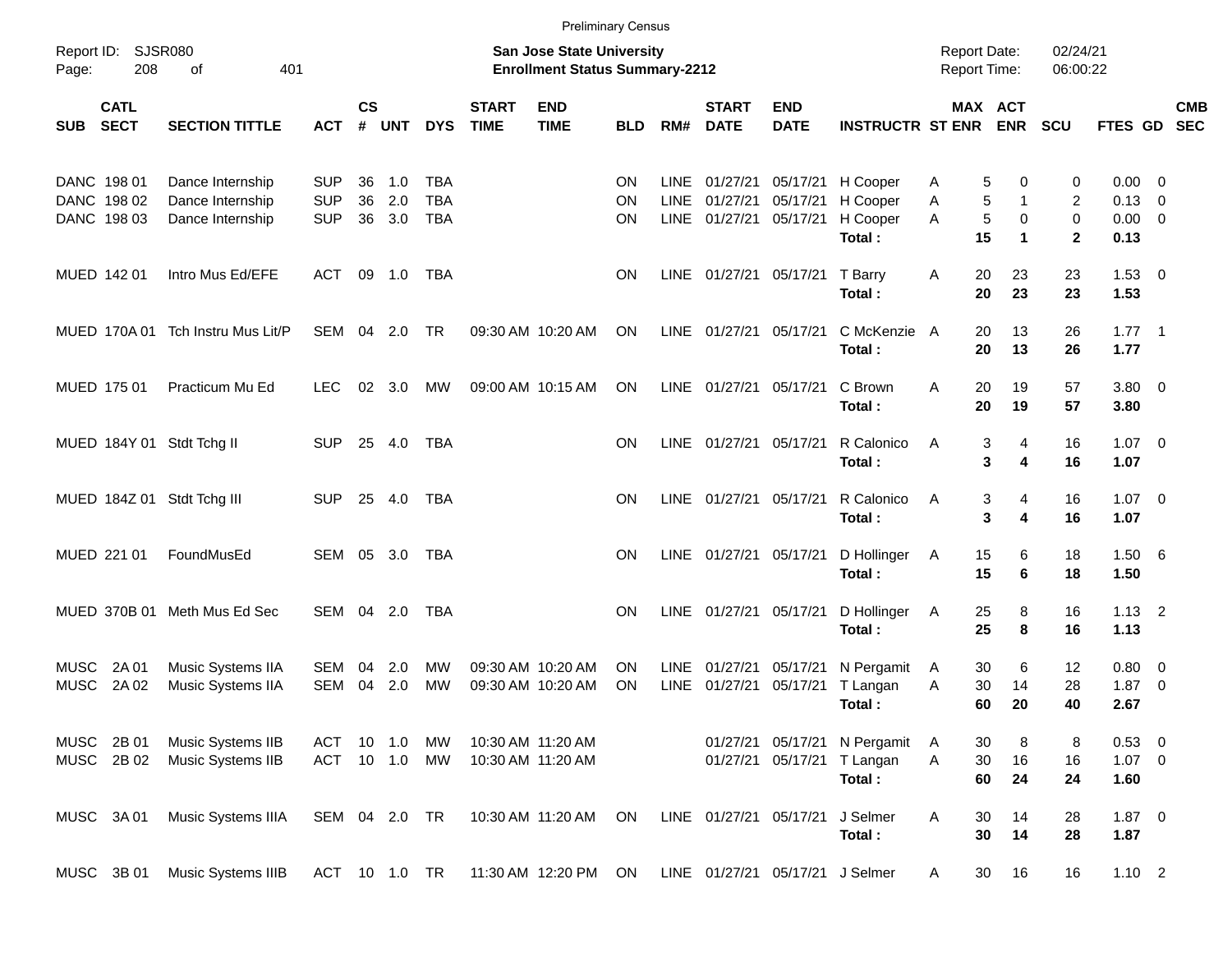|                     |                            |                           |            |                |            |            |                             |                                                                    | <b>Preliminary Census</b> |             |                             |                           |                         |                                     |    |                       |                      |             |                          |                          |
|---------------------|----------------------------|---------------------------|------------|----------------|------------|------------|-----------------------------|--------------------------------------------------------------------|---------------------------|-------------|-----------------------------|---------------------------|-------------------------|-------------------------------------|----|-----------------------|----------------------|-------------|--------------------------|--------------------------|
| Report ID:<br>Page: | 209                        | SJSR080<br>401<br>οf      |            |                |            |            |                             | San Jose State University<br><b>Enrollment Status Summary-2212</b> |                           |             |                             |                           |                         | <b>Report Date:</b><br>Report Time: |    |                       | 02/24/21<br>06:00:22 |             |                          |                          |
| <b>SUB</b>          | <b>CATL</b><br><b>SECT</b> | <b>SECTION TITTLE</b>     | <b>ACT</b> | <b>CS</b><br># | <b>UNT</b> | <b>DYS</b> | <b>START</b><br><b>TIME</b> | <b>END</b><br><b>TIME</b>                                          | <b>BLD</b>                | RM#         | <b>START</b><br><b>DATE</b> | <b>END</b><br><b>DATE</b> | <b>INSTRUCTR ST ENR</b> |                                     |    | MAX ACT<br><b>ENR</b> | <b>SCU</b>           | FTES GD     |                          | <b>CMB</b><br><b>SEC</b> |
|                     |                            |                           |            |                |            |            |                             |                                                                    |                           |             |                             |                           | Total:                  |                                     | 30 | 16                    | 16                   | 1.10        |                          |                          |
| <b>MUSC</b>         | 4A 01                      | Music Systems IVA         | <b>SEM</b> | 04             | 2.0        |            |                             |                                                                    |                           |             | 01/27/21                    | 05/17/21                  |                         | х                                   | 0  | 0                     | 0                    | $0.00 \t 0$ |                          |                          |
| <b>MUSC</b>         | 4A 02                      | Music Systems IVA         | <b>SEM</b> | 04             | 2.0        | TR         |                             | 10:30 AM 11:20 AM                                                  | ΟN                        | LINE.       | 01/27/21                    | 05/17/21                  | <b>B</b> Ciach          | Α                                   | 30 | 30                    | 60                   | 4.00        | $\overline{\mathbf{0}}$  |                          |
| <b>MUSC</b>         | 4A 03                      | Music Systems IVA         | <b>SEM</b> | 04             | 2.0        | <b>TR</b>  |                             | 10:30 AM 11:20 AM                                                  | ON                        | <b>LINE</b> | 01/27/21                    | 05/17/21                  | N Hudson                | А                                   | 30 | 15                    | 30                   | 2.00        | $\overline{\phantom{0}}$ |                          |
|                     |                            |                           |            |                |            |            |                             |                                                                    |                           |             |                             |                           | Total:                  |                                     | 60 | 45                    | 90                   | 6.00        |                          |                          |
| <b>MUSC</b>         | 4B 01                      | Music Systems IVB         | <b>ACT</b> |                | 1.0        |            |                             |                                                                    |                           |             |                             |                           |                         | х                                   | 0  | 0                     | 0                    | 0.00        | $\overline{\phantom{0}}$ |                          |
| <b>MUSC</b>         | 4B 02                      | Music Systems IVB         | <b>ACT</b> | 10             | 1.0        | TR         |                             | 11:30 AM 12:20 PM                                                  |                           |             | 01/27/21                    | 05/17/21                  | <b>B</b> Ciach          | Α                                   | 30 | 31                    | 31                   | 2.07        | $\overline{\mathbf{0}}$  |                          |
| <b>MUSC</b>         | 4B 03                      | Music Systems IVB         | <b>ACT</b> | 10             | 1.0        | <b>TR</b>  |                             | 11:30 AM 12:20 PM                                                  | ON                        | <b>LINE</b> | 01/27/21                    | 05/17/21                  | N Hudson                | Α                                   | 30 | 17                    | 17                   | 1.13        | $\overline{\phantom{0}}$ |                          |
|                     |                            |                           |            |                |            |            |                             |                                                                    |                           |             |                             |                           | Total:                  |                                     | 60 | 48                    | 48                   | 3.20        |                          |                          |
| <b>MUSC</b>         | 602                        | Jazz Theory               | <b>SEM</b> | 04             | 2.0        | MW.        |                             | 05:00 PM 05:50 PM                                                  | ON                        | <b>LINE</b> | 01/27/21                    | 05/17/21                  | J Dryden                | A                                   | 20 | 4                     | 8                    | 0.53 0      |                          |                          |
|                     |                            |                           |            |                |            |            |                             |                                                                    |                           |             |                             |                           | Total:                  |                                     | 20 | 4                     | 8                    | 0.53        |                          |                          |
|                     |                            |                           |            |                |            |            |                             |                                                                    |                           |             |                             |                           |                         |                                     |    |                       |                      |             |                          |                          |
| <b>MUSC</b>         | 980                        | <b>Music Fund</b>         | SEM        | 04             | 3.0        | TBA        |                             |                                                                    | ΟN                        | <b>LINE</b> | 01/27/21                    | 05/17/21                  | E Jonasson              | $\mathsf{A}$                        | 30 | 16                    | 32                   | 3.20        | $\overline{\mathbf{0}}$  |                          |
| <b>MUSC</b>         | 981                        | Music Fund                | <b>ACT</b> | 10             | 0.0        | TBA        |                             |                                                                    | ON                        | <b>LINE</b> | 01/27/21                    | 05/17/21                  | E Jonasson              | A                                   | 30 | 16                    | 16                   | 0.00        | $\overline{\phantom{0}}$ |                          |
|                     |                            |                           |            |                |            |            |                             |                                                                    |                           |             |                             |                           | Total:                  |                                     | 60 | 32                    | 48                   | 3.20        |                          |                          |
| MUSC                | 10A 01                     | <b>Music Appreciation</b> | <b>LEC</b> | 02             | 3.0        | TBA        |                             |                                                                    | ΟN                        | <b>LINE</b> | 01/27/21                    | 05/17/21                  | K Metcalf               | Α                                   | 70 | 70                    | 210                  | 14.00       | - 0                      |                          |
| <b>MUSC</b>         | 10A 02                     | <b>Music Appreciation</b> | <b>LEC</b> | 02             | 3.0        | <b>TBA</b> |                             |                                                                    | ΟN                        | <b>LINE</b> | 01/27/21                    | 05/17/21                  | R Sacolick              | Α                                   | 70 | 68                    | 204                  | 13.60       | - 0                      |                          |
| MUSC                | 10A 03                     | <b>Music Appreciation</b> | <b>LEC</b> | 02             | 3.0        | <b>TBA</b> |                             |                                                                    | ΟN                        | <b>LINE</b> | 01/27/21                    | 05/17/21                  | A Willits               | А                                   | 70 | 70                    | 210                  | 14.00       | - 0                      |                          |
| MUSC                | 10A 04                     | <b>Music Appreciation</b> | <b>LEC</b> | 02             | 3.0        | <b>TBA</b> |                             |                                                                    | ΟN                        | <b>LINE</b> | 01/27/21                    | 05/17/21                  | M Hildebrand A          |                                     | 70 | 56                    | 168                  | 11.20       | - 0                      |                          |
| MUSC                | 10A 80                     | <b>Music Appreciation</b> | <b>LEC</b> | 02             | 3.0        | <b>TBA</b> |                             |                                                                    | ΟN                        | <b>LINE</b> | 01/27/21                    | 05/17/21                  | S Lin                   | А                                   | 70 | 70                    | 210                  | 14.00       | - 0                      |                          |
| MUSC                | 10A 81                     | <b>Music Appreciation</b> | <b>LEC</b> | 02             | 3.0        | <b>TBA</b> |                             |                                                                    | ΟN                        | <b>LINE</b> | 01/27/21                    | 05/17/21                  | M Hernandez A           |                                     | 70 | 69                    | 207                  | 13.80       | -0                       |                          |
| MUSC                | 10A 82                     | <b>Music Appreciation</b> | <b>LEC</b> | 02             | 3.0        | TBA        |                             |                                                                    | ΟN                        | <b>LINE</b> | 01/27/21                    | 05/17/21                  | P Ellison               | Α                                   | 70 | 69                    | 207                  | 13.80       | 0                        |                          |
| MUSC                | 10A 84                     | <b>Music Appreciation</b> | <b>LEC</b> | 02             | 3.0        | <b>TBA</b> |                             |                                                                    | ON                        | <b>LINE</b> | 01/27/21                    |                           | 05/17/21 V Lington      | Α                                   | 70 | 34                    | 102                  | 6.80        | - 0                      |                          |
| MUSC                | 10A 85                     | <b>Music Appreciation</b> | <b>LEC</b> | 02             | 3.0        | <b>TBA</b> |                             |                                                                    | ON                        | <b>LINE</b> | 01/27/21                    | 05/17/21 J Russo          |                         | Α                                   | 70 | 38                    | 114                  | 7.60        | $\overline{\mathbf{0}}$  |                          |
| <b>MUSC</b>         | 10A 86                     | <b>Music Appreciation</b> | <b>LEC</b> |                | 3.0        |            |                             |                                                                    |                           |             |                             |                           |                         | Х                                   | 0  | 0                     | 0                    | 0.00        | 0                        |                          |
|                     | MUSC 10A87                 | <b>Music Appreciation</b> | <b>LEC</b> | 02             | 3.0        | TBA        |                             |                                                                    | ON                        | <b>LINE</b> | 01/27/21                    | 05/17/21 D Bush           |                         | Α                                   | 70 | 33                    | 99                   | 6.60        | - 0                      |                          |
|                     |                            |                           |            |                |            |            |                             |                                                                    |                           |             |                             |                           | Total:                  |                                     |    | 700 577               |                      | 1731 115.40 |                          |                          |
|                     | MUSC 10B 01                | Intro to Music            | SEM        |                | 04 3.0     | МW         |                             | 09:00 AM 10:15 AM                                                  |                           |             | 01/27/21                    | 05/17/21 K Nash           |                         | Α                                   | 50 | 43                    | 129                  | $8.60$ 0    |                          |                          |
|                     | MUSC 10B 02                | Intro to Music            | SEM        |                | 04 3.0     | МW         |                             | 10:30 AM 11:45 AM                                                  |                           |             | 01/27/21                    |                           | 05/17/21 N Rulison      | Α                                   | 50 | 36                    | 108                  | $7.20 \t 0$ |                          |                          |
|                     | MUSC 10B 03                | Intro to Music            | <b>SEM</b> |                | 04 3.0     | TR         |                             | 10:30 AM 11:45 AM                                                  |                           |             | 01/27/21                    |                           | 05/17/21 S Snitkovska A |                                     | 50 | 36                    | 108                  | $7.20 \t 0$ |                          |                          |
|                     | MUSC 10B 04                | Intro to Music            | <b>SEM</b> | 04             | 3.0        | TR         |                             | 12:00 PM 01:15 PM                                                  |                           |             | 01/27/21                    |                           | 05/17/21 V Lington      | Α                                   | 50 | 24                    | 72                   | 4.80 0      |                          |                          |
|                     | MUSC 10B 05                | Intro to Music            | SEM        |                | 04 3.0 TR  |            |                             | 12:00 PM 01:15 PM                                                  |                           |             | 01/27/21                    | 05/17/21 J Levine         |                         | Α                                   | 50 | 13                    | 39                   | 2.60 0      |                          |                          |
|                     |                            |                           |            |                |            |            |                             |                                                                    |                           |             |                             |                           | Total:                  |                                     |    | 250 152               | 456                  | 30.40       |                          |                          |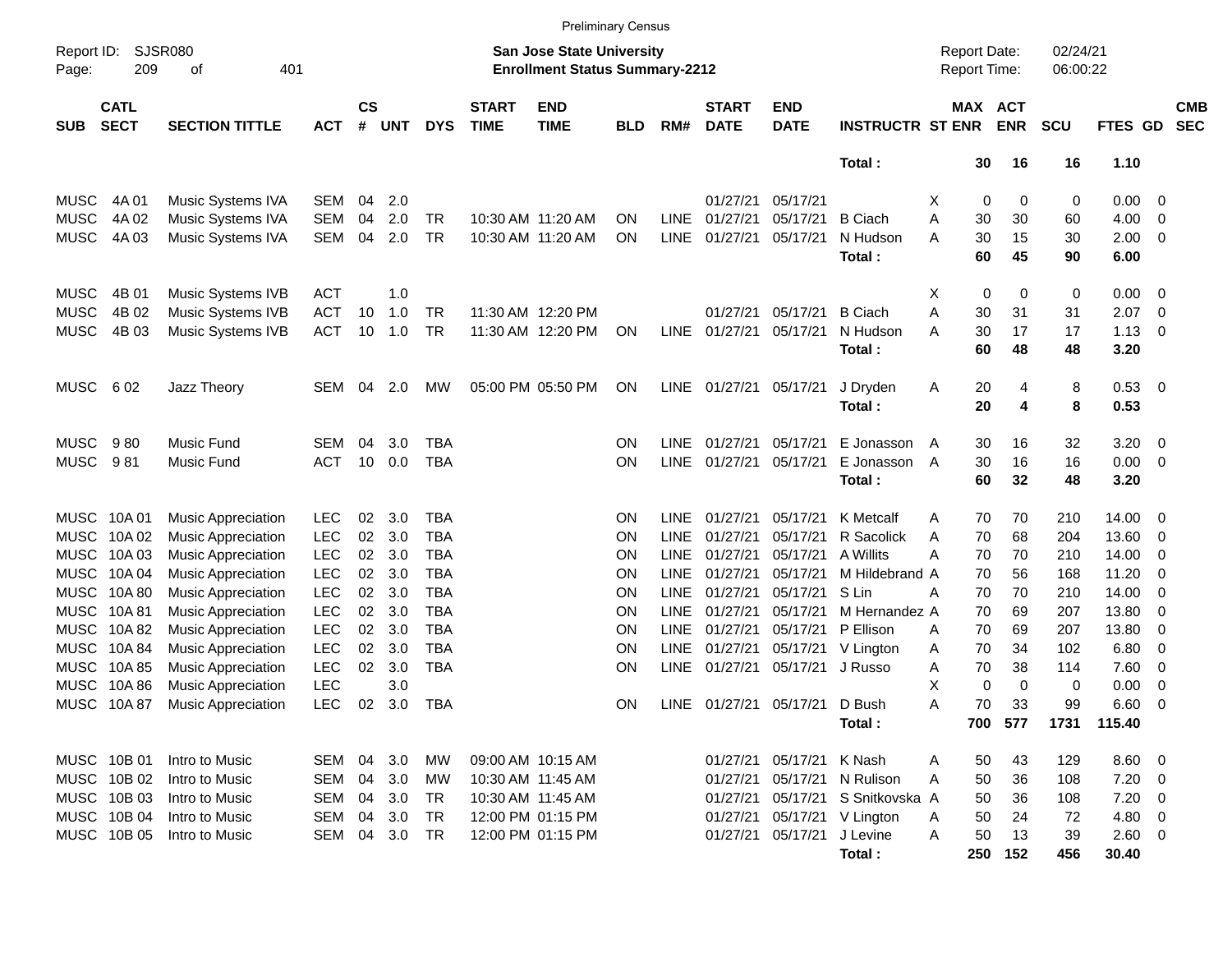|                                                          |                               |                                                                                                       |                                                      |                       |                          |                                    |                             | <b>Preliminary Census</b>                                                 |                             |                                                   |                                              |                                              |                                                            |                  |                                                                    |                              |                                        |                                                           |                          |
|----------------------------------------------------------|-------------------------------|-------------------------------------------------------------------------------------------------------|------------------------------------------------------|-----------------------|--------------------------|------------------------------------|-----------------------------|---------------------------------------------------------------------------|-----------------------------|---------------------------------------------------|----------------------------------------------|----------------------------------------------|------------------------------------------------------------|------------------|--------------------------------------------------------------------|------------------------------|----------------------------------------|-----------------------------------------------------------|--------------------------|
| Page:                                                    | Report ID: SJSR080<br>210     | 401<br>оf                                                                                             |                                                      |                       |                          |                                    |                             | <b>San Jose State University</b><br><b>Enrollment Status Summary-2212</b> |                             |                                                   |                                              |                                              |                                                            |                  | <b>Report Date:</b><br><b>Report Time:</b>                         | 02/24/21<br>06:00:22         |                                        |                                                           |                          |
| <b>SUB</b>                                               | <b>CATL</b><br><b>SECT</b>    | <b>SECTION TITTLE</b>                                                                                 | <b>ACT</b>                                           | $\mathsf{cs}$<br>$\#$ | <b>UNT</b>               | <b>DYS</b>                         | <b>START</b><br><b>TIME</b> | <b>END</b><br><b>TIME</b>                                                 | <b>BLD</b>                  | RM#                                               | <b>START</b><br><b>DATE</b>                  | <b>END</b><br><b>DATE</b>                    | <b>INSTRUCTR ST ENR</b>                                    |                  | MAX ACT<br><b>ENR</b>                                              | <b>SCU</b>                   | <b>FTES GD</b>                         |                                                           | <b>CMB</b><br><b>SEC</b> |
| MUSC 1201                                                |                               | Med Ren Music                                                                                         | <b>LEC</b>                                           | 02                    | 3.0                      | МW                                 |                             | 10:30 AM 11:45 AM                                                         | ON.                         | <b>LINE</b>                                       | 01/27/21                                     | 05/17/21                                     | G Haramaki A<br>Total:                                     |                  | 50<br>54<br>50<br>54                                               | 162<br>162                   | 10.80 0<br>10.80                       |                                                           |                          |
| MUSC 1301                                                |                               | Music Tech                                                                                            | ACT                                                  |                       | $10 \quad 1.0$           | <b>TR</b>                          |                             | 12:00 PM 12:50 PM                                                         | ON                          |                                                   |                                              |                                              | LINE 01/27/21 05/17/21 T Langan<br>Total:                  | A                | 22<br>24<br>24<br>22                                               | 22<br>22                     | $1.47 \quad 0$<br>1.47                 |                                                           |                          |
| <b>MUSC</b><br><b>ASIA</b><br><b>MUSC</b><br><b>ASIA</b> | 19 01<br>1901<br>1980<br>1980 | <b>Mus Wrld Cultures</b><br><b>Mus Wrld Cultures</b><br><b>Mus Wrld Cultures</b><br>Mus Wrld Cultures | <b>LEC</b><br><b>LEC</b><br><b>LEC</b><br><b>LEC</b> | 01<br>01<br>01<br>01  | 3.0<br>3.0<br>3.0<br>3.0 | M<br>M<br><b>TBA</b><br><b>TBA</b> |                             | 06:00 PM 08:45 PM<br>06:00 PM 08:45 PM                                    | ΟN<br>ΟN<br>ON<br><b>ON</b> | <b>LINE</b><br><b>LINE</b><br><b>LINE</b><br>LINE | 01/27/21<br>01/27/21<br>01/27/21<br>01/27/21 | 05/17/21<br>05/17/21<br>05/17/21<br>05/17/21 | R Sacolick<br>R Sacolick<br>T Harris<br>T Harris<br>Total: | A<br>A<br>A<br>A | 50<br>25<br>23<br>$\mathbf 0$<br>75<br>57<br>23<br>0<br>125<br>128 | 75<br>69<br>171<br>69<br>384 | 5.00<br>4.60<br>11.40<br>4.60<br>25.60 | 0 C<br>0 <sup>o</sup><br>0 <sup>o</sup><br>0 <sup>o</sup> |                          |
| <b>MUSC</b>                                              | MUSC 25B 01<br>25B 02         | Piano Proficiency II<br>Piano Proficiency II                                                          | ACT<br><b>ACT</b>                                    | 10<br>10              | 1.0<br>1.0               | <b>TR</b><br>MW                    |                             | 09:30 AM 10:20 AM<br>09:00 AM 09:50 AM                                    | ΟN<br><b>ON</b>             | <b>LINE</b><br><b>LINE</b>                        | 01/27/21<br>01/27/21                         | 05/17/21<br>05/17/21                         | N Sultanov<br>K Ball<br>Total:                             | Α<br>A           | 24<br>25<br>25<br>21<br>50<br>45                                   | 24<br>21<br>45               | $1.60 \t 0$<br>$1.40 \ 0$<br>3.00      |                                                           |                          |
|                                                          | MUSC 26A01                    | Voice Fundamentals                                                                                    | ACT                                                  |                       | 10 1.0                   | МW                                 |                             | 08:00 AM 08:50 AM                                                         |                             |                                                   |                                              | 01/27/21 05/17/21                            | K Ball<br>Total:                                           | Α                | 30<br>17<br>30<br>17                                               | 17<br>17                     | $1.13 \ 0$<br>1.13                     |                                                           |                          |
|                                                          | MUSC 27B 01                   | Fund Jazz KBD II                                                                                      | <b>ACT</b>                                           |                       | 10 1.0                   | <b>MW</b>                          |                             | 04:00 PM 04:50 PM                                                         |                             |                                                   | 01/27/21                                     | 05/17/21                                     | J Dryden<br>Total:                                         | Α                | 10<br>4<br>10<br>4                                                 | 4<br>4                       | $0.27 \t 0$<br>0.27                    |                                                           |                          |
| <b>MUSC</b><br>MUSC 28 04                                | 28 02                         | <b>Guitar Fundamentals</b><br><b>Guitar Fundamentals</b>                                              | <b>ACT</b><br>ACT                                    | 08<br>08              | 1.0<br>1.0               | -F<br>M                            |                             | 12:30 PM 02:20 PM<br>04:00 PM 05:50 PM                                    | ΟN<br><b>ON</b>             | <b>LINE</b><br>LINE                               | 01/27/21<br>01/27/21                         | 05/17/21<br>05/17/21                         | R Vandivier<br>S Lin<br>Total:                             | A<br>A           | 25<br>9<br>25<br>15<br>50<br>24                                    | 9<br>15<br>24                | $0.60 \quad 0$<br>$1.00 \t 0$<br>1.60  |                                                           |                          |
|                                                          | MUSC 30A 01                   | Piano 1                                                                                               | <b>SUP</b>                                           | 25                    | 2.0                      | <b>TBA</b>                         |                             |                                                                           | ΟN                          | <b>LINE</b>                                       |                                              | 01/27/21 05/17/21                            | G Mok<br>Total:                                            | Α                | 3<br>0<br>3<br>0                                                   | 0<br>0                       | $0.00 \t 0$<br>0.00                    |                                                           |                          |
|                                                          |                               | MUSC 30AX 01 Applied Piano 1                                                                          | <b>SUP</b>                                           |                       | 48 1.0                   | TBA                                |                             |                                                                           | <b>ON</b>                   |                                                   |                                              | LINE 01/27/21 05/17/21 G Mok                 | Total:                                                     | Α                | 2<br>0<br>$\mathbf 2$<br>$\bf{0}$                                  | 0<br>0                       | $0.00 \t 0$<br>0.00                    |                                                           |                          |
|                                                          | MUSC 30B 01 Piano 2           |                                                                                                       | SUP 25 2.0 TBA                                       |                       |                          |                                    |                             |                                                                           | <b>ON</b>                   |                                                   | LINE 01/27/21 05/17/21                       |                                              | G Mok<br>Total:                                            | Α                | 0<br>3<br>3<br>$\bf{0}$                                            | 0<br>0                       | $0.00 \t 0$<br>0.00                    |                                                           |                          |
|                                                          |                               | MUSC 30BX 02 Applied Piano 2                                                                          | SUP 48 1.0 TBA                                       |                       |                          |                                    |                             |                                                                           | ON                          |                                                   | LINE 01/27/21 05/17/21                       |                                              | G Mok<br>Total:                                            | Α                | 0<br>3<br>3<br>$\bf{0}$                                            | 0<br>0                       | $0.00 \t 0$<br>0.00                    |                                                           |                          |
|                                                          | MUSC 30C 01 Piano 3           |                                                                                                       | SUP 25 2.0 TBA                                       |                       |                          |                                    |                             |                                                                           | ON                          |                                                   |                                              | LINE 01/27/21 05/17/21 G Mok                 |                                                            | Α                | 3<br>$\mathbf{1}$                                                  | $\overline{a}$               | $0.13 \ 0$                             |                                                           |                          |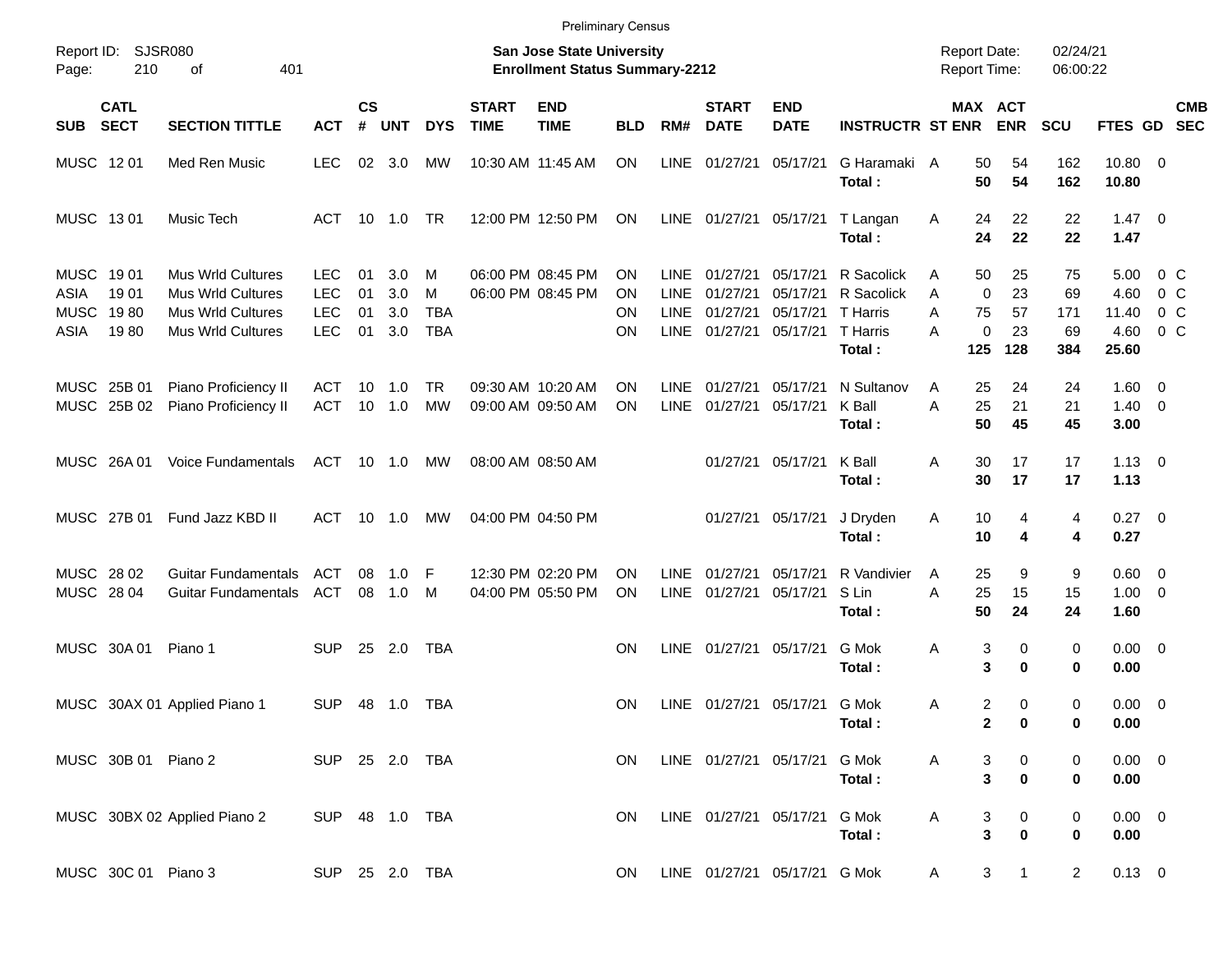|            |                            |                              |                          |                    |               |                          |                             |                                                                           | <b>Preliminary Census</b> |             |                             |                           |                                      |                                     |                              |                                |                     |                          |            |
|------------|----------------------------|------------------------------|--------------------------|--------------------|---------------|--------------------------|-----------------------------|---------------------------------------------------------------------------|---------------------------|-------------|-----------------------------|---------------------------|--------------------------------------|-------------------------------------|------------------------------|--------------------------------|---------------------|--------------------------|------------|
| Page:      | Report ID: SJSR080<br>211  | of                           | 401                      |                    |               |                          |                             | <b>San Jose State University</b><br><b>Enrollment Status Summary-2212</b> |                           |             |                             |                           |                                      | <b>Report Date:</b><br>Report Time: |                              | 02/24/21<br>06:00:22           |                     |                          |            |
| <b>SUB</b> | <b>CATL</b><br><b>SECT</b> | <b>SECTION TITTLE</b>        | <b>ACT</b>               | $\mathsf{cs}$<br># | <b>UNT</b>    | <b>DYS</b>               | <b>START</b><br><b>TIME</b> | <b>END</b><br><b>TIME</b>                                                 | <b>BLD</b>                | RM#         | <b>START</b><br><b>DATE</b> | <b>END</b><br><b>DATE</b> | <b>INSTRUCTR ST ENR</b>              |                                     | MAX ACT<br><b>ENR</b>        | <b>SCU</b>                     | FTES GD SEC         |                          | <b>CMB</b> |
|            |                            |                              |                          |                    |               |                          |                             |                                                                           |                           |             |                             |                           | Total:                               |                                     | 3<br>$\mathbf 1$             | $\mathbf{2}$                   | 0.13                |                          |            |
|            |                            | MUSC 30CX 01 Applied Piano 3 | <b>SUP</b>               |                    | 48 1.0        | TBA                      |                             |                                                                           | <b>ON</b>                 |             | LINE 01/27/21 05/17/21      |                           | G Mok<br>Total:                      | A                                   | 3<br>0<br>3<br>0             | 0<br>$\mathbf 0$               | $0.00 \t 0$<br>0.00 |                          |            |
|            | MUSC 30D 01 Piano 4        |                              | <b>SUP</b>               |                    | 25 2.0        | TBA                      |                             |                                                                           | <b>ON</b>                 |             | LINE 01/27/21 05/17/21      |                           | G Mok<br>Total:                      | A                                   | 3<br>3<br>$\mathbf 1$        | $\overline{c}$<br>$\mathbf{2}$ | $0.13 \ 0$<br>0.13  |                          |            |
|            |                            | MUSC 30DX 01 Applied Piano 3 | <b>SUP</b>               |                    | 48 1.0        | TBA                      |                             |                                                                           | <b>ON</b>                 |             | LINE 01/27/21 05/17/21      |                           | N Sultanov<br>Total:                 | A                                   | 3<br>3<br>1                  | $\mathbf{1}$<br>$\mathbf{1}$   | $0.07$ 0<br>0.07    |                          |            |
|            | MUSC 33 01                 | Voice                        | <b>SUP</b>               |                    | 25 2.0        | TBA                      |                             |                                                                           | <b>ON</b>                 |             | LINE 01/27/21 05/17/21      |                           | S Bengochea A<br>Total:              |                                     | 0<br>3<br>3<br>$\bf{0}$      | 0<br>$\mathbf 0$               | $0.00 \t 0$<br>0.00 |                          |            |
|            |                            | MUSC 33AX 01 Applied Voice 1 | <b>SUP</b>               | 48                 | 1.0           | TBA                      |                             |                                                                           | <b>ON</b>                 |             | LINE 01/27/21 05/17/21      |                           | S Bengochea A<br>Total:              |                                     | 3<br>0<br>3<br>$\bf{0}$      | 0<br>0                         | $0.00 \t 0$<br>0.00 |                          |            |
|            | MUSC 33B 01                | Voice 2                      | <b>SUP</b>               | 25                 | 2.0           | <b>TBA</b>               |                             |                                                                           | <b>ON</b>                 | LINE.       | 01/27/21                    | 05/17/21                  | C Bengochea A                        |                                     | 2<br>3                       | 4                              | $0.27 \t 0$         |                          |            |
|            | MUSC 33B 02                | Voice 2                      | <b>SUP</b>               | 25                 | 2.0           | <b>TBA</b>               |                             |                                                                           | <b>ON</b>                 | <b>LINE</b> | 01/27/21                    | 05/17/21                  | J Mitchell                           | A                                   | $\overline{\mathbf{c}}$<br>3 | 4                              | 0.27 0              |                          |            |
|            | MUSC 33B 03                | Voice 2                      | <b>SUP</b>               | 25                 | 2.0           | <b>TBA</b>               |                             |                                                                           | <b>ON</b>                 | <b>LINE</b> | 01/27/21                    | 05/17/21                  | P Skinner                            | A                                   | 3<br>$\Omega$                | 0                              | 0.00                | $\overline{\phantom{0}}$ |            |
|            | MUSC 33B 05<br>MUSC 33B 06 | Voice 2<br>Voice 2           | <b>SUP</b><br><b>SUP</b> | 25                 | 2.0<br>25 2.0 | <b>TBA</b><br><b>TBA</b> |                             |                                                                           | <b>ON</b><br><b>ON</b>    | <b>LINE</b> | 01/27/21<br>LINE 01/27/21   | 05/17/21<br>05/17/21      | J Smucker<br>J Scharlach             | A<br>A                              | 3<br>3<br>4                  | 2<br>8                         | 0.13<br>0.53 0      | $\overline{\phantom{0}}$ |            |
|            |                            |                              |                          |                    |               |                          |                             |                                                                           |                           |             |                             |                           | Total:                               | 15                                  | 9                            | 18                             | 1.20                |                          |            |
|            |                            | MUSC 33BX 04 Applied Voice 2 | <b>SUP</b>               | 48                 | 1.0           | TBA                      |                             |                                                                           | <b>ON</b>                 |             | LINE 01/27/21               | 05/17/21                  | P Skinner                            | A                                   | 3                            | $\mathbf 1$                    | $0.07$ 0            |                          |            |
|            |                            |                              |                          |                    |               |                          |                             |                                                                           |                           |             |                             |                           | Total:                               |                                     | 3<br>1                       | $\blacktriangleleft$           | 0.07                |                          |            |
|            | MUSC 33C 01                | Voice 3                      | <b>SUP</b>               | 25                 | 2.0           | <b>TBA</b>               |                             |                                                                           | <b>ON</b>                 | LINE        | 01/27/21                    | 05/17/21                  | J Scharlach A                        |                                     | 3                            | 2                              | $0.13 \quad 0$      |                          |            |
|            | MUSC 33C 02                | Voice 3                      | <b>SUP</b>               | 25                 | 2.0           | <b>TBA</b>               |                             |                                                                           | <b>ON</b>                 | <b>LINE</b> | 01/27/21                    | 05/17/21                  | J Smucker                            | A                                   | 3<br>2                       | $\overline{4}$                 | 0.27                | $\overline{\phantom{0}}$ |            |
|            | MUSC 33C 03 Voice 3        |                              | <b>SUP</b>               | 25                 | 2.0           | <b>TBA</b>               |                             |                                                                           | <b>ON</b>                 |             |                             |                           | LINE 01/27/21 05/17/21 C Bengochea A |                                     | 3<br>1                       | 2                              | 0.13                | $\overline{\phantom{0}}$ |            |
|            |                            |                              |                          |                    |               |                          |                             |                                                                           |                           |             |                             |                           | Total:                               |                                     | 9<br>4                       | 8                              | 0.53                |                          |            |
|            |                            | MUSC 33CX 01 Applied Voice 3 | SUP 48 1.0 TBA           |                    |               |                          |                             |                                                                           | ON                        |             | LINE 01/27/21 05/17/21      |                           | J Smucker                            | A                                   | 3<br>$\mathbf 0$             | 0                              | $0.00 \t 0$         |                          |            |
|            |                            |                              |                          |                    |               |                          |                             |                                                                           |                           |             |                             |                           | Total:                               |                                     | 3<br>$\bf{0}$                | $\mathbf 0$                    | 0.00                |                          |            |
|            | MUSC 33D 01 Voice 4        |                              | <b>SUP</b>               |                    | 25 2.0        | <b>TBA</b>               |                             |                                                                           | ON                        |             |                             |                           | LINE 01/27/21 05/17/21 C Bengochea A |                                     | 3<br>$\overline{c}$          | 4                              | 0.27 0              |                          |            |
|            | MUSC 33D 02 Voice 4        |                              | <b>SUP</b>               |                    | 25 2.0        | <b>TBA</b>               |                             |                                                                           | ON                        |             | LINE 01/27/21               |                           | 05/17/21 S Bengochea A               |                                     | 3<br>3                       | 6                              | $0.40 \ 0$          |                          |            |
|            | MUSC 33D 03 Voice 4        |                              | <b>SUP</b>               |                    | 25 2.0        | TBA                      |                             |                                                                           | ON                        |             | LINE 01/27/21               | 05/17/21                  | J Mitchell                           | A                                   | 3<br>$\mathbf{1}$            | $\overline{2}$                 | $0.13 \ 0$          |                          |            |
|            | MUSC 33D 04 Voice 4        |                              | <b>SUP</b>               |                    | 25  2.0  TBA  |                          |                             |                                                                           | ON                        |             |                             |                           | LINE 01/27/21 05/17/21 P Skinner     | A                                   | 3<br>6                       | 12                             | $0.80 \t 0$         |                          |            |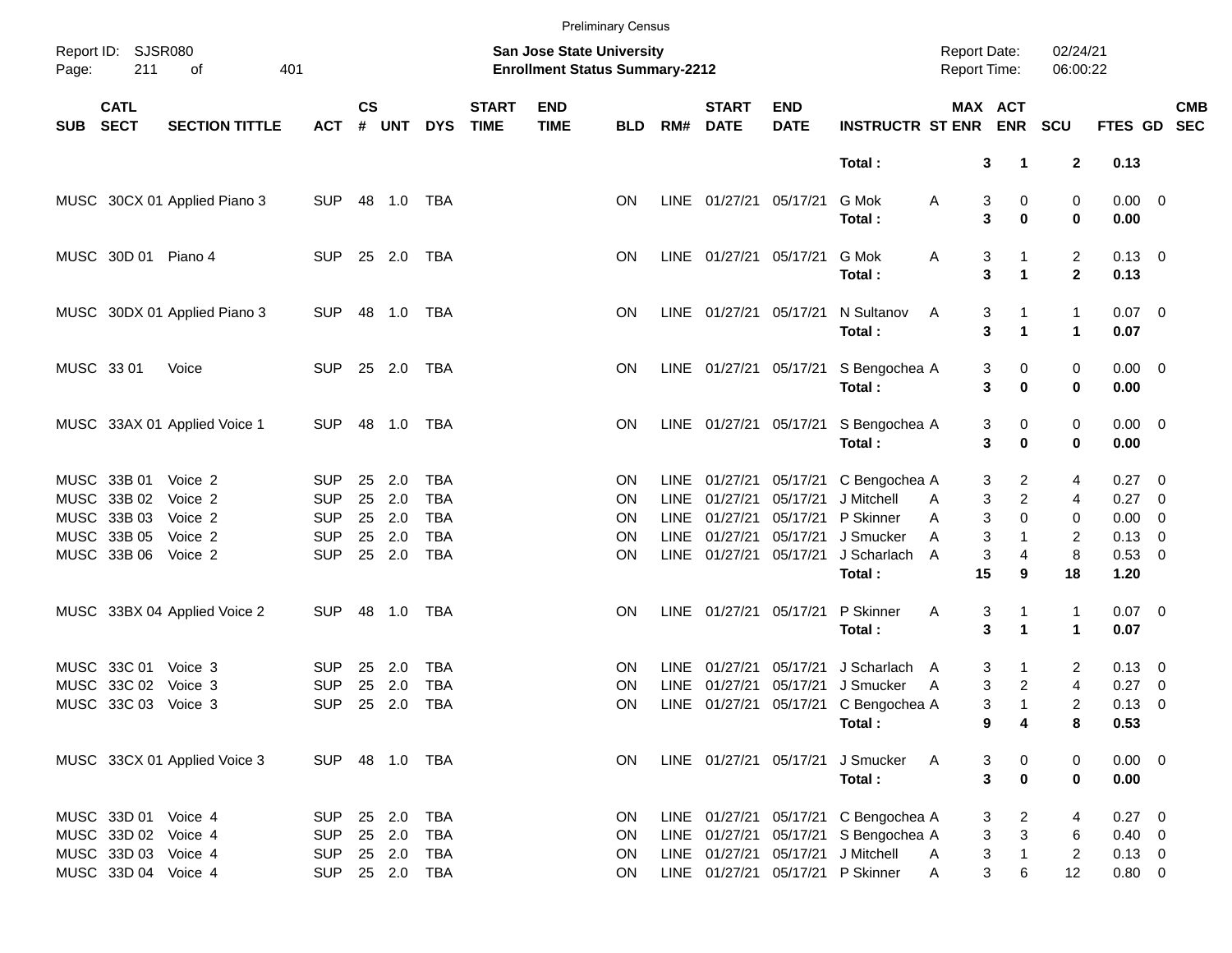|            |                           |                              |                |               |        |              |                             |                                                                           | <b>Preliminary Census</b> |             |                             |                                |                                    |                                     |                              |                         |                |                          |
|------------|---------------------------|------------------------------|----------------|---------------|--------|--------------|-----------------------------|---------------------------------------------------------------------------|---------------------------|-------------|-----------------------------|--------------------------------|------------------------------------|-------------------------------------|------------------------------|-------------------------|----------------|--------------------------|
| Page:      | Report ID: SJSR080<br>212 | 401<br>of                    |                |               |        |              |                             | <b>San Jose State University</b><br><b>Enrollment Status Summary-2212</b> |                           |             |                             |                                |                                    | <b>Report Date:</b><br>Report Time: |                              | 02/24/21<br>06:00:22    |                |                          |
| SUB SECT   | <b>CATL</b>               | <b>SECTION TITTLE</b>        | <b>ACT</b>     | $\mathsf{cs}$ | # UNT  | <b>DYS</b>   | <b>START</b><br><b>TIME</b> | <b>END</b><br><b>TIME</b>                                                 | <b>BLD</b>                | RM#         | <b>START</b><br><b>DATE</b> | <b>END</b><br><b>DATE</b>      | <b>INSTRUCTR ST ENR</b>            |                                     | MAX ACT<br><b>ENR</b>        | SCU                     | <b>FTES GD</b> | <b>CMB</b><br><b>SEC</b> |
|            | MUSC 33D 05               | Voice 4                      | <b>SUP</b>     | 25            | 2.0    | <b>TBA</b>   |                             |                                                                           | <b>ON</b>                 |             | LINE 01/27/21               | 05/17/21                       |                                    | 3<br>A                              | 0                            | 0                       | 0.00           | - 0                      |
|            | MUSC 33D 06               | Voice 4                      | <b>SUP</b>     | 25            | 2.0    | <b>TBA</b>   |                             |                                                                           | ΟN                        |             | LINE 01/27/21               | 05/17/21                       | J Smucker                          | 3<br>A                              | 2                            | 4                       | 0.27           | 0                        |
|            | MUSC 33D 07               | Voice 4                      | <b>SUP</b>     |               | 25 2.0 | <b>TBA</b>   |                             |                                                                           | ON                        |             | LINE 01/27/21               | 05/17/21                       | J Scharlach                        | $\mathbf{3}$<br>A                   | $\mathbf{1}$                 | $\overline{c}$          | 0.13           | - 0                      |
|            |                           |                              |                |               |        |              |                             |                                                                           |                           |             |                             |                                | Total:                             | 21                                  | 15                           | 30                      | 2.00           |                          |
|            |                           | MUSC 33DX 01 Applied Voice 4 | <b>SUP</b>     |               | 48 1.0 | TBA          |                             |                                                                           | ON.                       |             | LINE 01/27/21               | 05/17/21                       | J Smucker                          | 3<br>A                              | 1                            | 1                       | $0.07$ 0       |                          |
|            |                           |                              |                |               |        |              |                             |                                                                           |                           |             |                             |                                | Total:                             | 3                                   | 1                            | $\blacktriangleleft$    | 0.07           |                          |
| MUSC 34 01 |                           | Strings                      | <b>SUP</b>     |               | 25 2.0 | TBA          |                             |                                                                           | <b>ON</b>                 |             |                             | LINE 01/27/21 05/17/21         | M Dahlberg A                       | 3                                   | 1                            | 2                       | $0.13 \ 0$     |                          |
|            |                           |                              |                |               |        |              |                             |                                                                           |                           |             |                             |                                | Total:                             | 3                                   | 1                            | $\mathbf 2$             | 0.13           |                          |
|            | MUSC 34AX 01 Strings 1    |                              | <b>SUP</b>     | 48            | 1.0    | TBA          |                             |                                                                           | ON.                       |             | LINE 01/27/21               | 05/17/21                       | M Toba                             | 3<br>Α                              | 1                            | 1                       | $0.07$ 0       |                          |
|            |                           |                              |                |               |        |              |                             |                                                                           |                           |             |                             |                                | Total:                             | 3                                   | 1                            | $\blacktriangleleft$    | 0.07           |                          |
|            | MUSC 34B 01               | Strings 2                    | <b>SUP</b>     | 25            | 2.0    | <b>TBA</b>   |                             |                                                                           | <b>ON</b>                 |             | LINE 01/27/21               | 05/17/21                       | M Dahlberg                         | 3<br>A                              | 0                            | 0                       | 0.00           | - 0                      |
|            | MUSC 34B 02               | Strings 2                    | <b>SUP</b>     | 25            | 2.0    | <b>TBA</b>   |                             |                                                                           | ON                        | <b>LINE</b> | 01/27/21                    | 05/17/21                       | S Lin                              | 3<br>A                              | $\mathbf{1}$                 | $\overline{\mathbf{c}}$ | 0.13           | $\overline{0}$           |
|            | MUSC 34B 03               | Strings 2                    | <b>SUP</b>     |               | 25 2.0 | <b>TBA</b>   |                             |                                                                           | ON                        |             | LINE 01/27/21               | 05/17/21                       | M Toba<br>Total:                   | $\mathbf{3}$<br>A<br>9              | $\mathbf{1}$<br>$\mathbf{2}$ | $\overline{c}$<br>4     | 0.13<br>0.27   | - 0                      |
|            |                           |                              |                |               |        |              |                             |                                                                           |                           |             |                             |                                |                                    |                                     |                              |                         |                |                          |
|            | MUSC 34BX 01 Strings 2    |                              | <b>SUP</b>     |               |        | TBA          |                             |                                                                           | <b>ON</b>                 |             | LINE 01/27/21               | 05/17/21                       | <b>B</b> Moyer                     | 3<br>A                              | 0                            | 0                       | $0.00 \t 0$    |                          |
|            |                           |                              |                |               |        |              |                             |                                                                           |                           |             |                             |                                | Total:                             | 3                                   | $\mathbf 0$                  | 0                       | 0.00           |                          |
|            | MUSC 34C 01 Strings 3     |                              | <b>SUP</b>     |               | 25 2.0 | TBA          |                             |                                                                           | ON.                       |             | LINE 01/27/21               | 05/17/21                       | <b>B</b> Moyer                     | 3<br>A                              | 1                            | $\overline{\mathbf{c}}$ | $0.13 \ 0$     |                          |
|            |                           |                              |                |               |        |              |                             |                                                                           |                           |             |                             |                                | Total:                             | 3                                   | 1                            | $\mathbf 2$             | 0.13           |                          |
|            | MUSC 34CX 01 Strings 3    |                              | <b>SUP</b>     | 48            | 1.0    | TBA          |                             |                                                                           | ON.                       |             | LINE 01/27/21               | 05/17/21                       | <b>B</b> Moyer                     | 3<br>A                              | 1                            | 1                       | $0.07$ 0       |                          |
|            |                           |                              |                |               |        |              |                             |                                                                           |                           |             |                             |                                | Total:                             | 3                                   | 1                            | 1                       | 0.07           |                          |
|            | MUSC 34D 01 Strings 4     |                              | <b>SUP</b>     | 25            | 2.0    | <b>TBA</b>   |                             |                                                                           | ON.                       |             | LINE 01/27/21               | 05/17/21                       | M Dahlberg                         | 3<br>A                              | 1                            | 2                       | 0.13           | - 0                      |
|            | MUSC 34D 02 Strings 4     |                              | <b>SUP</b>     |               | 25 2.0 | <b>TBA</b>   |                             |                                                                           | ON.                       |             | LINE 01/27/21               | 05/17/21 S Lin                 |                                    | 3<br>Α                              | $\mathbf{1}$                 | $\overline{2}$          | 0.13           | - 0                      |
|            | MUSC 34D 03 Strings 4     |                              | SUP 25 2.0 TBA |               |        |              |                             |                                                                           | ON.                       |             |                             | LINE 01/27/21 05/17/21         | M Toba                             | A                                   | 3<br>$\overline{c}$          | 4                       | $0.27 \quad 0$ |                          |
|            |                           |                              |                |               |        |              |                             |                                                                           |                           |             |                             |                                | Total:                             | 9                                   | 4                            | 8                       | 0.53           |                          |
|            |                           | MUSC 35A 02 Woodwinds 1      | SUP 25 2.0 TBA |               |        |              |                             |                                                                           | ON.                       |             |                             | LINE 01/27/21 05/17/21 J Szin  |                                    | A<br>3                              | $\mathbf{1}$                 | 2                       | $0.13 \ 0$     |                          |
|            |                           |                              |                |               |        |              |                             |                                                                           |                           |             |                             |                                | Total:                             |                                     | 3<br>$\mathbf 1$             | $\overline{\mathbf{2}}$ | 0.13           |                          |
|            |                           | MUSC 35AX 01 Woodwinds 1     | <b>SUP</b>     |               | 48 1.0 | <b>TBA</b>   |                             |                                                                           | <b>ON</b>                 |             |                             | LINE 01/27/21 05/17/21 C Payne |                                    | 3<br>A                              | 1                            |                         | $0.07$ 0       |                          |
|            |                           | MUSC 35AX 02 Woodwinds 1     | <b>SUP</b>     |               | 48 1.0 | <b>TBA</b>   |                             |                                                                           | 0N                        |             |                             | LINE 01/27/21 05/17/21 J Gove  |                                    | $\ensuremath{\mathsf{3}}$<br>Α      | $\pmb{0}$                    | 0                       | $0.00 \t 0$    |                          |
|            |                           | MUSC 35AX 03 Woodwinds 1     | <b>SUP</b>     |               |        | 48  1.0  TBA |                             |                                                                           | ON.                       |             |                             |                                | LINE 01/27/21 05/17/21 L Griffiths | 3<br>A                              | $\mathbf{1}$                 | $\mathbf{1}$            | $0.07$ 0       |                          |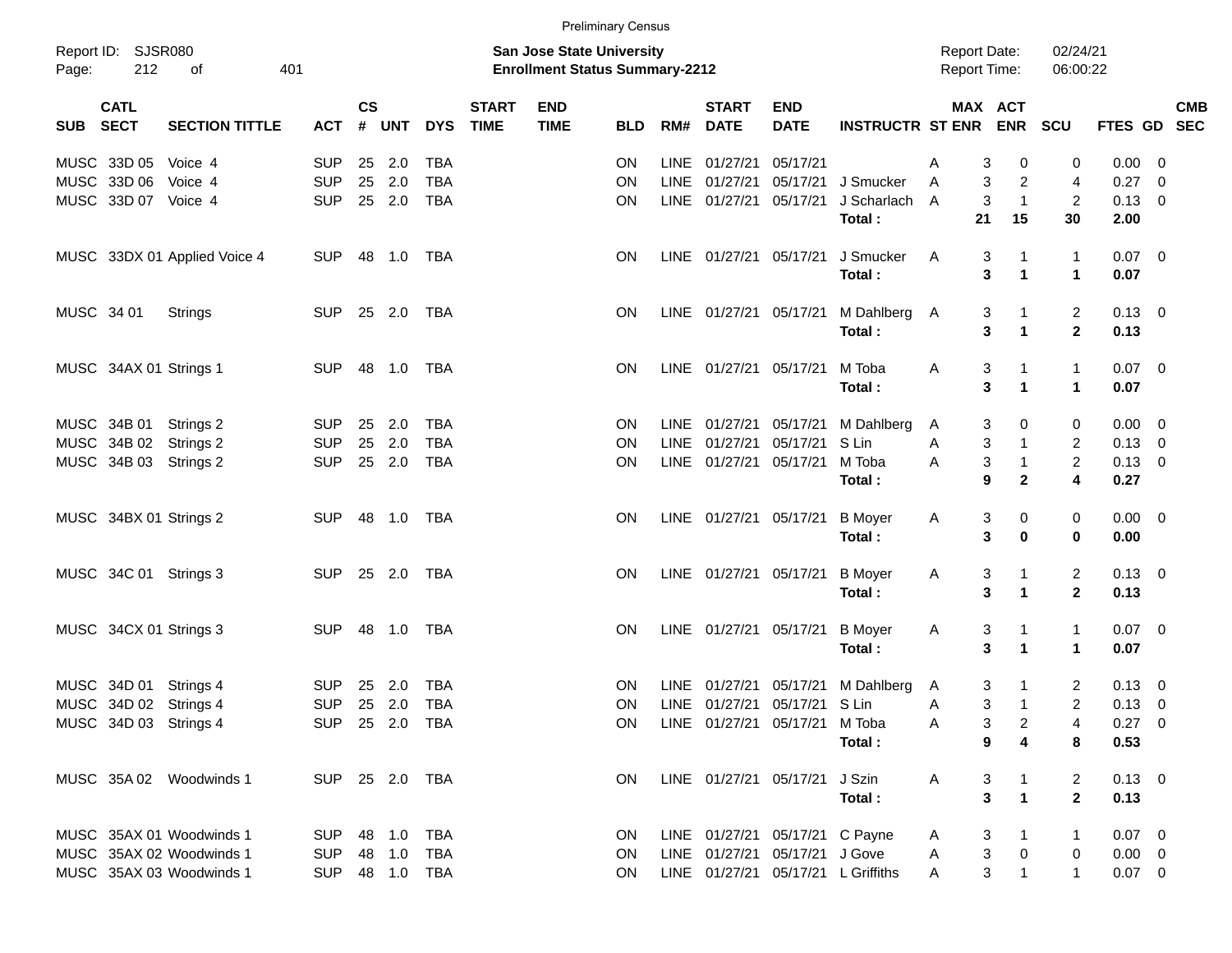|             |                            |                          |                |               |        |            |                             | <b>Preliminary Census</b>                                                 |            |             |                             |                                 |                                    |                                            |                                           |                      |                |                          |                          |
|-------------|----------------------------|--------------------------|----------------|---------------|--------|------------|-----------------------------|---------------------------------------------------------------------------|------------|-------------|-----------------------------|---------------------------------|------------------------------------|--------------------------------------------|-------------------------------------------|----------------------|----------------|--------------------------|--------------------------|
| Page:       | Report ID: SJSR080<br>213  | 401<br>οf                |                |               |        |            |                             | <b>San Jose State University</b><br><b>Enrollment Status Summary-2212</b> |            |             |                             |                                 |                                    | <b>Report Date:</b><br><b>Report Time:</b> |                                           | 02/24/21<br>06:00:22 |                |                          |                          |
| <b>SUB</b>  | <b>CATL</b><br><b>SECT</b> | <b>SECTION TITTLE</b>    | <b>ACT</b>     | $\mathsf{cs}$ | # UNT  | <b>DYS</b> | <b>START</b><br><b>TIME</b> | <b>END</b><br><b>TIME</b>                                                 | <b>BLD</b> | RM#         | <b>START</b><br><b>DATE</b> | <b>END</b><br><b>DATE</b>       | <b>INSTRUCTR ST ENR</b>            |                                            | MAX ACT<br><b>ENR</b>                     | <b>SCU</b>           | FTES GD        |                          | <b>CMB</b><br><b>SEC</b> |
|             |                            |                          |                |               |        |            |                             |                                                                           |            |             |                             |                                 | Total:                             |                                            | 9<br>$\mathbf{2}$                         | $\mathbf{2}$         | 0.13           |                          |                          |
|             | MUSC 35B 01                | Woodwinds 2              | <b>SUP</b>     | 25            | 2.0    | <b>TBA</b> |                             |                                                                           | ON.        |             | LINE 01/27/21               | 05/17/21                        | L Griffiths                        | A                                          | 3<br>-1                                   | $\overline{2}$       | 0.13           | - 0                      |                          |
| <b>MUSC</b> | 35B 02                     | Woodwinds 2              | <b>SUP</b>     | 25            | 2.0    | <b>TBA</b> |                             |                                                                           | ON.        | <b>LINE</b> | 01/27/21                    | 05/17/21                        | M Hernandez A                      |                                            | 3<br>$\overline{1}$                       | $\overline{2}$       | 0.13           | $\overline{0}$           |                          |
| <b>MUSC</b> | 35B 03                     | Woodwinds 2              | <b>SUP</b>     | 25            | 2.0    | <b>TBA</b> |                             |                                                                           | <b>ON</b>  |             | LINE 01/27/21               | 05/17/21                        | C Payne                            | A                                          | 3<br>$\overline{1}$                       | $\overline{c}$       | 0.13           | $\overline{0}$           |                          |
|             | MUSC 35B 04                | Woodwinds 2              | <b>SUP</b>     | 25            | 2.0    | <b>TBA</b> |                             |                                                                           | <b>ON</b>  |             | LINE 01/27/21               | 05/17/21                        | J Szin                             | A                                          | 3<br>$\overline{1}$                       | $\overline{2}$       | 0.13           | $\overline{\mathbf{0}}$  |                          |
|             |                            |                          |                |               |        |            |                             |                                                                           |            |             |                             |                                 | Total:                             |                                            | 12<br>4                                   | 8                    | 0.53           |                          |                          |
|             |                            | MUSC 35BX 01 Woodwinds 2 | <b>SUP</b>     | 48            | 1.0    | TBA        |                             |                                                                           | <b>ON</b>  |             | LINE 01/27/21               | 05/17/21                        | C Payne                            | A                                          | 3<br>0                                    | 0                    | 0.00           | $\overline{\mathbf{0}}$  |                          |
|             |                            |                          |                |               |        |            |                             |                                                                           |            |             |                             |                                 | Total:                             |                                            | 3<br>0                                    | 0                    | 0.00           |                          |                          |
|             | MUSC 35C 01                | Woodwinds 3              | <b>SUP</b>     | 25            | 2.0    | TBA        |                             |                                                                           | <b>ON</b>  |             | LINE 01/27/21               | 05/17/21                        | C Payne                            | A                                          | 3<br>-1                                   | $\overline{2}$       | 0.13           | $\overline{0}$           |                          |
|             | MUSC 35C 02                | Woodwinds 3              | <b>SUP</b>     | 25            | 2.0    | <b>TBA</b> |                             |                                                                           | <b>ON</b>  |             | LINE 01/27/21               | 05/17/21                        | M Hernandez A                      |                                            | $\overline{1}$<br>3                       | $\overline{2}$       | 0.13           | $\overline{\mathbf{0}}$  |                          |
|             |                            |                          |                |               |        |            |                             |                                                                           |            |             |                             |                                 | Total:                             |                                            | $\mathbf{2}$<br>6                         | 4                    | 0.27           |                          |                          |
|             | MUSC 35D 01                | Woodwinds 4              | <b>SUP</b>     | 25            | 2.0    | <b>TBA</b> |                             |                                                                           | ON.        |             | LINE 01/27/21               | 05/17/21                        | Y Chou                             | A                                          | 3<br>2                                    | 4                    | 0.27           | $\overline{\mathbf{0}}$  |                          |
| <b>MUSC</b> | 35D 02                     | Woodwinds 4              | <b>SUP</b>     | 25            | 2.0    | <b>TBA</b> |                             |                                                                           | ON.        | LINE        | 01/27/21                    | 05/17/21                        | L Griffiths                        | A                                          | $\overline{1}$<br>3                       | 2                    | 0.13           | 0                        |                          |
| <b>MUSC</b> | 35D 03                     | Woodwinds 4              | <b>SUP</b>     | 25            | 2.0    | <b>TBA</b> |                             |                                                                           | <b>ON</b>  |             | LINE 01/27/21               | 05/17/21                        | M Hernandez A                      |                                            | 3<br>0                                    | $\mathbf 0$          | 0.00           | 0                        |                          |
| MUSC        | 35D 04                     | Woodwinds 4              | <b>SUP</b>     | 25            | 2.0    | <b>TBA</b> |                             |                                                                           | <b>ON</b>  |             | LINE 01/27/21               | 05/17/21                        | C Payne                            | A                                          | 3<br>$\overline{1}$                       | 2                    | 0.13           | 0                        |                          |
|             | MUSC 35D 05                | Woodwinds 4              | <b>SUP</b>     | 25            | 2.0    | <b>TBA</b> |                             |                                                                           | <b>ON</b>  |             | LINE 01/27/21               | 05/17/21                        | J Szin                             | A                                          | $\overline{2}$<br>3                       | 4                    | 0.27           | $\overline{\mathbf{0}}$  |                          |
|             |                            |                          |                |               |        |            |                             |                                                                           |            |             |                             |                                 | Total:                             |                                            | 15<br>6                                   | 12                   | 0.80           |                          |                          |
|             |                            | MUSC 35DX 01 Woodwinds 4 | <b>SUP</b>     | 48            | 1.0    | TBA        |                             |                                                                           | <b>ON</b>  |             | LINE 01/27/21               | 05/17/21                        | Y Chou                             | A                                          | 3<br>0                                    | 0                    | 0.00           | $\overline{\phantom{0}}$ |                          |
|             |                            |                          |                |               |        |            |                             |                                                                           |            |             |                             |                                 | Total:                             |                                            | 3<br>0                                    | 0                    | 0.00           |                          |                          |
| MUSC 36 01  |                            | <b>Brass</b>             | <b>SUP</b>     | 25            | 2.0    | <b>TBA</b> |                             |                                                                           | ON.        |             | LINE 01/27/21               | 05/17/21                        | J Freeman                          | A                                          | 3<br>2                                    | 4                    | 0.27           | $\overline{\mathbf{0}}$  |                          |
| MUSC 36 02  |                            | <b>Brass</b>             | <b>SUP</b>     | 25            | 2.0    | <b>TBA</b> |                             |                                                                           | <b>ON</b>  |             | LINE 01/27/21               | 05/17/21                        | T Hornig                           | A                                          | 3<br>0                                    | 0                    | 0.00           | $\overline{\mathbf{0}}$  |                          |
|             |                            |                          |                |               |        |            |                             |                                                                           |            |             |                             |                                 | Total:                             |                                            | 6<br>$\mathbf{2}$                         | 4                    | 0.27           |                          |                          |
|             | MUSC 36C 01                | Brass 2                  | <b>SUP</b>     |               | 25 2.0 | <b>TBA</b> |                             |                                                                           | ON         |             |                             | LINE 01/27/21 05/17/21 F Byram  |                                    | A                                          | 3<br>4                                    | 8                    | 0.53           | $\overline{0}$           |                          |
|             | MUSC 36C 02 Brass 2        |                          | SUP 25 2.0 TBA |               |        |            |                             |                                                                           | ON.        |             |                             | LINE 01/27/21 05/17/21 T Hornig |                                    | A                                          | 3<br>$\overline{\phantom{1}}$             | $\overline{2}$       | $0.13 \ 0$     |                          |                          |
|             |                            |                          |                |               |        |            |                             |                                                                           |            |             |                             |                                 | Total:                             |                                            | 6<br>5                                    | 10                   | 0.67           |                          |                          |
|             | MUSC 36CX 01 Brass 2       |                          | SUP 48 1.0 TBA |               |        |            |                             |                                                                           | ON         |             |                             | LINE 01/27/21 05/17/21 T Hornig |                                    | A                                          | 3<br>$\overline{\phantom{a}}$ 1           | 1                    | $0.07 \quad 0$ |                          |                          |
|             |                            |                          |                |               |        |            |                             |                                                                           |            |             |                             |                                 | Total:                             |                                            | $\overline{\mathbf{3}}$<br>$\overline{1}$ | $\mathbf{1}$         | 0.07           |                          |                          |
|             | MUSC 36E 01 Brass 4        |                          | SUP 25 2.0     |               |        | TBA        |                             |                                                                           | ON         |             |                             | LINE 01/27/21 05/17/21 F Byram  |                                    | $\mathsf{A}$                               | $\overline{\phantom{a}}$<br>3             | 4                    | $0.27 \quad 0$ |                          |                          |
|             | MUSC 36E 02 Brass 4        |                          | SUP 25 2.0     |               |        | TBA        |                             |                                                                           | <b>ON</b>  |             |                             |                                 | LINE 01/27/21 05/17/21 J Freeman A |                                            | $\overline{4}$<br>$\mathbf{3}$            | 8                    | $0.53 \ 0$     |                          |                          |
|             | MUSC 36E 03 Brass 4        |                          | SUP 25 2.0 TBA |               |        |            |                             |                                                                           | ON.        |             |                             | LINE 01/27/21 05/17/21 J Gove   |                                    | A                                          | 3<br>$\overline{1}$                       | $\overline{2}$       | $0.13 \ 0$     |                          |                          |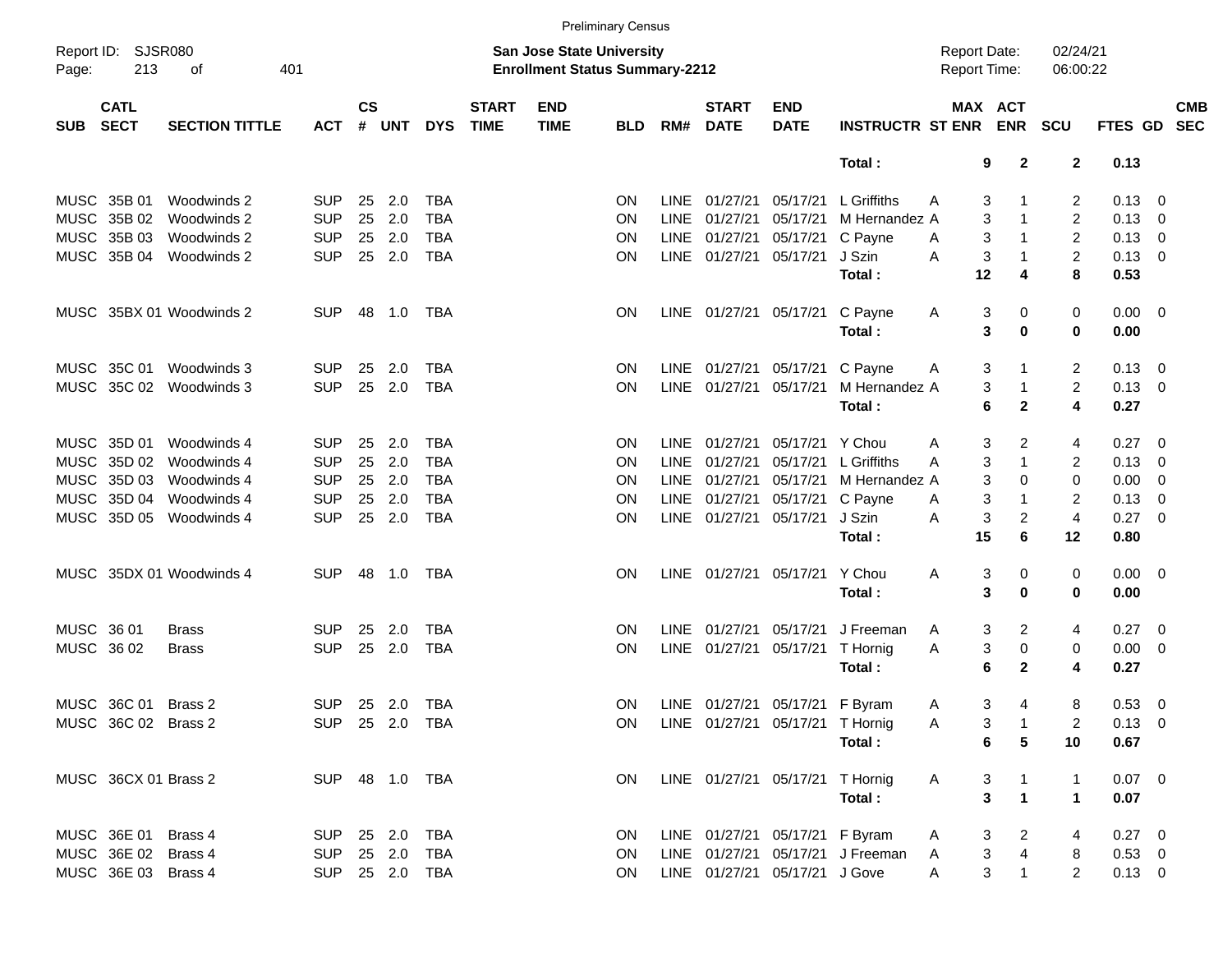|            |                            |                                                                        |                   |                    |                  |                          |                             | <b>Preliminary Census</b>                                                 |                        |     |                                                  |                           |                                      |                                            |                                          |                                           |                                    |                         |  |
|------------|----------------------------|------------------------------------------------------------------------|-------------------|--------------------|------------------|--------------------------|-----------------------------|---------------------------------------------------------------------------|------------------------|-----|--------------------------------------------------|---------------------------|--------------------------------------|--------------------------------------------|------------------------------------------|-------------------------------------------|------------------------------------|-------------------------|--|
| Page:      | Report ID: SJSR080<br>214  | 401<br>οf                                                              |                   |                    |                  |                          |                             | <b>San Jose State University</b><br><b>Enrollment Status Summary-2212</b> |                        |     |                                                  |                           |                                      | <b>Report Date:</b><br><b>Report Time:</b> |                                          | 02/24/21<br>06:00:22                      |                                    |                         |  |
| <b>SUB</b> | <b>CATL</b><br><b>SECT</b> | <b>SECTION TITTLE</b>                                                  | <b>ACT</b>        | $\mathsf{cs}$<br># | <b>UNT</b>       | <b>DYS</b>               | <b>START</b><br><b>TIME</b> | <b>END</b><br><b>TIME</b>                                                 | <b>BLD</b>             | RM# | <b>START</b><br><b>DATE</b>                      | <b>END</b><br><b>DATE</b> | <b>INSTRUCTR ST ENR</b>              |                                            | MAX ACT<br><b>ENR</b>                    | SCU                                       | FTES GD SEC                        | <b>CMB</b>              |  |
|            | MUSC 36E 04                | Brass 4                                                                | <b>SUP</b>        |                    | 25 2.0           | TBA                      |                             |                                                                           | ON                     |     | LINE 01/27/21 05/17/21                           |                           | T Hornig<br>Total:                   | Α<br>12                                    | $\overline{a}$<br>3<br>$\boldsymbol{9}$  | 4<br>18                                   | $0.27$ 0<br>1.20                   |                         |  |
|            | MUSC 36EX 01 Brass 4       |                                                                        | <b>SUP</b>        |                    | 48 1.0           | <b>TBA</b>               |                             |                                                                           | ON                     |     | LINE 01/27/21 05/17/21                           |                           | T Hornig<br>Total:                   | A                                          | 3<br>0<br>3<br>$\mathbf 0$               | 0<br>$\mathbf 0$                          | $0.00 \t 0$<br>0.00                |                         |  |
|            |                            | MUSC 37A 01 Percussion 1                                               | <b>SUP</b>        |                    | 25 2.0           | <b>TBA</b>               |                             |                                                                           | <b>ON</b>              |     | LINE 01/27/21 05/17/21                           |                           | G Lemmon<br>Total:                   | A                                          | 0<br>3<br>3<br>$\mathbf 0$               | 0<br>$\mathbf 0$                          | $0.00 \t 0$<br>0.00                |                         |  |
|            |                            | MUSC 37B 01 Percussion 2                                               | <b>SUP</b>        |                    | 25 2.0           | <b>TBA</b>               |                             |                                                                           | <b>ON</b>              |     | LINE 01/27/21 05/17/21                           |                           | G Lemmon<br>Total:                   | A                                          | 3<br>$\mathbf{1}$<br>3<br>$\mathbf{1}$   | $\overline{2}$<br>$\mathbf{2}$            | $0.13 \quad 0$<br>0.13             |                         |  |
|            |                            | MUSC 37BX 01 Applied Percussion 2 SUP 48 1.0 TBA                       |                   |                    |                  |                          |                             |                                                                           | <b>ON</b>              |     | LINE 01/27/21 05/17/21                           |                           | G Lemmon<br>Total:                   | A                                          | $\overline{c}$<br>3<br>$\mathbf{2}$<br>3 | $\overline{c}$<br>$\mathbf{2}$            | $0.13 \quad 0$<br>0.13             |                         |  |
|            |                            | MUSC 37C 01 Percussion 3                                               | <b>SUP</b>        |                    | 25 2.0           | <b>TBA</b>               |                             |                                                                           | <b>ON</b>              |     | LINE 01/27/21 05/17/21                           |                           | G Lemmon<br>Total:                   | A                                          | 3<br>$\mathbf{1}$<br>3<br>$\mathbf{1}$   | $\overline{2}$<br>$\mathbf{2}$            | $0.13 \quad 0$<br>0.13             |                         |  |
|            |                            | MUSC 37D 01 Percussion 4                                               | <b>SUP</b>        |                    | 25 2.0           | <b>TBA</b>               |                             |                                                                           | <b>ON</b>              |     | LINE 01/27/21 05/17/21                           |                           | G Lemmon<br>Total:                   | A                                          | $\ensuremath{\mathsf{3}}$<br>3<br>3<br>3 | 6<br>6                                    | $0.40 \quad 0$<br>0.40             |                         |  |
|            |                            | MUSC 38CX 01 Applied Instruct Mus<br>MUSC 38CX 02 Applied Instruct Mus | SUP<br>SUP        |                    | 48 1.0<br>48 1.0 | <b>TBA</b><br><b>TBA</b> |                             |                                                                           | <b>ON</b><br><b>ON</b> |     | LINE 01/27/21<br>LINE 01/27/21                   | 05/17/21<br>05/17/21      | <b>B</b> Ciach<br>P Furman<br>Total: | A<br>A                                     | 3<br>$\mathbf{1}$<br>3<br>0<br>6<br>1    | $\mathbf{1}$<br>0<br>$\blacktriangleleft$ | 0.07<br>$0.00 \t 0$<br>0.07        | $\overline{\mathbf{0}}$ |  |
|            |                            | MUSC 38DX 01 Applied Instruct Mus<br>MUSC 38DX 02 Applied Instruct Mus | SUP<br>SUP        |                    | 48 1.0<br>48 1.0 | <b>TBA</b><br><b>TBA</b> |                             |                                                                           | <b>ON</b><br><b>ON</b> |     | LINE 01/27/21<br>LINE 01/27/21                   | 05/17/21<br>05/17/21      | P Furman<br><b>B</b> Ciach<br>Total: | Α<br>A                                     | 3<br>0<br>3<br>0<br>6<br>$\bf{0}$        | 0<br>0<br>0                               | $0.00 \t 0$<br>$0.00 \t 0$<br>0.00 |                         |  |
|            |                            | MUSC 38E 01 Composition 4                                              | <b>SUP</b>        |                    | 48 2.0           | TBA                      |                             |                                                                           | <b>ON</b>              |     |                                                  | LINE 01/27/21 05/17/21    | P Furman<br>Total:                   | Α                                          | 3<br>0<br>3<br>$\bf{0}$                  | 0<br>0                                    | $0.00 \ 0$<br>0.00                 |                         |  |
|            |                            | MUSC 38EX 01 Applied Instruct Mus<br>MUSC 38EX 02 Applied Instruct Mus | SUP<br>SUP 48 1.0 |                    | 48 1.0           | <b>TBA</b><br>TBA        |                             |                                                                           | ON<br>ON               |     | LINE 01/27/21 05/17/21<br>LINE 01/27/21 05/17/21 |                           | <b>B</b> Ciach<br>P Furman<br>Total: | Α<br>A                                     | 3<br>0<br>3<br>0<br>$\bf 6$<br>$\bf{0}$  | 0<br>0<br>0                               | $0.00 \t 0$<br>$0.00 \t 0$<br>0.00 |                         |  |
|            |                            | MUSC 39A 01 ImprovCompArr 1                                            | SUP 48 2.0 TBA    |                    |                  |                          |                             |                                                                           | ON                     |     | LINE 01/27/21 05/17/21                           |                           | A Lington<br>Total:                  | Α                                          | 3<br>0<br>3<br>$\pmb{0}$                 | 0<br>$\pmb{0}$                            | $0.00 \t 0$<br>0.00                |                         |  |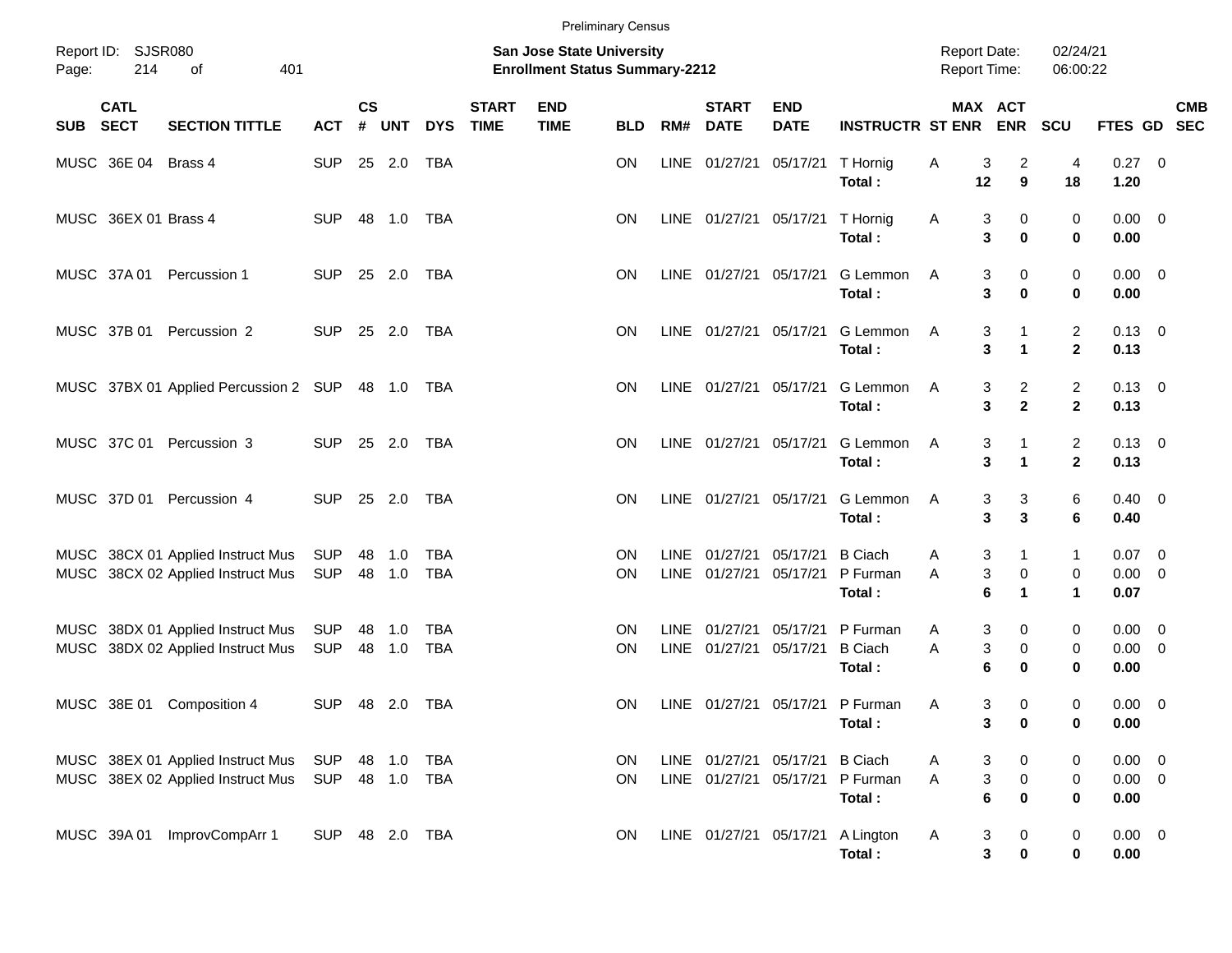|                     |                            |                                |               |                    |            |            |                             |                                                                    | <b>Preliminary Census</b> |             |                             |                           |                                      |                                            |                              |                              |                    |                         |                          |
|---------------------|----------------------------|--------------------------------|---------------|--------------------|------------|------------|-----------------------------|--------------------------------------------------------------------|---------------------------|-------------|-----------------------------|---------------------------|--------------------------------------|--------------------------------------------|------------------------------|------------------------------|--------------------|-------------------------|--------------------------|
| Report ID:<br>Page: | <b>SJSR080</b><br>215      | 401<br>οf                      |               |                    |            |            |                             | San Jose State University<br><b>Enrollment Status Summary-2212</b> |                           |             |                             |                           |                                      | <b>Report Date:</b><br><b>Report Time:</b> |                              | 02/24/21<br>06:00:22         |                    |                         |                          |
| <b>SUB</b>          | <b>CATL</b><br><b>SECT</b> | <b>SECTION TITTLE</b>          | <b>ACT</b>    | $\mathsf{cs}$<br># | <b>UNT</b> | <b>DYS</b> | <b>START</b><br><b>TIME</b> | <b>END</b><br><b>TIME</b>                                          | <b>BLD</b>                | RM#         | <b>START</b><br><b>DATE</b> | <b>END</b><br><b>DATE</b> | <b>INSTRUCTR ST ENR</b>              |                                            | <b>MAX ACT</b><br><b>ENR</b> | <b>SCU</b>                   | FTES GD            |                         | <b>CMB</b><br><b>SEC</b> |
|                     |                            | MUSC 39AX 01 JazzImprCompArr1  | <b>SUP</b>    | 48                 | 1.0        | TBA        |                             |                                                                    | <b>ON</b>                 | <b>LINE</b> | 01/27/21                    | 05/17/21                  | J Lewis                              | Α                                          | 3<br>-1                      | 1                            | 0.07               | - 0                     |                          |
| MUSC                |                            | 39AX 02 JazzImprCompArr1       | <b>SUP</b>    | 48                 | 1.0        | <b>TBA</b> |                             |                                                                    | ON                        | <b>LINE</b> | 01/27/21                    | 05/17/21                  | K Geisick<br>Total:                  | Α                                          | 3<br>0<br>6<br>$\mathbf 1$   | 0<br>$\mathbf 1$             | 0.00<br>0.07       | - 0                     |                          |
| MUSC                | 39B 01                     | ImprovCompArr 2                | <b>SUP</b>    | 48                 | 2.0        | TBA        |                             |                                                                    | <b>ON</b>                 |             | LINE 01/27/21               | 05/17/21                  | R Vandivier<br>Total:                | A                                          | 3<br>-1<br>3<br>1            | 2<br>$\mathbf 2$             | $0.13 \ 0$<br>0.13 |                         |                          |
| <b>MUSC</b>         |                            | 39BX 01 JazzImprCompArr2       | <b>SUP</b>    | 48                 | 1.0        | TBA        |                             |                                                                    | <b>ON</b>                 | <b>LINE</b> | 01/27/21                    | 05/17/21                  | D Behroozi                           | Α                                          | 3<br>-1                      | 1                            | 0.07               | - 0                     |                          |
| <b>MUSC</b>         |                            | 39BX 02 JazzImprCompArr2       | <b>SUP</b>    | 48                 | 1.0        | <b>TBA</b> |                             |                                                                    | <b>ON</b>                 | LINE        | 01/27/21                    | 05/17/21                  | J Lewis                              | Α                                          | 3<br>0                       | 0                            | 0.00               | 0                       |                          |
| <b>MUSC</b>         |                            | 39BX 03 JazzImprCompArr2       | <b>SUP</b>    | 48                 | 1.0        | <b>TBA</b> |                             |                                                                    | <b>ON</b>                 | LINE        | 01/27/21                    | 05/17/21                  | D Robbins                            | A                                          | 3<br>0                       | 0                            | 0.00               | 0                       |                          |
| MUSC                |                            | 39BX 04 JazzImprCompArr2       | <b>SUP</b>    | 48                 | 1.0        | <b>TBA</b> |                             |                                                                    | ON                        |             | LINE 01/27/21               | 05/17/21                  | A Lington<br>Total:                  | A<br>12                                    | 3<br>-1<br>$\mathbf{2}$      | $\mathbf{1}$<br>$\mathbf{2}$ | 0.07<br>0.13       | - 0                     |                          |
| MUSC                |                            | 39CX 01 JazzImprCompArr3       | <b>SUP</b>    | 48                 | 1.0        | TBA        |                             |                                                                    | <b>ON</b>                 | LINE        | 01/27/21                    | 05/17/21                  | D Behroozi                           | A                                          | 3<br>0                       | 0                            | 0.00               | - 0                     |                          |
| <b>MUSC</b>         |                            | 39CX 02 JazzImprCompArr3       | <b>SUP</b>    | 48                 | 1.0        | <b>TBA</b> |                             |                                                                    | <b>ON</b>                 | <b>LINE</b> | 01/27/21                    | 05/17/21                  | D Robbins                            | A                                          | 3<br>-1                      | $\mathbf{1}$                 | 0.07               | - 0                     |                          |
| MUSC                |                            | 39CX 03 JazzImprCompArr3       | <b>SUP</b>    | 48                 | 1.0        | <b>TBA</b> |                             |                                                                    | ON                        | <b>LINE</b> | 01/27/21                    | 05/17/21                  | A Lington                            | Α                                          | 3<br>0                       | 0                            | 0.00               | - 0                     |                          |
|                     |                            |                                |               |                    |            |            |                             |                                                                    |                           |             |                             |                           | Total:                               |                                            | 9<br>1                       | 1                            | 0.07               |                         |                          |
| MUSC                | 39D 01                     | ImprovCompArr 4                | <b>SUP</b>    | 48                 | 2.0        | TBA        |                             |                                                                    | <b>ON</b>                 | LINE.       | 01/27/21                    | 05/17/21                  | R Vandivier                          | A                                          | 3<br>-1                      | 2                            | 0.13               | 0                       |                          |
| MUSC                | 39D 02                     | ImprovCompArr 4                | <b>SUP</b>    | 48                 | 2.0        | <b>TBA</b> |                             |                                                                    | ON                        | <b>LINE</b> | 01/27/21                    | 05/17/21                  | A Lington                            | Α                                          | 3<br>0                       | 0                            | 0.00               | - 0                     |                          |
|                     |                            |                                |               |                    |            |            |                             |                                                                    |                           |             |                             |                           | Total:                               |                                            | 6<br>$\mathbf 1$             | $\mathbf{2}$                 | 0.13               |                         |                          |
| MUSC                |                            | 39DX 01 JazzImprCompArr4       | <b>SUP</b>    | 48                 | 1.0        | TBA        |                             |                                                                    | <b>ON</b>                 | <b>LINE</b> | 01/27/21                    | 05/17/21                  | <b>K</b> Geisick                     | Α                                          | 3<br>-1                      | 1                            | 0.07               | $\overline{\mathbf{0}}$ |                          |
| <b>MUSC</b>         |                            | 39DX 02 JazzImprCompArr4       | <b>SUP</b>    | 48                 | 1.0        | <b>TBA</b> |                             |                                                                    | <b>ON</b>                 | LINE        | 01/27/21                    | 05/17/21                  | D Robbins                            | A                                          | 3<br>0                       | 0                            | 0.00               | 0                       |                          |
| <b>MUSC</b>         |                            | 39DX 03 JazzImprCompArr4       | <b>SUP</b>    | 48                 | 1.0        | <b>TBA</b> |                             |                                                                    | <b>ON</b>                 | <b>LINE</b> | 01/27/21                    | 05/17/21                  | A Lington                            | Α                                          | 3<br>$\overline{\mathbf{1}}$ | $\mathbf{1}$                 | 0.07               | - 0                     |                          |
|                     |                            |                                |               |                    |            |            |                             |                                                                    |                           |             |                             |                           | Total:                               |                                            | 9<br>$\mathbf{2}$            | $\mathbf{2}$                 | 0.13               |                         |                          |
|                     | MUSC 40A 01                | Jazz Improv - I                | SEM           | 04                 | 2.0        | TR         |                             | 09:30 AM 10:00 AM                                                  |                           |             | 01/27/21                    | 05/17/21                  | T Langan                             | 35<br>A                                    | 14                           | 14                           | 1.87               | $\overline{\mathbf{0}}$ |                          |
| <b>MUSC</b>         | 40A 02                     | Jazz Improv - I                | ACT           | 09                 | 0.0        | <b>TR</b>  |                             | 10:00 AM 10:50 AM                                                  |                           |             | 01/27/21                    | 05/17/21                  | T Langan                             | 35<br>A                                    | 14                           | 14                           | 0.00               | - 0                     |                          |
|                     |                            |                                |               |                    |            |            |                             |                                                                    |                           |             |                             |                           | Total:                               | 70                                         | 28                           | 28                           | 1.87               |                         |                          |
|                     |                            | MUSC 41B 01 Applied Lyric Dict | ACT 09 1.0 F  |                    |            |            |                             | 01:30 PM 03:20 PM ON                                               |                           |             |                             |                           | LINE 01/27/21 05/17/21 J Scharlach A | 20                                         | 20                           | 20                           | $1.38$ 3           |                         |                          |
|                     |                            |                                |               |                    |            |            |                             |                                                                    |                           |             |                             |                           | Total:                               | 20                                         | 20                           | 20                           | 1.38               |                         |                          |
|                     |                            | MUSC 50A 01 ConcertChoir       | ACT 21 1.0 MW |                    |            |            |                             | 12:00 PM 01:50 PM                                                  |                           |             |                             | 01/27/21 05/17/21         | C Brown                              | A<br>55                                    | 25                           | 25                           | $1.67$ 0           |                         |                          |
|                     |                            |                                |               |                    |            |            |                             |                                                                    |                           |             |                             |                           | Total:                               | 55                                         | 25                           | 25                           | 1.67               |                         |                          |
|                     | MUSC 51 01                 | UnivChorales                   | ACT           |                    | 09 1.0     | TR         |                             | 03:30 PM 04:20 PM                                                  |                           |             |                             | 01/27/21 05/17/21 C Brown |                                      | 15<br>A                                    | 4                            | 4                            | $0.27 \t 0$        |                         |                          |
|                     | MUSC 51 02                 | <b>UnivChorales</b>            | <b>ACT</b>    |                    |            | 09 1.0 MW  |                             | 02:00 PM 02:50 PM                                                  |                           |             |                             |                           | 01/27/21 05/17/21 J Benson           | 15<br>A                                    | $\,$ 5 $\,$                  | 5                            | $0.33 \ 0$         |                         |                          |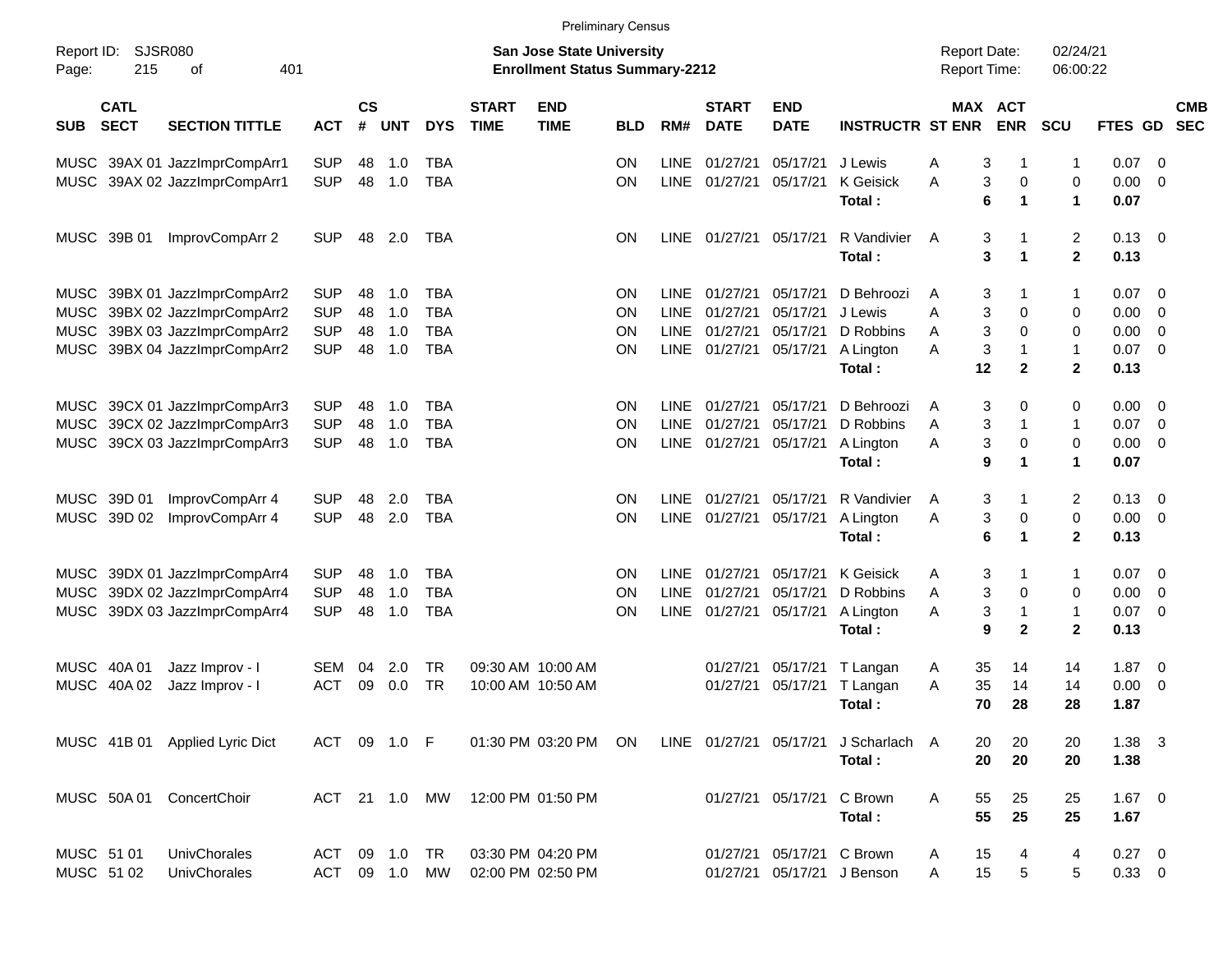|                          |                            |                                                      |                          |                 |            |            |                             |                                                                    | <b>Preliminary Census</b> |     |                             |                            |                                |                                     |                                  |                      |                            |            |
|--------------------------|----------------------------|------------------------------------------------------|--------------------------|-----------------|------------|------------|-----------------------------|--------------------------------------------------------------------|---------------------------|-----|-----------------------------|----------------------------|--------------------------------|-------------------------------------|----------------------------------|----------------------|----------------------------|------------|
| Page:                    | Report ID: SJSR080<br>216  | 401<br>of                                            |                          |                 |            |            |                             | San Jose State University<br><b>Enrollment Status Summary-2212</b> |                           |     |                             |                            |                                | <b>Report Date:</b><br>Report Time: |                                  | 02/24/21<br>06:00:22 |                            |            |
| <b>SUB</b>               | <b>CATL</b><br><b>SECT</b> | <b>SECTION TITTLE</b>                                | <b>ACT</b>               | $\mathsf{cs}$   | # UNT      | <b>DYS</b> | <b>START</b><br><b>TIME</b> | <b>END</b><br><b>TIME</b>                                          | <b>BLD</b>                | RM# | <b>START</b><br><b>DATE</b> | <b>END</b><br><b>DATE</b>  | <b>INSTRUCTR ST ENR ENR</b>    |                                     | MAX ACT                          | <b>SCU</b>           | FTES GD SEC                | <b>CMB</b> |
|                          |                            |                                                      |                          |                 |            |            |                             |                                                                    |                           |     |                             |                            | Total:                         | 30                                  | 9                                | 9                    | 0.60                       |            |
| MUSC 52 01               |                            | <b>ENS: OperaTheater</b>                             | ACT 21 1.0 MW            |                 |            |            |                             | 02:00 PM 03:50 PM                                                  |                           |     |                             | 01/27/21 05/17/21          | S Bengochea A<br>Total:        | 15<br>15                            | 3<br>$\overline{\mathbf{3}}$     | 3<br>3               | $0.20 \ 0$<br>0.20         |            |
| MUSC 53 01               |                            | ENS: UnivSymphOrcheACT 21 1.0 TR                     |                          |                 |            |            |                             | 01:30 PM 03:20 PM                                                  |                           |     |                             | 01/27/21 05/17/21          | A Cohen<br>Total:              | Α<br>20<br>20                       | 3<br>$\overline{\mathbf{3}}$     | 3<br>3               | $0.20 \ 0$<br>0.20         |            |
| MUSC 54 01               |                            | SymphBand                                            | <b>ACT</b>               |                 |            |            |                             | 03:30 PM 05:20 PM                                                  |                           |     |                             | 01/27/21 05/17/21          | C McKenzie A<br>Total:         | 30<br>30                            | 23<br>23                         | 23<br>23             | $1.53 \t 0$<br>1.53        |            |
| MUSC 55 01<br>MUSC 55 02 |                            | <b>ENS: WindEnsemble</b><br><b>ENS: WindEnsemble</b> | <b>ACT</b><br><b>ACT</b> | 21              | 1.0<br>1.0 | МW         |                             | 12:00 PM 01:50 PM                                                  |                           |     |                             | 01/27/21 05/17/21          | D Vickerman A                  | 30<br>X                             | 15<br>$\mathbf 0$<br>$\mathbf 0$ | 15<br>$\mathbf 0$    | $1.00 \t 0$<br>$0.00 \t 0$ |            |
|                          |                            |                                                      |                          |                 |            |            |                             |                                                                    |                           |     |                             |                            | Total:                         | 30                                  | 15                               | 15                   | 1.00                       |            |
| MUSC 57 01               |                            | <b>JazzOrch</b>                                      | ACT                      |                 | 20 1.0 TR  |            |                             | 01:30 PM 03:20 PM                                                  |                           |     |                             | 01/27/21 05/17/21          | A Lington<br>Total:            | 10<br>Α<br>10                       | 4<br>4                           | 4<br>4               | $0.27$ 0<br>0.27           |            |
| MUSC 59 01               |                            | AfroLatinJazzEns                                     | ACT                      |                 | 20 1.0     | MW         |                             | 12:00 PM 01:50 PM                                                  |                           |     |                             | 01/27/21 05/17/21          | J Lewis<br>Total:              | 10<br>Α<br>10                       | 4<br>$\overline{\mathbf{4}}$     | 4<br>4               | $0.27$ 0<br>0.27           |            |
|                          | MUSC 60A 01                | Choraliers                                           | ACT                      |                 | 21 1.0 TR  |            |                             | 01:30 PM 03:20 PM                                                  |                           |     |                             | 01/27/21 05/17/21          | J Benson<br>Total:             | 20<br>Α<br>20                       | 13<br>13                         | 13<br>13             | $0.87$ 0<br>0.87           |            |
|                          | MUSC 60C 01                | EnsChamberMusic                                      | <b>ACT</b>               |                 | 1.0        |            |                             |                                                                    |                           |     |                             |                            |                                | х                                   | $\mathbf 0$<br>0                 | 0                    | $0.00 \t 0$                |            |
|                          | MUSC 60C 02                | EnsChamberMusic                                      | <b>ACT</b>               | 10              | 1.0        | <b>TBA</b> |                             |                                                                    |                           |     | 01/27/21                    | 05/17/21 M Toba            |                                | A<br>10                             | $\overline{2}$                   | 2                    | $0.13 \ 0$                 |            |
|                          | MUSC 60C 03                | EnsChamberMusic                                      | <b>ACT</b>               | 10 <sup>°</sup> | 1.0        | <b>TBA</b> |                             |                                                                    |                           |     | 01/27/21                    | 05/17/21                   | C Smith Fran A                 |                                     | $\overline{a}$<br>5              | 2                    | $0.13 \ 0$                 |            |
|                          | MUSC 60C 04                | EnsChamberMusic                                      | <b>ACT</b>               |                 | 10 1.0     | <b>TBA</b> |                             |                                                                    |                           |     |                             | 01/27/21 05/17/21 F Levy   | Total:                         | Α<br>20                             | $\sqrt{5}$<br>$\mathbf{1}$<br>5  | $\mathbf{1}$<br>5    | $0.07$ 0<br>0.33           |            |
|                          |                            | MUSC 60D 01 CollMusicum                              | ACT 10 1.0 F             |                 |            |            |                             | 08:30 AM 10:20 AM                                                  |                           |     |                             |                            | 01/27/21 05/17/21 G Haramaki A | 10                                  |                                  | 4                    | $0.27 \t 0$                |            |
|                          |                            |                                                      |                          |                 |            |            |                             |                                                                    |                           |     |                             |                            | Total:                         | 10                                  | 4                                | 4                    | 0.27                       |            |
|                          |                            |                                                      | ACT 10 1.0 T             |                 |            |            |                             |                                                                    |                           |     |                             |                            | 01/27/21 05/17/21 N Roberto    |                                     |                                  |                      |                            |            |
|                          |                            | MUSC 60E 01 JazzSingers                              |                          |                 |            |            |                             | 06:00 PM 08:00 PM                                                  |                           |     |                             |                            | Total:                         | 15<br>A<br>15                       | 3<br>$\mathbf{3}$                | 3<br>3               | $0.20 \ 0$<br>0.20         |            |
|                          | MUSC 60F 01                | SmallJazzEns                                         | ACT 10 1.0 TBA           |                 |            |            |                             |                                                                    |                           |     |                             | 01/27/21 05/17/21 J Lewis  |                                | A                                   | 3<br>3                           | 3                    | $0.20 \ 0$                 |            |
|                          |                            | MUSC 60F 02 SmallJazzEns                             | <b>ACT</b>               |                 | 1.0        |            |                             |                                                                    |                           |     |                             |                            |                                | X                                   | 0<br>0                           | $\mathbf 0$          | $0.00 \quad 0$             |            |
|                          |                            | MUSC 60F 03 SmallJazzEns                             | ACT 10 1.0 TBA           |                 |            |            |                             |                                                                    |                           |     |                             | 01/27/21 05/17/21 J Dryden |                                | A                                   | 3<br>$\overline{2}$              | $\overline{2}$       | $0.13 \ 0$                 |            |
|                          |                            |                                                      |                          |                 |            |            |                             |                                                                    |                           |     |                             |                            |                                |                                     |                                  |                      |                            |            |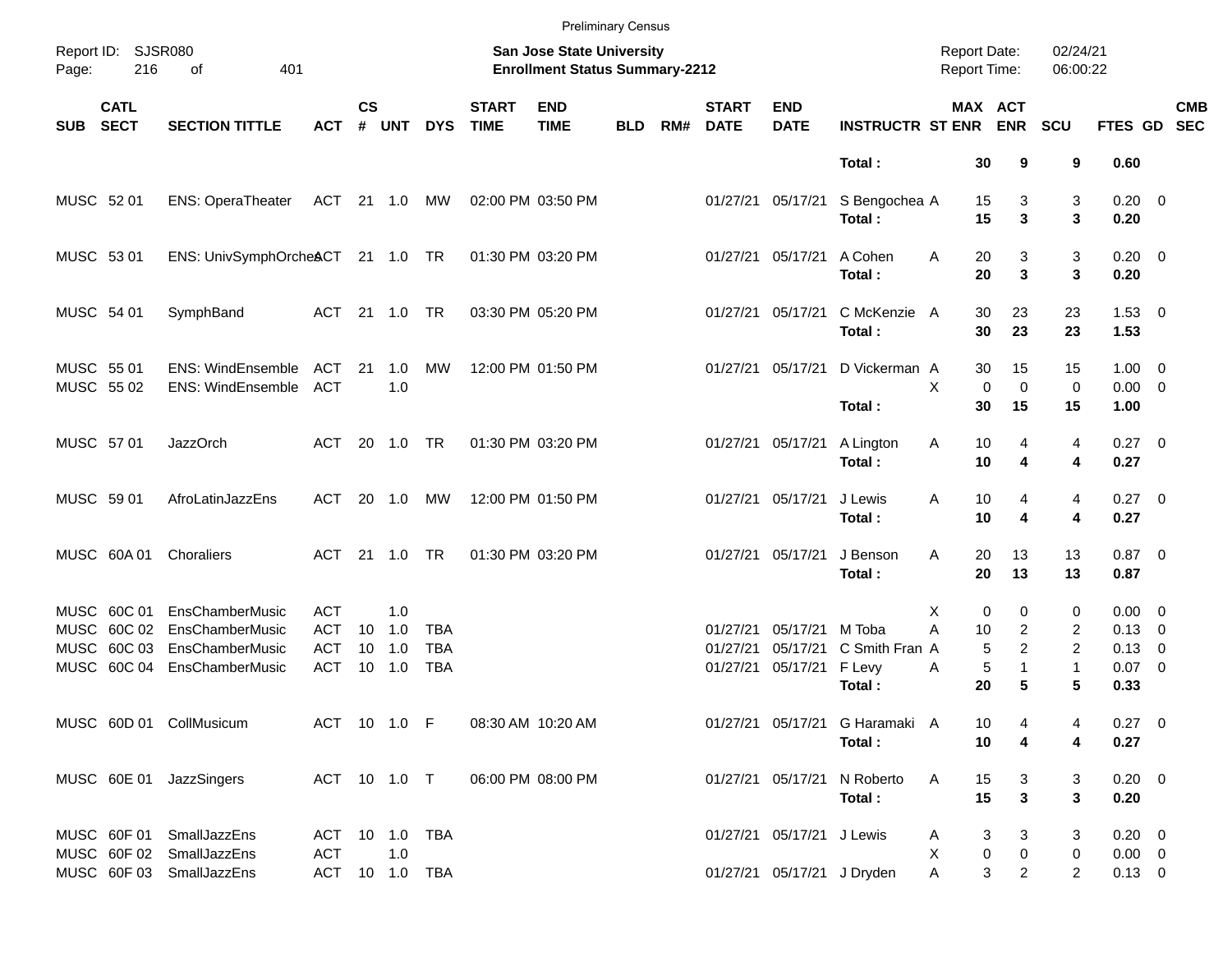|            |                                        |                                           |                                 |                    |                      |                 |                             | <b>Preliminary Census</b>                                          |            |      |                             |                           |                                          |                                     |                                                 |                                            |                                               |            |
|------------|----------------------------------------|-------------------------------------------|---------------------------------|--------------------|----------------------|-----------------|-----------------------------|--------------------------------------------------------------------|------------|------|-----------------------------|---------------------------|------------------------------------------|-------------------------------------|-------------------------------------------------|--------------------------------------------|-----------------------------------------------|------------|
| Page:      | Report ID: SJSR080<br>217              | 401<br>of                                 |                                 |                    |                      |                 |                             | San Jose State University<br><b>Enrollment Status Summary-2212</b> |            |      |                             |                           |                                          | <b>Report Date:</b><br>Report Time: |                                                 | 02/24/21<br>06:00:22                       |                                               |            |
| <b>SUB</b> | <b>CATL</b><br><b>SECT</b>             | <b>SECTION TITTLE</b>                     | <b>ACT</b>                      | $\mathsf{cs}$<br># | <b>UNT</b>           | <b>DYS</b>      | <b>START</b><br><b>TIME</b> | <b>END</b><br><b>TIME</b>                                          | <b>BLD</b> | RM#  | <b>START</b><br><b>DATE</b> | <b>END</b><br><b>DATE</b> | <b>INSTRUCTR ST ENR</b>                  |                                     | MAX ACT<br><b>ENR</b>                           | SCU                                        | FTES GD SEC                                   | <b>CMB</b> |
|            |                                        |                                           |                                 |                    |                      |                 |                             |                                                                    |            |      |                             |                           | Total:                                   |                                     | 6<br>5                                          | 5                                          | 0.33                                          |            |
|            | MUSC 60G 01                            | PepBand                                   | ACT 10 1.0 W                    |                    |                      |                 |                             | 03:45 PM 06:00 PM                                                  |            |      |                             | 01/27/21 05/17/21         | C McKenzie A<br>Total:                   | 35<br>35                            | 20<br>20                                        | 20<br>20                                   | $1.33 \ 0$<br>1.33                            |            |
|            | MUSC 60H 01 PercEns                    |                                           | ACT 10 1.0 F                    |                    |                      |                 |                             | 10:30 AM 12:20 PM                                                  |            |      |                             | 01/27/21 05/17/21         | G Lemmon<br>Total:                       | 10<br>Α<br>10                       | 8<br>8                                          | 8<br>8                                     | 0.53 0<br>0.53                                |            |
|            | MUSC 601 01                            | EnsJazzEnsemble                           | ACT 10 1.0 F                    |                    |                      |                 |                             | 01:30 PM 03:20 PM                                                  |            |      |                             | 01/27/21 05/17/21         | R Trujillo<br>Total:                     | Α<br>20<br>20                       | 3<br>$\mathbf{3}$                               | 3<br>3                                     | $0.20 \ 0$<br>0.20                            |            |
|            | MUSC 60J 01                            | StringEns                                 | ACT                             |                    |                      |                 |                             | 03:30 PM 04:20 PM                                                  |            |      |                             | 01/27/21 05/17/21         | M Toba<br>Total:                         | 10<br>Α<br>10                       | 1<br>$\blacktriangleleft$                       | $\mathbf{1}$<br>$\mathbf{1}$               | $0.07$ 0<br>0.07                              |            |
|            | MUSC 60K 01<br>MUSC 60K 02             | <b>BrassEns</b><br><b>BrassEns</b>        | ACT<br>ACT                      | 10 <sup>°</sup>    | 1.0<br>10 1.0        | F<br><b>TBA</b> |                             | 10:30 AM 12:20 PM                                                  |            |      | 01/27/21<br>01/27/21        | 05/17/21                  | 05/17/21 T Hornig<br>J Freeman<br>Total: | 12<br>A<br>12<br>A<br>24            | 5<br>$\mathbf{3}$<br>8                          | 5<br>3<br>8                                | 0.33 0<br>$0.20 \ 0$<br>0.53                  |            |
|            | MUSC 60L01<br>MUSC 60L02<br>MUSC 60L03 | WoodwindEns<br>WoodwindEns<br>WoodwindEns | <b>ACT</b><br><b>ACT</b><br>ACT | 10                 | 1.0<br>1.0<br>10 1.0 | <b>TBA</b><br>F |                             | 10:30 AM 11:20 AM                                                  | ON         | LINE | 01/27/21<br>01/27/21        | 05/17/21                  | 05/17/21 C Payne<br>J Szin<br>Total:     | X<br>Α<br>10<br>10<br>A<br>20       | 0<br>0<br>3<br>$\overline{4}$<br>$\overline{7}$ | 0<br>3<br>$\overline{4}$<br>$\overline{7}$ | $0.00 \t 0$<br>$0.20 \ 0$<br>$0.27$ 0<br>0.47 |            |
|            |                                        | MUSC 60M 01 SaxophoneEns                  | ACT 10 1.0 T                    |                    |                      |                 |                             | 07:00 PM 09:00 PM                                                  |            |      | 01/27/21                    | 05/17/21                  | M Hernandez A<br>Total:                  | 15<br>15                            | 3<br>$\mathbf{3}$                               | 3<br>3                                     | $0.20 \ 0$<br>0.20                            |            |
|            | MUSC 600 01                            | TromboneEns                               | ACT 10 1.0 F                    |                    |                      |                 |                             | 08:30 AM 10:20 AM                                                  |            |      | 01/27/21                    | 05/17/21                  | T Hornig<br>Total:                       | 10<br>Α<br>10                       | 4<br>4                                          | 4<br>4                                     | $0.27$ 0<br>0.27                              |            |
|            | MUSC 61 01                             | StylesIntrpOpera1                         | <b>ACT</b>                      |                    | 1.0                  |                 |                             |                                                                    |            |      |                             |                           | Total:                                   | X                                   | 0<br>0<br>0<br>0                                | 0<br>0                                     | $0.00 \t 0$<br>0.00                           |            |
|            | MUSC 6301                              | StylesIntrpOpera2                         | ACT 09 1.0 TBA                  |                    |                      |                 |                             |                                                                    | ON         |      |                             | LINE 01/27/21 05/17/21    | S Snitkovska A<br>Total:                 | 15<br>15                            | 1<br>$\mathbf 1$                                | -1<br>$\blacktriangleleft$                 | $0.07$ 0<br>0.07                              |            |
|            |                                        | MUSC 100W 01 Writing Workshop             | SEM 04 3.0 TR                   |                    |                      |                 |                             | 10:30 AM 11:45 AM                                                  | ON         |      | LINE 01/27/21 05/17/21      |                           | G Haramaki A<br>Total:                   | 25<br>25                            | 24<br>24                                        | 72<br>72                                   | 4.80 0<br>4.80                                |            |
|            | MUSC 102 01                            | Orchestration                             | <b>SEM</b>                      |                    | 3.0                  |                 |                             |                                                                    |            |      |                             |                           |                                          | X                                   | 0<br>$\mathbf 0$                                | 0                                          | $0.00 \t 0$                                   |            |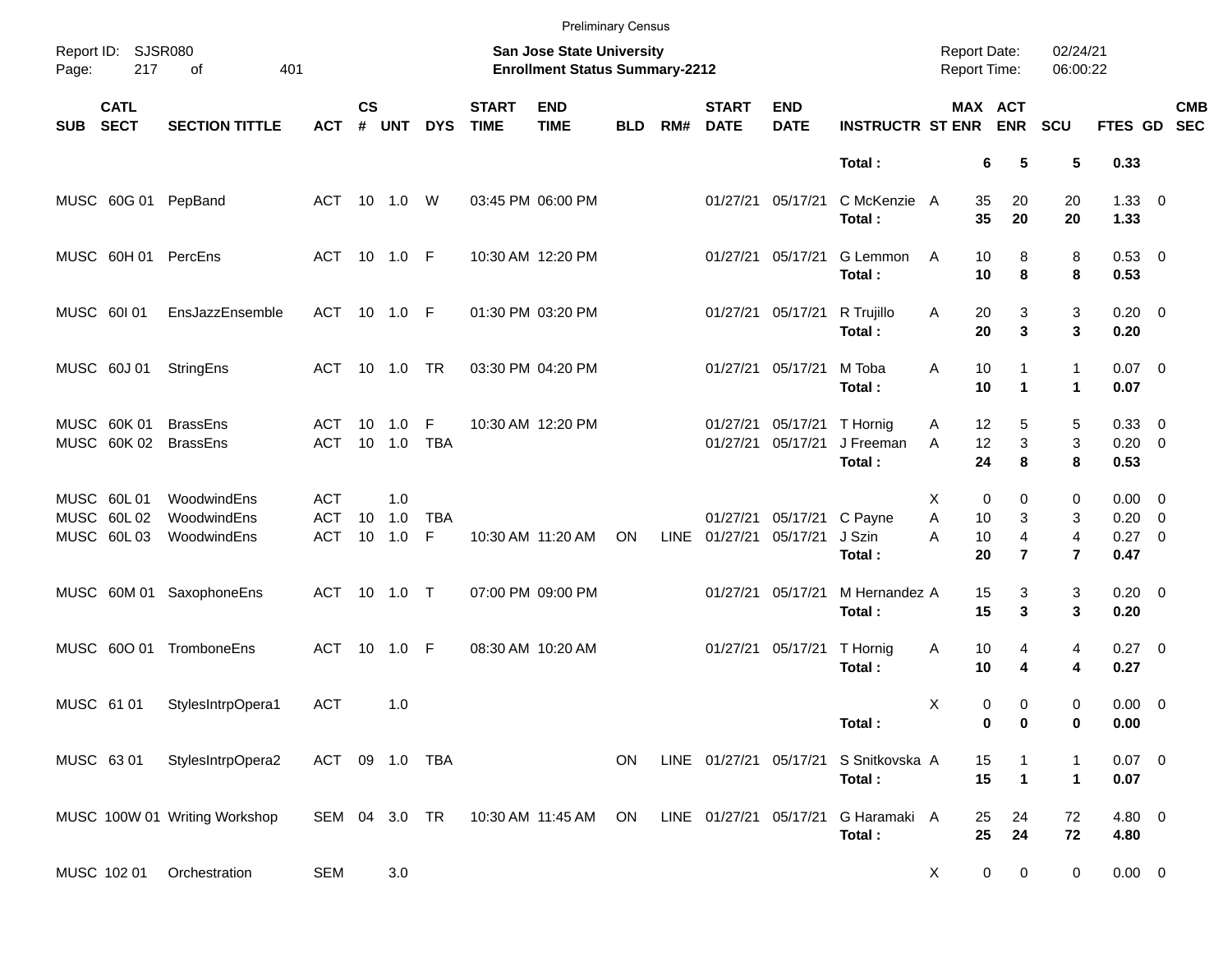|            |                            |                                           |                          |                |                |                         |                                 | <b>Preliminary Census</b>                                                 |            |                     |                             |                              |                                          |                                            |                                                    |                                |                                  |                            |            |
|------------|----------------------------|-------------------------------------------|--------------------------|----------------|----------------|-------------------------|---------------------------------|---------------------------------------------------------------------------|------------|---------------------|-----------------------------|------------------------------|------------------------------------------|--------------------------------------------|----------------------------------------------------|--------------------------------|----------------------------------|----------------------------|------------|
| Page:      | Report ID: SJSR080<br>218  | 401<br>of                                 |                          |                |                |                         |                                 | <b>San Jose State University</b><br><b>Enrollment Status Summary-2212</b> |            |                     |                             |                              |                                          | <b>Report Date:</b><br><b>Report Time:</b> |                                                    | 02/24/21<br>06:00:22           |                                  |                            |            |
| <b>SUB</b> | <b>CATL</b><br><b>SECT</b> | <b>SECTION TITTLE</b>                     | <b>ACT</b>               | <b>CS</b><br># | <b>UNT</b>     | <b>DYS</b>              | <b>START</b><br><b>TIME</b>     | <b>END</b><br><b>TIME</b>                                                 | <b>BLD</b> | RM#                 | <b>START</b><br><b>DATE</b> | <b>END</b><br><b>DATE</b>    | <b>INSTRUCTR ST ENR</b>                  |                                            | MAX ACT<br><b>ENR</b>                              | SCU                            | FTES GD SEC                      |                            | <b>CMB</b> |
|            | MUSC 102 02                | Orchestration                             | SEM                      | 04             | 3.0            | МW                      | 10:30 AM 11:45 AM               |                                                                           | <b>ON</b>  | LINE                | 01/27/21                    | 05/17/21                     | N Hudson<br>Total:                       | A                                          | 35<br>38<br>35<br>38                               | 114<br>114                     | 7.702<br>7.70                    |                            |            |
|            |                            | MUSC 106B 01 Jazz Arranging 2             | SEM 04                   |                | 2.0            | МW                      | 10:30 AM 11:20 AM               |                                                                           |            |                     | 01/27/21                    | 05/17/21                     | A Lington<br>Total:                      | A                                          | 20<br>10<br>20<br>10                               | 20<br>20                       | $1.43 \quad 3$<br>1.43           |                            |            |
|            | MUSC 111 01                | Rom/Modern Mus HistoLEC                   |                          |                | $02 \quad 3.0$ | <b>MW</b>               |                                 | 09:00 AM 10:15 AM                                                         | <b>ON</b>  | <b>LINE</b>         | 01/27/21 05/17/21           |                              | E Buurman<br>Total:                      | $\overline{A}$                             | 56<br>50<br>50<br>56                               | 168<br>168                     | $11.20 \t 0$<br>11.20            |                            |            |
|            | MUSC 117 01<br>MUSC 117 02 | Mus Cul Latin Am<br>Mus Cul Latin Am      | LEC.<br><b>LEC</b>       | 01<br>01       | 3.0<br>3.0     | <b>TR</b><br><b>MW</b>  | 09:00 AM 10:15 AM               | 12:00 PM 01:15 PM                                                         | ON<br>ON   | LINE<br><b>LINE</b> | 01/27/21<br>01/27/21        | 05/17/21<br>05/17/21         | A Romero RamA<br>A Romero RamA<br>Total: | 120                                        | 62<br>60<br>60<br>64<br>126                        | 186<br>192<br>378              | $12.40 \t 0$<br>12.80 0<br>25.20 |                            |            |
|            | MUSC 120 01<br>MUSC 120 80 | Worlds of Jazz<br>Worlds of Jazz          | LEC.<br><b>LEC</b>       | 01<br>01       | 3.0<br>3.0     | <b>MW</b><br><b>TBA</b> |                                 | 10:30 AM 11:45 AM                                                         | ON<br>ON   | LINE<br><b>LINE</b> | 01/27/21<br>01/27/21        | 05/17/21<br>05/17/21         | J Lewis<br>T Langan<br>Total:            | A<br>A<br>140                              | 70<br>35<br>70<br>53<br>88                         | 105<br>159<br>264              | $7.00 \t 0$<br>10.65<br>17.65    | $\overline{\phantom{0}}$ 1 |            |
|            |                            | MUSC 122B 01 FundTechDoReeds              | ACT 10 1.0               |                |                | <b>TR</b>               | 08:00 AM 08:50 AM               |                                                                           |            |                     | 01/27/21                    | 05/17/21                     | J Selmer<br>Total:                       | A                                          | 20<br>16<br>20<br>16                               | 16<br>16                       | $1.07 \quad 0$<br>1.07           |                            |            |
|            |                            | MUSC 123B 01 FundTechLowBr                | <b>ACT</b>               | 10             | 1.0            | MW                      | 08:00 AM 08:50 AM               |                                                                           |            |                     | 01/27/21                    | 05/17/21                     | T Hornig<br>Total:                       | Α                                          | 20<br>16<br>20<br>16                               | 16<br>16                       | $1.07 \quad 0$<br>1.07           |                            |            |
|            |                            | MUSC 125D 01 Fund Tech Percus             | <b>ACT</b>               | 09             | 1.0            | -F                      | 08:00 AM 09:50 AM               |                                                                           |            |                     | 01/27/21                    | 05/17/21                     | G Lemmon<br>Total:                       | A                                          | 20<br>10<br>20<br>10                               | 10<br>10                       | $0.68$ 1<br>0.68                 |                            |            |
|            | MUSC 126 01<br>MUSC 126 02 | Marching Band Tech<br>Marching Band Tech  | <b>ACT</b><br><b>ACT</b> | 08             | 1.0<br>1.0     | M                       | 04:00 PM 05:50 PM               |                                                                           |            |                     | 01/27/21                    | 05/17/21                     | C McKenzie<br>Total:                     | X<br>$\overline{A}$                        | $\mathbf 0$<br>$\mathbf 0$<br>20<br>14<br>20<br>14 | 0<br>14<br>14                  | $0.00 \t 0$<br>0.93 0<br>0.93    |                            |            |
|            |                            | MUSC 127B 01 FundTechLowStr               |                          |                |                |                         | ACT 10 1.0 TR 12:00 PM 12:50 PM |                                                                           |            |                     |                             | 01/27/21 05/17/21 B Moyer    | Total:                                   | Α                                          | 15<br>14<br>15<br>14                               | 14<br>14                       | $0.95$ 1<br>0.95                 |                            |            |
|            |                            | MUSC 129A 01 ElecAcous5<br>SUP 25 2.0 TBA |                          |                |                |                         |                                 |                                                                           | ON.        |                     | LINE 01/27/21 05/17/21      |                              | M Toba<br>Total:                         | Α                                          | 3<br>1<br>3<br>$\mathbf{1}$                        | $\overline{c}$<br>$\mathbf{2}$ | $0.13 \ 0$<br>0.13               |                            |            |
|            | MUSC 130A 01 Piano 5       |                                           | SUP 25 2.0 TBA           |                |                |                         |                                 |                                                                           | ON         |                     |                             | LINE 01/27/21 05/17/21 G Mok | Total:                                   | A                                          | 3<br>$\mathbf 0$<br>3<br>$\pmb{0}$                 | 0<br>0                         | $0.00 \t 0$<br>0.00              |                            |            |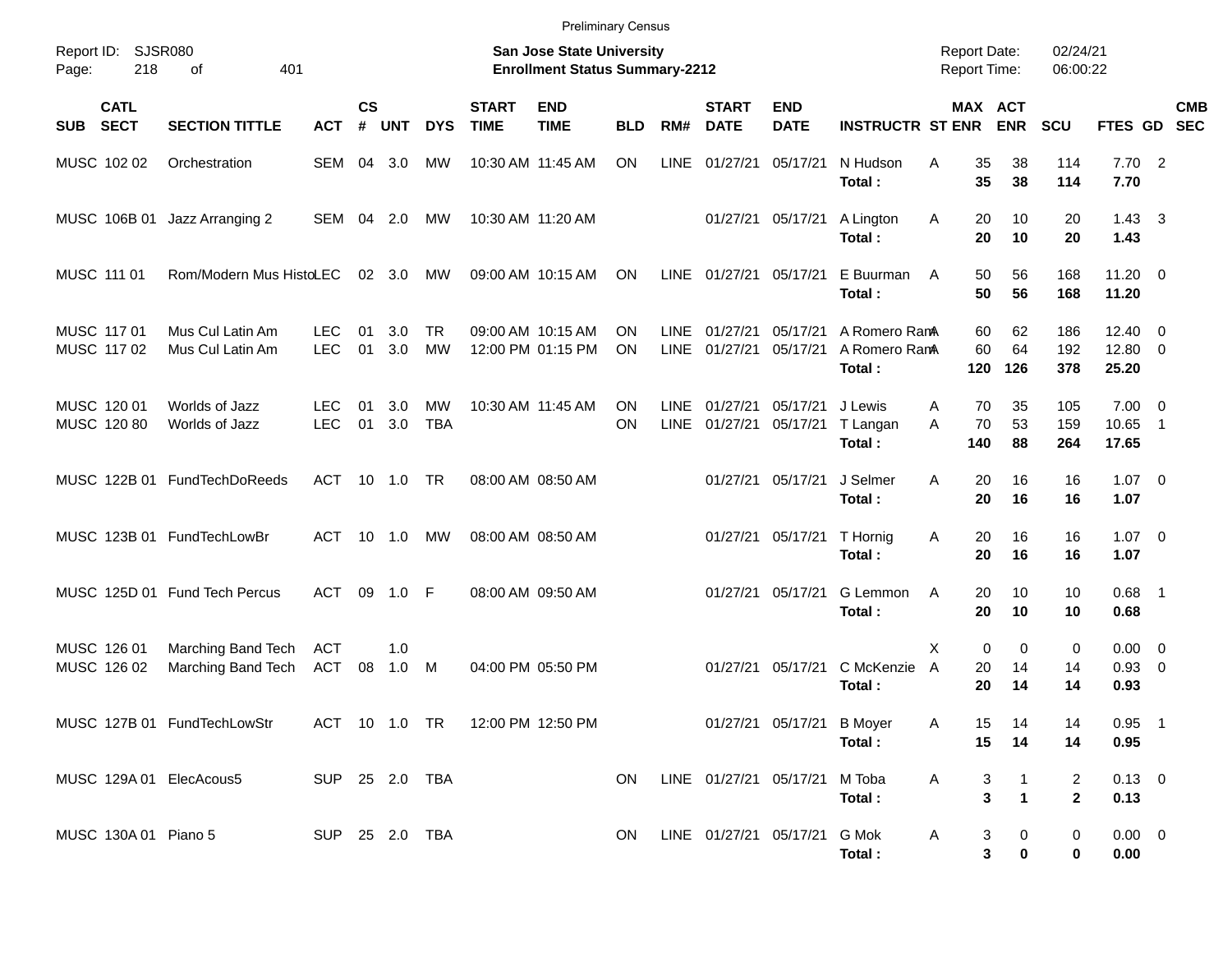|                                                 |                       |                |                                                                           |            |              |                             |                           | <b>Preliminary Census</b> |             |                             |                           |                                      |                                     |                              |                         |                |                          |  |
|-------------------------------------------------|-----------------------|----------------|---------------------------------------------------------------------------|------------|--------------|-----------------------------|---------------------------|---------------------------|-------------|-----------------------------|---------------------------|--------------------------------------|-------------------------------------|------------------------------|-------------------------|----------------|--------------------------|--|
| Report ID: SJSR080<br>401<br>219<br>Page:<br>of |                       |                | <b>San Jose State University</b><br><b>Enrollment Status Summary-2212</b> |            |              |                             |                           |                           |             |                             |                           |                                      | <b>Report Date:</b><br>Report Time: |                              | 02/24/21<br>06:00:22    |                |                          |  |
| <b>CATL</b><br><b>SECT</b><br><b>SUB</b>        | <b>SECTION TITTLE</b> | <b>ACT</b>     | $\mathsf{cs}$<br>#                                                        | <b>UNT</b> | <b>DYS</b>   | <b>START</b><br><b>TIME</b> | <b>END</b><br><b>TIME</b> | <b>BLD</b>                | RM#         | <b>START</b><br><b>DATE</b> | <b>END</b><br><b>DATE</b> | <b>INSTRUCTR ST ENR</b>              |                                     | MAX ACT<br><b>ENR</b>        | SCU                     | <b>FTES GD</b> | <b>CMB</b><br><b>SEC</b> |  |
| MUSC 130B 01 Piano 6                            |                       | <b>SUP</b>     | 25                                                                        | 2.0        | <b>TBA</b>   |                             |                           | ΟN                        |             | LINE 01/27/21               | 05/17/21                  | F Levy                               | A                                   | 3<br>1                       | 2                       | 0.13           | 0                        |  |
| MUSC 130B 02 Piano 6                            |                       | <b>SUP</b>     | 25                                                                        | 2.0        | <b>TBA</b>   |                             |                           | ΟN                        |             | LINE 01/27/21               | 05/17/21                  | G Mok<br>Total:                      | Α<br>6                              | 3<br>1<br>$\mathbf 2$        | $\overline{c}$<br>4     | 0.13<br>0.27   | 0                        |  |
| MUSC 130C 01 Piano 7                            |                       | <b>SUP</b>     | 25                                                                        | 2.0        | <b>TBA</b>   |                             |                           | ON.                       |             | LINE 01/27/21               | 05/17/21                  | N Sultanov                           | A                                   | 3<br>1                       | 2                       | 0.13           | 0                        |  |
| MUSC 130C 02 Piano 7                            |                       | <b>SUP</b>     | 25                                                                        | 2.0        | <b>TBA</b>   |                             |                           | ΟN                        | <b>LINE</b> | 01/27/21                    | 05/17/21                  | G Mok                                | Α                                   | 3<br>2                       | 4                       | 0.27           | 0                        |  |
| MUSC 130C 03 Piano 7                            |                       | <b>SUP</b>     | 25                                                                        | 2.0        | <b>TBA</b>   |                             |                           | ON                        |             | LINE 01/27/21               | 05/17/21                  | F Levy                               | Α                                   | 3<br>$\mathbf{1}$            | $\overline{\mathbf{c}}$ | 0.13           | 0                        |  |
|                                                 |                       |                |                                                                           |            |              |                             |                           |                           |             |                             |                           | Total:                               | 9                                   | 4                            | 8                       | 0.53           |                          |  |
| MUSC 130D 01 Piano 8                            |                       | <b>SUP</b>     | 25                                                                        | 2.0        | <b>TBA</b>   |                             |                           | ON                        |             | LINE 01/27/21               | 05/17/21                  | G Mok                                | A                                   | 3<br>0                       | 0                       | 0.00           | 0                        |  |
| MUSC 130D 02 Piano 8                            |                       | <b>SUP</b>     | 25                                                                        | 2.0        | <b>TBA</b>   |                             |                           | ON                        |             | LINE 01/27/21               | 05/17/21                  | F Levy                               | Α                                   | 3<br>0                       | 0                       | 0.00           | 0                        |  |
|                                                 |                       |                |                                                                           |            |              |                             |                           |                           |             |                             |                           | Total:                               | 6                                   | 0                            | 0                       | 0.00           |                          |  |
| MUSC 133 01                                     | Voice                 | <b>SUP</b>     | 25                                                                        | 2.0        | <b>TBA</b>   |                             |                           | ON                        |             | LINE 01/27/21               | 05/17/21                  | J Smucker                            | A                                   | 3<br>0                       | 0                       | 0.00           | 0                        |  |
| MUSC 133 02                                     | Voice                 | <b>SUP</b>     | 25                                                                        | 2.0        | <b>TBA</b>   |                             |                           | ON                        |             | LINE 01/27/21               | 05/17/21                  | S Bengochea A                        |                                     | 3<br>0                       | 0                       | 0.00           | 0                        |  |
|                                                 |                       |                |                                                                           |            |              |                             |                           |                           |             |                             |                           | Total:                               | 6                                   | 0                            | 0                       | 0.00           |                          |  |
| MUSC 133A 01 Voice 5                            |                       | <b>SUP</b>     | 25                                                                        | 2.0        | TBA          |                             |                           | ON.                       |             | LINE 01/27/21               | 05/17/21                  | C Bengochea A                        |                                     | 3<br>2                       | 4                       | 0.27           | $\overline{\mathbf{0}}$  |  |
|                                                 |                       |                |                                                                           |            |              |                             |                           |                           |             |                             |                           | Total:                               |                                     | $\mathbf{2}$<br>3            | 4                       | 0.27           |                          |  |
| MUSC 133B 01 Voice 6                            |                       | <b>SUP</b>     | 25                                                                        | 2.0        | TBA          |                             |                           | ON                        |             | LINE 01/27/21               | 05/17/21                  | J Mitchell                           | A                                   | 3<br>1                       | 2                       | 0.13           | 0                        |  |
| MUSC 133B 02 Voice 6                            |                       | <b>SUP</b>     | 25                                                                        | 2.0        | <b>TBA</b>   |                             |                           | ΟN                        | <b>LINE</b> | 01/27/21                    | 05/17/21                  | J Scharlach                          | A                                   | 3<br>2                       | 4                       | 0.27           | 0                        |  |
| MUSC 133B 03 Voice 6                            |                       | <b>SUP</b>     | 25                                                                        | 2.0        | <b>TBA</b>   |                             |                           | ON                        | LINE        | 01/27/21                    | 05/17/21                  | J Smucker                            | A                                   | 3<br>$\overline{c}$          | 4                       | 0.27           | 0                        |  |
| MUSC 133B 04 Voice 6                            |                       | <b>SUP</b>     | 25                                                                        | 2.0        | <b>TBA</b>   |                             |                           | ON                        |             | LINE 01/27/21               | 05/17/21                  | C Bengochea A                        |                                     | 3<br>$\overline{c}$          | 4                       | 0.27           | 0                        |  |
| MUSC 133B 05 Voice 6                            |                       | <b>SUP</b>     | 25                                                                        | 2.0        | <b>TBA</b>   |                             |                           | ON                        |             | LINE 01/27/21               | 05/17/21                  | S Bengochea A                        |                                     | 3<br>1                       | 2                       | 0.13           | 0                        |  |
|                                                 |                       |                |                                                                           |            |              |                             |                           |                           |             |                             |                           | Total:                               | 15                                  | 8                            | 16                      | 1.07           |                          |  |
| MUSC 133C 01 Voice 7                            |                       | <b>SUP</b>     | 25                                                                        | 2.0        | <b>TBA</b>   |                             |                           | ON.                       |             | LINE 01/27/21               | 05/17/21                  | C Bengochea A                        | 6                                   | 0                            | 0                       | 0.00           | - 0                      |  |
| MUSC 133C 02 Voice 7                            |                       | <b>SUP</b>     | 25                                                                        | 2.0        | <b>TBA</b>   |                             |                           | ΟN                        | <b>LINE</b> | 01/27/21                    | 05/17/21                  | J Mitchell                           | A                                   | 3<br>$\mathbf{1}$            | 2                       | 0.13           | 0                        |  |
| MUSC 133C 03 Voice 7                            |                       | <b>SUP</b>     | 25                                                                        | 2.0        | <b>TBA</b>   |                             |                           | ΟN                        |             | LINE 01/27/21               | 05/17/21                  | J Scharlach                          | A                                   | 3<br>3                       | 6                       | 0.40           | 0                        |  |
| MUSC 133C 04 Voice 7                            |                       | SUP            |                                                                           |            | 25  2.0  TBA |                             |                           | <b>ON</b>                 |             |                             |                           | LINE 01/27/21 05/17/21 S Bengochea A |                                     | 6<br>4                       | 8                       | $0.53$ 0       |                          |  |
| MUSC 133C 05 Voice 7                            |                       | SUP 25 1.0 TBA |                                                                           |            |              |                             |                           | ON.                       |             |                             |                           | LINE 01/27/21 05/17/21 S Bengochea A |                                     | 3<br>1                       | 1                       | $0.07$ 0       |                          |  |
|                                                 |                       |                |                                                                           |            |              |                             |                           |                           |             |                             |                           | Total:                               | 21                                  | 9                            | 17                      | 1.13           |                          |  |
| MUSC 133D 01 Voice 8                            |                       | SUP 25 2.0 TBA |                                                                           |            |              |                             |                           | ON.                       |             |                             |                           | LINE 01/27/21 05/17/21 C Bengochea A |                                     | 3<br>$\mathbf{1}$            | 2                       | $0.13 \ 0$     |                          |  |
|                                                 |                       |                |                                                                           |            |              |                             |                           |                           |             |                             |                           | Total:                               |                                     | 3<br>$\overline{\mathbf{1}}$ | $\mathbf{2}$            | 0.13           |                          |  |
| MUSC 134 01                                     | <b>Strings</b>        | SUP 25 2.0 TBA |                                                                           |            |              |                             |                           | ON.                       |             |                             |                           | LINE 01/27/21 05/17/21 M Dahlberg A  |                                     | 3<br>$\mathbf 0$             | 0                       | $0.00 \t 0$    |                          |  |
|                                                 |                       |                |                                                                           |            |              |                             |                           |                           |             |                             |                           | Total:                               |                                     | 3<br>0                       | 0                       | 0.00           |                          |  |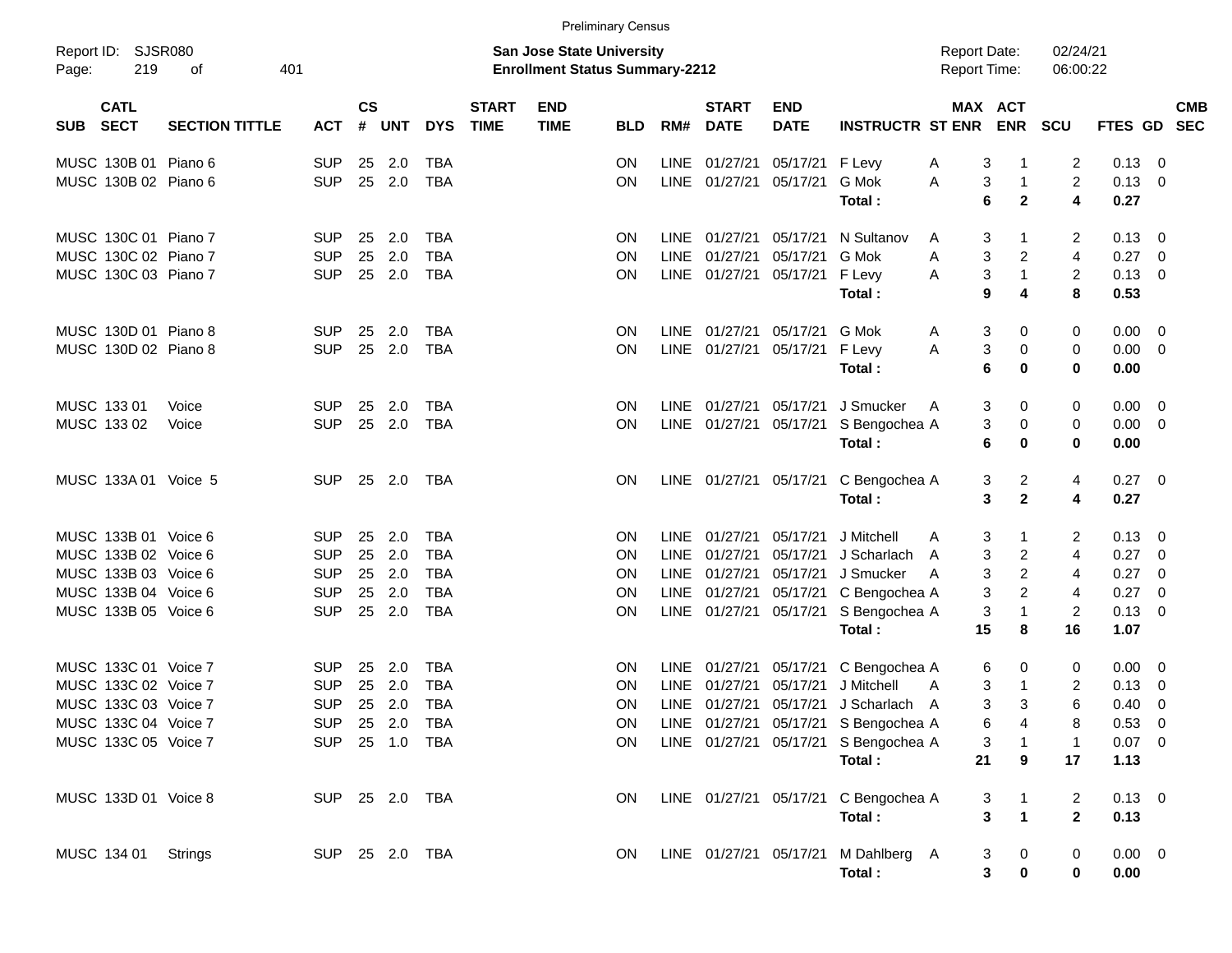|       |                                                                                              |                                                                                                              |                                                      |                |                                  |                                        |                             |                                                                           | <b>Preliminary Census</b>     |                                    |                                                            |                                                                                             |                                                              |                                            |                                            |                                                              |                                                                      |            |
|-------|----------------------------------------------------------------------------------------------|--------------------------------------------------------------------------------------------------------------|------------------------------------------------------|----------------|----------------------------------|----------------------------------------|-----------------------------|---------------------------------------------------------------------------|-------------------------------|------------------------------------|------------------------------------------------------------|---------------------------------------------------------------------------------------------|--------------------------------------------------------------|--------------------------------------------|--------------------------------------------|--------------------------------------------------------------|----------------------------------------------------------------------|------------|
| Page: | Report ID: SJSR080<br>220<br>401<br>оf                                                       |                                                                                                              |                                                      |                |                                  |                                        |                             | <b>San Jose State University</b><br><b>Enrollment Status Summary-2212</b> |                               |                                    |                                                            |                                                                                             |                                                              | <b>Report Date:</b><br><b>Report Time:</b> |                                            | 02/24/21<br>06:00:22                                         |                                                                      |            |
| SUB   | <b>CATL</b><br><b>SECT</b>                                                                   | <b>SECTION TITTLE</b>                                                                                        | <b>ACT</b>                                           | <b>CS</b><br># | UNT                              | <b>DYS</b>                             | <b>START</b><br><b>TIME</b> | <b>END</b><br><b>TIME</b>                                                 | <b>BLD</b>                    | RM#                                | <b>START</b><br><b>DATE</b>                                | <b>END</b><br><b>DATE</b>                                                                   | <b>INSTRUCTR ST ENR</b>                                      | MAX ACT                                    | <b>ENR</b>                                 | <b>SCU</b>                                                   | FTES GD SEC                                                          | <b>CMB</b> |
|       |                                                                                              | MUSC 134A 01 Strings 5                                                                                       | <b>SUP</b>                                           |                | 36 2.0                           | TBA                                    |                             |                                                                           | ΟN                            |                                    | LINE 01/27/21 05/17/21                                     |                                                                                             | S Lin<br>Total:                                              | Α<br>3<br>3                                | 1<br>$\blacktriangleleft$                  | 2<br>$\mathbf{2}$                                            | $0.13 \quad 0$<br>0.13                                               |            |
|       |                                                                                              | MUSC 134B 01 Strings 6<br>MUSC 134B 02 Strings 6                                                             | <b>SUP</b><br><b>SUP</b>                             | 36             | 2.0<br>36 2.0                    | TBA<br><b>TBA</b>                      |                             |                                                                           | <b>ON</b><br>ΟN               |                                    | LINE 01/27/21 05/17/21<br>LINE 01/27/21 05/17/21           |                                                                                             | M Dahlberg<br><b>B</b> Moyer<br>Total:                       | 3<br>A<br>3<br>Α<br>6                      | $\mathbf{1}$<br>$\mathbf{2}$               | 2<br>$\overline{2}$<br>4                                     | $0.13 \quad 0$<br>$0.13 \ 0$<br>0.27                                 |            |
|       | MUSC 135 01                                                                                  | Woodwinds                                                                                                    | <b>SUP</b>                                           |                | 25 2.0                           | TBA                                    |                             |                                                                           | ΟN                            |                                    | LINE 01/27/21 05/17/21                                     |                                                                                             | Y Chou<br>Total:                                             | 3<br>A<br>3                                | $\blacktriangleleft$                       | $\overline{2}$<br>$\overline{2}$                             | $0.13 \quad 0$<br>0.13                                               |            |
|       |                                                                                              | MUSC 135A 01 Woodwinds 5<br>MUSC 135A 02 Woodwinds 5                                                         | <b>SUP</b><br><b>SUP</b>                             | 25             | 2.0<br>25 2.0                    | TBA<br><b>TBA</b>                      |                             |                                                                           | ON<br>ΟN                      | LINE                               | 01/27/21<br>LINE 01/27/21                                  | 05/17/21<br>05/17/21                                                                        | J Szin<br>M Hernandez A<br>Total:                            | 3<br>A<br>3<br>6                           | 0<br>0<br>0                                | 0<br>0<br>0                                                  | $0.00 \quad 0$<br>$0.00 \t 0$<br>0.00                                |            |
|       |                                                                                              | MUSC 135B 01 Woodwinds 6<br>MUSC 135B 02 Woodwinds 6<br>MUSC 135B 03 Woodwinds 6<br>MUSC 135B 04 Woodwinds 6 | <b>SUP</b><br><b>SUP</b><br><b>SUP</b><br><b>SUP</b> | 25<br>25<br>25 | 2.0<br>2.0<br>2.0<br>25 2.0      | TBA<br><b>TBA</b><br>TBA<br><b>TBA</b> |                             |                                                                           | <b>ON</b><br>ON<br>ΟN<br>ΟN   | <b>LINE</b><br><b>LINE</b><br>LINE | 01/27/21<br>01/27/21<br>01/27/21<br>LINE 01/27/21 05/17/21 | 05/17/21<br>05/17/21<br>05/17/21                                                            | Y Chou<br>C Payne<br>J Szin<br>M Hernandez A<br>Total:       | 3<br>A<br>3<br>Α<br>3<br>A<br>3<br>12      | $\mathbf{1}$<br>4                          | 2<br>$\overline{2}$<br>$\overline{2}$<br>$\overline{2}$<br>8 | $0.13 \quad 0$<br>$0.13 \ 0$<br>$0.13 \ 0$<br>$0.13 \quad 0$<br>0.53 |            |
|       |                                                                                              | MUSC 135C 01 Woodwinds 7<br>MUSC 135C 02 Woodwinds 7                                                         | <b>SUP</b><br><b>SUP</b>                             | 25             | 2.0<br>25 2.0                    | TBA<br><b>TBA</b>                      |                             |                                                                           | <b>ON</b><br>ΟN               |                                    | LINE 01/27/21<br>LINE 01/27/21 05/17/21                    | 05/17/21                                                                                    | C Payne<br>M Hernandez A<br>Total:                           | 3<br>A<br>3<br>6                           | 2<br>$\mathbf{1}$<br>3                     | 4<br>$\overline{2}$<br>6                                     | $0.27 \quad 0$<br>$0.13 \ 0$<br>0.40                                 |            |
|       |                                                                                              | MUSC 135D 01 Woodwinds 8<br>MUSC 135D 02 Woodwinds 8                                                         | <b>SUP</b><br><b>SUP</b>                             | 25             | 2.0<br>25 2.0                    | TBA<br>TBA                             |                             |                                                                           | ON<br>ΟN                      | <b>LINE</b><br><b>LINE</b>         | 01/27/21<br>01/27/21                                       | 05/17/21<br>05/17/21                                                                        | J Szin<br>M Hernandez A<br>Total:                            | 3<br>A<br>3<br>6                           | 2<br>0<br>$\mathbf{2}$                     | 4<br>0<br>4                                                  | $0.27 \quad 0$<br>$0.00 \t 0$<br>0.27                                |            |
|       | MUSC 136 01<br>MUSC 136 02 Brass                                                             | <b>Brass</b>                                                                                                 | <b>SUP</b>                                           |                | 25 2.0                           | TBA<br>SUP 25 2.0 TBA                  |                             |                                                                           | ON<br>ON.                     |                                    | LINE 01/27/21 05/17/21                                     | LINE 01/27/21 05/17/21 T Hornig                                                             | J Freeman<br>Total:                                          | A<br>3<br>A<br>6                           | 3<br>0<br>0<br>0                           | 0<br>0<br>0                                                  | $0.00 \t 0$<br>$0.00 \t 0$<br>0.00                                   |            |
|       | MUSC 136C 01 Brass 6<br>MUSC 136C 02 Brass 6<br>MUSC 136C 03 Brass 6<br>MUSC 136C 04 Brass 6 |                                                                                                              | SUP<br><b>SUP</b><br><b>SUP</b>                      |                | 25  2.0  TBA<br>25 2.0<br>25 2.0 | TBA<br>TBA<br>SUP 25 2.0 TBA           |                             |                                                                           | ON.<br><b>ON</b><br>ON<br>ON. |                                    |                                                            | LINE 01/27/21 05/17/21 F Byram<br>LINE 01/27/21 05/17/21 T Hornig<br>LINE 01/27/21 05/17/21 | LINE 01/27/21 05/17/21 J Freeman<br>C Smith Fran A<br>Total: | 3<br>A<br>3<br>A<br>3<br>A<br>3<br>12      | 2<br>$\overline{2}$<br>$\overline{2}$<br>7 | 4<br>4<br>4<br>2<br>14                                       | $0.27$ 0<br>$0.27 \t 0$<br>$0.27 \t 0$<br>$0.13 \ 0$<br>0.93         |            |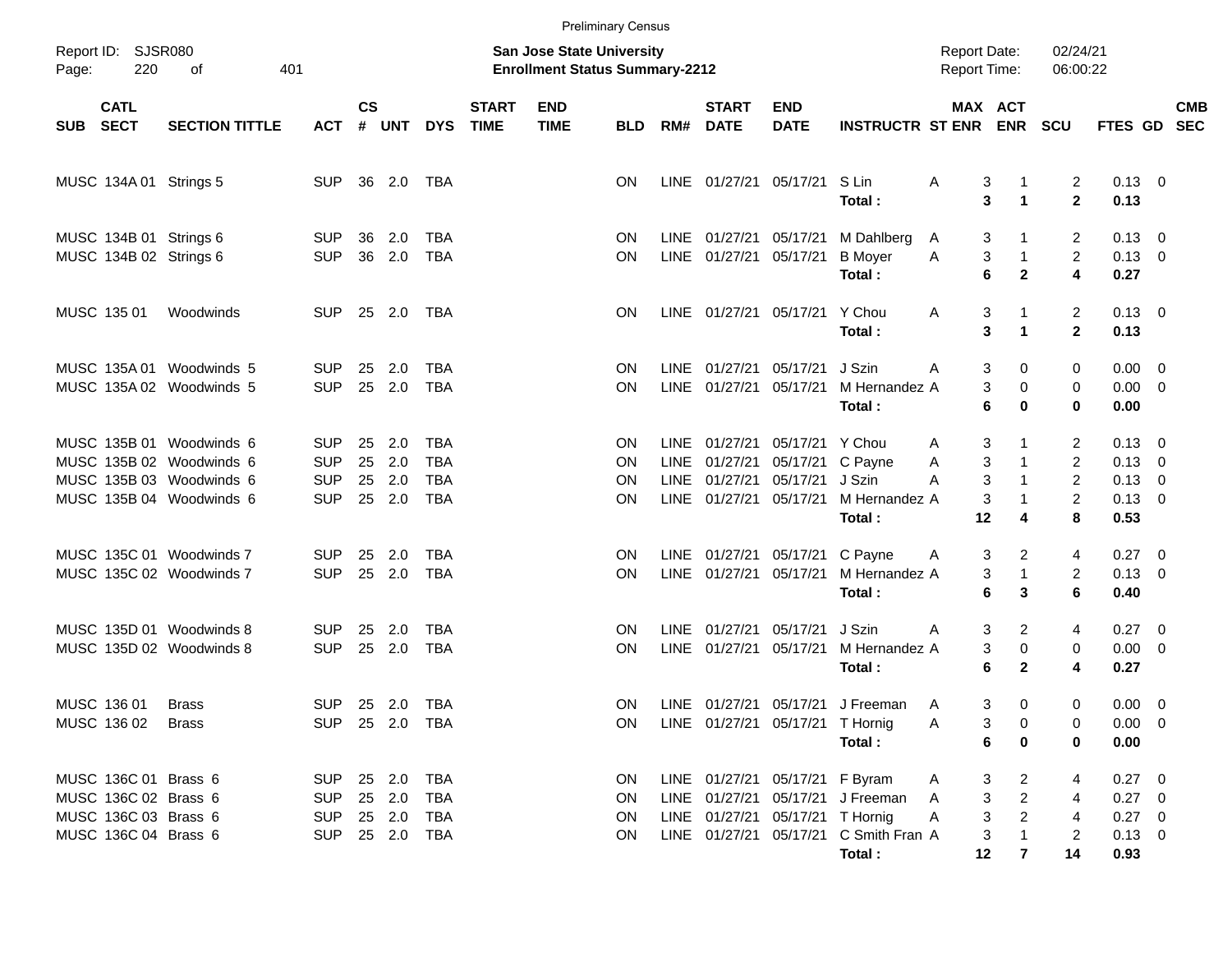|            |                            |                             |            |                    |              |              |                             |                                                                           | <b>Preliminary Census</b> |             |                             |                           |                                  |                                            |                                        |                         |             |                          |
|------------|----------------------------|-----------------------------|------------|--------------------|--------------|--------------|-----------------------------|---------------------------------------------------------------------------|---------------------------|-------------|-----------------------------|---------------------------|----------------------------------|--------------------------------------------|----------------------------------------|-------------------------|-------------|--------------------------|
| Page:      | Report ID: SJSR080<br>221  | 401<br>of                   |            |                    |              |              |                             | <b>San Jose State University</b><br><b>Enrollment Status Summary-2212</b> |                           |             |                             |                           |                                  | <b>Report Date:</b><br><b>Report Time:</b> |                                        | 02/24/21<br>06:00:22    |             |                          |
| <b>SUB</b> | <b>CATL</b><br><b>SECT</b> | <b>SECTION TITTLE</b>       | <b>ACT</b> | $\mathsf{cs}$<br># | <b>UNT</b>   | <b>DYS</b>   | <b>START</b><br><b>TIME</b> | <b>END</b><br><b>TIME</b>                                                 | <b>BLD</b>                | RM#         | <b>START</b><br><b>DATE</b> | <b>END</b><br><b>DATE</b> | <b>INSTRUCTR ST ENR</b>          |                                            | MAX ACT<br><b>ENR</b>                  | SCU                     | FTES GD     | <b>CMB</b><br><b>SEC</b> |
|            | MUSC 136D 01 Brass 7       |                             | <b>SUP</b> | 25                 | 2.0          | <b>TBA</b>   |                             |                                                                           | <b>ON</b>                 | LINE        | 01/27/21                    | 05/17/21                  | T Hornig                         | A                                          | 3<br>-1                                | 2                       | 0.13        | 0                        |
|            | MUSC 136D 02 Brass 7       |                             | <b>SUP</b> | 25                 | 2.0          | <b>TBA</b>   |                             |                                                                           | ON                        |             | LINE 01/27/21               | 05/17/21                  | C Smith Fran A                   |                                            | 3<br>$\overline{c}$                    | $\overline{\mathbf{4}}$ | 0.27        | 0                        |
|            |                            |                             |            |                    |              |              |                             |                                                                           |                           |             |                             |                           | Total:                           |                                            | 3<br>6                                 | 6                       | 0.40        |                          |
|            | MUSC 136E 01 Brass 8       |                             | <b>SUP</b> | 25                 | 2.0          | <b>TBA</b>   |                             |                                                                           | ON.                       | <b>LINE</b> | 01/27/21                    | 05/17/21                  | J Freeman                        | A                                          | 3<br>0                                 | 0                       | 0.00        | - 0                      |
|            | MUSC 136E 02 Brass 8       |                             | <b>SUP</b> | 25                 | 2.0          | <b>TBA</b>   |                             |                                                                           | ON                        | LINE        | 01/27/21                    | 05/17/21                  | T Hornig                         | Α                                          | 3<br>$\overline{c}$                    | 4                       | 0.27        | 0                        |
|            | MUSC 136E 03 Brass 8       |                             | <b>SUP</b> | 25                 | 2.0          | <b>TBA</b>   |                             |                                                                           | ON                        |             | LINE 01/27/21               | 05/17/21                  | C Smith Fran A                   |                                            | $\overline{a}$<br>3                    | $\overline{\mathbf{4}}$ | 0.27        | - 0                      |
|            |                            |                             |            |                    |              |              |                             |                                                                           |                           |             |                             |                           | Total:                           |                                            | 9<br>4                                 | 8                       | 0.53        |                          |
|            | MUSC 137 01                | Percussion                  | <b>SUP</b> | 25                 | 2.0          | TBA          |                             |                                                                           | ON.                       |             | LINE 01/27/21               | 05/17/21                  | G Lemmon                         | A                                          | 3<br>0                                 | 0                       | 0.00        | $\overline{\phantom{0}}$ |
|            |                            |                             |            |                    |              |              |                             |                                                                           |                           |             |                             |                           | Total:                           |                                            | 3<br>$\mathbf 0$                       | 0                       | 0.00        |                          |
|            |                            | MUSC 137B 01 Percussion 6   | <b>SUP</b> | 25                 | 2.0          | TBA          |                             |                                                                           | ΟN                        |             | LINE 01/27/21               | 05/17/21                  | G Lemmon                         | A                                          | 3<br>2                                 | 4                       | 0.27        | $\overline{\mathbf{0}}$  |
|            |                            |                             |            |                    |              |              |                             |                                                                           |                           |             |                             |                           | Total:                           |                                            | $\mathbf 2$<br>3                       | 4                       | 0.27        |                          |
|            |                            | MUSC 137C 01 Percussion 7   | <b>SUP</b> |                    | 25 2.0       | TBA          |                             |                                                                           | ΟN                        |             | LINE 01/27/21               | 05/17/21                  | G Lemmon                         | A                                          | 3<br>1                                 | 2                       | $0.13 \ 0$  |                          |
|            |                            |                             |            |                    |              |              |                             |                                                                           |                           |             |                             |                           | Total:                           |                                            | 3<br>1                                 | $\mathbf{2}$            | 0.13        |                          |
|            |                            | MUSC 137D 01 Percussion 8   | <b>SUP</b> | 25                 | 2.0          | TBA          |                             |                                                                           | ΟN                        |             | LINE 01/27/21               | 05/17/21                  | G Lemmon                         | A                                          | 3<br>2                                 | 4                       | 0.27        | $\overline{\phantom{0}}$ |
|            |                            |                             |            |                    |              |              |                             |                                                                           |                           |             |                             |                           | Total:                           |                                            | $\mathbf 2$<br>3                       | 4                       | 0.27        |                          |
|            |                            | MUSC 138B 01 Composition 5  | <b>SUP</b> | 25                 | 2.0          | <b>TBA</b>   |                             |                                                                           | ON                        | LINE        | 01/27/21                    | 05/17/21                  | P Furman                         | A                                          | 3<br>0                                 | 0                       | 0.00        | - 0                      |
|            |                            | MUSC 138B 02 Composition 5  | <b>SUP</b> | 25                 | 2.0          | <b>TBA</b>   |                             |                                                                           | ON                        |             | LINE 01/27/21               | 05/17/21                  | <b>B</b> Ciach                   | A                                          | 3<br>0                                 | 0                       | 0.00        | $\overline{0}$           |
|            |                            |                             |            |                    |              |              |                             |                                                                           |                           |             |                             |                           | Total:                           |                                            | 6<br>$\mathbf 0$                       | 0                       | 0.00        |                          |
|            |                            | MUSC 138C 01 Composition 6  | <b>SUP</b> | 25                 | 2.0          | <b>TBA</b>   |                             |                                                                           | ON.                       | LINE        | 01/27/21                    | 05/17/21                  | P Furman                         | A                                          | 3<br>0                                 | 0                       | 0.00        | - 0                      |
|            |                            | MUSC 138C 02 Composition 6  | <b>SUP</b> | 25                 | 2.0          | <b>TBA</b>   |                             |                                                                           | ON                        |             | LINE 01/27/21               | 05/17/21                  | <b>B</b> Ciach                   | A                                          | 3<br>$\mathbf{1}$                      | $\overline{\mathbf{c}}$ | 0.13        | - 0                      |
|            |                            |                             |            |                    |              |              |                             |                                                                           |                           |             |                             |                           | Total:                           |                                            | 6<br>1                                 | $\mathbf{2}$            | 0.13        |                          |
|            |                            | MUSC 138D 01 Composition 7  | <b>SUP</b> |                    | 25 2.0       | TBA          |                             |                                                                           | ON.                       |             | LINE 01/27/21               |                           | 05/17/21 P Furman                | A                                          | 3<br>2                                 | 4                       | 0.27        | - 0                      |
|            |                            | MUSC 138D 02 Composition 7  | <b>SUP</b> |                    | 25  2.0  TBA |              |                             |                                                                           | ON                        |             | LINE 01/27/21 05/17/21      |                           | <b>B</b> Ciach                   | Α                                          | 3<br>0                                 | 0                       | $0.00 \t 0$ |                          |
|            |                            |                             |            |                    |              |              |                             |                                                                           |                           |             |                             |                           | Total:                           |                                            | $\mathbf{2}$<br>6                      | 4                       | 0.27        |                          |
|            |                            | MUSC 138E 01 Composition 8  | SUP        | 25 2.0             |              | <b>TBA</b>   |                             |                                                                           | ON.                       |             | LINE 01/27/21 05/17/21      |                           | <b>B</b> Ciach                   | A                                          | 3<br>$\mathbf{1}$                      | 2                       | $0.13 \ 0$  |                          |
|            |                            | MUSC 138E 02 Composition 8  | <b>SUP</b> |                    | 25 2.0 TBA   |              |                             |                                                                           | ON                        |             | LINE 01/27/21               | 05/17/21                  | P Furman                         | A                                          | $\ensuremath{\mathsf{3}}$<br>$\pmb{0}$ | $\pmb{0}$               | $0.00 \t 0$ |                          |
|            |                            |                             |            |                    |              |              |                             |                                                                           |                           |             |                             |                           | Total:                           |                                            | $\mathbf{1}$<br>$\bf 6$                | $\mathbf{2}$            | 0.13        |                          |
|            |                            | MUSC 139A 01 Jazz Studies 5 | <b>SUP</b> |                    | 25 2.0       | <b>TBA</b>   |                             |                                                                           | <b>ON</b>                 |             |                             |                           | LINE 01/27/21 05/17/21 A Lington | A                                          | 3<br>$\mathbf 0$                       | 0                       | $0.00 \t 0$ |                          |
|            |                            | MUSC 139A 02 Jazz Studies 5 | <b>SUP</b> |                    |              | 25  2.0  TBA |                             |                                                                           | ON                        |             |                             |                           | LINE 01/27/21 05/17/21 D Robbins | $\mathsf{A}$                               | $\mathbf{3}$<br>$\overline{c}$         | 4                       | $0.27 \t 0$ |                          |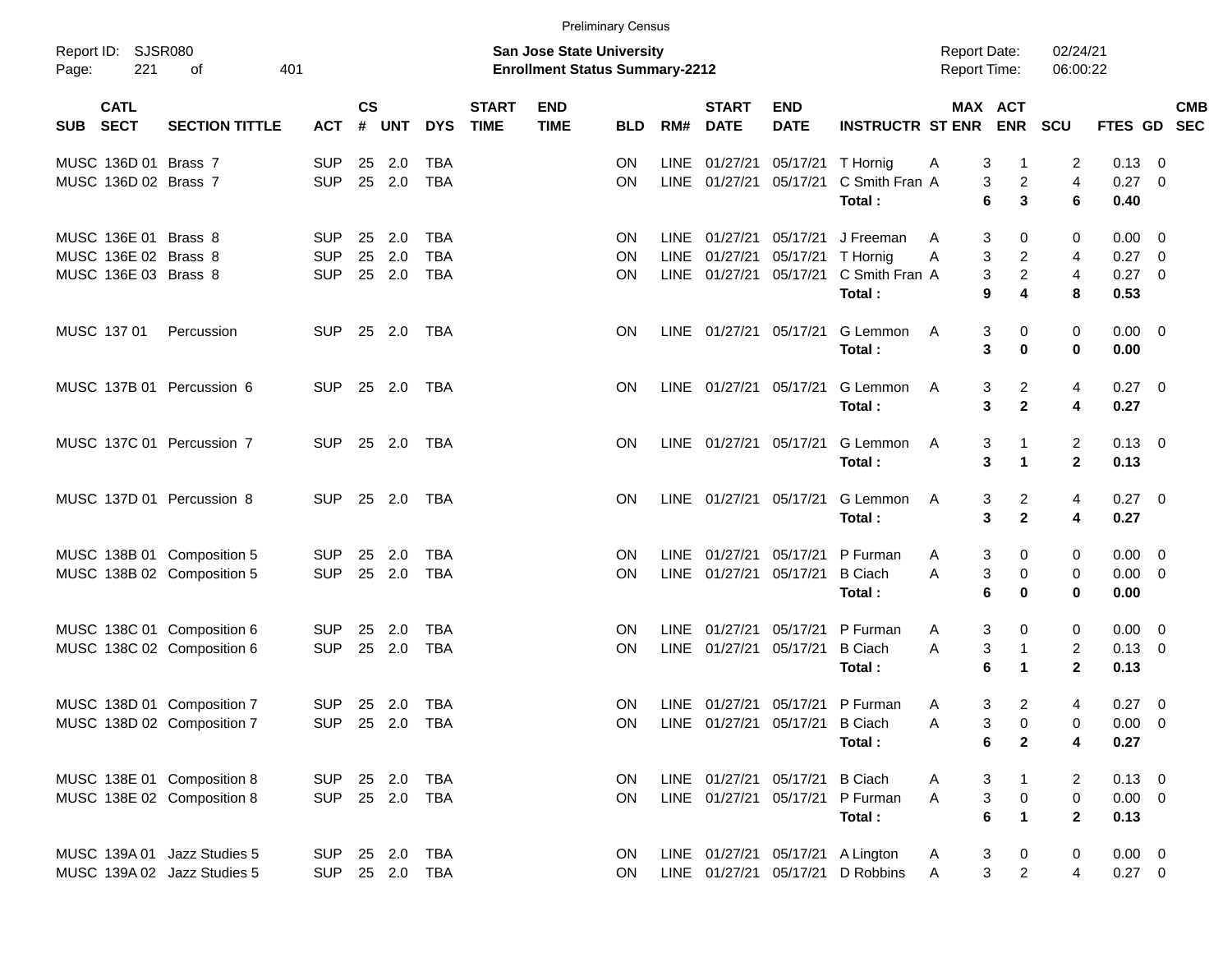|            |                            |                                                                   |               |                |               |            |                             |                                                                           | <b>Preliminary Census</b> |             |                             |                              |                                      |                                     |                               |                                |                |                          |                          |
|------------|----------------------------|-------------------------------------------------------------------|---------------|----------------|---------------|------------|-----------------------------|---------------------------------------------------------------------------|---------------------------|-------------|-----------------------------|------------------------------|--------------------------------------|-------------------------------------|-------------------------------|--------------------------------|----------------|--------------------------|--------------------------|
| Page:      | Report ID: SJSR080<br>222  | 401<br>οf                                                         |               |                |               |            |                             | <b>San Jose State University</b><br><b>Enrollment Status Summary-2212</b> |                           |             |                             |                              |                                      | <b>Report Date:</b><br>Report Time: |                               | 02/24/21<br>06:00:22           |                |                          |                          |
| <b>SUB</b> | <b>CATL</b><br><b>SECT</b> | <b>SECTION TITTLE</b>                                             | <b>ACT</b>    | <b>CS</b><br># | <b>UNT</b>    | <b>DYS</b> | <b>START</b><br><b>TIME</b> | <b>END</b><br><b>TIME</b>                                                 | <b>BLD</b>                | RM#         | <b>START</b><br><b>DATE</b> | <b>END</b><br><b>DATE</b>    | <b>INSTRUCTR ST ENR</b>              |                                     | MAX ACT<br><b>ENR</b>         | SCU                            | FTES GD        |                          | <b>CMB</b><br><b>SEC</b> |
|            |                            |                                                                   |               |                |               |            |                             |                                                                           |                           |             |                             |                              | Total:                               |                                     | 6                             | $\overline{2}$<br>4            | 0.27           |                          |                          |
|            |                            | MUSC 139B 01 Jazz Studies 6                                       | <b>SUP</b>    | 25             | 2.0           | <b>TBA</b> |                             |                                                                           | <b>ON</b>                 | <b>LINE</b> | 01/27/21                    | 05/17/21                     | R Vandivier                          | A                                   | 5                             | 4<br>8                         | 0.53 0         |                          |                          |
|            |                            | MUSC 139B 02 Jazz Studies 6                                       | <b>SUP</b>    | 25             | 2.0           | <b>TBA</b> |                             |                                                                           | <b>ON</b>                 | <b>LINE</b> | 01/27/21                    | 05/17/21                     | A Lington                            | Α                                   | 3                             | 3<br>6                         | 0.40           | $\overline{0}$           |                          |
|            |                            | MUSC 139B 03 Jazz Studies 6                                       | <b>SUP</b>    | 25             | 2.0           | <b>TBA</b> |                             |                                                                           | <b>ON</b>                 |             | LINE 01/27/21               | 05/17/21                     | J Lewis                              | A                                   | 3                             | $\overline{c}$<br>$\mathbf{1}$ | $0.13 \ 0$     |                          |                          |
|            |                            |                                                                   |               |                |               |            |                             |                                                                           |                           |             |                             |                              | Total:                               |                                     | 11                            | 16<br>8                        | 1.07           |                          |                          |
|            |                            | MUSC 139C 01 Jazz Studies 7                                       | <b>SUP</b>    | 25             | 2.0           | <b>TBA</b> |                             |                                                                           | <b>ON</b>                 |             | LINE 01/27/21 05/17/21      |                              | R Vandivier<br>Total:                | $\overline{A}$                      | 4<br>4                        | 2<br>4<br>$\mathbf{2}$<br>4    | 0.27 0<br>0.27 |                          |                          |
|            |                            | MUSC 139D 01 Jazz Studies 8                                       | <b>SUP</b>    | 25             | 2.0           | <b>TBA</b> |                             |                                                                           | ON                        | <b>LINE</b> | 01/27/21                    | 05/17/21                     | D Robbins                            | A                                   | 3                             | 2                              | $0.13 \ 0$     |                          |                          |
|            |                            | MUSC 139D 02 Jazz Studies 8                                       | <b>SUP</b>    | 25             | 2.0           | <b>TBA</b> |                             |                                                                           | <b>ON</b>                 | <b>LINE</b> | 01/27/21                    | 05/17/21                     | R Vandivier                          | A                                   | 3<br>1                        | $\overline{c}$                 | 0.13           | $\overline{\phantom{0}}$ |                          |
|            |                            | MUSC 139D 03 Jazz Studies 8                                       | <b>SUP</b>    | 25             | 2.0           | <b>TBA</b> |                             |                                                                           | <b>ON</b>                 | <b>LINE</b> | 01/27/21                    | 05/17/21                     | A Lington                            | A                                   | 3                             | $\overline{c}$<br>1            | 0.13           | $\overline{\phantom{0}}$ |                          |
|            |                            | MUSC 139D 04 Jazz Studies 8                                       | <b>SUP</b>    | 25             | 2.0           | <b>TBA</b> |                             |                                                                           | ON                        |             | LINE 01/27/21               | 05/17/21                     | J Lewis                              | A                                   | 3                             | 2<br>1                         | $0.13 \ 0$     |                          |                          |
|            |                            |                                                                   |               |                |               |            |                             |                                                                           |                           |             |                             |                              | Total:                               |                                     | 12                            | 8<br>4                         | 0.53           |                          |                          |
|            |                            | MUSC 140C 01 Jazz Improv III                                      | SEM           | 04             | 2.0           | $\top$     |                             | 10:30 AM 11:20 AM                                                         |                           |             | 01/27/21                    | 05/17/21                     | J Dryden                             | A                                   | 25<br>11                      | 11                             | 1.47           | $\overline{\phantom{0}}$ |                          |
|            |                            | MUSC 140C 02 Jazz Improv III                                      | <b>ACT</b>    | 09             | 0.0           | R          |                             | 10:30 AM 11:20 AM                                                         |                           |             | 01/27/21                    | 05/17/21                     | J Dryden                             | A                                   | 40<br>11                      | 11                             | $0.00 \t 0$    |                          |                          |
|            |                            |                                                                   |               |                |               |            |                             |                                                                           |                           |             |                             |                              | Total:                               |                                     | 65<br>22                      | 22                             | 1.47           |                          |                          |
|            | MUSC 142 02                | Art Song Rep                                                      | <b>ACT</b>    | 10             | 1.0           | M          |                             | 04:00 PM 05:50 PM                                                         | ON                        |             | LINE 01/27/21               | 05/17/21                     | J Smucker                            | A                                   | 12<br>10                      | 12                             | 0.874          |                          |                          |
|            |                            |                                                                   |               |                |               |            |                             |                                                                           |                           |             |                             |                              | Total:                               |                                     | 12<br>10                      | 12                             | 0.87           |                          |                          |
|            | MUSC 143 02                | CollabKeyPerf                                                     | <b>ACT</b>    | 09             | 1.0           | -F         |                             | 10:00 AM 11:50 AM                                                         | ON                        |             | LINE 01/27/21               | 05/17/21                     | S Snitkovska A                       |                                     | 15                            | 4<br>4                         | $0.28$ 1       |                          |                          |
|            |                            |                                                                   |               |                |               |            |                             |                                                                           |                           |             |                             |                              | Total:                               |                                     | 15                            | 4<br>4                         | 0.28           |                          |                          |
|            | MUSC 144 01                | REP:Solo Lit Perf Pr                                              | <b>ACT</b>    | 09             | 1.0           | F          |                             | 01:00 PM 02:50 PM                                                         | <b>ON</b>                 | <b>LINE</b> | 01/27/21                    | 05/17/21                     | G Mok                                | Α                                   | 20                            | 9<br>9                         | 0.65           | $\overline{\mathbf{3}}$  |                          |
|            | MUSC 144 02                | REP:Solo Lit Perf Pr                                              | <b>ACT</b>    | 09             | 1.0           | F          |                             | 10:00 AM 11:50 AM                                                         | <b>ON</b>                 | <b>LINE</b> | 01/27/21                    | 05/17/21                     | M MohammedA                          |                                     | 20<br>10                      | 10                             | $0.73$ 4       |                          |                          |
|            |                            |                                                                   |               |                |               |            |                             |                                                                           |                           |             |                             |                              | Total:                               |                                     | 40<br>19                      | 19                             | 1.38           |                          |                          |
|            |                            | MUSC 145 01 REP: Perf Concepts SEM 05 2.0 TR 01:30 PM 02:20 PM ON |               |                |               |            |                             |                                                                           |                           |             |                             | LINE 01/27/21 05/17/21 G Mok |                                      | A                                   | 22                            | 8<br>16                        | $1.13$ 2       |                          |                          |
|            |                            |                                                                   |               |                |               |            |                             |                                                                           |                           |             |                             |                              | Total:                               |                                     | 22<br>8                       | 16                             | 1.13           |                          |                          |
|            | MUSC 146 01                | IntrAppMusicPed                                                   | SEM 05 2.0 TR |                |               |            |                             | 09:30 AM 10:20 AM                                                         | ON                        |             |                             | LINE 01/27/21 05/17/21       | J Freeman                            | A                                   | 16<br>24                      | 32                             | $2.20$ 2       |                          |                          |
|            |                            |                                                                   |               |                |               |            |                             |                                                                           |                           |             |                             |                              | Total:                               |                                     | 24<br>16                      | 32                             | 2.20           |                          |                          |
|            |                            | MUSC 147B 01 Adv Cond Instr                                       | SEM 04 2.0    |                |               | TR         |                             | 10:30 AM 11:00 AM                                                         | ON                        |             |                             | LINE 01/27/21 05/17/21       | D Vickerman A                        |                                     | 20<br>10                      | 10                             | $1.40$ 2       |                          |                          |
|            |                            | MUSC 147B 02 Adv Cond Instr                                       | ACT           |                | 10 0.0        |            |                             |                                                                           |                           |             |                             | 01/27/21 05/17/21            |                                      | X                                   | $\mathbf 0$<br>$\overline{0}$ | 0                              | $0.00 \t 0$    |                          |                          |
|            |                            | MUSC 147B 03 Adv Cond Instr                                       |               |                | ACT 10 0.0 TR |            |                             | 11:00 AM 11:50 AM ON                                                      |                           |             |                             |                              | LINE 01/27/21 05/17/21 D Vickerman A |                                     | 20<br>10                      | 10                             | 0.00 2         |                          |                          |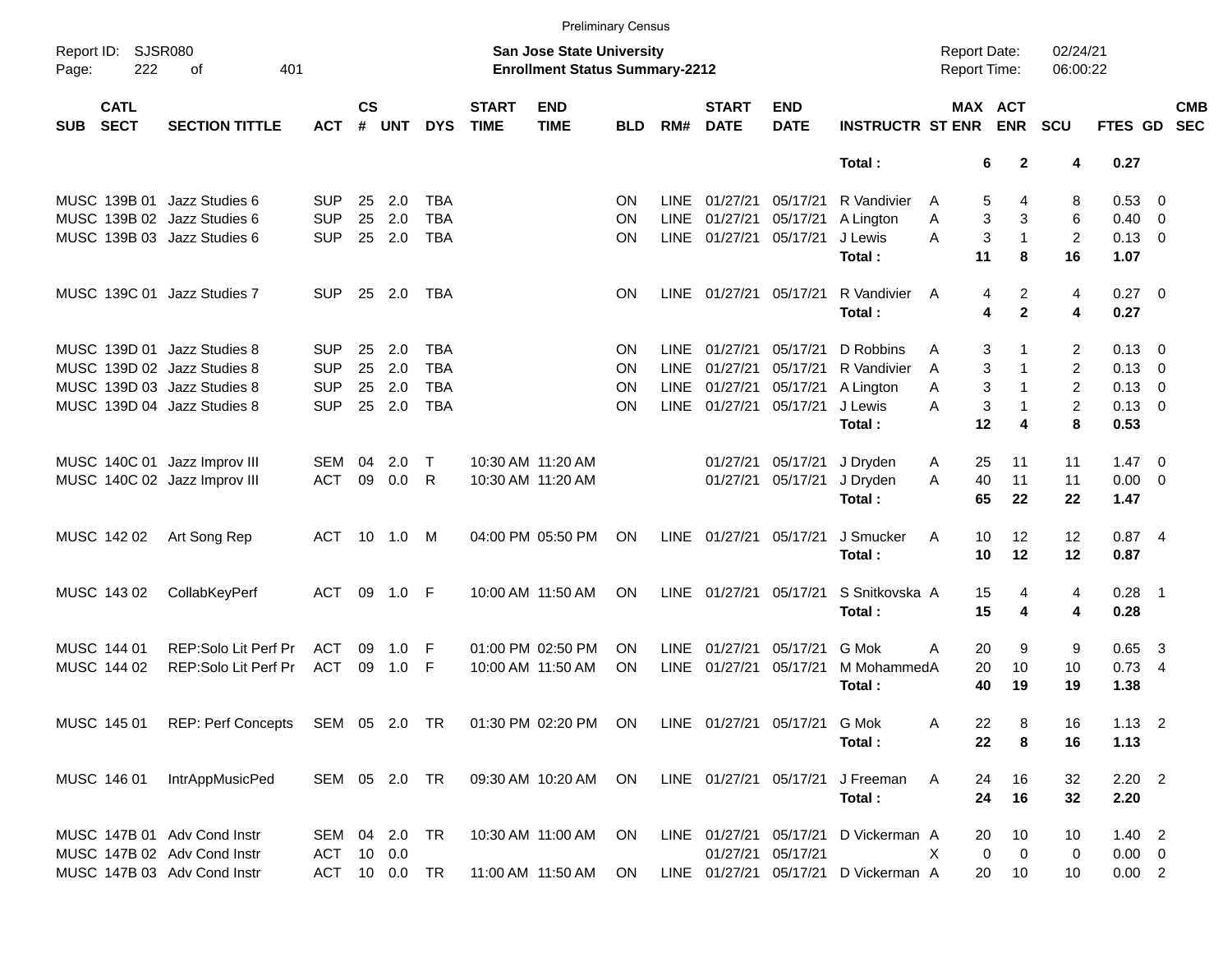|                     |                            |                                                      |                |                    |                |            |                             |                                                                           | <b>Preliminary Census</b> |             |                             |                           |                                 |                                     |                       |                      |                |                          |
|---------------------|----------------------------|------------------------------------------------------|----------------|--------------------|----------------|------------|-----------------------------|---------------------------------------------------------------------------|---------------------------|-------------|-----------------------------|---------------------------|---------------------------------|-------------------------------------|-----------------------|----------------------|----------------|--------------------------|
| Report ID:<br>Page: | <b>SJSR080</b><br>223      | 401<br>оf                                            |                |                    |                |            |                             | <b>San Jose State University</b><br><b>Enrollment Status Summary-2212</b> |                           |             |                             |                           |                                 | <b>Report Date:</b><br>Report Time: |                       | 02/24/21<br>06:00:22 |                |                          |
| <b>SUB</b>          | <b>CATL</b><br><b>SECT</b> | <b>SECTION TITTLE</b>                                | <b>ACT</b>     | $\mathsf{cs}$<br># | <b>UNT</b>     | <b>DYS</b> | <b>START</b><br><b>TIME</b> | <b>END</b><br><b>TIME</b>                                                 | <b>BLD</b>                | RM#         | <b>START</b><br><b>DATE</b> | <b>END</b><br><b>DATE</b> | <b>INSTRUCTR ST ENR</b>         |                                     | MAX ACT<br><b>ENR</b> | <b>SCU</b>           | FTES GD        | <b>CMB</b><br><b>SEC</b> |
|                     |                            |                                                      |                |                    |                |            |                             |                                                                           |                           |             |                             |                           | Total:                          | 40                                  | 20                    | 20                   | 1.40           |                          |
|                     |                            | MUSC 147C 01 Adv Cond Choral                         | <b>LEC</b>     |                    | 2.0            |            |                             |                                                                           |                           |             |                             |                           |                                 | 0<br>X.                             | 0                     | 0                    | $0.00 \quad 0$ |                          |
|                     |                            | MUSC 147C 02 Adv Cond Choral                         | <b>ACT</b>     |                    | 0.0            |            |                             |                                                                           |                           |             |                             |                           |                                 | X<br>$\mathbf 0$                    | $\mathbf 0$           | 0                    | $0.00 \ 0$     |                          |
|                     |                            | MUSC 147C 03 Adv Cond Choral                         | <b>LEC</b>     | 04                 | 2.0            | <b>TR</b>  |                             | 10:30 AM 11:00 AM                                                         | ON                        | <b>LINE</b> | 01/27/21                    | 05/17/21                  | J Benson                        | A<br>18                             | 13                    | 13                   | 1.90, 5        |                          |
|                     |                            | MUSC 147C 04 Adv Cond Choral                         | <b>ACT</b>     | 10                 | 0.0            | <b>TR</b>  |                             | 11:00 AM 11:45 AM                                                         | ON                        | <b>LINE</b> | 01/27/21                    | 05/17/21                  | J Benson                        | 18<br>A                             | 13                    | 13                   | 0.00 5         |                          |
|                     |                            |                                                      |                |                    |                |            |                             |                                                                           |                           |             |                             |                           | Total:                          | 36                                  | 26                    | 26                   | 1.90           |                          |
|                     | MUSC 150A 01               | <b>ENS: Concert Choir</b>                            | <b>ACT</b>     | 09                 | 1.0            | МW         |                             | 12:00 PM 01:50 PM                                                         |                           |             |                             | 01/27/21 05/17/21         | C Brown                         | 30<br>Α                             | 22                    | 22                   | $1.47 \quad 0$ |                          |
|                     |                            |                                                      |                |                    |                |            |                             |                                                                           |                           |             |                             |                           | Total:                          | 30                                  | 22                    | 22                   | 1.47           |                          |
|                     | MUSC 151 01                | <b>ENS: UnivChorales</b>                             | <b>ACT</b>     | 09                 | 1.0            | TR         |                             | 03:30 PM 04:20 PM                                                         |                           |             | 01/27/21                    | 05/17/21                  | C Brown                         | 10<br>Α                             | 5                     | 5                    | 0.33 0         |                          |
|                     | MUSC 151 02                | <b>ENS: UnivChorales</b>                             | <b>ACT</b>     | 09                 | 1.0            | <b>MW</b>  |                             | 02:00 PM 02:50 PM                                                         |                           |             | 01/27/21                    | 05/17/21                  | J Benson                        | A<br>10                             | 6                     | 6                    | $0.42$ 1       |                          |
|                     |                            |                                                      |                |                    |                |            |                             |                                                                           |                           |             |                             |                           | Total:                          | 20                                  | 11                    | 11                   | 0.75           |                          |
|                     | MUSC 152 01                | <b>ENS: Opera Theater</b>                            | ACT            |                    | 20 1.0         | MW         |                             | 02:00 PM 03:50 PM                                                         |                           |             |                             | 01/27/21 05/17/21         | S Bengochea A                   | 20                                  | 4                     | 4                    | $0.27$ 0       |                          |
|                     |                            |                                                      |                |                    |                |            |                             |                                                                           |                           |             |                             |                           | Total:                          | 20                                  | 4                     | 4                    | 0.27           |                          |
|                     | MUSC 153 01                | ENS:UnivSymphOrchesACT 21 1.0 TR                     |                |                    |                |            |                             | 01:30 PM 03:20 PM                                                         |                           |             |                             | 01/27/21 05/17/21         | A Cohen                         | Α<br>20                             | 3                     | 3                    | $0.20 \ 0$     |                          |
|                     |                            |                                                      |                |                    |                |            |                             |                                                                           |                           |             |                             |                           | Total:                          | 20                                  | 3                     | 3                    | 0.20           |                          |
|                     | MUSC 154 01                | ENS: Symphonic Band ACT 21 1.0 TR                    |                |                    |                |            |                             | 03:30 PM 05:20 PM                                                         |                           |             |                             | 01/27/21 05/17/21         | C McKenzie A                    | 30                                  | 12                    | 12                   | $0.82$ 1       |                          |
|                     |                            |                                                      |                |                    |                |            |                             |                                                                           |                           |             |                             |                           | Total:                          | 30                                  | 12                    | 12                   | 0.82           |                          |
|                     | MUSC 155 01                | <b>ENS: Wind Ensemble ACT</b>                        |                |                    | 21 1.0         | МW         |                             | 12:00 PM 01:50 PM                                                         |                           |             | 01/27/21                    | 05/17/21                  | D Vickerman A                   | 30                                  | 23                    | 23                   | $1.53 \t 0$    |                          |
|                     | MUSC 155 02                | ENS: Wind Ensemble ACT                               |                |                    | $21 \quad 1.0$ | <b>TR</b>  |                             | 03:30 PM 05:20 PM                                                         |                           |             | 01/27/21                    | 05/17/21                  | D Vickerman A                   | 30                                  | 3                     | 3                    | $0.22$ 1       |                          |
|                     |                            |                                                      |                |                    |                |            |                             |                                                                           |                           |             |                             |                           | Total:                          | 60                                  | 26                    | 26                   | 1.75           |                          |
|                     | MUSC 157 01                | ENS: Jazz Orch                                       | ACT            | 20                 | 1.0            | TR.        |                             | 01:30 PM 03:20 PM                                                         |                           |             |                             | 01/27/21 05/17/21         | A Lington                       | 25<br>Α                             | 10                    | 10                   | $0.68$ 1       |                          |
|                     |                            |                                                      |                |                    |                |            |                             |                                                                           |                           |             |                             |                           | Total:                          | 25                                  | 10                    | 10                   | 0.68           |                          |
|                     | MUSC 159 01                | ENS: Afro-Latin Jazz ACT 20 1.0 MW 12:00 PM 01:50 PM |                |                    |                |            |                             |                                                                           |                           |             |                             | 01/27/21 05/17/21 J Lewis |                                 | A<br>10                             | 5                     | 5                    | $0.33 \ 0$     |                          |
|                     |                            |                                                      |                |                    |                |            |                             |                                                                           |                           |             |                             |                           | Total:                          | 10                                  | 5                     | 5                    | 0.33           |                          |
|                     |                            | MUSC 160A 01 ENS: Choraliers                         | ACT 21 1.0 TR  |                    |                |            |                             | 01:30 PM 03:20 PM                                                         |                           |             |                             |                           | 01/27/21 05/17/21 J Benson      | 30<br>Α                             | 13                    | 13                   | $0.87$ 0       |                          |
|                     |                            |                                                      |                |                    |                |            |                             |                                                                           |                           |             |                             |                           | Total:                          | 30                                  | 13                    | 13                   | 0.87           |                          |
|                     |                            | MUSC 160C 01 EnsChamberMusic                         | ACT 10 1.0 TBA |                    |                |            |                             |                                                                           |                           |             |                             |                           | 01/27/21 05/17/21 M Hernandez A |                                     | 5<br>1                | 1                    | $0.07$ 0       |                          |
|                     |                            | MUSC 160C 02 EnsChamberMusic                         | ACT 10 1.0 TBA |                    |                |            |                             |                                                                           |                           |             |                             | 01/27/21 05/17/21 M Toba  |                                 | 10<br>A                             | $\overline{2}$        | $\overline{2}$       | $0.13 \ 0$     |                          |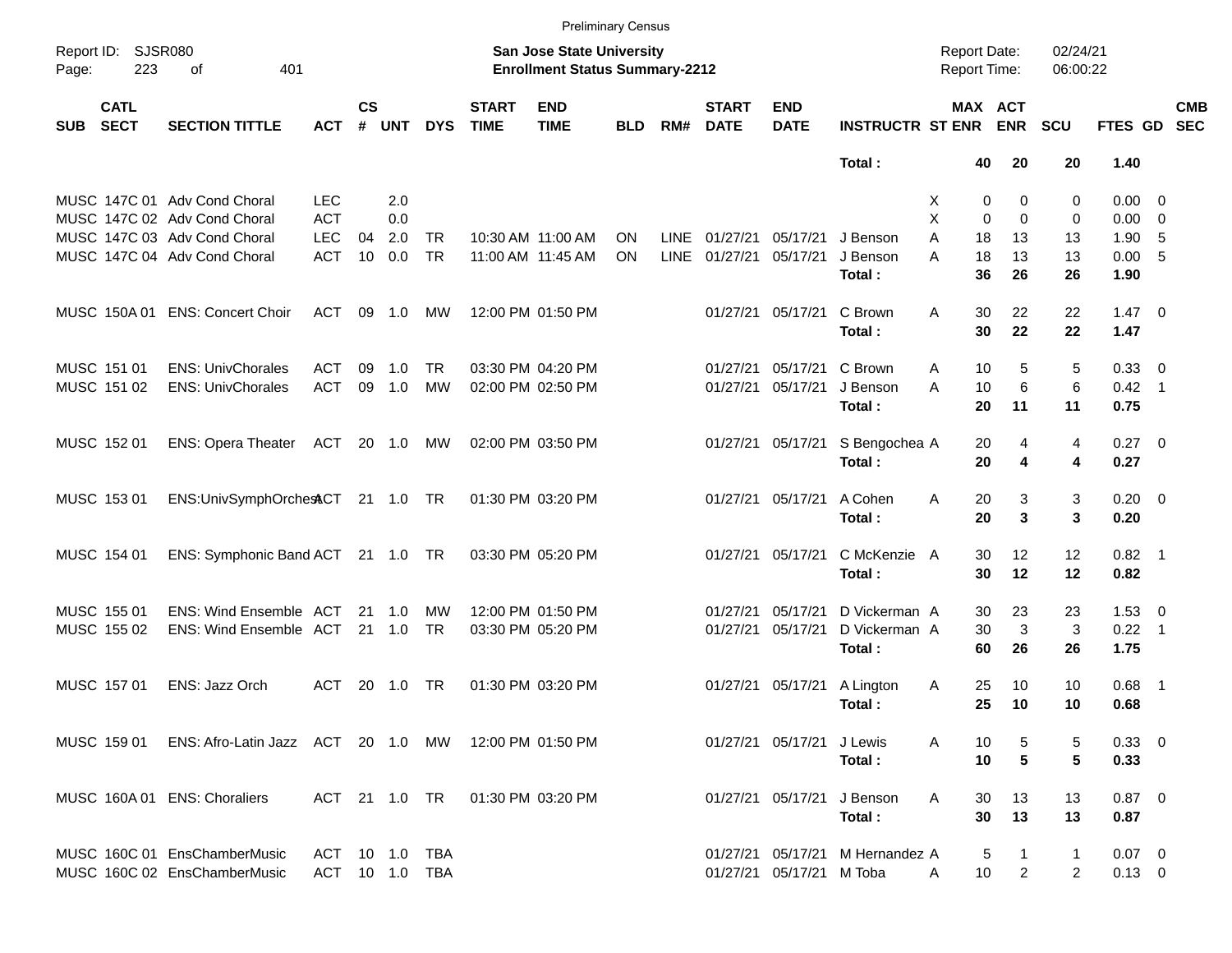|                     |                            |                                                |            |                |                |            |                             |                                                                           | <b>Preliminary Census</b> |     |                             |                           |                         |                                     |                                      |                                |                        |                           |
|---------------------|----------------------------|------------------------------------------------|------------|----------------|----------------|------------|-----------------------------|---------------------------------------------------------------------------|---------------------------|-----|-----------------------------|---------------------------|-------------------------|-------------------------------------|--------------------------------------|--------------------------------|------------------------|---------------------------|
| Report ID:<br>Page: | <b>SJSR080</b><br>224      | of<br>401                                      |            |                |                |            |                             | <b>San Jose State University</b><br><b>Enrollment Status Summary-2212</b> |                           |     |                             |                           |                         | <b>Report Date:</b><br>Report Time: |                                      | 02/24/21<br>06:00:22           |                        |                           |
| <b>SUB</b>          | <b>CATL</b><br><b>SECT</b> | <b>SECTION TITTLE</b>                          | <b>ACT</b> | <b>CS</b><br># | <b>UNT</b>     | <b>DYS</b> | <b>START</b><br><b>TIME</b> | <b>END</b><br><b>TIME</b>                                                 | <b>BLD</b>                | RM# | <b>START</b><br><b>DATE</b> | <b>END</b><br><b>DATE</b> | <b>INSTRUCTR ST ENR</b> | MAX ACT                             | <b>ENR</b>                           | <b>SCU</b>                     |                        | <b>CMB</b><br>FTES GD SEC |
|                     |                            | MUSC 160C 03 EnsChamberMusic                   | <b>ACT</b> | 10             | 1.0            | TBA        |                             |                                                                           |                           |     | 01/27/21                    | 05/17/21                  | C Smith Fran A          | 10                                  | 3                                    | 3                              | 0.20                   | - 0                       |
|                     |                            | MUSC 160C 04 EnsChamberMusic                   | <b>ACT</b> |                | 10 1.0         | <b>TBA</b> |                             |                                                                           |                           |     | 01/27/21                    | 05/17/21                  | F Levy<br>Total:        | 5<br>Α<br>30                        | $\mathbf{1}$<br>$\overline{7}$       | $\mathbf{1}$<br>$\overline{7}$ | $0.07$ 0<br>0.47       |                           |
|                     |                            | MUSC 160D 01 ENS: Collegium Music ACT 10 1.0 F |            |                |                |            |                             | 08:30 AM 10:20 AM                                                         |                           |     | 01/27/21                    | 05/17/21                  | G Haramaki A<br>Total:  | 15<br>15                            | 5<br>$5\phantom{.0}$                 | $\mathbf 5$<br>5               | 0.33<br>0.33           | $\overline{\phantom{0}}$  |
|                     |                            | MUSC 160E 01 ENS: Jazz Singers                 | ACT        |                |                |            |                             | 06:00 PM 08:00 PM                                                         |                           |     | 01/27/21                    | 05/17/21                  | N Roberto<br>Total:     | Α<br>5<br>5                         | $\mathbf{1}$<br>$\blacktriangleleft$ | $\mathbf{1}$<br>$\mathbf{1}$   | $0.07 \quad 0$<br>0.07 |                           |
|                     |                            | MUSC 160F 01 ENS: Small Jazz Ense ACT          |            | $10 \quad 1.0$ |                | TBA        |                             |                                                                           |                           |     | 01/27/21                    | 05/17/21                  | J Lewis                 | 10<br>A                             | 2                                    | 2                              | 0.13                   | $\overline{\mathbf{0}}$   |
|                     |                            | MUSC 160F 02 ENS: Small Jazz Ense ACT          |            |                | $10 \quad 1.0$ | <b>TBA</b> |                             |                                                                           |                           |     | 01/27/21                    | 05/17/21                  | D Robbins               | 10<br>A                             | $\overline{c}$                       | $\overline{c}$                 | 0.13                   | $\overline{\mathbf{0}}$   |
|                     |                            | MUSC 160F 03 ENS: Small Jazz Ense ACT          |            |                | $10 \quad 1.0$ | <b>TBA</b> |                             |                                                                           |                           |     | 01/27/21                    | 05/17/21                  | J Dryden                | A<br>10                             | $\overline{c}$                       | $\overline{2}$                 | 0.13                   | $\overline{\mathbf{0}}$   |
|                     |                            |                                                |            |                |                |            |                             |                                                                           |                           |     |                             |                           | Total:                  | 30                                  | 6                                    | 6                              | 0.40                   |                           |
|                     |                            | MUSC 160G 01 ENS: Pep Band                     | ACT        |                | 21 1.0         | W          |                             | 03:45 PM 06:00 PM                                                         |                           |     | 01/27/21                    | 05/17/21                  | C McKenzie A            | 20                                  | 13                                   | 13                             | $0.87 \quad 0$         |                           |
|                     |                            |                                                |            |                |                |            |                             |                                                                           |                           |     |                             |                           | Total:                  | 20                                  | 13                                   | 13                             | 0.87                   |                           |
|                     |                            | MUSC 160H 01 ENS: Percuss EnsemblACT 10 1.0 F  |            |                |                |            |                             | 10:30 AM 12:20 PM                                                         |                           |     | 01/27/21                    | 05/17/21                  | G Lemmon                | A<br>15                             | 5                                    | 5                              | 0.33                   | $\overline{\phantom{0}}$  |
|                     |                            |                                                |            |                |                |            |                             |                                                                           |                           |     |                             |                           | Total:                  | 15                                  | $5\phantom{.0}$                      | $5\phantom{.0}$                | 0.33                   |                           |
|                     | MUSC 160101                | EnsJazzEnsemble                                | <b>ACT</b> |                | 10 1.0 F       |            |                             | 01:30 PM 03:20 PM                                                         |                           |     | 01/27/21                    | 05/17/21                  | R Trujillo              | A<br>15                             | $\mathbf 1$                          | $\mathbf{1}$                   | $0.07 \quad 0$         |                           |
|                     |                            |                                                |            |                |                |            |                             |                                                                           |                           |     |                             |                           | Total:                  | 15                                  | $\blacktriangleleft$                 | $\mathbf{1}$                   | 0.07                   |                           |
|                     | MUSC 160J 01               | <b>ENS: String Ensemble ACT</b>                |            |                | 1.0            |            |                             |                                                                           |                           |     |                             |                           |                         | Χ<br>0                              | 0                                    | 0                              | $0.00 \quad 0$         |                           |
|                     |                            |                                                |            |                |                |            |                             |                                                                           |                           |     |                             |                           | Total:                  | $\mathbf 0$                         | 0                                    | 0                              | 0.00                   |                           |
|                     |                            | MUSC 160K 01 ENS: Brass Ensemble ACT           |            |                | $10 \quad 1.0$ | F          |                             | 10:30 AM 12:20 PM                                                         |                           |     | 01/27/21                    | 05/17/21                  | T Hornig                | A<br>10                             | 6                                    | 6                              | 0.45                   | $\overline{\mathbf{3}}$   |
|                     |                            | MUSC 160K 02 ENS: Brass Ensemble ACT           |            |                | $10 \quad 1.0$ | TBA        |                             |                                                                           |                           |     | 01/27/21                    | 05/17/21                  | J Freeman               | A<br>10                             | $\overline{c}$                       | 2                              | 0.13                   | 0                         |
|                     |                            |                                                |            |                |                |            |                             |                                                                           |                           |     |                             |                           | Total:                  | 20                                  | 8                                    | 8                              | 0.58                   |                           |
|                     |                            | MUSC 160L 01 ENS: Woodwind Ensem&CT            |            |                | 1.0            |            |                             |                                                                           |                           |     |                             |                           |                         | X<br>0                              | 0                                    | 0                              | $0.00 \t 0$            |                           |
|                     |                            | MUSC 160L 02 ENS: Woodwind EnsemACT            |            |                | 10 1.0         | TBA        |                             |                                                                           |                           |     |                             | 01/27/21 05/17/21         | C Payne                 | Α<br>10                             | 3                                    | 3                              | $0.20 \ 0$             |                           |
|                     |                            | MUSC 160L 03 ENS: Woodwind Ensem&CT            |            | $10 \t1.0$     |                | F          |                             | 10:30 AM 11:20 AM                                                         | <b>ON</b>                 |     | LINE 01/27/21               | 05/17/21                  | J Szin                  | 10<br>Α                             | 3                                    | 3                              | $0.20 \ 0$             |                           |
|                     |                            |                                                |            |                |                |            |                             |                                                                           |                           |     |                             |                           | Total:                  | 20                                  | 6                                    | 6                              | 0.40                   |                           |
|                     |                            | MUSC 160M 01 ENS: Saxophone EnserACT 10 1.0 T  |            |                |                |            |                             | 07:00 PM 09:00 PM                                                         |                           |     |                             | 01/27/21 05/17/21         | M Hernandez A           | 10                                  | $\overline{c}$                       | $\overline{2}$                 | $0.13 \ 0$             |                           |
|                     |                            |                                                |            |                |                |            |                             |                                                                           |                           |     |                             |                           | Total:                  | 10                                  | $\mathbf 2$                          | $\mathbf{2}$                   | 0.13                   |                           |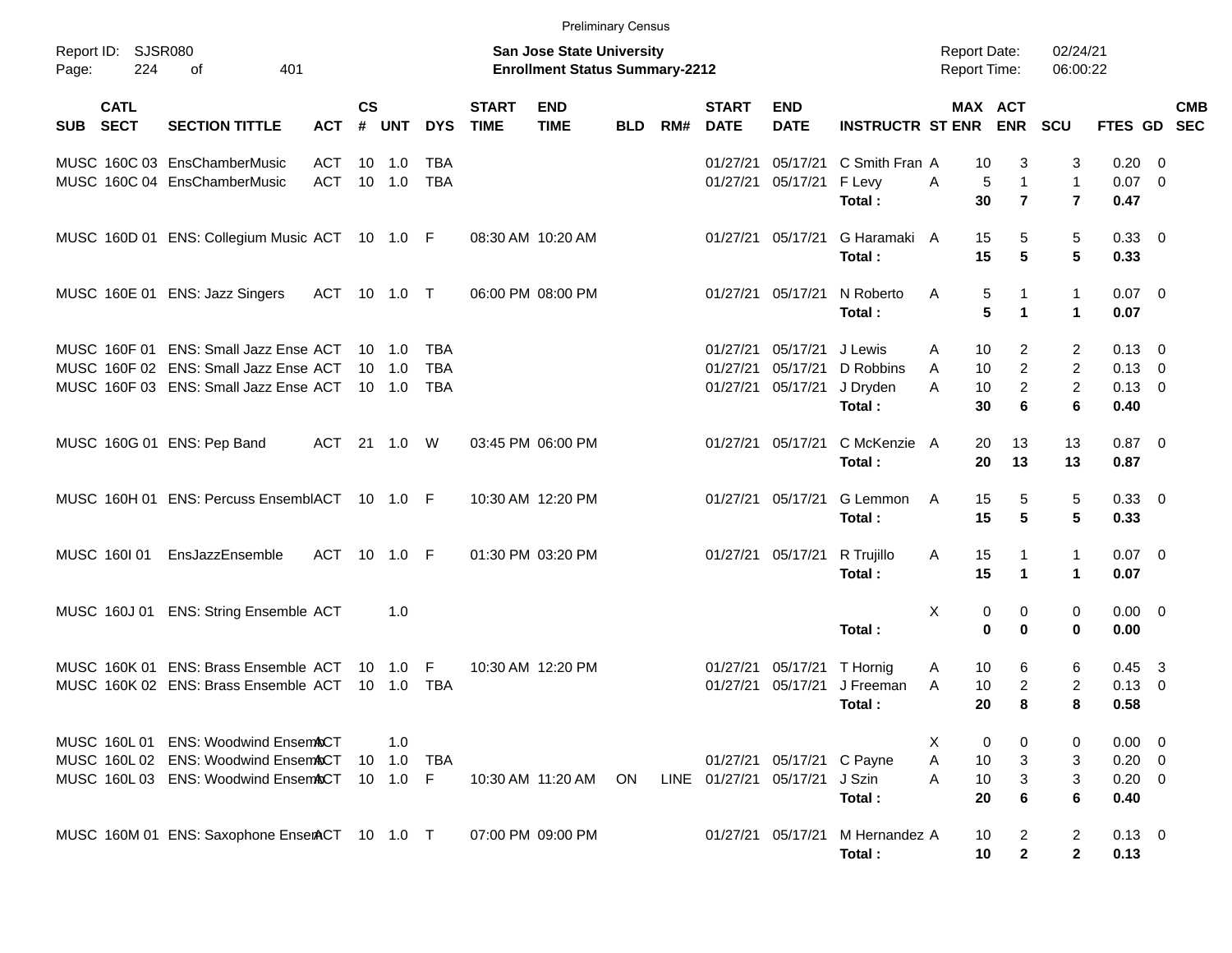|             |                            |                                              |                          |                |                  |                          |                             | <b>Preliminary Census</b>                                                 |            |                            |                             |                                |                                             |                                     |             |                                     |                                   |                              |            |
|-------------|----------------------------|----------------------------------------------|--------------------------|----------------|------------------|--------------------------|-----------------------------|---------------------------------------------------------------------------|------------|----------------------------|-----------------------------|--------------------------------|---------------------------------------------|-------------------------------------|-------------|-------------------------------------|-----------------------------------|------------------------------|------------|
| Page:       | Report ID: SJSR080<br>225  | 401<br>of                                    |                          |                |                  |                          |                             | <b>San Jose State University</b><br><b>Enrollment Status Summary-2212</b> |            |                            |                             |                                |                                             | <b>Report Date:</b><br>Report Time: |             |                                     | 02/24/21<br>06:00:22              |                              |            |
| <b>SUB</b>  | <b>CATL</b><br><b>SECT</b> | <b>SECTION TITTLE</b>                        | <b>ACT</b>               | <b>CS</b><br># | <b>UNT</b>       | <b>DYS</b>               | <b>START</b><br><b>TIME</b> | <b>END</b><br><b>TIME</b>                                                 | <b>BLD</b> | RM#                        | <b>START</b><br><b>DATE</b> | <b>END</b><br><b>DATE</b>      | <b>INSTRUCTR ST ENR</b>                     |                                     | MAX ACT     | <b>ENR</b>                          | SCU                               | FTES GD SEC                  | <b>CMB</b> |
|             |                            | MUSC 1600 01 Trombone Ensemble               | ACT 10 1.0               |                |                  | -F                       |                             | 08:30 AM 10:20 AM                                                         |            |                            | 01/27/21                    | 05/17/21                       | T Hornig<br>Total:                          | Α                                   | 10<br>10    | 3<br>3                              | 3<br>3                            | $0.22$ 1<br>0.22             |            |
|             | MUSC 161 01                | REP: Styles Interp O ACT 09 1.0              |                          |                |                  | TBA                      |                             |                                                                           | <b>ON</b>  | <b>LINE</b>                | 01/27/21 05/17/21           |                                | S Snitkovska A<br>Total:                    |                                     | 15<br>15    | 4<br>4                              | 4<br>4                            | $0.32 \quad 3$<br>0.32       |            |
|             | MUSC 163 01                | REP: Styles Intrp Op ACT 09 1.0              |                          |                |                  | TBA                      |                             |                                                                           | <b>ON</b>  | <b>LINE</b>                | 01/27/21 05/17/21           |                                | S Snitkovska A<br>Total:                    |                                     | 15<br>15    | $\overline{2}$<br>$\mathbf{2}$      | $\overline{c}$<br>$\mathbf{2}$    | $0.15$ 1<br>0.15             |            |
|             | MUSC 168 01                | Electro-Acoustic Mus SEM 04 3.0              |                          |                |                  | TBA                      |                             |                                                                           | ΟN         | <b>LINE</b>                | 01/27/21 05/17/21           |                                | P Furman<br>Total:                          | A                                   | 20<br>20    | $\overline{4}$<br>4                 | 12<br>12                          | $0.80 \ 0$<br>0.80           |            |
|             |                            | MUSC 170A 01 Fund Sound Recordg SEM 04 3.0 M |                          |                |                  |                          |                             | 07:00 PM 09:30 PM                                                         | ON         |                            |                             |                                | LINE 01/27/21 05/17/21 Y Schwyter<br>Total: | A                                   | 25<br>25    | 8<br>8                              | 24<br>24                          | $1.60 \t 0$<br>1.60          |            |
|             |                            | MUSC 170C 01 Adv Sound Rec/Prod SEM 04 3.0   |                          |                |                  | W                        |                             | 07:00 PM 09:30 PM                                                         | ON         |                            |                             |                                | LINE 01/27/21 05/17/21 Y Schwyter<br>Total: | A                                   | 25<br>25    | 9<br>9                              | 27<br>27                          | $1.80 \ 0$<br>1.80           |            |
| MUSC 180 01 | MUSC 180 02                | <b>Indiv Studies</b><br><b>Indiv Studies</b> | <b>SUP</b><br><b>SUP</b> |                | 78 1.0<br>78 1.0 | <b>TBA</b><br><b>TBA</b> |                             |                                                                           | ΟN<br>ON   | <b>LINE</b><br><b>LINE</b> | 01/27/21<br>01/27/21        | 05/17/21<br>05/17/21           | A Cohen<br>A Lington<br>Total:              | A<br>A                              | 3<br>3<br>6 | 1<br>$\mathbf{1}$<br>$\overline{2}$ | 1<br>$\mathbf{1}$<br>$\mathbf{2}$ | $0.07$ 0<br>$0.07$ 0<br>0.13 |            |
| MUSC 182 01 |                            | Senior Project                               | ACT                      |                | 10 1.0           | <b>TBA</b>               |                             |                                                                           | ΟN         | <b>LINE</b>                | 01/27/21                    | 05/17/21                       | A Cohen<br>Total:                           | A                                   | 10<br>10    | 23<br>23                            | 23<br>23                          | $1.53 \t 0$<br>1.53          |            |
|             |                            | MUSC 185A 01 Music for Children              | SEM                      | 04             | 3.0              | M                        |                             | 04:00 PM 06:30 PM                                                         | <b>ON</b>  | <b>LINE</b>                | 01/27/21                    | 05/17/21                       | K Ireland D'<br>Total:                      | A                                   | 40<br>40    | 16<br>16                            | 48<br>48                          | $3.20 \ 0$<br>3.20           |            |
|             |                            | MUSC 190A 01 Honors Project                  | <b>SUP</b>               |                | 78 1.0           | TBA                      |                             |                                                                           | <b>ON</b>  | LINE                       | 01/27/21                    | 05/17/21                       | A Cohen<br>Total:                           | A                                   | 3<br>3      | 0<br>0                              | 0<br>$\mathbf 0$                  | $0.00 \ 0$<br>0.00           |            |
|             |                            | MUSC 190B 01 Honors Project                  | SUP 78 2.0 TBA           |                |                  |                          |                             |                                                                           | ON         |                            |                             | LINE 01/27/21 05/17/21 A Cohen | Total:                                      |                                     | 3<br>3      | 0<br>$\bf{0}$                       | 0<br>0                            | $0.00 \t 0$<br>$0.00\,$      |            |
|             | MUSC 201 01                | Sem in Mus Hist                              | SEM 05 3.0 W             |                |                  |                          |                             | 04:00 PM 06:30 PM                                                         | ON         |                            | LINE 01/27/21               | 05/17/21                       | G Haramaki A<br>Total:                      |                                     | 19<br>19    | 20<br>20                            | 60<br>60                          | 5.00 20<br>5.00              |            |
|             | MUSC 202 01                | Sem Mus Sys Thry                             | SEM 05 3.0 M             |                |                  |                          |                             | 04:00 PM 06:30 PM                                                         | ON         |                            | LINE 01/27/21 05/17/21      |                                | <b>B</b> Ciach<br>Total:                    | Α                                   | 15<br>15    | 16<br>16                            | 48<br>48                          | 4.00 16<br>4.00              |            |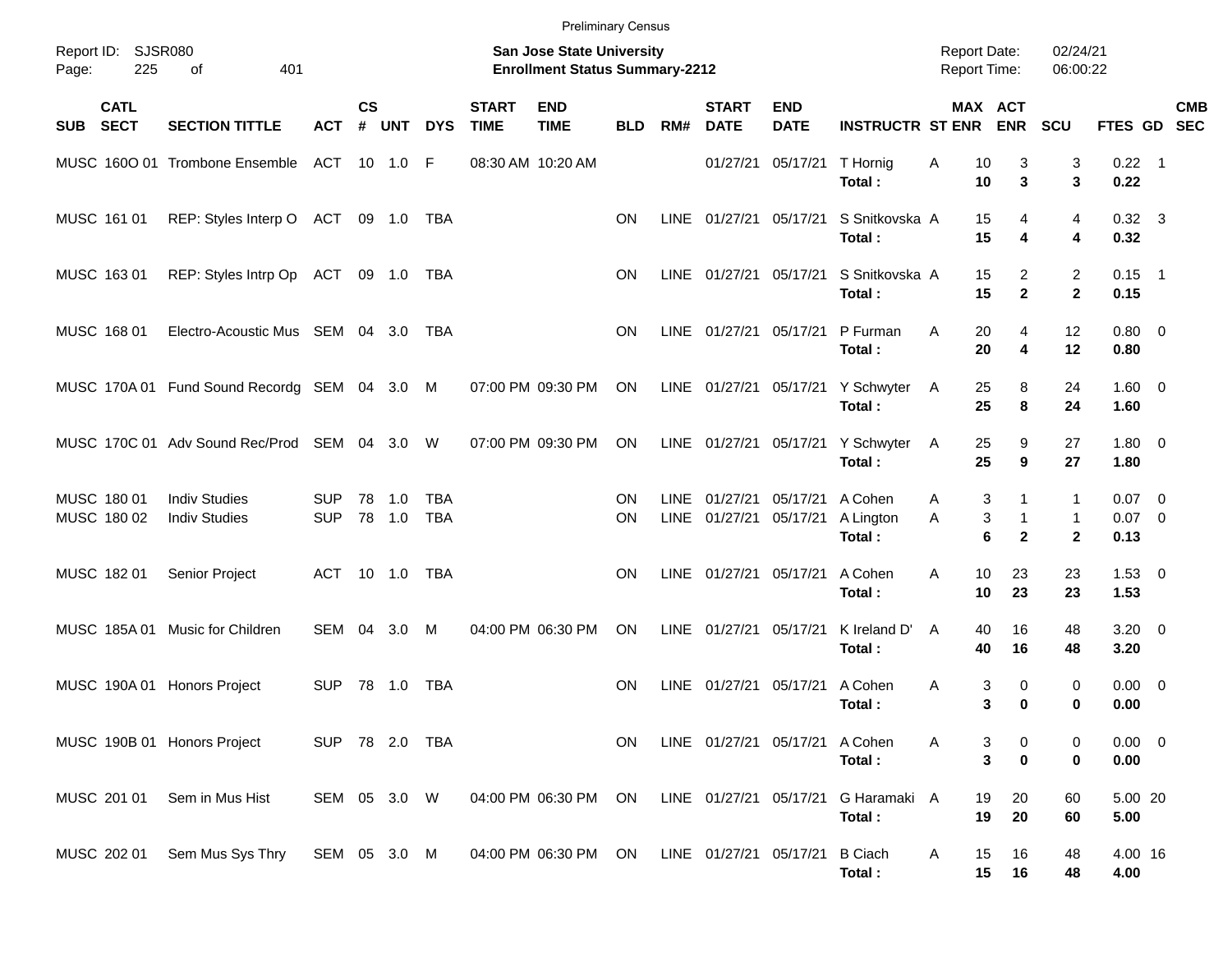|                     |                            |                          |            |                    |            |            |                                                                    |                           | <b>Preliminary Census</b> |             |                             |                           |                                     |                       |                                                  |                   |                |                          |
|---------------------|----------------------------|--------------------------|------------|--------------------|------------|------------|--------------------------------------------------------------------|---------------------------|---------------------------|-------------|-----------------------------|---------------------------|-------------------------------------|-----------------------|--------------------------------------------------|-------------------|----------------|--------------------------|
| Report ID:<br>Page: | <b>SJSR080</b><br>226      | 401                      |            |                    |            |            | San Jose State University<br><b>Enrollment Status Summary-2212</b> |                           |                           |             |                             |                           | <b>Report Date:</b><br>Report Time: |                       | 02/24/21<br>06:00:22                             |                   |                |                          |
| SUB                 | <b>CATL</b><br><b>SECT</b> | <b>SECTION TITTLE</b>    | <b>ACT</b> | $\mathsf{cs}$<br># | <b>UNT</b> | <b>DYS</b> | <b>START</b><br><b>TIME</b>                                        | <b>END</b><br><b>TIME</b> | <b>BLD</b>                | RM#         | <b>START</b><br><b>DATE</b> | <b>END</b><br><b>DATE</b> | <b>INSTRUCTR ST ENR</b>             | <b>MAX</b>            | <b>ACT</b><br><b>ENR</b>                         | <b>SCU</b>        | <b>FTES GD</b> | <b>CMB</b><br><b>SEC</b> |
|                     | MUSC 222 01                | Sp Top Mus               | <b>SEM</b> | 05                 | 1.0        | TBA        |                                                                    |                           | ON                        | <b>LINE</b> | 01/27/21                    | 05/17/21                  | J Benson                            | A                     | 3<br>2                                           | 2                 | 0.17           | 2                        |
|                     | MUSC 222 02                | Sp Top Mus               | <b>SEM</b> | 05                 | 2.0        | TBA        |                                                                    |                           | ON                        | LINE        | 01/27/21                    | 05/17/21                  | Total:                              | A                     | $\mathbf 0$<br>3<br>$\overline{\mathbf{2}}$<br>6 | 0<br>$\mathbf{2}$ | 0.00<br>0.17   | 0                        |
|                     | MUSC 224 01                | <b>Supv Grad Studies</b> | <b>SUP</b> | 78                 | 2.0        | <b>TBA</b> |                                                                    |                           | ON                        | LINE        | 01/27/21                    | 05/17/21                  | T Barry                             | A                     | 6<br>6                                           | 12                | 1.00           | 6                        |
|                     | MUSC 224 02                | <b>Supv Grad Studies</b> | <b>SUP</b> | 78                 | 2.0        | <b>TBA</b> |                                                                    |                           | ON                        | <b>LINE</b> | 01/27/21                    | 05/17/21                  | D Behroozi                          | A                     | 3<br>1                                           | $\overline{2}$    | 0.17           | -1                       |
|                     | MUSC 224 03                | <b>Supv Grad Studies</b> | <b>SUP</b> | 78                 | 2.0        | <b>TBA</b> |                                                                    |                           | ON                        | <b>LINE</b> | 01/27/21                    | 05/17/21                  | S Bengochea A                       |                       | 3<br>1                                           | $\boldsymbol{2}$  | 0.17           | -1                       |
|                     | MUSC 224 04                | <b>Supv Grad Studies</b> | <b>SUP</b> | 78                 | 2.0        | <b>TBA</b> |                                                                    |                           | ON                        | <b>LINE</b> | 01/27/21                    | 05/17/21                  | M Hernandez A                       |                       | 3<br>3                                           | 6                 | 0.50           | 3                        |
|                     | MUSC 224 05                | <b>Supv Grad Studies</b> | <b>SUP</b> | 78                 | 2.0        | <b>TBA</b> |                                                                    |                           | ON                        | <b>LINE</b> | 01/27/21                    | 05/17/21                  | F Levy                              | A                     | 3<br>1                                           | $\overline{c}$    | 0.17           | -1                       |
|                     | MUSC 224 06                | <b>Supv Grad Studies</b> | <b>SUP</b> | 78                 | 2.0        | <b>TBA</b> |                                                                    |                           | ON                        | <b>LINE</b> | 01/27/21                    | 05/17/21                  | A Lington                           | 7<br>A                | 1                                                | $\overline{c}$    | 0.17           | -1                       |
|                     | MUSC 224 07                | <b>Supv Grad Studies</b> | <b>SUP</b> | 78                 | 2.0        | <b>TBA</b> |                                                                    |                           | ON                        | <b>LINE</b> | 01/27/21                    | 05/17/21                  | J Mitchell                          | Α                     | 5<br>1                                           | $\overline{c}$    | 0.17           | -1                       |
|                     | MUSC 224 08                | <b>Supv Grad Studies</b> | <b>SUP</b> | 78                 | 2.0        | <b>TBA</b> |                                                                    |                           | ON                        | <b>LINE</b> | 01/27/21                    | 05/17/21                  | D Robbins                           | A                     | 3<br>3                                           | 6                 | 0.50           | 3                        |
|                     | MUSC 224 09                | <b>Supv Grad Studies</b> | <b>SUP</b> | 78                 | 2.0        | <b>TBA</b> |                                                                    |                           | ON                        | <b>LINE</b> | 01/27/21                    | 05/17/21                  | J Scharlach                         | A                     | 3<br>1                                           | $\overline{c}$    | 0.17           | -1                       |
|                     | MUSC 224 10                | <b>Supv Grad Studies</b> | <b>SUP</b> | 78                 | 2.0        | <b>TBA</b> |                                                                    |                           | ON                        | <b>LINE</b> | 01/27/21                    | 05/17/21                  | C Smith Fran A                      |                       | 3<br>1                                           | $\overline{c}$    | 0.17           | -1                       |
|                     | MUSC 224 11                | <b>Supv Grad Studies</b> | <b>SUP</b> | 78                 | 2.0        | <b>TBA</b> |                                                                    |                           | ON                        | <b>LINE</b> | 01/27/21                    | 05/17/21                  | J Smucker                           | A                     | 3<br>1                                           | $\overline{c}$    | 0.17           | -1                       |
|                     | MUSC 224 12                | <b>Supv Grad Studies</b> | <b>SUP</b> | 78                 | 2.0        | <b>TBA</b> |                                                                    |                           | ON                        | <b>LINE</b> | 01/27/21                    | 05/17/21                  | J Freeman                           | Α                     | 3<br>1                                           | $\overline{c}$    | 0.17           | -1                       |
|                     | MUSC 224 13                | <b>Supv Grad Studies</b> | <b>SUP</b> | 78                 | 2.0        | <b>TBA</b> |                                                                    |                           | ON                        | <b>LINE</b> | 01/27/21                    | 05/17/21                  | M Toba                              | Α                     | 3<br>$\overline{c}$                              | 4                 | 0.33           | $\overline{2}$           |
|                     | MUSC 224 14                | <b>Supv Grad Studies</b> | <b>SUP</b> | 78                 | 2.0        | <b>TBA</b> |                                                                    |                           | ON                        | <b>LINE</b> | 01/27/21                    | 05/17/21                  | C Brown                             | Α                     | $\mathbf 0$<br>4                                 | 0                 | 0.00           | 0                        |
|                     | MUSC 224 15                | <b>Supv Grad Studies</b> | <b>SUP</b> | 78                 | 2.0        | <b>TBA</b> |                                                                    |                           | ON                        | <b>LINE</b> | 01/27/21                    | 05/17/21                  | D Vickerman A                       |                       | 3<br>2                                           | 4                 | 0.33           | $\overline{2}$           |
|                     | MUSC 224 16                | <b>Supv Grad Studies</b> | <b>SUP</b> | 78                 | 2.0        | <b>TBA</b> |                                                                    |                           | ON                        | <b>LINE</b> | 01/27/21                    | 05/17/21                  | P Furman                            | Α                     | $\boldsymbol{2}$<br>3                            | 4                 | 0.33           | $\overline{2}$           |
|                     | MUSC 224 17                | <b>Supv Grad Studies</b> | <b>SUP</b> | 78                 | 2.0        | <b>TBA</b> |                                                                    |                           | ON                        | <b>LINE</b> | 01/27/21                    | 05/17/21                  | J Benson                            | Α                     | 6<br>6                                           | 12                | 1.00           | 6                        |
|                     | MUSC 224 18                | <b>Supv Grad Studies</b> | <b>SUP</b> | 78                 | 2.0        | <b>TBA</b> |                                                                    |                           | ON                        | <b>LINE</b> | 01/27/21                    | 05/17/21                  | G Mok                               | A                     | $\boldsymbol{2}$<br>3                            | 4                 | 0.33           | $\overline{2}$           |
|                     | MUSC 224 19                | <b>Supv Grad Studies</b> | <b>SUP</b> | 78                 | 2.0        | <b>TBA</b> |                                                                    |                           | ON                        | <b>LINE</b> | 01/27/21                    | 05/17/21                  | G Haramaki                          | A                     | 3<br>1                                           | 2                 | 0.17           | -1                       |
|                     | MUSC 224 20                | <b>Supv Grad Studies</b> | <b>SUP</b> | 78                 | 2.0        | <b>TBA</b> |                                                                    |                           | ON                        | <b>LINE</b> | 01/27/21                    | 05/17/21                  | E Buurman                           | Α                     | 3<br>1                                           | $\overline{c}$    | 0.17           | -1                       |
|                     | MUSC 224 21                | <b>Supv Grad Studies</b> | <b>SUP</b> | 78                 | 2.0        | <b>TBA</b> |                                                                    |                           | ON                        | <b>LINE</b> | 01/27/21                    | 05/17/21                  | D Hollinger                         | 5<br>Α                | $\mathbf 0$                                      | $\pmb{0}$         | 0.00           | 0                        |
|                     |                            |                          |            |                    |            |            |                                                                    |                           |                           |             |                             |                           | Total:                              | 78                    | 37                                               | 74                | 6.17           |                          |
|                     | MUSC 230 01                | GrdPianoSec              | <b>SUP</b> | 36                 | 1.0        | <b>TBA</b> |                                                                    |                           | 0N                        | LINE        | 01/27/21                    | 05/17/21                  | F Levy                              | A                     | 3<br>-1                                          | 1                 | 0.08           | -1                       |
|                     | MUSC 230 02                | GrdPianoSec              | <b>SUP</b> | 36                 | 1.0        | <b>TBA</b> |                                                                    |                           | ΟN                        | LINE        | 01/27/21                    | 05/17/21                  | G Mok                               | Α                     | 3<br>0                                           | 0                 | 0.00           | 0                        |
|                     |                            |                          |            |                    |            |            |                                                                    |                           |                           |             |                             |                           | Total:                              |                       | 6<br>$\mathbf{1}$                                |                   | 0.08           |                          |
|                     | MUSC 232 01                | Adv Fld Exp              | <b>SUP</b> |                    |            |            |                                                                    |                           | ON.                       |             |                             | LINE 01/27/21 05/17/21    | J Benson                            | A                     | 3<br>$\mathbf{1}$                                | -1                | 0.08           | $\overline{\phantom{1}}$ |
|                     |                            |                          |            |                    |            |            |                                                                    |                           |                           |             |                             |                           | Total:                              |                       | 3<br>$\blacktriangleleft$                        | $\mathbf 1$       | 0.08           |                          |
|                     | MUSC 233 01                | <b>GrdVoiceSec</b>       | <b>SUP</b> |                    | 36 1.0     | TBA        |                                                                    |                           | ON.                       |             | LINE 01/27/21               | 05/17/21                  | J Scharlach A                       |                       | 3<br>$\mathbf 1$                                 |                   | 0.08           | - 1                      |
|                     | MUSC 233 02                | <b>GrdVoiceSec</b>       | <b>SUP</b> | 36                 | 1.0        | <b>TBA</b> |                                                                    |                           | 0N                        |             | LINE 01/27/21               | 05/17/21                  | P Skinner                           | 3<br>Α                | $\mathbf{1}$                                     | $\mathbf 1$       | 0.08           | $\overline{\mathbf{1}}$  |
|                     | MUSC 233 03                | GrdVoiceSec              | <b>SUP</b> |                    | 36 1.0     | TBA        |                                                                    |                           | 0N                        |             | LINE 01/27/21               | 05/17/21                  | J Smucker                           | $\boldsymbol{3}$<br>A | 3                                                | 3                 | 0.25           | 3                        |
|                     | MUSC 233 04                | GrdVoiceSec              | <b>SUP</b> |                    | 36 1.0     | <b>TBA</b> |                                                                    |                           | <b>ON</b>                 |             | LINE 01/27/21               | 05/17/21                  | C Bengochea A                       |                       | 3<br>1                                           | 1                 | 0.08           | - 1                      |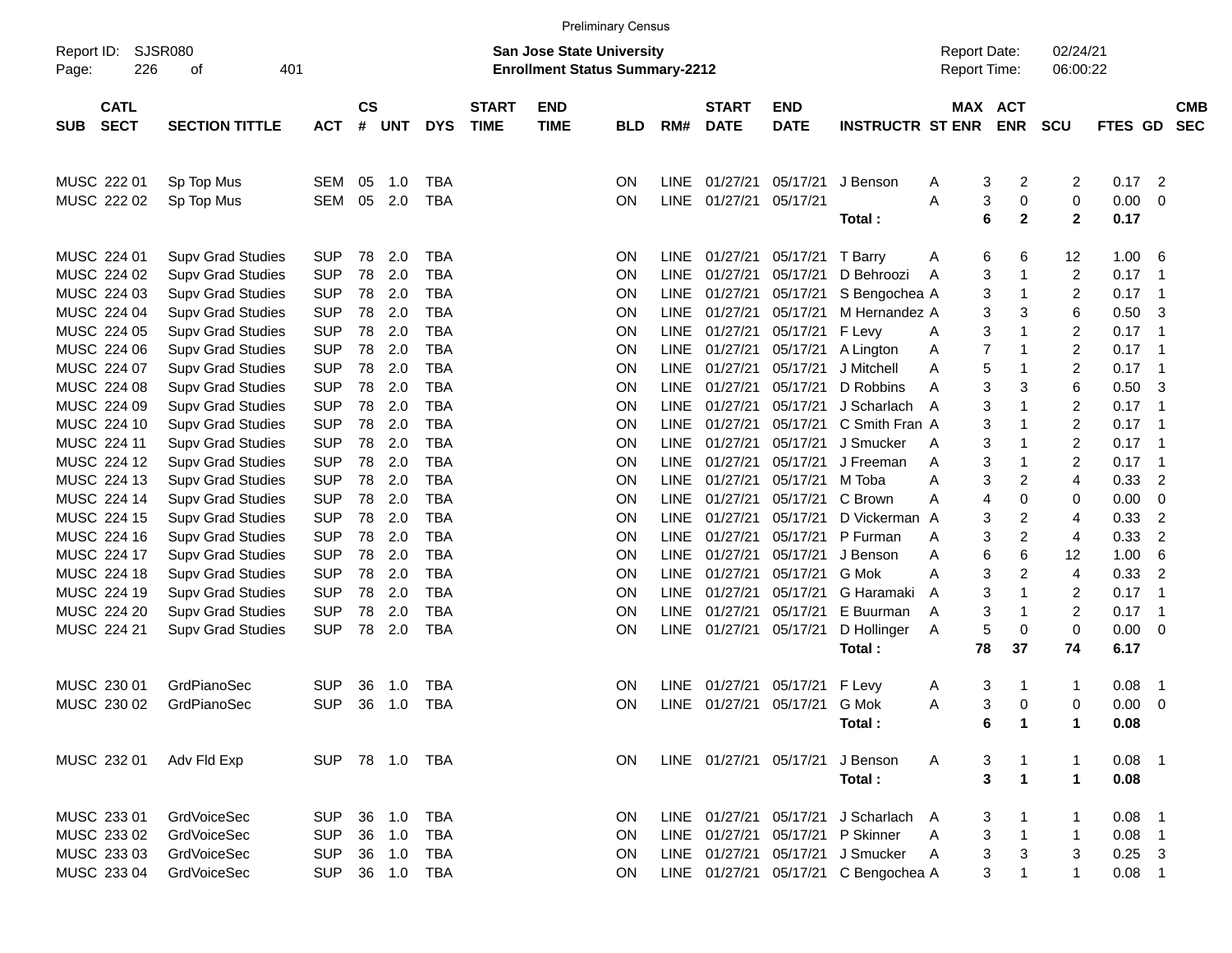|                                                      |                                    |                                  |                    |               |                 |                             |                                                                    | <b>Preliminary Census</b> |      |                             |                               |                                          |                                     |                               |                           |                              |                |            |
|------------------------------------------------------|------------------------------------|----------------------------------|--------------------|---------------|-----------------|-----------------------------|--------------------------------------------------------------------|---------------------------|------|-----------------------------|-------------------------------|------------------------------------------|-------------------------------------|-------------------------------|---------------------------|------------------------------|----------------|------------|
| Report ID: SJSR080<br>227<br>Page:                   | 401<br>of                          |                                  |                    |               |                 |                             | San Jose State University<br><b>Enrollment Status Summary-2212</b> |                           |      |                             |                               |                                          | <b>Report Date:</b><br>Report Time: |                               | 02/24/21<br>06:00:22      |                              |                |            |
| <b>CATL</b><br><b>SECT</b><br><b>SUB</b>             | <b>SECTION TITTLE</b>              | <b>ACT</b>                       | $\mathsf{cs}$<br># | <b>UNT</b>    | <b>DYS</b>      | <b>START</b><br><b>TIME</b> | <b>END</b><br><b>TIME</b>                                          | <b>BLD</b>                | RM#  | <b>START</b><br><b>DATE</b> | <b>END</b><br><b>DATE</b>     | <b>INSTRUCTR ST ENR</b>                  |                                     | MAX ACT<br><b>ENR</b>         | <b>SCU</b>                | FTES GD SEC                  |                | <b>CMB</b> |
|                                                      |                                    |                                  |                    |               |                 |                             |                                                                    |                           |      |                             |                               | Total:                                   | 12                                  | 6                             | 6                         | 0.50                         |                |            |
| MUSC 234 01                                          | GrdStringSec                       | <b>SUP</b>                       |                    | 36 1.0        | TBA             |                             |                                                                    | <b>ON</b>                 |      | LINE 01/27/21 05/17/21      |                               | M Toba<br>Total:                         | Α                                   | 3<br>0<br>3<br>$\bf{0}$       | 0<br>0                    | $0.00 \t 0$<br>0.00          |                |            |
| MUSC 235 01                                          | GrdWoodwindSec                     | <b>SUP</b>                       |                    | 36 1.0        | TBA             |                             |                                                                    | ΟN                        |      | LINE 01/27/21 05/17/21      |                               | L Griffiths<br>Total:                    | Α                                   | 3<br>1<br>3<br>1              | 1<br>$\mathbf{1}$         | $0.08$ 1<br>0.08             |                |            |
| MUSC 236 01                                          | GrdBrassSec                        | <b>SUP</b>                       |                    | 36 1.0        | TBA             |                             |                                                                    | <b>ON</b>                 |      |                             | LINE 01/27/21 05/17/21        | T Hornig<br>Total:                       | Α                                   | 3<br>3<br>1                   | 1<br>$\blacktriangleleft$ | $0.08$ 1<br>0.08             |                |            |
| MUSC 239 01                                          | GrdJazzSec                         | <b>SUP</b>                       |                    | 36 1.0        | <b>TBA</b>      |                             |                                                                    | <b>ON</b>                 | LINE | 01/27/21 05/17/21           |                               | A Lington<br>Total:                      | Α                                   | 3<br>3<br>1                   | 1<br>$\blacktriangleleft$ | $0.08$ 1<br>0.08             |                |            |
| MUSC 250A 01                                         | GrdConcChoir                       | <b>SUP</b>                       | 36                 | 1.0           | МW              |                             | 12:00 PM 01:50 PM                                                  |                           |      |                             | 01/27/21 05/17/21             | C Brown<br>Total:                        | Α                                   | 5<br>6<br>5<br>6              | 6<br>6                    | 0.50 6<br>0.50               |                |            |
| MUSC 251 01<br>MUSC 251 02                           | GrdUnivChorales<br>GrdUnivChorales | ACT<br><b>ACT</b>                | 10                 | 1.0<br>10 1.0 | TR<br><b>MW</b> |                             | 03:30 PM 04:20 PM<br>02:00 PM 02:50 PM                             |                           |      | 01/27/21                    | 05/17/21<br>01/27/21 05/17/21 | C Brown<br>J Benson<br>Total:            | 30<br>Α<br>30<br>A<br>60            | 2<br>$\overline{c}$<br>4      | 2<br>$\overline{2}$<br>4  | $0.17$ 2<br>$0.17$ 2<br>0.33 |                |            |
| MUSC 252 01                                          | GrdOperaThtr                       | ACT                              |                    | 21 1.0        | MW              |                             | 02:00 PM 03:50 PM                                                  |                           |      |                             | 01/27/21 05/17/21             | S Bengochea A<br>Total:                  |                                     | 5<br>4<br>5<br>4              | 4<br>4                    | $0.33 + 4$<br>0.33           |                |            |
| MUSC 253 01                                          | GrdUnivSymOrch                     | <b>ACT</b>                       |                    | 21 1.0        | TR              |                             | 01:30 PM 03:20 PM                                                  |                           |      |                             | 01/27/21 05/17/21             | A Cohen<br>Total:                        | Α                                   | 3<br>5<br>5<br>3              | 3<br>3                    | $0.25$ 3<br>0.25             |                |            |
| MUSC 255 01<br>MUSC 255 02                           | GrdWindEns<br>GrdWindEns           | ACT<br><b>ACT</b>                | 21<br>21           | 1.0<br>1.0    | МW<br><b>TR</b> |                             | 12:00 PM 01:50 PM<br>03:30 PM 05:20 PM                             |                           |      | 01/27/21<br>01/27/21        | 05/17/21<br>05/17/21          | D Vickerman A<br>D Vickerman A<br>Total: | 30<br>38                            | 8<br>8<br>1<br>9              | 8<br>$\mathbf{1}$<br>9    | 0.67 8<br>0.08<br>0.75       | $\overline{1}$ |            |
| MUSC 259 01                                          | GrdLatinJazzEns                    |                                  |                    |               |                 |                             | ACT 21 1.0 MW 12:00 PM 01:50 PM                                    |                           |      |                             | 01/27/21 05/17/21 J Lewis     | Total:                                   | Α                                   | 5<br>2<br>5<br>$\mathbf{2}$   | 2<br>$\mathbf{2}$         | $0.17$ 2<br>0.17             |                |            |
| MUSC 260A 01 GrdChrirs                               |                                    |                                  |                    |               | ACT 10 1.0 TR   |                             | 01:30 PM 03:20 PM                                                  |                           |      |                             |                               | 01/27/21 05/17/21 J Benson<br>Total:     | A                                   | 8<br>8<br>$\pmb{8}$<br>8      | 8<br>8                    | 0.67 8<br>0.67               |                |            |
| MUSC 260C 01 GrdChmbrMsc<br>MUSC 260C 02 GrdChmbrMsc |                                    | ACT 10 1.0 TBA<br>ACT 10 1.0 TBA |                    |               |                 |                             |                                                                    |                           |      |                             | 01/27/21 05/17/21 M Toba      | 01/27/21 05/17/21 M Hernandez A          | A                                   | 5<br>3<br>$\overline{a}$<br>5 | 3<br>$\overline{2}$       | $0.25$ 3<br>$0.17$ 2         |                |            |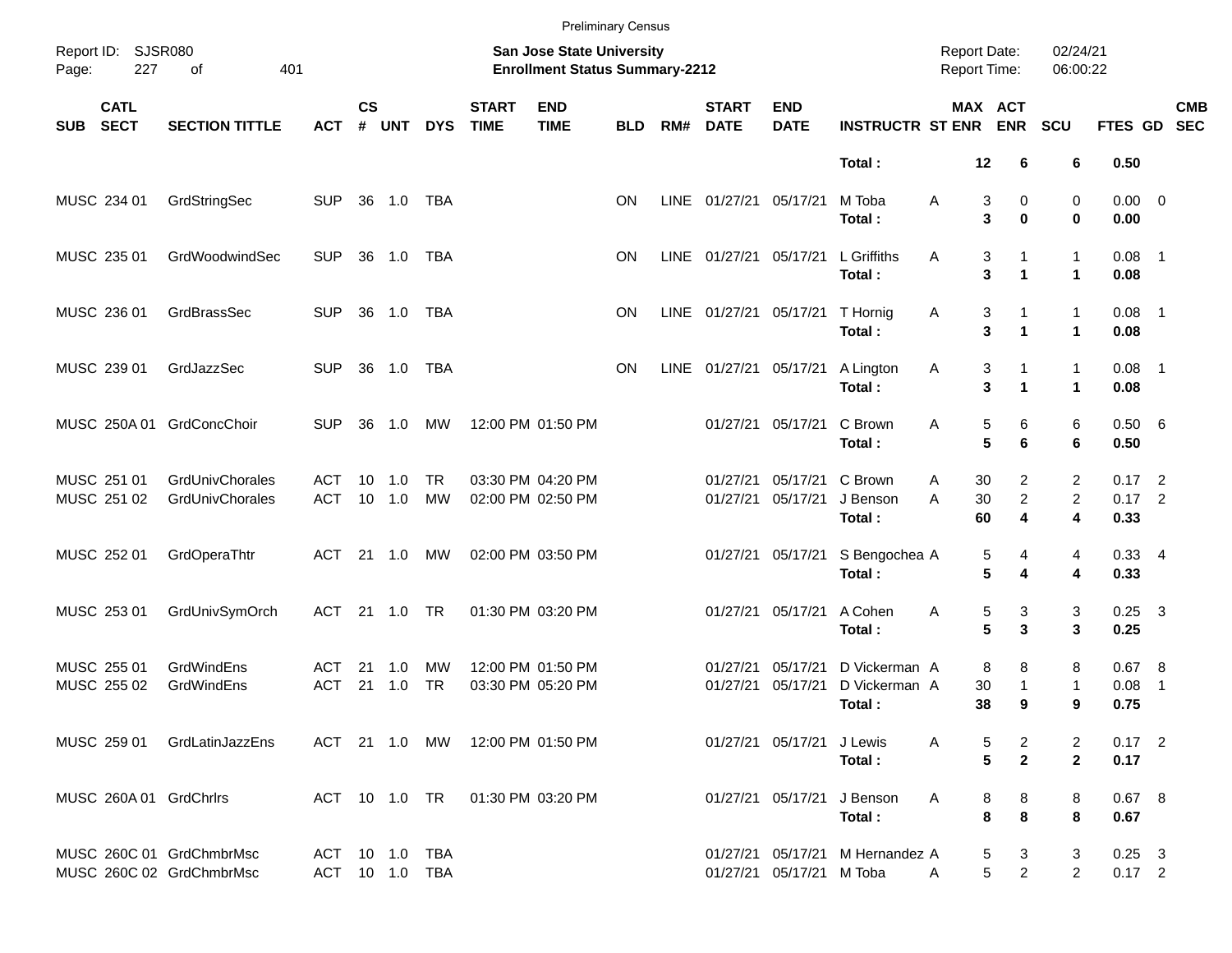|                                          |                          |            |                    |                |              |                             |                                                                           | <b>Preliminary Census</b> |      |                             |                           |                          |   |                                            |                              |                         |          |                            |
|------------------------------------------|--------------------------|------------|--------------------|----------------|--------------|-----------------------------|---------------------------------------------------------------------------|---------------------------|------|-----------------------------|---------------------------|--------------------------|---|--------------------------------------------|------------------------------|-------------------------|----------|----------------------------|
| Report ID: SJSR080<br>228<br>Page:       | 401<br>οf                |            |                    |                |              |                             | <b>San Jose State University</b><br><b>Enrollment Status Summary-2212</b> |                           |      |                             |                           |                          |   | <b>Report Date:</b><br><b>Report Time:</b> |                              | 02/24/21<br>06:00:22    |          |                            |
| <b>CATL</b><br><b>SECT</b><br><b>SUB</b> | <b>SECTION TITTLE</b>    | <b>ACT</b> | $\mathsf{cs}$<br># | <b>UNT</b>     | <b>DYS</b>   | <b>START</b><br><b>TIME</b> | <b>END</b><br><b>TIME</b>                                                 | <b>BLD</b>                | RM#  | <b>START</b><br><b>DATE</b> | <b>END</b><br><b>DATE</b> | <b>INSTRUCTR ST ENR</b>  |   |                                            | <b>MAX ACT</b><br><b>ENR</b> | SCU                     | FTES GD  | <b>CMB</b><br><b>SEC</b>   |
| MUSC 260C 03 GrdChmbrMsc                 |                          | <b>ACT</b> | 10                 | 1.0            | <b>TBA</b>   |                             |                                                                           |                           |      | 01/27/21                    | 05/17/21                  | C Smith Fran A           |   | 5                                          | $\mathbf{1}$                 | 1                       | 0.08     | $\overline{1}$             |
| MUSC 260C 04 GrdChmbrMsc                 |                          | <b>ACT</b> |                    | $10$ $1.0$     | <b>TBA</b>   |                             |                                                                           |                           |      | 01/27/21                    | 05/17/21                  | F Levy                   | Α | 5                                          | $\overline{1}$               | $\mathbf{1}$            | 0.08     | $\overline{\phantom{0}}$   |
|                                          |                          |            |                    |                |              |                             |                                                                           |                           |      |                             |                           | Total:                   |   | 20                                         | $\overline{7}$               | $\overline{\mathbf{r}}$ | 0.58     |                            |
| MUSC 260D 01 GrdCollegium                |                          | ACT        |                    | 10  1.0        | -F           |                             | 08:30 AM 10:20 AM                                                         |                           |      | 01/27/21                    | 05/17/21                  | G Haramaki A             |   | 10                                         | 5                            | 5                       | 0.42 5   |                            |
|                                          |                          |            |                    |                |              |                             |                                                                           |                           |      |                             |                           | Total:                   |   | 10                                         | 5                            | 5                       | 0.42     |                            |
| MUSC 260F 01 GrdSmJzzEns                 |                          | ACT        |                    | $10 \quad 1.0$ | <b>TBA</b>   |                             |                                                                           |                           |      | 01/27/21                    | 05/17/21                  | J Lewis                  | A | 3                                          | 2                            | $\overline{2}$          | $0.17$ 2 |                            |
| MUSC 260F 02 GrdSmJzzEns                 |                          | <b>ACT</b> | 10                 | 1.0            | <b>TBA</b>   |                             |                                                                           |                           |      | 01/27/21                    | 05/17/21                  | D Robbins                | A | 3                                          | $\mathbf{1}$                 | $\mathbf{1}$            | 0.08     | $\overline{1}$             |
| MUSC 260F 03 GrdSmJzzEns                 |                          | <b>ACT</b> |                    | 1.0            |              |                             |                                                                           |                           |      |                             |                           |                          | X | $\mathbf 0$                                | $\pmb{0}$                    | $\mathbf 0$             | 0.00     | $\overline{0}$             |
|                                          |                          |            |                    |                |              |                             |                                                                           |                           |      |                             |                           | Total:                   |   | 6                                          | 3                            | 3                       | 0.25     |                            |
| MUSC 260J 01                             | GrdStringEns             | <b>ACT</b> | 10                 | 1.0            | TR           |                             | 03:30 PM 04:20 PM                                                         |                           |      | 01/27/21                    | 05/17/21                  | M Toba                   | Α | 3                                          | $\mathbf{1}$                 | $\mathbf{1}$            | 0.08     | $\overline{1}$             |
|                                          |                          |            |                    |                |              |                             |                                                                           |                           |      |                             |                           | Total:                   |   | 3                                          | 1                            | $\mathbf 1$             | 0.08     |                            |
| MUSC 260L 01                             | GrdEnsWdwnd              | <b>ACT</b> |                    | 1.0            |              |                             |                                                                           |                           |      |                             |                           |                          | Х | 0                                          | 0                            | 0                       | 0.00     | - 0                        |
| MUSC 260L 02                             | GrdEnsWdwnd              | <b>ACT</b> |                    | 1.0            |              |                             |                                                                           |                           |      |                             |                           |                          | X | $\mathbf 0$                                | $\mathbf 0$                  | $\mathbf 0$             | 0.00     | $\overline{0}$             |
| MUSC 260L 03 GrdEnsWdwnd                 |                          | ACT        | 10                 | 1.0            | $\mathsf{F}$ |                             | 10:30 AM 11:20 AM                                                         | <b>ON</b>                 |      | LINE 01/27/21               | 05/17/21                  | J Szin                   | A | 10                                         | $\overline{1}$               | $\mathbf{1}$            | 0.08     | $\overline{1}$             |
|                                          |                          |            |                    |                |              |                             |                                                                           |                           |      |                             |                           | Total:                   |   | 10                                         | $\mathbf{1}$                 | $\mathbf{1}$            | 0.08     |                            |
| MUSC 260M 01 GrdSaxEns                   |                          | ACT        |                    | $10 \quad 1.0$ | $\top$       |                             | 07:00 PM 09:00 PM                                                         |                           |      | 01/27/21                    | 05/17/21                  | M Hernandez A            |   | 5                                          | $\overline{c}$               | $\overline{c}$          | $0.17$ 2 |                            |
|                                          |                          |            |                    |                |              |                             |                                                                           |                           |      |                             |                           | Total:                   |   | 5                                          | $\mathbf{2}$                 | $\mathbf 2$             | 0.17     |                            |
| MUSC 298 01                              | <b>Special Study</b>     | <b>SUP</b> | 78                 | 1.0            | <b>TBA</b>   |                             |                                                                           | <b>ON</b>                 | LINE | 01/27/21                    | 05/17/21                  | <b>B</b> Ciach           | A | 3                                          | 1                            | $\mathbf{1}$            | 0.08     | $\overline{\phantom{0}}$ 1 |
| MUSC 298 02                              | <b>Special Study</b>     | <b>SUP</b> |                    | 78 2.0         | <b>TBA</b>   |                             |                                                                           | <b>ON</b>                 |      | LINE 01/27/21               | 05/17/21                  |                          | A | 3                                          | $\pmb{0}$                    | $\mathbf 0$             | 0.00     | $\overline{0}$             |
|                                          |                          |            |                    |                |              |                             |                                                                           |                           |      |                             |                           | Total:                   |   | 6                                          | $\mathbf{1}$                 | $\mathbf 1$             | 0.08     |                            |
| MUSC 299 01                              | Mstr Ths Rct Cmp         | <b>SUP</b> |                    | 78 2.0         | TBA          |                             |                                                                           | <b>ON</b>                 |      | LINE 01/27/21               | 05/17/21                  | M Hernandez A            |   | 3                                          | $\mathbf 1$                  | $\overline{c}$          | $0.17$ 1 |                            |
|                                          |                          |            |                    |                |              |                             |                                                                           |                           |      |                             |                           | Total:                   |   | 3                                          | $\overline{1}$               | $\mathbf{2}$            | 0.17     |                            |
|                                          | <b>Music &amp; Dance</b> |            |                    |                |              |                             |                                                                           |                           |      |                             |                           | <b>Department Total:</b> |   | 5394                                       | 3342                         | 7349                    | 495.68   |                            |
| Department :                             |                          |            |                    |                |              |                             |                                                                           |                           |      |                             | <b>Lower Division:</b>    |                          |   | 2925                                       | 1940                         | 4553                    | 303.62   |                            |

| <b>Upper Division:</b>    |     | 2089 1245 2509 |       | 168.35 |
|---------------------------|-----|----------------|-------|--------|
| <b>Graduate Division:</b> | 380 | 157            | - 287 | 23.72  |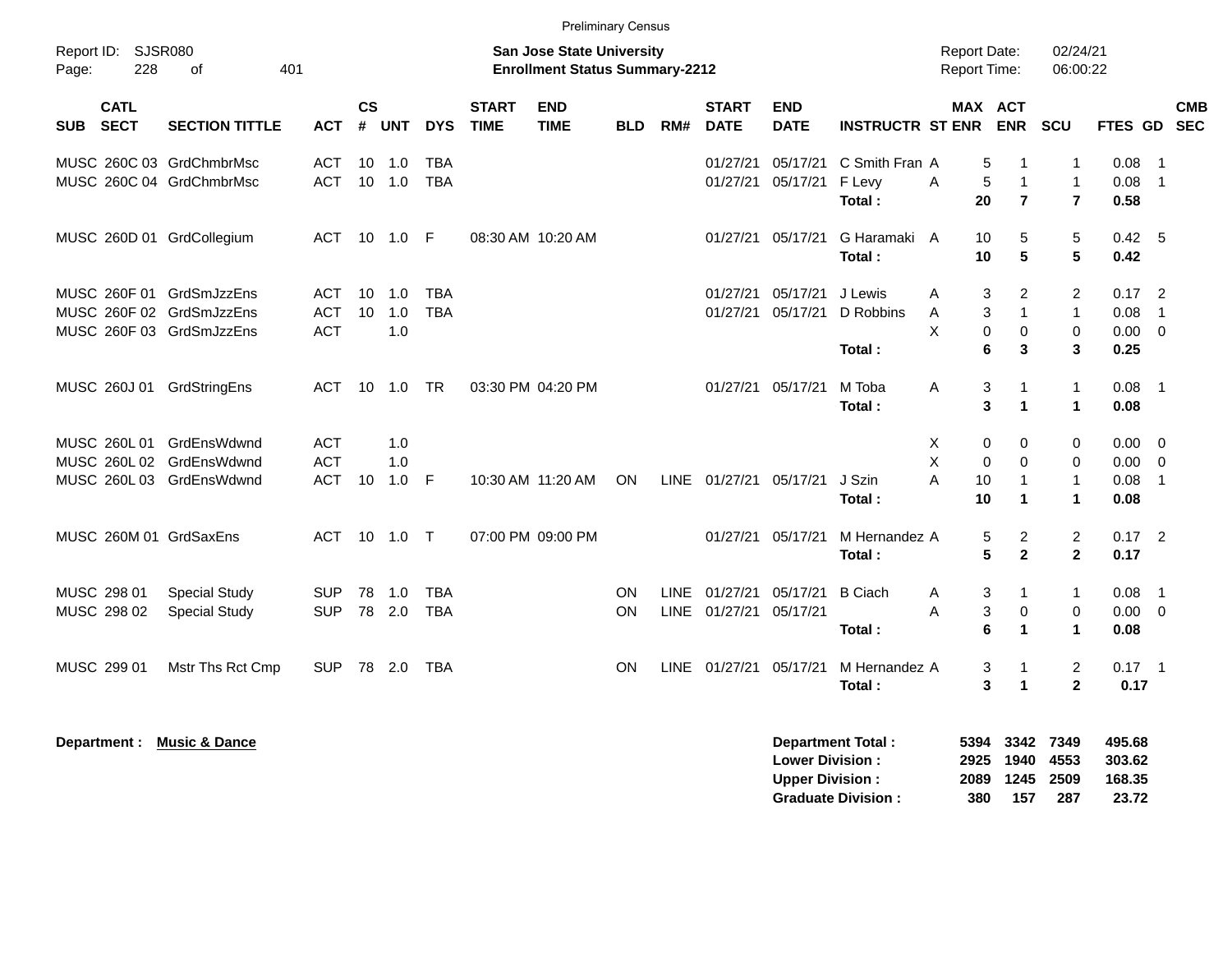|                     |                            |                                        |            |                |            |              |                             |                                                                           | <b>Preliminary Census</b> |             |                             |                           |                         |                                     |                       |                      |             |                          |                          |
|---------------------|----------------------------|----------------------------------------|------------|----------------|------------|--------------|-----------------------------|---------------------------------------------------------------------------|---------------------------|-------------|-----------------------------|---------------------------|-------------------------|-------------------------------------|-----------------------|----------------------|-------------|--------------------------|--------------------------|
| Report ID:<br>Page: | 229                        | SJSR080<br>οf<br>401                   |            |                |            |              |                             | <b>San Jose State University</b><br><b>Enrollment Status Summary-2212</b> |                           |             |                             |                           |                         | <b>Report Date:</b><br>Report Time: |                       | 02/24/21<br>06:00:22 |             |                          |                          |
| <b>SUB</b>          | <b>CATL</b><br><b>SECT</b> | <b>SECTION TITTLE</b>                  | <b>ACT</b> | <b>CS</b><br># | <b>UNT</b> | <b>DYS</b>   | <b>START</b><br><b>TIME</b> | <b>END</b><br><b>TIME</b>                                                 | <b>BLD</b>                | RM#         | <b>START</b><br><b>DATE</b> | <b>END</b><br><b>DATE</b> | <b>INSTRUCTR ST ENR</b> |                                     | MAX ACT<br><b>ENR</b> | <b>SCU</b>           | FTES GD     |                          | <b>CMB</b><br><b>SEC</b> |
| <b>College</b>      |                            | <b>Humanities &amp; the Arts</b>       |            |                |            |              |                             |                                                                           |                           |             |                             |                           |                         |                                     |                       |                      |             |                          |                          |
| PHIL                | Department :<br>901        | <b>Philosophy</b><br>Math/Logic for GE | SEM        | 04             | 3.0        | TR           |                             | 01:30 PM 02:45 PM                                                         | <b>ON</b>                 | LINE        | 01/27/21                    | 05/17/21                  | N Friedman-B A          | 35                                  | 26                    | 78                   | $5.20 \ 0$  |                          |                          |
|                     |                            |                                        |            |                |            |              |                             |                                                                           |                           |             |                             |                           | Total:                  | 35                                  | 26                    | 78                   | 5.20        |                          |                          |
| PHIL                | 9W 01                      | Math & Logic Wkshop LEC                |            |                | 1.0        |              |                             |                                                                           |                           |             |                             |                           |                         | Χ<br>0                              | 0                     | 0                    | $0.00 \t 0$ |                          |                          |
|                     |                            |                                        |            |                |            |              |                             |                                                                           |                           |             |                             |                           | Total:                  | 0                                   | $\mathbf 0$           | 0                    | 0.00        |                          |                          |
| PHIL                | 10 01                      | Intro to Phil                          | <b>LEC</b> | 03             | 3.0        | M            |                             | 09:00 AM 10:15 AM                                                         | <b>ON</b>                 | <b>LINE</b> | 01/27/21                    | 05/17/21                  | D Williamson A          | 35                                  | 31                    | 93                   | 6.20        | $\overline{\phantom{0}}$ |                          |
| PHIL                | 10 02                      | Intro to Phil                          | <b>LEC</b> |                | 3.0        |              |                             |                                                                           |                           |             |                             |                           |                         | 0<br>X                              | $\mathbf 0$           | 0                    | 0.00        | $\overline{\mathbf{0}}$  |                          |
| PHIL                | 10 03                      | Intro to Phil                          | <b>LEC</b> | 03             | 3.0        | TR           |                             | 03:00 PM 04:15 PM                                                         | <b>ON</b>                 | LINE        | 01/27/21                    | 05/17/21                  | K Brown                 | Α<br>35                             | 35                    | 105                  | 7.00        | $\overline{\mathbf{0}}$  |                          |
| PHIL                | 10 04                      | Intro to Phil                          | <b>LEC</b> | 03             | 3.0        | W            |                             | 10:30 AM 11:45 AM                                                         | <b>ON</b>                 | <b>LINE</b> | 01/27/21                    | 05/17/21                  | D Williamson            | 35<br>A                             | 34                    | 102                  | 6.80        | 0                        |                          |
| <b>PHIL</b>         | 10 05                      | Intro to Phil                          | <b>LEC</b> | 03             | 3.0        | W            |                             | 01:30 PM 02:45 PM                                                         | <b>ON</b>                 | <b>LINE</b> | 01/27/21                    | 05/17/21                  | C Smith                 | 35<br>Α                             | 38                    | 114                  | 7.60        | $\overline{\mathbf{0}}$  |                          |
| PHIL                | 10 06                      | Intro to Phil                          | <b>LEC</b> | 03             | 3.0        | <b>TBA</b>   |                             |                                                                           | <b>ON</b>                 | <b>LINE</b> | 01/27/21                    | 05/17/21                  | N Tsou                  | 35<br>Α                             | 34                    | 102                  | 6.80        | 0                        |                          |
| PHIL                | 10 07                      | Intro to Phil                          | <b>LEC</b> | 03             | 3.0        | <b>TBA</b>   |                             |                                                                           | ON                        | <b>LINE</b> | 01/27/21                    | 05/17/21                  | N Tsou                  | 35<br>Α                             | 35                    | 105                  | 7.00        | 0                        |                          |
| PHIL                | 10 08                      | Intro to Phil                          | <b>LEC</b> | 03             | 3.0        | <b>TBA</b>   |                             |                                                                           | ON                        | <b>LINE</b> | 01/27/21                    | 05/17/21                  | F Alberts               | 35<br>Α                             | 34                    | 102                  | 6.80        | 0                        |                          |
| PHIL                | 10 09                      | Intro to Phil                          | <b>LEC</b> | 03             | 3.0        | <b>TBA</b>   |                             |                                                                           | <b>ON</b>                 | <b>LINE</b> | 01/27/21                    | 05/17/21                  | R Chan                  | 35<br>Α                             | 34                    | 102                  | 6.80        | 0                        |                          |
| <b>PHIL</b>         | 10 10                      | Intro to Phil                          | <b>LEC</b> | 03             | 3.0        | <b>TR</b>    |                             | 10:30 AM 11:45 AM                                                         | ON                        | LINE        | 01/27/21                    | 05/17/21                  | K Brown                 | 35<br>Α                             | 34                    | 102                  | 6.80        | $\overline{\mathbf{0}}$  |                          |
|                     |                            |                                        |            |                |            |              |                             |                                                                           |                           |             |                             |                           | Total:                  | 315                                 | 309                   | 927                  | 61.80       |                          |                          |
| PHIL                | 12 01                      | Phil of the Person                     | <b>LEC</b> | 03             | 3.0        | МW           |                             | 10:30 AM 11:45 AM                                                         | ON                        |             | LINE 01/27/21               | 05/17/21                  | N Osborne               | 35<br>A                             | 34                    | 102                  | 6.80        | $\overline{\phantom{0}}$ |                          |
| <b>PHIL</b>         | 12 02                      | Phil of the Person                     | <b>LEC</b> |                | 3.0        |              |                             |                                                                           |                           |             |                             |                           |                         | X<br>0                              | $\mathbf 0$           | 0                    | 0.00        | $\overline{\phantom{0}}$ |                          |
|                     |                            |                                        |            |                |            |              |                             |                                                                           |                           |             |                             |                           | Total:                  | 35                                  | 34                    | 102                  | 6.80        |                          |                          |
| PHIL                | 57 01                      | Logic & Crit Reas                      | <b>SEM</b> | 04             | 3.0        | $\mathsf T$  |                             | 09:00 AM 10:15 AM                                                         | <b>ON</b>                 | LINE        | 01/27/21                    | 05/17/21                  | D Williamson A          | 35                                  | 15                    | 45                   | 3.00        | $\overline{\phantom{0}}$ |                          |
| PHIL                | 57 02                      | Logic & Crit Reas                      | <b>SEM</b> | 04             | 3.0        | $\mathsf{T}$ |                             | 12:00 PM 01:15 PM                                                         | <b>ON</b>                 | <b>LINE</b> | 01/27/21                    | 05/17/21                  | C Smith                 | 35<br>Α                             | 37                    | 111                  | 7.40        | $\overline{\mathbf{0}}$  |                          |
| PHIL                | 57 03                      | Logic & Crit Reas                      | <b>SEM</b> | 04             | 3.0        | <b>TR</b>    |                             | 01:30 PM 02:45 PM                                                         | <b>ON</b>                 | <b>LINE</b> | 01/27/21                    | 05/17/21                  | N Osborne               | 35<br>Α                             | 33                    | 99                   | 6.60        | 0                        |                          |
| PHIL                | 57 04                      | Logic & Crit Reas                      | <b>SEM</b> | 04             | 3.0        | W            |                             | 12:00 PM 01:15 PM                                                         | <b>ON</b>                 | <b>LINE</b> | 01/27/21                    | 05/17/21                  | C Smith                 | 35<br>Α                             | 36                    | 108                  | 7.20        | 0                        |                          |
| PHIL                | 57 05                      | Logic & Crit Reas                      | <b>SEM</b> | 04             | 3.0        | W            |                             | 03:00 PM 04:15 PM                                                         | ON                        | <b>LINE</b> | 01/27/21                    | 05/17/21                  | C Smith                 | 35<br>Α                             | 34                    | 102                  | 6.80        | 0                        |                          |
| PHIL                | 57 06                      | Logic & Crit Reas                      | <b>SEM</b> | 04             | 3.0        | <b>TBA</b>   |                             |                                                                           | ON                        | <b>LINE</b> | 01/27/21                    | 05/17/21                  | D Williamson A          | 35                                  | 35                    | 105                  | 7.00        | - 0                      |                          |
| PHIL                | 5707                       | Logic & Crit Reas                      | <b>SEM</b> |                | 3.0        |              |                             |                                                                           |                           |             |                             |                           |                         | X<br>0                              | 0                     | 0                    | $0.00 \t 0$ |                          |                          |
|                     |                            |                                        |            |                |            |              |                             |                                                                           |                           |             |                             |                           | Total:                  |                                     | 210 190               | 570                  | 38.00       |                          |                          |
| <b>PHIL</b>         | 61 01                      | Moral Issues                           | <b>LEC</b> |                | 03 3.0     | МW           |                             | 09:00 AM 10:15 AM                                                         | <b>ON</b>                 |             | LINE 01/27/21 05/17/21      |                           | N Osborne               | 35<br>A                             | 35                    | 105                  | $7.00 \t 0$ |                          |                          |
| <b>PHIL</b>         | 61 02                      | Moral Issues                           | <b>LEC</b> |                | 03 3.0     | TR           |                             | 07:30 AM 08:45 AM                                                         | <b>ON</b>                 |             | LINE 01/27/21               | 05/17/21                  | J Wilhelmsso A          | 35                                  | 35                    | 105                  | $7.00 \t 0$ |                          |                          |
| <b>PHIL</b>         | 61 03                      | Moral Issues                           | <b>LEC</b> |                | 03 3.0     | TR           |                             | 10:30 AM 11:45 AM                                                         | <b>ON</b>                 |             | LINE 01/27/21               | 05/17/21                  | J Stenberg              | 35<br>A                             | 34                    | 102                  | $6.80\ 0$   |                          |                          |
| <b>PHIL</b>         | 61 04                      | Moral Issues                           | <b>LEC</b> |                | 03 3.0     | <b>TR</b>    |                             | 12:00 PM 01:15 PM                                                         | <b>ON</b>                 |             | LINE 01/27/21               | 05/17/21                  | N Osborne               | 35<br>A                             | 35                    | 105                  | $7.00 \t 0$ |                          |                          |
| PHIL                | 61 05                      | Moral Issues                           | <b>LEC</b> |                | 03 3.0     | TBA          |                             |                                                                           | <b>ON</b>                 |             | LINE 01/27/21 05/17/21      |                           | M Jordan                | Α<br>35                             | 35                    | 105                  | $7.00 \t 0$ |                          |                          |
| <b>PHIL</b>         | 61 06                      | Moral Issues                           | <b>LEC</b> |                |            | 03 3.0 TBA   |                             |                                                                           | ON                        |             | LINE 01/27/21 05/17/21      |                           | J Giddings              | 35<br>Α                             | 35                    | 105                  | $7.00 \t 0$ |                          |                          |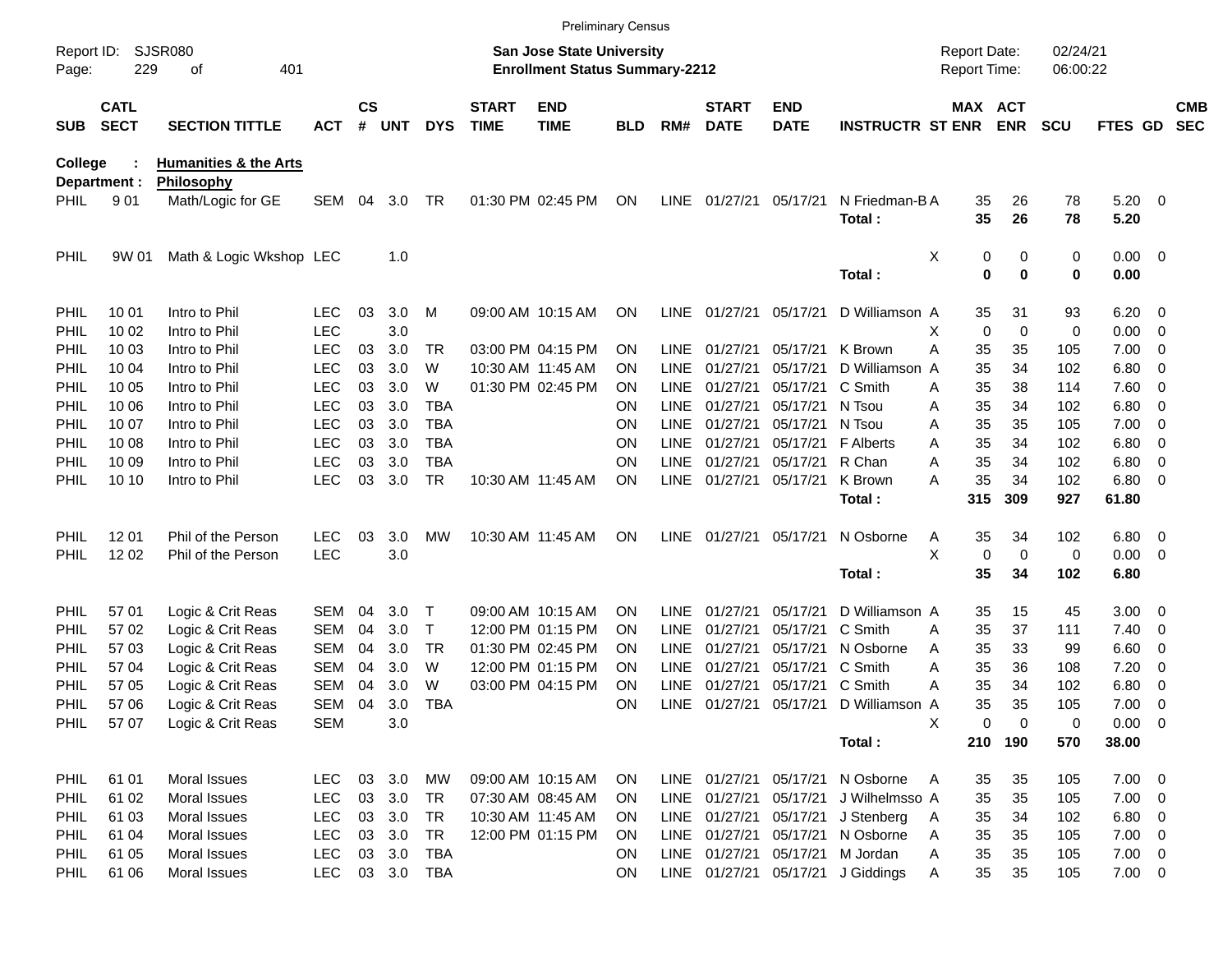|                     |                            |                           |            |                    |            |                |                             |                                                                           | <b>Preliminary Census</b> |             |                             |                           |                            |                                     |             |                       |                      |               |                          |                          |
|---------------------|----------------------------|---------------------------|------------|--------------------|------------|----------------|-----------------------------|---------------------------------------------------------------------------|---------------------------|-------------|-----------------------------|---------------------------|----------------------------|-------------------------------------|-------------|-----------------------|----------------------|---------------|--------------------------|--------------------------|
| Report ID:<br>Page: | SJSR080<br>230             | 401<br>οf                 |            |                    |            |                |                             | <b>San Jose State University</b><br><b>Enrollment Status Summary-2212</b> |                           |             |                             |                           |                            | <b>Report Date:</b><br>Report Time: |             |                       | 02/24/21<br>06:00:22 |               |                          |                          |
| <b>SUB</b>          | <b>CATL</b><br><b>SECT</b> | <b>SECTION TITTLE</b>     | <b>ACT</b> | $\mathsf{cs}$<br># | <b>UNT</b> | <b>DYS</b>     | <b>START</b><br><b>TIME</b> | <b>END</b><br><b>TIME</b>                                                 | <b>BLD</b>                | RM#         | <b>START</b><br><b>DATE</b> | <b>END</b><br><b>DATE</b> | <b>INSTRUCTR ST ENR</b>    |                                     |             | MAX ACT<br><b>ENR</b> | <b>SCU</b>           | FTES GD       |                          | <b>CMB</b><br><b>SEC</b> |
| PHIL                | 61 07                      | Moral Issues              | <b>LEC</b> | 03                 | 3.0        | <b>TBA</b>     |                             |                                                                           | ON                        | <b>LINE</b> | 01/27/21                    | 05/17/21                  | K Hertsch                  | A                                   | 35          | 33                    | 99                   | 6.60          | $\overline{\mathbf{0}}$  |                          |
| PHIL                | 61 08                      | <b>Moral Issues</b>       | <b>LEC</b> |                    | 3.0        |                |                             |                                                                           |                           |             |                             |                           |                            | X                                   | 0           | $\mathbf 0$           | $\mathbf 0$          | 0.00          | $\overline{0}$           |                          |
|                     |                            |                           |            |                    |            |                |                             |                                                                           |                           |             |                             |                           | Total:                     |                                     | 245         | 242                   | 726                  | 48.40         |                          |                          |
| PHIL                | 66 01                      | Intro Aesthetics          | LEC.       | 03                 | 3.0        | M              |                             | 10:30 AM 11:45 AM                                                         | ON                        | <b>LINE</b> | 01/27/21                    | 05/17/21                  | A Delunas                  | A                                   | 35          | 35                    | 105                  | 7.00          | $\overline{\mathbf{0}}$  |                          |
| PHIL                | 66 02                      | Intro Aesthetics          | <b>LEC</b> | 03                 | 3.0        | $\mathsf{T}$   |                             | 09:00 AM 10:15 AM                                                         | ON                        | <b>LINE</b> | 01/27/21                    | 05/17/21                  | A Delunas                  | A                                   | 35          | 36                    | 108                  | 7.20          | $\mathbf 0$              |                          |
| PHIL                | 66 03                      | Intro Aesthetics          | <b>LEC</b> | 03                 | 3.0        | <b>TBA</b>     |                             |                                                                           | ΟN                        | <b>LINE</b> | 01/27/21                    | 05/17/21                  | <b>F</b> Alberts           | Α                                   | 35          | 36                    | 108                  | 7.20          | 0                        |                          |
| PHIL                | 66 04                      | Intro Aesthetics          | <b>LEC</b> | 03                 | 3.0        | <b>TBA</b>     |                             |                                                                           | ΟN                        | <b>LINE</b> |                             | 01/27/21 05/17/21         | <b>F</b> Alberts<br>Total: | А                                   | 35<br>140   | 33<br>140             | 99<br>420            | 6.60<br>28.00 | $\overline{0}$           |                          |
| PHIL                | 70A 01                     | <b>Ancient Philosophy</b> | <b>LEC</b> | 03                 | 3.0        | TR             |                             | 01:30 PM 02:45 PM                                                         | <b>ON</b>                 | LINE        |                             | 01/27/21 05/17/21         | J Stenberg<br>Total:       | A                                   | 42<br>42    | 38<br>38              | 114<br>114           | 7.60<br>7.60  | $\overline{\phantom{0}}$ |                          |
| PHIL                | 70B 01                     | Modern Philosophy         | <b>LEC</b> | 03                 | 3.0        | TBA            |                             |                                                                           | <b>ON</b>                 | <b>LINE</b> | 01/27/21 05/17/21           |                           | J Liz<br>Total:            | A                                   | 42<br>42    | 43<br>43              | 129<br>129           | 8.60<br>8.60  | $\overline{\phantom{0}}$ |                          |
| <b>PHIL</b>         | 104 01                     | Asian Philosophy          | <b>LEC</b> | 02                 | 3.0        | <b>TBA</b>     |                             |                                                                           | ΟN                        | <b>LINE</b> | 01/27/21                    | 05/17/21                  | J Giddings                 | A                                   | 35          | 13                    | 39                   | 2.60          | $0\,$ C                  |                          |
| <b>RELS</b>         | 104 01                     | Asian Philosophy          | <b>LEC</b> | 02                 | 3.0        | <b>TBA</b>     |                             |                                                                           | ON                        | <b>LINE</b> | 01/27/21                    | 05/17/21                  | J Giddings                 | Α                                   | 0           | 0                     | 0                    | 0.00          | 0 <sup>o</sup>           |                          |
| ASIA                | 104 01                     | Asian Philosophy          | <b>LEC</b> | 02                 | 3.0        | <b>TBA</b>     |                             |                                                                           | ON                        | <b>LINE</b> | 01/27/21                    | 05/17/21                  | J Giddings                 | Α                                   | 0           | 22                    | 66                   | 4.40          |                          | 0 <sup>o</sup>           |
| <b>PHIL</b>         | 104 02                     | Asian Philosophy          | <b>LEC</b> | 02                 | 3.0        | <b>TBA</b>     |                             |                                                                           | ON                        | <b>LINE</b> | 01/27/21                    | 05/17/21                  | <b>B</b> Mou               | Α                                   | 35          | 14                    | 42                   | 2.80          | 0 <sup>o</sup>           |                          |
| <b>RELS</b>         | 104 02                     | Asian Philosophy          | <b>LEC</b> | 02                 | 3.0        | <b>TBA</b>     |                             |                                                                           | ON                        | <b>LINE</b> | 01/27/21                    | 05/17/21                  | <b>B</b> Mou               | Α                                   | $\mathbf 0$ | $\overline{2}$        | 6                    | 0.40          |                          | 0 <sup>o</sup>           |
| ASIA                | 104 02                     | Asian Philosophy          | <b>LEC</b> | 02                 | 3.0        | <b>TBA</b>     |                             |                                                                           | ON                        | <b>LINE</b> | 01/27/21                    | 05/17/21                  | <b>B</b> Mou               | Α                                   | 0           | 18                    | 54                   | 3.60          | 0 <sup>o</sup>           |                          |
|                     |                            |                           |            |                    |            |                |                             |                                                                           |                           |             |                             |                           | Total:                     |                                     | 70          | 69                    | 207                  | 13.80         |                          |                          |
| <b>PHIL</b>         | 107 01                     | Phil and Lit              | <b>LEC</b> | 02                 | 3.0        | R              |                             | 10:30 AM 11:45 AM                                                         | ON                        | <b>LINE</b> | 01/27/21                    | 05/17/21                  | A Delunas<br>Total:        | A                                   | 35<br>35    | 20<br>20              | 60<br>60             | 4.00<br>4.00  | $\overline{\phantom{0}}$ |                          |
| PHIL                | 110 01                     | Sci Tech & Hum Val        | <b>LEC</b> | 03                 | 3.0        | <b>TBA</b>     |                             |                                                                           | ΟN                        | <b>LINE</b> | 01/27/21                    | 05/17/21                  | L Bernasconi A             |                                     | 45          | 45                    | 135                  | 9.00          | $\overline{\mathbf{0}}$  |                          |
| PHIL                | 110 02                     | Sci Tech & Hum Val        | <b>LEC</b> | 03                 | 3.0        | <b>TBA</b>     |                             |                                                                           | ON                        | <b>LINE</b> | 01/27/21                    | 05/17/21                  | K Yrigoyen                 | - A                                 | 45          | 45                    | 135                  | 9.00          | 0                        |                          |
| <b>PHIL</b>         | 110 03                     | Sci Tech & Hum Val        | <b>LEC</b> | 03                 | 3.0        | <b>TBA</b>     |                             |                                                                           | ΟN                        | <b>LINE</b> | 01/27/21                    | 05/17/21                  | J Cardoza-Ko A             |                                     | 45          | 35                    | 105                  | 7.10          | $\overline{2}$           |                          |
|                     |                            |                           |            |                    |            |                |                             |                                                                           |                           |             |                             |                           | Total:                     |                                     |             | 135 125               | 375                  | 25.10         |                          |                          |
|                     | PHIL 111 01                | <b>Medical Ethics</b>     | <b>LEC</b> | 02                 | 3.0        | <b>TBA</b>     |                             |                                                                           | <b>ON</b>                 |             | LINE 01/27/21 05/17/21      |                           | M Jordan                   | Α                                   | 35          | 14                    | 42                   | 2.80          | $0\,$ C                  |                          |
|                     | GERO 111 01                | <b>Medical Ethics</b>     | <b>LEC</b> |                    | 02 3.0     | <b>TBA</b>     |                             |                                                                           | <b>ON</b>                 |             | LINE 01/27/21               | 05/17/21                  | M Jordan                   | Α                                   | 0           | 3                     | 9                    | 0.60          | $0\,C$                   |                          |
|                     | <b>NURS 111 01</b>         | <b>Medical Ethics</b>     | <b>LEC</b> |                    | 02 3.0     | <b>TBA</b>     |                             |                                                                           | ON                        |             | LINE 01/27/21               | 05/17/21                  | M Jordan                   | Α                                   | 0           | $\mathbf{1}$          | 3                    | 0.20          | $0\,C$                   |                          |
| PH.                 | 111 01                     | <b>Medical Ethics</b>     | <b>LEC</b> |                    | 02 3.0     | <b>TBA</b>     |                             |                                                                           | ON                        |             | LINE 01/27/21               | 05/17/21                  | M Jordan                   | Α                                   | 0           | 18                    | 54                   | 3.65          | 1 C                      |                          |
|                     |                            |                           |            |                    |            |                |                             |                                                                           |                           |             |                             |                           | Total:                     |                                     | 35          | 36                    | 108                  | 7.25          |                          |                          |
| <b>PHIL</b>         | 120 01                     | Comparative Phil          |            |                    |            | LEC 02 3.0 TBA |                             |                                                                           | ON                        |             |                             | LINE 01/27/21 05/17/21    | <b>B</b> Mou               | A                                   | 35          | 13                    | 39                   | $2.60 \t 0$   |                          |                          |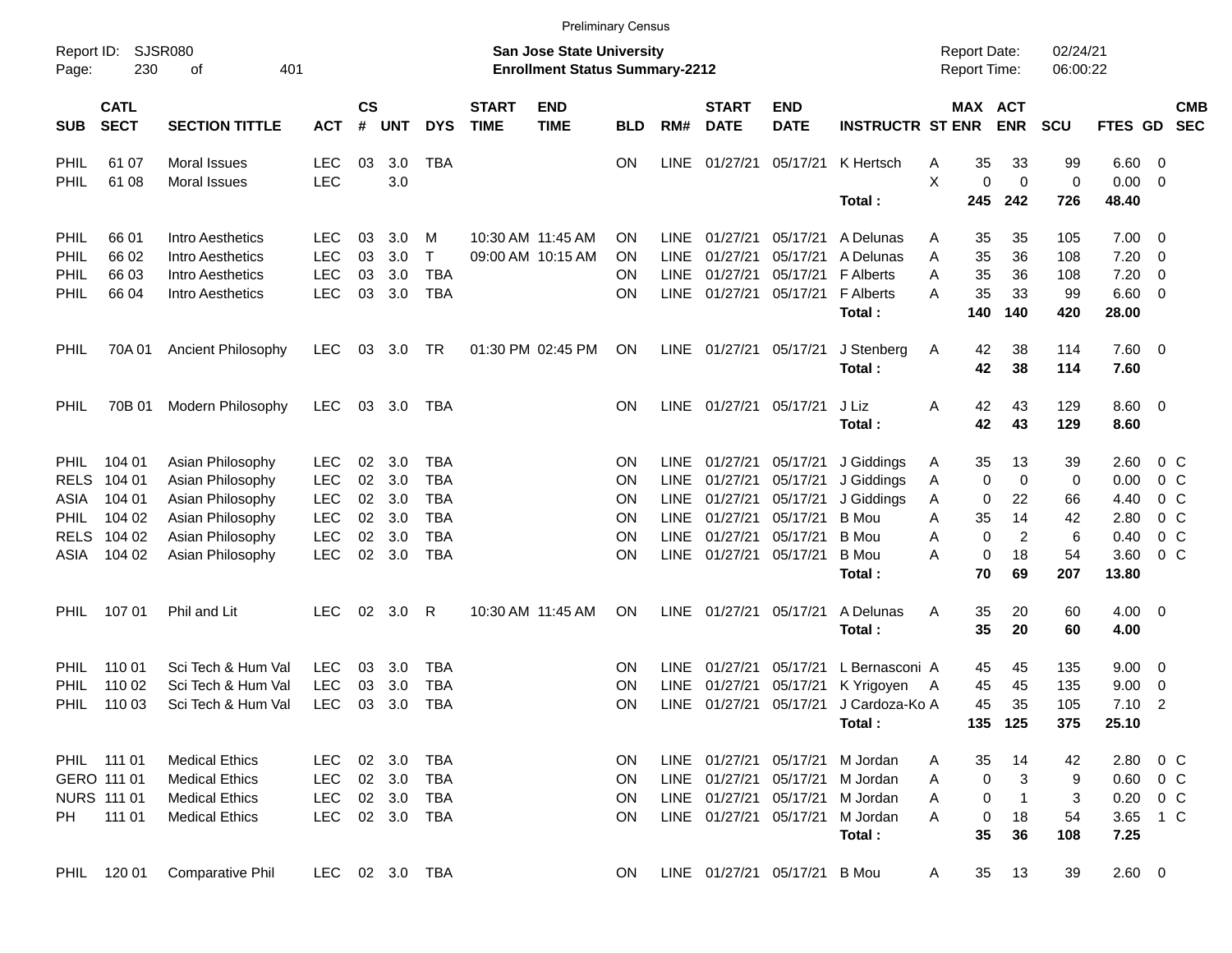|                                                    |                                           |                                                                                                              |                                            |                    |                          |                          |                             |                                                                           | <b>Preliminary Census</b> |                                           |                                  |                                                       |                                                                                |                                      |                                                             |                          |                                                  |                                                                                  |                          |
|----------------------------------------------------|-------------------------------------------|--------------------------------------------------------------------------------------------------------------|--------------------------------------------|--------------------|--------------------------|--------------------------|-----------------------------|---------------------------------------------------------------------------|---------------------------|-------------------------------------------|----------------------------------|-------------------------------------------------------|--------------------------------------------------------------------------------|--------------------------------------|-------------------------------------------------------------|--------------------------|--------------------------------------------------|----------------------------------------------------------------------------------|--------------------------|
| SJSR080<br>Report ID:<br>231<br>401<br>Page:<br>οf |                                           |                                                                                                              |                                            |                    |                          |                          |                             | <b>San Jose State University</b><br><b>Enrollment Status Summary-2212</b> |                           |                                           |                                  |                                                       |                                                                                | <b>Report Date:</b><br>Report Time:  |                                                             | 02/24/21<br>06:00:22     |                                                  |                                                                                  |                          |
| <b>SUB</b>                                         | <b>CATL</b><br><b>SECT</b>                | <b>SECTION TITTLE</b>                                                                                        | <b>ACT</b>                                 | $\mathsf{cs}$<br># | <b>UNT</b>               | <b>DYS</b>               | <b>START</b><br><b>TIME</b> | <b>END</b><br><b>TIME</b>                                                 | <b>BLD</b>                | RM#                                       | <b>START</b><br><b>DATE</b>      | <b>END</b><br><b>DATE</b>                             | <b>INSTRUCTR ST ENR</b>                                                        |                                      | MAX ACT<br><b>ENR</b>                                       | <b>SCU</b>               | FTES GD                                          |                                                                                  | <b>CMB</b><br><b>SEC</b> |
|                                                    |                                           |                                                                                                              |                                            |                    |                          |                          |                             |                                                                           |                           |                                           |                                  |                                                       | Total:                                                                         |                                      | 35<br>13                                                    | 39                       | 2.60                                             |                                                                                  |                          |
| <b>PHIL</b>                                        | 122 01                                    | Social Justic                                                                                                | <b>LEC</b>                                 | 02                 | 3.0                      | М                        |                             | 06:00 PM 07:15 PM                                                         | ON                        | LINE                                      | 01/27/21                         | 05/17/21                                              | C Sanchez<br>Total:                                                            | 35<br>A<br>35                        | 34<br>34                                                    | 102<br>102               | $6.85$ 1<br>6.85                                 |                                                                                  |                          |
| <b>PHIL</b><br><b>PHIL</b>                         | 13301<br>133 02                           | <b>Ethics in Science</b><br><b>Ethics in Science</b>                                                         | LEC<br><b>LEC</b>                          | 03<br>03           | 3.0<br>3.0               | TBA<br>TBA               |                             |                                                                           | ΟN<br><b>ON</b>           | <b>LINE</b><br>LINE                       | 01/27/21<br>01/27/21             | 05/17/21<br>05/17/21                                  | J Liz<br>J Stemwedel A<br>Total:                                               | 45<br>Α<br>45<br>90                  | 48<br>50<br>98                                              | 144<br>150<br>294        | $9.60 \quad 0$<br>$10.00 \t 0$<br>19.60          |                                                                                  |                          |
| <b>PHIL</b><br><b>PHIL</b><br>PHIL                 | 134 01<br>134 02<br>134 03                | Computers, Ethics, S LEC<br>Computers, Ethics, S LEC<br>Computers, Ethics, S LEC                             |                                            | 02<br>02<br>02     | 3.0<br>3.0<br>3.0        | TBA<br><b>TBA</b><br>TBA |                             |                                                                           | ΟN<br>ΟN<br>ON            | <b>LINE</b><br><b>LINE</b><br><b>LINE</b> | 01/27/21<br>01/27/21<br>01/27/21 | 05/17/21                                              | E Sonnier<br>05/17/21 E Sonnier<br>05/17/21 E Sonnier                          | 42<br>Α<br>42<br>A<br>42<br>Α        | 40<br>41<br>41                                              | 120<br>123<br>123        | $8.00 \t 0$<br>8.20<br>8.20                      | $\overline{\phantom{0}}$<br>$\overline{\phantom{0}}$                             |                          |
| PHIL<br>PHIL<br>PHIL<br>PHIL                       | 134 04<br>134 05<br>134 06<br>134 07      | Computers, Ethics, S LEC<br>Computers, Ethics, S LEC<br>Computers, Ethics, S LEC<br>Computers, Ethics, S LEC |                                            | 02<br>02           | 3.0<br>3.0<br>3.0<br>3.0 | <b>TBA</b><br><b>TBA</b> |                             |                                                                           | ΟN<br>ON                  | LINE<br>LINE                              | 01/27/21<br>01/27/21             |                                                       | 05/17/21 E Sonnier<br>05/17/21 K Yrigoyen                                      | х<br>A<br>42<br>42<br>Α<br>х         | $\mathbf 0$<br>$\Omega$<br>32<br>42<br>$\Omega$<br>$\Omega$ | 0<br>96<br>126<br>0      | $0.00 \t 0$<br>6.40<br>8.40<br>0.00              | $\overline{\phantom{0}}$<br>$\overline{\phantom{0}}$<br>$\overline{\phantom{0}}$ |                          |
| PHIL<br><b>PHIL</b>                                | 134 08<br>134 09                          | Computers, Ethics, S LEC<br>Computers, Ethics, S LEC                                                         |                                            | 02                 | 3.0<br>3.0               | <b>TR</b>                |                             | 01:30 PM 02:45 PM                                                         | ON                        | <b>LINE</b>                               | 01/27/21                         | 05/17/21                                              | É Brown<br>Total:                                                              | X<br>Α<br>42<br>252                  | $\mathbf 0$<br>$\Omega$<br>41<br>237                        | 0<br>123<br>711          | 0.00<br>8.20<br>47.40                            | $\overline{\phantom{0}}$<br>$\overline{\phantom{0}}$                             |                          |
| PHIL.                                              | 15701                                     | Inter Logic & Lang                                                                                           | SEM                                        | 05                 | 3.0                      | TR                       |                             | 03:00 PM 04:15 PM                                                         | ON                        | LINE                                      | 01/27/21                         | 05/17/21                                              | N Friedman-B A<br>Total:                                                       | 35<br>35                             | 13<br>13                                                    | 39<br>39                 | 3.00 8<br>3.00                                   |                                                                                  |                          |
| <b>PHIL</b><br><b>PHIL</b><br>PHIL                 | 160 01<br>160 02<br>160 03                | Phil of Science<br>Phil of Science<br>Phil of Science                                                        | LEC<br><b>LEC</b><br><b>LEC</b>            | 02<br>02<br>02     | 3.0<br>3.0<br>3.0        | W<br>R<br><b>TBA</b>     |                             | 10:30 AM 01:15 PM<br>01:30 PM 02:45 PM                                    | ΟN<br>ΟN<br>ΟN            | <b>LINE</b><br><b>LINE</b><br><b>LINE</b> | 01/27/21<br>01/27/21<br>01/27/21 | 05/17/21<br>05/17/21<br>05/17/21                      | A Delunas<br>K Patel<br>J Lindahl<br>Total:                                    | 45<br>A<br>45<br>A<br>45<br>А<br>135 | 44<br>46<br>45<br>135                                       | 132<br>138<br>135<br>405 | 8.80 0<br>9.30<br>$9.00 \t 0$<br>27.10           | $\overline{2}$                                                                   |                          |
| <b>PHIL</b><br>PHIL                                | 180 03<br>180 04<br>PHIL 180 05           | <b>Indiv Studies</b><br><b>Indiv Studies</b><br><b>Indiv Studies</b>                                         | <b>SUP</b><br><b>SUP</b><br>SUP 78 3.0 TBA | 78<br>78           | 2.0<br>2.0               | <b>TBA</b><br>TBA        |                             |                                                                           | ΟN<br>ΟN<br>ON            | LINE<br>LINE                              | 01/27/21<br>01/27/21             | 05/17/21<br>05/17/21<br>LINE 01/27/21 05/17/21 R Chan | Total:                                                                         | Α<br>Α<br>Α                          | 5<br>0<br>5<br>$\Omega$<br>5<br>2<br>15<br>$\mathbf{2}$     | 0<br>0<br>6<br>6         | $0.00 \quad 0$<br>0.00<br>$0.40 \quad 0$<br>0.40 | $\overline{\phantom{0}}$                                                         |                          |
|                                                    | PHIL 184 03                               | Directed Reading                                                                                             |                                            |                    |                          | SUP 78 2.0 TBA           |                             |                                                                           | ON.                       |                                           | LINE 01/27/21 05/17/21           |                                                       | Total:                                                                         | Α                                    | 5<br>0<br>5<br>$\mathbf 0$                                  | 0<br>0                   | $0.00 \t 0$<br>0.00                              |                                                                                  |                          |
|                                                    | PHIL 186 01<br>BUS3 186 01<br>PHIL 186 02 | Prof & Bus Ethics<br>Prof & Bus Ethics<br>Prof & Bus Ethics                                                  | LEC.<br>LEC<br>LEC 03 3.0 M                |                    | 03 3.0 MW<br>03 3.0 MW   |                          |                             | 07:30 AM 08:45 AM<br>07:30 AM 08:45 AM<br>12:00 PM 01:15 PM               | ON.<br>ON.<br>ON.         |                                           |                                  | LINE 01/27/21 05/17/21 K Patel                        | LINE 01/27/21 05/17/21 J Wilhelmsso A<br>LINE 01/27/21 05/17/21 J Wilhelmsso A | A                                    | 13<br>45<br>0<br>31<br>45<br>11                             | 39<br>93<br>33           | 2.60 0 C<br>6.20 0 C<br>2.20 0 C                 |                                                                                  |                          |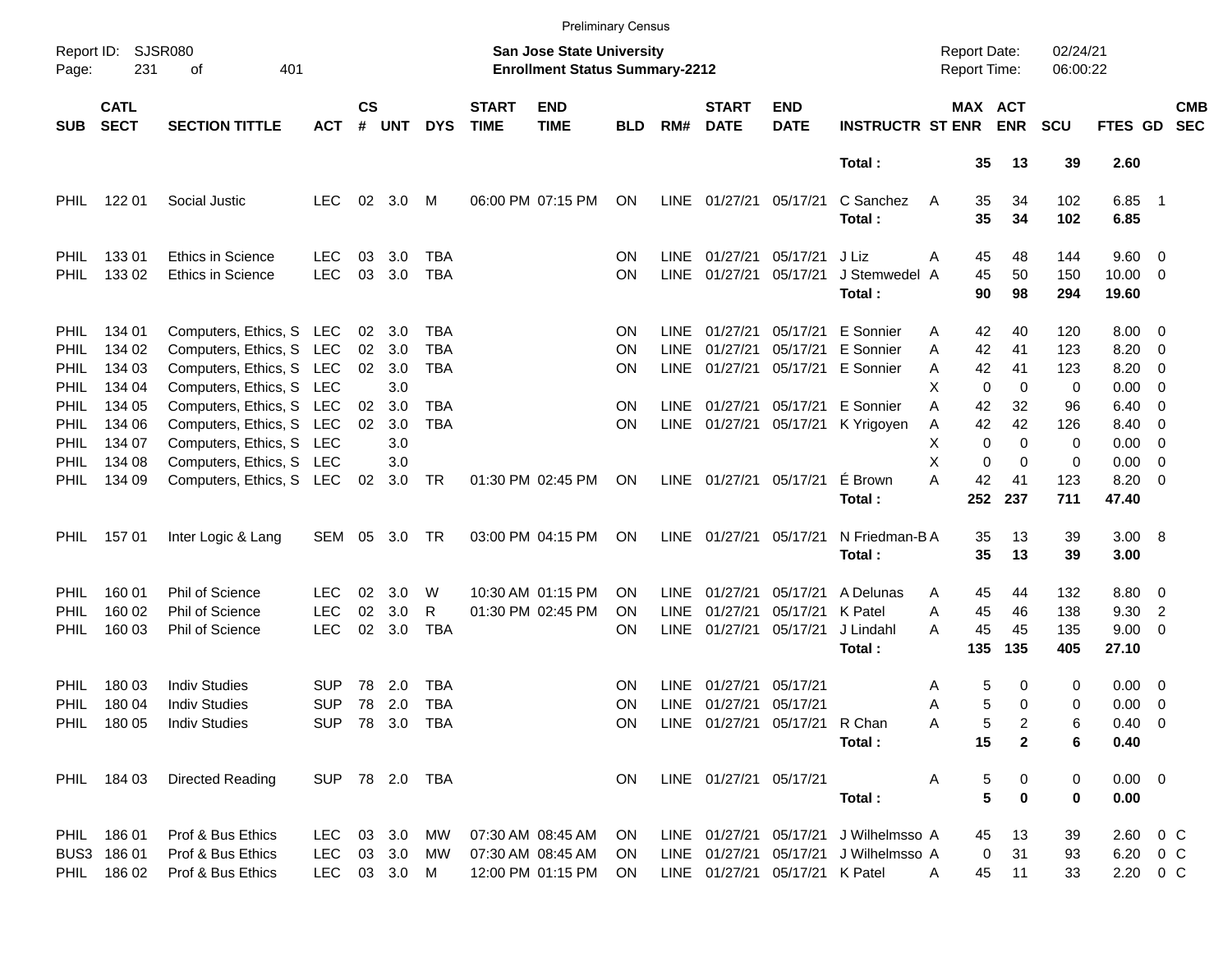|                     |                            |                       |            |                    |            |            |                             |                                                                           | <b>Preliminary Census</b> |             |                             |                                  |                                       |                                     |            |                      |                |                |                          |
|---------------------|----------------------------|-----------------------|------------|--------------------|------------|------------|-----------------------------|---------------------------------------------------------------------------|---------------------------|-------------|-----------------------------|----------------------------------|---------------------------------------|-------------------------------------|------------|----------------------|----------------|----------------|--------------------------|
| Report ID:<br>Page: | 232                        | SJSR080<br>оf         | 401        |                    |            |            |                             | <b>San Jose State University</b><br><b>Enrollment Status Summary-2212</b> |                           |             |                             |                                  |                                       | <b>Report Date:</b><br>Report Time: |            | 02/24/21<br>06:00:22 |                |                |                          |
| <b>SUB</b>          | <b>CATL</b><br><b>SECT</b> | <b>SECTION TITTLE</b> | <b>ACT</b> | $\mathsf{cs}$<br># | <b>UNT</b> | <b>DYS</b> | <b>START</b><br><b>TIME</b> | <b>END</b><br><b>TIME</b>                                                 | <b>BLD</b>                | RM#         | <b>START</b><br><b>DATE</b> | <b>END</b><br><b>DATE</b>        | <b>INSTRUCTR ST ENR</b>               | MAX ACT                             | <b>ENR</b> | <b>SCU</b>           | <b>FTES GD</b> |                | <b>CMB</b><br><b>SEC</b> |
| BUS3                | 18602                      | Prof & Bus Ethics     | <b>LEC</b> | 03                 | 3.0        | м          |                             | 12:00 PM 01:15 PM                                                         | ΟN                        | <b>LINE</b> | 01/27/21                    | 05/17/21 K Patel                 |                                       | 0<br>Α                              | 34         | 102                  | 6.80           | $0\,$ C        |                          |
| PHIL                | 186 03                     | Prof & Bus Ethics     | <b>LEC</b> | 03                 | 3.0        | м          |                             | 06:00 PM 07:15 PM                                                         | ΟN                        | <b>LINE</b> | 01/27/21                    |                                  | 05/17/21 T Gullion                    | Α<br>45                             | 15         | 45                   | 3.00           | 0 <sup>o</sup> |                          |
| BUS3                | 186 03                     | Prof & Bus Ethics     | <b>LEC</b> | 03                 | 3.0        | M          |                             | 06:00 PM 07:15 PM                                                         | OΝ                        | <b>LINE</b> | 01/27/21                    | 05/17/21                         | T Gullion                             | 0<br>Α                              | 30         | 90                   | 6.00           | 0 <sup>o</sup> |                          |
| PHIL                | 186 04                     | Prof & Bus Ethics     | <b>LEC</b> | 03                 | 3.0        | <b>TR</b>  |                             | 12:00 PM 01:15 PM                                                         | OΝ                        | <b>LINE</b> | 01/27/21                    | 05/17/21                         | M Maguire                             | 45<br>Α                             | 6          | 18                   | 1.20           | 0 <sup>o</sup> |                          |
| BUS3                | 186 04                     | Prof & Bus Ethics     | <b>LEC</b> | 03                 | 3.0        | <b>TR</b>  |                             | 12:00 PM 01:15 PM                                                         | OΝ                        | <b>LINE</b> | 01/27/21                    | 05/17/21                         | M Maguire                             | 0<br>Α                              | 39         | 117                  | 7.80           | 0 <sup>o</sup> |                          |
| PHIL                | 186 06                     | Prof & Bus Ethics     | <b>LEC</b> | 03                 | 3.0        | Т          |                             | 01:30 PM 02:45 PM                                                         | OΝ                        | <b>LINE</b> | 01/27/21                    | 05/17/21 K Patel                 |                                       | 45<br>Α                             | 10         | 30                   | 2.00           | 0 <sup>o</sup> |                          |
| BUS3                | 186 06                     | Prof & Bus Ethics     | <b>LEC</b> | 03                 | 3.0        | $\top$     |                             | 01:30 PM 02:45 PM                                                         | OΝ                        | <b>LINE</b> | 01/27/21                    | 05/17/21 K Patel                 |                                       | 0<br>Α                              | 35         | 105                  | 7.00           | 0 <sup>o</sup> |                          |
| PHIL                | 186 07                     | Prof & Bus Ethics     | <b>LEC</b> | 03                 | 3.0        | W          |                             | 01:30 PM 02:45 PM                                                         | OΝ                        | <b>LINE</b> | 01/27/21                    | 05/17/21 K Patel                 |                                       | 45<br>Α                             | 9          | 27                   | 1.80           | 0 <sup>o</sup> |                          |
| BUS3                | 186 07                     | Prof & Bus Ethics     | <b>LEC</b> | 03                 | 3.0        | W          |                             | 01:30 PM 02:45 PM                                                         | OΝ                        | <b>LINE</b> | 01/27/21                    | 05/17/21 K Patel                 |                                       | 0<br>Α                              | 36         | 108                  | 7.20           | 0 <sup>o</sup> |                          |
| PHIL                | 186 08                     | Prof & Bus Ethics     | <b>LEC</b> | 03                 | 3.0        | F          |                             | 09:30 AM 12:15 PM                                                         | OΝ                        | <b>LINE</b> | 01/27/21                    | 05/17/21                         | J Wilhelmsso A                        | 45                                  | 13         | 39                   | 2.60           | 0 <sup>o</sup> |                          |
| BUS3                | 186 08                     | Prof & Bus Ethics     | <b>LEC</b> | 03                 | 3.0        | F          |                             | 09:30 AM 12:15 PM                                                         | ΟN                        | <b>LINE</b> | 01/27/21                    | 05/17/21                         | J Wilhelmsso A                        | 0                                   | 32         | 96                   | 6.40           | 0 <sup>o</sup> |                          |
| PHIL                | 186 09                     | Prof & Bus Ethics     | <b>LEC</b> | 03                 | 3.0        | <b>TBA</b> |                             |                                                                           | ΟN                        | <b>LINE</b> | 01/27/21                    | 05/17/21                         | L Bernasconi A                        | 45                                  | 22         | 66                   | 4.40           | 0 <sup>o</sup> |                          |
| BUS3                | 186 09                     | Prof & Bus Ethics     | <b>LEC</b> | 03                 | 3.0        | <b>TBA</b> |                             |                                                                           | ΟN                        | <b>LINE</b> | 01/27/21                    | 05/17/21                         | L Bernasconi A                        | $\mathbf 0$                         | 23         | 69                   | 4.60           | 0 <sup>o</sup> |                          |
| PHIL                | 186 10                     | Prof & Bus Ethics     | <b>LEC</b> | 03                 | 3.0        | <b>TBA</b> |                             |                                                                           | ΟN                        | <b>LINE</b> | 01/27/21                    | 05/17/21                         | L Bernasconi A                        | 45                                  | 17         | 51                   | 3.40           | 0 <sup>o</sup> |                          |
| BUS3                | 186 10                     | Prof & Bus Ethics     | <b>LEC</b> | 03                 | 3.0        | <b>TBA</b> |                             |                                                                           | ΟN                        | <b>LINE</b> | 01/27/21                    | 05/17/21                         | L Bernasconi A                        | 0                                   | 28         | 84                   | 5.60           | 0 <sup>o</sup> |                          |
| PHIL                | 186 11                     | Prof & Bus Ethics     | <b>LEC</b> | 03                 | 3.0        | <b>TBA</b> |                             |                                                                           | ΟN                        | <b>LINE</b> | 01/27/21                    | 05/17/21                         | J Lindahl                             | 45<br>Α                             | 17         | 51                   | 3.40           | 0 <sup>o</sup> |                          |
| BUS3                | 186 11                     | Prof & Bus Ethics     | <b>LEC</b> | 03                 | 3.0        | <b>TBA</b> |                             |                                                                           | ΟN                        | <b>LINE</b> | 01/27/21                    | 05/17/21                         | J Lindahl                             | 0<br>Α                              | 25         | 75                   | 5.00           | 0 <sup>o</sup> |                          |
| PHIL                | 186 12                     | Prof & Bus Ethics     | <b>LEC</b> | 03                 | 3.0        | <b>TBA</b> |                             |                                                                           | ΟN                        | <b>LINE</b> | 01/27/21                    | 05/17/21                         | J Lindahl                             | 45<br>Α                             | 14         | 42                   | 2.80           | 0 <sup>o</sup> |                          |
| BUS3                | 186 12                     | Prof & Bus Ethics     | <b>LEC</b> | 03                 | 3.0        | <b>TBA</b> |                             |                                                                           | ΟN                        | <b>LINE</b> | 01/27/21                    | 05/17/21                         | J Lindahl                             | 0<br>Α                              | 31         | 93                   | 6.20           | 0 <sup>o</sup> |                          |
| PHIL                | 186 13                     | Prof & Bus Ethics     | <b>LEC</b> | 03                 | 3.0        | <b>TBA</b> |                             |                                                                           | ΟN                        | <b>LINE</b> | 01/27/21                    | 05/17/21                         | L Bernasconi A                        | 45                                  | 18         | 54                   | 3.60           | 0 <sup>o</sup> |                          |
| BUS3                | 186 13                     | Prof & Bus Ethics     | <b>LEC</b> | 03                 | 3.0        | <b>TBA</b> |                             |                                                                           | ΟN                        | <b>LINE</b> | 01/27/21                    | 05/17/21                         | L Bernasconi A                        | 0                                   | 26         | 78                   | 5.20           | 0 <sup>o</sup> |                          |
| PHIL                | 186 14                     | Prof & Bus Ethics     | <b>LEC</b> | 03                 | 3.0        | <b>TBA</b> |                             |                                                                           | ON                        | <b>LINE</b> | 01/27/21                    | 05/17/21                         | J Giddings                            | 45<br>Α                             | 11         | 33                   | 2.20           | 0 <sup>o</sup> |                          |
| BUS3                | 186 14                     | Prof & Bus Ethics     | <b>LEC</b> | 03                 | 3.0        | <b>TBA</b> |                             |                                                                           | ON                        | <b>LINE</b> | 01/27/21                    | 05/17/21                         | J Giddings                            | 0<br>Α                              | 31         | 93                   | 6.20           | 0 <sup>o</sup> |                          |
| PHIL                | 186 15                     | Prof & Bus Ethics     | <b>LEC</b> | 03                 | 3.0        | <b>TBA</b> |                             |                                                                           | ΟN                        | <b>LINE</b> | 01/27/21                    |                                  | 05/17/21 T Gullion                    | 45<br>Α                             | 16         | 48                   | 3.20           | 0 <sup>o</sup> |                          |
| BUS3                | 186 15                     | Prof & Bus Ethics     | <b>LEC</b> | 03                 | 3.0        | <b>TBA</b> |                             |                                                                           | ΟN                        | <b>LINE</b> | 01/27/21                    |                                  | 05/17/21 T Gullion                    | 0<br>Α                              | 28         | 84                   | 5.60           | 0 <sup>o</sup> |                          |
| PHIL                | 186 16                     | Prof & Bus Ethics     | <b>LEC</b> | 03                 | 3.0        | <b>TBA</b> |                             |                                                                           | ΟN                        | <b>LINE</b> | 01/27/21                    | 05/17/21                         | C Sanchez                             | 45<br>A                             | 19         | 57                   | 3.80           | 0 <sup>o</sup> |                          |
| BUS3                | 186 16                     | Prof & Bus Ethics     | LEC        | 03                 | 3.0        | <b>TBA</b> |                             |                                                                           | ΟN                        | <b>LINE</b> | 01/27/21                    | 05/17/21                         | C Sanchez                             | 0<br>Α                              | 25         | 75                   | 5.00           | 0 <sup>o</sup> |                          |
| PHIL                | 186 17                     | Prof & Bus Ethics     | LEC        | 03                 | 3.0        | <b>TBA</b> |                             |                                                                           | ΟN                        | <b>LINE</b> | 01/27/21                    |                                  | 05/17/21 T Johnston                   | 45<br>Α                             | 12         | 36                   | 2.40           | 0 <sup>o</sup> |                          |
| BUS3                | 186 17                     | Prof & Bus Ethics     | <b>LEC</b> | 03                 | 3.0        | <b>TBA</b> |                             |                                                                           | ΟN                        | <b>LINE</b> | 01/27/21                    |                                  | 05/17/21 T Johnston                   | 0<br>Α                              | 32         | 96                   | 6.40           | 0 <sup>o</sup> |                          |
| PHIL                | 186 18                     | Prof & Bus Ethics     | <b>LEC</b> | 03                 | 3.0        | TBA        |                             |                                                                           | ΟN                        | <b>LINE</b> | 01/27/21                    | 05/17/21                         | J Cardoza-Ko A                        | 45                                  | 21         | 63                   | 4.20           | 0 <sup>o</sup> |                          |
|                     | BUS3 186 18                | Prof & Bus Ethics     | LEC        |                    | 03 3.0     | TBA        |                             |                                                                           | ΟN                        |             |                             |                                  | LINE 01/27/21 05/17/21 J Cardoza-Ko A | 0                                   | 24         | 72                   | 4.80           | 0 <sup>o</sup> |                          |
|                     | PHIL 186 19                | Prof & Bus Ethics     | <b>LEC</b> |                    | 03 3.0     | TBA        |                             |                                                                           | 0N                        |             |                             |                                  | LINE 01/27/21 05/17/21 J Giddings     | 45<br>Α                             | 15         | 45                   | 3.00           | 0 <sup>o</sup> |                          |
|                     | BUS3 186 19                | Prof & Bus Ethics     | <b>LEC</b> |                    | 03 3.0     | TBA        |                             |                                                                           | 0N                        |             |                             |                                  | LINE 01/27/21 05/17/21 J Giddings     | 0<br>Α                              | 27         | 81                   | 5.40           | $0\,$ C        |                          |
| PHIL                | 186 20                     | Prof & Bus Ethics     | <b>LEC</b> |                    | 03 3.0     | TBA        |                             |                                                                           | <b>ON</b>                 |             |                             | LINE 01/27/21 05/17/21 T Gullion |                                       | 45<br>Α                             | 14         | 42                   | 2.80           | $0\,$ C        |                          |
|                     | BUS3 186 20                | Prof & Bus Ethics     | <b>LEC</b> |                    | 03 3.0     | TBA        |                             |                                                                           | <b>ON</b>                 |             |                             | LINE 01/27/21 05/17/21 T Gullion |                                       | 0<br>Α                              | 31         | 93                   | 6.20           | $0\,$ C        |                          |
| PHIL                | 186 21                     | Prof & Bus Ethics     | <b>LEC</b> |                    | 03 3.0     | TBA        |                             |                                                                           | <b>ON</b>                 |             |                             | LINE 01/27/21 05/17/21 A Vaidya  |                                       | 45<br>Α                             | 16         | 48                   | 3.20           | $0\,$ C        |                          |
|                     | BUS3 186 21                | Prof & Bus Ethics     | <b>LEC</b> |                    | 03 3.0     | TBA        |                             |                                                                           | 0N                        |             |                             | LINE 01/27/21 05/17/21 A Vaidya  |                                       | 0<br>Α                              | 29         | 87                   | 5.80           | $0\,$ C        |                          |
| PHIL                | 186 22                     | Prof & Bus Ethics     | LEC        |                    | 03 3.0     | TBA        |                             |                                                                           | ON                        |             |                             | LINE 01/27/21 05/17/21 M Jordan  |                                       | 45<br>A                             | 22         | 66                   | 4.40 0 C       |                |                          |
|                     | BUS3 186 22                | Prof & Bus Ethics     | <b>LEC</b> |                    |            | 03 3.0 TBA |                             |                                                                           | ON                        |             |                             | LINE 01/27/21 05/17/21 M Jordan  |                                       | 0<br>Α                              | 23         | 69                   | 4.60 0 C       |                |                          |
|                     |                            |                       |            |                    |            |            |                             |                                                                           |                           |             |                             |                                  |                                       |                                     |            |                      |                |                |                          |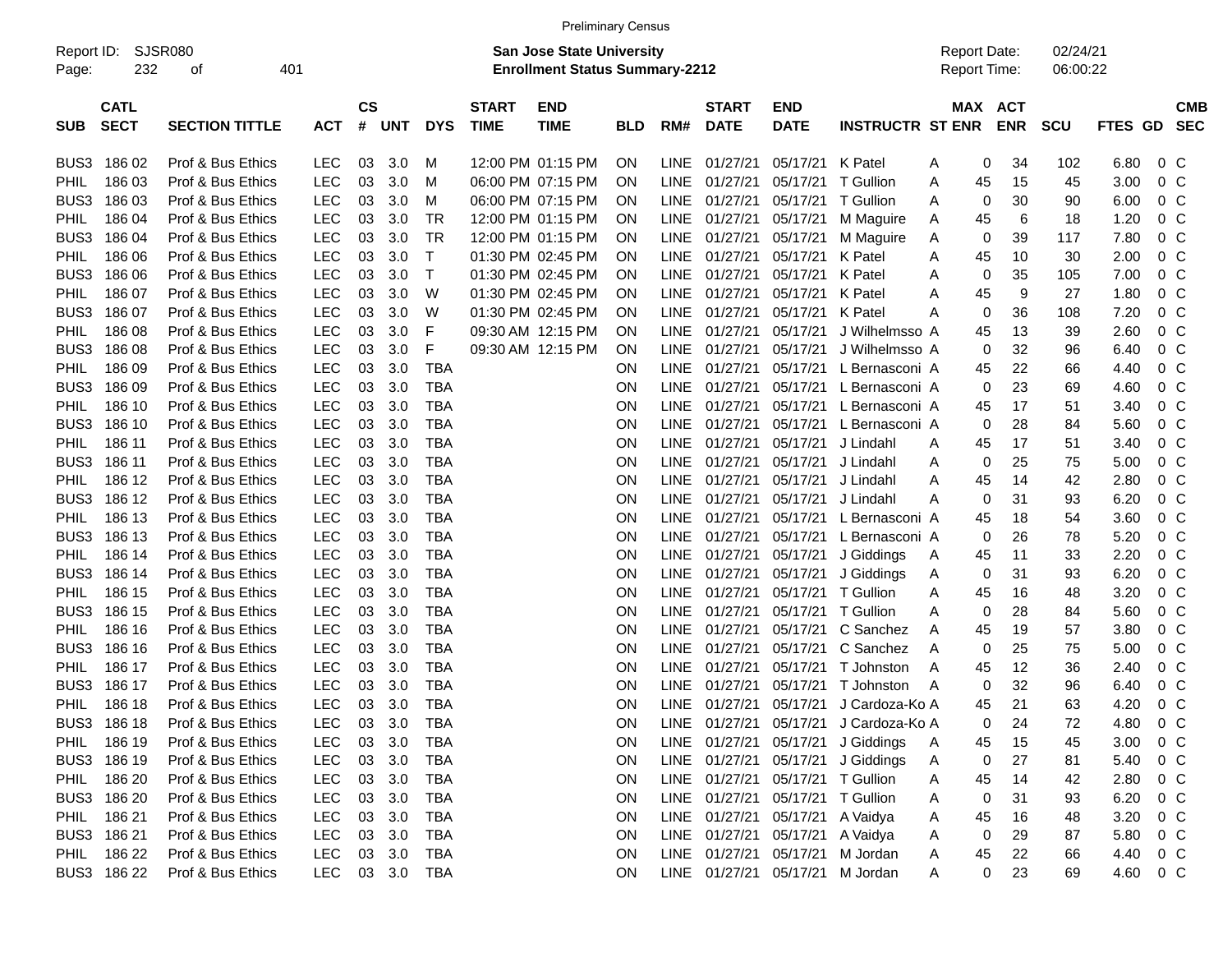|                     | <b>Preliminary Census</b>  |                       |            |                                                                           |            |            |                             |                           |            |             |                             |                           |                         |                                                             |                              |             |         |                          |
|---------------------|----------------------------|-----------------------|------------|---------------------------------------------------------------------------|------------|------------|-----------------------------|---------------------------|------------|-------------|-----------------------------|---------------------------|-------------------------|-------------------------------------------------------------|------------------------------|-------------|---------|--------------------------|
| Report ID:<br>Page: | <b>SJSR080</b><br>233      | 401<br>οf             |            | <b>San Jose State University</b><br><b>Enrollment Status Summary-2212</b> |            |            |                             |                           |            |             |                             |                           |                         | 02/24/21<br><b>Report Date:</b><br>Report Time:<br>06:00:22 |                              |             |         |                          |
| <b>SUB</b>          | <b>CATL</b><br><b>SECT</b> | <b>SECTION TITTLE</b> | <b>ACT</b> | $\mathsf{cs}$<br>#                                                        | <b>UNT</b> | <b>DYS</b> | <b>START</b><br><b>TIME</b> | <b>END</b><br><b>TIME</b> | <b>BLD</b> | RM#         | <b>START</b><br><b>DATE</b> | <b>END</b><br><b>DATE</b> | <b>INSTRUCTR ST ENR</b> |                                                             | MAX ACT<br><b>ENR</b>        | SCU         | FTES GD | <b>CMB</b><br><b>SEC</b> |
| <b>PHIL</b>         | 186 23                     | Prof & Bus Ethics     | LEC        | 03                                                                        | 3.0        | <b>TBA</b> |                             |                           | ΟN         | <b>LINE</b> | 01/27/21                    | 05/17/21                  | M Jordan                | Α                                                           | 45<br>14                     | 42          | 2.80    | 0 <sup>o</sup>           |
| BUS3                | 186 23                     | Prof & Bus Ethics     | <b>LEC</b> | 03                                                                        | 3.0        | TBA        |                             |                           | <b>ON</b>  | <b>LINE</b> | 01/27/21                    | 05/17/21                  | M Jordan                | A                                                           | 0<br>31                      | 93          | 6.20    | $0\,C$                   |
| PHIL.               | 186 24                     | Prof & Bus Ethics     | <b>LEC</b> | 03                                                                        | 3.0        | <b>TBA</b> |                             |                           | ΟN         | LINE        | 01/27/21                    | 05/17/21                  | A Vaidya                | A<br>45                                                     | 14                           | 42          | 2.80    | 0 <sup>o</sup>           |
| BUS3                | 186 24                     | Prof & Bus Ethics     | <b>LEC</b> | 03                                                                        | 3.0        | TBA        |                             |                           | ON.        | LINE        | 01/27/21                    | 05/17/21                  | A Vaidya                | Α                                                           | 31<br>0                      | 93          | 6.20    | 0 <sup>o</sup>           |
| PHIL                | 186 25                     | Prof & Bus Ethics     | <b>LEC</b> | 03                                                                        | 3.0        | <b>TBA</b> |                             |                           | <b>ON</b>  | <b>LINE</b> | 01/27/21                    | 05/17/21                  | J Cardoza-Ko A          | 45                                                          | 13                           | 39          | 2.60    | 0 <sup>o</sup>           |
| BUS3                | 186 25                     | Prof & Bus Ethics     | <b>LEC</b> | 03                                                                        | 3.0        | <b>TBA</b> |                             |                           | <b>ON</b>  | <b>LINE</b> | 01/27/21                    | 05/17/21                  | J Cardoza-Ko A          |                                                             | 29<br>0                      | 87          | 5.80    | 0 <sup>o</sup>           |
| PHIL                | 186 26                     | Prof & Bus Ethics     | <b>LEC</b> | 03                                                                        | 3.0        | <b>TBA</b> |                             |                           | ON         | LINE        | 01/27/21                    | 05/17/21                  | J Cardoza-Ko A          | 45                                                          | 13                           | 39          | 2.60    | 0 <sup>o</sup>           |
| BUS3                | 186 26                     | Prof & Bus Ethics     | <b>LEC</b> | 03                                                                        | 3.0        | <b>TBA</b> |                             |                           | ΟN         | <b>LINE</b> | 01/27/21                    | 05/17/21                  | J Cardoza-Ko A          |                                                             | 30<br>0                      | 90          | 6.00    | 0 <sup>o</sup>           |
| PHIL                | 186 27                     | Prof & Bus Ethics     | <b>LEC</b> | 03                                                                        | 3.0        | TBA        |                             |                           | ON         | <b>LINE</b> | 01/27/21                    | 05/17/21                  | T Johnston              | 45<br>A                                                     | 10                           | 30          | 2.00    | $0\,$ C                  |
| BUS3                | 186 27                     | Prof & Bus Ethics     | <b>LEC</b> | 03                                                                        | 3.0        | <b>TBA</b> |                             |                           | ON         | <b>LINE</b> | 01/27/21                    | 05/17/21                  | T Johnston              | A                                                           | 33<br>0                      | 99          | 6.60    | 0 <sup>o</sup>           |
| <b>PHIL</b>         | 186 28                     | Prof & Bus Ethics     | <b>LEC</b> | 03                                                                        | 3.0        | <b>TBA</b> |                             |                           | ΟN         | <b>LINE</b> | 01/27/21                    | 05/17/21                  | A Delunas               | 45<br>A                                                     | 17                           | 51          | 3.40    | $0\,C$                   |
| BUS3                | 186 28                     | Prof & Bus Ethics     | <b>LEC</b> | 03                                                                        | 3.0        | <b>TBA</b> |                             |                           | <b>ON</b>  |             | LINE 01/27/21               | 05/17/21                  | A Delunas               | A                                                           | 35<br>0                      | 105         | 7.00    | 0 <sup>o</sup>           |
|                     |                            |                       |            |                                                                           |            |            |                             |                           |            |             |                             |                           | Total:                  |                                                             | 1215 1201                    | 3603        | 240.20  |                          |
| <b>PHIL</b>         | 195 01                     | Sem in Phil Law       | SEM        | 05                                                                        | 3.0        | W          |                             | 03:00 PM 04:15 PM         | <b>ON</b>  | <b>LINE</b> | 01/27/21                    | 05/17/21                  | R Chan                  | A                                                           | 23<br>25                     | 69          | 4.70    | $\overline{2}$           |
|                     |                            |                       |            |                                                                           |            |            |                             |                           |            |             |                             |                           | Total:                  | 25                                                          | 23                           | 69          | 4.70    |                          |
| PHIL                | 291 01                     | Epistem or Metaphy    | SEM 05     |                                                                           | 3.0        | $\top$     |                             | 06:00 PM 08:45 PM         | <b>ON</b>  |             | LINE 01/27/21               | 05/17/21                  | É Brown                 | A                                                           | 15<br>20                     | 45          | 3.65 13 |                          |
|                     |                            |                       |            |                                                                           |            |            |                             |                           |            |             |                             |                           | Total:                  | 20                                                          | 15                           | 45          | 3.65    |                          |
| PHIL.               | 292 01                     | Ethics or Aestheti    | SEM        | 05                                                                        | 3.0        | W          |                             | 06:00 PM 08:45 PM         | <b>ON</b>  |             | LINE 01/27/21               | 05/17/21                  | K Brown                 | A<br>20                                                     | 11                           | 33          | 2.65    | -9                       |
|                     |                            |                       |            |                                                                           |            |            |                             |                           |            |             |                             |                           | Total:                  | 20                                                          | 11                           | 33          | 2.65    |                          |
| <b>PHIL</b>         | 298 03                     | <b>Spec Studies</b>   | <b>SUP</b> | 78                                                                        | 3.0        | <b>TBA</b> |                             |                           | ΟN         | <b>LINE</b> | 01/27/21                    | 05/17/21                  | A Vaidya                | A                                                           | $\overline{\mathbf{c}}$<br>5 | 6           | 0.50    | $\overline{c}$           |
| <b>PHIL</b>         | 298 04                     | <b>Spec Studies</b>   | <b>SUP</b> | 78                                                                        | 3.0        | <b>TBA</b> |                             |                           | ΟN         | <b>LINE</b> | 01/27/21                    | 05/17/21                  | J Stenberg              | Α                                                           | 5<br>$\mathbf{1}$            | 3           | 0.25    | $\overline{1}$           |
| PHIL                | 298 05                     | <b>Spec Studies</b>   | <b>SUP</b> | 78                                                                        | 3.0        | <b>TBA</b> |                             |                           | ΟN         | <b>LINE</b> | 01/27/21                    | 05/17/21                  | C Sanchez               | A                                                           | 5<br>$\mathbf 1$             | 3           | 0.25    | $\overline{1}$           |
| PHIL                | 298 06                     | <b>Spec Studies</b>   | <b>SUP</b> | 78                                                                        | 3.0        | <b>TBA</b> |                             |                           | ΟN         |             | LINE 01/27/21               | 05/17/21                  |                         | Α                                                           | 5<br>0                       | 0           | 0.00    | -0                       |
|                     |                            |                       |            |                                                                           |            |            |                             |                           |            |             |                             |                           | Total:                  | 20                                                          | 4                            | 12          | 1.00    |                          |
| <b>PHIL</b>         | 299 02                     | <b>Masters Thesis</b> | SUP        | 78                                                                        | 3.0        | TBA        |                             |                           | ΟN         | <b>LINE</b> | 01/27/21                    | 05/17/21                  | C Sanchez               | A                                                           | 5<br>-1                      | 3           | 0.25    | $\overline{1}$           |
| PHIL                | 299 03                     | <b>Masters Thesis</b> | <b>SUP</b> | 78                                                                        | 3.0        | <b>TBA</b> |                             |                           | ON         |             | LINE 01/27/21               | 05/17/21                  |                         | A                                                           | 5<br>$\mathbf 0$             | $\mathbf 0$ | 0.00    | $\overline{0}$           |
|                     |                            |                       |            |                                                                           |            |            |                             |                           |            |             |                             |                           | Total:                  | 10                                                          | $\mathbf{1}$                 | 3           | 0.25    |                          |

**Department : Philosophy** 

| Department Total:         |     |                |    | 3251 3059 9177 613.95 |
|---------------------------|-----|----------------|----|-----------------------|
| <b>Lower Division:</b>    |     | 1064 1022 3066 |    | 204.40                |
| <b>Upper Division:</b>    |     | 2117 2006 6018 |    | 402.00                |
| <b>Graduate Division:</b> | 70. | -31            | 93 | 7.55                  |